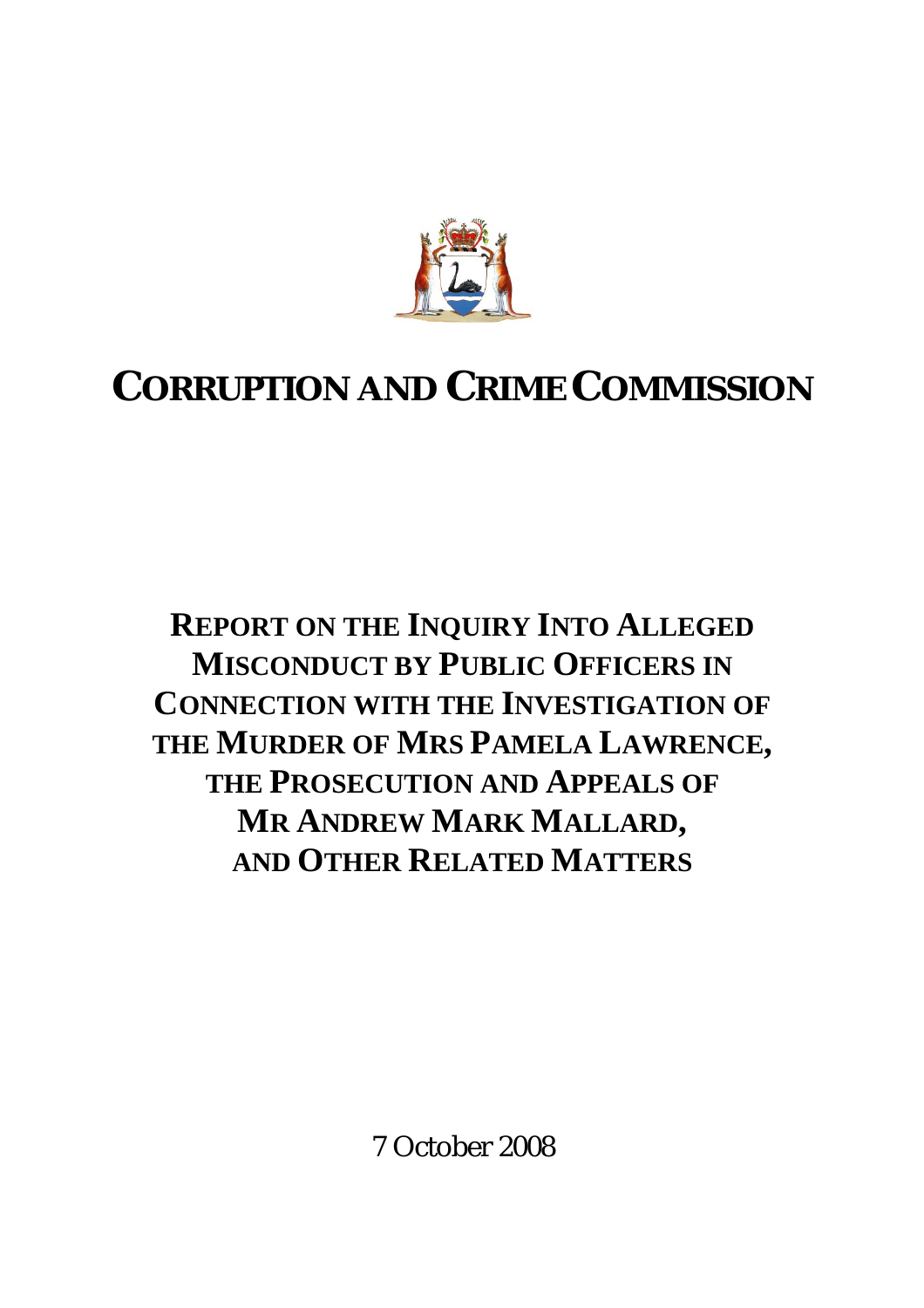### **ISBN: 978 0 9805050 6 1**

© 2008 Copyright in this work is held by the Corruption and Crime Commission. Division 3 of the *Copyright Act 1968* (Commonwealth) recognises that limited further use of this material can occur for the purposes of "fair dealing", for example, study, research or criticism. Should you wish to make use of this material other than as permitted by the *Copyright Act 1968*, please write to the Corruption and Crime Commission at the postal address below.

This report and further information about the Corruption and Crime<br>Commission can be found on the Commission Website at Commission can be found on the Commission Website at www.ccc.wa.gov.au.

#### **Corruption and Crime Commission**

| <b>Postal Address</b> | PO Box 7667                                                                     |
|-----------------------|---------------------------------------------------------------------------------|
|                       | <b>Cloisters Square</b>                                                         |
|                       | PERTH WA 6850                                                                   |
| <b>Telephone</b>      | $(08)$ 9215 4888                                                                |
|                       | 1800 809 000<br>(Toll Free for callers outside the Perth<br>metropolitan area.) |
| <b>Facsimile</b>      | (08) 9215 4884                                                                  |
| <b>Email</b>          | info@ccc.wa.gov.au                                                              |
| <b>Office Hours</b>   | 8.30 a.m. to 5.00 p.m., Monday to Friday                                        |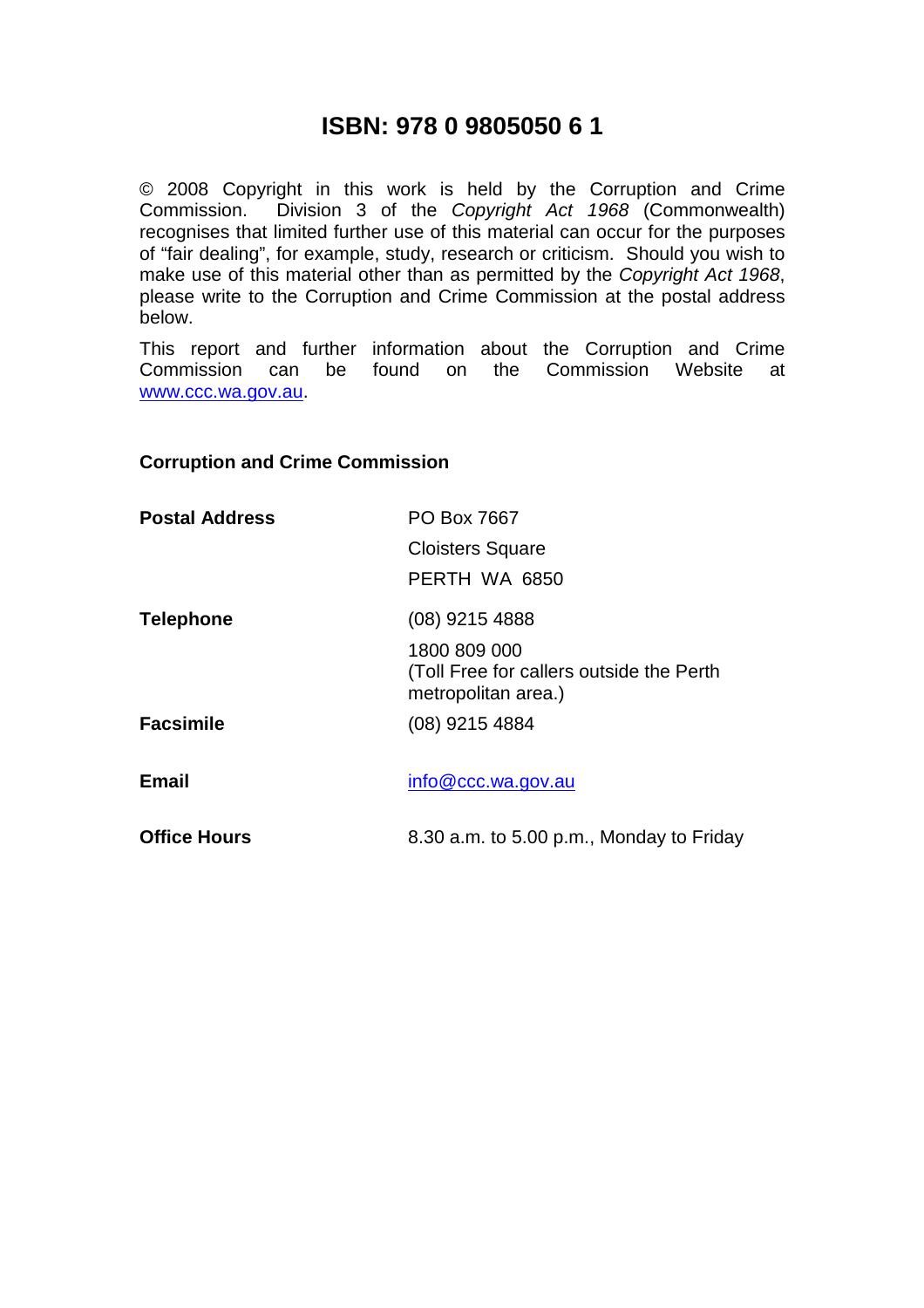

## **CORRUPTION AND CRIME COMMISSION**

Clerk of the Legislative Council Parliament House **Parliament House** Harvest Terrace Harvest Terrace PERTH WA 6000 PERTH WA 6000

Mr Malcolm Peacock<br>Clerk of the Legislative Council **Mread Clerk of the Legislative Assembly** 

Dear Mr Peacock Dear Mr McHugh

As neither House of Parliament is presently sitting, in accordance with section 93 of the *Corruption and Crime Commission Act 2003* ("the Act"), the Commission hereby transmits to you a copy of the Corruption and Crime Commission *Report on the Inquiry Into Alleged Misconduct by Public Officers in Connection with the Investigation of the Murder of Mrs Pamela Lawrence, the Prosecution and Appeals of Mr Andrew Mark Mallard, and Other Related Matters.* 

The opinions, assessments and recommendations contained in this report are those of the Acting Commissioner on behalf of the Commission.

The Commission notes that under section 93(3) of the Act a copy of a report transmitted to a Clerk of a House is to be regarded as having been laid before that House.

Yours faithfully

the unfood.

The Hon J R Dunford QC **ACTING COMMISSIONER** 

7 October 2008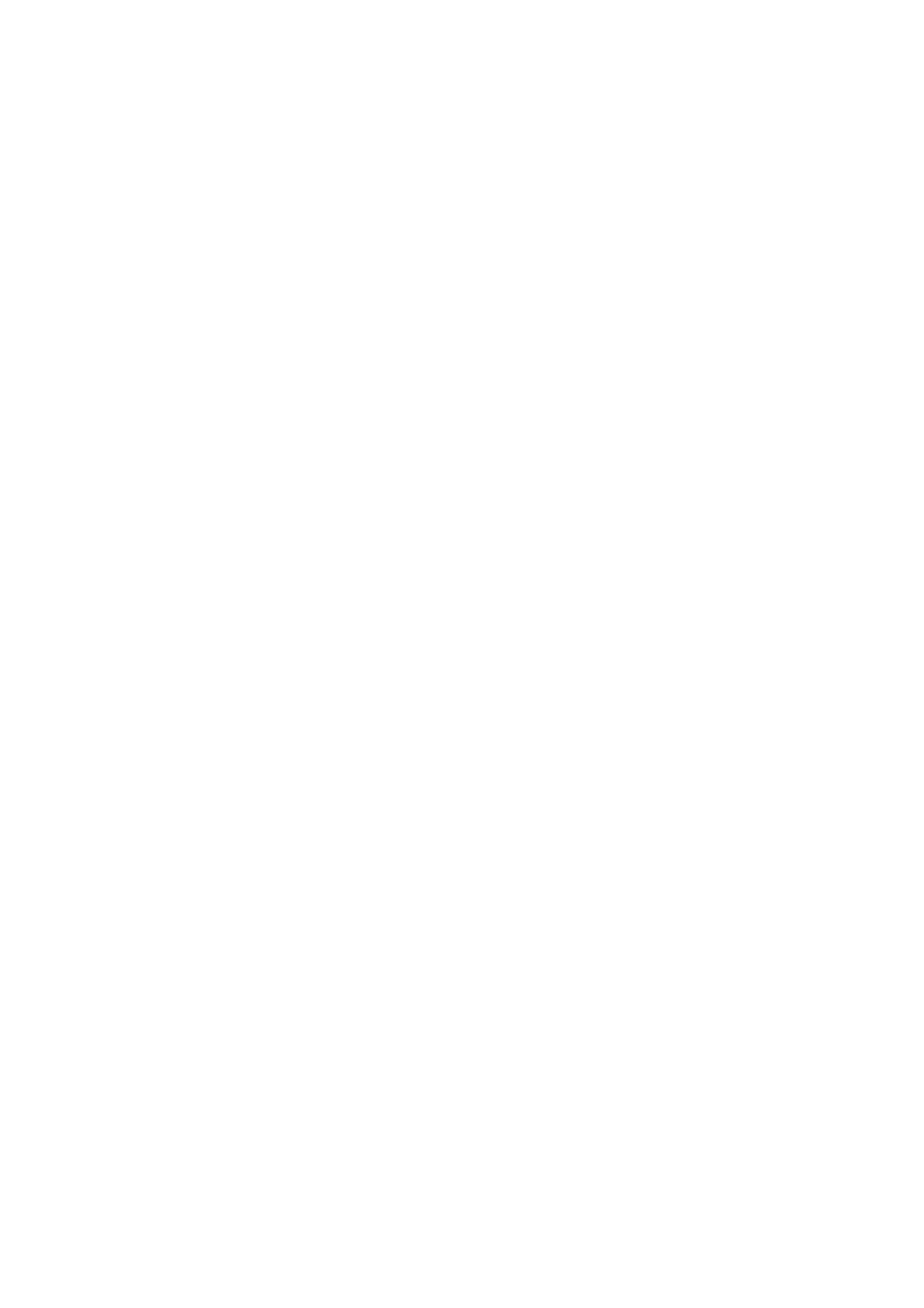# **ABBREVIATIONS AND ACRONYMS**

| A-CC                         | <b>Anti-Corruption Commission</b>                                                                                                             |
|------------------------------|-----------------------------------------------------------------------------------------------------------------------------------------------|
| A Crim R                     | <b>Australian Criminal Reports</b>                                                                                                            |
| <b>AFIS</b>                  | <b>Automated Fingerprint Identification System</b>                                                                                            |
| <b>CCC Act</b>               | Corruption and Crime Commission Act 2003                                                                                                      |
| <b>Clemency Appeal</b>       | The referral to the Court of Criminal Appeal of<br>Andrew Mallard's petition for clemency.                                                    |
| <b>CLR</b>                   | <b>Commonwealth Law Reports</b>                                                                                                               |
| <b>Comprehensive Summary</b> | Comprehensive Summary of Facts<br><b>The</b><br>prepared by Det Sgt Shervill and attached to the<br>letter to the DPP dated 17 June 1994.     |
| Commission                   | <b>Corruption and Crime Commission</b>                                                                                                        |
| Cons                         | Constable                                                                                                                                     |
| Det                          | <b>Detective</b>                                                                                                                              |
| Det Sgt                      | <b>Detective Sergeant</b>                                                                                                                     |
| <b>DPP</b>                   | <b>Director of Public Prosecutions</b>                                                                                                        |
| <b>HCA</b>                   | <b>High Court of Australia</b>                                                                                                                |
| <b>HOLMES</b>                | The HOLMES system is a computerised case<br>management system that was used by the<br>Major Crime Squad for the Lawrence Homicide<br>in 1994. |
| <b>MLA</b>                   | Member of the Legislative Assembly                                                                                                            |
| <b>NAFIS</b>                 | National Automated Fingerprint Identification<br>System                                                                                       |
| <b>Operation Huntsman</b>    | The code name given to the surveillance and<br>undercover operation in respect of Andrew<br>Mallard from 10 to 17 June 1994.                  |
| p                            | page                                                                                                                                          |
| para                         | paragraph                                                                                                                                     |
| <b>Police Regulations</b>    | <b>Police Force Regulations 1979</b>                                                                                                          |
| Pr T                         | Transcript page of the Private Hearings of the<br>Commission.                                                                                 |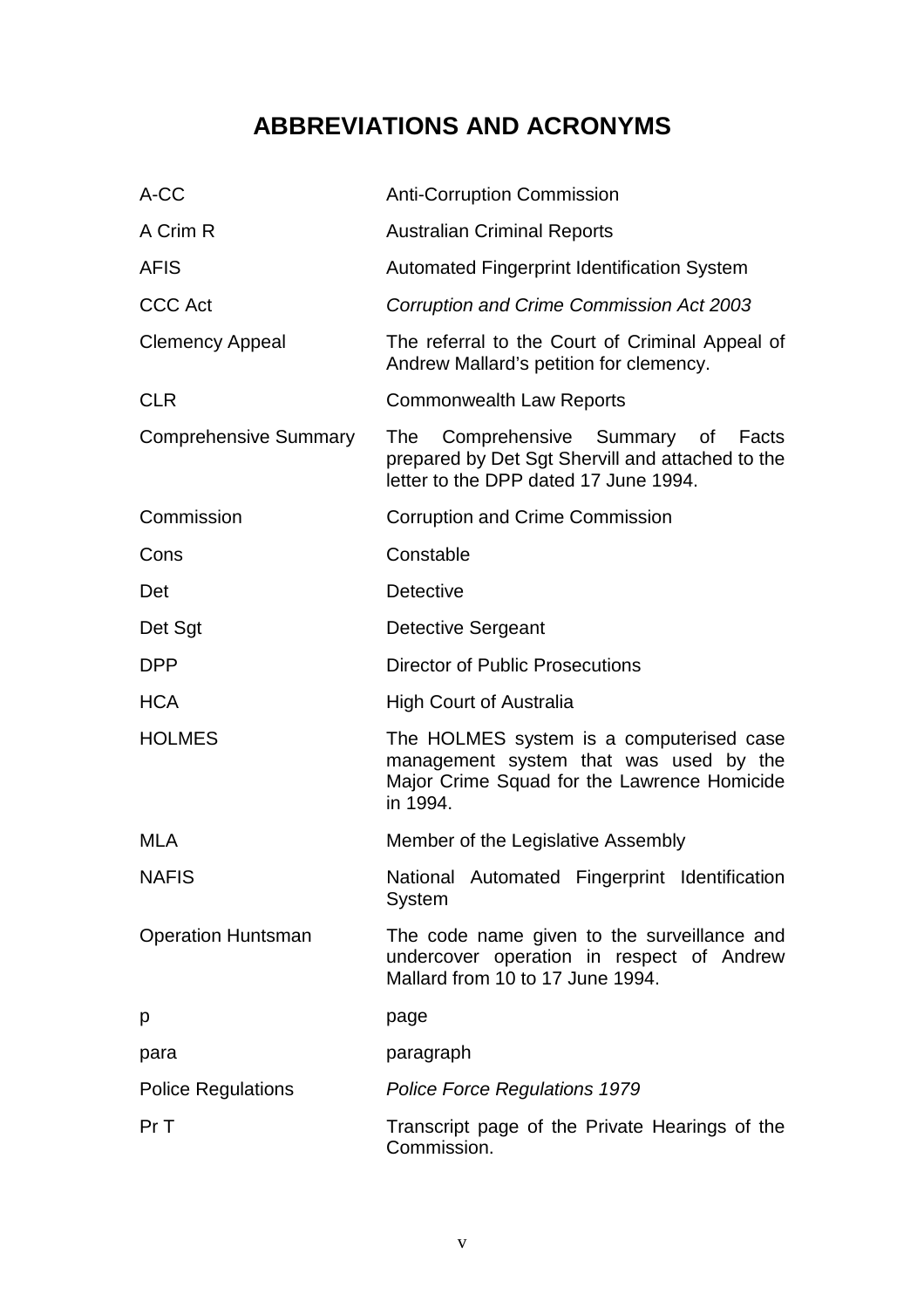| <b>Preliminary Hearing</b>    | The Committal Proceedings in the Local Court<br>(16 to 18 January 1995).                                             |
|-------------------------------|----------------------------------------------------------------------------------------------------------------------|
| <b>PSM Act</b>                | <b>Public Sector Management Act 1994</b>                                                                             |
| QC                            | <b>Queen's Counsel</b>                                                                                               |
| <b>Running Sheet</b>          | Major Crime Running Sheet relevant to the<br>investigation of the Pamela Lawrence homicide.                          |
| <b>SC</b>                     | <b>Senior Counsel</b>                                                                                                |
| <b>Section 86 Submissions</b> | Written Submissions lodged pursuant to section<br>86 of the Corruption and Crime Commission Act<br>2003.             |
| Sen Cons                      | <b>Senior Constable</b>                                                                                              |
| Sgt                           | Sergeant                                                                                                             |
| T                             | Transcript page of the Public Hearing of the<br>Commission.                                                          |
| TT                            | Transcript page of the Trial of Andrew Mallard<br>1995.                                                              |
| <b>UCO</b>                    | <b>Undercover Officer</b>                                                                                            |
| <b>VDT</b>                    | Voir Dire Transcript (October 1995)                                                                                  |
| <b>WAPOL</b>                  | Western Australia Police                                                                                             |
| <b>WASC</b>                   | Western Australia Supreme Court                                                                                      |
| <b>Written Submissions</b>    | Submissions in writing lodged following<br>the<br>conclusion<br>of<br>public<br>hearings<br>the<br>and<br>addresses. |

Whilst the transcript of the Public Hearings runs in a continuous sequence, the transcripts of the Private Hearings are separately paginated for each witness and for each day of the same witness.

Police and other persons are referred to by their rank or occupation at the time of the events referred to.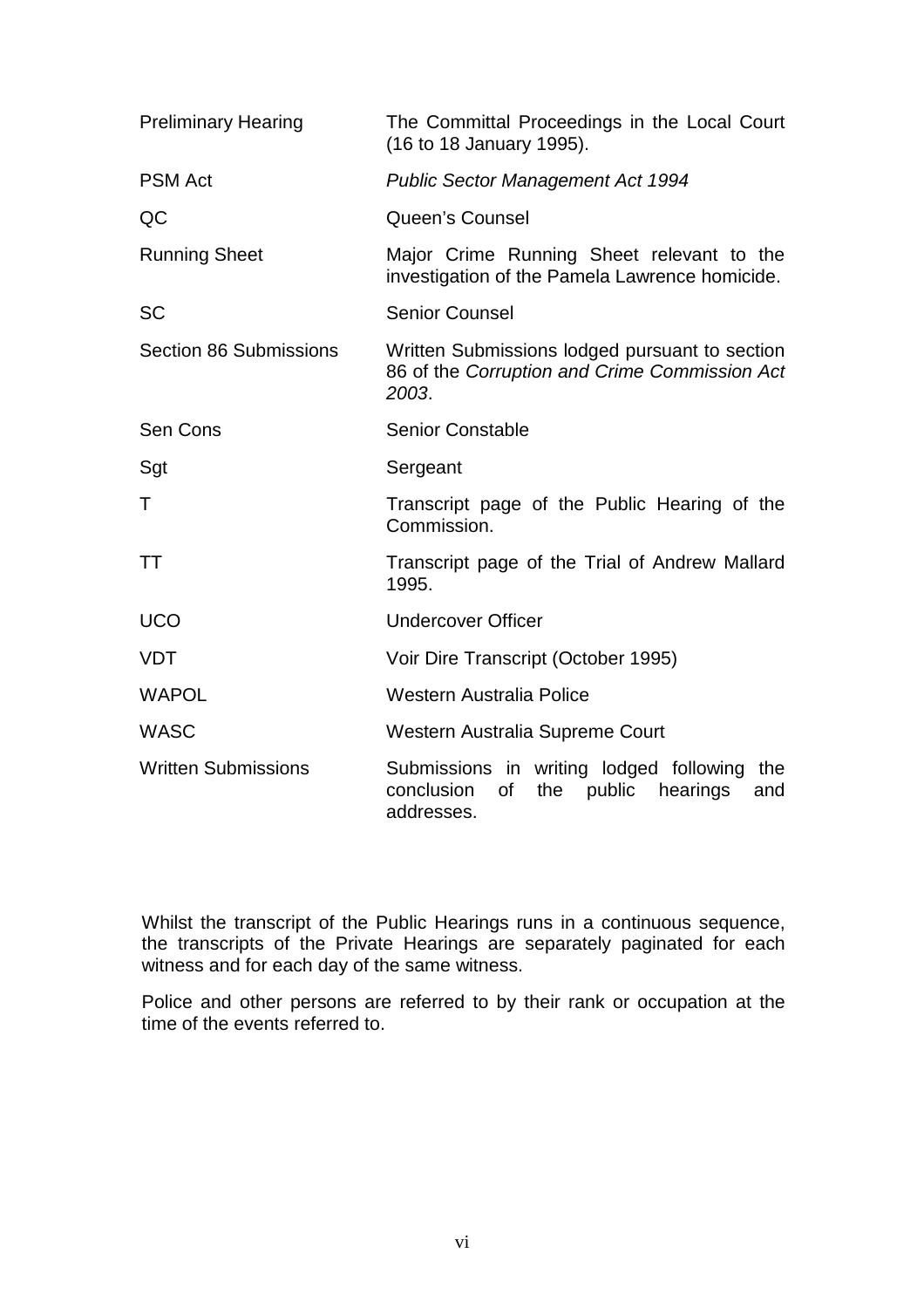## **DRAMATIS PERSONAE**

| <b>Katherine BARSDEN:</b>          | A 13 year old schoolgirl who observed a<br>male person acting suspiciously within<br>the Flora Metallica premises about the<br>time of the murder in 1994. She gave<br>evidence at the trial of Andrew Mallard.                         |
|------------------------------------|-----------------------------------------------------------------------------------------------------------------------------------------------------------------------------------------------------------------------------------------|
| <b>Kenneth Paul BATES:</b>         | The Prosecutor at the trial of Andrew<br>Mallard in 1995. He is currently a Senior<br>Prosecutor at the DPP.                                                                                                                            |
| <b>Francis John BRANDHAM:</b>      | A Detective Sergeant, acting Officer-in-<br>Charge of the Major Crime Squad and<br>worked on the Pamela Lawrence<br>Homicide Investigation. He is currently<br>a Superintendant of Police.                                              |
| <b>David John CAPORN:</b>          | A Detective Sergeant and a member of<br>the Major Crime Squad who worked on<br>Pamela<br>Lawrence<br>Homicide<br>the<br>Investigation in May 1994.<br>He is<br>currently an Assistant Commissioner of<br>Police.                        |
| <b>Alan CARTER:</b>                | A Detective Constable and a member of<br>the Major Crime Squad who worked on<br>Pamela<br>Lawrence<br>Homicide<br>the<br>Investigation. He is currently an<br>Inspector of Police.                                                      |
| <b>Robert Enos COCK SC:</b>        | <b>Director</b><br>of<br><b>Public</b><br>The<br>current<br>Prosecutions.                                                                                                                                                               |
| <b>Dr Clive Trevor COOKE:</b>      | The Forensic Pathologist who performed<br>the post mortem examination of Pamela<br>He is currently the Chief<br>Lawrence.<br>Forensic<br>Pathologist for<br>Western<br>Australia.                                                       |
| <b>Mark Andrew EMMETT:</b>         | A probationary Detective attached to the<br><b>Claremont Criminal Investigation Branch</b><br>who assisted the Major Crime Squad in<br>Pamela<br>Lawrence<br>Homicide<br>the<br>Investigation. He is currently a Sergeant<br>of Police. |
| <b>Michelle Isolde ENGELHARDT:</b> | Permitted Andrew Mallard to stay at her<br>Mosman Park Flat from 12 May 1994                                                                                                                                                            |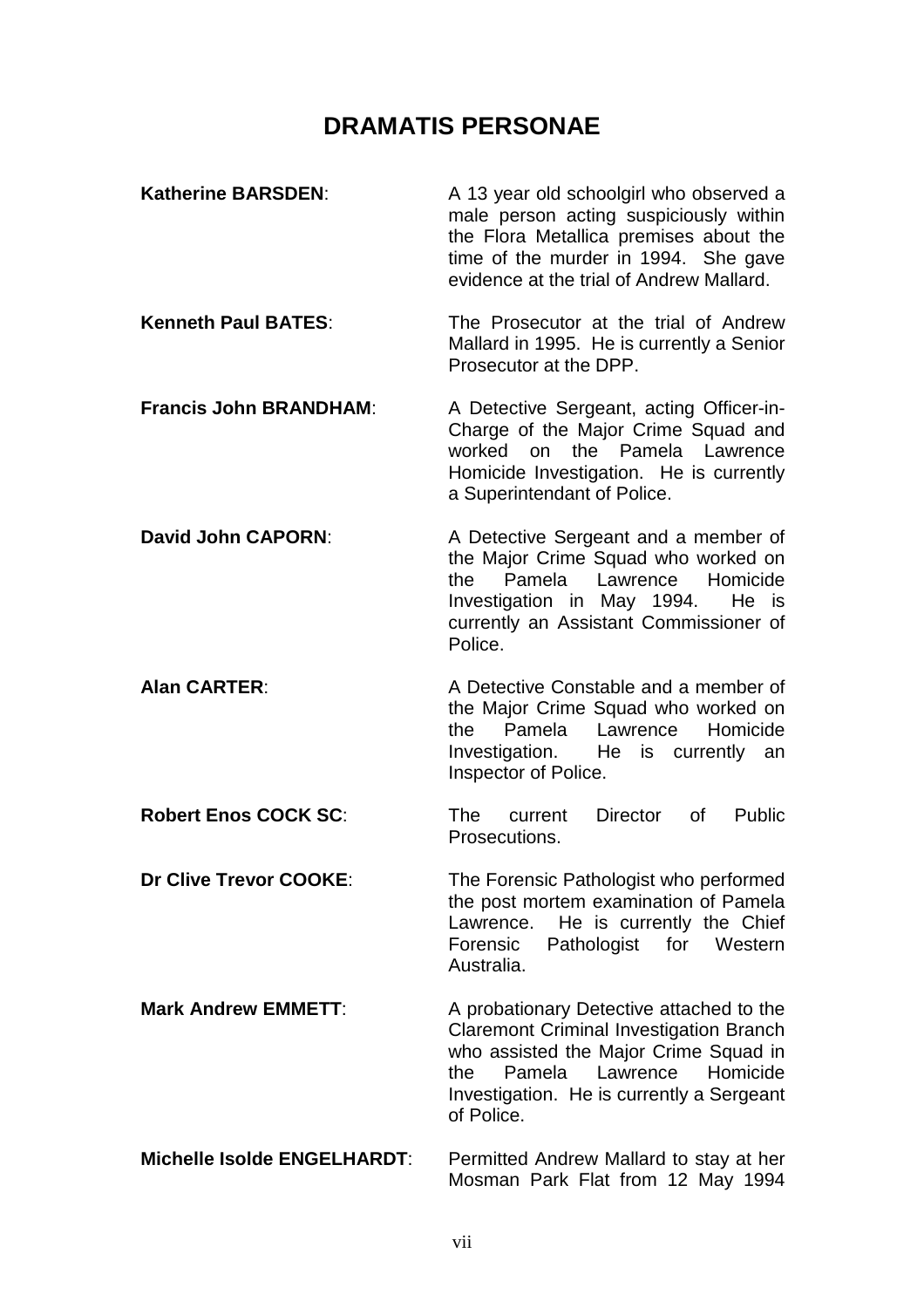until his arrest on 24 May. She was a significant witness in the trial of Andrew Mallard.

**Gary:** Cary: The pseudonym used by and in reference to the undercover police officer who spent time with Andrew Mallard between 14 and 16 June 1994. He is no longer a member of WAPOL.

**Patrick HOGAN**: The defence counsel for Andrew Mallard at his trial.

**Pamela LAWRENCE:** The proprietor of Flora Metallica, a jewellery shop in Mosman Park who was murdered in her shop premises on 23 May 1994.

**Peter Charles LAWRENCE**: The widower of Pamela Lawrence.

**Bernard Frank LYNCH:** The principal chemist at the Chemistry Centre of Western Australia in 1994. He is now retired.

**Andrew Mark MALLARD**: Convicted in 1995 of the wilful murder of Pamela Lawrence and sentenced to life imprisonment. He was released in 2006 when his conviction was overturned.

**John Roderick MCKECHNIE QC**: The Director of Public Prosecutions in 1994-95. He is currently the Honourable Justice McKechnie of the Supreme Court of Western Australia.

**M1**: The code reference to the Police Officer who was the controller for the undercover police officer from 14 to 16 June 1994 (see Gary).

**Dr Jeremy Francis O'DEA**: The principal forensic psychiatrist for the Health Department of Western Australia based at Frankland Centre, Graylands Hospital.

**John Robert QUIGLEY:** A member of the Australian Labor Party and sitting member for Mindarie in the Legislative Assembly. He was formerly, for many years, the Solicitor the West Australian Police Union of Workers.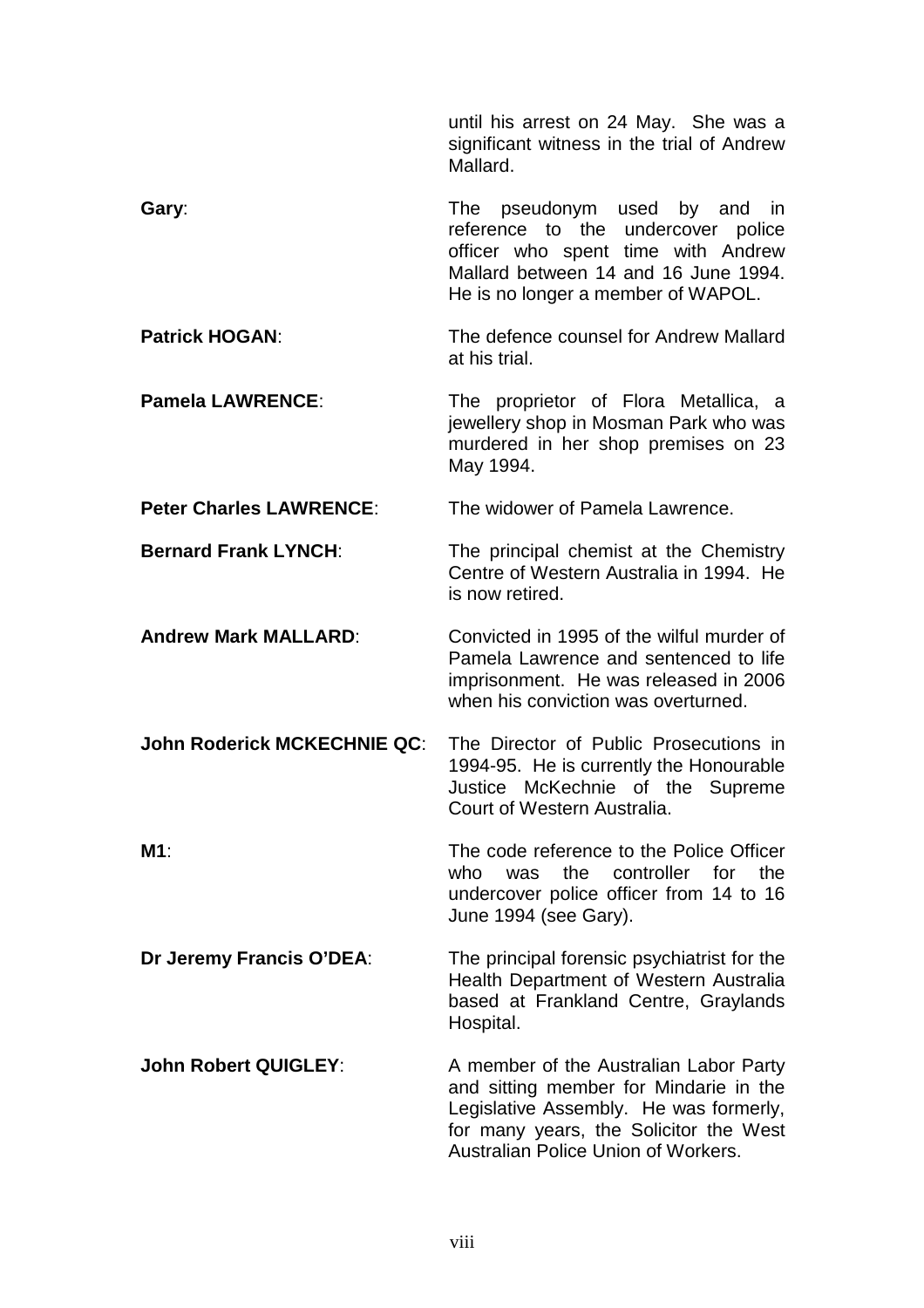**Simon ROCHFORD:** Charged with the murder of his girlfriend Brigitta Dickens some seven weeks after the murder of Pamela Lawrence and in 1995 he was convicted of her murder and sentenced to life imprisonment. He is now deceased. Subsequent investigations have indicated that he is the prime suspect for the murder of Pamela Lawrence. **Malcolm William SHERVILL**: A Detective Sergeant, a member of the

Major Crime Squad and the Case Officer for the Pamela LAWRENCE Homicide<br>Investigation. He is currently an He is currently an Assistant Commissioner of Police.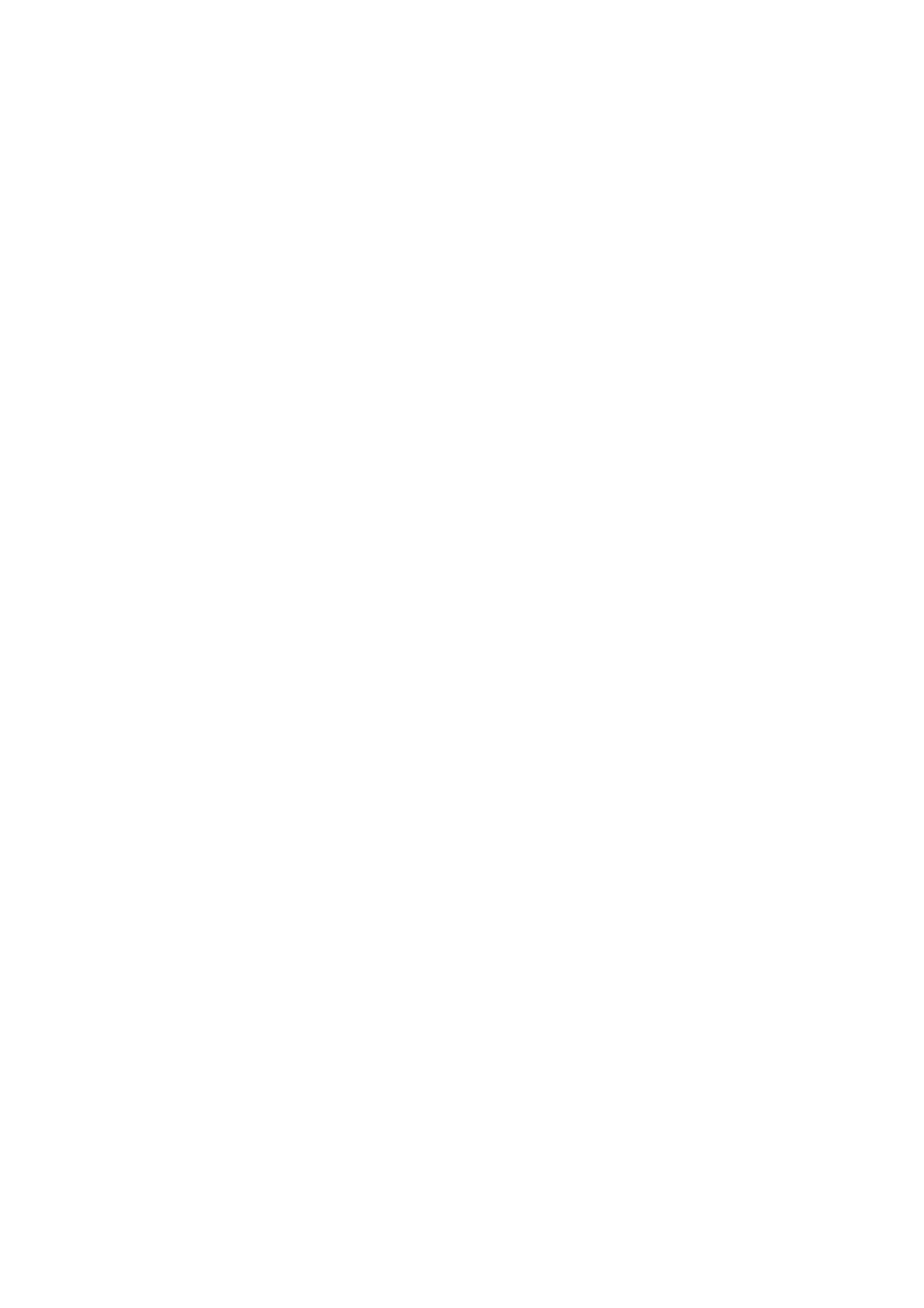# **TABLE OF CONTENTS**

|                                               | <b>CHAPTER ONE</b>                                                 |
|-----------------------------------------------|--------------------------------------------------------------------|
|                                               | <b>CHAPTER TWO</b>                                                 |
| 2.1<br>2.2<br>2.3<br>2.4<br>2.5               |                                                                    |
|                                               | <b>CHAPTER THREE</b>                                               |
| 3.1<br>3.2<br>3.3                             |                                                                    |
|                                               | <b>CHAPTER FOUR</b><br>THE CRIME SCENE AND FORENSIC PROCEDURES  15 |
| 4.1<br>4.2<br>4.3<br>4.4<br>4.5<br>4.6<br>4.7 |                                                                    |
|                                               | <b>CHAPTER FIVE</b>                                                |
| 5.1<br>5.2<br>5.3                             |                                                                    |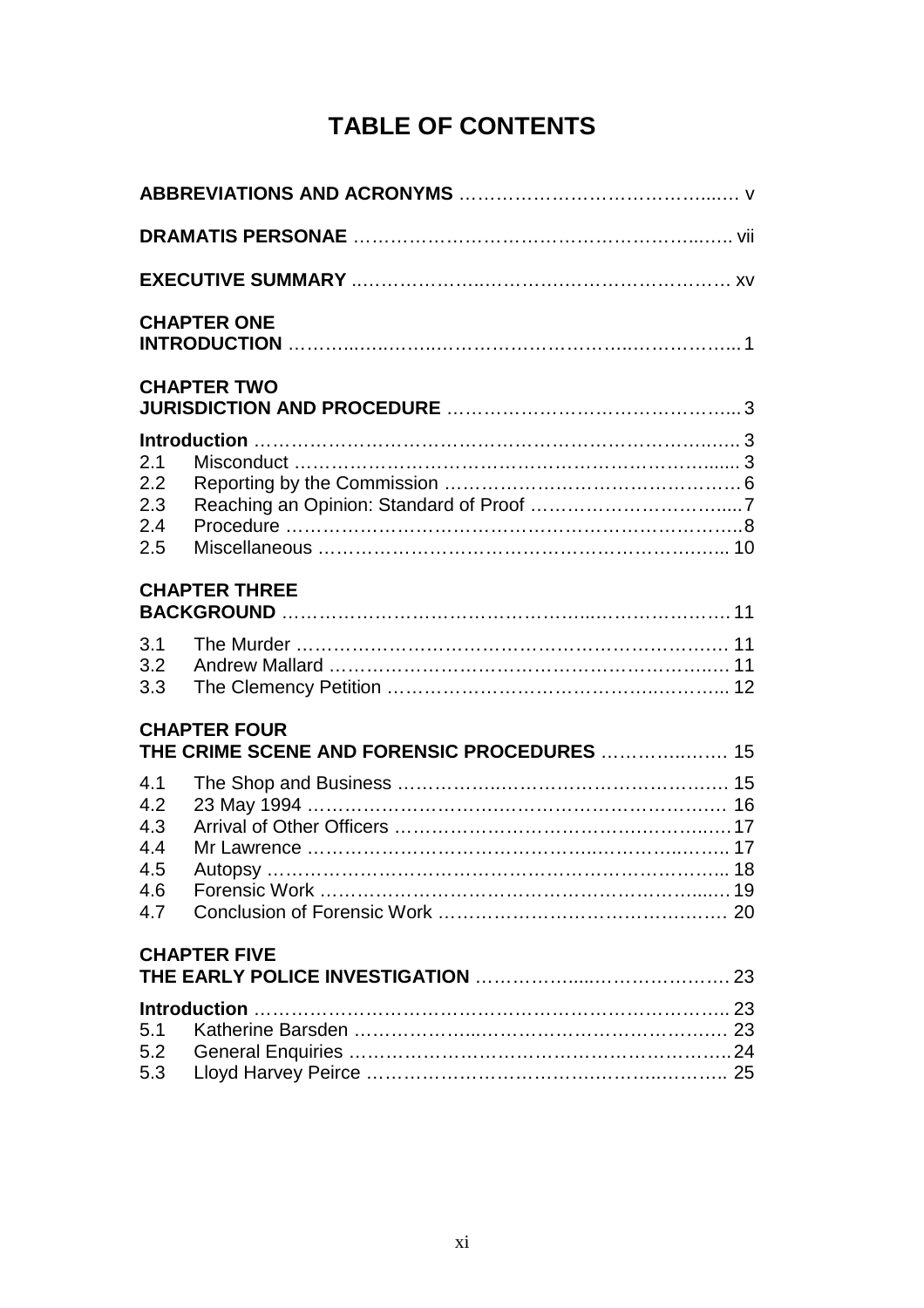|                                                                                                             | <b>CHAPTER SIX</b>                                                         |  |
|-------------------------------------------------------------------------------------------------------------|----------------------------------------------------------------------------|--|
| 6.1<br>6.2<br>6.3<br>6.4<br>6.5<br>6.6<br>6.7<br>6.8<br>6.9<br>6.10<br>6.11<br>6.12<br>6.13<br>6.14<br>6.15 |                                                                            |  |
|                                                                                                             | <b>CHAPTER SEVEN</b><br><b>BUILDING THE CASE AGAINST ANDREW MALLARD 75</b> |  |
| 7.1<br>7.2<br>7.3<br>7.4<br>7.5<br>7.6<br>7.7<br>7.8<br>7.9<br>7.10<br>7.11                                 |                                                                            |  |
|                                                                                                             | <b>CHAPTER EIGHT</b><br>THE CHARGING OF ANDREW MALLARD AND THE             |  |
| 8.1<br>8.2<br>8.3<br>8.4                                                                                    |                                                                            |  |
|                                                                                                             | <b>CHAPTER NINE</b>                                                        |  |
| 9.1<br>9.2                                                                                                  |                                                                            |  |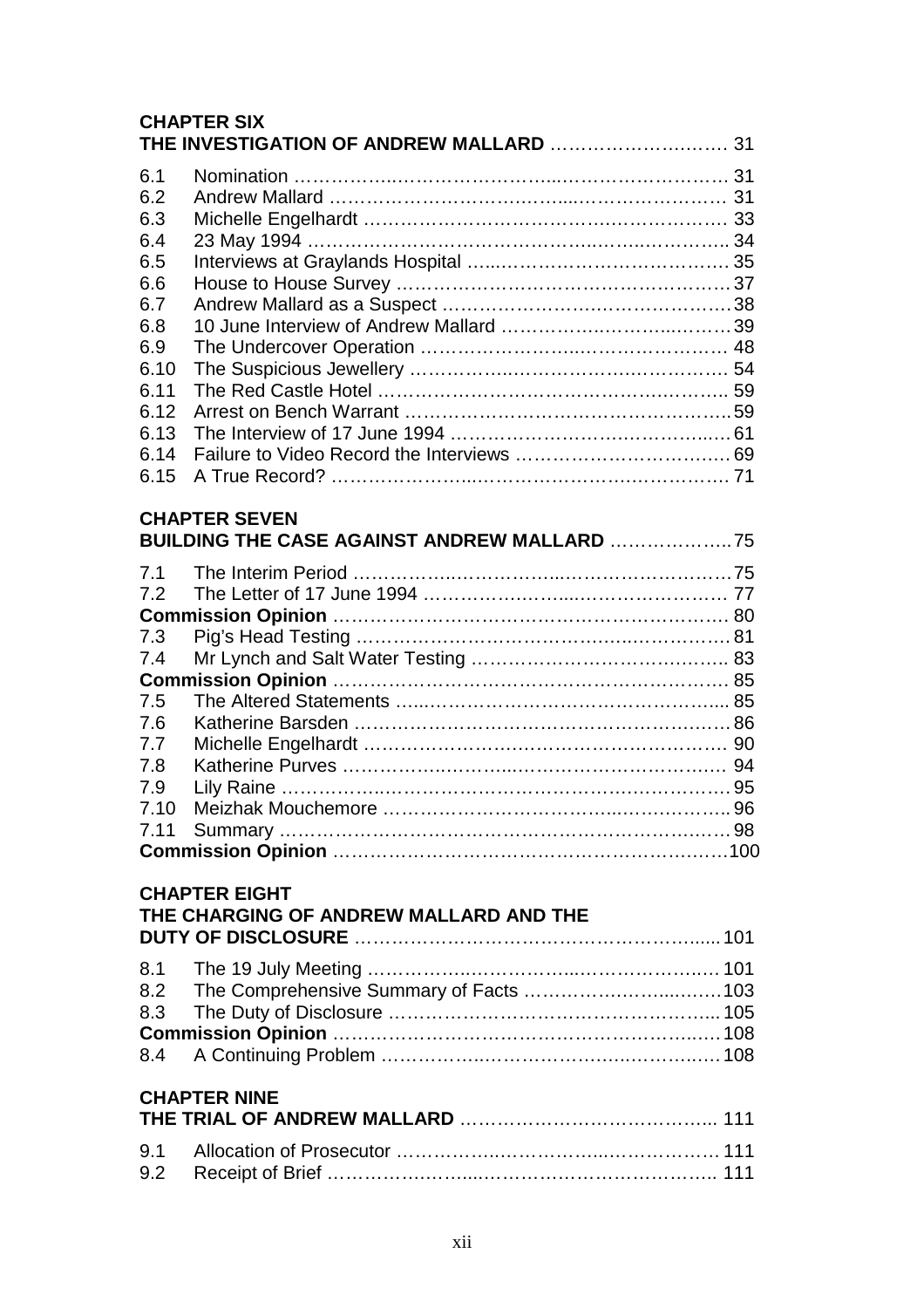| 9.3<br>9.4<br>9.5                                           |                                                                       |  |
|-------------------------------------------------------------|-----------------------------------------------------------------------|--|
| 9.6                                                         |                                                                       |  |
| 9.7<br>9.8<br>9.9                                           | "Twelve/Fifteen Things Only the Killer Would Know"  124               |  |
|                                                             | <b>CHAPTER TEN</b>                                                    |  |
| 10.1<br>10.2<br>10.3                                        |                                                                       |  |
|                                                             | <b>CHAPTER ELEVEN</b><br>THE COLD CASE REVIEW AND SIMON ROCHFORD  135 |  |
| 11.1<br>11.2<br>11.3                                        |                                                                       |  |
|                                                             | <b>CHAPTER TWELVE</b>                                                 |  |
| 12.1<br>12.2<br>12.3<br>12.4<br>12.5<br>12.6<br>12.7        |                                                                       |  |
|                                                             | <b>CHAPTER THIRTEEN</b>                                               |  |
| 13.1<br>13.2<br>13.3<br>13.4<br>13.5<br>13.6                | Telephone Messages to the Undercover Officer  152                     |  |
| <b>CHAPTER FOURTEEN</b><br><b>OPINIONS, RECOMMENDATIONS</b> |                                                                       |  |
| 14.1<br>14.2<br>14.3                                        |                                                                       |  |
|                                                             |                                                                       |  |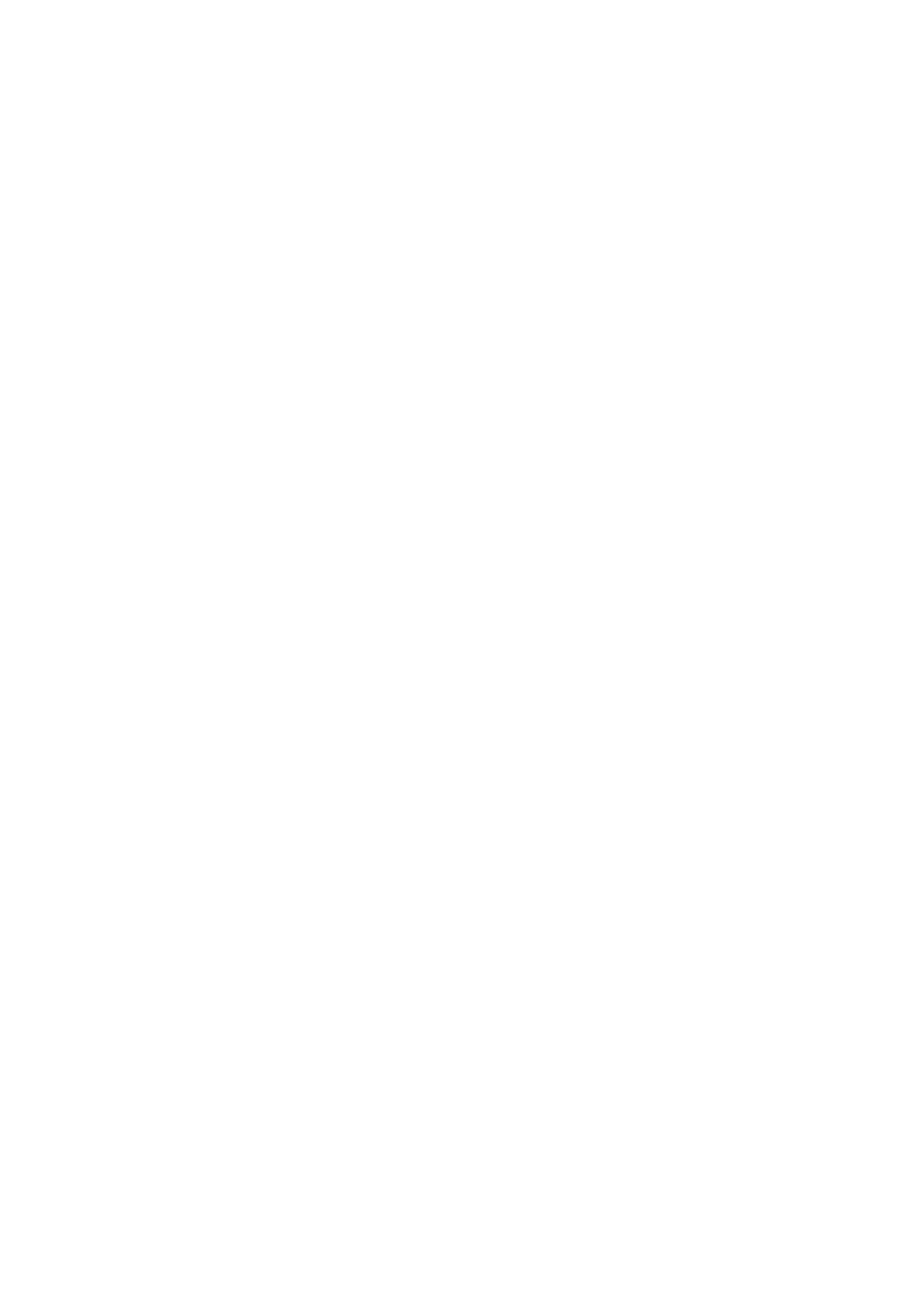## **EXECUTIVE SUMMARY**

- [1] The Corruption and Crime Commission (the Commission) has conducted an inquiry into "whether any public officer engaged in misconduct in connection with the investigation of the murder of Pamela Lawrence, the prosecution of Andrew Mallard and other matters relating to and touching upon these events".
- [2] Pamela Lawrence was brutally murdered in her shop premises, Flora Metallica, at Mosman Park on 23 May 1994. Following a police investigation, Andrew Mark Mallard was charged with her murder on 17 July that year. He was subsequently convicted and sentenced to life imprisonment. Ultimately, in 2006, an appeal to the High Court of Australia on the grounds of nondisclosure to the defence of relevant material was successful and a new trial was ordered, but because of changes to the law relating to the admissibility of interviews which had not been video-recorded, the Director of Public Prosecutions decided not to proceed with the new trial and Mr Mallard was released from prison, after serving almost 12 years.
- [3] Further investigations then undertaken showed that Mr Mallard had not killed Mrs Lawrence, but that her likely killer was one Simon Rochford, then serving a sentence for the murder of his girlfriend, Brigitta Dickens. The morning after he was named in the media as a new suspect in the Pamela Lawrence homicide, Simon Rochford was found dead in his cell from wounds apparently self inflicted. His death is currently being investigated by the Coroner.
- [4] Mrs Lawrence was attacked and killed in her shop sometime after 5 pm on 23 May 1994 and was discovered by her husband shortly after 6.30 pm near the rear of the shop. She had suffered extensive head wounds and died while being transported to hospital.
- [5] The autopsy was performed by the Chief Forensic Pathologist, Dr Clive Cooke, who reported severe injuries to Mrs Lawrence's head with at least 12 cuts to the scalp. Under a dissecting microscope he was also able to detect some bluey-green material in some of the lacerations, which were later identified by the forensic chemist, Mr Bernard Lynch, as an oil-based orthopthalmic alkyd enamel paint containing "Prussian Blue" pigment. Some of her injuries also had a peculiar pattern and the problem became to identify a weapon or instrument which could cause injuries of such pattern.
- [6] The blood pattern analysis at the premises indicated that Mrs Lawrence had first been struck near the front of the shop premises, then dragged to the rear and there struck again, where she was left. Some fingerprints and a palm print were found, but analysis of the fingerprints produced no match other than with persons entitled to be present in the shop, such as employees, police and emergency services personnel. The partial palm print found on the top of one of the glass counters could not be matched, as there was no system then available for identifying palm prints.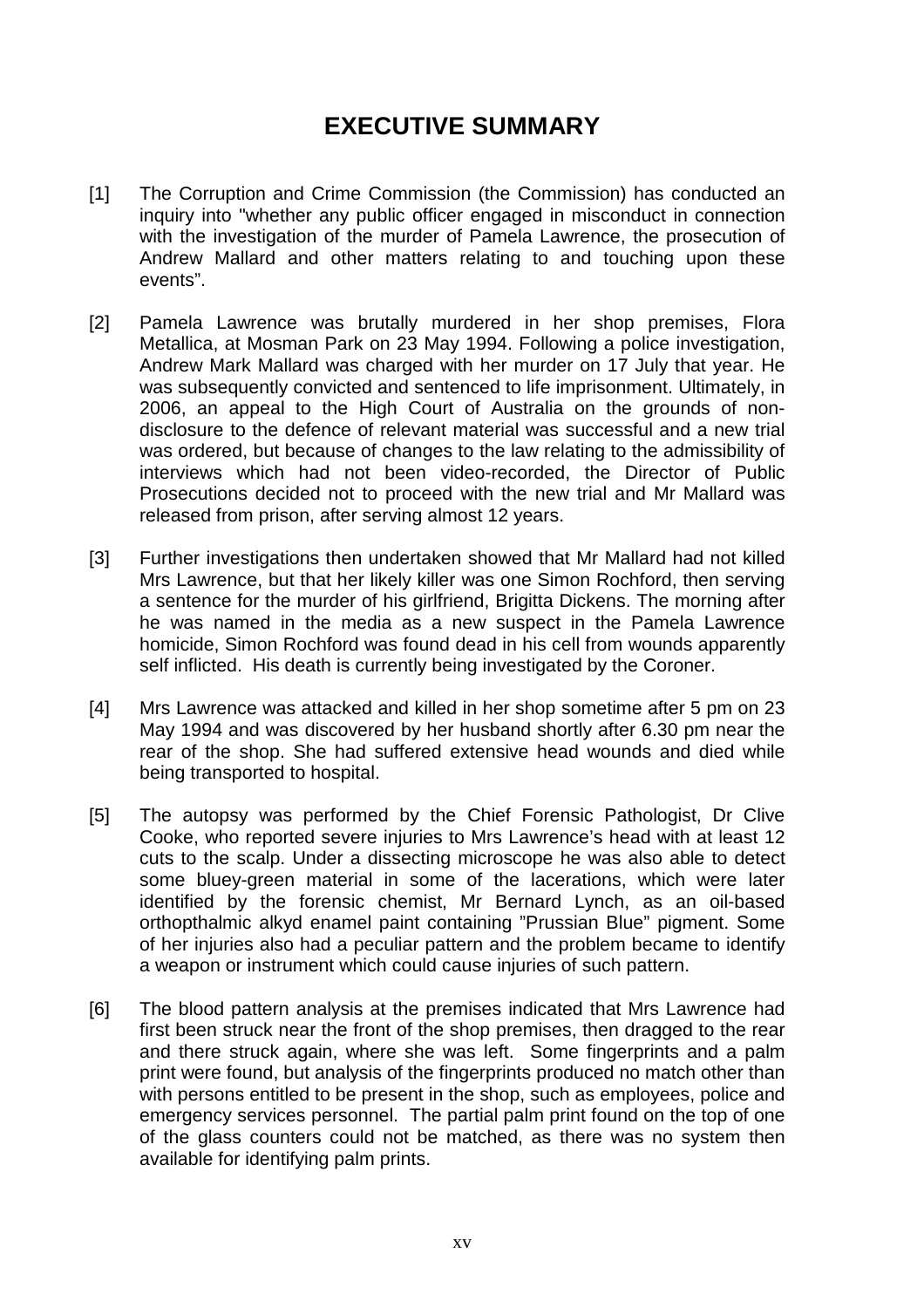- [7] The forensic examination of the premises failed to uncover any forensic link between the scene and Andrew Mallard, or any other person, and no blood of the deceased was ever found on any of Andrew Mallard's clothes or possessions. Apart from the nature of the weapon being unknown, the motive for the murder was unclear. Mrs Lawrence's handbag was not taken, although her purse, containing a small amount of money, had been removed, but a container of cash, visible on a shelf behind the counter, was untouched; no jewellery appeared to have been taken.
- [8] The first potential witness to come forward was Miss Katherine Barsden, a school-girl, then aged 13 years, whose mother, Mrs Jacqueline Barsden, worked in Flora Metallica and had left work the previous day at about 3 pm. Miss Barsden said that when being driven home from school by her grandmother shortly after 5pm on 23 May 1994, and whilst their car was stopped by traffic lights in Glyde Street, she had seen a man in the deceased's shop in an area not usually accessible to members of the public. She said that when the man saw her, he bobbed down, then the traffic lights changed and her vehicle moved on. She gave a description of the head of the person she had seen, including a description of what he was wearing on his head.
- [9] In response to an appeal to the public, the police received a number of calls and reports from members of the public nominating a large number of persons who might be of interest to the investigating police. Generally these persons were interviewed, and most were able to provide evidence as to where they were during the relevant period. When this happened, such persons were written off as persons of interest.
- [10] The Commission has, however, expressed concern over the failure to follow up information supplied by one Lloyd Harvey Peirce, who informed police that about 6.00pm on 23 May 1994 he had seen a Caucasian male run from the alley behind the jewellery store and cross the road towards the railway station, where he appeared to have an argument with a taxi-driver before running off and subsequently boarding a train for Fremantle. Mr Peirce gave a description of the man he had seen and of his clothing. Mr Peirce was interviewed and a statement obtained, but not signed, and the information he provided was not followed up.
- [11] Early in the investigation Andrew Mallard was nominated to the investigating police as a possible person of interest. He was at the time 31 years old. After leaving school he had spent about eight months in the army before a medical discharge, after which he had a number of short-term jobs, had moved interstate, overseas and back again, and was generally unsettled. During the period of the investigation he was twice remanded to the closed ward at Graylands Hospital for assessment under the Mental Health Act 1962 where the Principal Forensic Psychiatrist, Dr Jeremy O'Dea, diagnosed him as suffering from a hypo-manic phase of a Bipolar Mood Disorder, and considered that his cognition appeared intact but his overall social judgment impaired.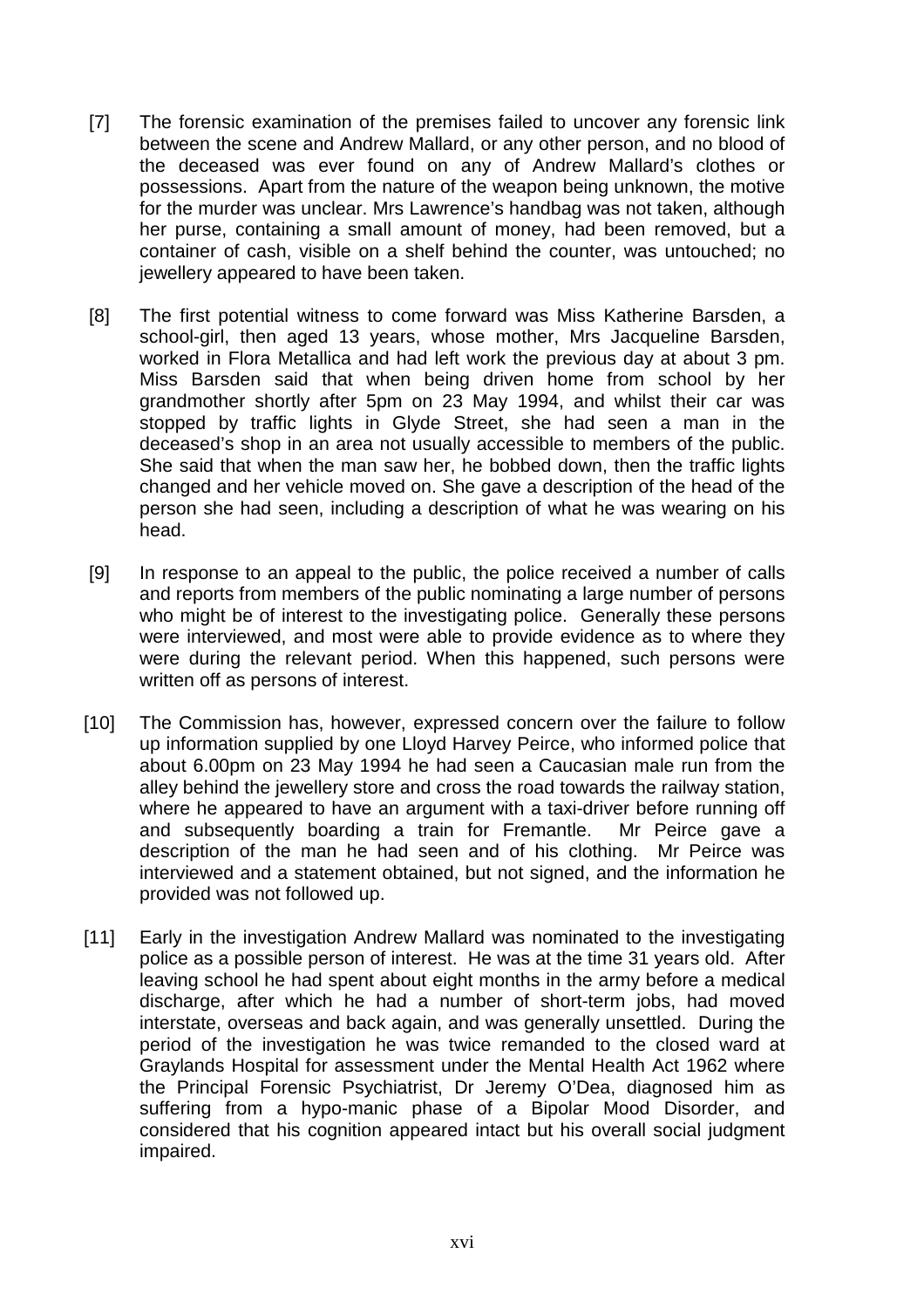- [12] In the period leading up to 23 May 1994, Andrew Mallard appears to have been leading a marginal life. He had no fixed place of abode, but would persuade people to let him stay with them in return for such cannabis as he could obtain. He was receiving social security payments, but was also operating as a "con man", engaging in petty stealing and substantially living on his wits. He claimed he could speak a number of languages, often declared an interest in Celtic design, spiritualism and related matters, and at other times claimed to be a Highlander, a Viking or a warrior. He had a number of minor convictions, all for traffic matters, apart from two for stealing and one for escape lawful custody.
- [13] On the evening of Sunday, 22 May, he committed a burglary in Mosman Park stealing a bicycle and a leather jacket. The burglary was reported to the police and the following day (23 May 1994) Mr Mallard was arrested, charged with the burglary, granted bail and released from the East Perth Lock up at about 3.47pm.
- [14] After some delay he caught a taxi to the Mosman Park area. He did not pay the taxi driver, but claimed, falsely, that he would return shortly with some further passengers to go to Fremantle. The taxi driver waited about 20 minutes and then went to the taxi rank near the Railway Station where he took another fare at (according to company records) 5.22pm; Andrew Mallard's arrival at Mosman Park can be fixed at or around 5pm.
- [15] When interviewed, Ms Michelle Engelhardt, at whose unit Andrew Mallard had been staying, said that he did not arrive at her unit until after 6.30pm and Michael Buhagiar, who was at the flat at the time, said much the same thing, although both were not necessarily reliable witnesses. Both witnesses agreed that Mr Mallard and Mr Buhagiar left the flat shortly before 7 pm and took a train to Fremantle. This was confirmed by a Westrail video which shows them on the train at 6.57pm.
- [16] A telephone call by Mrs Lawrence to some customers between about 5.10 and 5.20pm established that she was still alive at that time. These times naturally made the police interested in where Mr Mallard had been between about 5pm and 6.40pm.
- [17] On the day following Mrs Lawrence's death, Andrew Mallard was arrested and charged with impersonating a police officer, and was remanded for psychiatric assessment to the closed ward at Graylands Hospital, where he remained until 10 June 1994.
- [18] Whilst there Mr Mallard was interviewed by Det Sgt Caporn and Det Emmett in the presence of a nurse on four separate occasions, namely 26, 27, 30 May and 2 June 1994. He gave a number of accounts of his movements during the period from 5pm until 6.30pm, but each alibi given by him when checked by police was unsupported by the witnesses he nominated. Throughout these interviews he consistently denied having any involvement in the murder of Mrs Lawrence, and when a sample of his blood was taken on 2 June 1994 he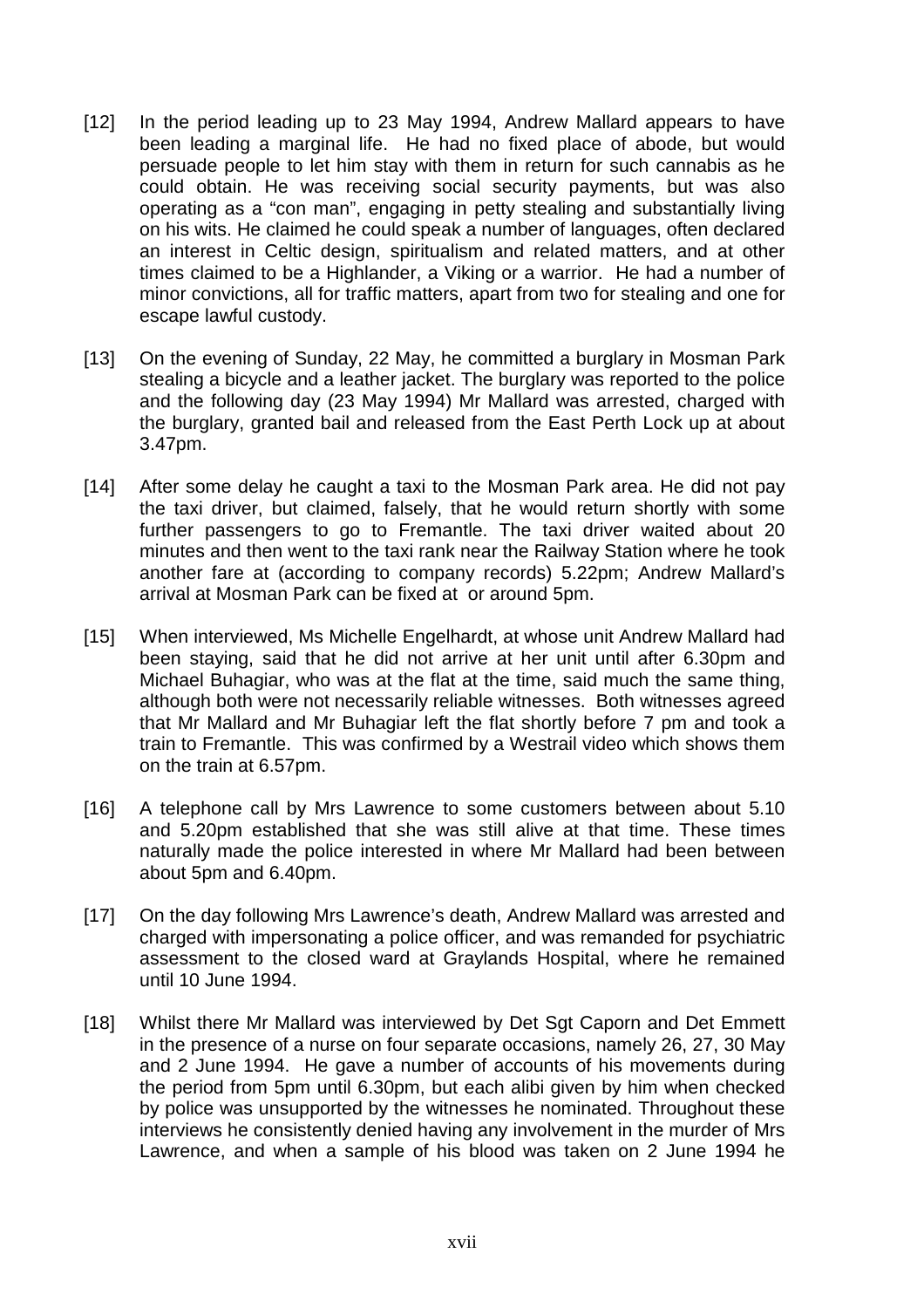said, "This will clear me". Meanwhile analysis of his clothing and possessions produced no evidence of any kind linking him to the crime.

- [19] On 10 June 1994, Mr Mallard was taken to the Central Law Courts to answer the charges of larceny and impersonate police officer; he was released on bail. He was then invited by Det Sqt Caporn to come back to Police Headquarters at Curtin House where he was again interviewed over a period of more than nine hours, including breaks, with Det Sgt Caporn asking the questions and the questions and answers being recorded by Det Emmett.
- [20] According to Det Emmett's notes of the interview, Mr Mallard was asked over 15 times what occurred between leaving the taxi and arriving at Ms Engelhardt's flat. He gave a variety of explanations and at times said that he was confused or simply did not know. After lengthy questioning, none of which elicited any admissions, Det Sgt Caporn put it to him that he may be responsible for the murder, but he emphatically and repeatedly denied this and professed his innocence. Ultimately, under sustained questioning, Mr Mallard said that he went into the shop that night to case it for a burglary, but soon retracted that and again denied murdering Mrs Lawrence.
- [21] Some time later he started crying, and then started talking in the third person, saying that the person who murdered Mrs Lawrence was very scared and did not want to get caught. He said this "evil person" hit Mrs Lawrence with a wrench, saw a girl in a car who saw him, ran out the back and threw the wrench into the ocean at North Fremantle. Asked if this "evil person" was him, Andrew Mallard said he was not.
- [22] Ultimately, Andrew Mallard became hysterical, there was some physical contact, Det Sgt Caporn was bitten on the inner thigh and the interview was terminated. Mr Mallard was taken to hospital and examined, returned to Curtin House, charged with assaulting Det Sgt Caporn, bailed to appear on 15 June 1994, driven to Fremantle by police and released.
- [23] Following his release, Mr Mallard was placed under police surveillance and from 14 to 16 June 1994 inclusive, he was befriended by an undercover police officer (UCO) using the code name "Gary". The police operation produced no evidence of Mr Mallard's guilt; he made no admissions to the UCO, and did not lead police to the murder weapon, Mrs Lawrence's purse, nor any other evidence which could link him to the crime or the crime scene.
- [24] Andrew Mallard had been remanded on bail to reappear in court on Wednesday 15 June 1994, but had failed to do so and a bench warrant had been issued for his arrest. Late on Thursday 16 June the undercover operation was terminated and on the morning of Friday 17 June 1994 he was arrested pursuant to the bench warrant and taken to the Major Crime Squad offices at Police Headquarters where he was interviewed by Det Sgt Brandham and Det Carter over a period which, including breaks, extended from 10.30am until nearly 2pm.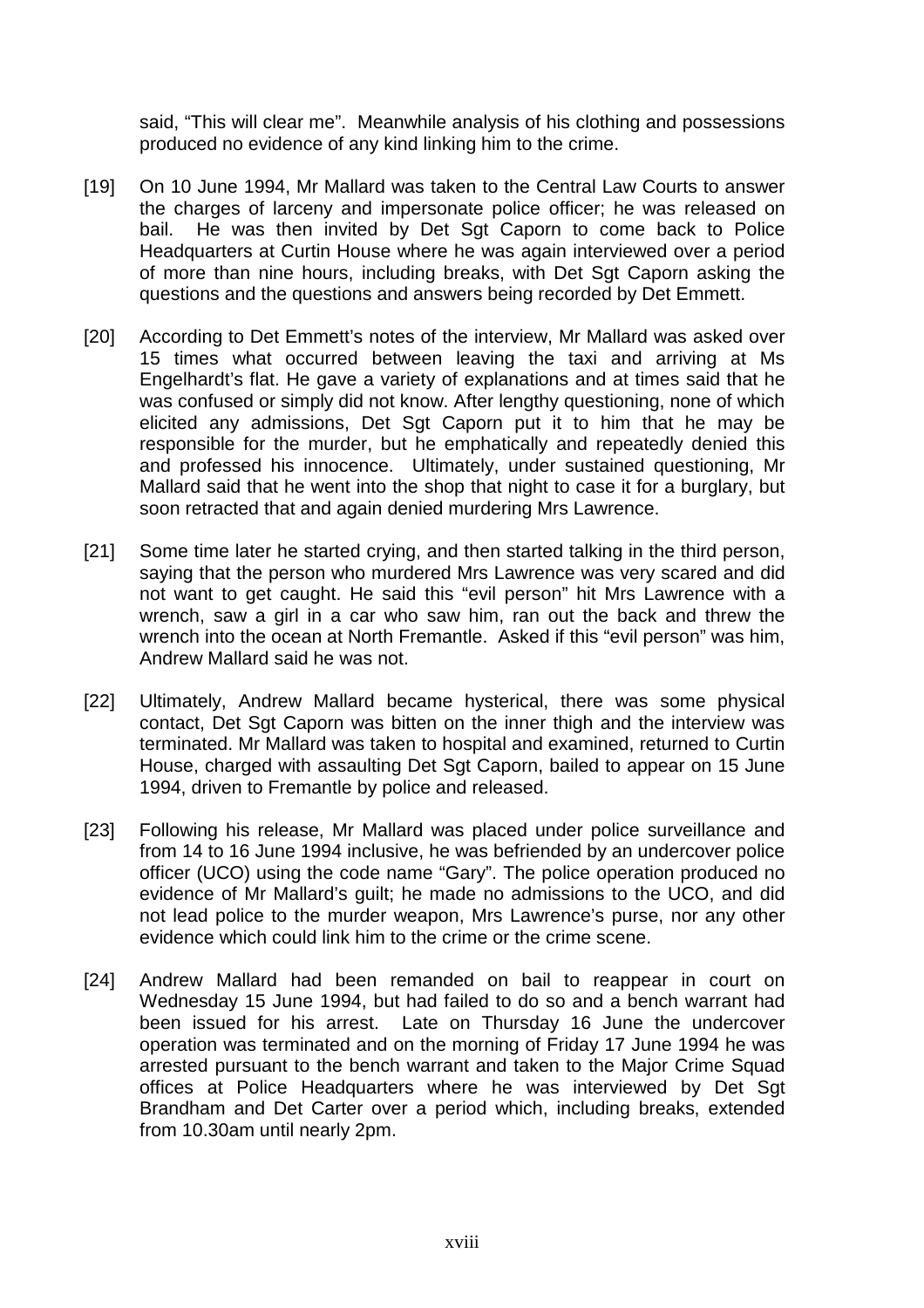- [25] During the interview he made a number of inconsistent and contradictory statements and admissions, many of which he retracted in the same interview. Asked directly if he killed Mrs Lawrence, he said he did not mean it, and he only wanted to make her quiet. He said he hit her a number of times with a wrench he had taken from the back shed of her premises, that he had been seen by a young girl in a green sedan or station wagon, that after leaving the store he virtually ran to Stirling Bridge where he threw the wrench into the middle of the river and washed his clothes in salt water to confuse forensic testing.
- [26] When asked about the wrench, he said it was a pipe wrench as used for gas bottles from the shed, and he drew a picture of the wrench which he said was rusty, had a ratchet system, and was a Sidchrome. He also drew a sketch of the Flora Metallica premises, but got some of the details wrong. When it was pointed out that there were no gas bottles in the shed, and after inaccurately describing how Mrs Lawrence made her jewellery, he conceded that he had never been in the shed.
- [27] He then said that he did not go into the shed, did not murder Mrs Lawrence and had made it all up. He said that he had second-guessed the detail from what he had seen in the media and from what he had heard from people. Asked how he could guess all that detail, he replied:

"Maybe I'm psychic….All the things I told you is what I imagine the killer would have done, I got inside the culprit's head. I got inside the killer's head".

- [28] His answers were clearly confusing containing, as they did, admissions, retractions, denials, facts which it appeared at the time that only the killer could know and other assertions which were clearly and demonstratively wrong. After a discussion with other officers, it was decided to conduct a video recorded interview to confirm the admissions which he had made.
- [29] When asked by the police whether he was prepared to undergo a videorecorded interview, Mr Mallard replied:

"I want to be video recorded so that I can be cleared".

- [30] After some preliminary matters, Det Sgt Brandham put a series of leading questions to Mr Mallard about what he had previously said and with which Mr Mallard agreed. Part way through the interview, Mr Mallard again lapsed into the third person format, purporting to describe what he imagined the actual killer would have done or said.
- [31] At the end of the interview, Det Sgt Brandham put to Mr Mallard that what he was saying was all made up. Mr Mallard agreed and said it was

"….my version, my conjecture of the scene of the crime".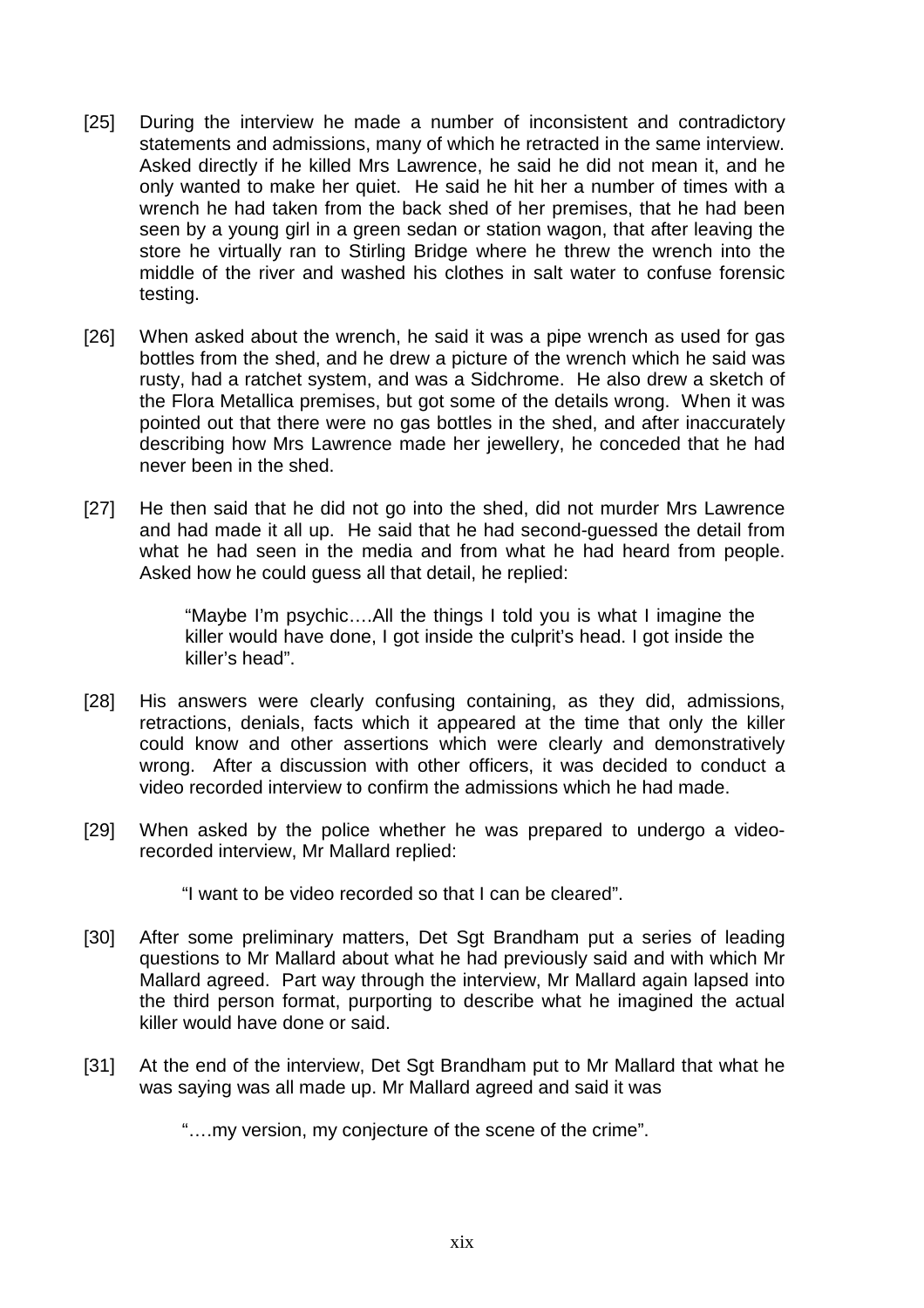- [32] Following the interview on 17 June 1994, Mr Mallard was detained pursuant to the bench warrant until he was brought before the court on Monday 20 June 1994, and, in the meantime, arrangements were made for him to be readmitted to Graylands Hospital for psychiatric assessment if the court acceded to an application to that effect. For the purposes of that application, Det Sgt Caporn wrote a letter to the Police Prosecutor setting out grounds for the application. The application may well have been justified, but some of the information provided was incorrect or misleading as set out in the body of the report and the Commission has formed the opinion that the preparation of the letter containing such incorrect and misleading information amounted to "misconduct" within the meaning of the CCC Act on the part of Det Sgt Caporn.
- [33] When he was brought before the court on 20 June 1994, the court acceded to the police application and Andrew Mallard was remanded to Graylands Hospital for psychiatric assessment. He was effectively out of circulation whilst the police built up their case against him.
- [34] At this stage the police had no murder weapon and no description of such a weapon apart from the description and sketch provided by Mr Mallard in his interview of 17 June 1994. On the other hand, some of the wounds sustained by Mrs Lawrence had a particular pattern with some containing a bluey substance identified as paint pigment. Dr Cooke thought that a copper anode, of the type he had been shown as being used in the manufacturing process at Flora Metallica, may have been a possible weapon, and the police went to a number of tool shops, and Dr Cooke himself went through a friend's tool shed, seeking an instrument capable of causing injuries coinciding with those of the deceased. All these efforts were unsuccessful.
- [35] Accordingly on 24 June 1994, a series of tests were conducted striking a pig's head with an anode, a wrench and an iron bar. None of these proved capable of producing injuries with a similar pattern to some of those sustained by the deceased. Not only were the anodes unwieldy, but large amounts of copper residue was left in the injuries, unlike in Mrs Lawrence's wounds, and the traces of blue left in the pig's head were the result of a chemical reaction, not traces of blue pigment such as is present in blue paint.
- [36] Because Andrew Mallard had said in an interview with police that the third person responsible for the murder would have washed his clothes in the salt water of the Swan River to remove all traces of blood, the police arranged for the Forensic Chemist, Mr Lynch, to carry out tests to determine whether his clothes had, in fact, been immersed in salt water. Mr Lynch carried out such tests in conjunction with other tests, determined that they had not, and reported accordingly; but at Det Sgt's Shervill's request, Mr Lynch prepared a fresh report, omitting all reference to such salt water testing. It is the Commission's opinion that Det Sgt Shervill's request to Mr Lynch to amend his report in this way amounted to "misconduct" within the terms of the CCC Act.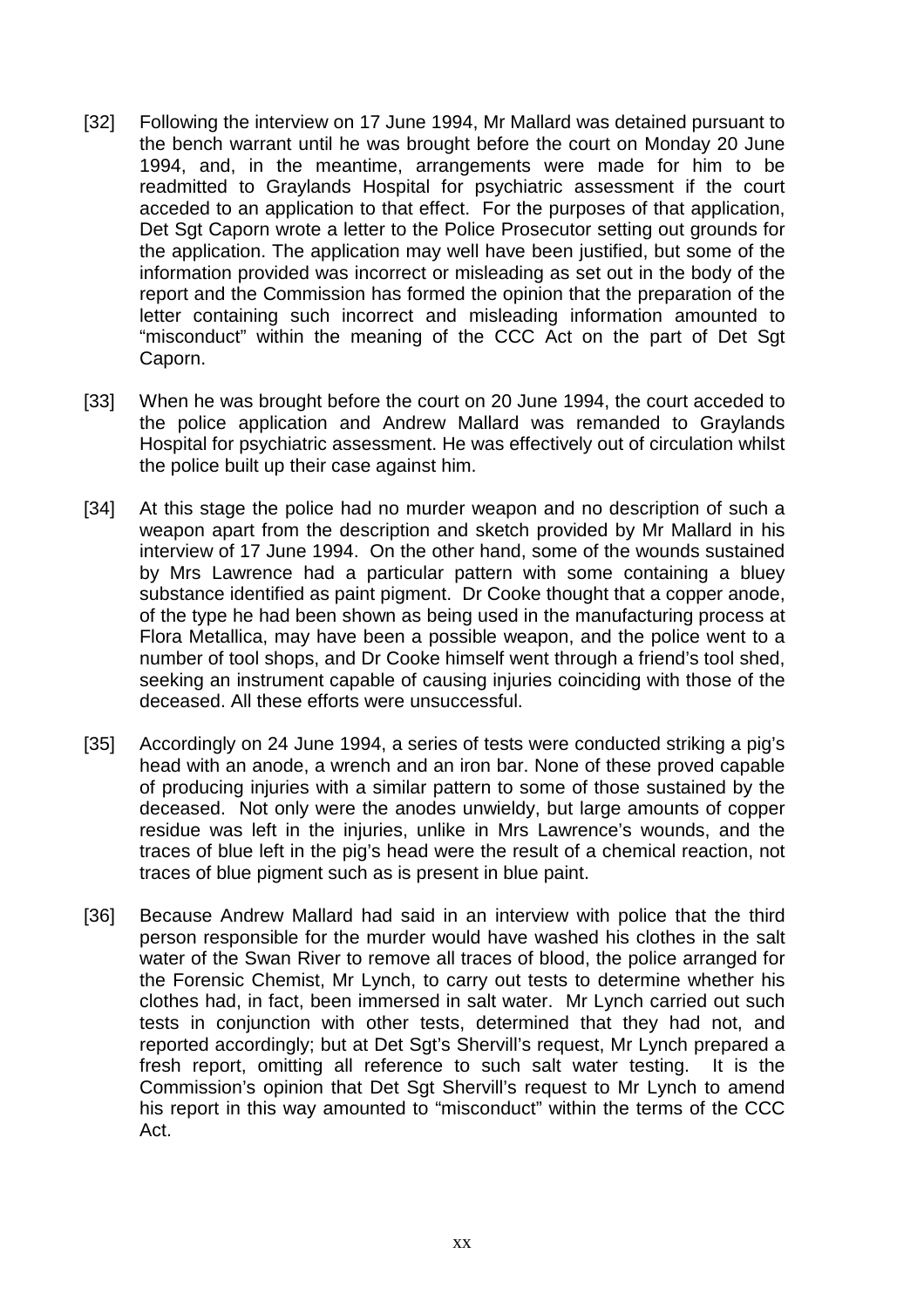- [37] In 1994, the practice was for witness statements to originally be taken in writing by one of the police officers, checked by the witness and, if correct, signed by the witnesses and witnessed by one of the police. Then when the Brief of Evidence was being prepared, the statement would be checked with the witness in the light of subsequent investigations, and any appropriate alterations made with the approval of the witness. The statement was then typed, checked by the witness and, if correct, signed and witnessed as before.
- [38] This procedure was not inappropriate provided that any relevant changes were notified to the defence so that, at the trial, the recollection of the witness could be tested by cross-examination. However, in this case material changes were made to the statements of important witnesses, yet only the final statements were included in the Brief of Evidence and served on the defence.
- [39] Katherine Barsden was the 13 year old school girl who described seeing a man in the Flora Metallica shop at what must have been shortly before the time of the murder. Her original description of his headwear was "a gypsy type scarf….an orangy type border around the edge. The rest of the scarf was mixed coloured with blue, green and a cream colour", and the sketch of the scarf she had drawn on the morning following the murder indicated a solid orangy-red border surrounding colours of "blue, green and blue/silver/white", but in her final statement, the headwear only "looked like a gypsy type scarf", and the rest of the scarf (apart from the border) became "mixed coloured and patterned". In the meantime she had been shown Mr Mallard's cap, which it was said he at times wore back to front, and her later statement stated that the cap was the same colours as what she saw the man in the shop wearing. That cap was red, yellow and black with a gold braid around the edge. The alterations to Miss Barsden's statement were written on her original statement by Det Sgt Shervill, and the final statement made no reference to the sketches she had drawn on 23 and 24 May 1994, her visit to the police artist and the identikit picture drawn by him from her description, and the fact that on 3 June 1994 she had failed to identify the person she had seen from a photo display which included Andrew Mallard.
- [40] Michelle Engelhardt, in whose flat Mr Mallard was staying at the time, said in her original statement made on 29 May 1994, that when she returned to her flat (with Michael Buhagiar) at about 3pm on 23 May Mr Mallard's cap was hanging on a hook behind the door, and that when he arrived home shortly before 7pm, he was not wearing any kind of headwear, but in her final statement, all reference to the cap being on the hook behind the door was omitted, the description of the cap was changed from gold coloured to "orange, gold, some sort of intricate design and looked dirty", and she was not sure whether he was wearing his cap when he came in.
- [41] Three other witnesses who had seen someone in the area before or at about the time of the murder also had their statements altered in respect of what the persons they saw were wearing, and the persons described in the altered statements better corresponded with Andrew Mallard or the person seen in the shop by Miss Barsden.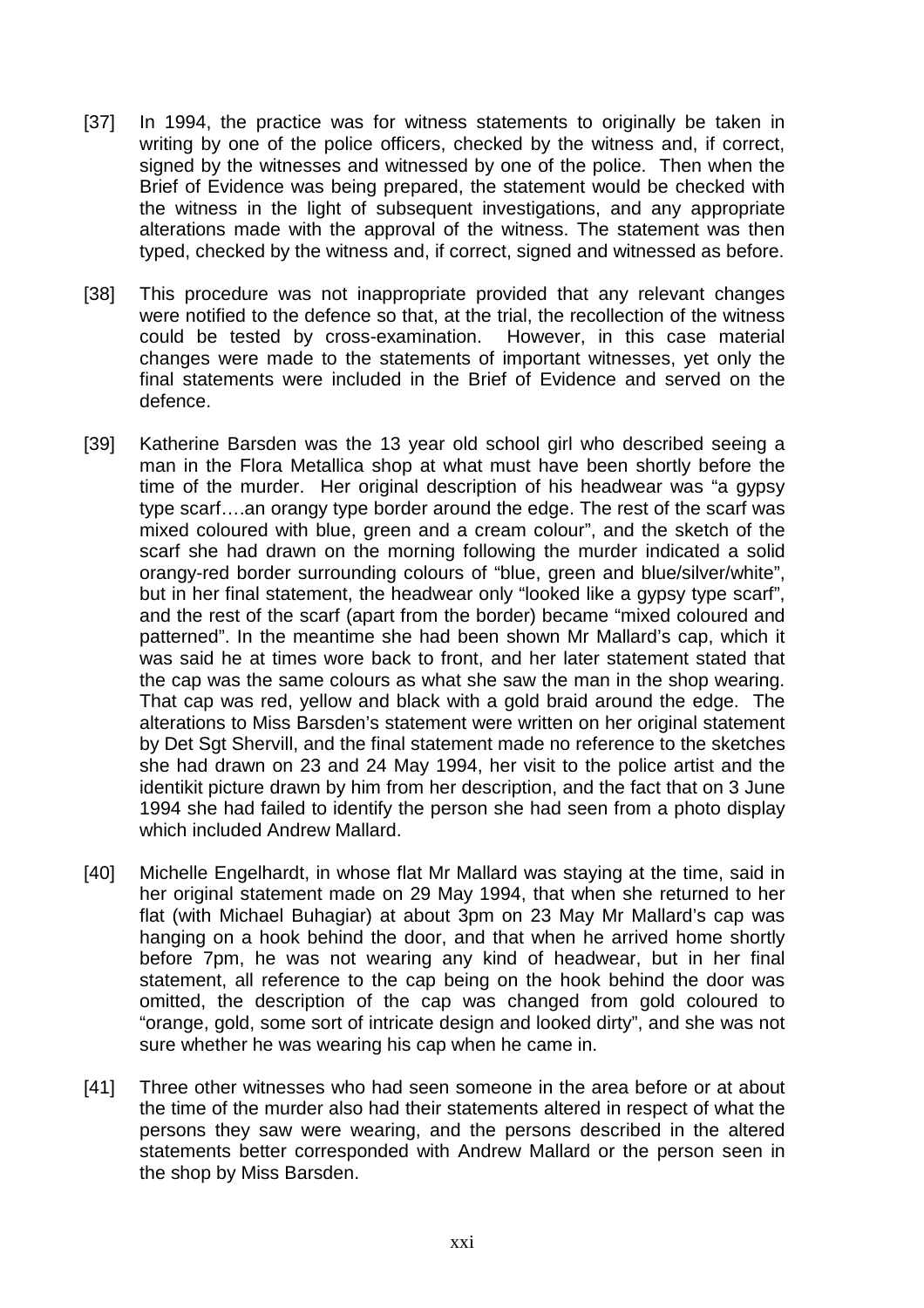- [42] Each of these witnesses were interviewed a number of times by Det Sgts Caporn and Shervill between the making of their original statements and the dates of their final statements. The final statements were the only ones which were included in the Brief of Evidence or were supplied to the defence. Each of these alterations strengthened the case against Andrew Mallard because although the persons as described in their original statements could not have been Andrew Mallard, the persons as described in the final statements could have been him, and this is how the evidence of these witnesses was presented at the trial.
- [43] The Commission is satisfied that the changes were brought about either by persistent and repeated questioning and/or by deliberately raising doubts in the witnesses' minds until they became confused, uncertain or possibly open to suggestion, and demonstrates a pattern which cannot have been an accident or coincidence.
- [44] The Commission's opinion is that this process constituted "misconduct" within the terms of the CCC Act on the part of Det Sgt Shervill and Det Sgt Caporn.
- [45] In the Major Crime Running Sheets, Det Sgt Shervill generally recorded that these various statements had been amended to exclude hearsay and irrelevant material or similar, but the material altered or omitted was not hearsay or irrelevant, and so the entries were false and in the opinion of the Commission, the making of such false entries amounted to "misconduct" within the terms of the CCC Act.
- [46] On 19 July the police met with the Director of Public Prosecutions (Mr John McKechnie QC, now the Honourable Justice McKechnie of the Supreme Court) to seek his advice as to whether there was sufficient evidence to charge Mr Mallard with wilful murder. No notes were taken of the meeting but one of the officers outlined the evidence, and the video of 17 June 1994 was shown. Mr McKechnie believes he was not told of the pig's head testing of the wrench.
- [47] His opinion was that there was sufficient evidence to charge Mr Mallard, but that it would be a difficult case, and would depend on whether the confessional material was admitted, and whether the jury accepted it.
- [48] After the meeting, the police went to Graylands Hospital, arrested Andrew Mallard and charged him with the wilful murder of Pamela Lawrence.
- [49] Following the arrest of Andrew Mallard, Det Sqt Shervill prepared a Comprehensive Summary of Facts, which he forwarded to the DPP under cover of a letter dated 21 October 1994. The Comprehensive Summary was a 30-page document outlining Det Sgt Shervill's assessment of the evidence, the strengths and some of the weaknesses of the prosecution case.
- [50] It quoted from statements and from the accused's interviews, including that the accused had claimed that the weapon used was a wrench. It included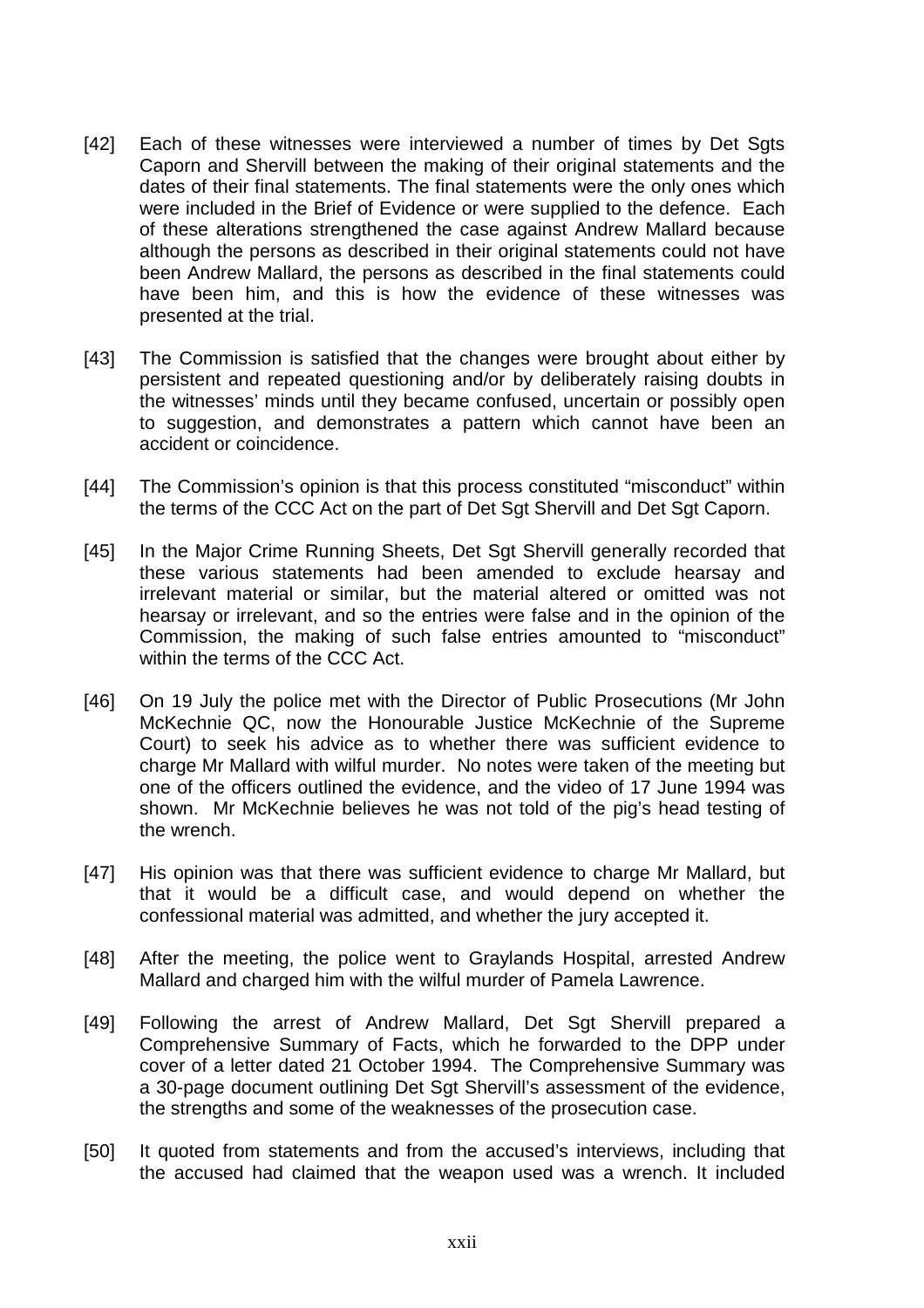references to his nomadic life-style, his psychiatric treatment, bizarre behaviour, and the undercover operation, but made no reference to the salt water testing or the material alterations to the statements of a number of witnesses.

[51] It stated that the murder weapon had not been identified, that the pig's head testing had excluded the anode as the weapon, and continued:

> "During the experiment, a crescent wrench was also tested, which inflicted dissimilar wounds to those sustained by Mrs Lawrence".

- [52] In support of the reliability of the confessional material, it contained a list of "twelve things which only the killer would know", but made no reference to the numerous errors of Mr Mallard. The final (but not the original) statements of the witnesses and expert reports were attached, but there were no statements or reports relating to the pig's head test.
- [53] Further to the duties of disclosure at common law, and Guidelines issued by the DPP in 1992, further Guidelines directed to the duties of police as well as prosecutors were published on 14 December 1993 and reproduced in the Police Gazette of 9 March 1994. Those Guidelines required the delivery to the DPP as soon as possible after Committal of:

"all documentation, material and other information held by any police officer concerning any proposed prosecution witness which may be of assistance or interest to either the prosecution or the defence",

and required certification by a police officer that such had been done.

- [54] The Commission's opinion is that the failure to provide the prior statements of the witnesses, Mr Lynch's original report, and details of the unsuccessful attempts to locate a weapon capable of inflicting wounds similar to those found on Mrs Lawrence amounted to a failure to comply with the requirements of the Guidelines and constituted "misconduct" on the part of Det Sgt Shervill.
- [55] The prosecution of Andrew Mallard was allocated by the DPP's office to Mr Kenneth Bates, a senior prosecutor, and Mr Patrick Hogan was briefed as defence counsel by the Legal Aid Commission.
- [56] The preliminary hearing was held in November 1994 and Mr Bates referred throughout to the murder weapon as a "metal object". Although Mr Mallard's sketch was tendered as an exhibit, it was not shown to Dr Cooke when he was in the witness box and he was asked no questions about whether such, or any other, wrench could have caused Mrs Lawrence's injuries.
- [57] At a voir dire<sup>1</sup> hearing prior to the trial, Mr Hogan sought to have the evidence of the interviews excluded, but was unsuccessful. Subsequently, an

 $\overline{a}$  $<sup>1</sup>$  A hearing to decide preliminary issue so the court can determine the question of whether evidence</sup> should be admitted.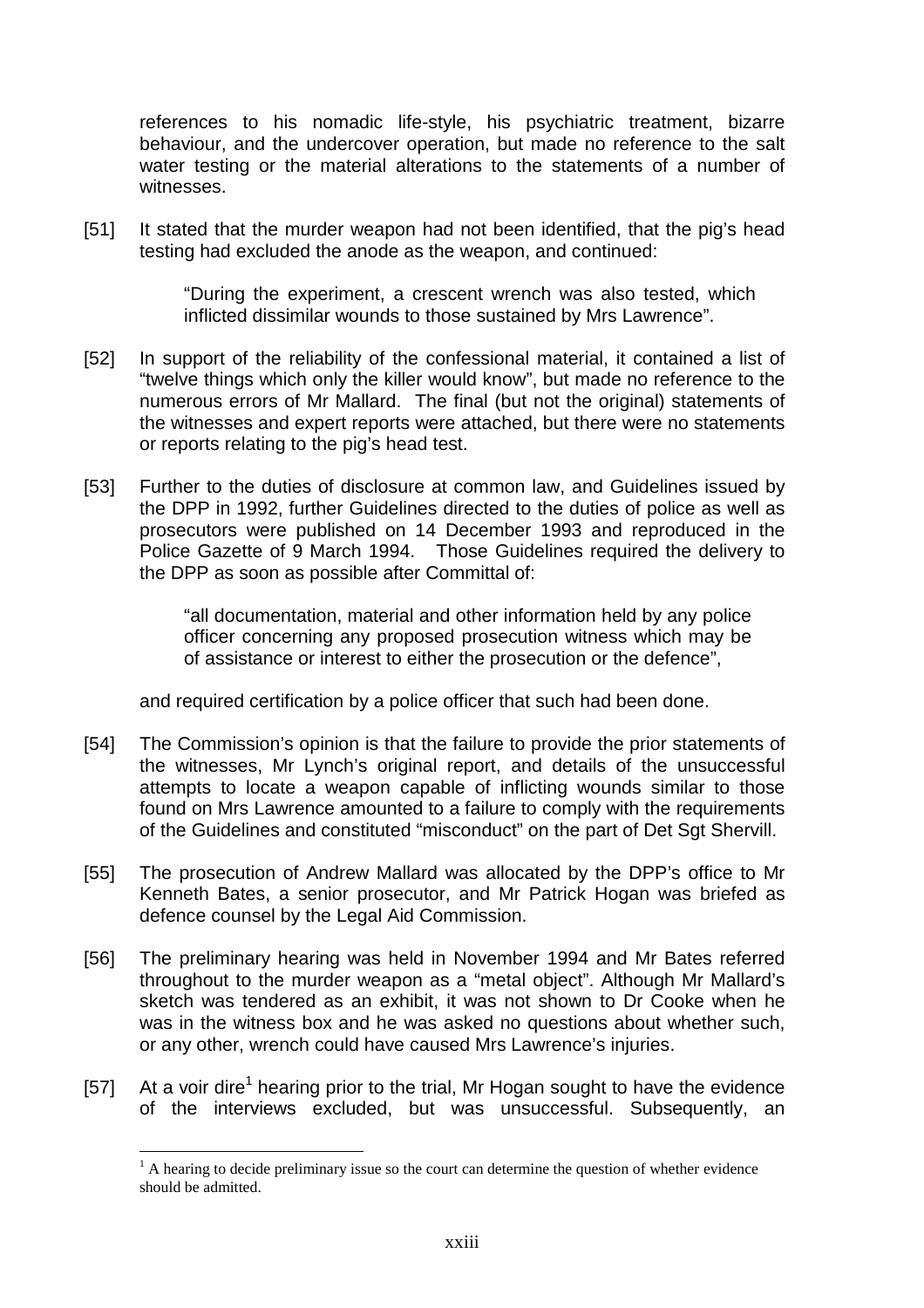application was made to adjourn the trial so that senior counsel could be engaged to appear for the accused, but this application was refused.

- [58] The trial commenced on 5 November 1995. Mr Kenneth Bates (Mr Bates) opened, and conducted the case, on the basis that the murder weapon was a wrench as drawn by the accused. He relied on the so-called confessions of 10 and 17 June 1994, which he claimed were corroborated and supported by independent witnesses, the examination of the crime scene, the post-mortem examination by Dr Cooke, that the confessions detailed many things which he claimed only the killer would know of, that witnesses had seen a person fitting Mr Mallard's description in the vicinity shortly before the time of the killing (these were the witnesses whose descriptions in their statements of the person seen had been altered, although that was not known to Mr Bates) and the observations of Miss Barsden.
- [59] When Dr Cooke gave evidence, Mr Bates asked him about the pig's head testing of the anode, and Dr Cooke explained why that could not be the murder weapon, but he failed to ask Dr Cooke any questions about a wrench, and in particular, the wrench sketched by the accused in his interview – the item he was relying on as the weapon.
- [60] In these circumstances, to run the case on the basis that a wrench as drawn was the murder weapon, but at the same time, to fail to put the drawing to Dr Cooke when he was giving evidence and to ask him whether the deceased's injuries were consistent with the use of such an instrument, is such a fundamental omission that the Commission has difficulty in accepting that it was an accident or due to an oversight. If Mr Mallard could not identify the murder weapon, it constituted a fundamental flaw in the reliability of his socalled confessions.
- [61] Moreover, having been informed of the pig's head testing of a wrench by the Comprehensive Summary of Facts authorised by Det Sgt Shervill, it was Mr Bates' duty to disclose this fact to the defence or to ensure that it had been disclosed by the police. He said he read about it in the Comprehensive Summary when he first received the papers, but subsequently overlooked it.
- [62] The Commission has formed the opinion that in conducting the trial as he did, and in failing to disclose to the defence the result of the pig's head testing of the wrench, there was "misconduct" on the part of Mr Bates.
- [63] In due course, the jury found Andrew Mallard guilty and on 21 December 1994, he was sentenced to life imprisonment with a minimum term of 20 years. An appeal to the Court of Criminal Appeal and an application for special leave to the High Court were both unsuccessful.
- [64] Notwithstanding his conviction, Andrew Mallard continued to maintain his innocence and, ultimately, one of his supporters, Ms Colleen Egan, a prominent Perth journalist, enlisted the aid of Mr John Quigley, a member of Parliament and a solicitor. On reading the transcript of the trial, Mr Quigley became convinced that something was wrong, that there had been an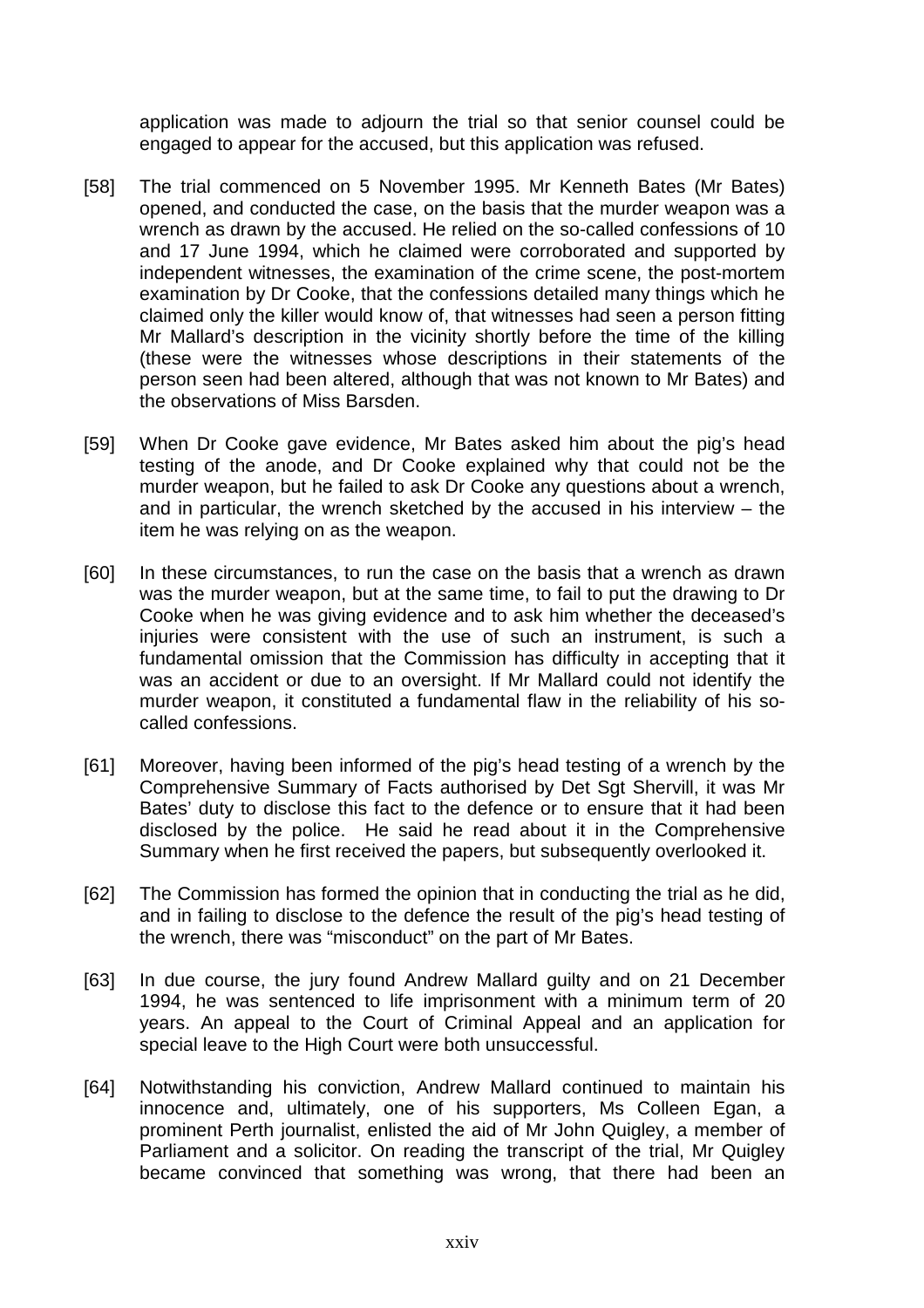undercover operation which had not been disclosed, and that Andrew Mallard had not had a fair trial.

- [65] In due course Mr Quigley prepared a clemency petition which he delivered to the Attorney General on 23 June 2002, following which the latter arranged for Mr Quigley to have access to the DPP's files. Mr Bates was asked to prepare the files for inspection and, on doing so, re-read the Comprehensive Summary of Facts, including the reference to the pig's head testing of the wrench, which he immediately drew to the attention of the DPP (Mr Robert Cock QC) with the explanation that it had previously been inadvertently overlooked.
- [66] Mr Quigley was then able to re-draft the petition which, in accordance with the relevant legislation, was referred to the Court of Criminal Appeal for the whole case to be heard as if it were an appeal.
- [67] This "Clemency Appeal" to the Court of Criminal Appeal was dismissed; however an appeal to the High Court was successful (15 November 2005) on account of the material non-disclosure. The verdict was set aside and a new trial ordered, the Court leaving it to the DPP to determine whether the appellant should in fact be re-tried.
- [68] Because of changes to the law since 1995, interviews with suspects which had not been video recorded were no longer admissible in evidence, so it was decided to discontinue the prosecution, and this was formally done on 20 February 2006 when a Notice of Discontinuance was filed in the Court. Mr Mallard was thereupon released from prison.
- [69] Following the discontinuance, the Commissioner of Police instigated a review of the original investigation by the Special Crime Squad, which was later extended into a full Cold Case Review to review all evidence relevant to the death of Mrs Lawrence. That review concluded on the evidence that the person most likely to have killed Mrs Lawrence was one Simon Rochford, then serving a sentence for the murder of his girlfriend, Brigitta Dickens, who had been killed by being struck on the head with a weight collar attached to a wooden handle on 15 July 1994, seven weeks after the death of Mrs Lawrence.
- [70] On the morning of 19 May 2006, after being named the previous evening in the television news as the new suspect for the murder of Mrs Lawrence, Simon Rochford was found deceased in his cell at Albany Prison, as the result of wounds, apparently self-inflicted. His death is currently the subject of an Inquest by the Coroner.
- [71] There were a number of factors which contributed to Andrew Mallard being convicted of a crime which he did not commit. These included:
	- 1. the admissions and confessional statements which he made in his various interviews with police, both directly and in the third person;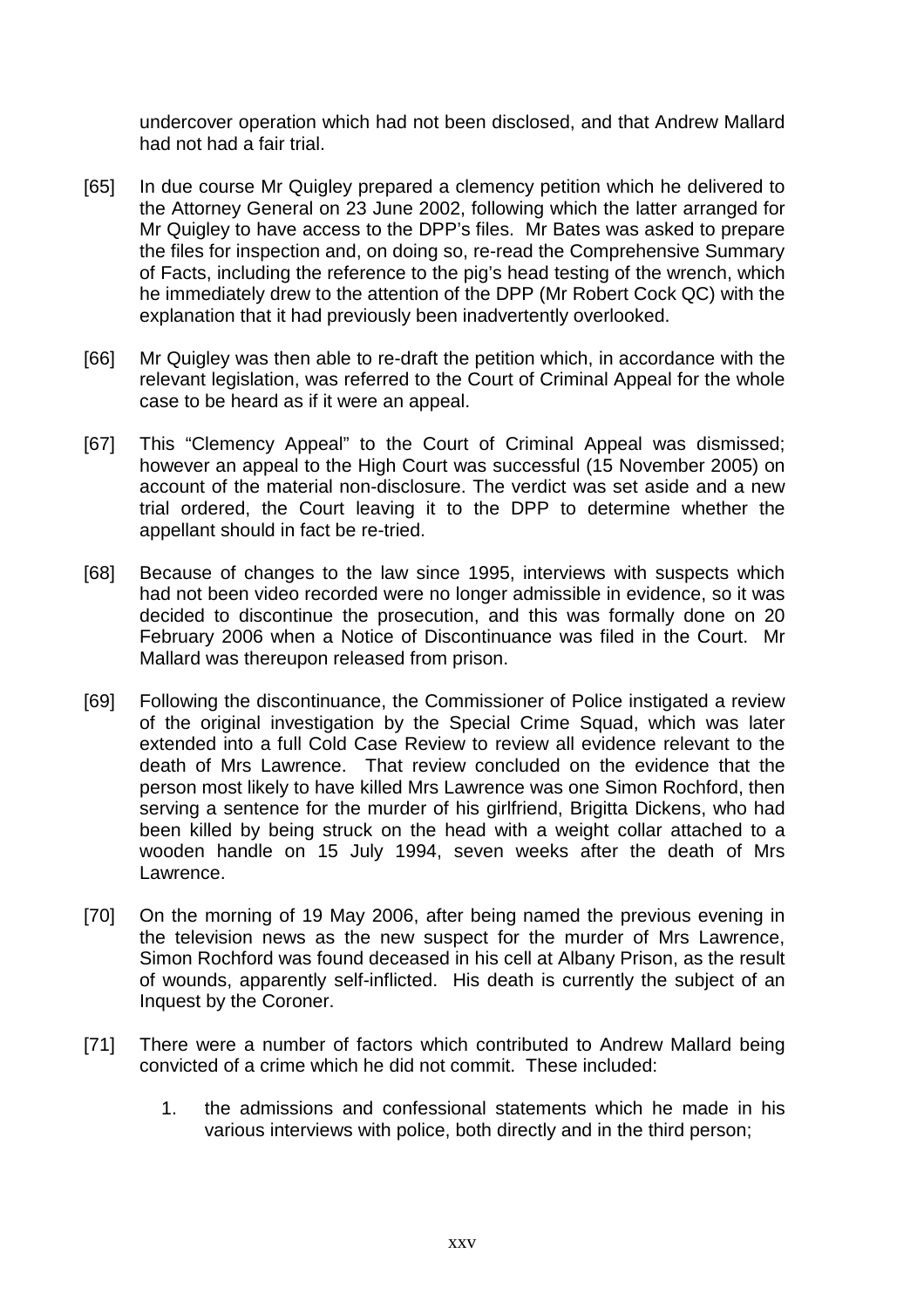- 2. these false confessions can in the opinion of the Commission only be explained by the mental illness which he was suffering at the time;
- 3. his failure to provide a verifiable alibi;
- 4. the failure of the police to properly assess the reliability of the confessional material due it would seem, to too much attention being paid to the so-called "twelve things only the killer could know" and insufficient attention to the number of matters which he got wrong;
- 5. the altered statements and the failure of police to disclose the earlier versions of such statements, especially those of Miss Barsden and Ms Engelhardt, to the defence;
- 6. the non-disclosure of the salt water testing of Mr Mallard's clothes and the pig's head test of the wrench;
- 7. the conduct of the prosecution; and
- 8. the failure of anyone to recognise the similarities between the injuries to Mrs Lawrence and those to Ms Dickens.
- [72] A further matter investigated by the Commission as a "matter arising out of or in connection with" the conviction and appeals of Andrew Mallard was a complaint by police that Mr John Quigley MLA had threatened the UCO that he would expose his identity unless he cooperated with those agitating for a review of Andrew Mallard's conviction by providing a statement about his part in the undercover operation. At the time Mr Quigley believed that the UCO had supplied cannabis to Andrew Mallard.
- [73] It was alleged that the threats were made in a series of messages left on the UCO's mobile telephone between 18 and 23 June 2002, when he was requesting the UCO to call him back, but the UCO was failing to do so. Those messages were lawfully recorded and the Commission has had the opportunity to listen to the tapes which were played during the Commission's hearings in the presence of Mr Quigley.
- [74] Section 338A of the *Criminal Code* requires that for an offence against that section there must be, inter alia, an "intent to …. compel" a person to do something that person is not legally required to do (in this case make a statement). The courts have held that the word "compel" is a very strong term involving an overbearing or constraining of the will, as opposed to mere persuasion; and although Mr Quigley's calls were frequent and persistent, and cannot be condoned, the Commission is not satisfied that they displayed any more than an intent to persuade. Accordingly the Commission is not satisfied that Mr Quigley engaged in serious misconduct within the terms of the CCC Act in leaving the telephone messages.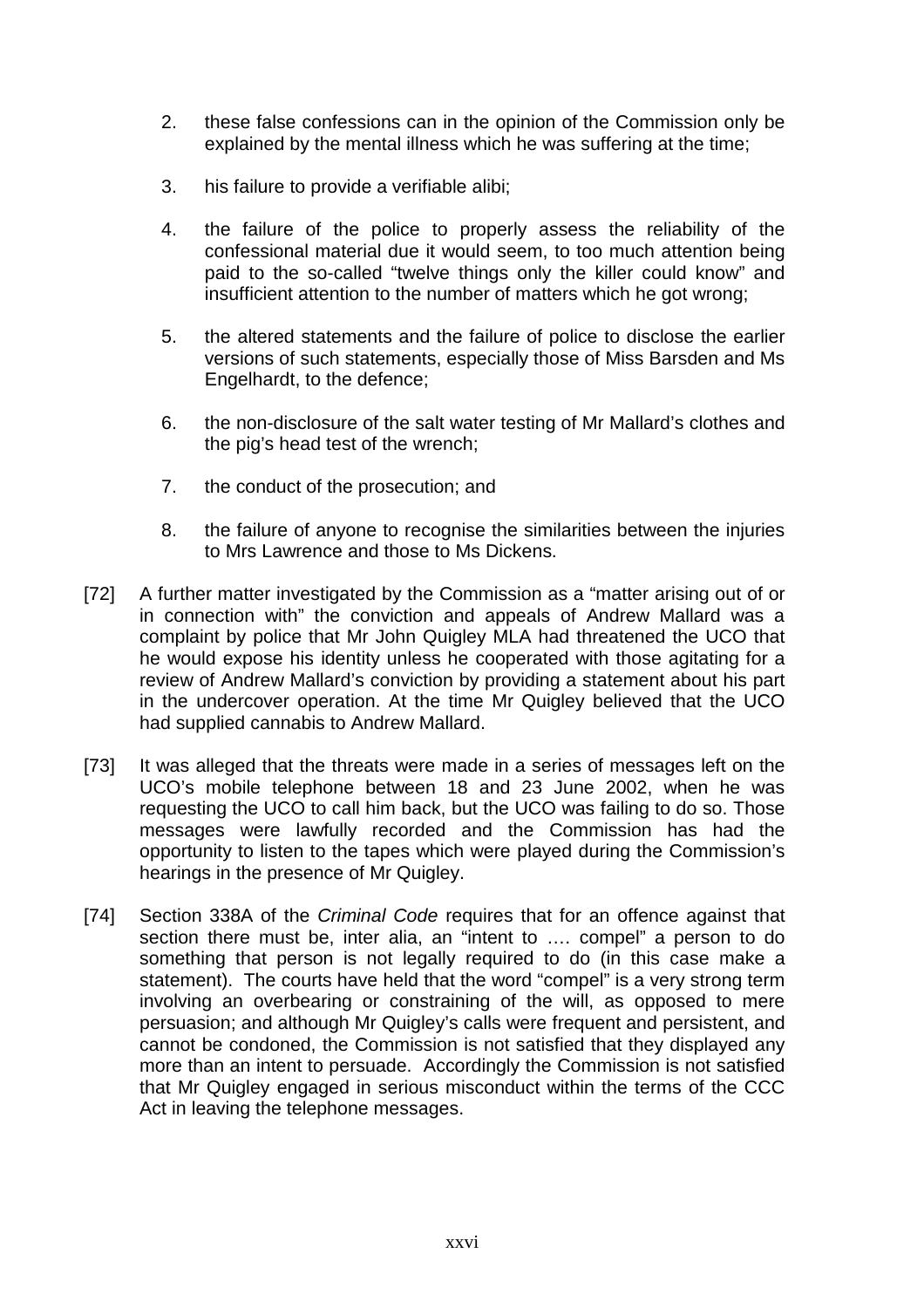- [75] The Commission has formed a number of opinions as to misconduct and made a number of recommendations which are set out in Chapter 14 of the Report.
- [76] The opinions as to misconduct may be summarised as follows.
	- 1. That Det Sgt Caporn engaged in misconduct in writing the letter to the Police Prosecutor dated 17 June 1994 containing incorrect and misleading information.
	- 2. That Det Sqt Shervill engaged in misconduct in requesting Mr Lynch to amend his reports by deleting all reference to the salt water testing.
	- 3. That Det Sgt Shervill engaged in misconduct in bringing about the alterations to the statements of various witnesses without any reference to their earlier recollections.
	- 4. That Det Sgt Caporn engaged in misconduct in bringing about the alterations to the statements of various witnesses without any reference to their earlier recollections.
	- 5. That Det Sgt Shervill engaged in misconduct in making false entries in the Running Sheets relating to the amendments to the witnesses' statements.
	- 6. That Det Sgt Shervill engaged in misconduct in failing to disclose to the defence the original statements of the witnesses including Mr Lynch's original report and details of the unsuccessful attempts to locate a weapon capable of inflicting wounds similar to those found on Mrs Lawrence.
	- 7. That Mr Kenneth Bates engaged in misconduct in running the trial on the basis that a wrench as drawn by Andrew Mallard was the murder weapon,but, at the same time, failing to put Andrew Mallard's drawing to Dr Cooke and asking whether the deceased's injuries were consistent with the use of such an instrument.
	- 8. That Mr Kenneth Bates engaged in misconduct in failing to disclose to the defence the pig's head testing of the wrench or ensuring that it had been disclosed by the police.
- [77] The recommendations are detailed below.
	- 1. That the Commissioner of Police give consideration to the taking of disciplinary action against Assistant Commissioner Malcolm William Shervill and Assistant Commissioner David John Caporn.
	- 2. That the Director of Public Prosecutions gives consideration to the taking of disciplinary action against Mr Kenneth Paul Bates.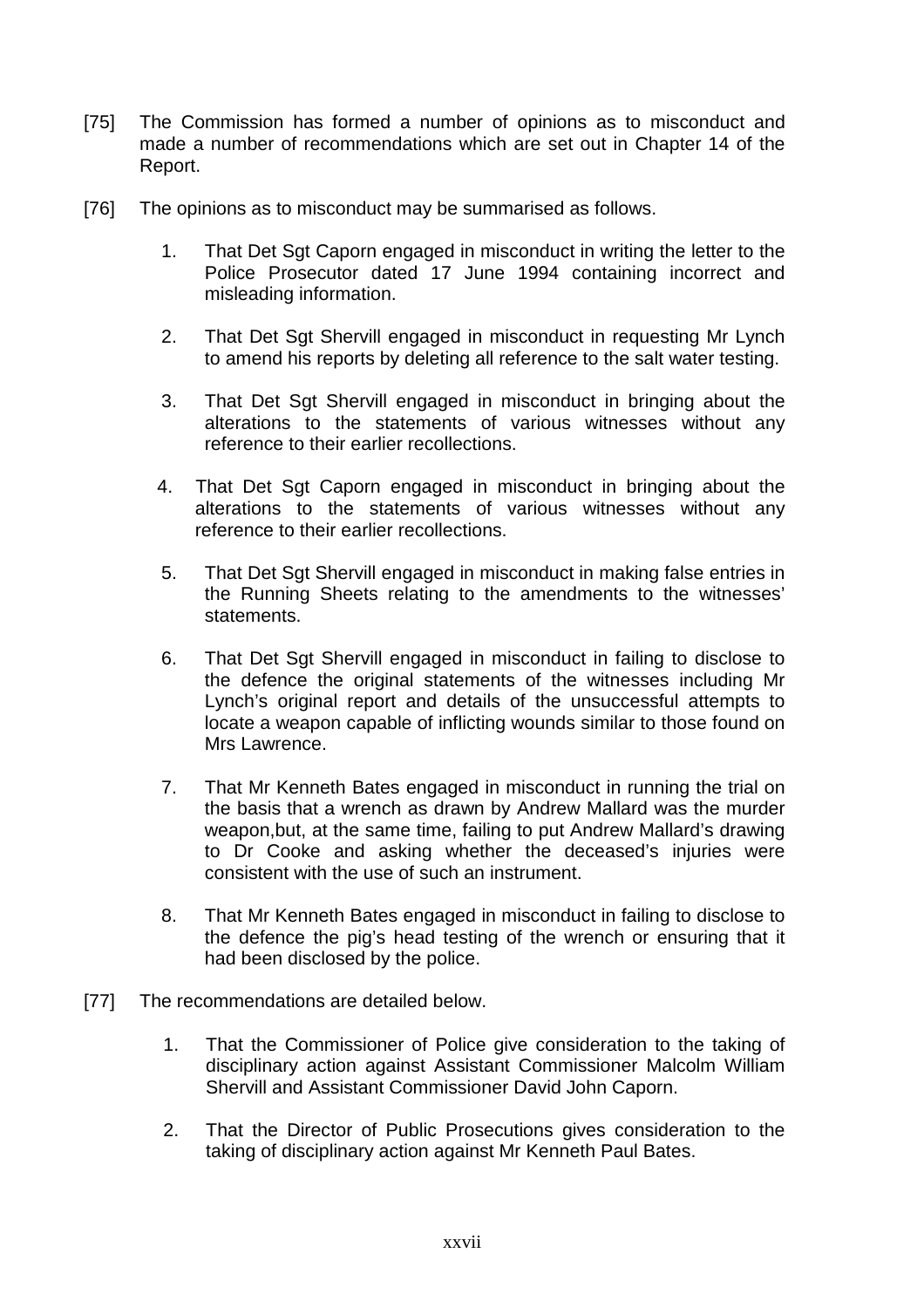- 3. That consideration is given by the Commissioner of Police to making special provision for the interviewing by investigating police of mentally ill suspects.
- 4. That whenever there is legislation, fresh authoritative case law, or DPP guidelines which relate to the conduct of criminal investigation or the admissibility of evidence in such cases, senior police officers affected by such matters be required to attend formal seminars or meetings at which they can be made familiar with such matters.
- 5. That whenever the police obtain advice from the Office of the Director of Public Prosecution such advice be furnished in writing setting out, at least, the material considered, the opinion and the grounds upon which such opinion is based; or in cases of urgency, a detailed contemporary note should be made, preferably by the DPP officer or his secretary, and also by the police, setting out the matters specified.
- 6. That Mr Andrew Mallard gives consideration to raising a complaint with the Legal Practitioners Complaints Committee (LPCC) regarding the conduct of the trial by Mr Bates.

[Division 3 of the *Legal Practice Act 2003* deals with complaints made about legal practitioners. Section 175(2) specifies who can make a complaint to the LPCC including the Attorney General, the Legal Practice Board, the Executive Director of the Law Society, any legal practitioner or any other person who has had a direct personal interest in the matter].

[78] Finally the Commission acknowledges the efforts and expertise of those persons who were instrumental in securing justice and vindication for Andrew Mallard, especially Ms Colleen Egan, journalist, Mr Quigley MLA, Mr Malcolm McCusker QC, and Clayton Utz, solicitors, who acted pro bono.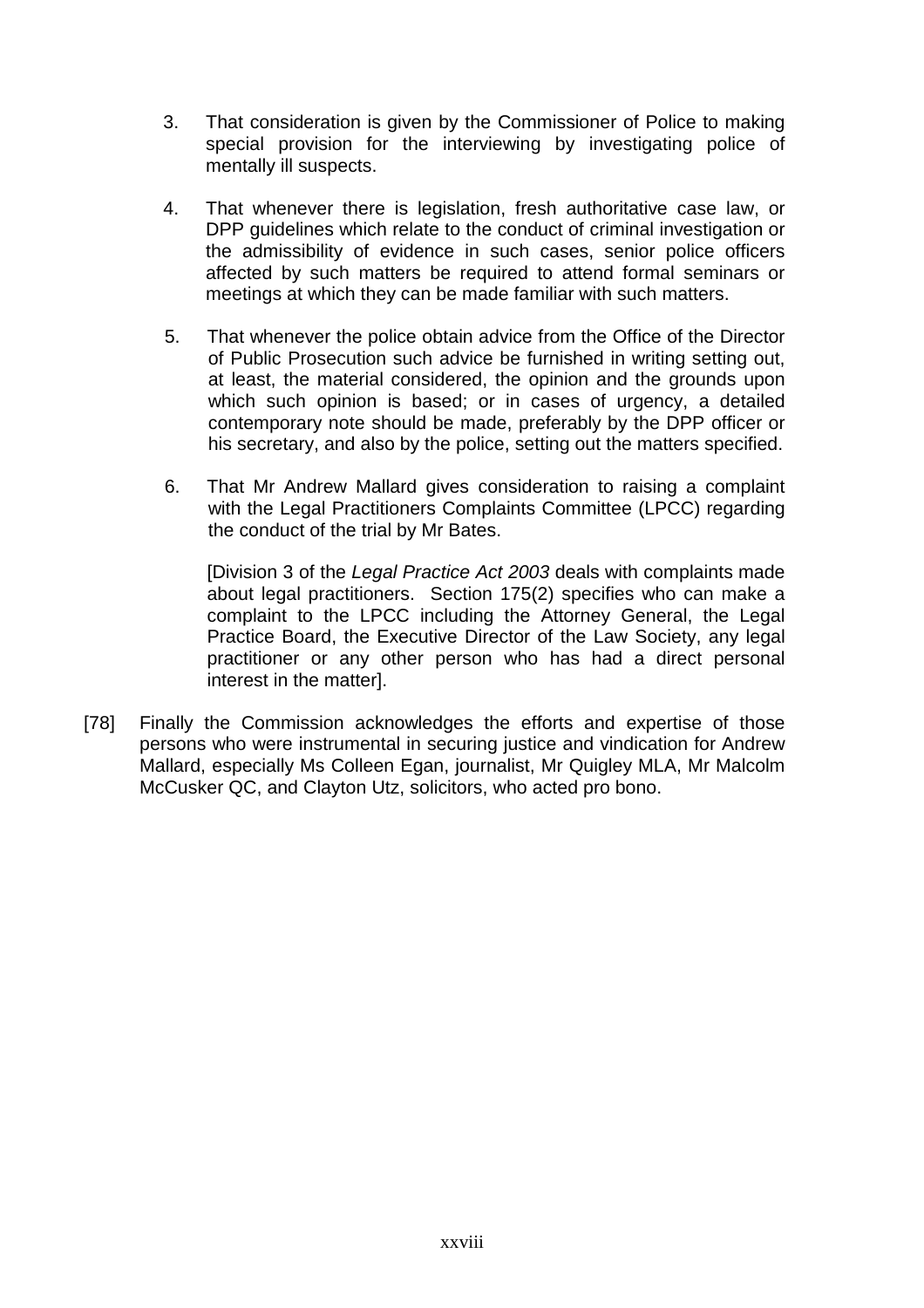## **CHAPTER ONE INTRODUCTION**

[1] Following a notification pursuant to section 28 of the *Corruption and Crime Commission Act 2003* ('CCC Act') from the Commissioner of Police, a complaint pursuant to section 25 from Mr John Quigley MLA, Member for Mindarie,<sup>1</sup> a degree of public disquiet expressed in the media and elsewhere, and a preliminary investigation by its own officers, the Commission determined pursuant to section 33 to conduct an inquiry into:

> *whether any public officer engaged in misconduct in connection with the investigation of the murder of Pamela Lawrence, the prosecution of Andrew Mallard and other matters related to and touching upon these events*.

- [2] Mrs Pamela Lawrence was brutally murdered in her shop premises, Flora Metallica in Glyde Street, Mosman Park on 23 May 1994. Following a police investigation, Andrew Mallard was charged with her murder on 17 July that year. He was subsequently convicted and sentenced to life imprisonment and he served approximately twelve years of that sentence.
- [3] Ultimately on 15 November 2005, the High Court of Australia held that Andrew Mallard had not received a fair trial because of the non-disclosure of certain material known to the police at the time of the trial, which was capable of giving rise to doubts as to his guilt, and ordered a new trial.
- [4] For reasons detailed in Chapter 10 of this report, the DPP determined not to proceed with the new trial and Mr Mallard was released from prison. Subsequent investigations established that Mrs Lawrence had not been killed by Mr Mallard, but that the likely offender was one Simon Rochford, since deceased, see Chapter 11.
- [5] The Commission has therefore directed its inquiries to a number of issues including the conduct of the police investigation, what material relevant to the issues was known to the investigating police, the DPP's office, the prosecutor or any other public officer at the relevant time, the duty of disclosure and the responsibility of police and other officers to make such disclosure, the procedures in place in 1994 in this regard, whether there have been any changes since or whether any further changes are still desirable and whether in relation to these matters the Commission is of the opinion that any public officer engaged in "misconduct" as defined by the CCC Act.
- [6] Because persons the subject of investigation included a currently serving Supreme Court Judge, a member of Parliament, senior public prosecutors and senior police, the Government appointed a person from outside the State, namely the Honourable John Dunford QC, a retired Judge of the Supreme Court of New South Wales as Acting Commissioner to conduct the inquiry. The Commission appointed Mr Jeremy Gormly SC of the New South Wales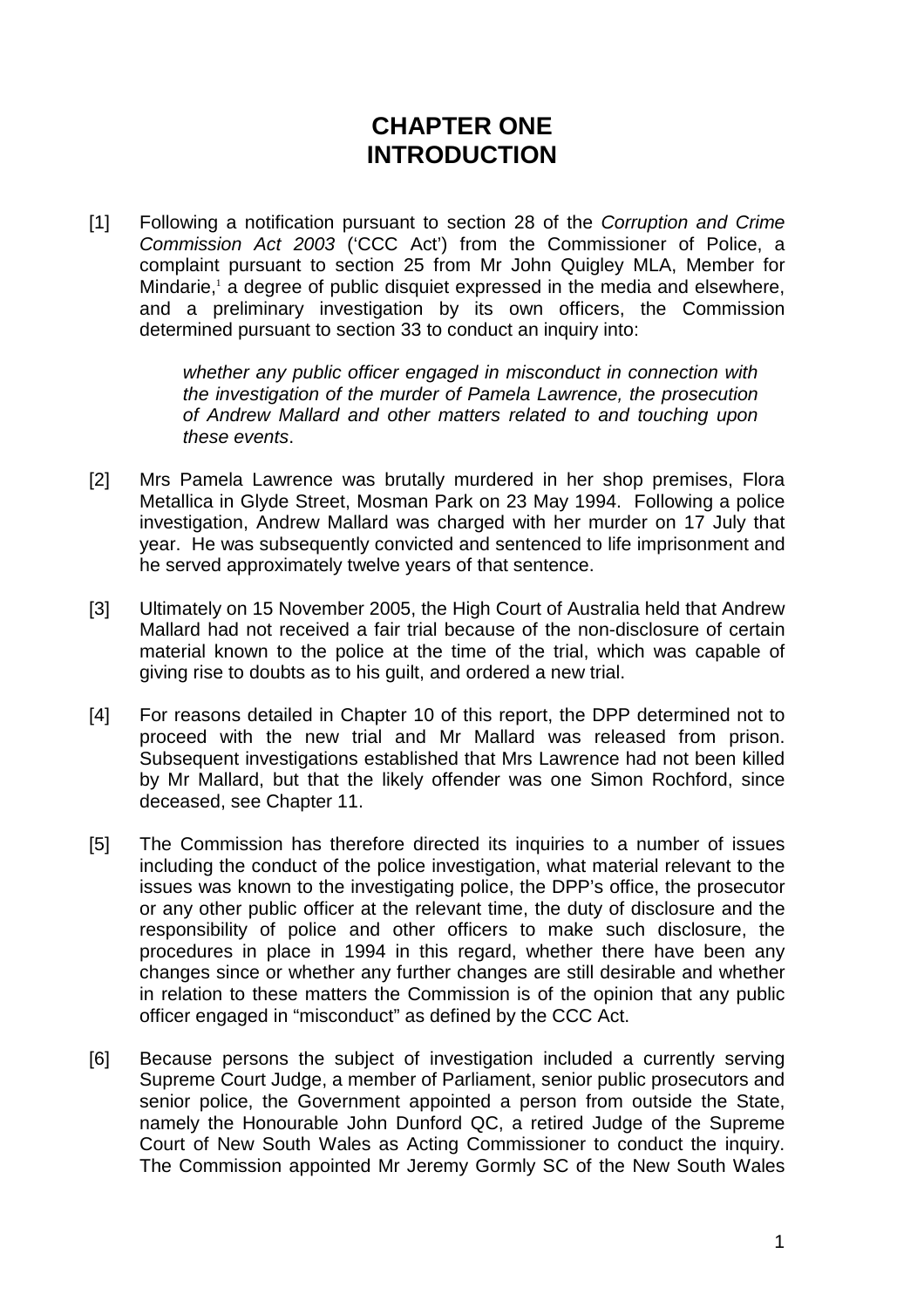Bar and Mr Peter Quinlan of the Western Australian Bar as Counsel Assisting the Inquiry.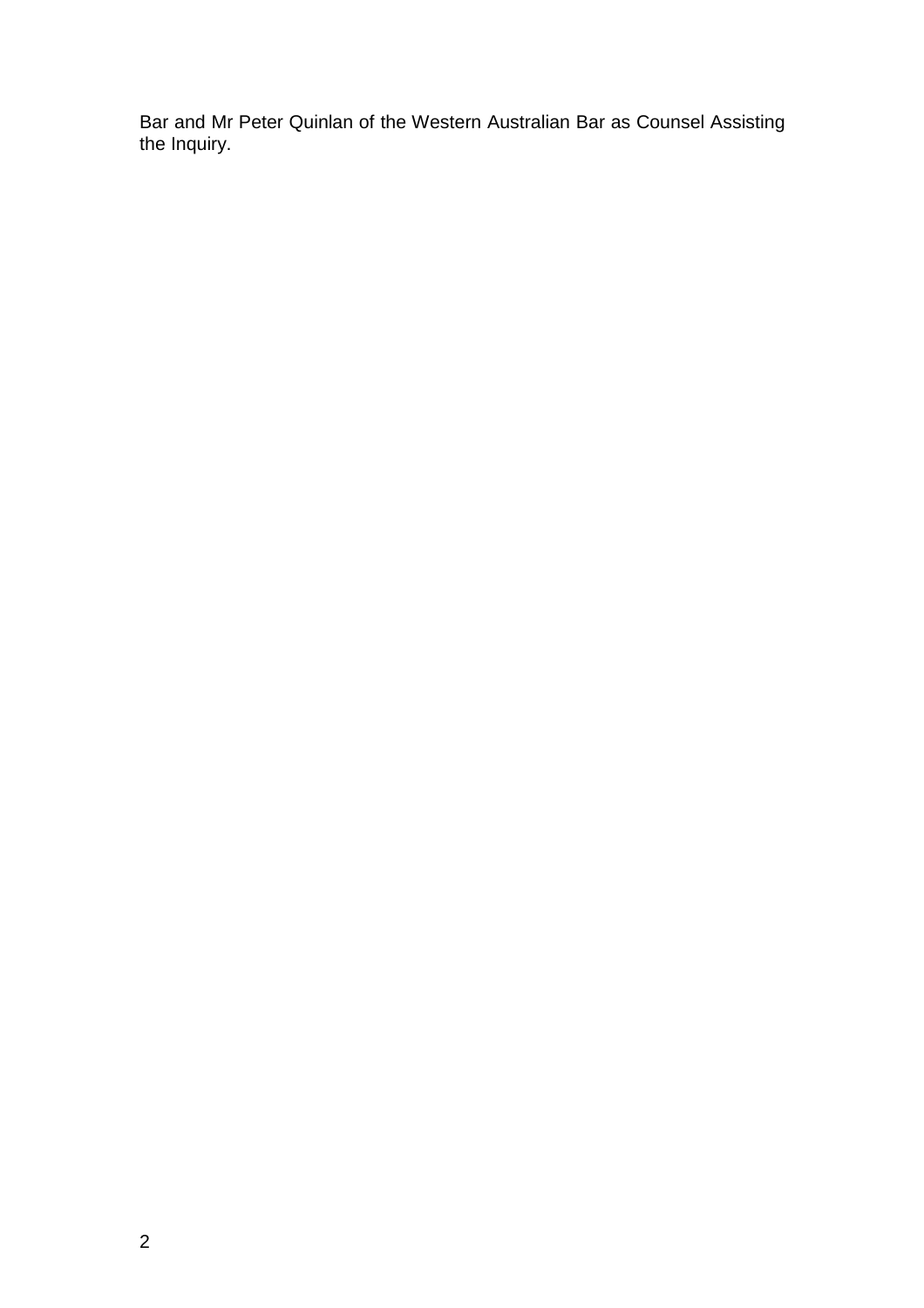## **CHAPTER 2 JURISDICTION AND PROCEDURE**

#### **Introduction**

[7] One of the Commission's functions is to consider "misconduct" by "public officers". The term "public officer" is defined in section 3 of the CCC Act by reference to section 1 of the *Criminal Code* which defines "public officer" as including police officers, members of either House of Parliament, public service officers or employees within the meaning of the *Public Service Management Act 1994* ('PSM Act') and any person holding office under, or employed by the State of Western Australia whether for remuneration or not.

#### **2.1 Misconduct**

[8] Section 4 of the CCC Act states that:

*Misconduct occurs if —* 

- *(a) a public officer corruptly acts or corruptly fails to act in the performance of the functions of the public officer's office or employment;*
- *(b) a public officer corruptly takes advantage of the public officer's office or employment as a public officer to obtain a benefit for himself or herself or for another person or to cause a detriment to any person;*
- *(c) a public officer whilst acting or purporting to act in his or her official capacity, commits an offence punishable by 2 or more years' imprisonment; or*
- *(d) a public officer engages in conduct that* 
	- *(i) adversely affects, or could adversely affect, directly or indirectly, the honest or impartial performance of the functions of a public authority or public officer whether or not the public officer was acting in their public officer capacity at the time of engaging in the conduct;*
	- *(ii) constitutes or involves the performance of his or her functions in a manner that is not honest or impartial;*
	- *(iii) constitutes or involves a breach of the trust placed in the public officer by reason of his or her office or employment as a public officer; or*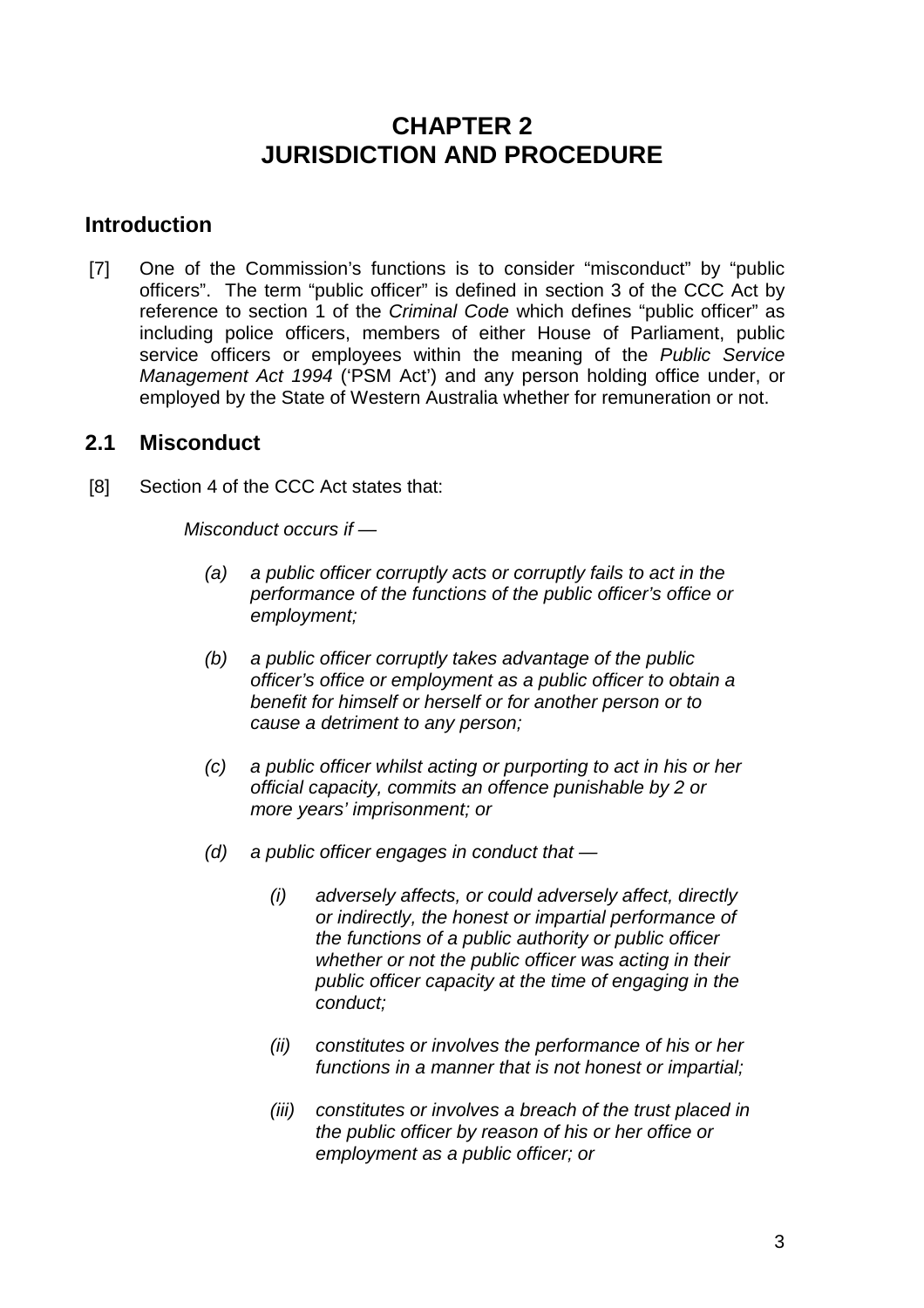*(iv) involves the misuse of information or material that the public officer has acquired in connection with his or her functions as a public officer, whether the misuse is for the benefit of the public officer or the benefit or detriment of another person,* 

*and constitutes or could constitute —* 

- *(v) an offence against the "Statutory Corporations (Liability of Directors) Act 1996" or any other written law; or*
- *(vi) a disciplinary offence providing reasonable grounds for the termination of a person's office or employment as a public service officer under the "Public Sector Management Act 1994" (whether or not the public officer to whom the allegation relates is a public service officer or is a person whose office or employment could be terminated on the grounds of such conduct).*
- [9] Section 80 of the PSM Act provides that an employee subject to that Act who, inter alia, contravenes any provision of that Act, public sector standard or code of ethics, commits an act of misconduct or is negligent or careless in the performance of his or her functions, is guilty of a breach of discipline ("misconduct" is not defined in the PSM Act); and section 83 provides that a breach of discipline may be "minor" or "serious".
- [10] Where a "serious" breach is established, a range of available penalties are provided by section 86(3)(b), including dismissal. The PSM Act provides no definition or guidance as to what constitutes a "serious" breach of discipline. It is the Commission's opinion that the breaches identified in this report were "serious" because, particularly in combination, they had the effect of depriving an accused person of a fair trial on a charge carrying a mandatory sentence of life imprisonment.
- [11] Thus, before the Commission forms an opinion about misconduct involving section 4(d)(vi) of the CCC Act there must be an identifiable breach of discipline under the PSM Act, or its equivalent in the case of persons whose employment is not governed by that Act, it must be a "serious" breach within section 83 of the PSM Act and it must be such that it could provide reasonable grounds for dismissal under section 86(3)(b) of that Act. The Commission does not need to show that it would result in dismissal.
- [12] In relation to police officers, section 9 the *Police Act 1892* authorises the Commissioner of Police to make rules, orders and regulations for the general government and discipline of members of the Police Force. This has been done by the *Police Force Regulations 1979* ('Police Regulations') which have been amended from time to time. As at 1994-5 such regulations included the following: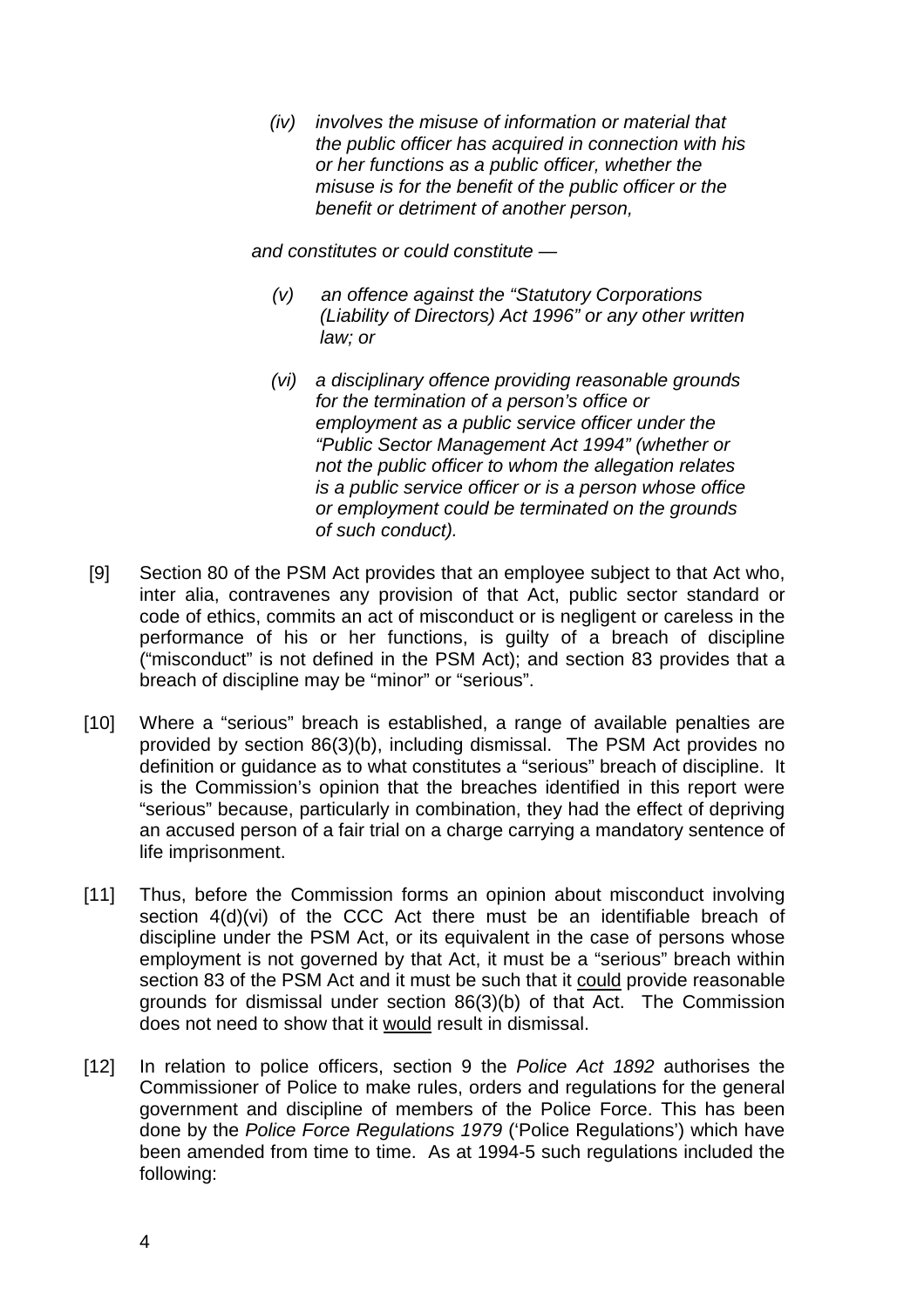- *402 Every member or cadet shall* 
	- *(a) …*
	- *(b) promptly and correctly carry out all duties appertaining to his office, or any other duty he is lawfully directed to perform; and*
	- *(c) in due course and at proper times comply with, and give effect to, all enactments, regulations, rules, orders and administrative instructions made or issued for his guidance in the performance of his duties …*
- *605 (1) A member or cadet shall* 
	- *(a) except for good or sufficient cause, promptly and diligently attend to and carry out anything which is his duty as a member or cadet;*
	- *(b) perform and carry out any duty in a proper manner ...*
- *606 A member or cadet shall not* 
	- *(a) knowingly make or sign any false statement in any official document or book;*
	- *(b) wilfully or negligently make any false misleading or inaccurate statement …*
- [13] A breach of any of these provisions constitutes a disciplinary offence under section 21 of the Police Act which also provides for a range of penalties including discharge or dismissal from the Force; but section 4(d)(vi) of the CCC Act requires any such conduct to be assessed by reference to the criterion laid down in the PSM Act.
- [14] Section 9 of the PSM Act requires all employees subject to that Act to comply with any Act governing their conduct and so it follows that a failure to comply with any provisions of the Police Regulations constitutes a breach of discipline within section 80 of the PSM Act.
- [15] Similarly the *Director of Public Prosecutions Act 1991*, section 24 authorises the DPP to issue Guidelines to be followed in the performance of the Director's Functions, and a breach of such Guidelines by a prosecutor would constitute "misconduct" within the terms of section 80(c) of the PSM Act.
- [16] Section 3(1) of the CCC Act defines "serious misconduct" as misconduct of a kind described in section 4(a)(b) or (c). Section 27A contains particular provisions relating to allegations of misconduct other than serious misconduct relating to members of Parliament. These provisions are further considered in Chapter 13.
- [17] It would appear to be beyond question that breaches of section 4(a) or (b) necessarily involve a mental element or *mens rea* by reason of the inclusion of the word "corruptly" and the reference in paragraph (c) to an offence implies that the ordinary principles of criminal responsibility would apply in cases coming within that paragraph.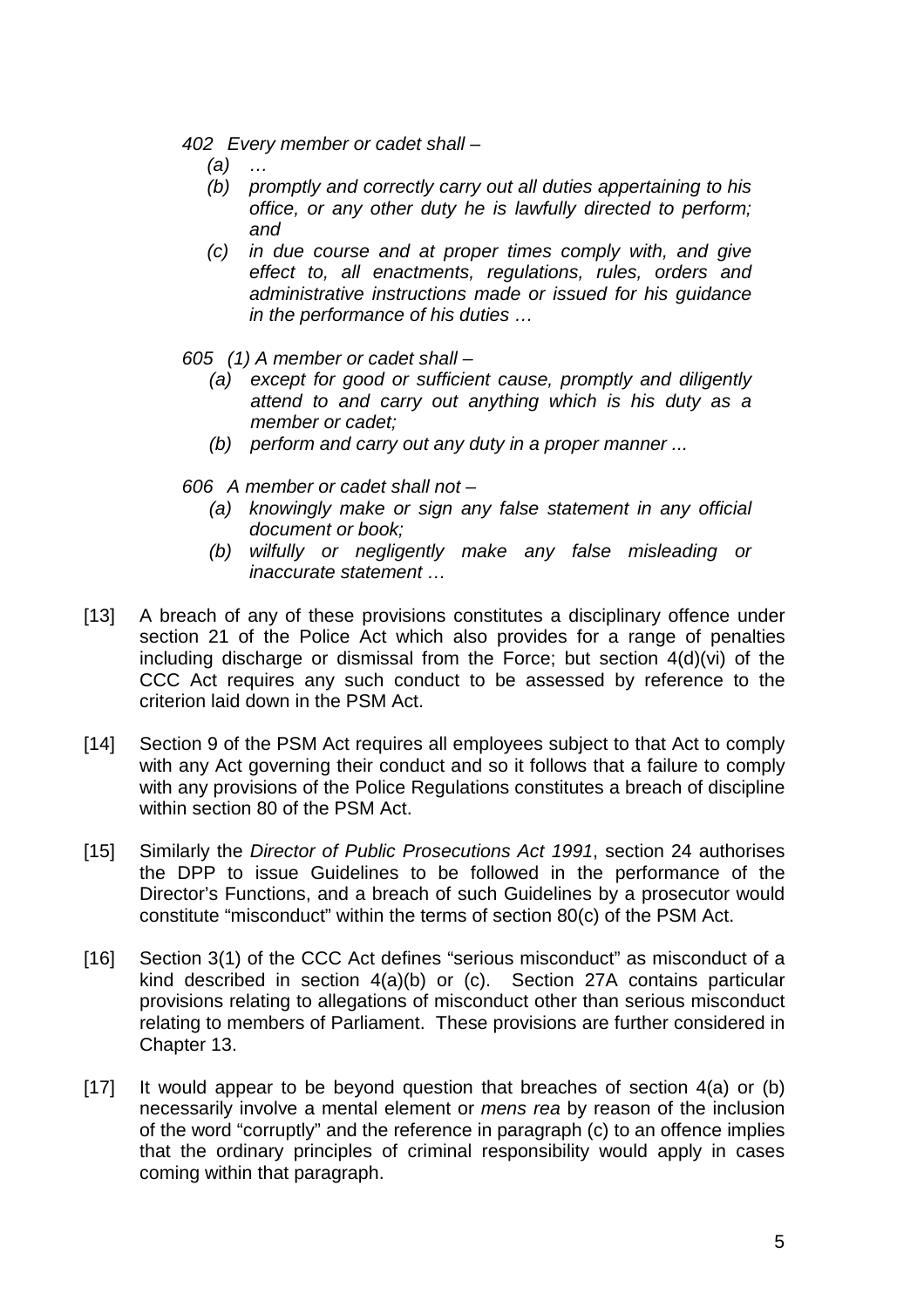[18] The position under paragraph (d) is not so clear. It has been suggested<sup>2</sup> by analogy to the common law criminal offence variously known as misconduct in public office, misbehaviour in public office or breach of public trust, that the act or omission must be wilful and intentional: but paragraph (d) is not specifically directed to criminal conduct and it has been said in New South Wales in relation to a similar provision<sup>3</sup> that "breach of public trust" is not to be confined to conduct which could constitute the common law offence of misconduct in public office.<sup>4</sup> Accordingly the Commission is of the opinion that although generally the element of "misconduct" under section 4(d)(iii) will require that the conduct or omission be wilful and intentional, that will not necessarily always be the case, such as where a public officer with a serious responsibility to fulfil fails to do so due to lack of attention or lack of diligence, akin to gross negligence. As McHugh JA said in G J Coles and Co Limited v Retail Trade Industrial Tribunal:<sup>5</sup>

> *A public office holder assumes the burdens and obligations of the office as well as its benefits. By accepting appointment to the office, he undertakes to perform all the duties associated with that office and, as long as he remains in office, he must perform all its duties.*

Persons with serious responsibilities on account of their office cannot disregard their responsibilities by inattention or lack of diligence and the careless oversight of relevant important material cannot be relied on as an excuse. Such an omission will in an appropriate case constitute or involve a "breach of the trust placed in the public officer by reason of his or her office or employment as a public officer" within section 8(d)(iii).

- [19] In respect of those instances when the conduct must be wilful and intentional it was submitted that this means that the person concerned must direct his or her mind to whether the act or omission in question does as a matter of law constitute an offence or a disciplinary offence.
- [20] The Commission rejects such submissions. What must be wilful and intentional is the physical act in question or the failure to do a physical act in the sense that it is not accidental or the result of compulsion. Just as the criminal law requires that the criminal act or omission be deliberate and voluntary, so must "misconduct" under the Act; and just as ignorance of the law is no excuse for a criminal act, so ignorance of one's obligations is no answer to an assessment of misconduct. Public officers who have duties and responsibilities have a duty to ascertain and learn what those duties and responsibilities are, and carry them out.

#### **2.2 Reporting by the Commission**

[21] Section 23 of the CCC Act provides that the Commission must not publish or report a finding that a person has committed a criminal or disciplinary offence; and a finding of misconduct is not to be taken as a finding or opinion of the Commission that a criminal or disciplinary offence has been committed.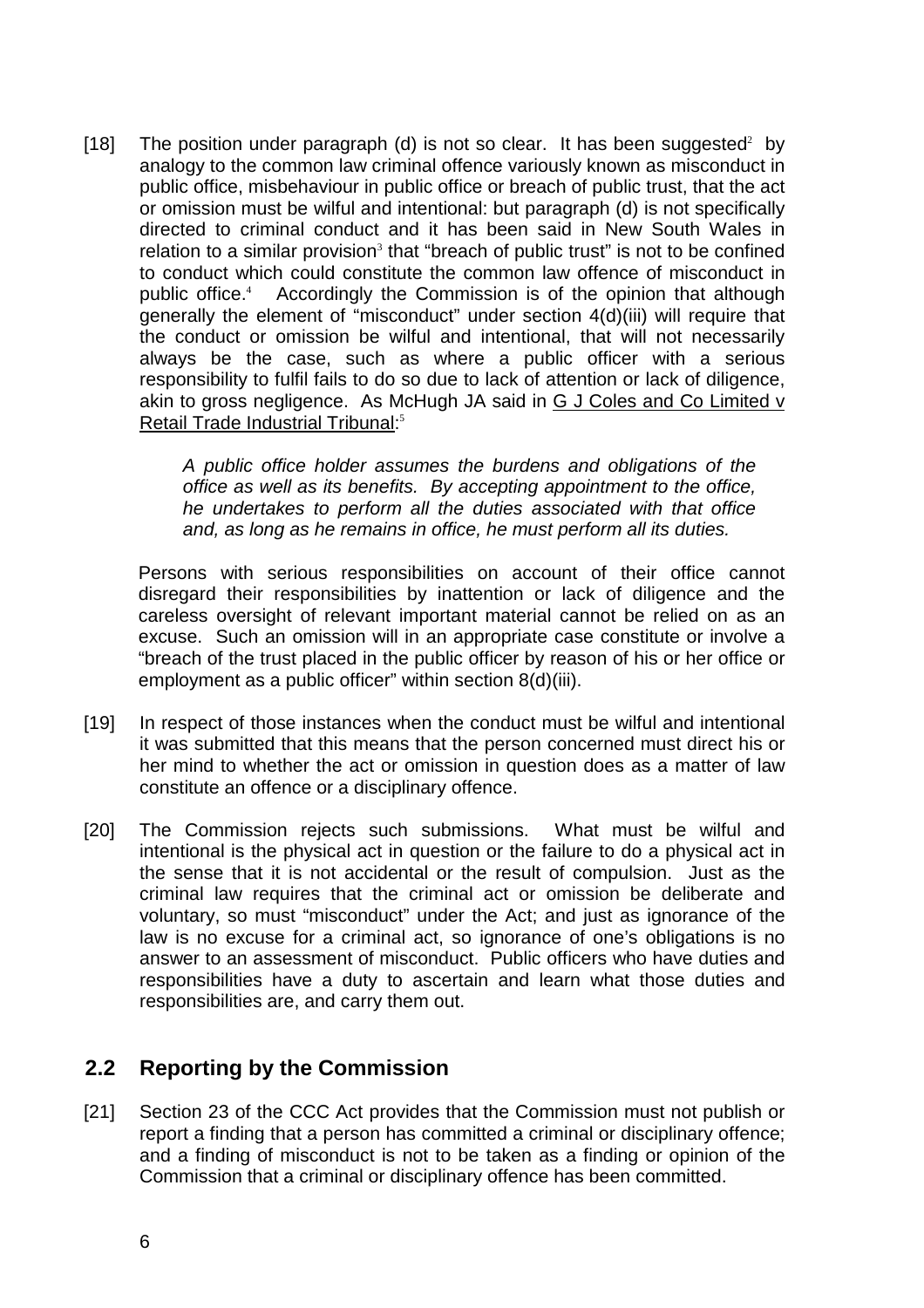- [22] By section 84(1) the Commission may prepare a report on any matter that has been the subject of an investigation or other action in respect of misconduct, and by section 84(3) it may include in such a report statements as to any of its assessments, opinions and recommendation and the reasons for them.
- [23] The words "assessments" and "opinions" are a reference back to section 22 of the CCC Act, which states that the Commission may make assessments and form opinions as to misconduct including whether misconduct has or may have occurred. The "recommendations" which may be made by the Commission are recommendations as to whether consideration should or should not be given to the prosecution or taking of disciplinary action against persons, or for the taking of other action the Commission considers should be taken in relation to the subject matter of its assessments or opinions or the results of its investigations (section 43(1)).

#### **2.3 Reaching an Opinion: Standard of Proof**

- [24] An opinion formed by the Commission under the CCC Act that misconduct has occurred is a serious matter. It may affect individuals personally and professionally. It has the capacity to affect relations between those whom the Commission has adversely mentioned, and their families, friends and acquaintances. Accordingly, there is a need to exercise care in forming opinions as to the occurrence of misconduct, or other adverse findings.
- [25] Although it is not a judicial tribunal and its opinions therefore do not have any direct legal effect so that standard of proof is not strictly relevant in reaching any opinion as to "misconduct" as defined in the CCC Act, the Commission has applied the test laid down for civil cases of a serious nature in Briginshaw v Briginshaw (1938) 60 CLR 336, namely proof on the balance of probabilities to the "reasonable satisfaction" of the Commission.
- [26] Another issue raised in submissions is whether the Commission can or should express opinions on conduct falling short of misconduct. In particular it was submitted that any findings (or presumably, opinions) in the Report which do not amount to findings (or opinions) of misconduct are impermissible, and reference was made to the *Joint Standing Committee on the Corruption and Crime Commission: Parliamentary Inspector's Investigation and Review of the Acts and Proceedings of the Corruption and Crime Commission concerning*  Mr John D'Orazio.<sup>6</sup> In that Report, and also in a subsequent Report,<sup>7</sup> the Parliamentary Inspector has expressed the opinion that the CCC has no power to form or report an opinion of "inappropriate conduct" falling short of "misconduct" by a "public officer".
- [27] This opinion appears to be somewhat different to that of Ms Gail Archer SC in her *Review of the Corruption and Crime Commission Act 2003* (February 2008) who considered<sup>8</sup> that the CCC has at the very least the power to report such conduct (i.e. inappropriate or undesirable conduct not amounting to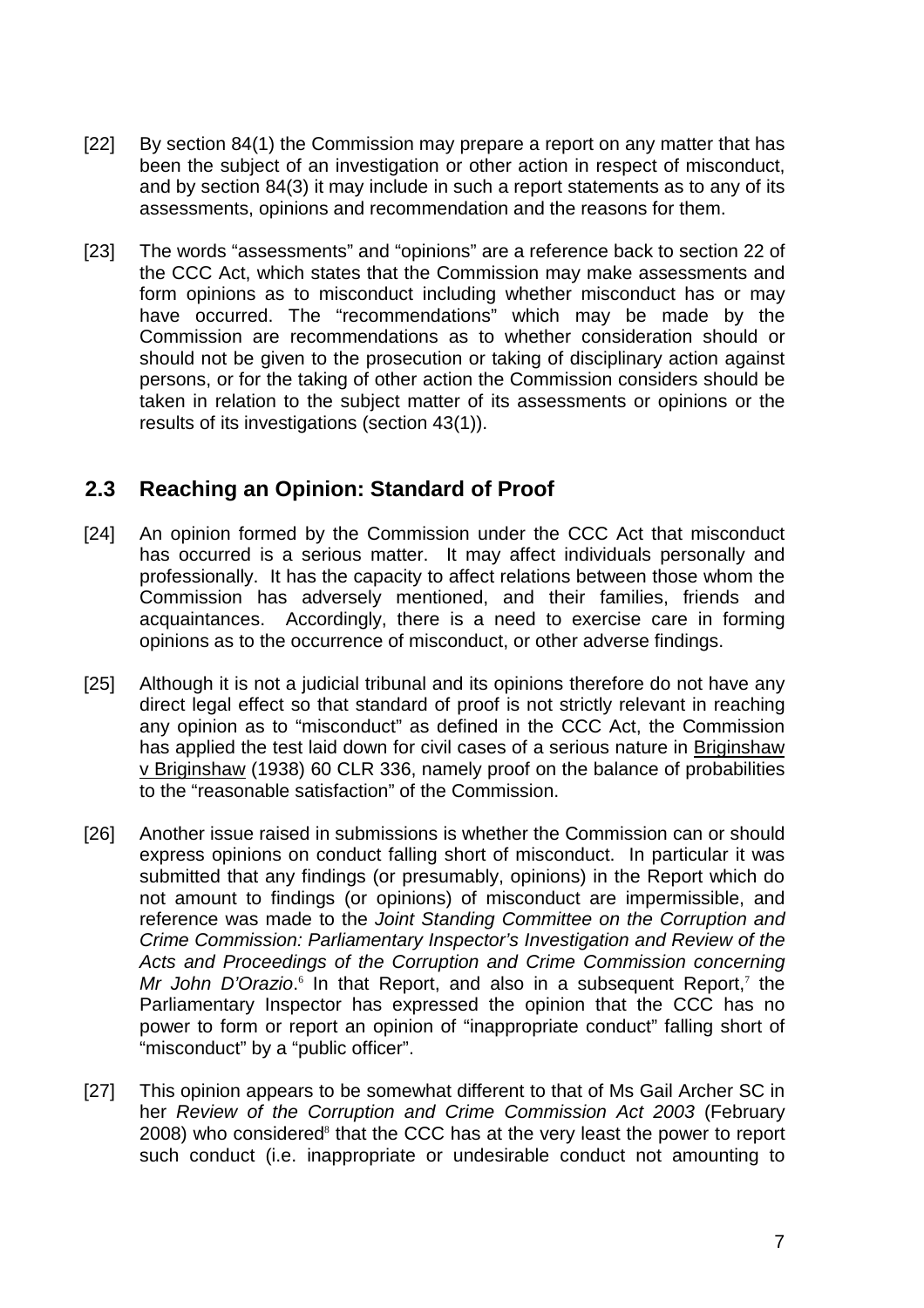"misconduct"), but considered it unnecessary to determine whether that power extends to expressing an adverse opinion about such conduct.

- [28] This is a broad ranging inquiry relating to the conviction and lengthy imprisonment for wilful murder of an innocent person, and it is therefore essential to refer to and discuss the whole process of the investigation and trial of that person, including matters which may or should have been handled or dealt with differently, and whether or not they amounted to "misconduct" by "public officers". A failure to do so would render the Report incomplete and the Inquiry unsatisfactory.
- [29] Accordingly, conduct by "public officers" not amounting to "misconduct" is referred to and discussed where appropriate, including discussion as to how such conduct did, or may have, impacted on the investigation and trial and, where applicable, why such conduct did not in the opinion of the Commission amount to "misconduct".
- [30] As might reasonably be expected in the case of an inquiry into events which occurred up to 14 years ago, there were occasions when witnesses professed that they could not remember the event, or details about which they were being questioned. In many cases their memories were prompted by being shown contemporaneous documents; but in other cases the Commission had to make an assessment of whether the loss of memory was genuine. In making such an assessment the Commission took into account the natural tendency for memory to fade over a lengthy period of time, the apparent importance to the witness, at the time, of the event or detail, and a comparison with the events or details which the witness was able to remember; although the Commission cannot but observe that a number of witnesses professed lack of memory for what they might have done, but claimed an almost infallible memory of what they did NOT do. This lapse of time and possible loss of memory are of particular significance in considering circumstantial evidence where there may have been an explanation, since forgotten, for events which on their face appear to be incriminating.
- [31] In fairness to the police investigation team, and Det Sgt Shervill in particular, it should be placed on record that the investigation and unravelling of facts which occurred so long ago were only possible to the extent which in fact occurred on account of the detailed recording of the investigation in the Major Crime Running Sheet<sup>9</sup> and the Comprehensive Summary of Facts<sup>10</sup> both prepared by Det Sgt Shervill, and the fact that the earlier statements of the various witnesses had been kept and not destroyed, although, having regard to the practices at the time, he would never have expected them to be disclosed to the defence or to a body such as the present Commission. Without these sources the Commission's task after such a lapse of time would have been virtually impossible.

#### **2.4 Procedure**

[32] Section 135 of the CCC Act provides that the Commission is not bound by the rules of evidence and may inform itself by such means as it sees fit. In this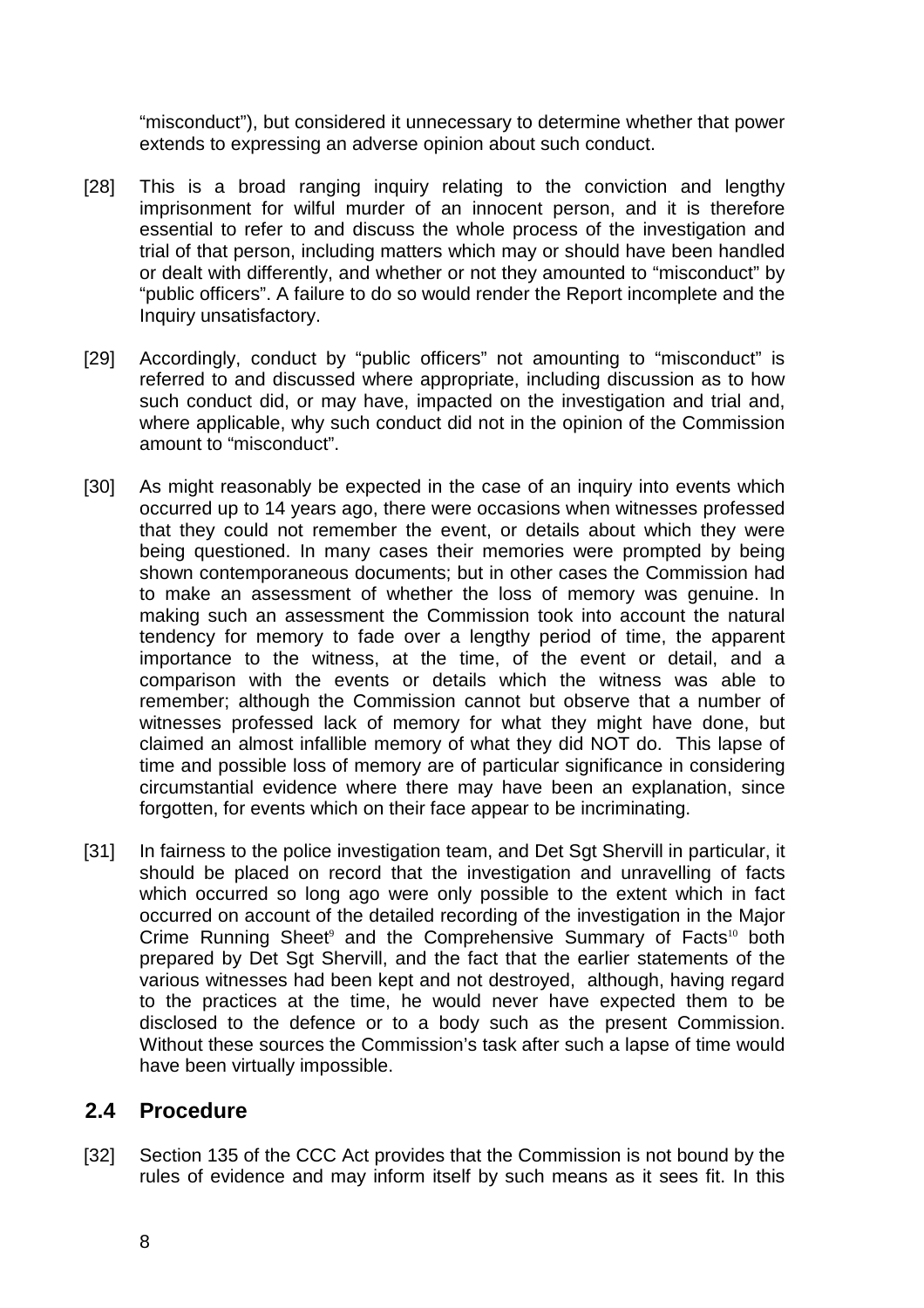case the Commission's investigation has been substantial and it has informed itself by a number of different methods. Those methods have included obtaining and reviewing numerous files and other documents from the Western Australia Police (WAPOL), the Legal Aid Commission and the DPP's Office.

- [33] In addition, the Commission has had access to, and taken into account, the evidence, judgements and reports relating to this matter of a number of courts and other bodies including:
	- 1. the Preliminary Hearing in January 1995;
	- 2. the Voir Dire before Murray J in October 1995;
	- 3. the trial before Murray J and a jury in November 1995;
	- 4. the appeal before the Court of Criminal Appeal in June 1996;
	- 5. investigations by the Ombudsman into complaints made by Mr Mallard;
	- 6. a preliminary investigation by the Police (Kennedy) Royal Commission in 2002;
	- 7. the appeal to the Court of Criminal Appeal in 2003;
	- 8. the appeal to the High Court in 2005;
	- 9. the analysis and review of the case by the Special Crime Squad, being the Lawrence Homicide Review and the Cold Case Review; and
	- 10. the investigation into the death of Brigitta Dickens and the transcript of the trial of Simon Rochford.
- [34] The Commission has also examined a number of witnesses on oath or affirmation at both private and public hearings and those public officers whose activities may have amounted to misconduct have had the opportunity, through their counsel, to cross-examine the witnesses whose evidence related to them. Andrew Mallard himself was interviewed by officers of the Commission on three separate occasions and examined on oath at a private hearing. He was not called as a witness for examination in public because it was not considered desirable to subject him to lengthy cross-examination by a number of separate counsel; and having allegedly confessed to a murder he did not commit at a time when he was mentally ill and using cannabis and possibly other drugs, he could hardly be regarded as a reliable witness. Moreover, through his solicitors, he expressed a reluctance to give evidence in public and be subject to the further media scrutiny which that would necessarily involve.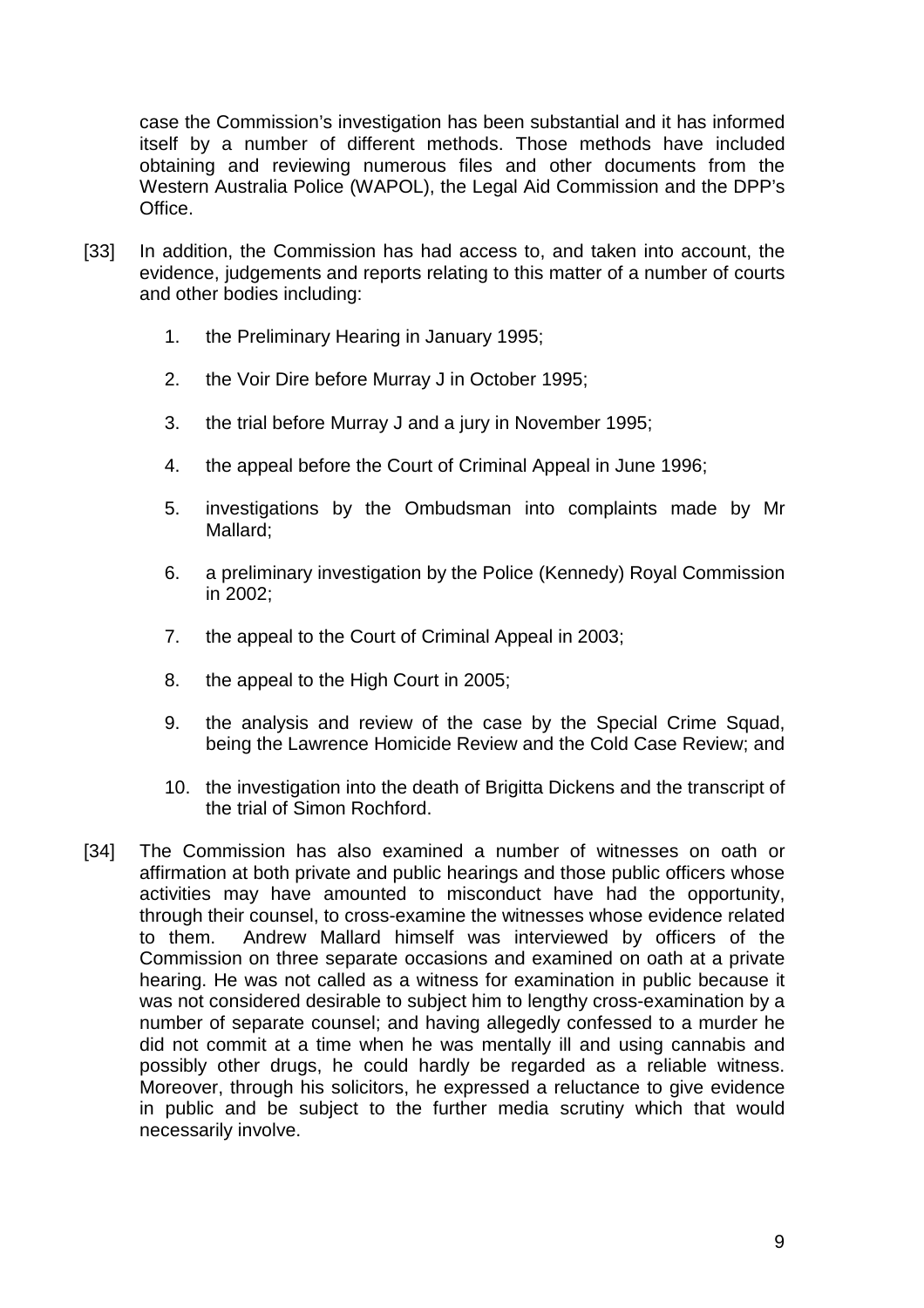- [35] At the conclusion of the public examinations, Counsel Assisting made oral submissions as to what adverse findings should be made in respect of particular persons, after which Counsel for those persons affected addressed in reply. They were invited to supplement their public addresses by Written Submissions, which they did. This first series of Written Submissions is hereinafter referred to as "Written Submissions".
- [36] Following the receipt and consideration of the Written Submissions the Commission prepared a draft report, and in accordance with section 86 of the CCC Act notified the persons against whom it was contemplating reporting matters adverse to them of such matters, and gave them the opportunity to respond, which most of them have done. Such responses, hereinafter referred to as the "Section 86 Submissions" have been taken into account in preparing this report.
- [37] Although the Commission has had the assistance of Counsel Assisting since the conclusion of the public hearings in responding to the written submissions, researching the relevant law and, along with other staff of the Commission, in checking transcript and other documents, proof reading and other administrative tasks, the opinions and recommendations contained herein are solely those of the Acting Commissioner, who accepts full and sole responsibility for them.

#### **2.5 Miscellaneous**

- [38] The Commission in its investigations, and public and private hearings, examined a number of issues relating to the investigation and trial of Andrew Mallard which are not the subject of discussion in this report. That is because, having regard to the lapse of time and the lack of documentation, the evidence was inconclusive; or upon such examination as was possible, the issue appeared minor, was not significant in the conviction of Andrew Mallard, or failed to yield any significant evidence of misconduct.
- [39] It is not the function of the Commission to assess or consider the judgements or findings of any court or judicial officer, and it has not attempted to do so. That is the proper function of the court appeal processes and, in any event, section 27(3) of the CCC Act prohibits such examination, except in the very limited circumstances therein specified, which have no application to the circumstances of this matter.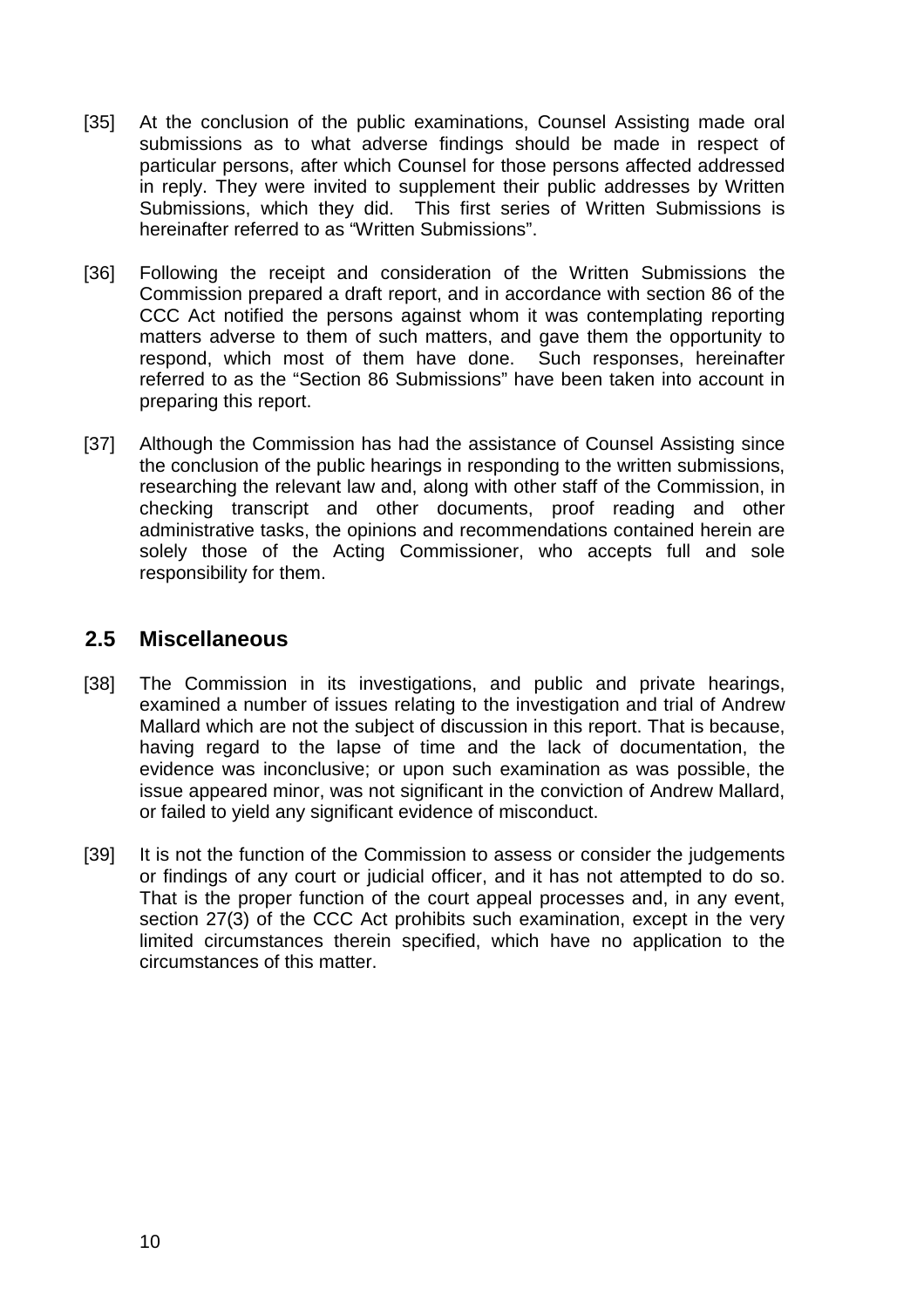# **CHAPTER THREE BACKGROUND**

### **3.1 The Murder**

- [40] The attack which led to the death of Pamela Lawrence on 23 May 1994 was a brutal one. She was struck on the head a number of times with a blunt object in her premises known as Flora Metallica, a jewellery shop owned by her in Glyde Street, Mosman Park. Later investigations revealed that she had been struck in two separate locations in the shop, firstly towards the public area of the shop, after which she was dragged to the rear of the shop where she was struck again. Her attacker left her unconscious and barely alive in a pool of blood.
- [41] Mrs Lawrence's husband, Peter Lawrence, unable to raise her by phone and concerned by her late arrival home during the huge storm that day<sup>11</sup>, drove the few minutes to the shop. He arrived just after 6.30pm and found her unconscious and grievously injured. He called 000 at 6.37pm. The police and ambulance arrived shortly after. By the time the ambulance arrived at Sir Charles Gardiner Hospital Mrs Lawrence had ceased breathing and had no cardiac output. She was pronounced life extinct at 7.15pm on 23 May 1994.
- [42] A major police investigation led by members of the Major Crime Squad was commenced. The crime scene seemed not to point to the identity of the offender.

# **3.2 Andrew Mallard**

- [43] In due course Andrew Mark Mallard was investigated. When first located by police, Mr Mallard was already in Graylands Hospital for a psychiatric assessment on remand by a court, following a relatively minor offence. He had a history of petty offences, was a drug user, particularly of cannabis, and appeared to be mentally disturbed. When initially questioned he gave inconsistent accounts as to his whereabouts during what was thought to be the critical hour and a half during which Mrs Lawrence was attacked.
- [44] There was no forensic evidence linking Mr Mallard to the crime. The small number of fingerprints found at the scene did not match Mr Mallard's and no evidence of Mrs Lawrence's blood could be found in any of his clothing or possessions, which were extensively tested.
- [45] He was interviewed a number of times in circumstances detailed later in this report, particularly on 10 and 17 June 1994, in which interviews he appeared to make and retract what could be construed as confessions, and between which dates he was the subject of surveillance and an undercover operation. On 18 June 1994, he was remanded for psychiatric assessment to the secure ward at Graylands Hospital on another unrelated minor charge.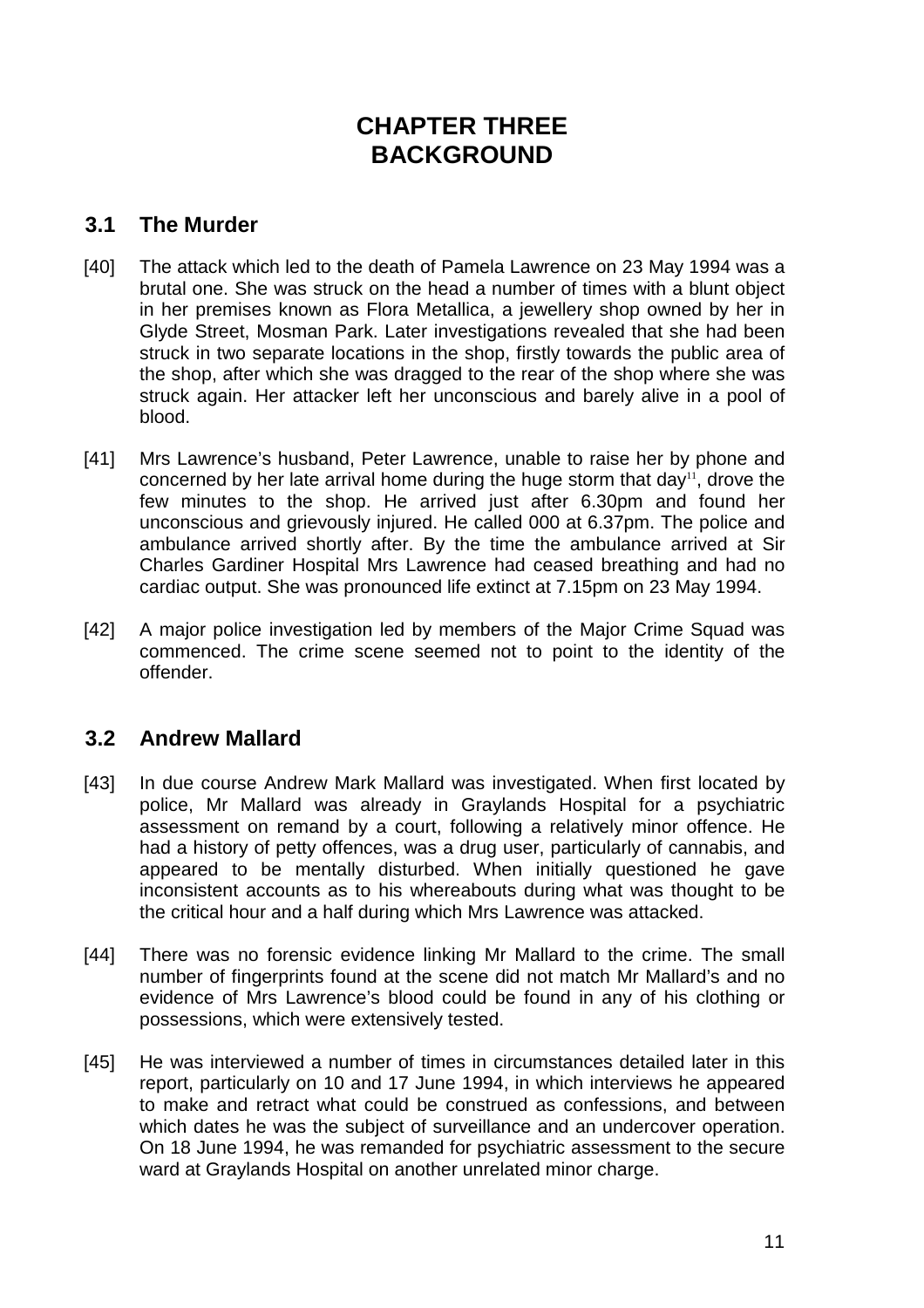- [46] On 18 July 1994 the police learned that Mr Mallard was to be released to an open ward at Graylands Hospital from which he would be free to leave, whereupon they sought urgent advice from the Director of Public Prosecutions (Mr John McKechnie QC, now the Honourable Justice McKechnie of the Supreme Court), about the sufficiency of the case against Mr Mallard. After a conference with Mr McKechnie the following morning (19 July 1994)<sup>12</sup>, Mr Mallard was arrested that afternoon and charged with the wilful murder of Mrs Lawrence.
- [47] He was tried before Justice Murray and a jury<sup>13</sup>, convicted, and on 21 December 1995 was sentenced to life imprisonment with a twenty year minimum term. He had been in custody since his arrest and remained so until released early in 2006.
- [48] An appeal to the Court of Criminal Appeal<sup>14</sup> essentially on the admissibility of the interviews, was unsuccessful, as was an application for special leave to appeal to the High Court of Australia<sup>15</sup>.

#### **3.3 The Clemency Petition**

- [49] Following the unsuccessful appeals, various people, in particular members of Mr Mallard's family, continued to advocate on Mr Mallard's behalf, and as a result of extensive work which will be referred to later, in 2002 Mr Mallard petitioned the Governor for the exercise of the Royal Prerogative of Mercy pursuant to Section 140 of the *Sentencing Act 1995*. In accordance with the Act, the petition was referred by the Attorney General to the Court of Criminal Appeal ("the Clemency Appeal").
- [50] That appeal was unsuccessful<sup>16</sup> but a further appeal to the High Court of Australia<sup>17</sup> succeeded because of the non-disclosure at the time of the original trial of certain material known to the police and/or the prosecutor which could raise doubts about Mr Mallards guilt. The Court ordered that his conviction be set aside and there be a new trial, but indicated it was for the DPP to determine whether or not to proceed with such further trial.
- [51] For reasons detailed in Chapter 10, the DPP decided not to proceed with the new trial. Mr Mallard was released from Casuarina Prison in February 2006 but remained liable to be retried if fresh evidence became available against him.
- [52] Meanwhile, the Commissioner of Police ordered a review of the original investigation and ultimately a full Cold Case Review by the Special Crime Squad. After reviewing all the evidence, the Special Crime Squad concluded that Andrew Mallard had not killed Mrs Lawrence but that the likely offender was one Simon Rochford who was serving a sentence for the murder of his girlfriend, Brigitta Dickens, on 15 July 1994, seven weeks after the murder of Mrs Lawrence, and who was found dead in his prison cell on 19 May 2006,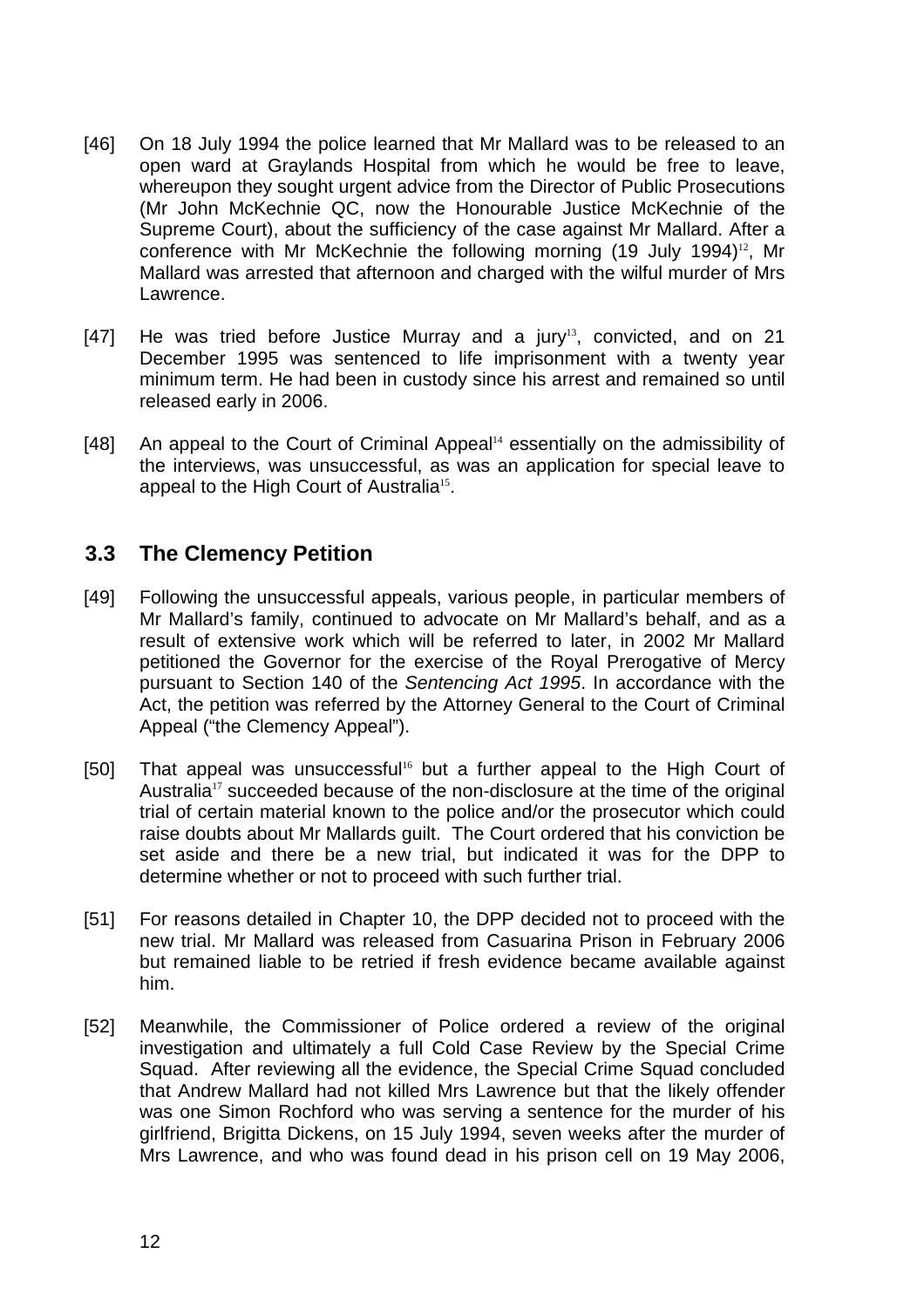apparently as the result of self-inflicted wounds the day after he was named in the media as a new suspect $^{18}$ .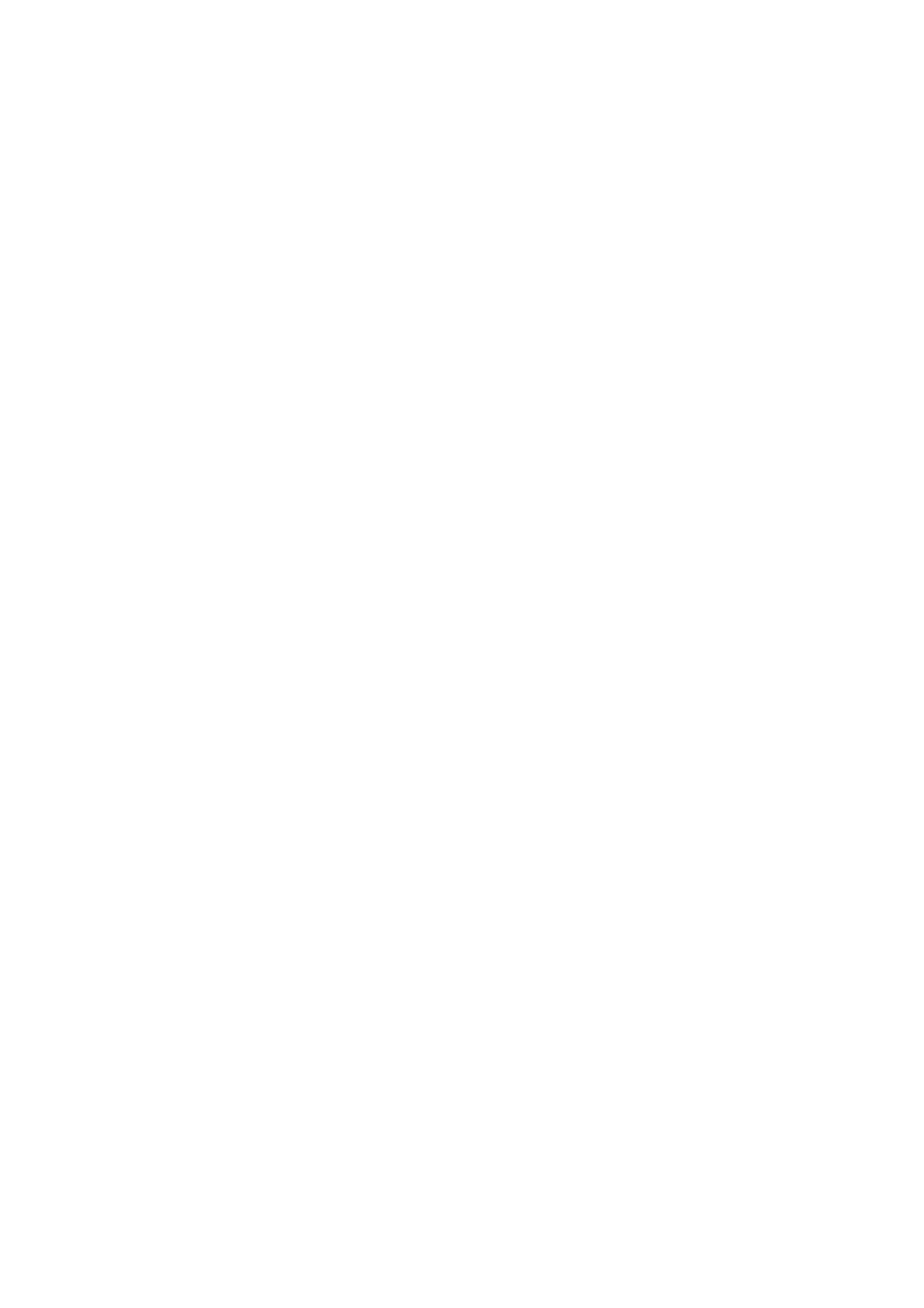# **CHAPTER FOUR THE CRIME SCENE AND FORENSIC PROCEDURES**

#### **4.1 The Shop and Business**

- [53] Flora Metallica was in a cluster of shops close to the Stirling Highway end of Glyde Street, and close to Mosman Park railway station. There was a taxi rank adjacent to the railway station. Flora Metallica was within walking distance of the flat in which Mr Mallard had been staying over the previous weeks.
- [54] By May 1994, Mrs Lawrence had been the proprietor of Flora Metallica for some four years. The business specialised in encasing nuts, leaves and other organic material in metal and manufacturing them into jewellery.
- [55] The manufacturing process used by the business involved electrolytic and chemical processes of plating or coating the natural organic material with valuable and decorative metals, principally gold. The process involved the plating of the material either at the site (in the case, for example, of gold or copper plating) or offsite (in the case of silver plating). An array of bush items, particularly those of an iconic nature such as gum nuts and wattle, were plated and made into broaches and ornaments.
- [56] The premises in which the business was conducted consisted of four parts. The first was a very large, long but substantially empty backyard extending from the rear of the premises to a back lane.
- [57] The second part of the premises was a lockable shed which was in the backyard within metres of the rear of the shop. It was in that shed that Mrs Lawrence carried out the manufacturing process. It contained an electrolytic bath and racks from which items would be hung or suspended in the bath during the electrolysis process, workbenches, shelving with items on it used in the manufacture of jewellery and various other items that had plainly accumulated over the years.
- [58] The third and fourth parts of the premises were the areas inside the shop itself which was divided into two by shop furniture such as display boards. At the rear of the shop was a general storage and workshop area from which the public were excluded. No sign prohibited entry to it, but by the furnishings and the area of display, it was obviously a private rather than a public area. It constituted a little less than half of the shop area.
- [59] The final part was the retail display or public area of the shop in which there were glass cabinets for displaying the jewellery and a display board which also acted as a divider between the front and rear of the shop.
- [60] There was a front door to the shop from Glyde Street. The only windows into the premises were the two front display windows. There was a rear door at the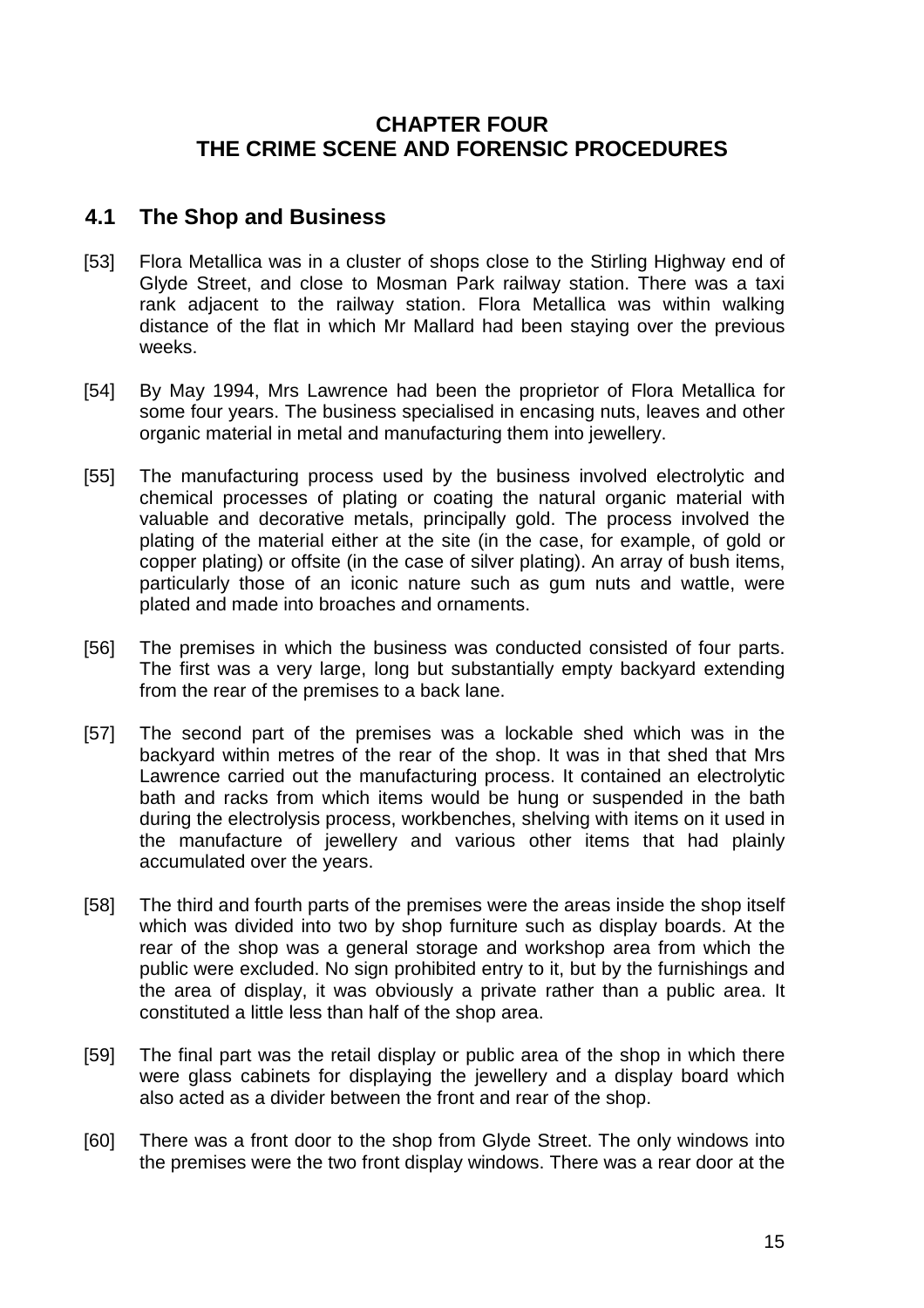back of the shop onto a tiny landing with five steps down to the backyard and a few paces from the lockable outward opening door of the shed.

[61] Mrs Lawrence was, at the time of the assault, aged 45. She was in a happy, stable, long term marriage to Mr Peter Lawrence. They had two teenage daughters and lived in a house only minutes from Flora Metallica. By every account Mrs Lawrence was a popular, well liked person and there were no persons known who might wish to harm her.

#### **4.2 23 May 1994**

- [62] On 23 May 1994, Perth was lashed by a huge storm with torrential rains. Winds uprooted trees and the storm interfered with power lines and traffic. Areas of Perth were blacked out including, later in the evening, the premises of Flora Metallica. The storm became an important memory peg in the minds of witnesses later interviewed by police.
- [63] The only other person working in the shop on 23 May 1994 was Mrs Jacqueline Barsden. She left work at approximately 3pm, leaving Mrs Lawrence working in the shed. The system at the shop was that, on such occasions, when the shop was unattended, the front door would be locked and Mrs Lawrence could be contacted via intercom<sup>19</sup>.
- [64] Mrs Lawrence usually came home between about 5 and 6pm. She would be sometimes detained by her work either in the shed or making telephone calls from the shop to customers. Indeed she made such a call that afternoon, said to be between 5.05 and 5.20pm, to a Mr and Mrs Whitford<sup>20</sup>.
- [65] Some time after 6pm, probably closer to 6.30pm, Mr Lawrence telephoned the shop to see what time his wife was coming home. When he rang, there was no answer and the phone had not been switched to the answering machine. He felt some concern and decided to drive down to the shop.
- [66] When he arrived, it was apparent that the business had not been closed for the night. The light was on inside the shop, a mat, a pot plant and an A-frame sign were all still outside the front of the shop, as was a hanging sign over the door. Mr Lawrence had to use a key to enter the front door. He did so and took in with him the pot plant and the A-frame sign.
- [67] At some point shortly after entering the shop he heard a sound, moved to the rear of the shop and found his wife on the floor close to the back door in a substantial pool of blood with obvious severe injuries to her head. He moved to attend to her, placed a cloth over the wounds and altered her position into one of recovery. He than made a 000 call at 6.37pm calling for an ambulance and police $21$ .
- [68] Two uniformed police officers, Cons Susan Debnam and Cons Shaun Staples arrived at Flora Metallica at 6.42pm, or five minutes after the conclusion of the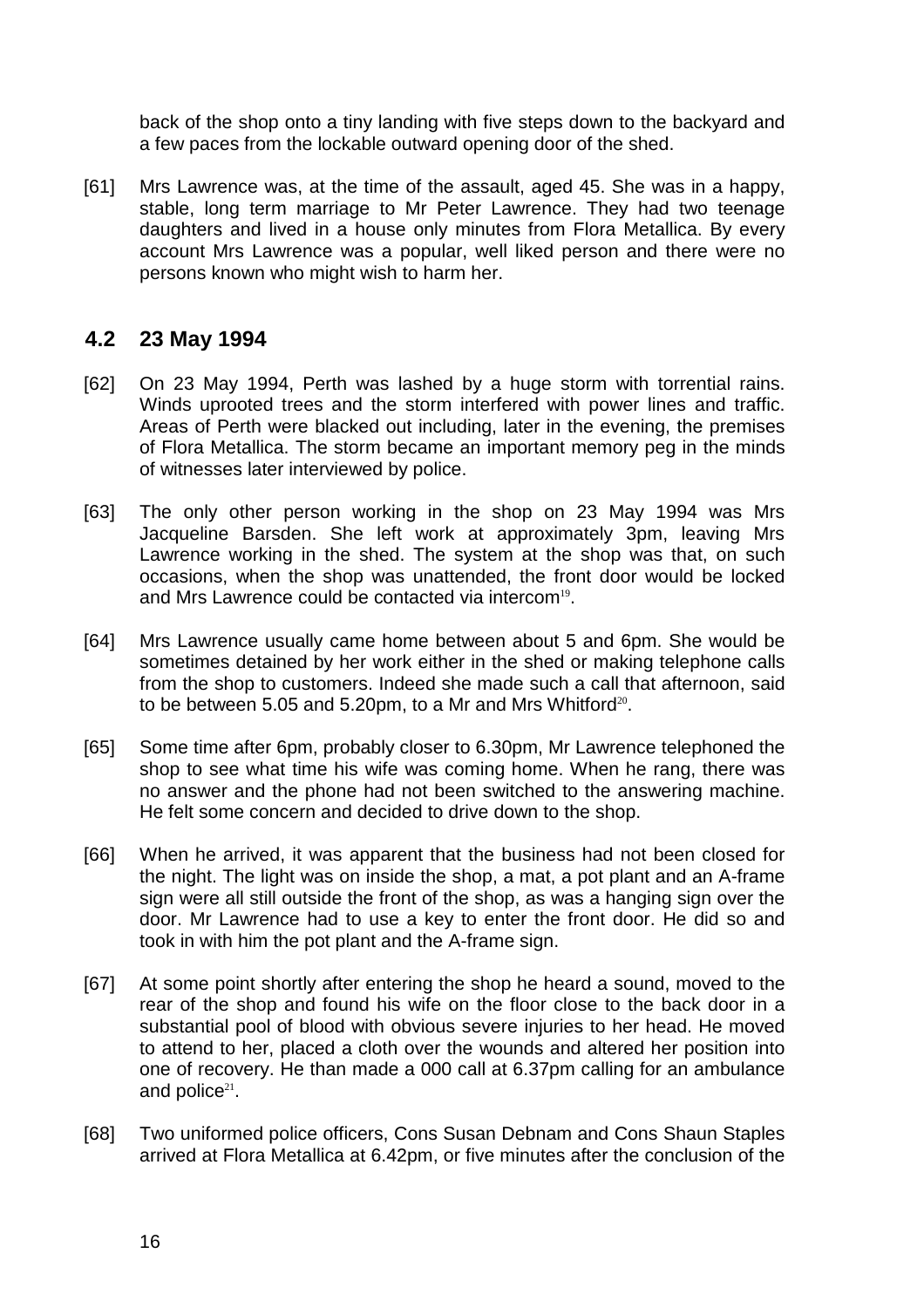000 call. The officers were shown to the rear of the shop where they attempted to assist with containing Mrs Lawrence's bleeding<sup>22</sup>.

- [69] Two ambulance officers arrived at 6.47pm or just nine minutes after the end of the 000 call<sup>23</sup>. At this stage it would appear that there was still electric light in the premises, although it was soon to fail as part of the blackout.
- [70] The ambulance officers, the police officers and Mr Lawrence altered Mrs Lawrence's position by moving her body through an angle of 90 degrees so that she could be more easily assessed and assisted. This inevitably contaminated the site from a forensic point of view, but this is a well known and accepted problem created by giving priority to the medical welfare of the victim. It was as true in 1994 as it is now  $24$ .
- [71] Within a short time Mrs Lawrence was placed in an ambulance and taken to Sir Charles Gardiner Hospital by Cons Debnam, but as previously noted life was pronounced extinct at 7.15pm that evening<sup>25</sup>.

# **4.3 Arrival of Other Officers**

- [72] From 7.20pm, other officers commenced to arrive, including Sgt Ian Trinder. It was he who had the task of informing Mr Lawrence that his wife had died. Shortly afterwards, Mr Lawrence returned home with the consent of officers at the scene $26$ .
- [73] The three officers who were to form the forensic team also arrived shortly afterwards namely Sgt Hofstee, Sen Cons Greg Walker (fingerprint expert) and Cons Ward (photographer). However, by that stage the scene was in total darkness following a blackout. The Tactical Response Group arrived with temporary lighting, but a decision was made (of which no criticism can be made) to close and secure the scene until proper light was available the following day. It had been raining on and off during the evening and night. Any footprints in the piles of sand in the backyard would have been washed away in any event.
- [74] During that evening officers from the Major Crime Squad arrived at the scene. Det Sgt John Brandham was at the time the acting Officer in Charge of the Major Crime Squad. As a result of a conversation on the footpath outside Flora Metallica, he allocated the matter to Det Sgt Malcolm Shervill as Case Office $r^{27}$ .
- [75] Meanwhile, Det Sgt Shervill and another officer went to Mr Lawrence's house where they endeavoured to interview him, but were unsuccessful due to the distress in the household at the time. They abandoned the attempt<sup>28</sup>.

#### **4.4 Mr Lawrence**

[76] One aspect of the initial examination of the crime scene and early investigation which has been questioned from time to time, particularly by Mr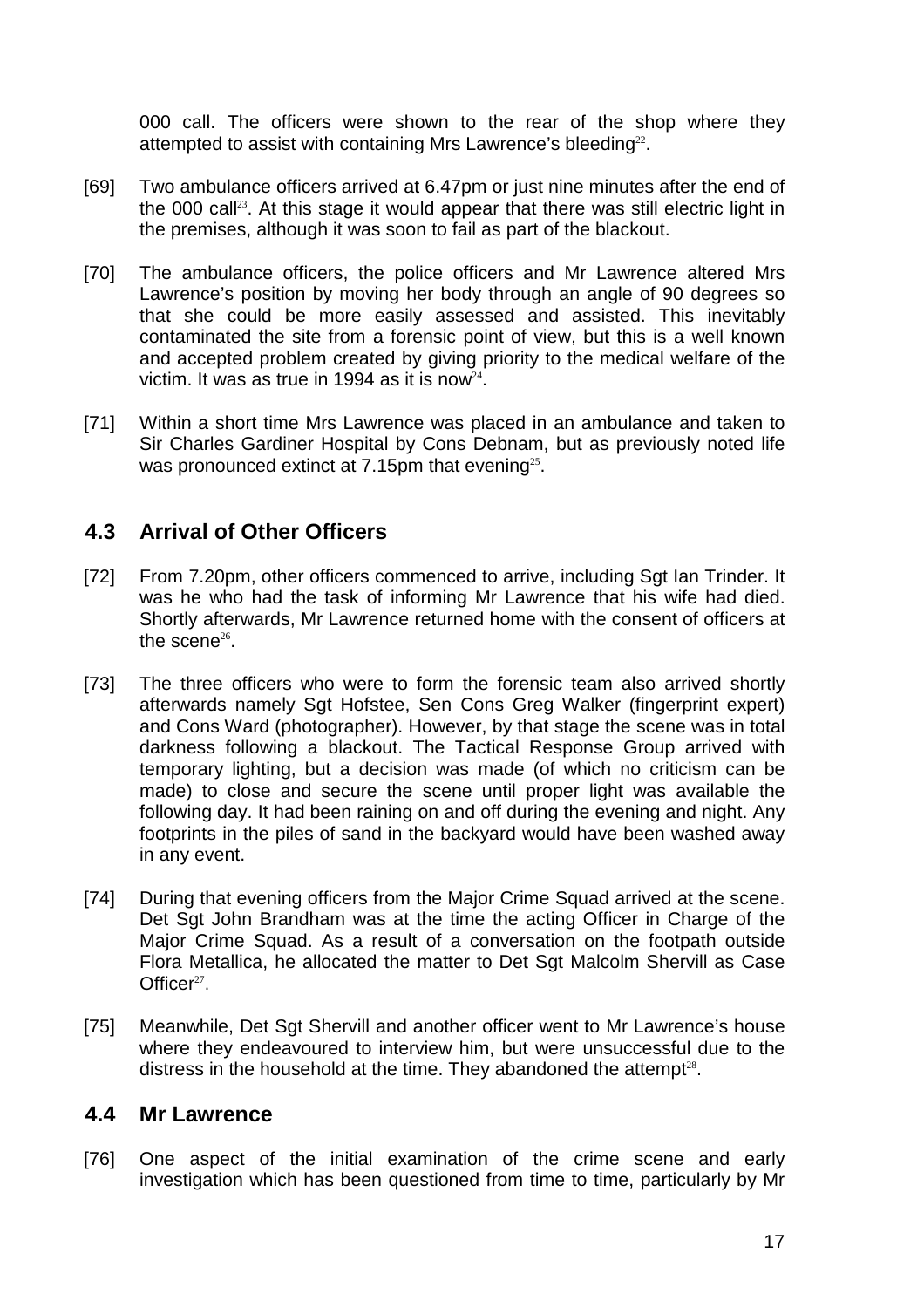Mallard's representatives at the time of the 2003 Clemency Appeal, has been that Mr Lawrence was not properly investigated as a potential person of interest for the murder of his wife.

- [77] The spouse of a murder victim where the offender is unknown would naturally be a potential person of interest for the offence. Mr Lawrence appears to have been a person of interest, so far as the police investigation was concerned, at a technical level only. His clothing was not sought until two days after the event. When he was asked to produce the clothing he did so by extracting it from a rubbish bin where he had thrown it on the night of the offence. His clothing was piled into one bag thereby interfering with any reasonable blood pattern analysis. It should have been collected on the night of the offence and each item treated separately.
- [78] The police may initially have formed the view that Mr Lawrence was not the offender and only followed him up later when no one else was emerging as a possible suspect. His car was not searched or analysed until some time after the event. When a weapon could not be found his house was not searched. No statements were taken from members of the family until very late and one daughter was never approached for a statement.
- [79] The police were undoubtedly right if they did form a view that Mr Lawrence was not the offender, but the late investigation of him was unfortunate.
- [80] The hypothesis that he might have been the offender has now been conclusively and comprehensively rejected by the findings of the Cold Case Review. It is manifestly a correct finding. Whatever criticism might have been made in the past of the manner in which Mr Lawrence was treated in the immediate aftermath of the offence, it could not, on any view, amount to "misconduct" within the meaning of the CCC Act.

#### **4.5 Autopsy**

- [81] That night Mrs Lawrence's body was transferred to the mortuary and the senior forensic pathologist, Dr Cooke attended at 10pm to carry out a preliminary examination of her wounds<sup>29</sup>. The post-mortem examination was completed the following day.
- [82] In his autopsy report, dated 24 May 1994<sup>30</sup>, Dr Cooke reported severe injuries to the head with at least twelve cuts to the scalp. He also reported finding turquoise blue/green material in seven of the twelve lacerations and a blue/grey material in one of the other injuries. That material could not be seen with the naked eye but only under a dissecting microscope.
- [83] Samples were sent to the forensic chemist, Mr Lynch who later described the fragments as an oil based orthophthalmic alkyd enamel paint, containing Prussian blue pigment $31$ .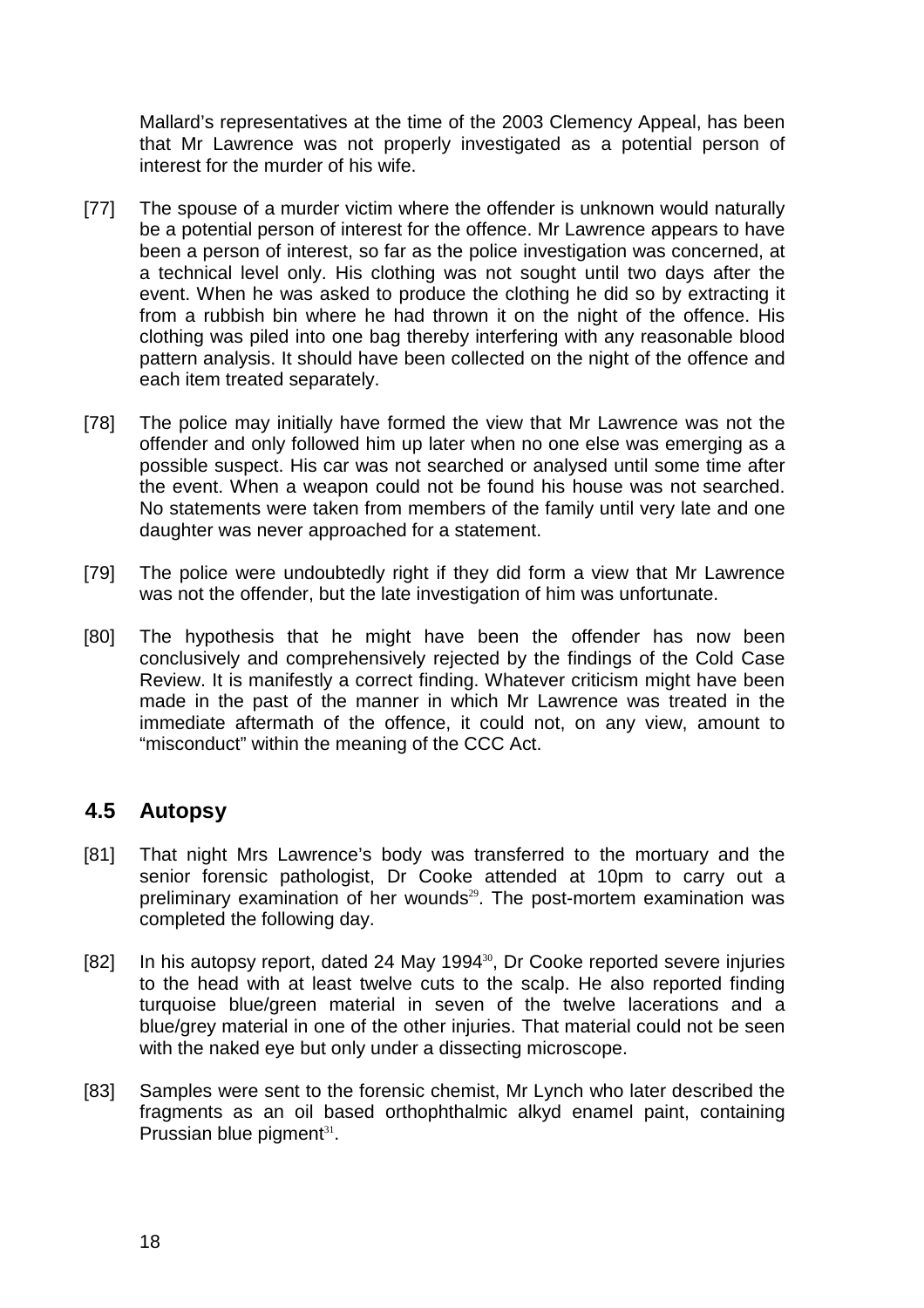[84] After the autopsy on 24 May but still on the same day, Dr Cooke was shown by a police officer what was later called an anode. He reported:

> *I am subsequently shown a metal bar weighing 2.7 kilograms. The surface of the bar is partly covered with grey coloured material as well as blue-coloured crystals (copper sulphate). The bar is partly flattened in profile, broadening to shoulders at one end. A comparison is made between some of the injuries to the scalp and this end of the bar.*

An anode is a lump of pure metal used in the electrolytic process in the shed behind Flora Metallica. The precise anode shown to Dr Cooke cannot now be established, but a number of anodes were present in the Flora Metallica shed and were photographed. The particular anode shown to Dr Cooke was not suggested to be the weapon, but was one of many found in the shed.

[85] For some time Dr Cooke considered that an anode was possibly the weapon<sup>32</sup>, in part because he considered its shape matched part of the injuries on Mrs Lawrence's head. He continued in that view until testing on a pig's head occurred on 24 June 1994. That testing, which will be considered in some detail later, demonstrated that an anode could not have been the weapon $33$ .

### **4.6 Forensic Work**

- [86] Over the next two days the crime scene was under the control of the forensic team led by Sqt Hofstee<sup>34</sup>. The fingerprint expert, Sen Cons Walker, was also appointed exhibits officer. As the fingerprint expert he made up and maintained the forensic file. There was a standard one page Crime Scene Report<sup>35</sup> which appears to have been completed by him. The form is notable for the absence of detail it requires and is apparently quite different from any form serving the same purpose used at the present time.
- [87] It is apparent from the form that fingerprints of some type were taken from three sites, but the form does not disclose whether what was lifted was finger or palm prints, where the prints were lifted from (other than the door, counter, sign), whether they were partial or whole, or indeed any detail concerning them.
- [88] The box indicating that the form had been given to the officer in charge is not ticked but Det Sgt Shervill is of the view that he probably received the form, although he has no recollection of doing  $so^{36}$ .
- [89] Sen Cons Walker identified the prints which he lifted by marking and dating them on the plaques which he then kept in his file. One of the prints he lifted was a partial palm print left on the glass counter of the shop which in 2006 was identified as belonging to Simon Rochford<sup>37</sup>.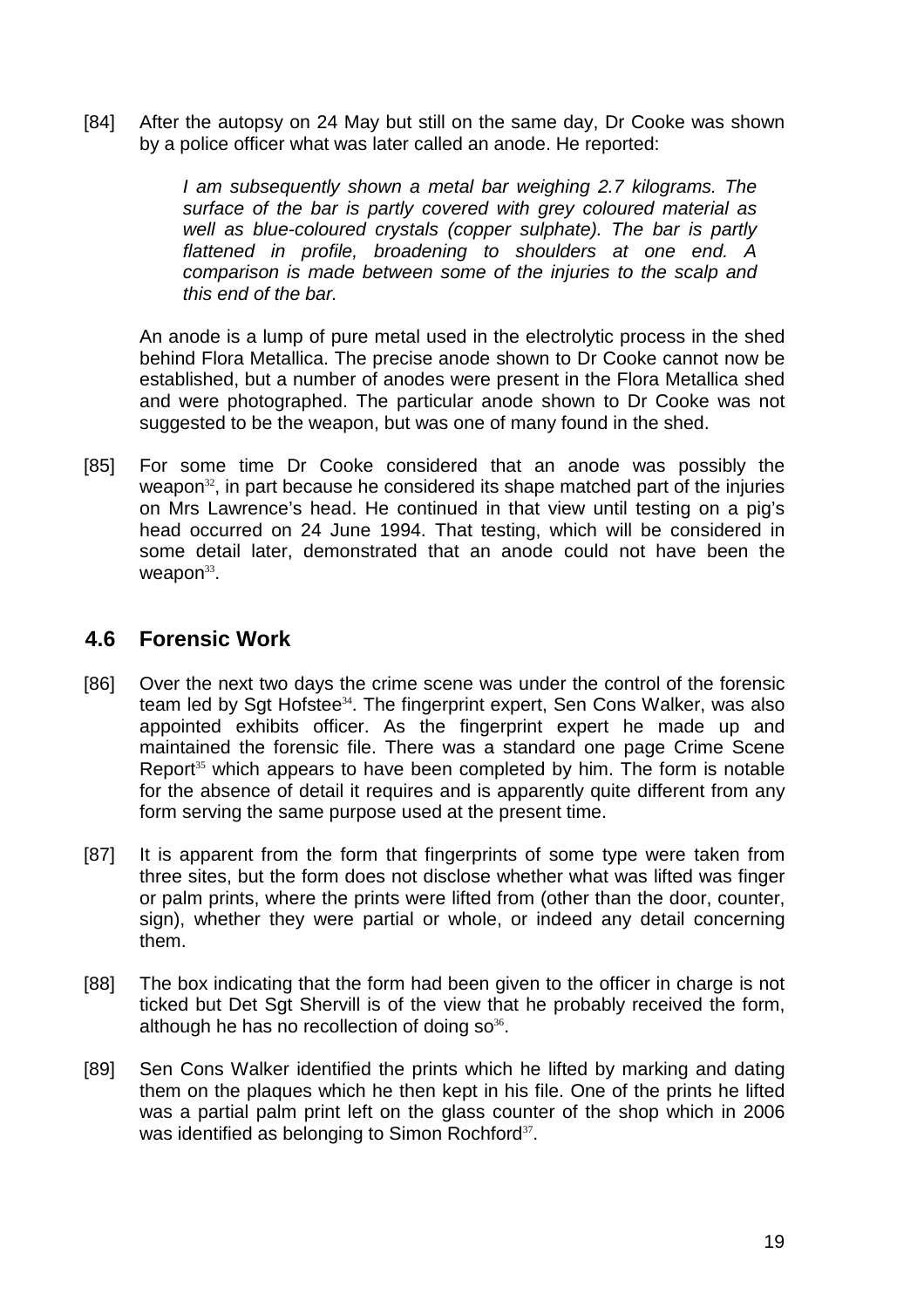- [90] The murder of Mrs Lawrence, occurred seven weeks before Simon Rochford's assault on Brigitta Dickens. His prints were not at that stage on the Australian Fingerprint Identification System (AFIS). If the palm print had been submitted for identification at that time it would not have produced a match. In fact, there was no facility for matching palm prints prior to April 2001 other than by manual comparison to those of a particular suspect whose prints were already recorded.
- [91] It apparently did not occur to anyone to check the palm print against those of Simon Rochford after the latter was arrested on 18 July 1994; but at that time the investigating police were contemplating charging Andrew Mallard (he was arrested the following day) and there were no apparent links between the murders of Pamela Lawrence and Brigitta Dickens. No criticism can be levelled at any police officer for failure to identify the palm print prior to 2002.
- [92] The plaques of those fingerprints and the palm print, in accordance with the system then in existence, were retained in the forensic file created by Sen Cons Walker. At that time liaison between the crime scene forensic officers and the investigating officers was informal and a forensic file was not regarded as a police file for retention in a central system. Fingerprint files remained with the individual officer. This system has since been changed and all forensic files are now retained in a centralised forensic system $38$ .

### **4.7 Conclusion of Forensic Work**

- [93] Although no formal system of reporting or handover seems to have existed between forensic officers who controlled the crime scene until their work was complete and the detectives who thereafter investigated, the forensic team seems to have finished their work by 25 May 1994, or two days after the murder.
- [94] The result of the forensic work was that the scene produced a body of information about the offence, but no information whatever about the identity of the offender. There were no identifiable footprints inside or outside of the premises. The offender had not left anything that amounted to an identifiable weapon either in the premises or in the suburban area around it. No blood was found, other than that of Mrs Lawrence.
- [95] The useful facts which emerged were that Mrs Lawrence had been hit firstly in the public area of the shop, probably while standing, she had then fallen and been struck again, then dragged to the back of the shop and struck further blows. The precise time of the assault could not be determined by the forensic pathologist, other than that the assault had probably occurred more than half an hour before Mr Lawrence arrived<sup>39</sup>. That conclusion was drawn by an analysis of the amount of blood lost and by the presence of blood in Mrs Lawrence's lungs<sup>40</sup>.
- [96] It was not known whether the offender had arrived or left by the front or rear door. The nature of the weapon was unknown. The motive was not obvious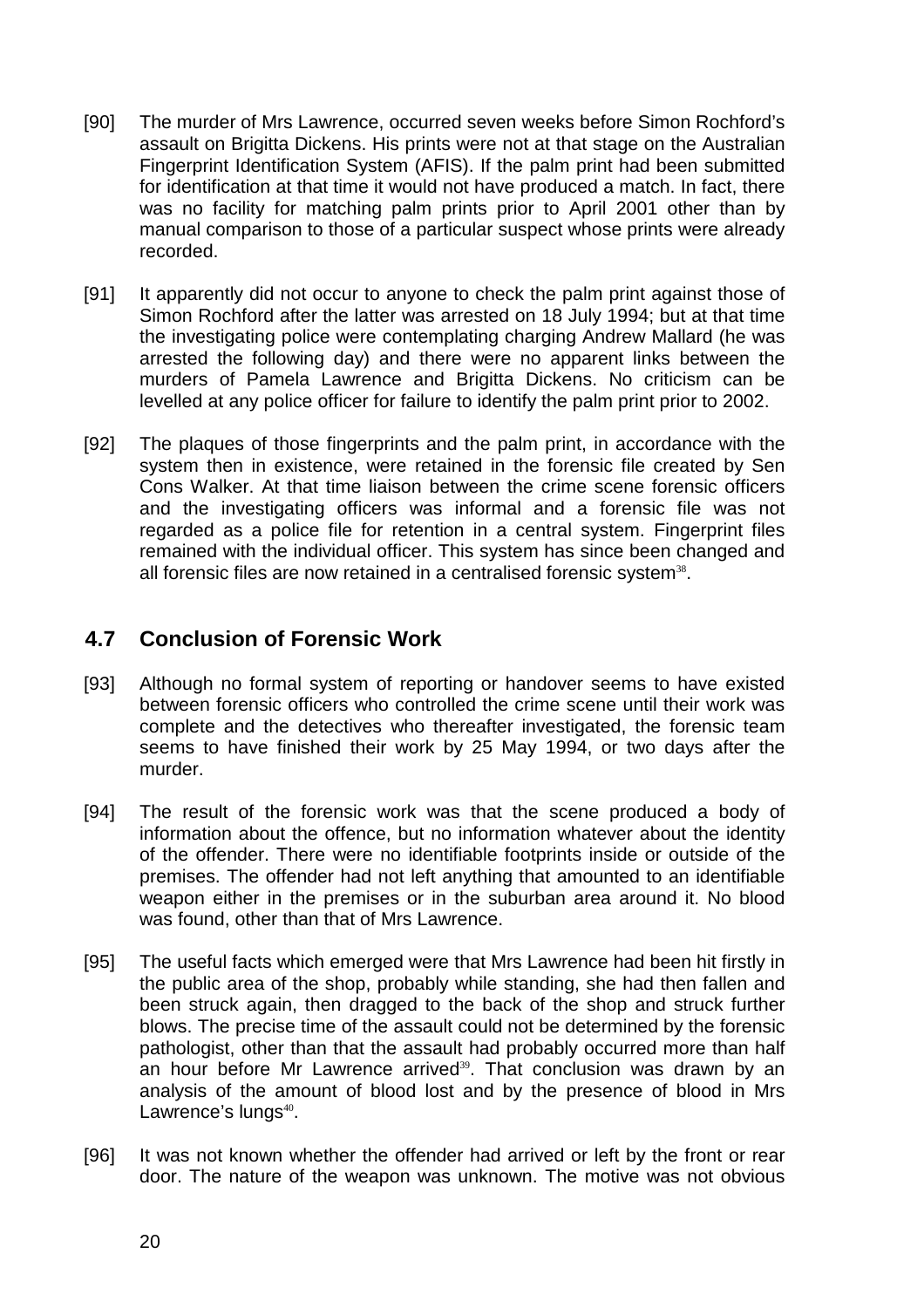because only her brown purse had been removed from her bag, whilst a container with cash in it was visible on a shelf behind one of the counters and was untouched. No jewellery appeared to have been stolen, although there was jewellery on a shelf available to be removed with ease.

[97] It was not known at the time whether the offender was wearing gloves, was left or right handed, nor what he or she was wearing. Nothing at the crime scene linked Andrew Mallard to the offence.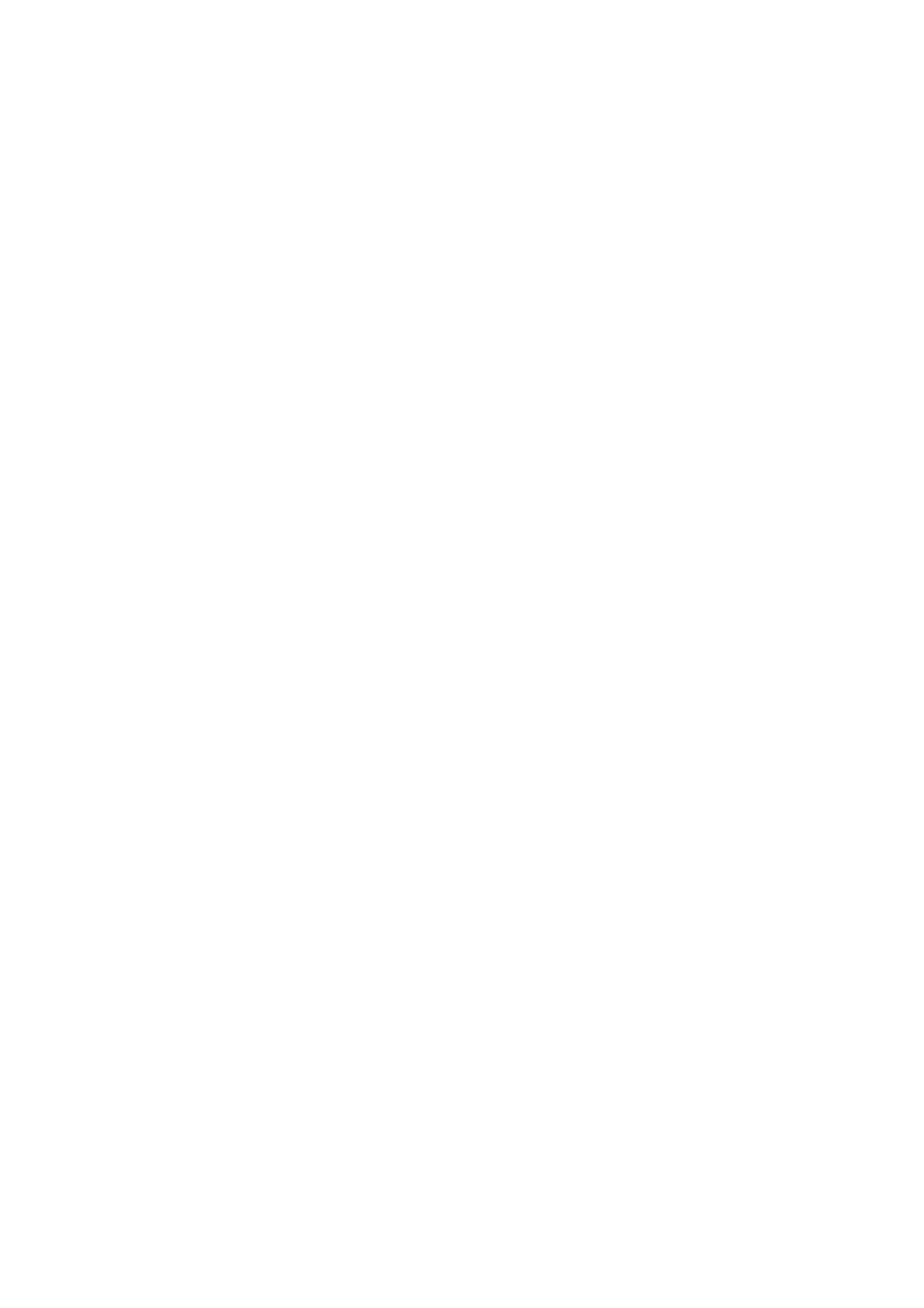# **CHAPTER FIVE THE EARLY POLICE INVESTIGATION**

### **Introduction**

[98] As already noted, members of the Major Crime Squad were called in to take charge of the investigation and it was assisted by detectives from Claremont CIB. Apart from Det Sgt Brandham (acting officer in charge of the Major Crime Squad) and Det Sgt Shervill (case officer), other officers who worked virtually full time on the investigation were Det Sgt Caporn, Dets Emmett, Carter, Ripp, Dorosz, Gooden, Potts, Young, Howard and Miller. Those more directly involved with the investigation of Mr Mallard were the two teams of Det Sgt Caporn with Det Emmett and Det Sgt Brandham with Det Carter<sup>41</sup>.

### **5.1 Katherine Barsden**

- [99] The first witness to come forward was Miss Katherine Barsden, then aged thirteen, who is the daughter of Jacqueline Barsden, the employee of Flora Metallica who had been working in the shop until 3pm on the day of the murder.
- [100] At approximately 5pm on the evening of the murder, Miss Barsden had been collected from her school in Mosman Park by her grandmother (Mrs Wood) in the latter's light green Corolla Seca sedan and driven home via Glyde Street. As the car stopped in traffic opposite Flora Metallica, Miss Barsden looked in the shop window. When she did so she saw a man standing in an area of the shop not normally accessible to the public. He appeared to be alone, and when he seemed to see her, he bobbed down. He did not stand up again whilst the vehicle remained stopped.
- [101] When she returned home, Miss Barsden spoke to her mother about what she had seen and drew a number of sketches of the man that she had seen.
- [102] The following morning the Barsden family learnt of Pamela Lawrence's death and contacted the police. Det Sgt Greenshaw and Det Miller thereupon attended the Barsden residence and Det Miller took a statement from Miss Barsden<sup>42</sup>. The drawings she had done the evening before were retrieved from the family garbage bin and she also drew some fresh sketches in Det Miller's presence.
- [103] In her statement (which she read and signed as correct) she described the person she saw as:

*… about 30-35 years, medium build, fair complexion….He had a*  longish type face with a beard. The beard was a short one, not a *long type. It was orangy-red or strawberry in colour.*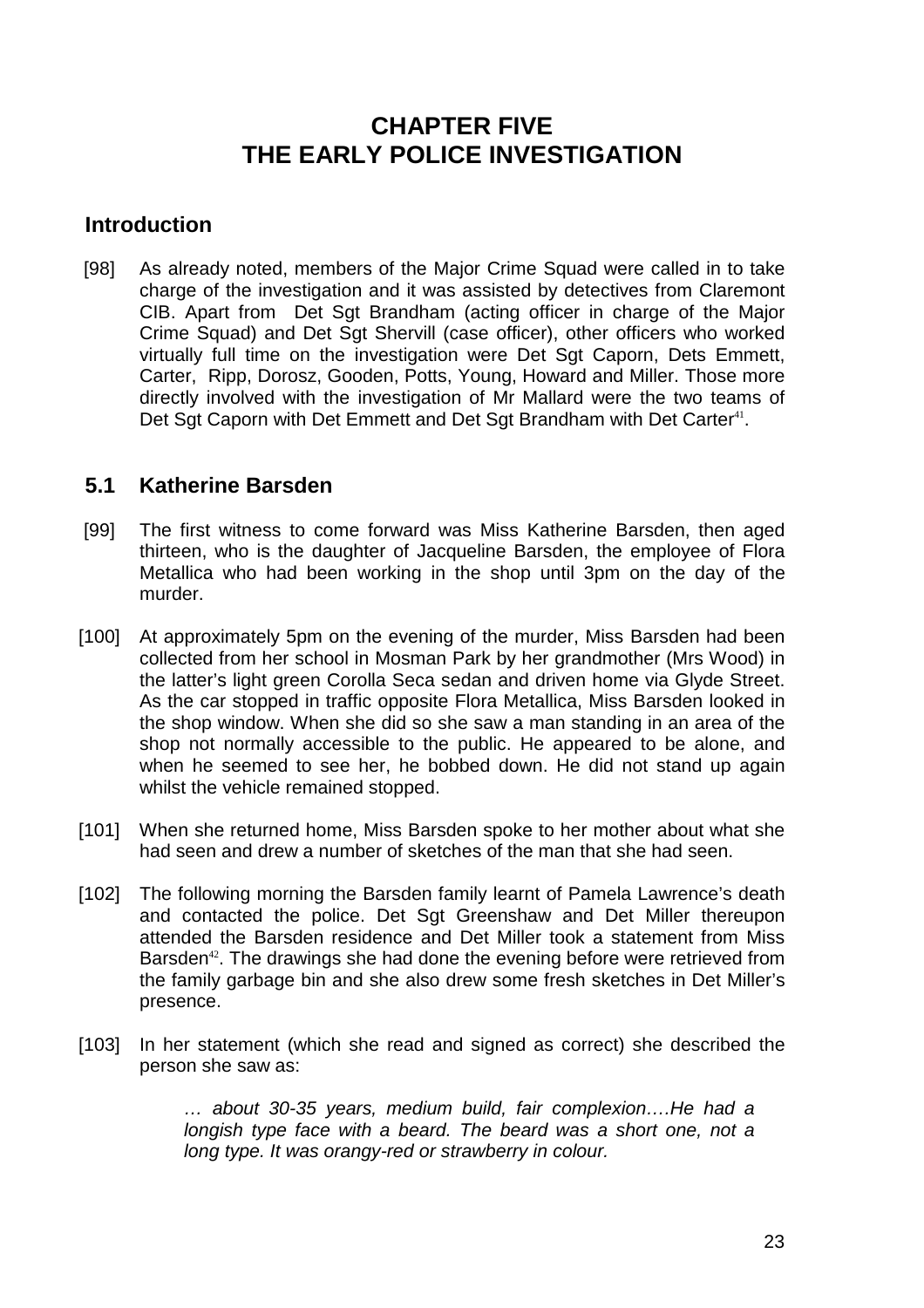*He was wearing a gypsy type scarf over his hair. The scarf looked of a light material and had an orangy type border around the edge. The rest of the scarf was mixed coloured with blue, green and a cream colour. The scarf was tied tight over his hair.* 

[104] The sketches she had drawn the night before and the fresh sketches which she had drawn in the presence of Det Miller were attached to her statement. Those sketches showed a man with a beard but no moustache and the scarf fitting tightly around his forehead. On one of the sketches drawn that morning she wrote:

> *Solid border – scarf orangy colour, some green and blue in the pattern. Scarf on his head tied like a gypsy. Could not see hair. Fair complexion, medium build, 30-35 years.*

A sketch she did of the scarf indicated the *"solid border"* was *"orangy/red"* and the pattern inside the border was "*blue, green, blue/silver/white"*.

- [105] Later that day, Miss Barsden was taken to a police artist where a representation (identikit) was prepared after several hours of consultation between them<sup>43</sup>. This identikit representation also showed a man with a beard but no moustache and with a scarf fitting tightly over his forehead, looking like a bandana, although Miss Barsden never used the term 'bandana'.
- [106] Following attendance at the police artist, Miss Barsden returned to the office with Detective Miller and signed a typed written version of her statement which was in identical terms to the handwritten version $44$ .
- [107] On Friday, 3 June 1994 Miss Barsden was shown a photograph display of a number of persons including Andrew Mallard. She did not identify him as the person she had seen in Flora Metallica on 23 May. No statement relating to this was taken from Miss Barsden, nor made by the police officer (Det Sgt Greenshaw) who observed the process, and no evidence of this photograph display being shown was given in the trial.

# **5.2 General Enquiries**

- [108] Commencing with this investigation, the Major Crime Squad operated a case management system, known as HOLMES, to maintain records of complex inquiries such as that involving the murder of Mrs Lawrence. Although it had not been used previously in Western Australia, it was used in this investigation at the instigation of Det Sqt Shervill as he knew of its use in England<sup>45</sup>. No deficiencies in the investigation can be attributed to the use of HOLMES. The system, in broad terms, collected information obtained as part of the investigation and generated sequentially numbered actions to be carried out by investigation teams.
- [109] On the morning following the murder, the police made a public appeal for help, and consequently they received a number of calls from members of the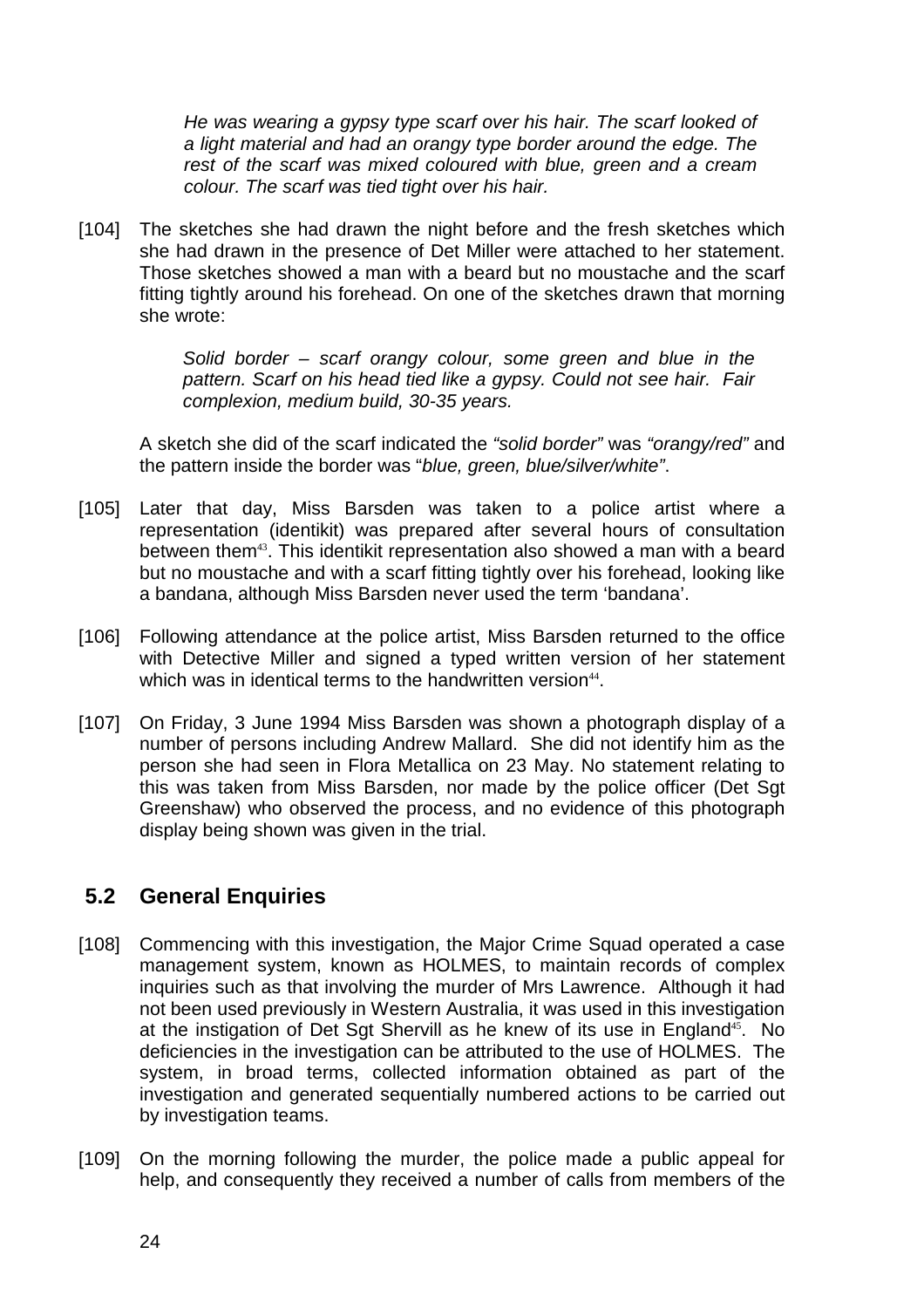public which were duly entered into HOLMES and the follow ups allocated to particular officers<sup>46</sup>. In this way a number of persons, having been nominated by members of the public were interviewed, and most were able to account for their movements on 23 May. After their alibis were checked out by police, they were written off as persons of interest and such fact noted in HOLMES. Simon Rochford was not nominated in any such process.

- [110] A lot of the information received by police related to persons whom witnesses reported seeing in the area on the afternoon and evening of the murder. In most cases, the witness was interviewed and a statement taken, including a description of the person observed.
- [111] Andrew Mallard was one of the persons nominated as the possible offender, but before dealing with him it is desirable to consider the police action in respect of Lloyd Harvey Peirce.

### **5.3 Lloyd Harvey Peirce**

- [112] On the night following the murder (24 May 1994) Cons Martin, one of the police guarding the scene to protect it from interference during the course of the forensic investigation, was approached by a resident of the block of flats on the corner of Stirling Highway and Glyde Street who said that he had some information about a man he had seen on the afternoon of the murder. His details were taken in the normal way. He gave his name as Lloyd Harvey Peirce and his address.
- [113] The report was recorded in HOLMES $47$  and included the following:

*He said that at about 18:00 on 23 May 1994 he watched a Caucasian male run from the alley way behind the jewellery store across the road to the way that leads up the train station. There he appeared to have an argument with a Taxi Driver (he was waving his arms about). He then ran off and waited for a train and boarded the one heading for Fremantle. He is described as reasonably young (less than 30) collar length blonde wavy hair that appeared natural in colour wearing board shorts of a dull colour and a windcheater that was either grey or purple. He was wearing brown ankle high hiking boots black socks and was carrying a canvas backpack type bag that appeared to be full. Complexion was medium, height was approximately six foot and medium to light in build.* 

The information was allocated to Det Sgt Caporn and Det Emmett to investigate.

[114] Det Sgt Caporn thereupon sought and obtained a warrant to search Mr Peirce's residence for a *"weapon and blood stained clothing";* claiming there were reasonable grounds for believing such items would afford evidence of wilful murder. In support of the complaint<sup>48</sup>, he swore that he had "received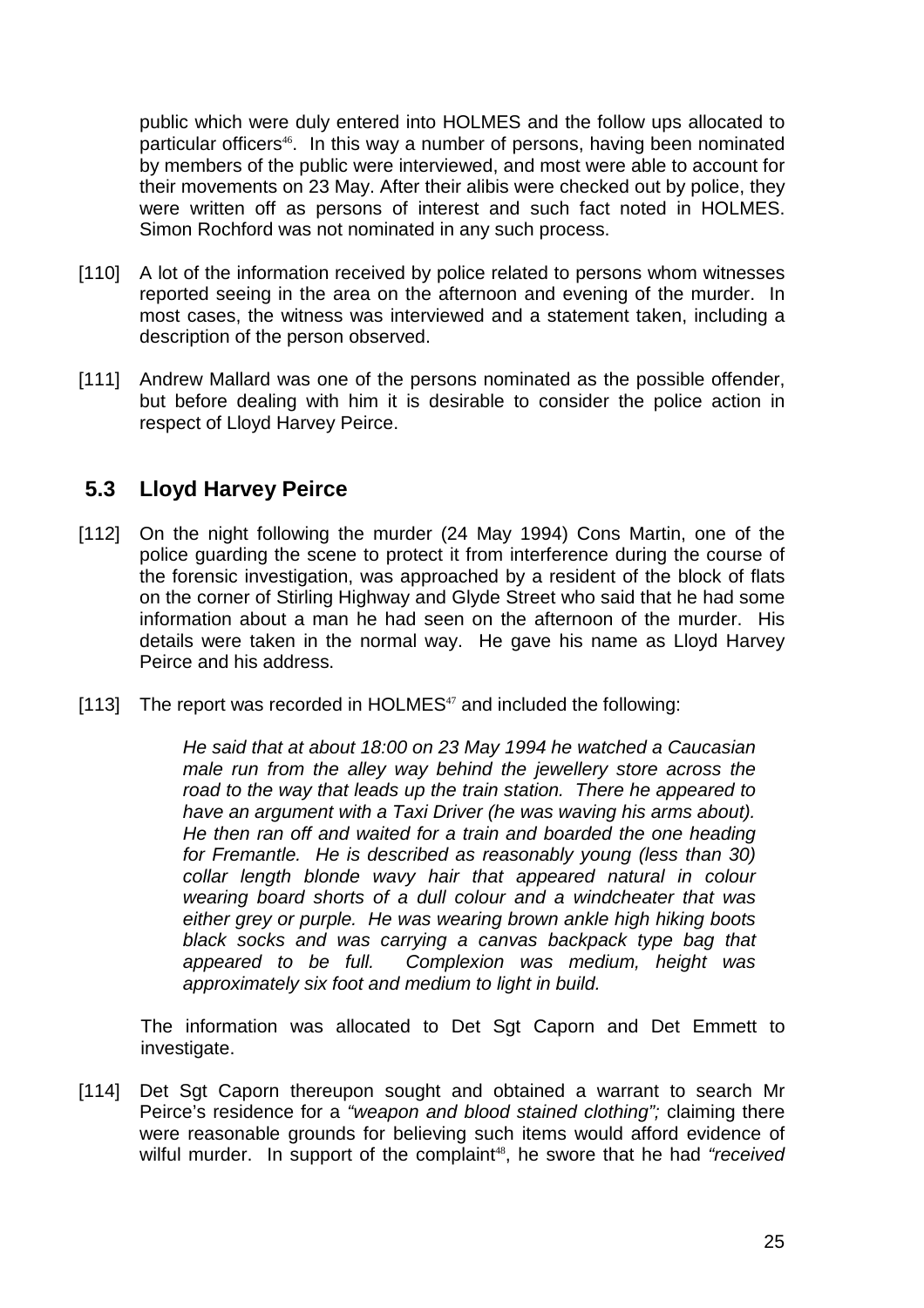*information from a reliable source, that the said property is contained at the address shown on the face of this warrant".*

- [115] The warrant was executed, but no items were seized apart from some blood stained jeans which, when examined, did not advance the investigation. Mr Peirce gave a statement, written out by Det Emmett in the usual way, which he signed<sup>49</sup>. The return of the warrant signed by Det Sgt Caporn recorded that nothing was seized.
- [116] That statement provided information consistent with the information given to Cons Martin the night before, but in more precise detail. It was as follows:

*Around 5:15pm I was playing my guitar and standing looking out of my sliding door to the flat. It overlooks Stirling Highway next to the Mosman Park train station. I saw a bloke, run from our flats car park area across Stirling Highway to the train station. He nearly got hit by a car. It was raining. He went to a taxi before going to the train station. He was waving his arms about as if he was agitated.* 

*He was described as about 20-25 years old about 6 foot maybe a bit shorter medium build, collar length hair, he was wearing I think brown boots, black socks, board short (sic), I don't know what colour they weren't bright, either grey or purple, sloppy joe top. He was carrying a backpack over his shoulder. He then left the taxi and ran to the train station. The train took off a short time later. The blonde bloke got on a train straight away it was heading to Fremantle.* 

A typed version<sup>50</sup> was apparently never signed.

[117] That same day (25 May) a statement was taken by Det Sgt Caporn from Mr Peirce's girlfriend whose name has been suppressed. It is not clear from the statement whether it was taken before or after the execution of the warrant on Mr Peirce although there is an entry in the Major Crime Running Sheet showing contact between Det Sgt Caporn and the girlfriend earlier in the day. This statement states:

> *He (Mr Peirce) told me (the girlfriend`d) that the police had been looking to interview him about the murder at the jewellery shop. He said that he saw the bloke who did it running across to the train station. I asked him how he would know that it was this person who did it. He didn't answer me and put someone else on the phone.*

[118] The next day Mr Peirce's girlfriend rang the police with further information including that Mr Peirce:

> *… had been very paranoid since the murder and keeps saying 'I'm innocent, it wasn't me.*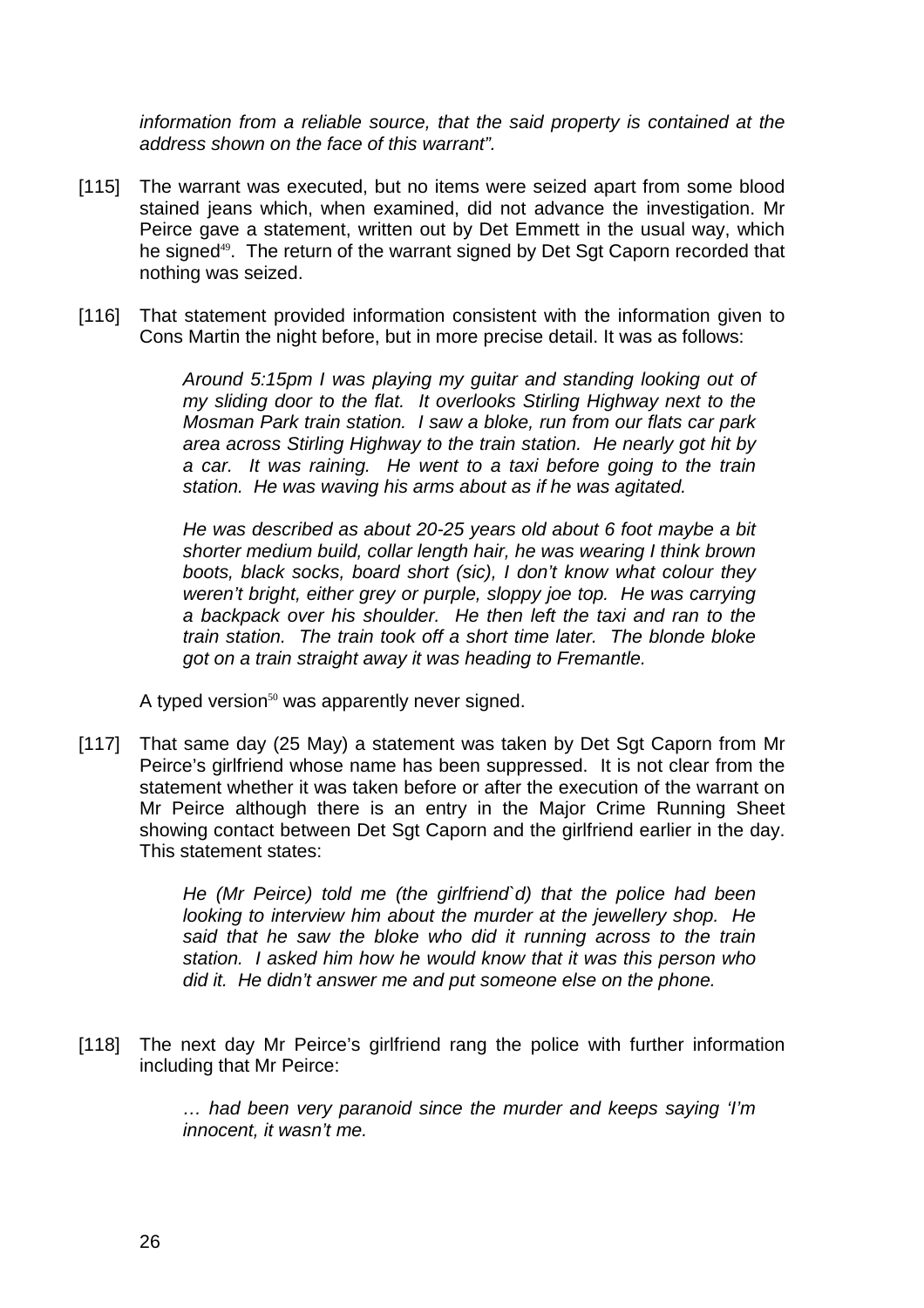- [119] About the same time, another piece of information was received by Cons Peter Trivett from one Scott Gozenton, a former flatmate of Mr Peirce, which gave rise to a further entry in HOLMES<sup>51</sup>. According to the entry, Mr Gozenton, who described himself as a *"satanic warrior",* said Mr Peirce was *"very anti police, psychotic, violent and has committed stick ups"*. This entry was also allocated to Det Sgt Caporn and Det Emmett for investigation.
- [120] There is nothing in the papers available to the Commission to indicate that Mr Gozenton was interviewed, but in respect of the serial emanating from him<sup>52</sup> Det Sgt Caporn's assessment of the matter was written on a Result of Action form dated 25 May 1994 in the following terms $53$ .

*Attended at Peirce's address, … executed search warrant. Nil found. Interviewed Peirce at length and obtained statement. At this point no further action generated as a result of this serial investigation.* 

[121] In respect of Mr Peirce's information<sup>54</sup> Det Sgt Caporn wrote as "Result of Action"

> *Attended and interviewed PEIRCE who in fact is the subject (nominal) of another serial (A61) Statement obtained. No further enquiry generated from this information.*

It was signed and dated 26/05/94.

- [122] Given the time that Mr Peirce saw a man running out of the laneway behind Flora Metallica, it is possible that the taxi driver with whom there was some argument may have been Graham Peverall, the driver who had driven Andrew Mallard to Mosman Park. (See section 6.4 below). Mr Peverall does not seem to have been asked any questions about this man alleged to have been seen by Mr Peirce<sup>55</sup>.
- [123] No copy of Mr Peirce's statement was supplied to the defence as part of the Brief. Prior to the trial, Mr Les Robertson, an investigator acting on behalf of the defence, interviewed Mr Peirce and obtained a further statement from him<sup>56</sup>, but in a letter to Mr Hogan, defence counsel, dated 6 June<sup>57</sup>, Mr Robertson expressed some misgivings about Mr Peirce, stating it appeared possible that he knew a lot more that he had stated, and he believed he may be involved a little deeper than stated. Mr Peirce was subpoenaed for the defence to attend the trial and did so, but was not called as Mr Hogan felt there seemed to be some unreliability about his statement and he was concerned about a reference elsewhere in his statement to a *"very tall person"* a description which fitted Andrew Mallard<sup>58</sup>.
- [124] Westrail videos of trains passing through Mosman Park during the relevant period were seized, but the only relevant video that seems to have attracted any interest in the investigation at the time was the one that contained Andrew Mallard travelling to Fremantle at 7:00pm. Whether the person seen by Mr Peirce was visible on any of the videos, and in particular whether that person was Simon Rochford, cannot now be known because all videos other than the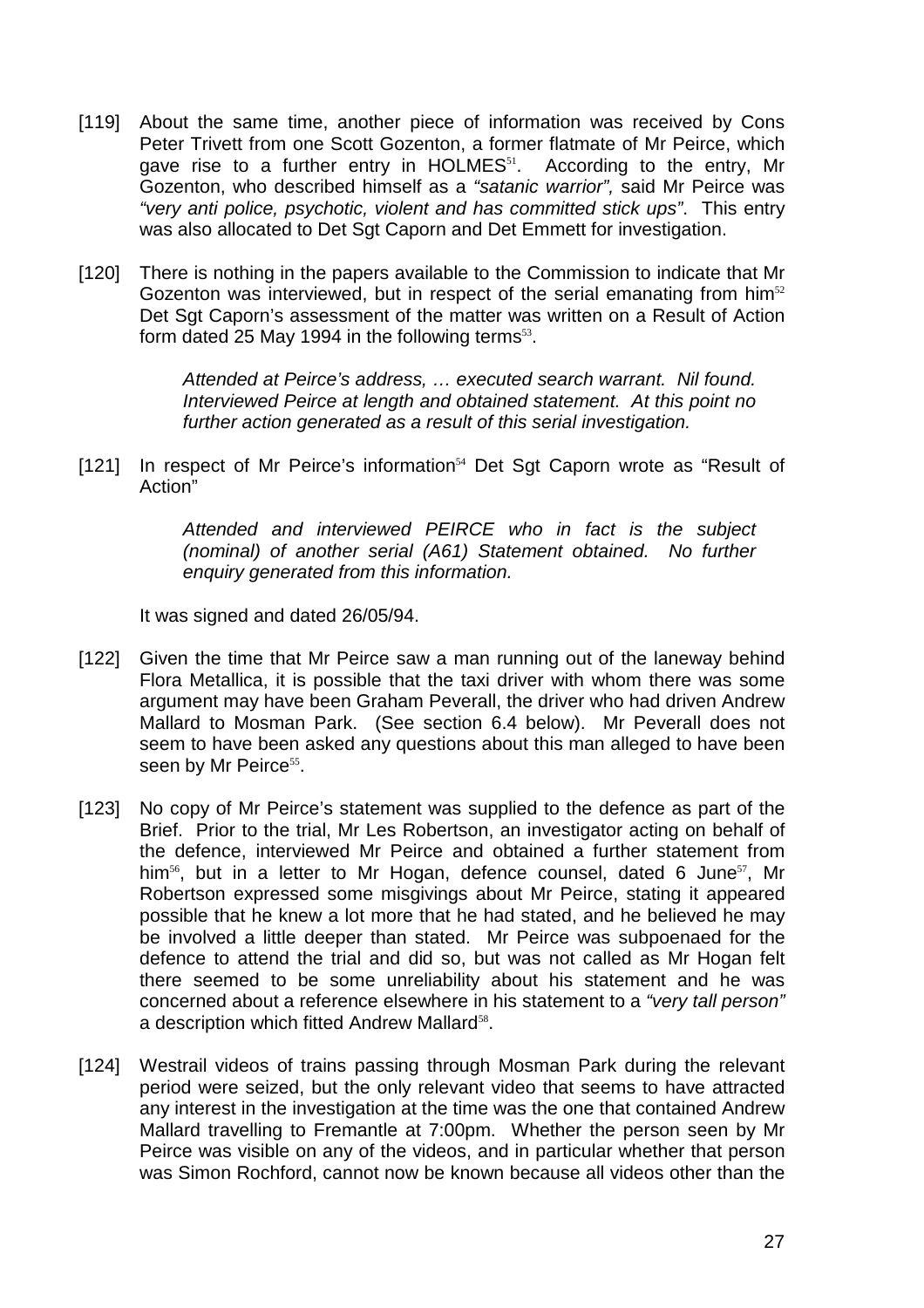one with Andrew Mallard on it are lost, notwithstanding an extensive search for them,<sup>59</sup> or are no longer in existence.

- [125] When the Cold Case Review team came across the HOLMES entries and the statement of Mr Peirce, he was re-interviewed and he gave a more detailed version of what he had seen that afternoon. He said that the man he had seen running across the road was a man he had also seen a little earlier that afternoon and had even said something to him. He said that the man had *"unnerved"* him, and that about two days after he was spoken to by Det Sgt Caporn and Det Emmett, he drew a picture of him<sup>60</sup>.
- [126] Mr Peirce had broken up with his girlfriend shortly after the murder of Mrs Lawrence, and as a part of the separation she had retained some of his documents, including an elaborate drawing unrelated to this matter, together with, on the same sheet of paper, a very small drawing of the face of the man he reported seeing on the afternoon of the murder. The Special Crime Squad returned to Mr Peirce's former girlfriend. She had been out of touch with him for a very long time but confirmed that she had his papers and the drawing Mr Peirce referred to was identified.
- [127] That drawing<sup>61</sup> shows a picture of a male face with a beard, but little in the way of a moustache. Whilst one could not reasonably say that it was a drawing of Simon Rochford, it is certainly not a drawing of Andrew Mallard who had a noticeable moustache but no beard. It is, at least, consistent with the sketch by Miss Barsden of a male with a beard. The person in the sketch is not wearing any headgear.
- [128] Mr Peirce's explanation to the Special Crime Squad for his failure to provide the additional information about seeing the man in the street earlier, and about the diagram was that he was angry at the way the police had treated him on 25 May 1994.
- [129] In summary, Mr Peirce's evidence may, after investigation, have proved irrelevant, or it may have led to an identification of Simon Rochford through a Westrail video. Whatever it may have led to, it was a sighting of a man carrying a bag, with facial hair consistent with Miss Barsden's description, and running from the lane behind Flora Metallica at a time consistent with the time of the murder.
- [130] In evidence before the Commission both Det Sgt Caporn<sup>62</sup> and Det Emmett<sup>63</sup> said they had no recollection of the matter until the search warrant was drawn to their attention, and they had no recollection of what other information they had available apart from that shown in the documents; but Det Sgt Caporn believed that Mr Peirce was a violent person and drug user. In Written Submissions this lack of recollection was repeated and the Commission accepts that, as the Peirce incident had not been brought to the attention of the officers concerned prior to the Commission's Public Hearings, it should accept the lack of recollection as genuine.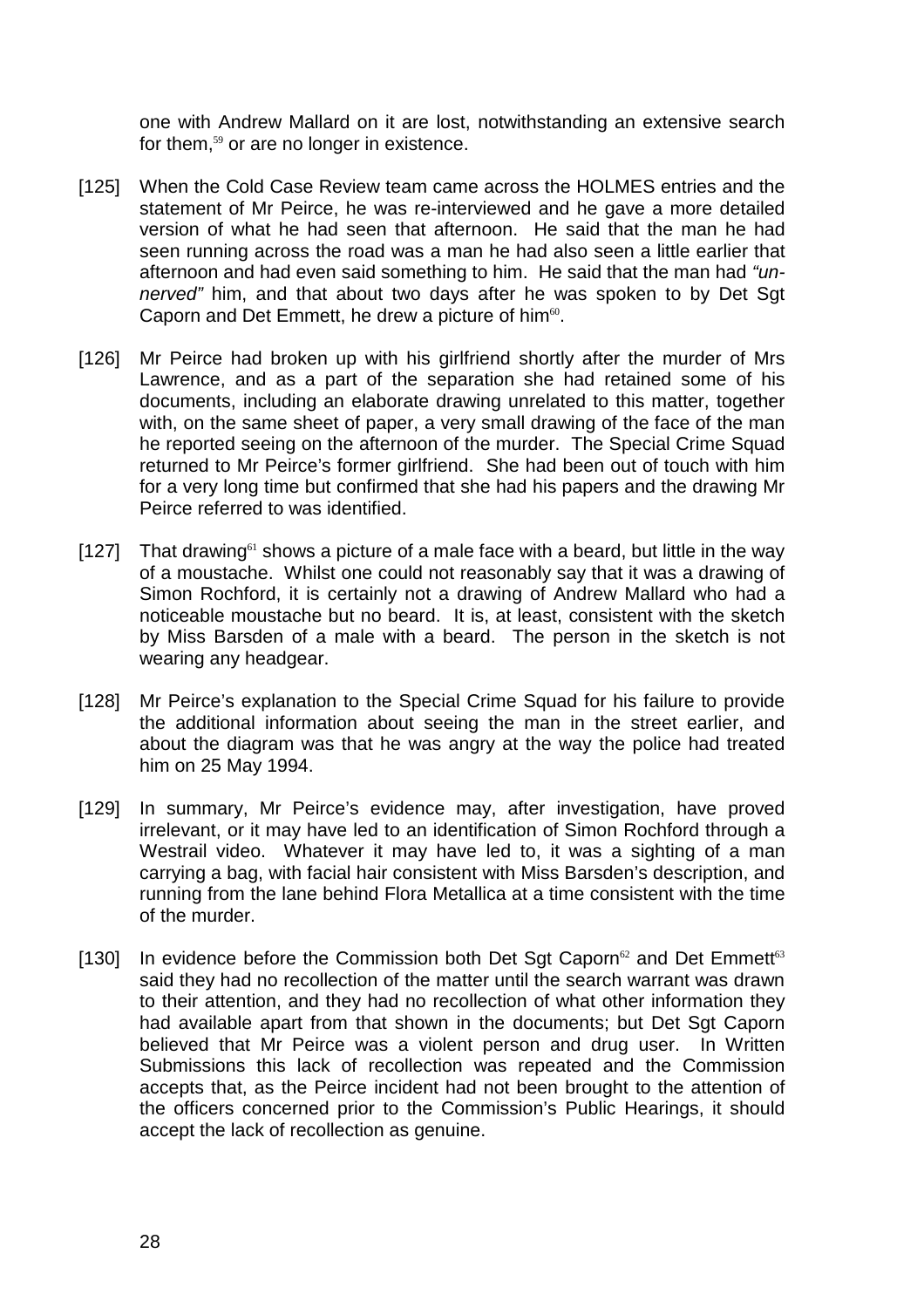- [131] Since the Hearings, Det Sgt Caporn has located further relevant information not previously provided, including a police report by one Sgt Hyde concerning an assault committed by Mr Peirce on a female person in February 1993 and seeking that he be remanded to Graylands Hospital for psychiatric assessment. The report stated that on arrival by police at his unit, he was holding an iron bar about a metre long with which he threatened the police, he claimed he had killed a man and been sentenced to twelve months probation (although it was pointed out that he had no record), and that whilst at the unit he went to the bathroom where police found him attempting to dismantle a razor and saying that if his girlfriend did not want him it was not worth living<sup>64</sup>.
- [132] Written Submissions also referred to the fact<sup>65</sup> that Mr Peirce had been nominated as Pamela Lawrence's killer by Scott Gozenton<sup>66</sup> who had described him as violent and very anti-police and that the woman with whom he was cohabitating at the time referred to *"unusual behaviour by him".* It is also noted that at the time he had a criminal record for violence including assault on a female (although this appears to be the only listing) but was accompanied with a warning that he *"may suffer or display mental aberration".* It was also submitted that there may have been additional information in the possession of Det Sgt Caporn at the time justifying the search warrant.
- [133] However, regardless of any prior record Mr Peirce had (and it does not appear to have been extensive) and although he may have been a drug user and prone to violence, or had a reputation for violence, no one had informed the police that Mr Peirce was the killer. Mr Gozenton had merely nominated him as a violent person whom the police may wish to investigate as possibly the killer. As he had no information that Mr Peirce was in fact the killer or any information that he had hidden the murder weapon and blood stained clothing in his unit, he had no grounds for his suspicion set out in the complaint, and accordingly the Commission believes that the warrant was obtained on a complaint containing false information. However in view of the lapse of time and the possibility that there may have been more information available to Sgt Caporn than presently appears, the Commission feels that he should be given the benefit of the doubt in this regard and no adverse assessment made against him in respect of the obtaining of the warrant.
- [134] That however does not explain the approach taken in regard to Mr Peirce when the warrant was executed. Det Sgt Caporn would know as well as anyone else that the police cannot choose their witnesses or informants, and they often have to rely on persons who do not have unblemished records but are criminals, drug users or otherwise on the fringes of society. As Mr Peirce had volunteered information to the police about a person he had seen in the area, one would have thought that the appropriate course was to approach him, question him, and obtain as much information as possible from him in a friendly manner, without antagonising him by approaching him with a search warrant and in effect accusing him of being the murderer.
- [135] Furthermore, the information he gave in his statement, on its face, appeared reasonable and credible. The fact that Mr Gozenton, who himself may not have been a pillar of society, had nominated him as a person the police might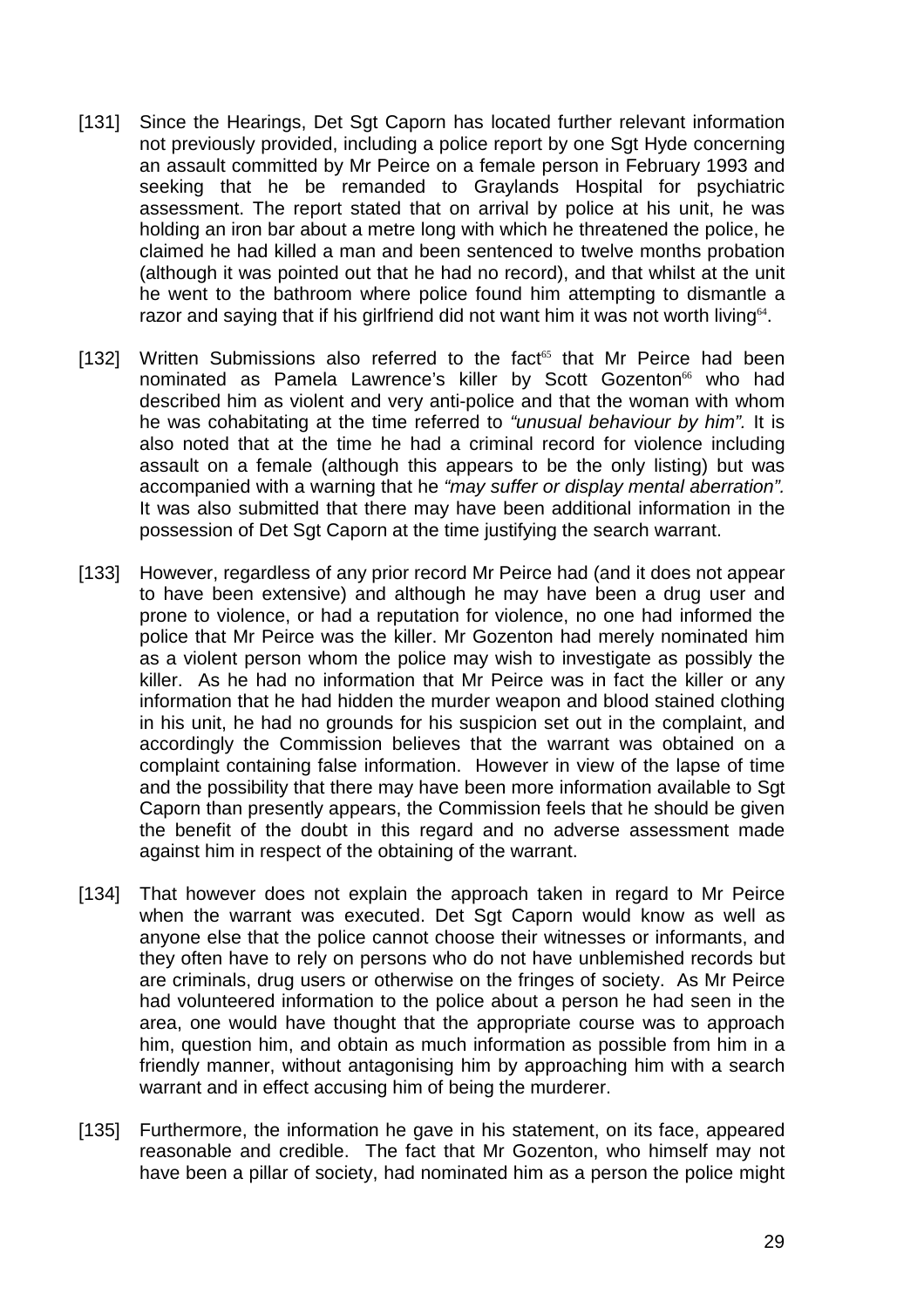possibly investigate in regard to the murder was no justification for not following up the information which Mr Peirce gave. Although it is accepted that the police must make value judgements in the field, and some of those judgements may turn out to be wrong, the failure to follow up the information given by Mr Peirce at the time, and writing him off as a potential witness within 24 hours appears to have been most unfortunate; but does not amount to  $misconduct<sup>67</sup>$ .

- [136] It cannot now, and never will, be known whether the person seen by Mr Peirce running away from the scene was Simon Rochford or not, but with the benefit of hindsight it can be asserted that it may have been. The decision to disregard, and not follow up, Mr Peirce's information may have skewed the whole investigation at that early stage, although whether this is so cannot now be resolved.
- [137] The fact that Det Emmett has now produced a video which it is claimed tends to show that Mr Peirce would not have had the view from his flat which he purports to have had, is irrelevant, as that is not a matter which was known at the time and is not recorded in HOLMES as a ground for writing-off the information supplied by him.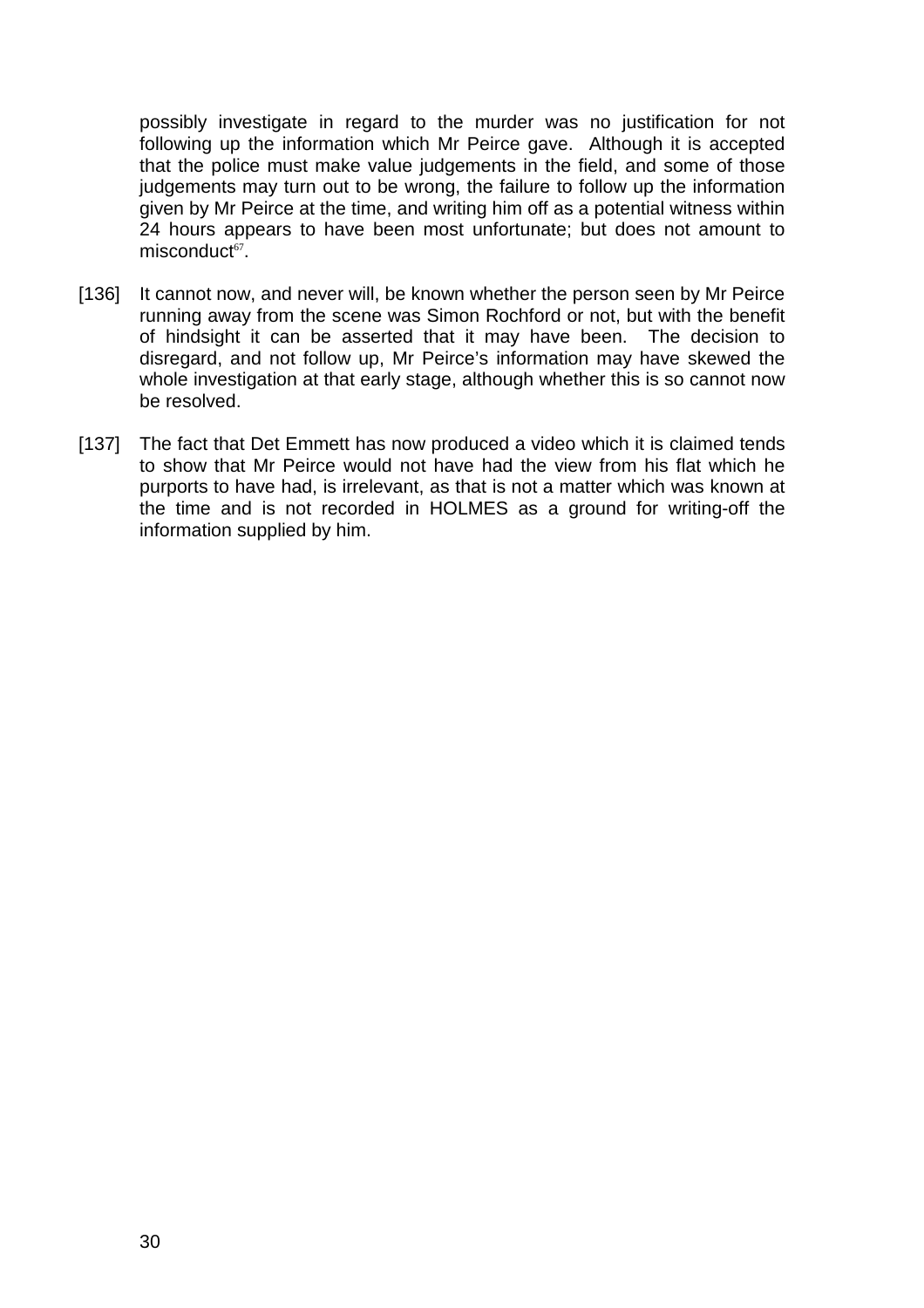# **CHAPTER 6 THE INVESTIGATION OF ANDREW MALLARD**

## **6.1 Nomination**

- [138] Andrew Mallard was nominated as a person of interest to the investigation by two separate sources. Indeed he was the subject of Actions as early as 21 and 23 on the HOLMES system.
	- On 24 May 1994, Michelle Engelhardt, in response to an appeal to the public, nominated Mr Mallard as a person who had been staying with her in Mosman Park and had been charged by Cottesloe Police with burglary and impersonating police<sup>68</sup>.
	- On 25 May 1994, Sgt Ross Canning of the East Perth Lock Up advised the Major Crime Squad that Mr Mallard was *"*a bloke you need to be interested in*"* who was in Graylands Hospital and that he "seemed spaced out". He described him as *"*approximately six foot, thirty years of age, red moustache, red hair approximately shoulder length in a ponytail*"* and referred to him having been arrested on 24 May by Cottesloe Police for stealing and impersonating police<sup>69</sup>.
- [139] Both actions were allocated to Det Sgt Caporn.

# **6.2 Andrew Mallard**

- [140] At the time of these events, Andrew Mark Mallard was 31 years of age. He was born in the United Kingdom and migrated to Australia with his parents when young. His father, since deceased, had an army background. He left school a year early and worked for a period before joining the army as his father had done. He developed difficulties in the army which appeared to have been in part caused by a natural unsuitability, but also in part by social issues. He was given a medical discharge from the army eight months after entry on 31 May 1983 at the age of 20. The discharge was based on a diagnosis of narcolepsy for which there was no subsequent support from a treating neurologist<sup>70</sup>.
- [141] In August 1993, about eight months before the murder of Mrs Lawrence, Mr Mallard's general practitioner described him to his treating psychologist as somebody with a long history of psychological difficulties mainly in the area of personal relations and a general feeling of personal inadequacy and anxiety $^{71}$ . He was described as moving from place to place in the hope of resolving his difficulties. He had moved between the Eastern States and Mandurah, where his parents lived, and also to the United Kingdom, all of which he found stressful. A month later, his general practitioner prescribed some anti depressants for him, but they produced side effects and he ceased using them.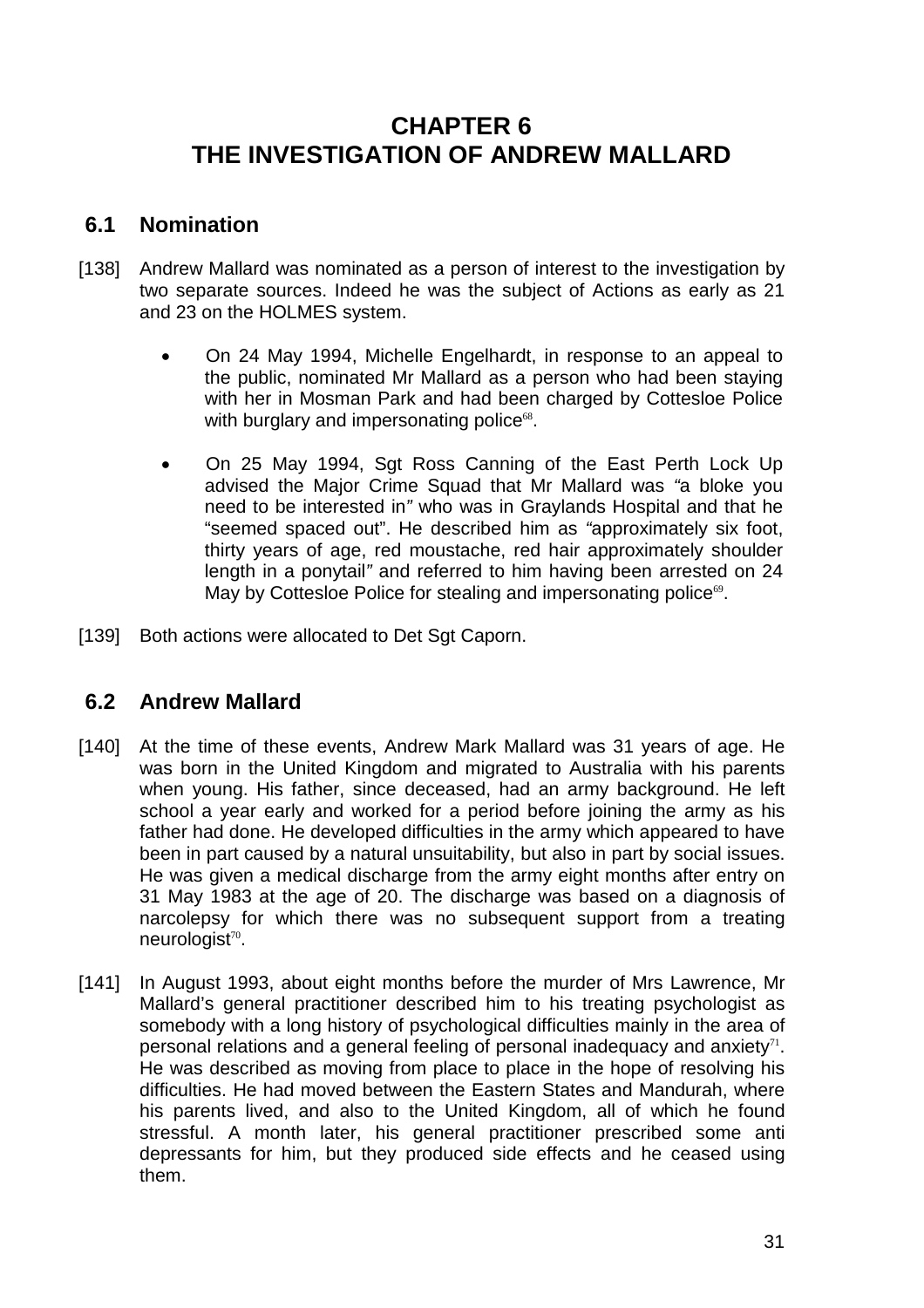- [142] The psychologist to whom Mr Mallard had been referred by his general practitioner, treated him from 10 November 1993 for ten sessions, the last being on 9 February 1994.
- [143] Between 25 May and 16 June 1994, he was twice remanded by the Court of Petty Sessions (in circumstances detailed hereunder) to the closed ward at Graylands Hospital for assessment pursuant to the *Mental Health Act 1963.* He was assessed by the Principal Forensic Psychiatrist, Dr Jeremy O'Dea, who furnished two reports to the Court dated 8 June 1994 and 19 July 1994 respectively.
- $[144]$  In his first report<sup>12</sup>, he diagnosed Mr Mallard as suffering from:

*A Hypomanic Phase of a Bipolar Mood Disorder which is a recurrent disturbance in mood characterised by a period of elevated mood alternating with other periods of depressed mood with longer periods of normal functioning in between times.* 

and thought that at the time of the alleged minor offences for which he had then been arrested, that Mr Mallard:

*Was hypermanic with mild to moderate mood elevation, grandiose ideas and impaired judgement ability.* 

[145] Dr O'Dea considered that:

*His cognition is intact but his overall social judgement appears impaired.* 

He was of the view that:

*Andrew Mallard has a mental illness, most likely a Bipolar Mood Disorder which would benefit from treatment including treatment with medication. However, he is unwilling to accept such medication at the moment and his illness is of an insufficient severity for this to be justified against his will.* 

[146] In his second report, (19 July 1994), he confirmed the diagnosis of Bipolar Affective Disorder which he said was then, (after almost four weeks in hospital):<sup>73</sup>

> *under adequate control with the instigation of his medication and rehabilitation program.*

[147] When giving evidence at the Voir Dire examination on 4 November 1995, Dr  $O'D$ ea said<sup>74</sup> that when Mr Mallard was in the hospital the symptoms that he exhibited: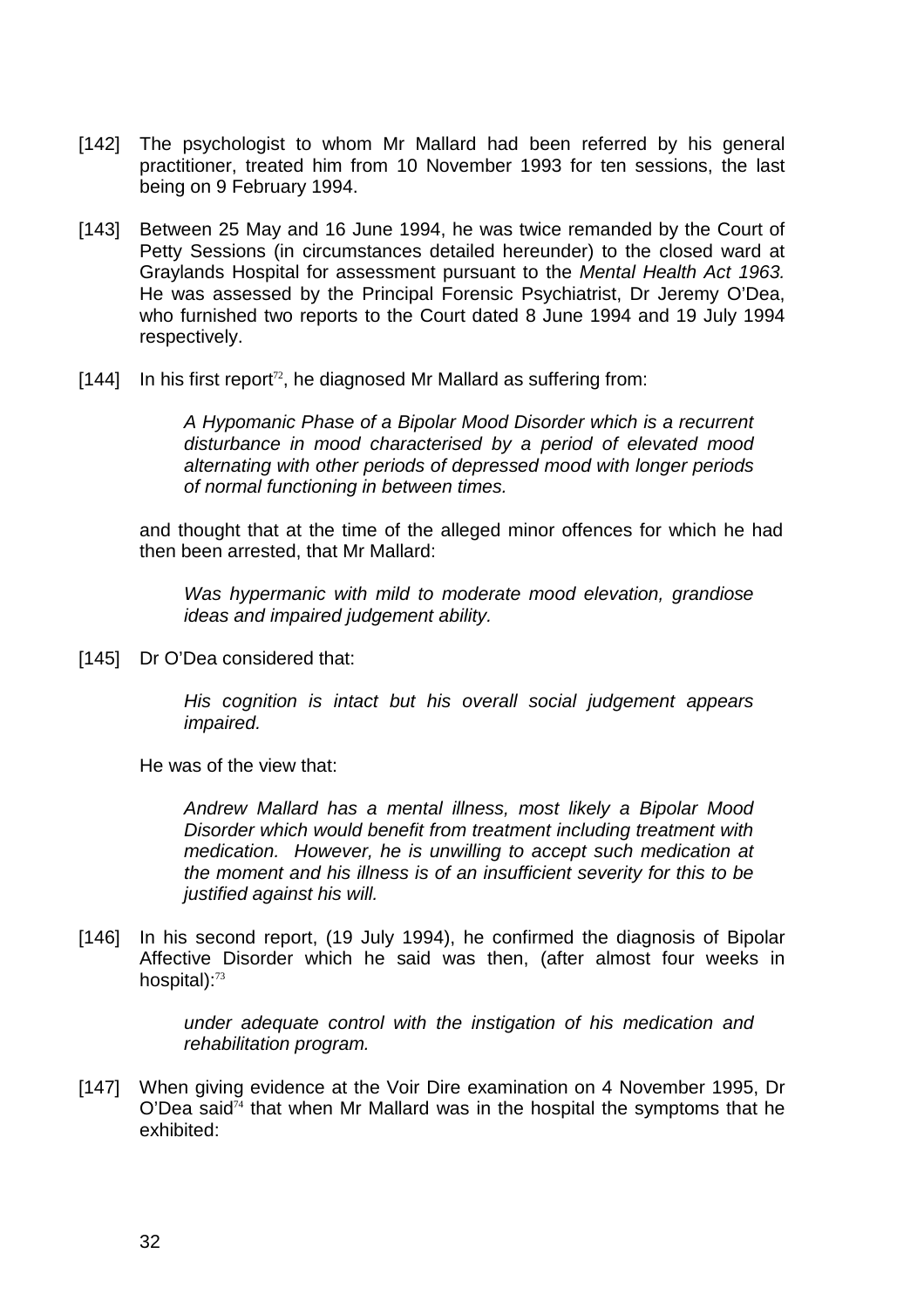*that drew us to his diagnosis were essentially that he was overactive, he was very irritable in the medical sense in so far as he may become uptight and upset and verbally threatening in situations of stress. He appeared to be somewhat grandiose.* 

Dr O'Dea described *"*grandiose*"* as meaning that Mr Mallard would claim capacities that were *"*if not possible certainly unlikely" and that he was "showing an impaired judgement in so far as he was making claims … that seemed far fetched*".* He described Mr Mallard as having a *"*rich fantasy life*".*

- [148] In the months leading up to 23 May 1994, Mr Mallard appears to have been leading a marginal life, not on the streets but not substantially far from it. He later described himself as a "con man" or "flim-flam man",<sup>75</sup> able to manipulate people; he was receiving Social Security payments, but was also engaging in stealing and selling items that came his way; substantially living on his wits.
- [149] He had a habit of latching on to people with various stories and securing a place to sleep at night until he had worn out his welcome. He would trade contact with people and a bed for such cannabis as he could acquire.
- [150] His behaviour was distinctly odd in that he would wear layers of clothing; he claimed he could speak multiple languages; he often declared his interest in Celtic design, spiritualism and related matters and at other times claimed to be a Highlander, a Viking or a Warrior<sup>76</sup>. He would do detailed designs in Celtic art and carried a stick from which was hung rags and items consistent with his Celtic interests.
- [151] He had a number of minor convictions, all for traffic offences apart from convictions in Eucla in December 1992 for stealing (2) and escape lawful custody.
- [152] On about 12 May 1994 using the first name "André" he was introduced to Michelle Engelhardt who at the time was living at Unit 3/10 Murray Avenue, Mosman Park.

### **6.3 Michelle Engelhardt**

- [153] Michelle Isolde Engelhardt was 23 years old at the time. She had no job and was a drug user. She had a boyfriend, Damien Kotesky who stayed occasionally, but otherwise she lived alone. Ms Engelhardt and Mr Mallard struck some form of rapport and the latter was able to persuade her to let him sleep in her lounge room from about 15 May 1994.
- [154] According to Ms Engelhardt, she did not like Mr Mallard staying with her and asked him to leave on a number of occasions. He persuaded her to allow him to remain by supplying her such small amounts of cannabis he was able to obtain and by telling her untrue stories of a grandiose nature such as that he was in an undercover police officer and that he worked for Interpol. Ms Engelhardt accepted those stories and also the drugs, reluctantly allowing him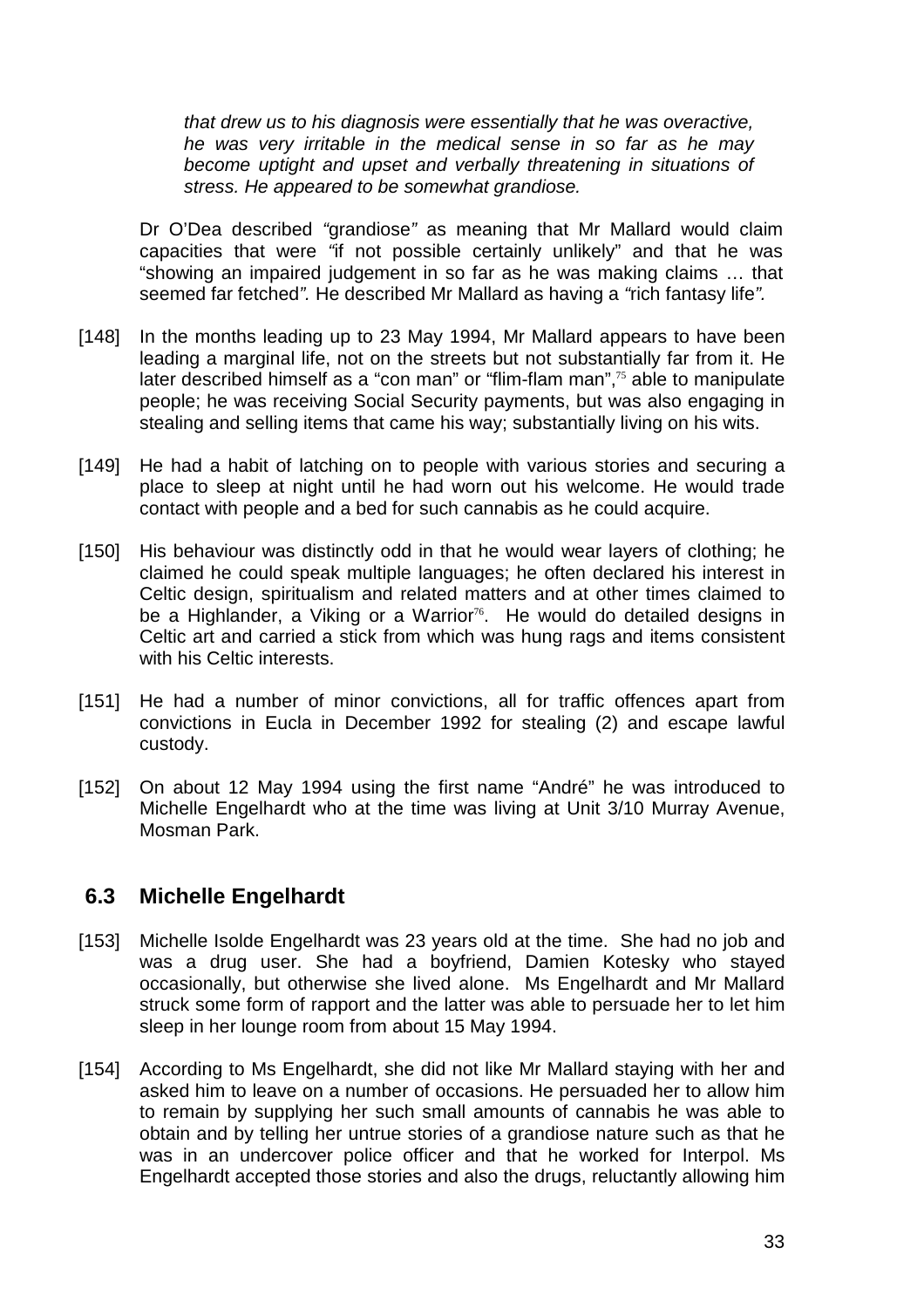to remain. She noticed that he often wore layers of clothing and at times a velvet cap.

- [155] On the evening of Saturday 21 May 1994, Andrew Mallard went to the premises of Brettingham Dell at 22/650 Stirling Highway, Mosman Park claiming to be a police officer and showing a police cloth badge which he had stolen a few days earlier from police headquarters. Mr Dell told him to leave and Andrew threatened to return with a search warrant, but then  $left<sub>77</sub>$ .
- [156] He returned to Mr Dell's unit the following evening, whilst Mr Dell was out, and asked the caretaker to let him into the unit, claiming to be an undercover officer with the CIB Drug Squad. When told by the caretaker that she did not have a key, he broke in and stole a bicycle and black leather jacket. He told Michelle Engelhardt that he had *'busted'* Mr Dell for selling drugs and that the items had been seized because they were the proceeds of selling drugs. Mr Dell reported the break-in to the police.

#### **6.4 23 May 1994**

- [157] On the morning of Monday 23 May, Cottesloe police investigating the break-in and impersonation of a police officer at Brett Dell's flat the previous evening, attended Michelle Engelhardt's flat with a search warrant, and arrested Andrew Mallard. He was taken to the East Perth Lock Up where he remained until 3.47pm, when he was released on bail<sup>78</sup>.
- [158] On leaving the lockup, Mr Mallard set off for Mosman Park. After some delay he took a taxi driven by Mr Graham Peverall, now deceased, from the city to the Bel Air Flats off Murray Street, which was the same street in which Miss Engelhardt lived, but a short distance away. He did not pay the fare but asked Mr Peverall to wait whilst he changed his clothes and collected two or three other persons so they could then all continue in the taxi to the Norfolk Hotel.
- [159] After waiting about twenty minutes, Mr Peverall realised that Mr Mallard was not going to return and pay the fare. He left, and drove the very short distance (one or two minutes) to the taxi rank at Mosman Park railway station. He waited for about ten minutes and at 5.22pm, a time which is fixed with certainty from the taxi company computer records, he was allocated a job<sup>79</sup>.
- [160] It would seem, using Mr Peverall's times, that Mr Mallard got out of the taxi at Bel Air flats on Murray Street shortly before 5pm. It is also clear that he later went to Michelle Engelhardt's flat and that about 2 hours later he left to catch a train to Fremantle. The time at which Mr Mallard boarded the train at the Mosman Park station can be timed with a high degree of accuracy as Westrail videotapes show Mr Mallard boarding the train at 6:57pm.
- [161] Michelle Engelhardt said that he arrived at her unit about 10 to 20 minutes after she heard on the radio that it was 6.30pm, and that a few minutes later her former boyfriend, Damien Kostesky, arrived, and that was still a few minutes before 7pm because she intended to watch "Home and Away" on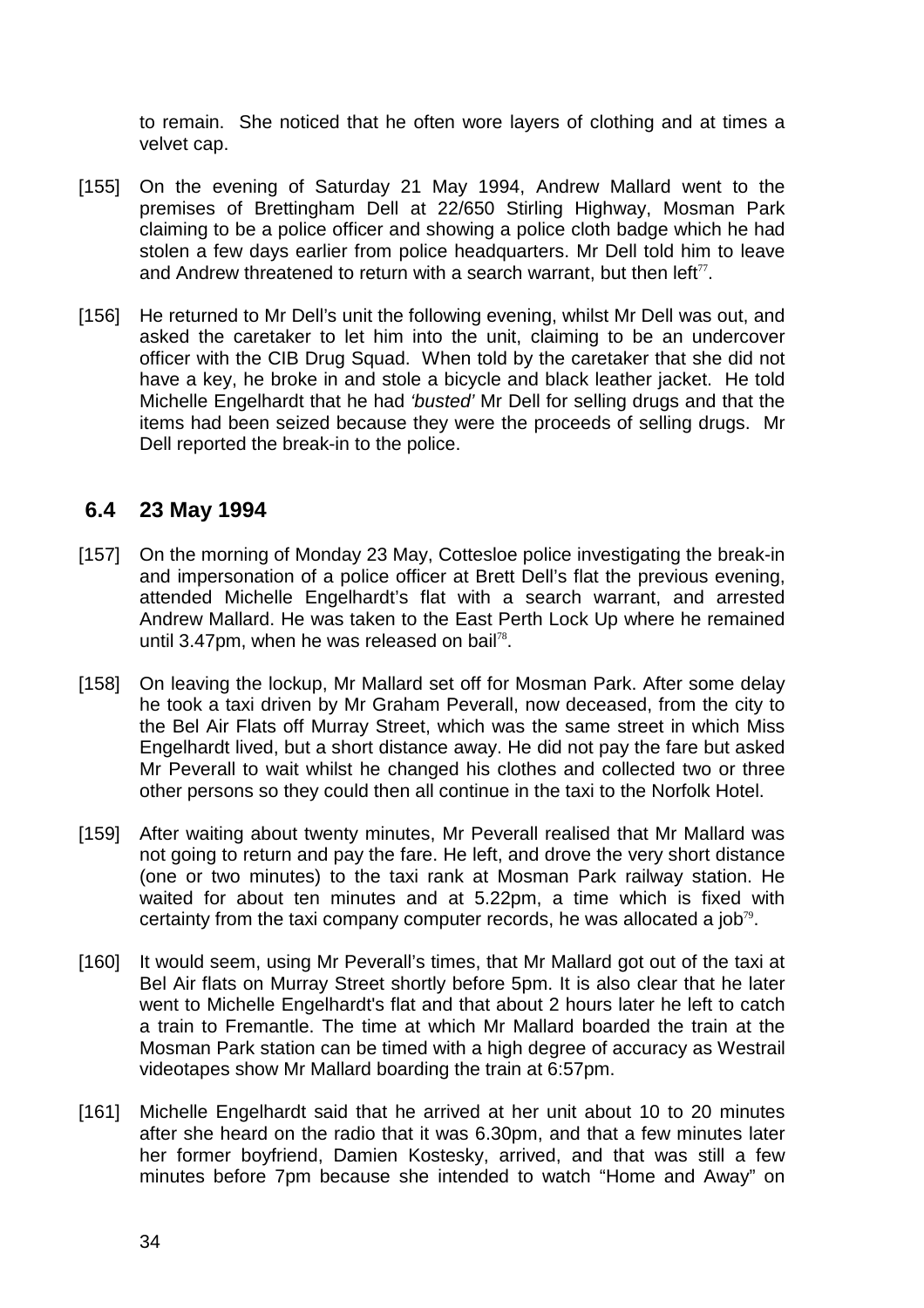television at 7pm. She said that Mr Mallard and Michael Buhagiar who was also in the flat at the time, left together *"*only a few minutes after the start of 'Home and Away'; it started just on seven o'clock*"*. <sup>80</sup>(This must be incorrect as they were on the train by 6:57pm).

- [162] Michael Buhagiar who had been at the unit that afternoon also said that Andrew Mallard arrived about 6.30pm<sup>81</sup>, although in evidence at the trial he said that *"*in retrospect I think it would have been closer to 5.30 because of what happened subsequently*"*. There were some difficulties with the evidence of Michelle Engelhardt which are discussed in Chapter 7, but based on the evidence of Mr Peverall, Ms Engelhardt and Mr Buhagiar, it was not unreasonable for the police, when they subsequently questioned Mr Mallard, to ask him to explain his movements between approximately 5pm and 6.40pm.
- [163] On 25 May, a Mr and Mrs Whitford were interviewed concerning the timing of a telephone call which Mrs Lawrence had made to their home on the evening of 23 May, and it appeared the call had been between 10 and 20 past five which, if correct, indicated that Mrs Lawrence was attacked and killed some time after that $83$ .
- [164] On the morning following Mrs Lawrence's death (Tuesday 24 May 1994), Andrew Mallard, using the bicycle he had stolen from Mr Dell's apartment, went to Iona Presentation College, from where he had stolen a chalice the week before, and represented himself to a nun as a detective investigating the theft of the chalice. He used as identification, a police badge and pin which he had stolen the previous day from Cottesloe Police Station when being interviewed over the break in at Mr Dell's residence. When told that the police had been contacted and were on their way, he decamped to Saint Hilda's Anglican Girl's School where he attempted to steal a school bag but was disturbed. He subsequently returned to Ms Engelhardt's flat where he was later arrested, taken to Cottesloe Police Station, charged with impersonating a police officer and remanded to the closed ward of Grayland's Hospital for psychiatric assessment.
- [165] One consequence of these arrests on successive days, was that the police had photographs of Mr Mallard on both the day of the murder and the day after. These photos did not resemble the identikit picture drawn by the police artist on the instructions of Miss Barsden nor the sketches she had made herself on the evening of the murder or the following morning in the presence of Detective Miller; in particular, whereas Mr Mallard had a moustache and no beard (except what appears to be a day's growth), the person allegedly seen by Miss Barsden is shown as having a beard and no moustache.

#### **6.5 Interviews at Graylands Hospital**

[166] On 26 May 1994 Andrew Mallard was interviewed for the first time at Graylands Hospital by Det Sgt Caporn and Det Emmett in the presence of a nurse, Mr Ian Sharp. The interview extended from 1.25pm until 1.55pm<sup>84</sup>.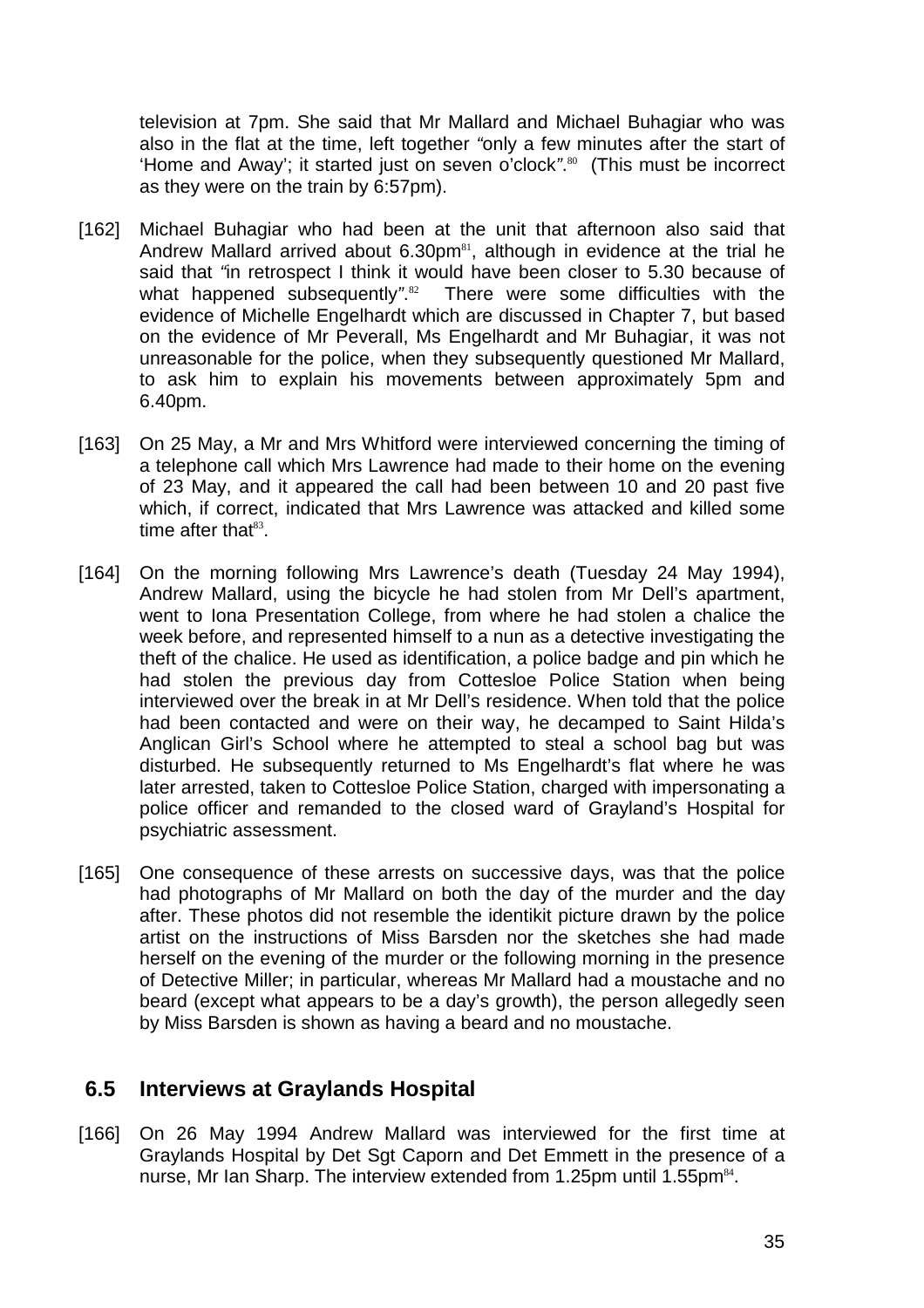- [167] According to the police officers, the interview commenced with Mr Mallard being cautioned and informed that they were investigating the murder of Pamela Lawrence. He was asked about his movements after leaving the East Perth Lock Up, and he told the Police he got a taxi and then "went to Michelle's flat".<sup>85</sup>
- [168] When asked what time he arrived back at Ms Englehardt's flat, he replied:

*About 5.00pm and I went to Michelle's flat.* 

He was immediately contradicted by Det Sgt Caporn, who asked:

*Michelle told us you didn't get back until after 6.30pm, could that be right?* 

He replied by giving essentially the same account of catching a taxi to Ms Engelhardt's flat. He was then asked again:

*What time did you get home?* 

to which he replied:

*It was 6.30, just before or just after.*

Mr Mallard therefore, when confronted with the suggestion that Ms Engelhardt contradicted his estimate of time, simply adopted as accurate the time that she had apparently suggested.

- [169] Ms Engelhardt's statement that Mr Mallard arrived at her flat about 6:30pm or shortly afterwards became of critical importance, notwithstanding that Ms Engelhardt does not appear to have been a particularly reliable witness as to detail. Mr Buhagiar was even worse in estimating times, and also initially said that he arrived just after  $6.30 \text{pm}^{86}$ , although at the trial he said he thought it would have been closer to 5.30pm.
- [170] No one seems to have considered whether perhaps Mr Mallard was right after all, and Ms Engelhardt and Mr Buhagiar were wrong. Everyone seems to have assumed that Ms Engelhardt's and Mr Buhagiar's estimates of the time of Mr Mallard's arrival were accurate.
- [171] Following Sgt Caporn's assertion at the first interview with Mr Mallard, that Ms Engelhardt had contradicted Mr Mallard's 5pm return with a time of 6.30pm, Mr Mallard (in succeeding interviews), gave a number of accounts of what he claimed were his movements during the so called *"*missing 90 minutes*"*. This so called *"*missing 90 minutes*"* requiring explanation by Mr Mallard appears to have been accepted by all parties, including Mr Mallard, as a fact early on in the investigation.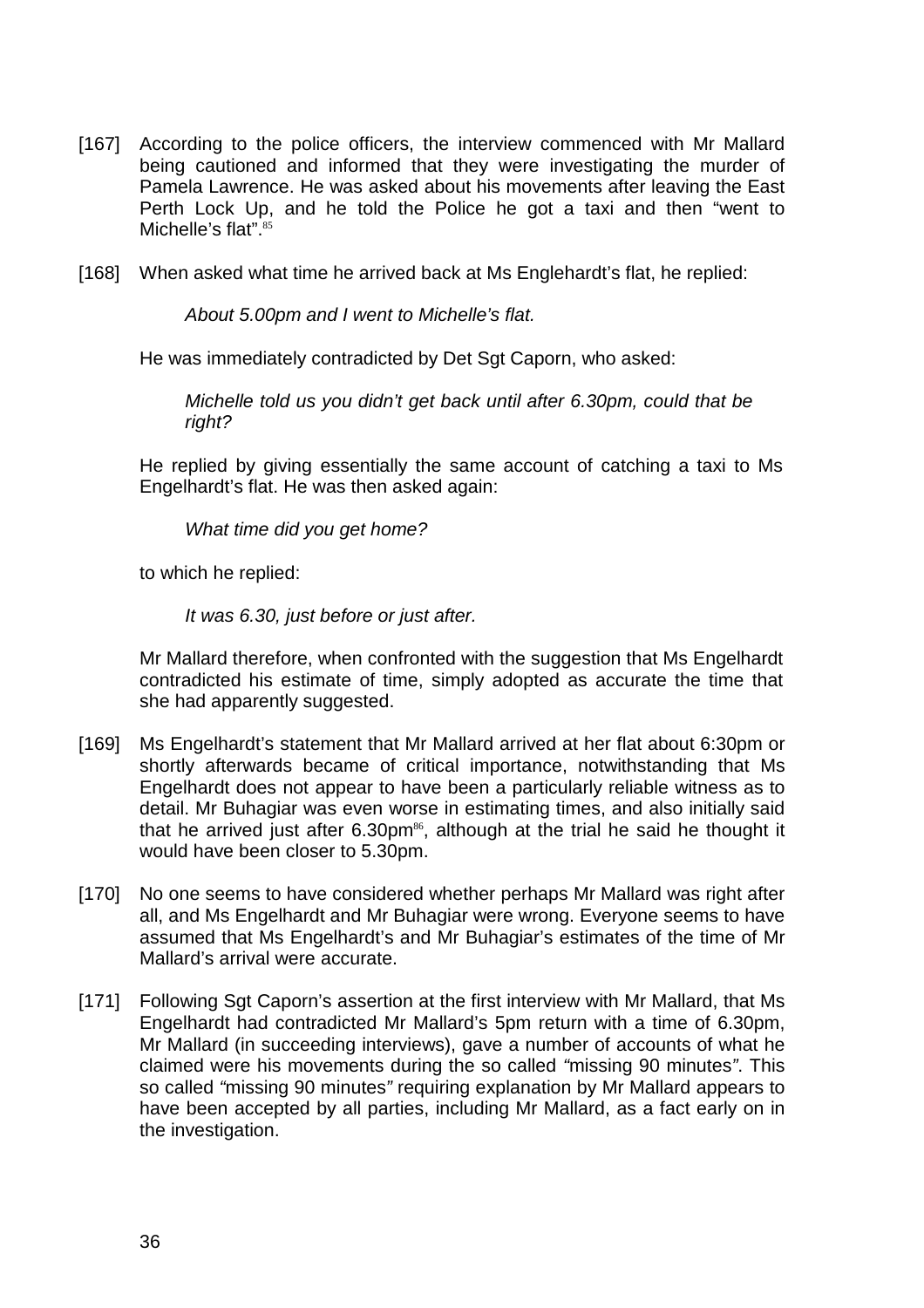- [172] Each alibi given by Mr Mallard was checked by the police and found to be unsupported by the witnesses he nominated, although a number agreed he had visited them the previous evening (Sunday).
- [173] Mr Mallard was interviewed on four separate occasions whilst in Graylands Hospital: the 26 May, 27 May, 30 May and 2 June 1994<sup>87</sup>. Without going through the details of each interview, it may be summarised that there were three features of the interviews:
	- a) Mr Mallard consistently denied having any involvement in the murder of Pamela Lawrence.
	- b) He told the officers that he had been into the shop on a previous occasion, approximately a week before the murder, in an unsuccessful attempt to sell jewellery.
	- c) He gave a variety of confused and inconsistent accounts, albeit variations on a theme, of his movements and activities during the *"*missing 90 minutes*".* None of them could be verified by other witnesses.
- [174] In the interview of 2 June, he said that he had not been wearing any head gear on the night of the murder, and when asked whether he owned any bandanas, said that he owned two which were tied around a stick decorated as a Nordic/Viking "rune", and with respect to them said, *"*I wasn't wearing them the night she was murdered, I wasn't even wearing my cap*"*. No bandana or scarf of the colours described by Miss Barsden or otherwise was ever found amongst his possessions. During the interview he also said that he had studied metaphysics, including "esatrics" which is spiritualism, philosophy and science, and that he spoke six languages (French, German, Japanese, Swedish, Italian and Spanish), and when a sample of his blood was taken he said, *"*This will clear me*"*.
- [175] During this period search warrants were issued for Mr Mallard's possessions both at Grayland's Hospital and at Ms Engelhardt's flat<sup>88</sup>. Analysis of Mr Mallard's clothing and possessions produced no evidence whatsoever of any link with the crime scene.

#### **6.6 House to House Survey**

- [176] In the last days of May, a house to house survey of the Glyde Street locality was organised, with a door knock taking place on 1 and 2 June 1994. Each officer involved was provided with a questionnaire, the identikit sketch which had come from the police artist's work with Miss Barsden, and a set of instructions drafted by Det Sgt Brandham or under his direction.
- [177] The Briefing Notes<sup>89</sup> included a specific reference to Mr Mallard and directed teams around Flora Metallica to pay attention to any sightings of him. No other person was named, and a large number of the questionnaire response forms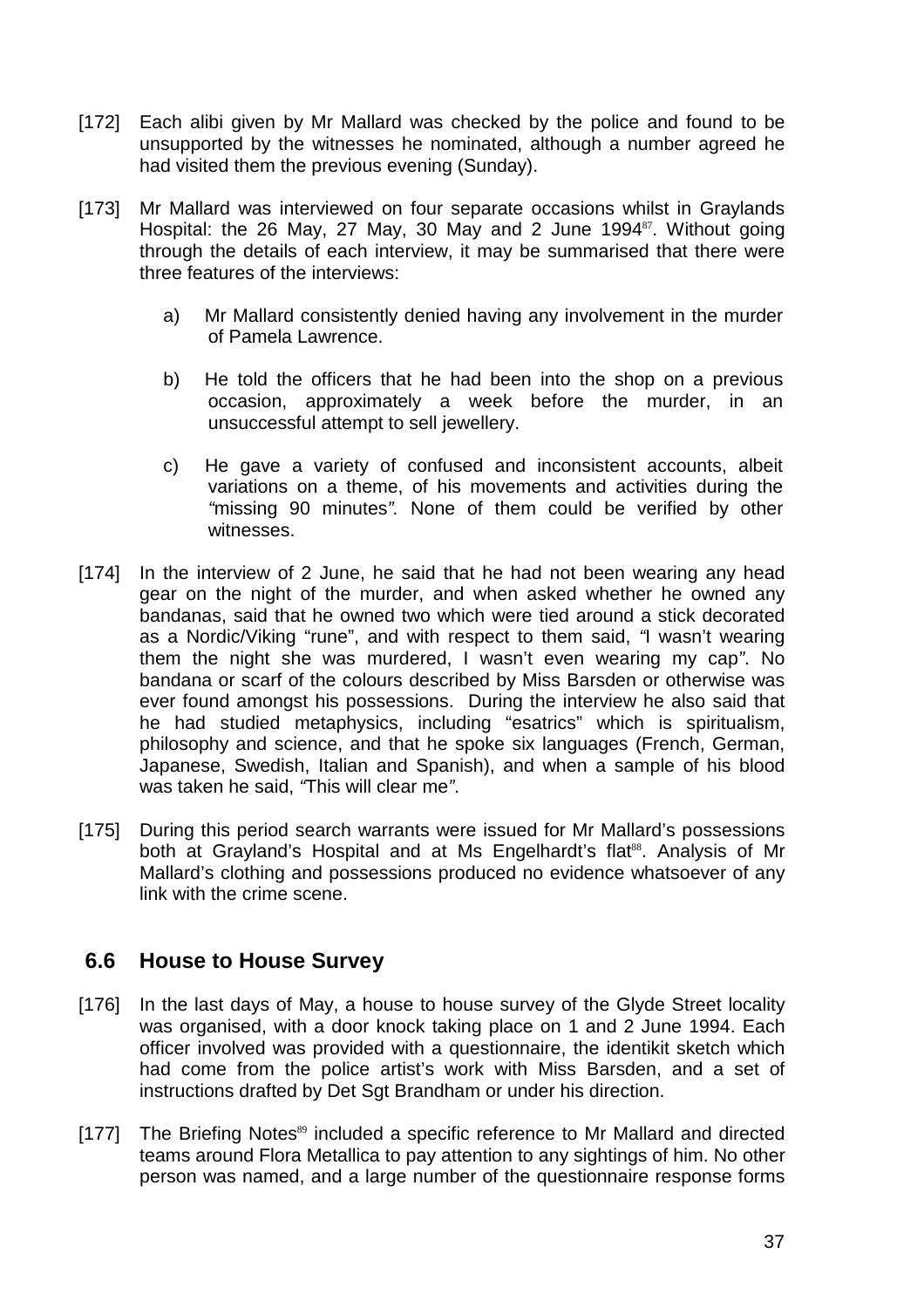completed by officers carrying out the survey, particularly those completed by Det Carter<sup>90</sup>, in answer to the question "Any suggested inquiry arising from this interview*"* have written *"*No sightings of Mallard*"*, or *"*Not Mallard*"*.

# **6.7 Andrew Mallard as a Suspect**

- [178] By the beginning of June 1994, Andrew Mallard was under active investigation. All the available material points to him being, at that time, the only person actively being considered responsible for the homicide. The investigation files do not reveal any other person who had been interviewed in a formal manner and under criminal caution. The various detectives in their evidence before the Commission, said that there were other *"persons of interest*", but they appear to have all been written off or discounted by about 1 or 2 June.
- [179] On the other hand:
	- there was no forensic evidence linking Andrew Mallard to the crime;
	- he had denied committing the offence, and had said nothing by way of admission;
	- he had given a variety of different accounts for his movements upon the assumption that he had to account for a period of 90 minutes, in circumstances where he was being interviewed in a psychiatric hospital and was demonstrating quite fanciful behaviour; and
	- the murder weapon had not been identified. Not only had no weapon been found, but some of the injuries to the deceased's skull had a distinctive shape and contained traces of something blue.
- [180] The various police witnesses $91$  denied Mr Mallard was already a suspect at that stage and sought to draw a distinction between the use by them of the terms "suspect" and "person of interest", maintaining that in police jargon a "suspect" meant a person in respect of whom there was sufficient evidence to charge, and that other persons being investigated were merely "persons of interest". The Commission rejects this supposed distinction. The Concise Oxford Dictionary<sup>92</sup> defines "suspect" as a "suspected person" and the verb "suspect" as "believe without adequate proof" and "incline to mentally accuse". The Macquarie Dictionary<sup>93</sup> defines "suspect" as "to imagine to be quilty ... with insufficient proof or no proof, to imagine".
- [181] The Commission is satisfied that in the ordinary proper sense of the word, Andrew Mallard was a "suspect" by the beginning of June. He was described as "suspect" in the Major Crime Running Sheet<sup>94</sup> at 1000 hours and 1140 hours on 26 May (only three days after the murder); and in the second interview at Grayland's Hospital on 27 May, when Mr Mallard said "do you think I did this?*",* Det Sgt Caporn replied *"*If you weren't a suspect, I wouldn't be here<sup>395</sup>. Andrew Mallard was the only suspect and the police ceased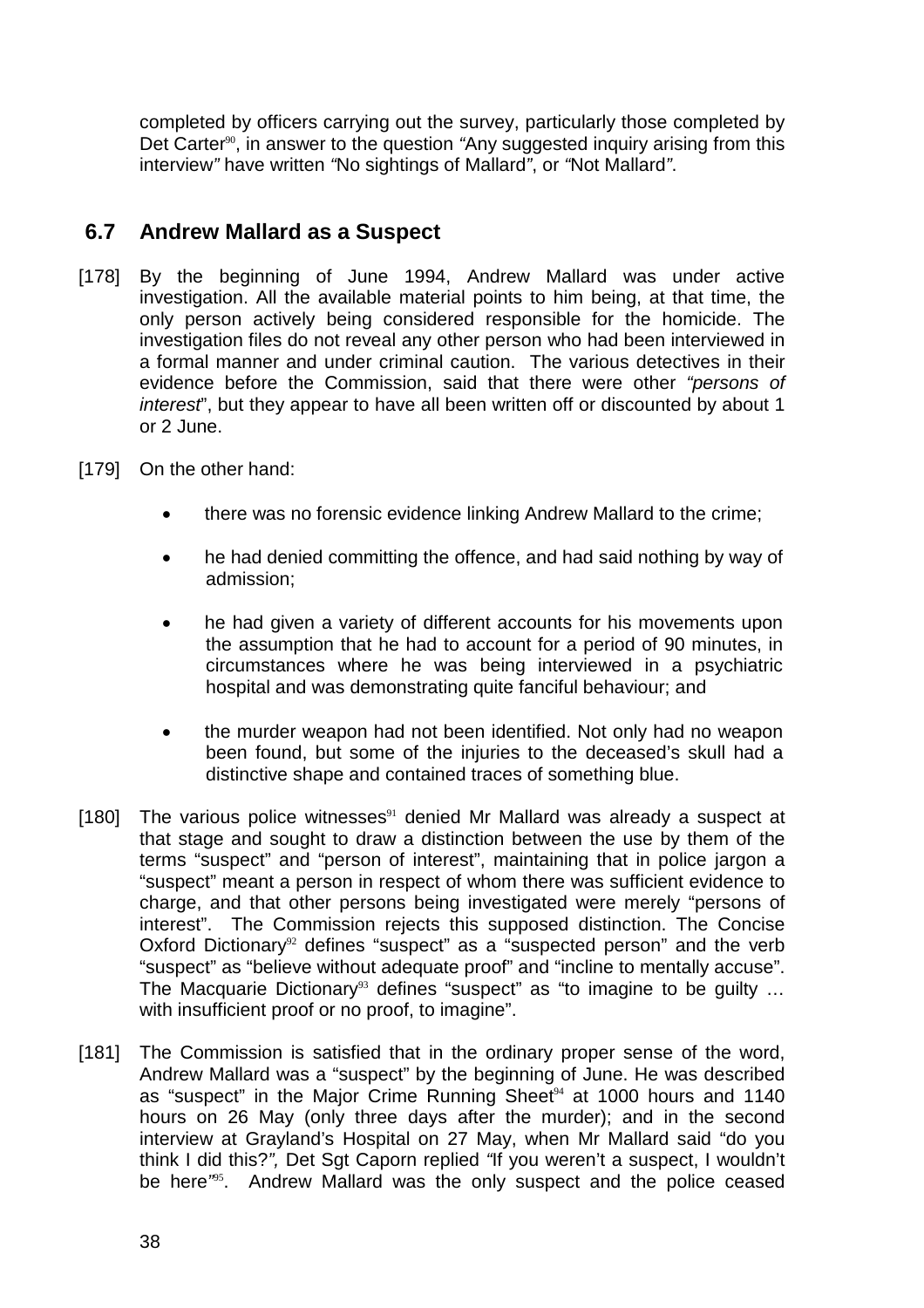looking to see if any other person might be the offender, apart from following up reports on the HOLMES system (serials). Thereafter they concentrated their efforts on establishing a case against Andrew Mallard.

#### **6.8 10 June Interview of Andrew Mallard**

- [182] Andrew Mallard was due to be released from Grayland's Hospital on 8 June 1994, but his erratic and conflictual behaviour at the time led to his retention for a further two days. He was released on 10 June 1994.
- [183] Between 2 June and 10 June, there were no new developments in the investigation, at least nothing which pointed to anyone being guilty of the crime, including Mr Mallard. No weapon had been found or identified, no explanation for the traces of blue in the wounds of the deceased had been found, and even the motive was questionable.
- [184] In the days prior to Mr Mallard's release from Graylands Hospital on 10 June 1994, the Major Crime Running Sheet<sup>%</sup> reveals intense preparations for Mr Mallard's expected release, including further interviews with Ms Englehardt, Mr Buhagiar and Ms Raine, another witness, making arrangements for physical and technical surveillance; contact with Dr Aaron Groves, a psychiatrist, to arrange meetings which subsequently took place on 13 and 15 June relating to the undercover operation; liaising with Graylands Hospital and Central Law Courts as to his expected release, and three hours of preparation by Det Sgt Caporn and Det Emmett for a major interview. In most of the entries on the running sheet he is referred to as "suspect Mallard"*.*
- [185] Meanwhile on 8 June, Det Sats Shervill and Brandham with Det Young attended Flora Metallica and spoke to Mr Lawrence about chemicals used in the plating process, and also as to the possibility of some weapon or instrument (other then the anodes) which may have been used to kill the deceased being either in, or missing from, the premises. Mr Lawrence was unable to indicate that any object or other possible weapon was missing from the premises<sup>97</sup>. Later the same day Det Sgt Brandham and Det Young attended a number of tool retail outlets in an unsuccessful attempt to locate a tool which could cause similar injuries to those sustained by the deceased<sup>98</sup>.
- [186] Andrew Mallard attended the Central Law Courts on 10 June 1994 to answer charges of larceny and impersonating a police officer. His father also seems to have attended although his precise movements that morning are unclear. Mr Hogan, the Legal Aid lawyer allocated to Mr Mallard, was also present. Andrew Mallard was remanded and released on bail.
- [187] Immediately following his release, Det Sgt Caporn approached Mr Mallard outside the Central Law Courts and told him that if he came back with him to Curtin House (Police Headquarters) he would get some of his property back and he would be asked "a few more questions".<sup>99</sup> At that time Mr Mallard did not have any of his own clothing or his shoes, as they had all been seized by police under warrant from Graylands Hospital. He was wearing 'op shop'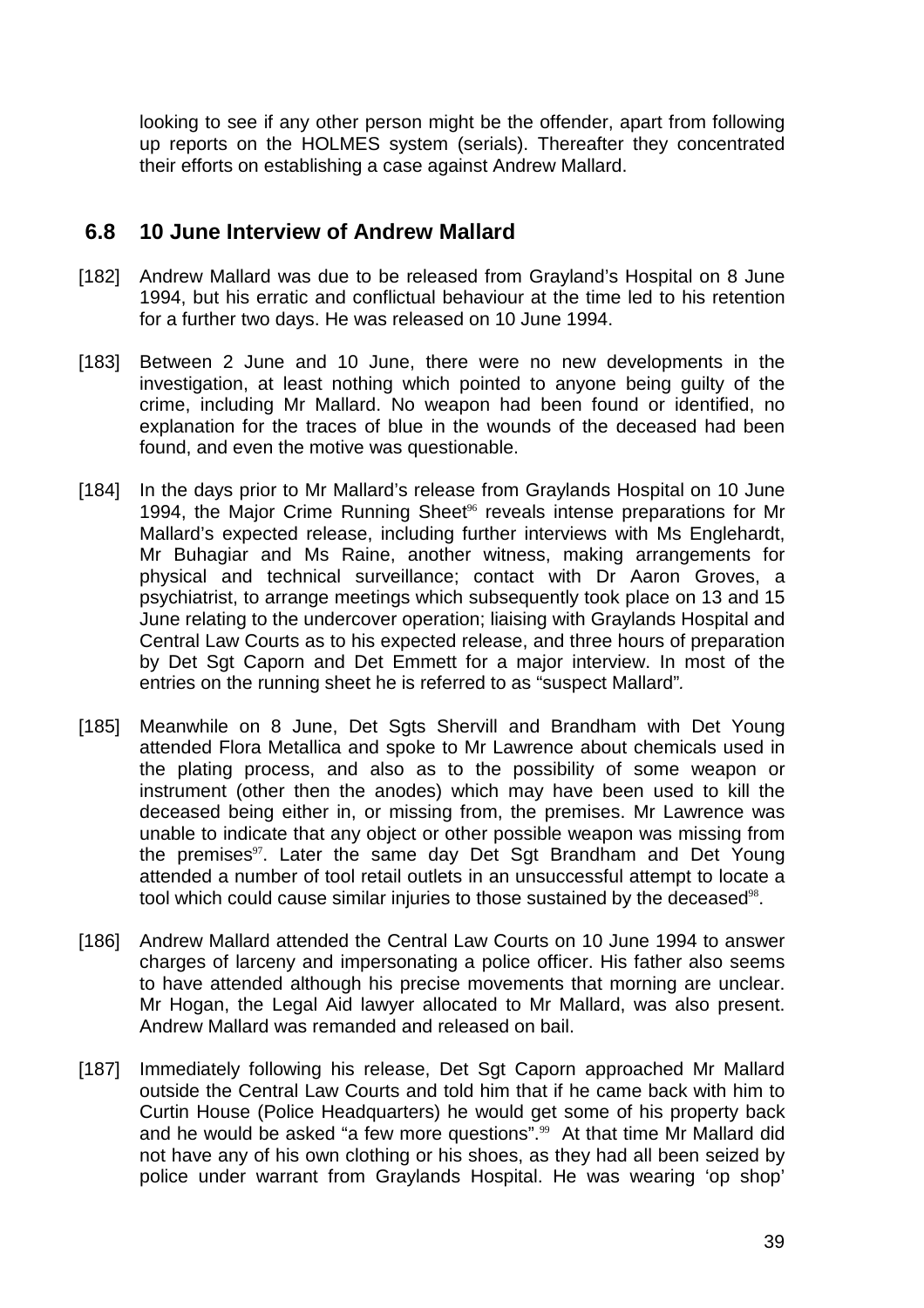clothing provided as a replacement by the police, and he wanted his own clothing back.

- [188] Mr Hogan advised Andrew Mallard that he did not have to go if he did not want to. He did not advise him not to go, either without his lawyer or at all, and did not advise him that he did not have to answer any questions and / or that he should not do so. He said he did not expect there to be a formal interview but there was some confusion and contradiction in his answers given to the Commission<sup>100</sup>. It is difficult to understand why Mr Hogan would not have advised him not to go, not to answer any questions, or have not gone with him. On the other hand there is no way of knowing whether Mr Mallard would at that time have taken his advice.
- [189] The outcome was that Mr Mallard left with Det Sqt Caporn but without Mr Hogan and went to the Major Crime Squad Headquarters at Curtin House. Upon arrival he was taken to one of the two interview rooms. It would appear that it was the room in which the video equipment was kept, although such equipment was not used during the course of the interviews which occurred that day. Those interviews started at 12:50pm, according to the notes of Det Emmett, and did not end until some time after 9pm. The first interview was commenced without the customary caution<sup>101</sup>.
- [190] Before starting this interview, Det Sgt Caporn was aware that Mr Mallard had been in Graylands Hospital for a psychiatric assessment, he knew that he had been making bizarre claims about his background and abilities, that he had grandiose ideas and had made numerous claims which clearly were untrue. He had spoken to Dr O'Dea; a psychiatrist from Graylands Hospital, but had not received a definite diagnosis.
- [191] Det Sgt Caporn did not want to interview Mr Mallard any further at Graylands Hospital but in what he described<sup>102</sup> as "a formal environment" by which he meant a police station. He denied<sup>103</sup> that the location of the interview (police headquarters at Curtin House) was intended to intimidate Mr Mallard, but the Commission is satisfied that this was the intention, and also the effect. He did not think that he would have been permitted to interview him over an eight and a half hour period at Graylands Hospital<sup>104</sup>; and the Commission believes that he would not have been permitted to continue the interview if it had been at the hospital when Mr Mallard started to cry and show signs of distress.
- [192] Early in the interview Mr Mallard conceded that he had never been in the police force, but claimed to have been an informant for the Drug Squad and Fremantle CIB. He agreed that he had never worked for Interpol or British Intelligence and described himself as a good "flim flam" man: "I can con anybody" as he put it. He made grandiose and inappropriate claims about his memory and his intelligence. He claimed that he did martial arts which stemmed from meditation and concentration on Kung Fu, and said "I am also an artist and I work well with intricate design. I do Celtic art so I have to memorise diagram and intricate designs to do that".105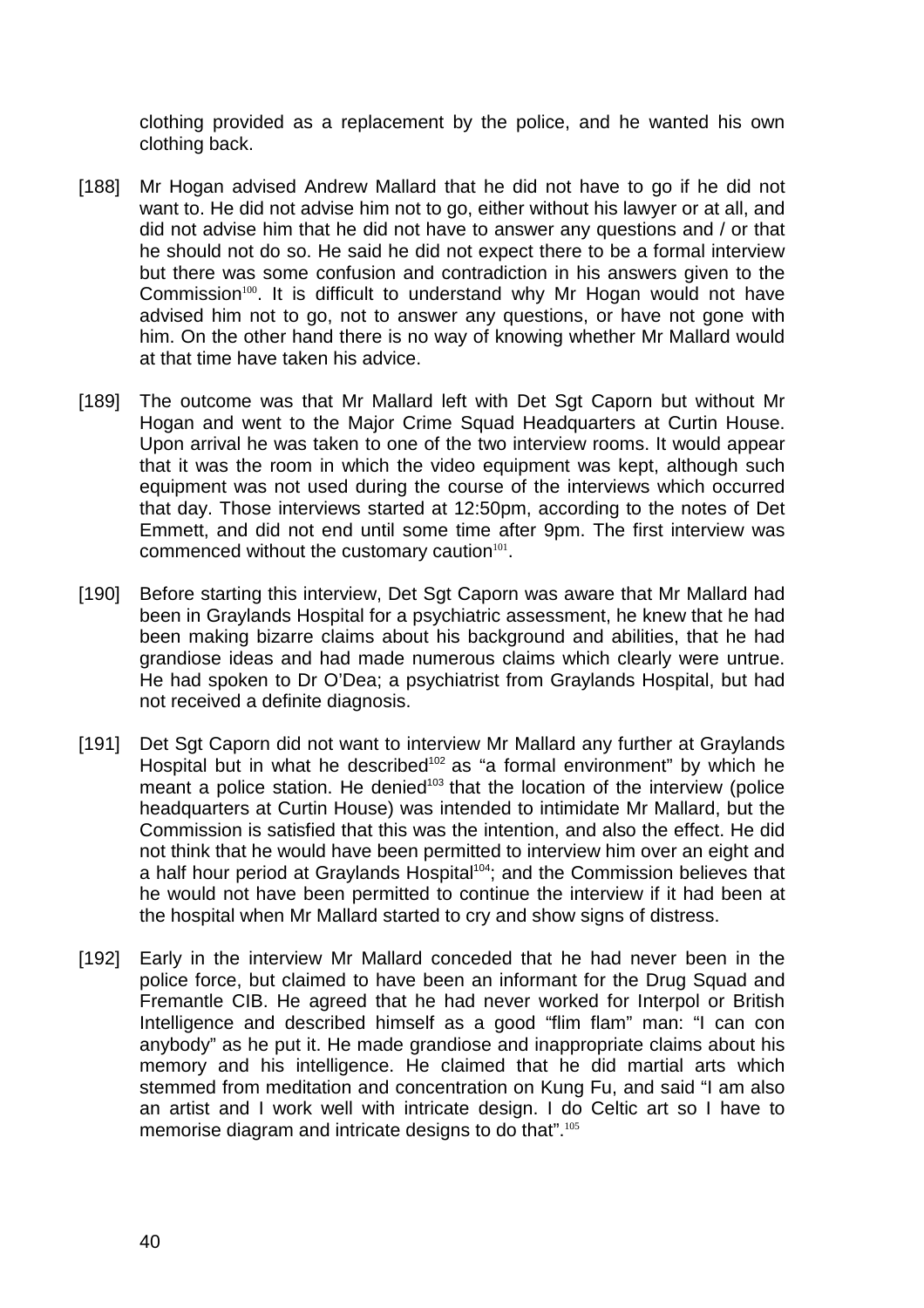- [193] According to the interview notes of 10 June 1994, Mr Mallard was asked over 15 times what occurred between leaving the taxi and arriving at Ms Engelhardt's flat. Again, he was confronted with the proposition stated as fact, that there was an hour and a half that he needed to account for. He gave a variety of explanations for what he might have done during the "missing ninety minutes". At times he said he was confused or simply did not know<sup>106</sup>.
- [194] After lengthy questioning, none of which elicited any admissions, Det Sqt Caporn eventually put it to him that he may be responsible for the murder $107$ . By this time Mr Mallard had been at the Major Crime Squad for over five hours. The notes read as follows (Commission underlining)
	- *Caporn*: *You know why you can't place it don't you? Mallard: No. Caporn*: *Because you are telling lies trying to cover yourself of what really happened. Mallard*: *No, I didn't murder her. You have got the wrong bloke, pal. Caporn*: *So where were you? Mallard*: *I didn't murder her. I didn't do it. I swear to God I don't know nothing about – I didn't murder anyone. I had nothing to do with it. I swear to God I didn't murder her. I had nothing to do with it. Caporn*: *What happened? Mallard*: *I don't know. Caporn*: *Why don't you know? Mallard*: *I don't remember. I told you what I know. Caporn*: *A witness saw someone in the store at the time around the murder, Andrew. Was it you? Mallard*: *You can put me in the store when I asked that woman about jewellery but no way did I do the murder. Caporn*: *I am not talking about the time you went there and spoke to an employee. Mallard*: *I did not murder anybody. I'm innocent. I did not murder her. Caporn*: *Did you go into the store that afternoon or evening?*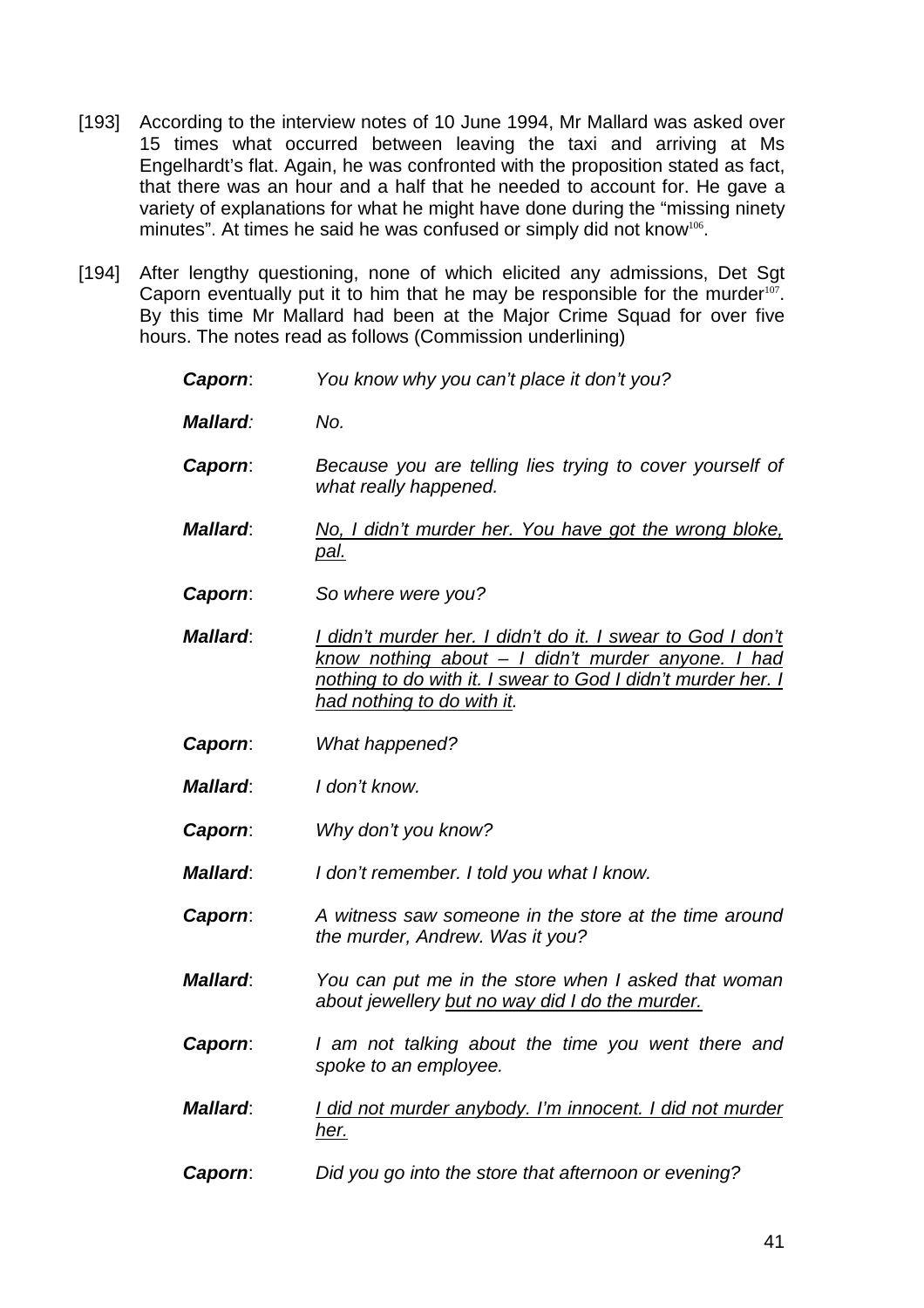- *Mallard*: *No, I told you. I have only been there once and that was about a week prior to the murder.*
- *Caporn*: *Well, where were you?*
- *Mallard*: *No, I am confused; that's it. I have been cooperative and you are trying to pin me for the murder. That's it. I didn't do it. I'm innocent. I swear I didn't do it.*
- *Caporn*: *We need to know what happened.*
- *Mallard*: *I have told you everything I know. I have tried to help you.*
- *Caporn*: *Let's get one thing clear here, Andrew. No one is coming out and accusing you of murder. We know your game. You are a scam man but there is a lot of things I don't like about your account of the events that day.*
- *Mallard*: *I wasn't in the store that night. I wasn't in the store that night, Sergeant.*
- *Caporn*: *We are trying our best to help you, Andrew. We want to know what happened.*
- *Mallard*: *I can't tell you any more.*
- *Caporn*: *Andrew, we have various witnesses who saw a person of your distinct description outside the store that evening between 4.30 and 5.15.*
- *Mallard*: *That's a case of mistaken identity pure and simple. It wasn't me. I was not in the store. It wasn't me. I didn't murder anybody and I wasn't in the store.*
- [195] To suggest that no one was accusing him of the murder was hardly correct  $$ that was exactly what Det Sgt Caporn was doing; nor was he trying to help him. The reference in the last question to "various witnesses" having seen a person of Mr Mallard's "distinct description" outside the store between 4.30pm and 5.15pm was also a blatant misrepresentation. As at 10 June there were no witnesses who had seen a person of Mr Mallard's "distinct description" outside the store that evening, although (as will be seen later) after a number of witness' statements were altered it was put to the court at the trial that this was so.
- [196] According to the interview notes, the first time that Mr Mallard made anything that could be construed as an admission concerning Flora Metallica on 23 May 1994 is after 7.36pm following a toilet break when he said<sup>108</sup>: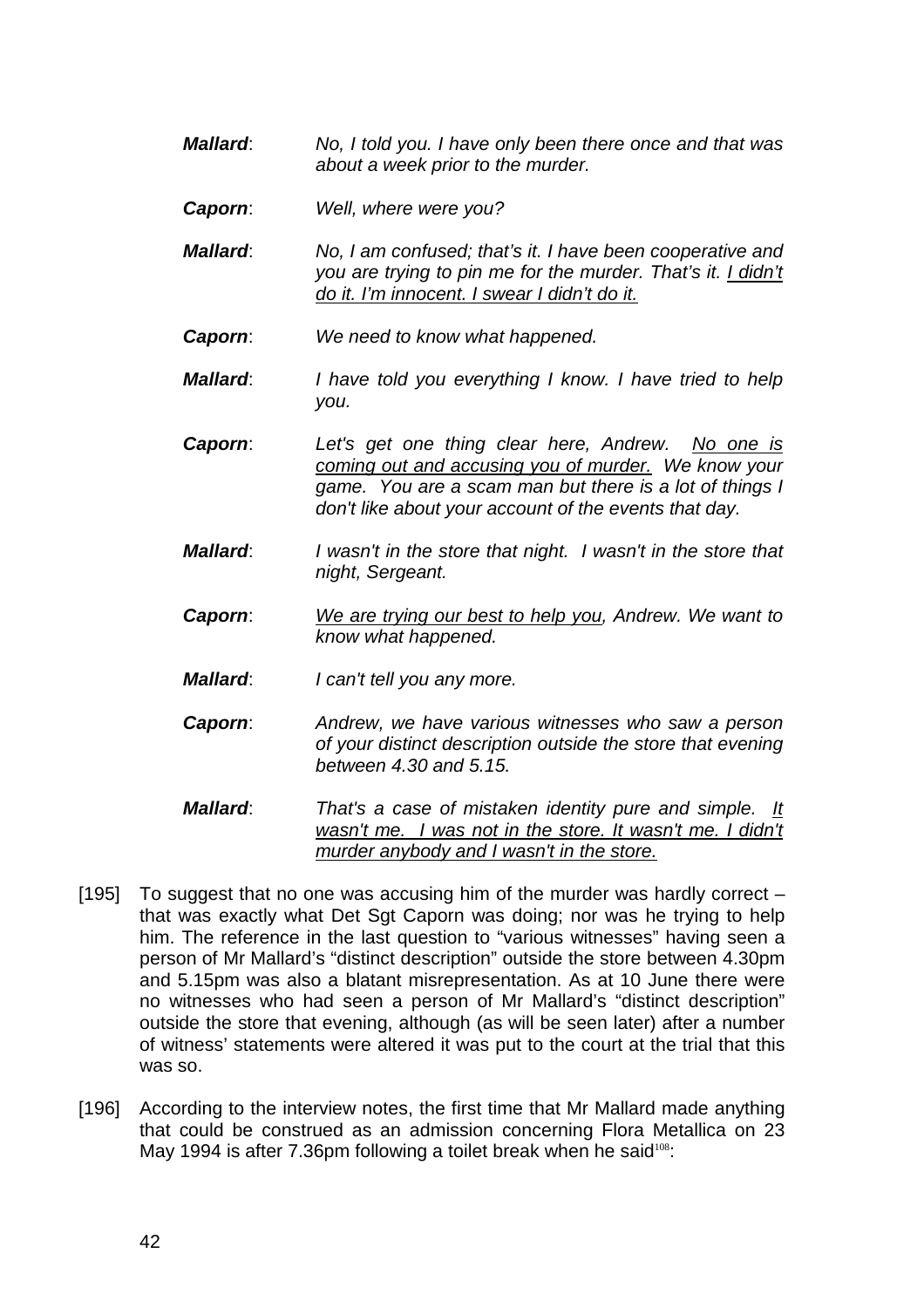- *Mallard*: *Okay, if I tell you now about going into the shop that night, what happens then?*
- *Caporn*: *What do you mean what happens then?*
- *Mallard*: *What are you going to do with me?*
- *Caporn*: *Andrew, I can only act on the information you give to me. It is obviously a very serious matter which has occurred but if you can explain what happened, I'll listen to you.*
- *Mallard*: *If I was to tell you that I went into the store and I know nothing about the murder, would you believe me?*
- *Caporn*: *Andrew, it's not a matter of what I believe. It's a matter of what evidence there is to prove something.*
- *Mallard*: *Look, I went into the shop that night to case it for a burglary.*
- [197] According to the interview notes, Mr Mallard then proceeded to tell an elaborate story involving going into Flora Metallica, hearing a noise and then leaving again. Significantly, for the purposes of the prosecution case at trial, it was suggested that in the course of that account Mr Mallard described being seen by a girl in a green Corolla while in the store and "locking eyes" with her. The account was later relied upon as one of the matters Mr Mallard had said that only the murderer could know. He also said that he was wearing his cap on backwards at the time. There had been earlier references to him wearing his cap on previous occasions, sometimes back to front.
- [198] Shortly after, however, Mr Mallard retracted the suggestion he had been in the store $109$ :

| Caporn:  | So what are you saying now?                                                                                  |
|----------|--------------------------------------------------------------------------------------------------------------|
| Mallard: | I didn't go into the store and I didn't murder Pamela<br>Lawrence.                                           |
| Caporn:  | Well, what was all that about going into the store then?                                                     |
| Mallard: | I just made that up, sergeant, to get you off my back.                                                       |
| Caporn:  | What about what you said in relation to the witness and<br>locking eyes with her? What did you mean by that? |
| Mallard: | I made it up. I made it up like all the rest of it. I made it<br>all up.                                     |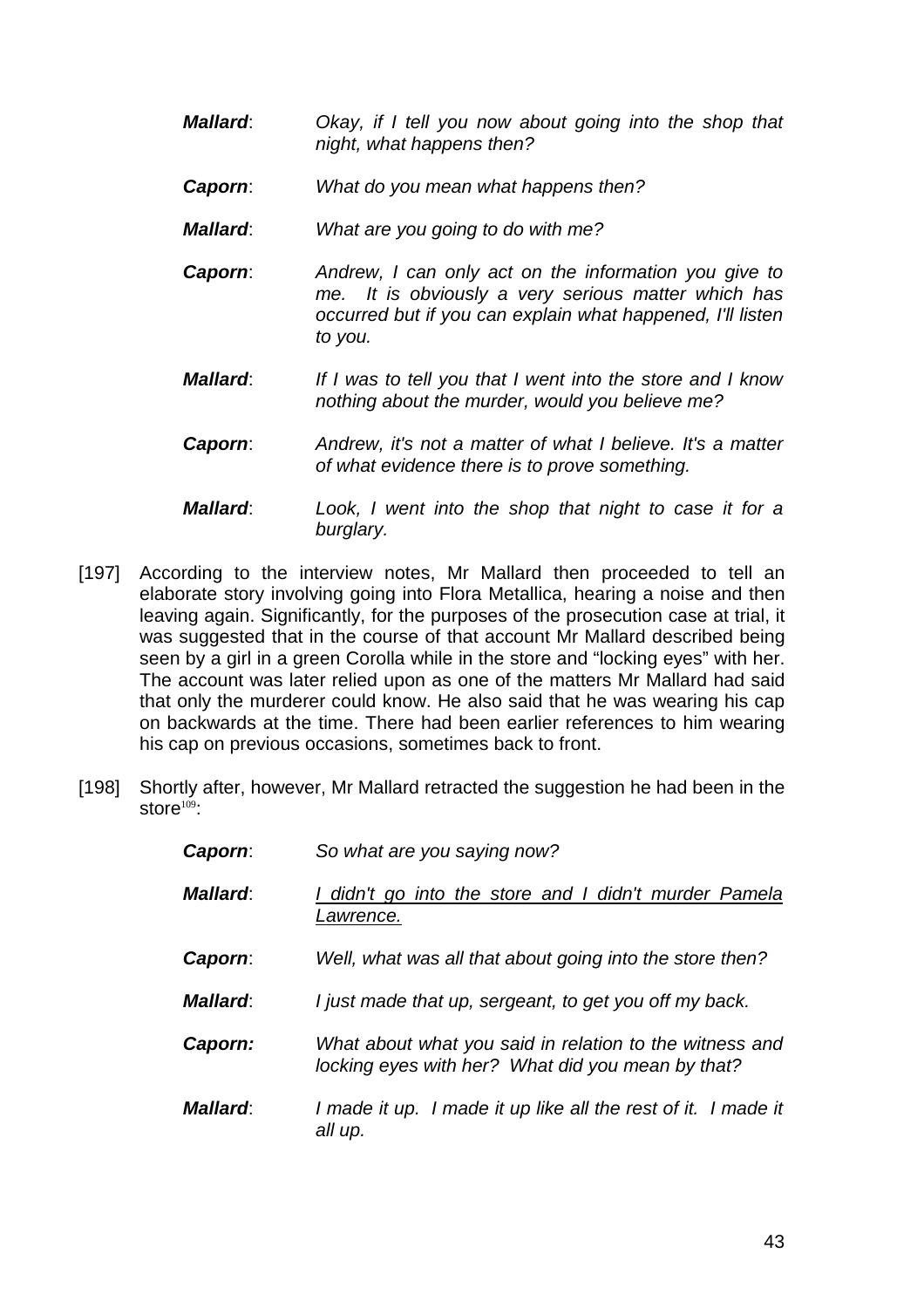- *Caporn*: *What were you to say if I said that was in fact the case that you did lock eyes with the witness?*
- *Mallard*: *I am a very intelligent man. I worked it out from the things you said to me.*
- [199] According to the notes, further into the interview Mr Mallard told a similar story and again retracted it. He continued to assert, in more and more trenchant terms, that he did not kill Mrs Lawrence.
- [200] Later Mr Mallard, apparently upset and frustrated judging from Det Sgt Caporn's subsequent description said<sup>110</sup>:

*Do what you want, you can't prove anything otherwise you wouldn't be talking to me for so long. You would've charged me and that would be it but no, all the time digging, digging, pushing, pushing. I can't remember where I was; maybe I was nowhere, just sitting on top of Dover Court, minding my own fucking business. That's it minding my own fucking business. Why don't you do the same.*

Shortly afterwards the notes state that Mr Mallard started crying.

[201] Det Sgt Caporn then asked $111$ :

*What do you know, Andrew?* 

In a series of answers, Mr Mallard said:

*I know there is a lot of blanks - all blanks. He was very scared. He didn't want to get caught. He was evil …* 

*This person that did this thing …* 

*It was evil. He was scared. He just kept on hitting her. He couldn't stop …* 

[202] It was at this point that Mr Mallard was finally cautioned. Mr Mallard had not been advised of his right to silence in the previous seven and a half hours. He continued:

> *He murdered her. He's very scared. He doesn't want to get caught …*

*This person - the evil person …* 

*I don't know his name …* 

*Just looking to steal something; just something to get by …* 

*Back door; up the stairs to the back door …*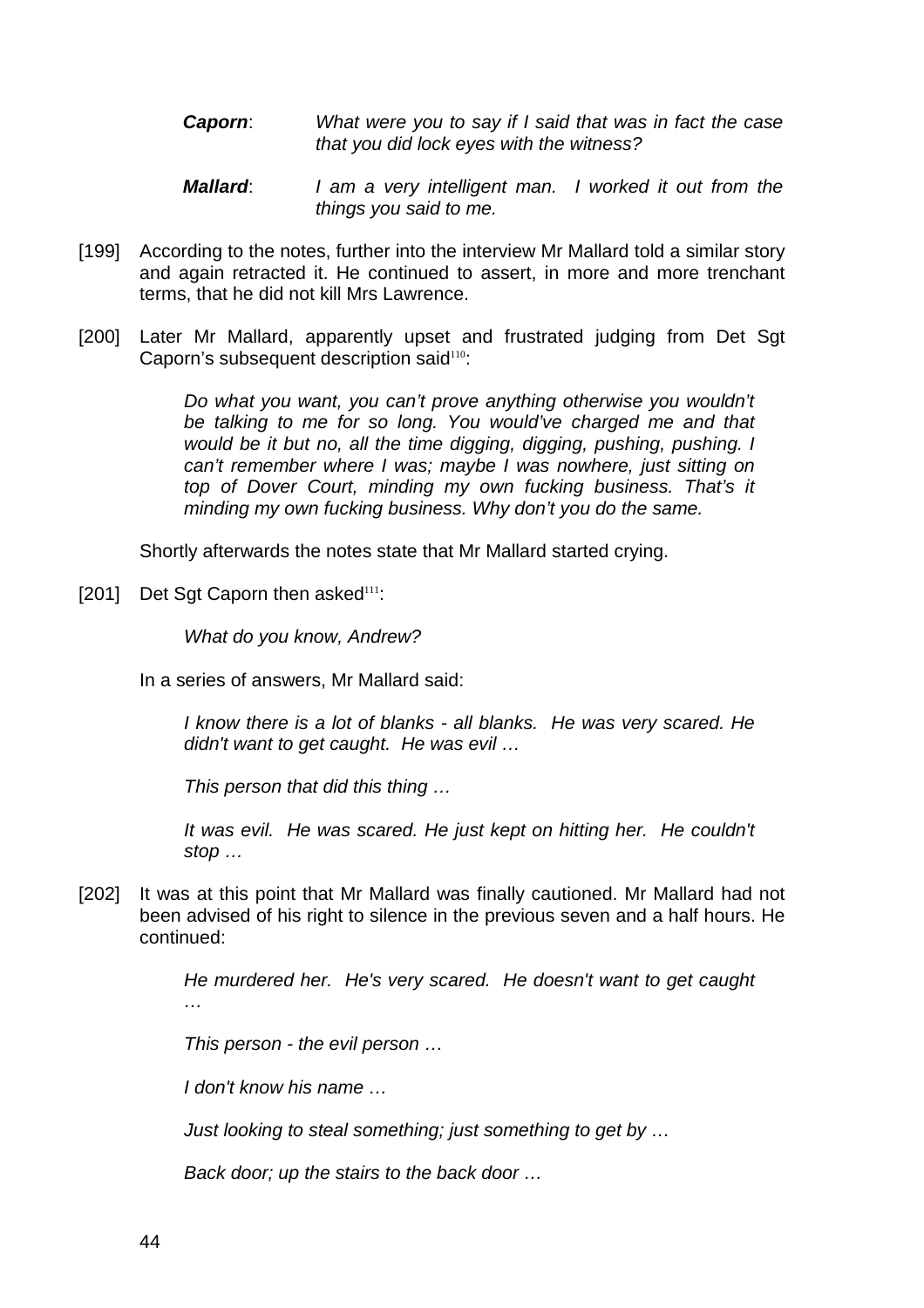*She was locking up. She saw him. He was very scared he was going to get caught …* 

*He hit her and kept on hitting her …* 

*She put her hands up like this …*

[203] Asked what he hit her with, he said:

*A wrench. He couldn't let her tell anybody. He was very scared* …

*He saw a girl in a car. She saw him. He had to get out. He was very scared, can't get caught …* 

*There's a lot of blanks, just blanks …* 

*He had to move her so no one could see …* 

*To the back door …* 

*He dragged her …* 

*There was blood everywhere. She was still making noises, gurgling. He hit her again …* 

*After he moved her …* 

*He wanted to get away …* 

*I ran out the back. He had to go. There's just blanks …* 

*There's blanks. He was very scared …* 

[204] Asked where he got the wrench from, he said:

*A shed. Out the back there's a shed …* 

*A wrench.* 

Asked where the wrench was now, he replied "North Fremantle, he threw it in the ocean".

[205] Eventually Det Sgt Caporn asked "Andrew, when you talk about this person, this evil person, are you talking about yourself?"

He replied "No, this evil person is not me."What he had said in reference to this other person was later referred to at the trial, and is here referred to, as the "third party admissions".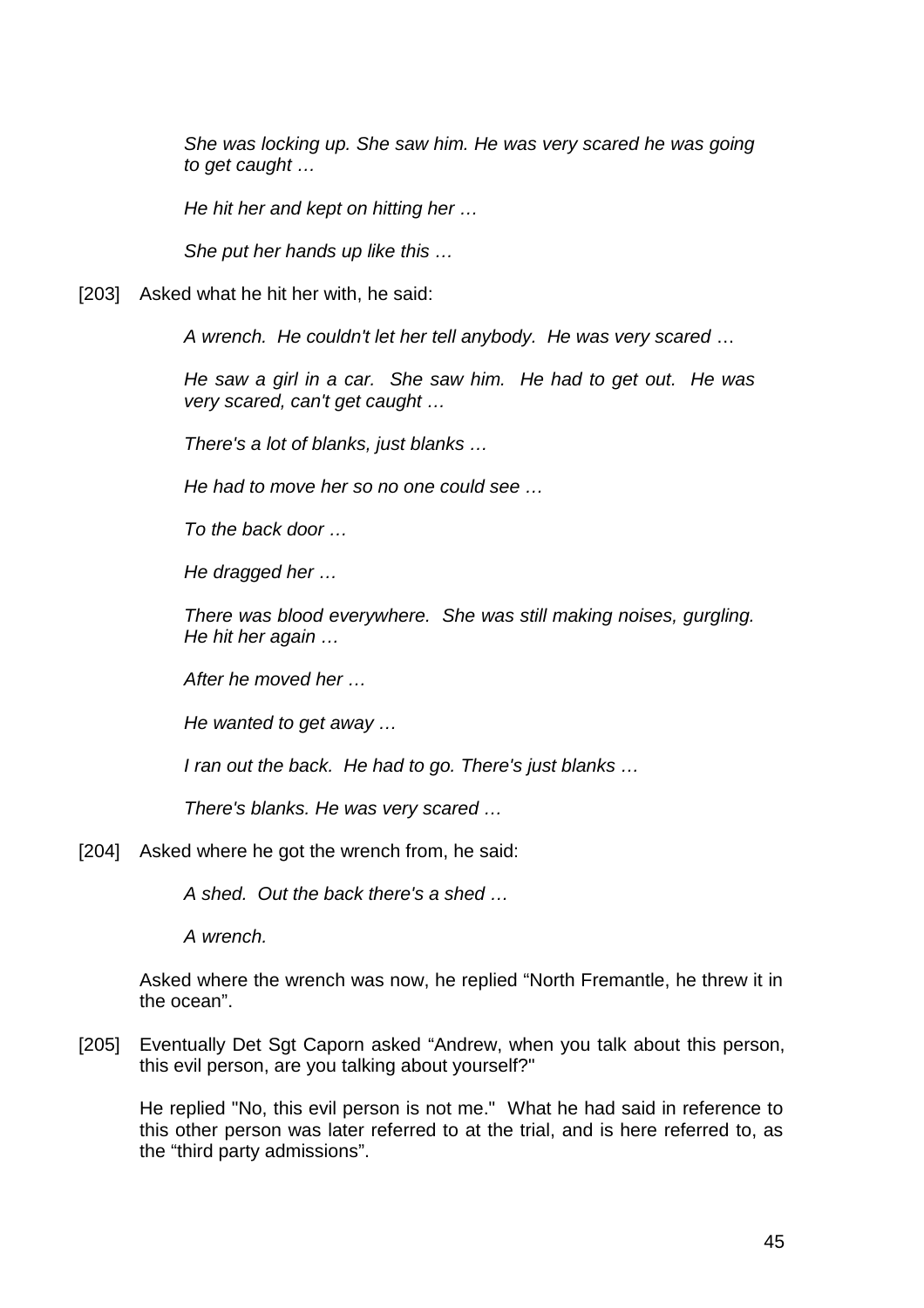- [206] At this point Mr Mallard had been at Curtin House for over seven hours and subjected to persistent questioning about a murder, all on the day that he had been discharged from a psychiatric hospital. The third person admissions continued for several pages more until there was a break at 8.50pm, so that Mr Mallard could go to the toilet.
- [207] The break lasted ten minutes and the moment he returned Mr Mallard said<sup>112</sup>:

*Yes, I'm ready, and I want to say that I wasn't in the shop that night and I didn't murder Pamela Lawrence.*

#### *I didn't do it. I didn't murder Pamela Lawrence. You hear me? I didn't murder Pamela Lawrence.*

- [208] Det Sgt Caporn began to ask him again about his movements after leaving the taxi. From that point in the interview Mr Mallard started becoming hysterical, and some physical conflict occurred about which there have been differing versions. Det Sgt Caporn was bitten on the inner thigh and the interview was terminated. Andrew Mallard was taken to the hospital and examined, returned to Curtin House, charged with assaulting Det Sgt Caporn, bailed to appear on 15 June, driven to Fremantle, and released.
- [209] At the end of the interview, the material obtained from Andrew Mallard was a tangled mess of inconsistent stories, contradictions, third party admissions immediately retracted, and a large number of denials of responsibility of the murder. Mr Mallard demonstrated distress at various times, attempted to tell stories which would be accepted, but which were then retracted. At no point in the interview was there a direct admission that he had harmed Mrs Lawrence in any way. Det Sgt Caporn did not consider that there was enough evidence to charge Mr Mallard at the conclusion of the 17 June interview<sup>113</sup>.
- [210] The evidence given by Mr Mallard at his trial concerning this interview was quite different. He said Det Sgt Caporn's evidence did not accurately recount all the questions and answers that were asked and given and that Det Emmett was writing some, but not all, of the time. He said he requested a lawyer and was refused. He denied making any confession and claimed he was assaulted by Det Sgt Caporn who accused him of killing Mrs Lawrence. He said that at one stage Det Sgt Caporn left the room and returned and showed him a photograph about four inches by four inches with a white border showing the deceased's injuries<sup>114</sup>, a claim he repeated when speaking to the undercover officer and also in his video recorded interview with Det Sgt Brandham a week later.
- [211] As indicated at the beginning of its Public Hearings, there is no point in the Commission attempting 14 years after the event, to resolve the issue of whether Mr Mallard was assaulted during the interview, which must depend on word against word. Similarly as the police claim to have made notes word for word during the interview and Mr Mallard did not, and, as the police version was apparently accepted by the jury at the trial, there is little point in the Commission attempting to determine where the truth lies as to the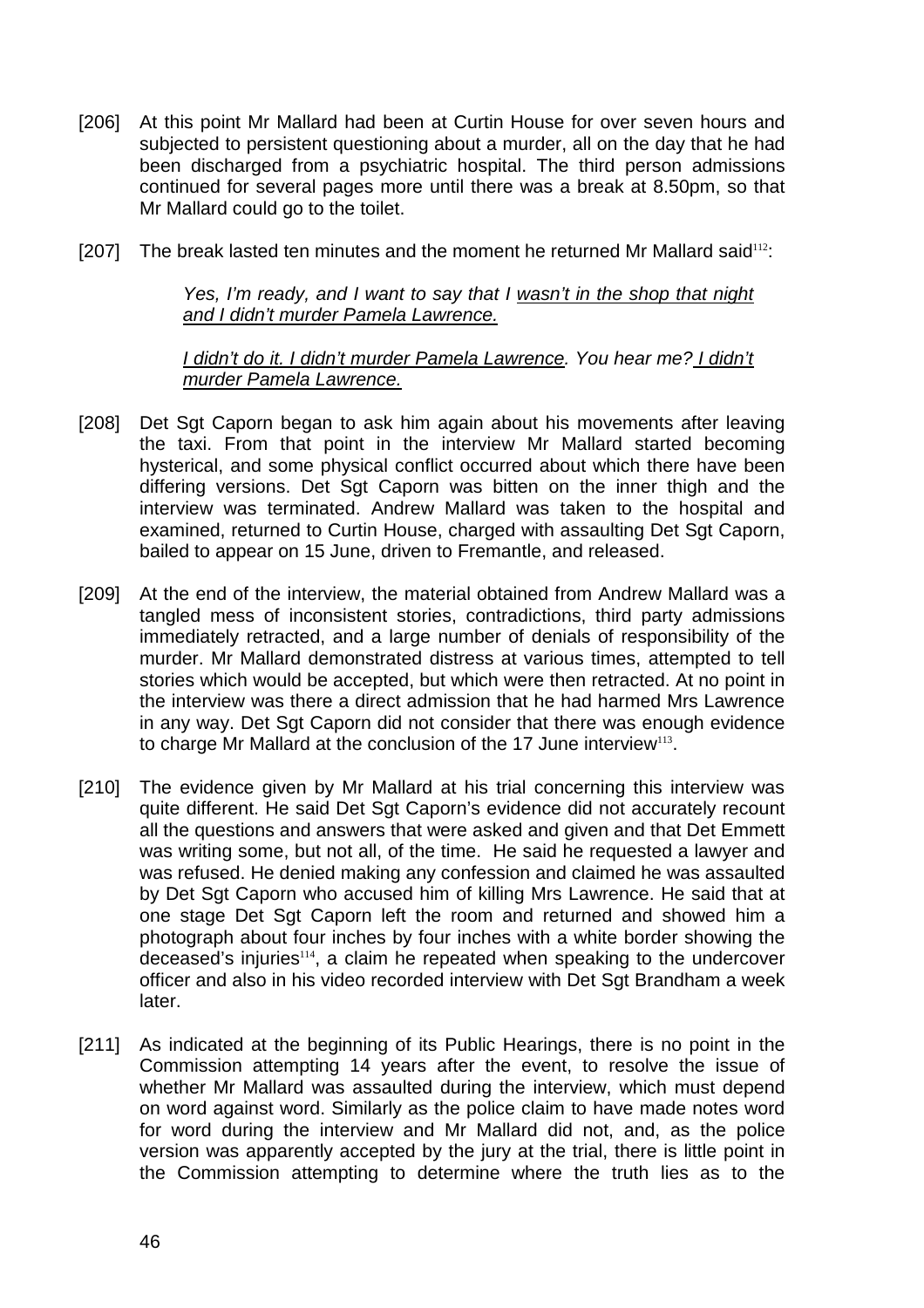contents of the interview. For similar reasons, the Commission is unable to reach any conclusion on the alleged showing of the photograph of the deceased's injuries.

- [212] Accordingly, for present purposes, the Commission accepts the police version of the interview; but even accepting as entirely accurate the version of the interview reflected in the notes, there are a number of matters which are of concern:
	- (a) The fact that the investigators waited until Mr Mallard had been released from the psychiatric hospital before undertaking the interview when there had been no apparent difficulty interviewing him there in the past;
	- (b) The circumstances in which he was requested to attend the offices of the Major Crime Squad;
	- (c) That Mr Mallard was clearly suffering from some form of psychiatric condition, and Det Sgt Caporn knew that he was given to fantasy and/or imagination, was a known liar, and interviewed him over such a lengthy period without any support person although Dr Groves, a psychiatrist who was frequently consulted by the police, who at no stage interviewed or diagnosed Andrew Mallard, told the Commission that if he had been asked at the time (which he was not) he would have advised that Andrew Mallard was fit to be interviewed;
	- (d) That the interview continued in circumstances in which Mr Mallard had manifested considerable distress during the interview;
	- (e) The fact that Mr Mallard was not advised of his right to silence until seven and a half hours into the process, particularly given that the officers had considered such a warning was justified on previous occasions;
	- (f) That the interview was not video recorded when facilities were readily available for that purpose, but as to this see section 6.14 below; and
	- (g) The persistent nature of the interview and what amounted to a refusal to accept Mr Mallards denials.
- [213] The Commission's opinion is that, unsatisfactory as these matters are, they do not, either separately or in combination amount to "misconduct" as defined in the CCC Act.
- [214] As to the failure to administer a caution until well into the interview, the evidence before the Commission was that the practice in Western Australia at the time was not to administer a caution until the person being interviewed had made admissions. The Commissioner's Guidelines contained in the Police Manual at the time,<sup>115</sup> stated that a caution should be given when the interviewer obtains information which should cause him to make up his mind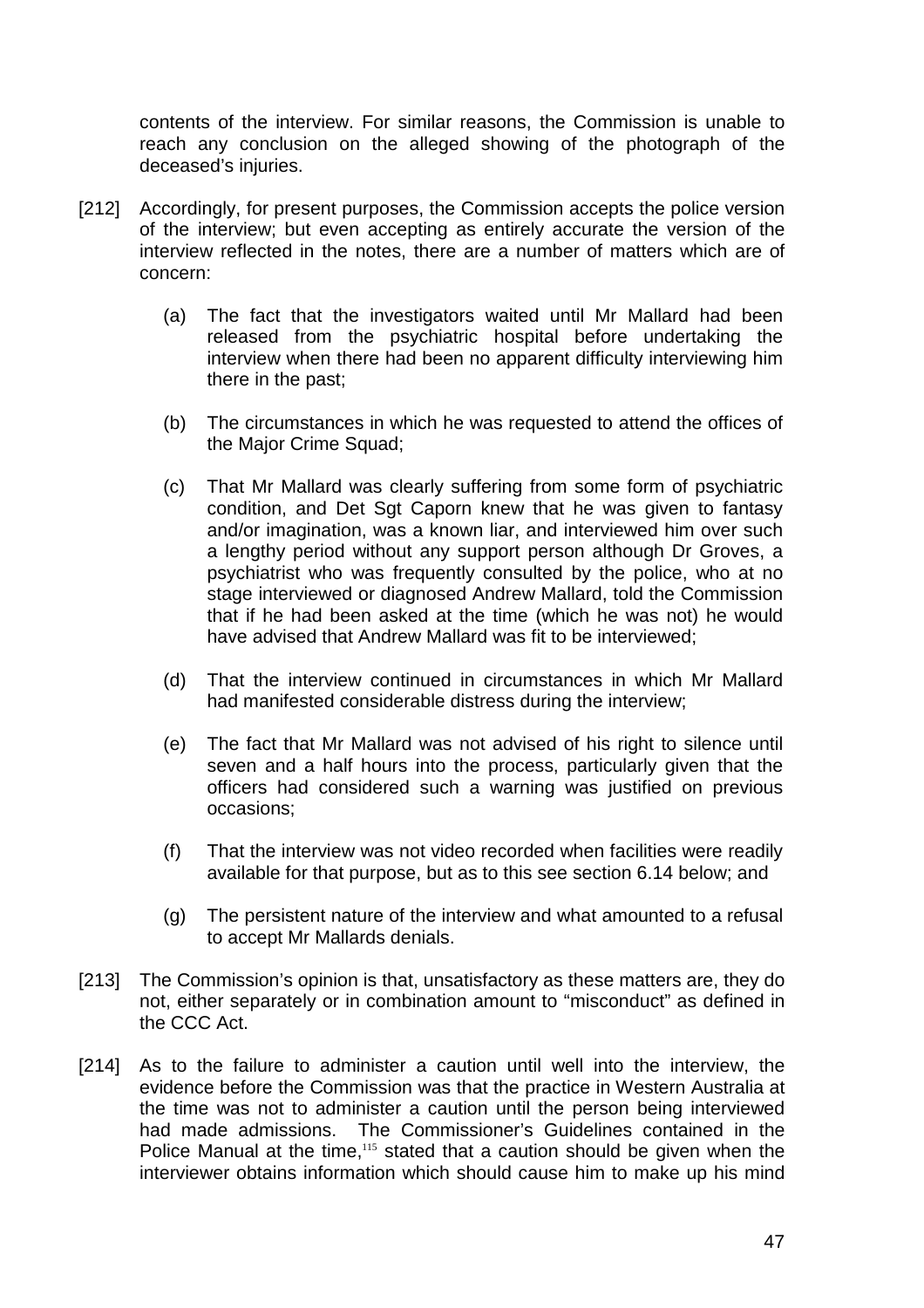to charge a suspect. Unless there was forensic or other independent evidence implicating the suspect, this would in practice generally be after the suspect had made the relevant admissions, which would defeat the whole purpose of the caution, which is to convey to the suspect that he or she is not required to make admissions.

- [215] Two other points should be noted concerning this interview. According to Det Sgt Shervill's police notebook,<sup>116</sup> at about 5:30pm that evening he received a telephone call from Mr Lawrence who said that a large shifting spanner may have been missing from the toolshed, and another entry refers to a "Sidchrome crescent" (sic) which Peter Lawrence "thinks" may have been missing. Mr Lawrence is recorded as having said it was a Sidchrome spanner that may have been missing, and he gave evidence to that effect at trial<sup>117</sup>. Mr Mallard made no mention of the word "Sidchrome" on 10 June, although, as will be seen, he did draw a Sidchrome wrench on 17 June 1994 during the interview with Det Sgt Brandham. Det Sgt Shervill and Det Sgt Caporn both said that this information was not conveyed to Det Sgt Caporn during the  $interview<sup>118</sup>$ .
- [216] The other point to note is that Mr Mallard was incorrect when he said in the interview that Mrs Lawrence had not been struck any further blows after being dragged to the rear of the shop. According to Dr Cooke, the Forensic Pathologist, the blood pattern marks at the rear of the shop indicated she had been struck further blows in that location $119$ .
- [217] In his evidence to the Commission Det Sgt Caporn agreed, $120$  that after the interview of 10 June he had the so called "third party" admissions which included many facts consistent with the murder and many facts inconsistent with it, a number of facts which the police believed only the murderer could know, but still no forensic link whatsoever to the crime. He said he was never happy with the wrench as the murder weapon, and he was not sure they had the right person, but his suspicions were "more elevated" than before; he felt something else was needed.

### **6.9 The Undercover Operation**

- [218] Following his release on 10 June 1994, Andrew Mallard was placed under covert surveillance by police in the hope or anticipation that he may have had a place where he kept stolen and other items, that he might lead them to the stash and/or to the murder weapon and Mrs Lawrence's purse<sup>121</sup>. The surveillance operation lasted until Mr Mallards arrest on the morning of 17 June.
- [219] The first days of the surveillance operation were unproductive. Mr Mallard did not lead the police to any stash and he spent his time rather aimlessly around the Fremantle area, associating with unemployed youths and other persons $122$ .
- [220] The investigation team, and in particular Det Sgts Caporn and Shervill sought the involvement of an undercover police officer, in an effort to obtain further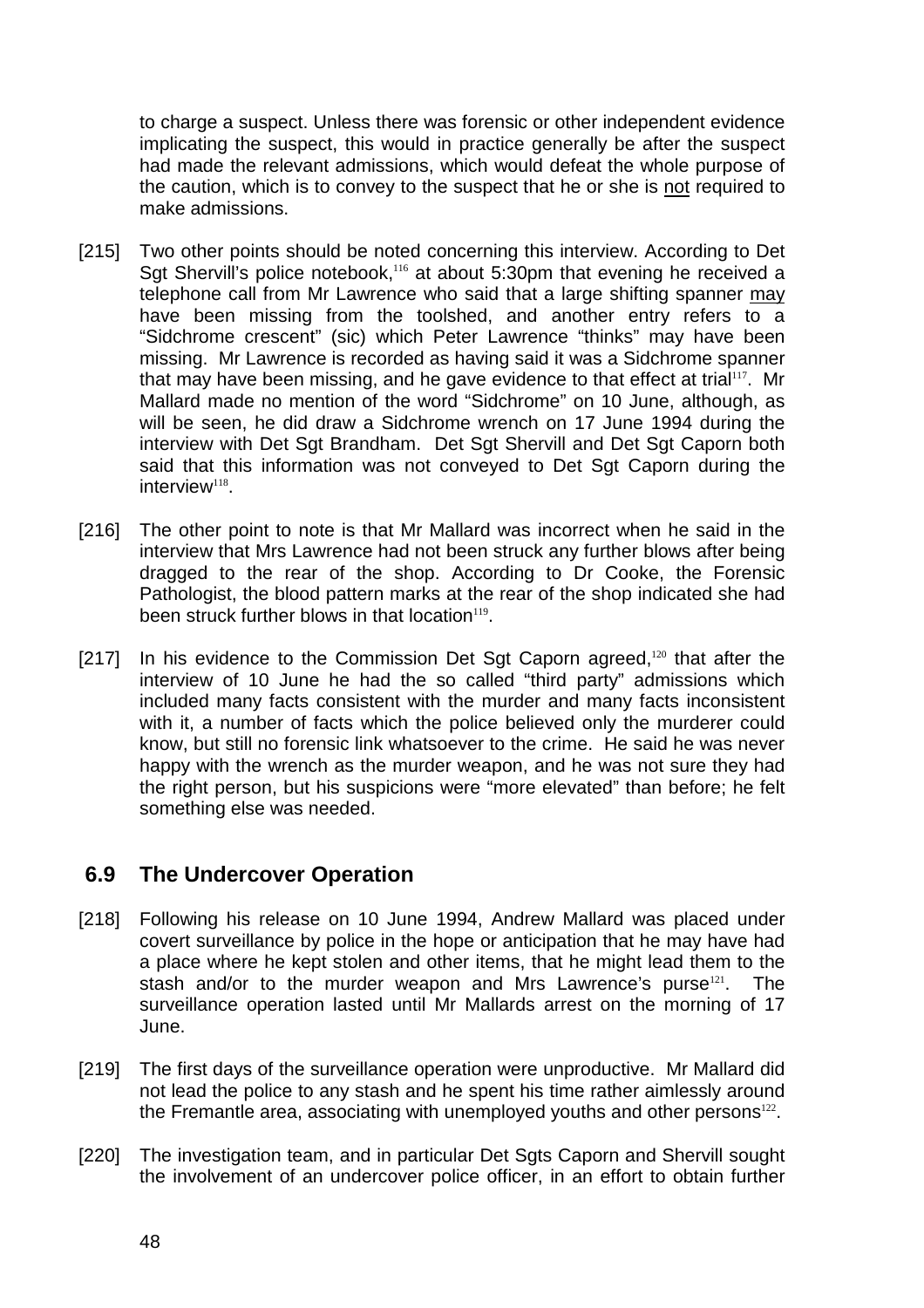evidence. An application was approved, briefing notes were prepared by Det Sgts Shervill and Caporn<sup>123</sup>, meetings were held with the controller of the undercover officer (referred to by the Commission as M1), and Dr Aaron Groves, a psychiatrist who frequently assisted the police. Dr Groves was consulted as to how Andrew Mallard might be approached as part of the undercover operation and what risks there might be for the undercover officer (the UCO).

- [221] In any event the operation commenced on 14 June 1994, when the UCO, who had adopted the code name "Gary", sat at a known haunt of Mr Mallard, Gino's Restaurant, at Fremantle, reading tattoo magazines which were known to be of interest to him. Conversation commenced and over the 14, 15 and 16 June there was extensive contact between the UCO and Mr Mallard. From the afternoon of 15 June 1994, their conversations were for the most part recorded and have been listened to by the Commission<sup>124</sup>.
- [222] As would be expected, the UCO prompted Mr Mallard into conversation about matters relevant to the investigation. On 15 June when the UCO and Mr Mallard were discussing tools for the UCO's truck, the UCO referred to a Sidchrome or King Craft tool box, and when Andrew Mallard asked "Sidchrome?" the UCO replied, "Sidchrome all the way".<sup>125</sup> This would appear to be the first reference to Sidchrome in Mr Mallard's presence; and it came not from him but from the UCO.
- [223] The UCO explicitly asked Mr Mallard about his theories concerning the crime. In relation to some of the more elaborate aspects of those theories, the UCO, in an effort to build trust with Mr Mallard, agreed with the likelihood of some of the theories. For example, on 15 June a conversation included the following<sup>126</sup> (Commission underlining):

| <b>Mallard:</b> | Yeah they showed me photographs.                                                                                                                   |
|-----------------|----------------------------------------------------------------------------------------------------------------------------------------------------|
| UCO:            | Yeah, now what's your, what's your theory on it?                                                                                                   |
| Mallard:        | A guy was doing a burglary and he got disturbed and<br>fucking freaked out, fucking smashed her skull in man.                                      |
| UCO:            | And you reckon it's as simple as that?                                                                                                             |
| Mallard:        | That's it basic, flat tack. It's more complicated than that,<br>because there may have been a second component but<br>I personally don't think so. |
| UCO:            | You don't reckon?                                                                                                                                  |
| <b>Mallard:</b> | (Indistinct) the papers say (interference on tape).                                                                                                |
| UCO:            | And they maybe reckon it was a monkey wrench do<br>they?                                                                                           |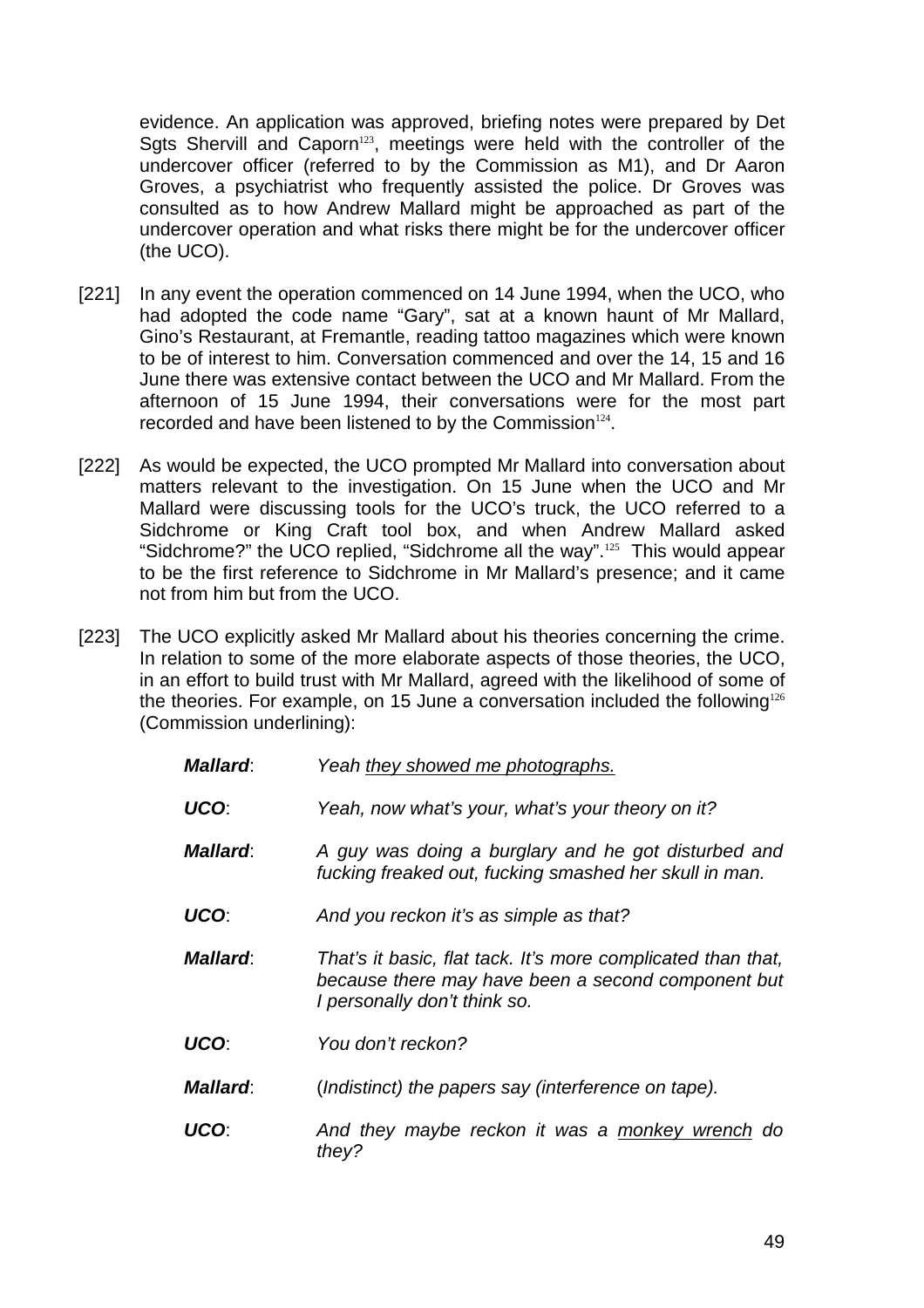- *Mallard*: *(Indistinct), no, no, I reckon it's a gas bottle a fucking ring spanner it's a fucking ring about that big with a (indistinct) in the middle ---*
- *UCO*: *What would they use those for?*
- *Mallard*: *Tightening the big fucking valve connections on top of the fucking big gas cylinders.*
- *UCO*: *What those…jaws?*
- *Mallard*: *Like welding and things and shit like that. She's a jeweller man, she's got all the fucking welding. Iron welding (indistinct) big tank.*
- *UCO*: *Alright, so she's using acetylene bottles you say.*
- *Mallard*: *They're not; they're not acetylene bottles, but just think of acetylene bottles.*
- *UCO*: *Yeah and (indistinct) next to them.*
- *Mallard*: *Yeah, like a big fucking train spanner*.
- *UCO*: *Yeah.*
- *Mallard*: *What do you call them…spike spanners*.
- *UCO*: *Yeah and you reckon he might have got it from ---*
- *Mallard*: *From the shop?*
- *UCO*: *---from the shop.*
- *Mallard*: *Just bashed her over the head with it (tape interference) Stirling Bridge (tape interference).*
- *UCO*: *Tide.*
- *Mallard*: *Tide, channel….yeah.*
- *UCO: Well that would be the best place to throw it.*
- *Mallard*: *I got, I guessed all this, and then they said "that's pretty well much close to it" now they said "you're the murderer" that's (indistinct) together from what you cunts told me "we didn't say nothing to you", "yes you did". "I think you told me that cause we only hold you on circumstantial evidence and that's fuck all, if you don't*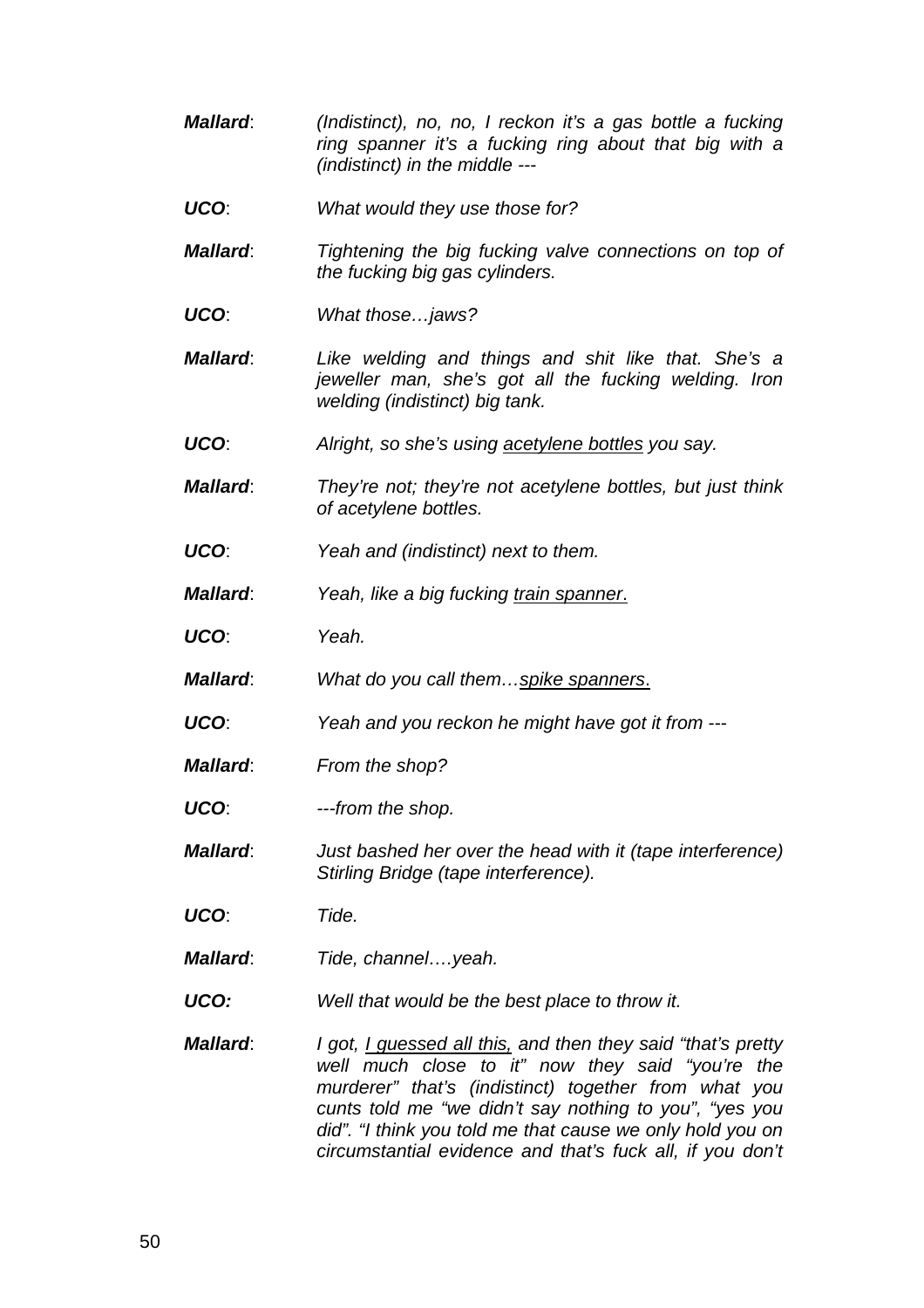*let me go I know that" so. "Oh yeah, but, but er but, but" (interference).*

- *UCO*: *Adam, Adam didn't he say that there was a shit load of blood? Well what would he have done with the clothes?*
- *Mallard*: *(Interference)*
- *UCO*: *In the van (interference).*
- *Mallard*: *No, he could have been wearing overalls, could have been wearing fucking second skins like I do.*
- *UCO*: *Gunna say, yeah he could have done it.*
- *Mallard*: *Take them off, throw the clothes with the spanner, waded with the fucking thing over there, clothes were washed clean in the fucking salt water anyway by the time it hit the (indistinct) fuck all forensics had to do with it.*
- *UCO*: *Oh.*
- *Mallard*: *If the fucking salt water don't fuck up the high alkaline content, fucks everything up (over talking).*
- *UCO*: *Oh, it would, it'd be nothing there. And the fish, the fish would be there.*
- *Mallard*: *They reckon they had my clothing by the door, I said "sure I was in there, talked to the girl um about three days before", (indistinct) got bashed (indistinct) the woman that was working there ---*
- *UCO*: *Right.*

*Mallard*: *"Yeah sure I was in there (indistinct) got clothing fibres that's fair enough". "Oh we had an eye witness" "Yeah is that right? I don't fucking believe this".* 

- *UCO*: *Right and you reckon it was the night; it was night time wasn't it?*
- *Mallard*: *(Indistinct).*
- *UCO*: *How would they have an eye witness in the…well you can't even see.*
- *Mallard*: *It's all like bullshit man they fucking made the whole fucking thing up and I guessed it and fucked them up*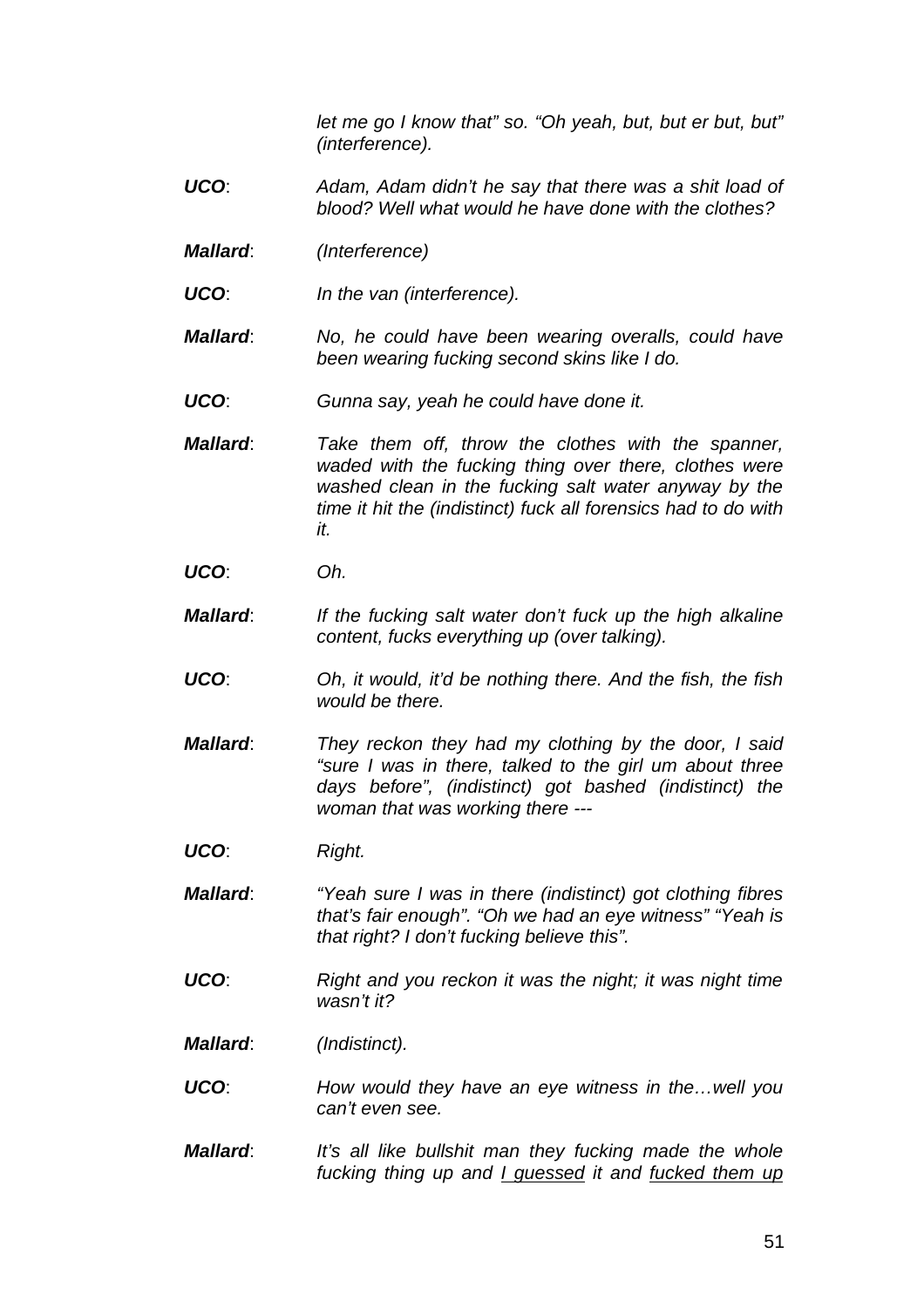*mate. They were hungry for a conviction and they wanted to ….didn't like me, "this guys got a record, we can put him away, get him for five years, we'll get a promotion out of it."* 

*UCO*: *Just cause you were in the area?* 

*Mallard*: *Yep.*

- *UCO*: *That's fucking wrong.*
- [224] It is worth noting at this point, that much of the theorising, which is clearly wrong, including reference to welding equipment, gas cylinders, train spanners, and washing his clothes in salt water would appear in much the same form two days later in the final interview between Andrew Mallard and Det Sgt Brandham.
- [225] Perhaps even more importantly, some of the specific detail which was to be referred to by Mr Mallard two days later, such as "acetylene bottles", was specifically introduced into the conversation by the UCO, and not by Andrew Mallard, who claims to have guessed a lot of the details, and boasted how he misled the investigation. It is to be noted also that here again is an unsolicited claim by Andrew Mallard that the investigators had shown him photos of the deceased. The UCO also rather encouraged Andrew not to answer his bail on Wednesday 15 June<sup>127</sup>. This failure led to the issue of the bench warrant which justified his arrest on 17 June.
- [226] By the afternoon of 16 June Mr Mallard had not said anything to the UCO which amounted to an admission about the murder. On them returning from a visit to his parents' place at Mandurah, the UCO put to him directly<sup>128</sup>.
	- *UCO: I've got to get one thing clear if I'm going to be working with yer. You know how you've answered all the questions about Mossie Park, was it you?*
	- *Mallard: No mate.*
	- *UCO: Cause it's playing pretty heavy on my mind.*
	- *Mallard: Yeah I know. But don't take it any further than that because that's what the cops said to me when they wanted to be friends.*
- [227] As part of the operation, the UCO provided Mr Mallard with accommodation on the nights of both 14 and 15 June at the Tradewinds Hotel in Fremantle. During the 14 June, Mr Mallard had with him two unemployed youths, Adam Cater and Shannon Rossett, who later joined him at the hotel. Adam Cater gave evidence to the Commission<sup>129</sup>.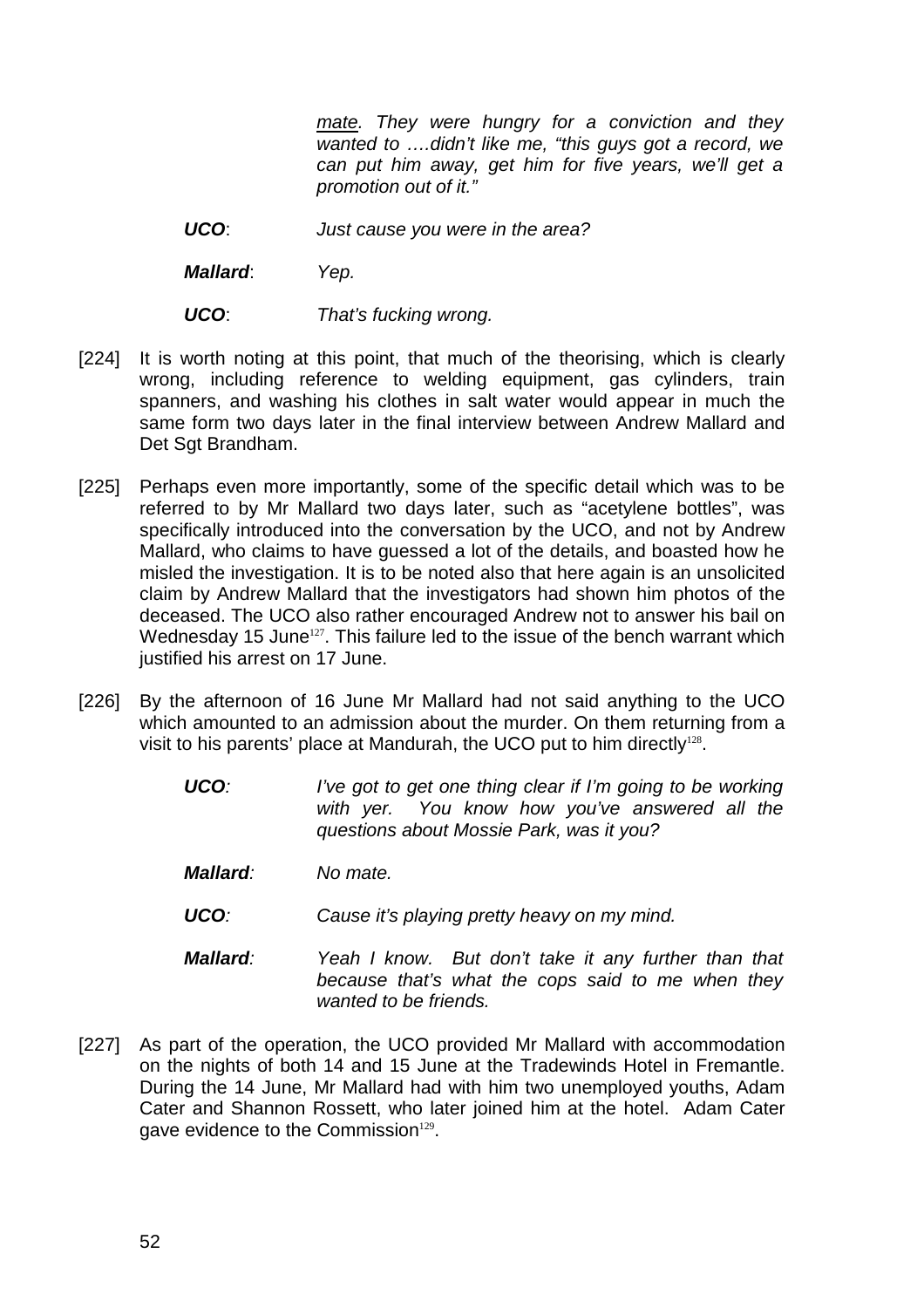- [228] It has been alleged by Andrew Mallard that, while at the Tradewinds Hotel that evening, the UCO supplied him with cannabis and a large green bong. Although the UCO denied it to the Police Royal Commission, after hearing the relevant tape played in this Commission, he admitted in a public hearing<sup>130</sup> that he did supply the large green bong and he expected it to be used for the smoking of cannabis<sup>131</sup>; but he steadfastly continued to maintain that he did not supply any cannabis himself, although he did drive Mr Mallard and the youths around in his vehicle so Mr Mallard could purchase cannabis<sup>132</sup>. Mr Cater also gave evidence of being driven around in the UCO's vehicle and it stopping at various locations whilst Andrew went to obtain the cannabis. Consequently the only direct evidence of the UCO supplying Andrew Mallard with cannabis is that of Mr Mallard himself, who was not cross-examined before the Commission.
- [229] Although Mr Cater said that the UCO smoked cannabis with them at the Tradewinds Hotel, he later conceded<sup>133</sup> that this was an assumption. The UCO denied it, and Mr Mallard said that whenever cannabis was about to be smoked, the UCO found some excuse to leave the room.
- [230] In these circumstances, the Commission is not satisfied that the UCO himself smoked cannabis or that he supplied cannabis to Andrew Mallard and his companions. There is some evidence to suggest however that he did drive him around so that cannabis could be purchased. The Commission has considered that the supply of the bong in the circumstances in which it was supplied, together with driving Andrew Mallard around for the purpose of supplying cannabis, if proved, could render the UCO an accessory to the offence of using a prohibited drug contrary to section 6(2) of the *Misuse of Drugs Act 1981*<sup>134</sup>*.* The maximum term of imprisonment for an offence under section 6(2) is 2 years.
- [231] There is no evidence that the bong supplied by the UCO had detectable traces of a prohibited drug in or on it, and accordingly there is no evidence of conduct contrary to section 5(1)(d)(i) of the *Misuse of Drugs Act 1981*. Further, there was evidence from both the UCO and his controller, particularly in relation to the bong, that the use of "props" is not uncommon in undercover operations.<sup>135</sup> Section 31 of the *Misuse of Drugs Act 1981* authorises undercover officers to be in possession of prohibited drugs for the purpose of detecting the commission of an offence.
- [232] In the Commission's opinion there is insufficient evidence to indicate "serious misconduct" within section 4(c) of the CCC Act in the UCO assisting Andrew Mallard to purchase the cannabis and supplying the bong to facilitate its use, and as the UCO is no longer a member of WAPOL and the events took place over 10 years ago the Commission is of the view that no further action should be taken in respect of this matter.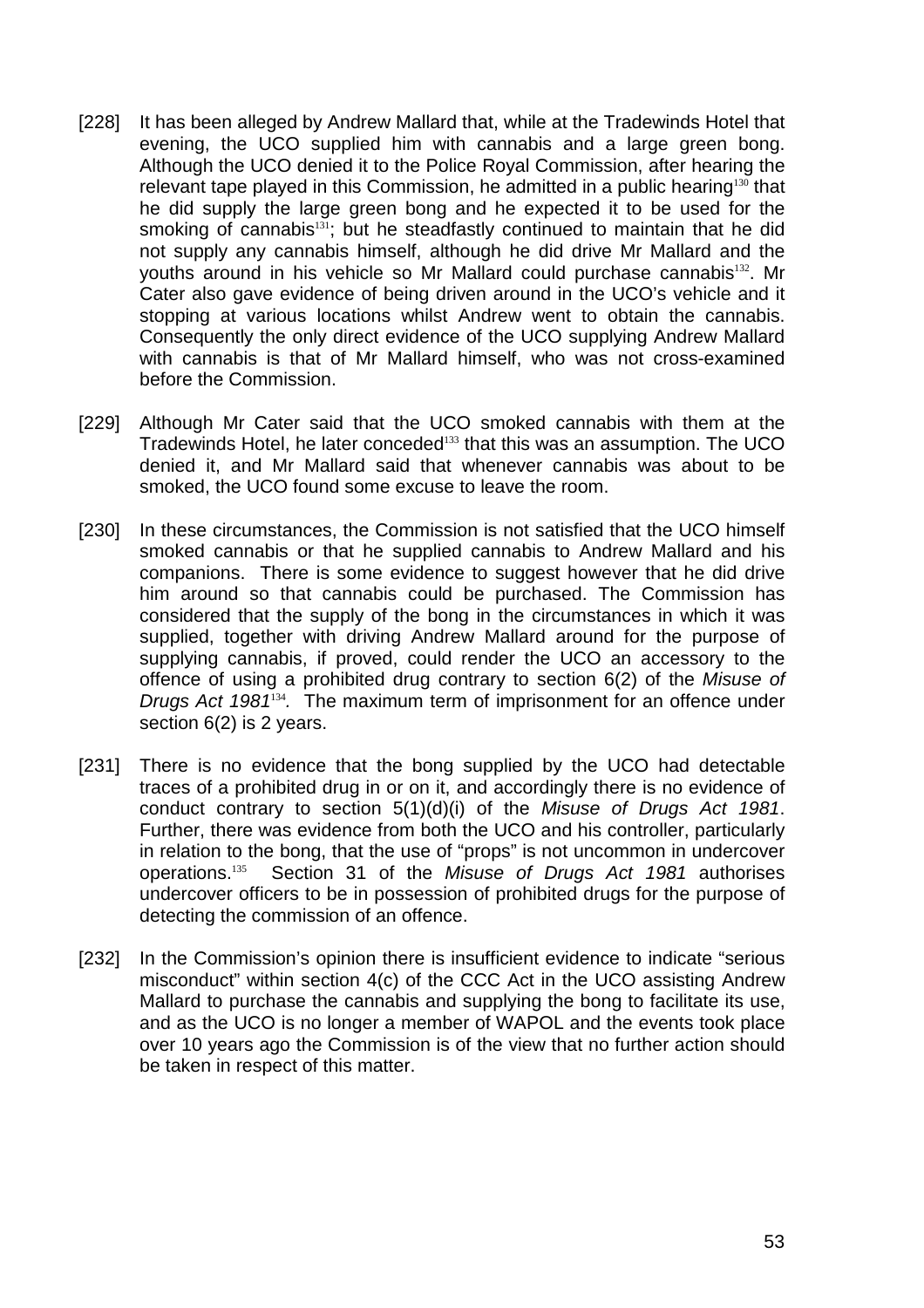# **6.10 The Suspicious Jewellery**

- [233] On 14 June Det Sgts Shervill and Caporn went to the premises of Flora Metallica where they spoke to Mr Peter Lawrence and Ms Rosemary Lansell, (now Mrs Car), an employee, and obtained from them some pieces of the unique gold dipped gum nut leaf jewellery which had been manufactured by Mrs Lawrence The Major Crime Running Sheet records that at 1010 they did "liaise with (M1) & UCO" (MI says the UCO was not present at this meeting), at 1025 they were at Flora Metallica and interviewed Mr Lawrence and Mrs Car "re obtaining jewellery for UCO and other matters", and at 1135 they went to Fremantle CIB to again liaise with M1. They said they wanted to show it around to see if anyone had seen someone in possession of such items<sup>136</sup>. No receipt has even been found for such items and there is no evidence that they were ever returned to Flora Metallica. Det Sgts Shervill and Caporn could not remember taking the jewellery but, on being shown the Running Sheet, they agreed to it.
- [234] Det Sqt Shervill admitted showing the jewellery to M1, the UCO's controller, but denied giving it to him and he also denied passing it on to the UCO directly, although if the intention was to show it around to enquire if anyone had seen anyone in possession of similar jewellery (as had been represented to Mrs Car), it would necessarily have been passed on. The Commission finds Det Sgt Shervill's denial rather strange, and it is suggestive of him trying to hide something. It is appropriate to set out his relevant evidence verbatim<sup>137</sup>.

*So what was the purpose in doing that?---Well, I have no memory of it - - -* 

*Yes?--- - - but I would think that the purpose would be – because it was unique jewellery we would show it to the UCO.* 

*Right?---Not give it to him but show it to him and say, "This sort of thing that you should be on the lookout for."* 

*Why wouldn't you just give it to him and then he could – he could show it if he needed to?---Sorry.* 

*Why wouldn't you – why would you not give it to him? Why would you only show it to him?---Well, it's not proper that we'd give him that sort of thing.* 

*Why not?---Well, he only needs to know what it looks like. It's not – this is not – it's not proper that we should give it to the UCO for – you know, he might lose it; he – well, I don't want to talk about his – his integrity but it's not proper that the UCO had that sort of item.* 

*All right?---In my opinion.* 

*Yes. Is that something you discussed with Mr Caporn?---I don't remember, sir. I have no memory of this whatsoever.*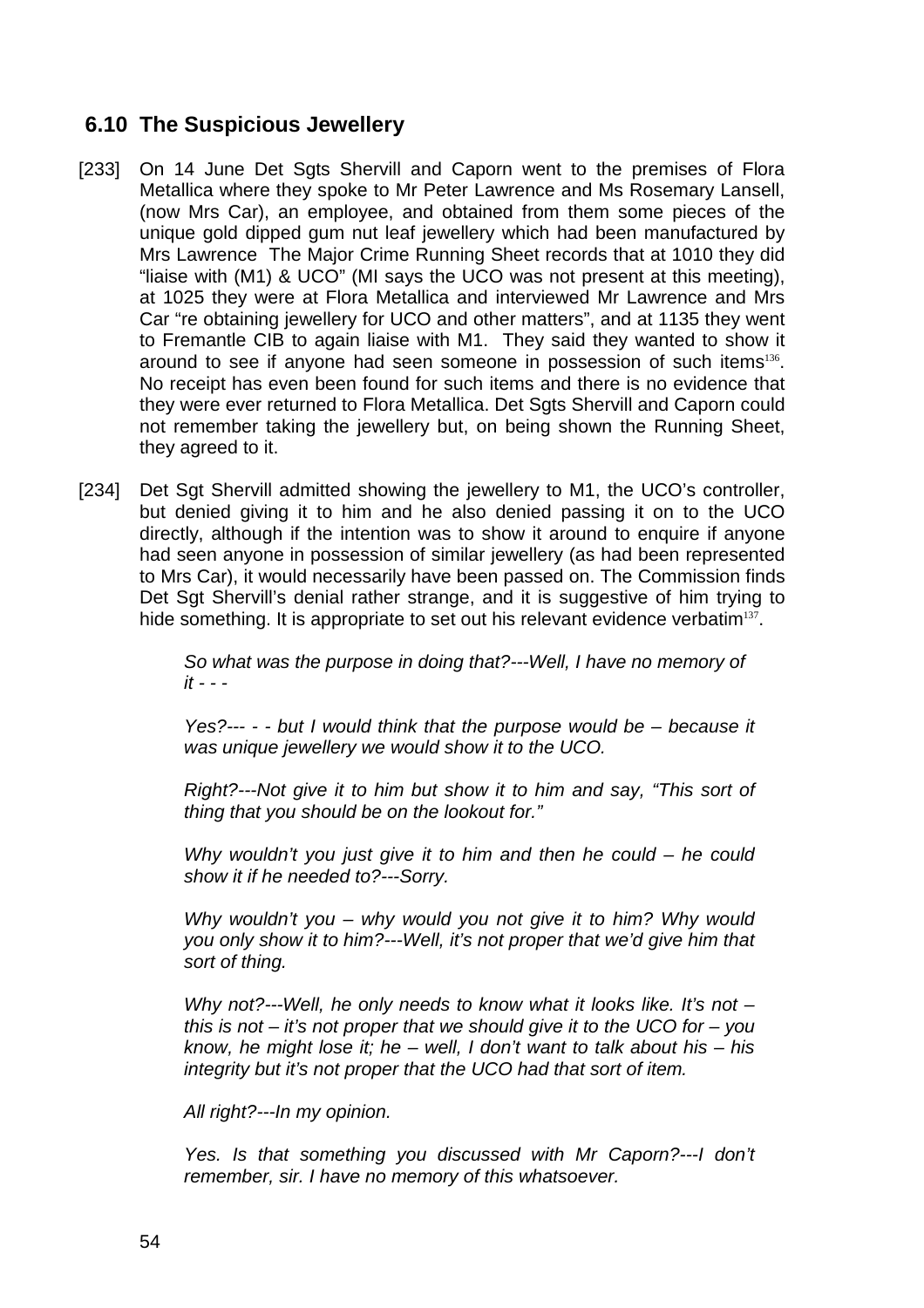*Can you just - - -* 

*THE ACTING COMMISSIONER: Just a moment. Would there be any possibility of wanting the UCO to show it around the area in which he was moving to see if anyone else had seen anything like that?---In my opinion, sir, no. That would be improper. It would be sufficient for – in my opinion, and me as the case officer to show the UCO, "This is the sort of thing you should be on the lookout for," and that's it, not give it to them, not for them to take it away.* 

*He could – I see.* 

*GORMLY, MR: What about giving it to him, in effect, as a prop?--- No.* 

*You wouldn't do that?---No, I would not do that.* 

*All right. On the same basis: improper?---Yes.* 

- [235] Apart from showing the jewellery around to enquire whether anyone had seen Andrew Mallard or anyone else in possession of similar jewellery, there would, in the Commission's opinion, be nothing untoward (providing it was appropriately documented) in using jewellery from Flora Metallica as part of an undercover operation, either to prompt the suspect to discuss its identity or to lead the UCO to an appropriate hiding place of similar jewellery. As it happened, it is clear that the records maintained within the WAPOL *did* record items (such as Celtic jewellery and Tattoo magazines; though not the bong<sup>138</sup>) which were used as props in the course of the undercover operation.
- [236] In the circumstances the Commission considers it likely that Det Sgt Shervill (possibly with the knowledge of Det Sgt Caporn) did pass the jewellery to the UCO, either directly or through MI. The purpose and intention in doing so may at that stage only have been as conveyed to Mrs Car, i.e. to show it around. In Section 86 Submissions, MI claims that this did not happen and would be contrary to operational procedures. He denies that he ever received the actual jewellery, but says he only saw photographs of it.
- [237] Late on 16 June 1994 it was decided to terminate the undercover operation as it was regarded as having been unproductive. The UCO was becoming concerned for his safety as Andrew Mallard's behaviour was becoming more and more bizarre; he was continuing to use cannabis (and alcohol) and had taken possession of a large knife from his parent's house that afternoon. The UCO asked Andrew Mallard quite bluntly whether he had committed the murder, and he denied it<sup>139</sup>. During the course of the day Andrew Mallard was encouraged by the UCO to undergo a bizarre haircut and to buy a women's tartan skirt for use as a kilt thereby making him look ridiculous and to stand out, all of which were paid for by the UCO.
- [238] That evening Andrew Mallard and the UCO returned to the Tradewinds Hotel and a recorded conversation<sup>140</sup> describes the UCO handing Mr Mallard what is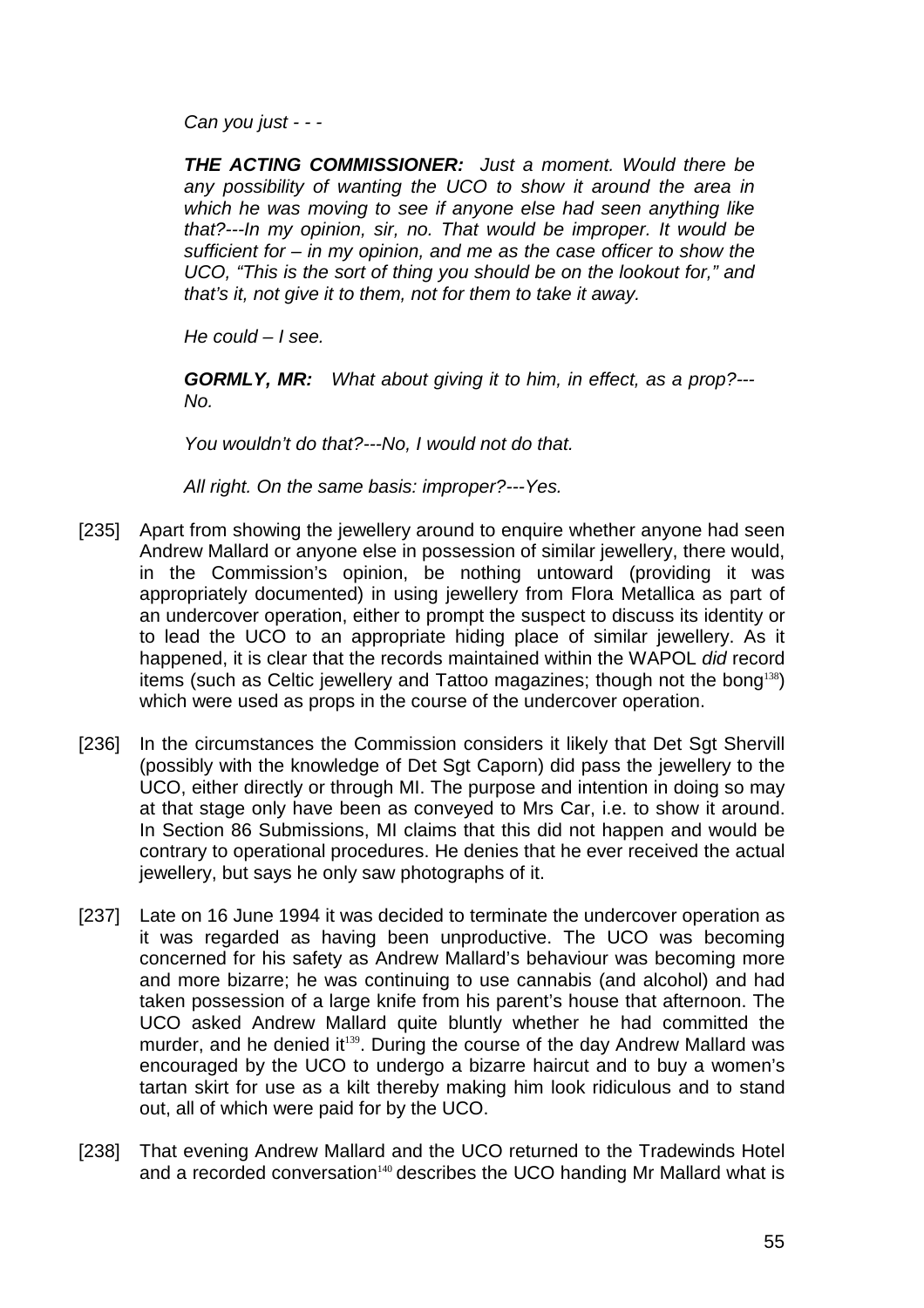described as "cheap costume jewellery"*.* Earlier in the same recorded conversation the UCO had told his controller that they would find "that thing" on Mallard. A question arose as to whether "that thing" might refer to the knife $141$ . This is possible but in the Commission's view unlikely, as there seems no good reason, if the knife was being referred to, to disguise what it was. There is nothing to suggest that any other person was in the vicinity at the time (Mallard was at Captain Munchies food outlet talking to some American sailors, although he seems to have returned to the UCO's company very shortly after the reference to "that thing") and the UCO seemed to have no inhibitions in discussing other operational issues relating to his withdrawal.

- [239] The UCO in evidence claimed that he found the item of jewellery on the floor of the hotel room, picked it up, had no use for it and gave it to Andrew Mallard<sup>142</sup>. The Commission regards this as an unlikely story, and although the Commission does not rely on Andrew Mallard's evidence, it is worth noting that his evidence in private hearing<sup>143</sup> was that the UCO simply pulled it out of his pocket and gave it to him. Whichever version is correct it would appear, even without reference to the earlier conversation about "that thing" that the UCO gave jewellery to Andrew Mallard that evening.
- [240] Andrew Mallard then went to Captain Munchies at Fremantle where he met some young people including Timothy Urquhart, Toby Whitworth and Jordan Van Soest. They went for a drive around the area before they dropped him off near the Fremantle Town Hall. Whilst in the car Mallard emptied the pockets of the jacket he was wearing, and those contents included the jewellery he had been given by the UCO.
- [241] The youths said that when Andrew Mallard was getting out of the car they gave these various items back to him by passing them through the opening at the top of the front passenger seat window, whereas he claims they kept the jewellery. Shortly after leaving the vehicle, Andrew Mallard was stopped and searched by two uniform police, and apparently the jewellery was not recovered. This tends to support Andrew Mallard's evidence that the youths kept it, although the uniform police may not have known any details of the Lawrence Homicide Investigation and may only have been looking for drugs.
- [242] Messrs Van Soest, Whitworth and Urquhart all made statements about the jewellery and Mr Urquhart described it in detail to a police artist who drew an impression of it<sup>144</sup> which matched the jewellery described by Mrs Car as taken from Flora Metallica by Det Sgts Shervill and Caporn "to show around Fremantle". A further document<sup>145</sup> signed by Mr Urquhart dated 3 August 1994 also contained a description "possibly three (or four) acacia (or similar) nuts – stem appears flattened, pointing to the bottom of the stem".
- [243] Mr Urquhart was taken to Flora Metallica where he viewed items of jewellery produced by that business and selected a gold dipped Golden Wattle as resembling what he had seen in the possession of Mr Mallard. When shown the police artist's impression from Mr Urquhart's description<sup>146</sup> Mrs Car immediately identified the item as "three golden wattle balls on a stick" from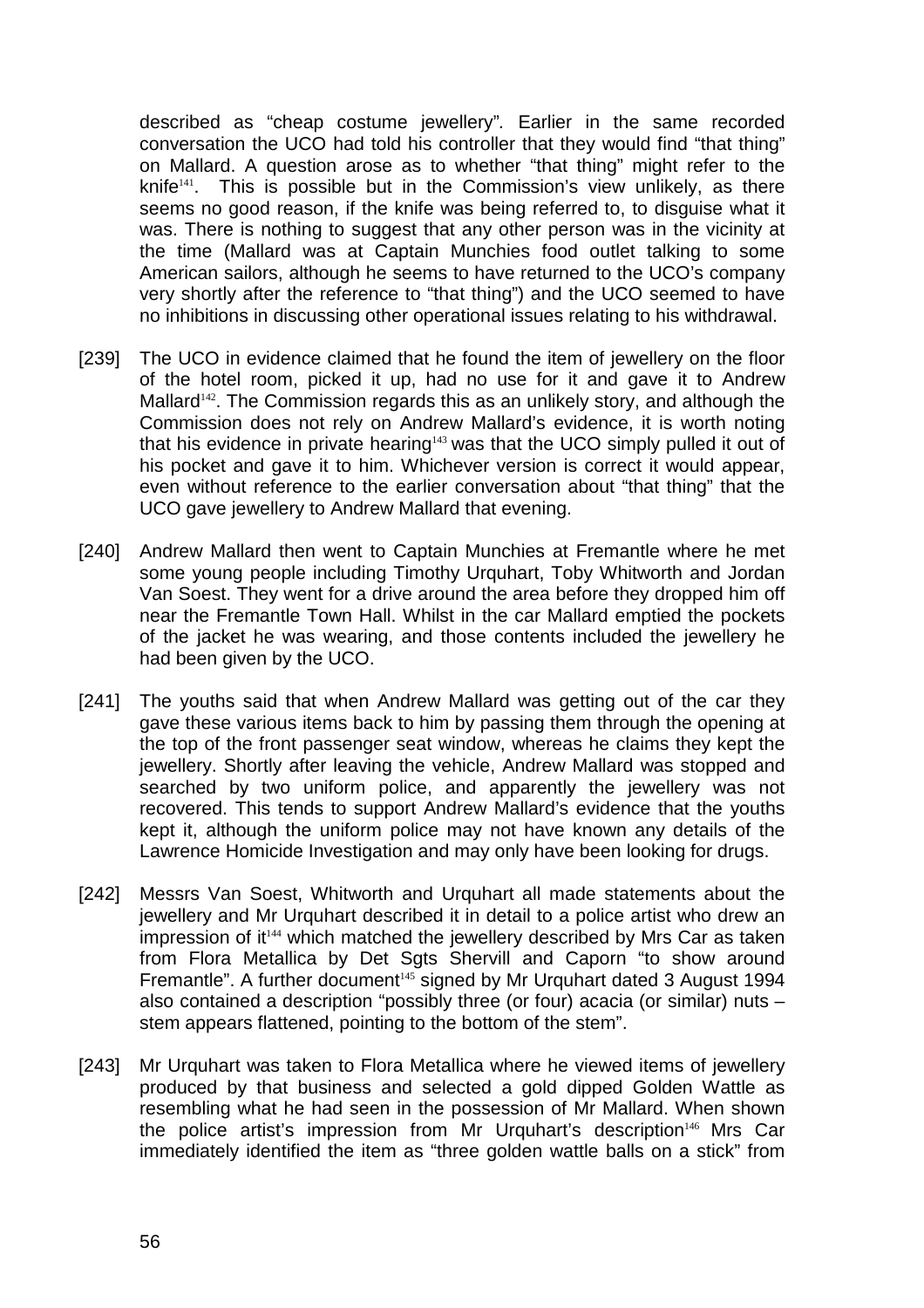Flora Metallica<sup>147</sup>. In her evidence at the public hearings she described it as "golden wattle on a stalk".

- [244] Det Sqt Shervill, in his Comprehensive Summary of Facts<sup>148</sup> referred to this jewellery and to it being seen by Messrs Urquart and Whitworth in the possession of Mr Mallard on the evening of 16 June. No reference was made to such jewellery being originally collected from Flora Metallica by himself and Det Sgt Caporn on 14 June nor to it being handed to Mr Mallard by the UCO on 16 June. The Comprehensive Summary further stated that statements had been obtained from Messrs Urquart, Whitworth, and Van Soest relating to this issue and were attached, but such statements were apparently not attached and certainly were not subsequently included in the Brief of Evidence. Those witnesses were not called at the trial, the prosecutor (Mr Bates) stating that he only called witnesses whose statements were in the Brief and did not follow up the omission, even though on reading the Comprehensive Summary he had made a mark in the margin relating to this issue. Det Sgt Shervill said their statements were not included because he did not intend them to be called as prosecution witness, but wanted to draw the prosecutor's attention to what they had to say. The Commission finds this reasoning difficult to understand. Another possible explanation for their omission is that it was accidental.
- [245] The Commission has given much consideration to the evidence on this issue and to the Written Submissions received on behalf of Det Sgts Shervill and Caporn, the UCO and M1 and also the Section 86 Submissions. There are a number of circumstances which suggest that Det Sgt Shervill arranged (possibly through MI) for the UCO to give to Mr Mallard some jewellery from Flora Metallica, with the intention that the latter would be found in possession of it, thus providing a link between Mr Mallard and the crime scene. These circumstances include:
	- Upon his release from custody on 11 June, Mr Mallard did not have in his possession any item resembling jewellery from Flora Metallica.
	- There is no evidence to suggest that Mr Mallard obtained any such jewellery from any other source during the surveillance or undercover operations.
	- On 14 June Det Sgts Shervill and Caporn collected items of jewellery from Flora Metallica "for UCO".
	- Between 14 and 16 June Det Sgt Shervill was in contact with M1 and M1 was in contact with the UCO. Det Sqt Shervill denies any direct contact with the UCO.
	- After the decision had been made on 16 June to terminate the undercover operation and arrangements were being made for the UCO to withdraw, the UCO told M1 "you might find that thing on him".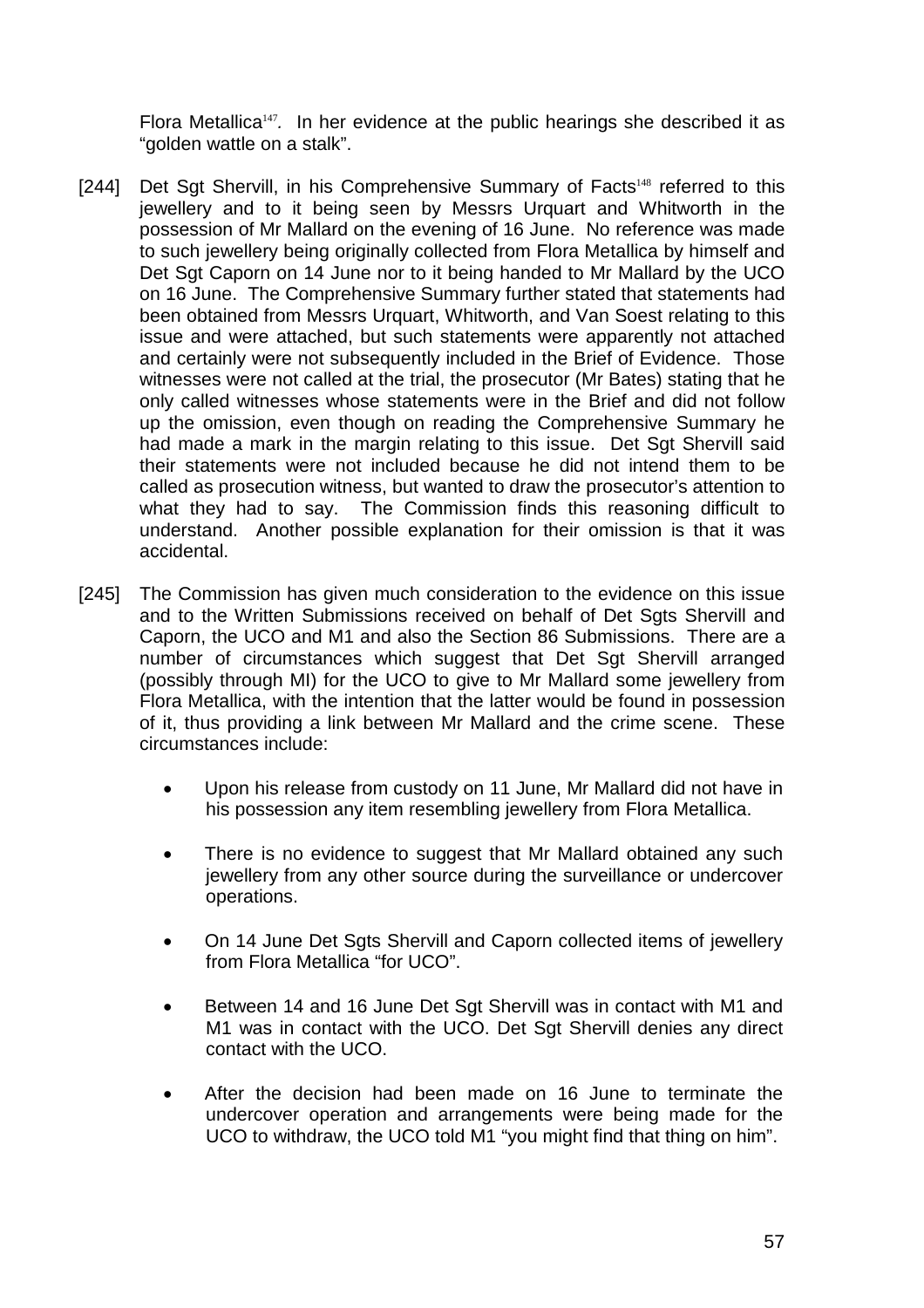- When they returned to the Tradewinds Hotel for the last time, the UCO handed Mr Mallard what is described as "cheap costume iewellery".
- The UCO said in evidence he found it on the floor which seems an unlikely story. Andrew Mallard said the UCO got it out of his pocket.
- At the time there appears to have been no operational reason for the UCO to be giving Andrew Mallard jewellery. He was no longer seeking to gain his confidence as he was at the point of withdrawing from the operation.
- The so called "cheap costume jewellery" was seen later that evening (the 16 June) by the witnesses Urquhart, Van Soest and Whitworth, and their descriptions of it matched the jewellery manufactured by Flora Metallica.
- The episode is detailed in Det Sgt Shervill's Comprehensive Summary of Facts under the heading "Suspicious Jewellery", but without reference to collecting such jewellery from Flora Metallica on 14 June or the conversation between the UCO and M1 on 16 June.
- There was no point in including it in the Comprehensive Summary unless it was intended to convey that the jewellery provided a possible link between Andrew Mallard and the crime scene. Det Sgt Shervill apparently believed at the time he wrote the Comprehensive Summary that the jewellery came from Flora Metallica<sup>149</sup>.
- [246] On the other hand:
	- Although there appears to have been no reason for the UCO to refer to the knife as "that thing" and the Commission regards it as unlikely, it is possible that he did so.
	- In Written Submissions on behalf of Det Sqt Shervill, attention has been drawn to the fact that Toby Whitworth stated that, in additional to the gold dipped Golden Wattle, he was also shown by Mr Mallard a gold coloured broach, and it was submitted that this could have been the piece handed to Mr Mallard by the UCO and referred to as "cheap costume jewellery".
	- It was also submitted that if experienced police officers such as Det Sgt Shervill had wanted to "plant" jewellery from Flora Metallica on Mr Mallard they would have "made a better job of it", and not waited until late July 1994 to obtain statements from the relevant witnesses.
	- In a somewhat similar vein, it was submitted on behalf of the UCO that if he was intending to "plant" jewellery on Mr Mallard he would have ensured that his listening device was not operating at the time.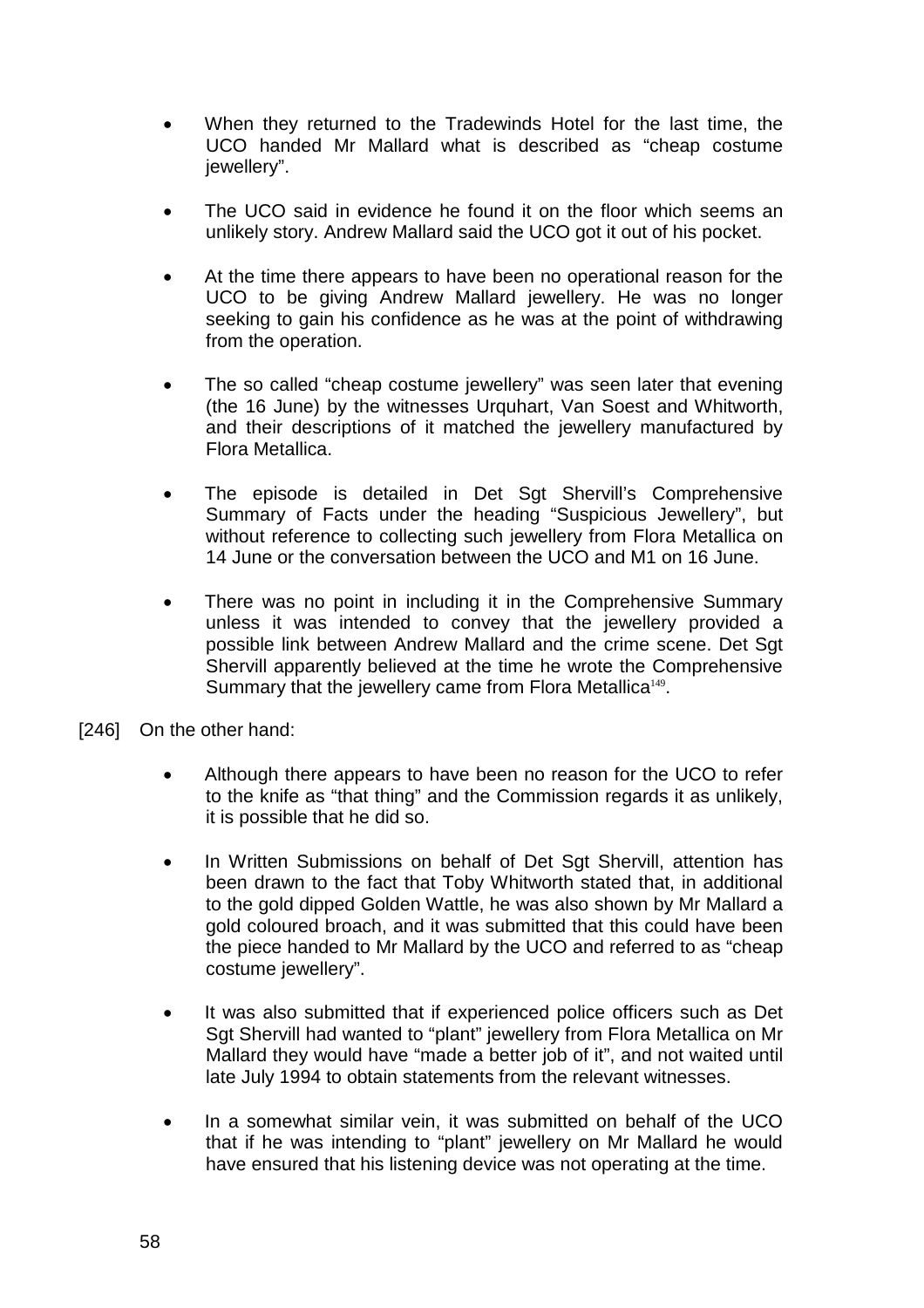- [247] Det Sgt Shervill having referred to the matter in some detail in his Comprehensive Summary, the Commission finds it incredible that neither he nor Mr Bates, can recall the matter ever being discussed in any of the numerous conferences they had before and during the trial.
- [248] After reviewing all the evidence and submissions, the Commission is unable to form an opinion whether the jewellery handed to Mr Mallard by the UCO was the jewellery collected from Mrs Car on 14 June or whether, if it was the same jewellery, it was as the result of any improper conduct or the part of any, or if so which, person or persons.

### **6.11 The Red Castle Hotel**

- [249] On the 16 June 1994, the UCO withdrew from the Undercover Operation. Andrew Mallard, still under physical surveillance, found his way to DC's Nightclub in Northbridge. Whilst he was there he became involved in an altercation with some persons unknown. After it was over, he returned to the nightclub for some time before being lost by the surveillance team.
- [250] According to him, he eventually left DC's Nightclub and went to the Red Castle Hotel in East Perth with an unknown female in anticipation of sexual activity with her. When they arrived there, having no money, he offered her drugs in return for sex, to which she was apparently agreeable. He then went downstairs to reception to try and obtain some drugs, but the best he could do was to obtain some aspirin powder. He returned to their room where he attempted to pass the powder off as drugs, but the woman was not fooled and promptly left, taking his jacket with her.
- [251] An attempt by police some months later to identify and contact the female by reference to the hotel's guest register proved unsuccessful. It would seem that the purpose in attempting to locate the female was to ascertain if she had any knowledge of the jacket or the jewellery or, as Det Sgt Shervill claimed in his evidence to the Commission, to ascertain what, if anything, Mr Mallard had discussed with her.
- [252] Andrew Mallard then made his way back to Fremantle where he went to the house where his friend Michael Buhagiar lived, and had a sleep in his room. Later in the morning of 17 June, he made his way down to Gino's Café in Fremantle, one of his regular haunts. This was to be his last taste of freedom until 2006.

### **6.12 Arrest on Bench Warrant**

[253] Following the incident at the conclusion of his interview with Det Sgt Caporn and Det Emmett on 10 June, Andrew Mallard had been charged with assaulting a public officer (Caporn) then performing a function of his office, contrary to the *Criminal Code* section 318 (1)(d)<sup>150</sup>. He had been remanded to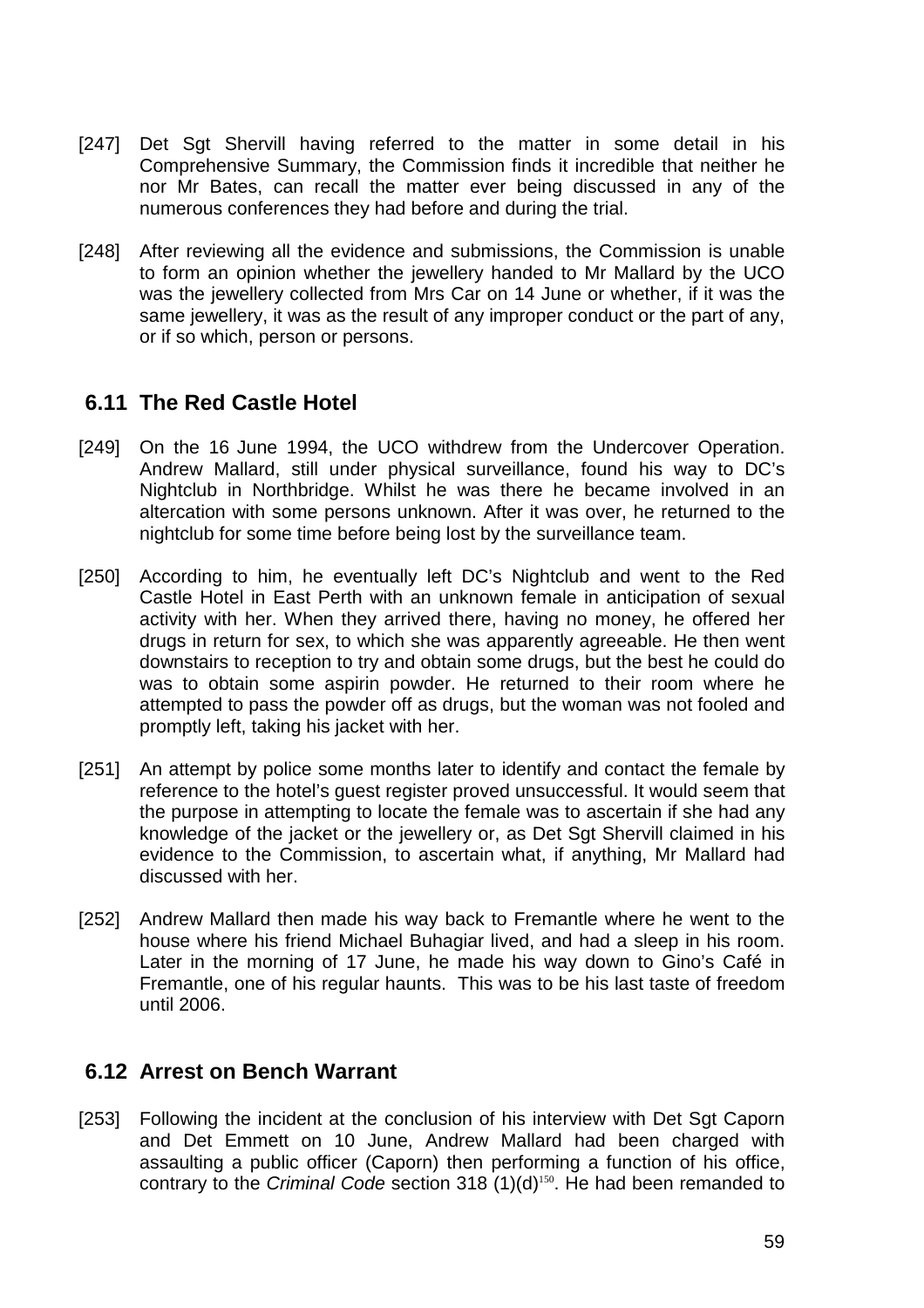appear at the Central Law Courts on Wednesday 15 June and allowed bail, but he had failed to appear. At the time the undercover and surveillance operations were in place, the police knew where he was and would have known of the remand, but apparently did nothing to encourage his attendance. Indeed the UCO had rather encouraged him not to attend by telling him not to worry<sup>151</sup>. On his non-attendance a Bench Warrant<sup>152</sup> was issued for his arrest.

- [254] The surveillance teams said they found him at Gino's Café on 17 June and notified the Major Crime Squad. At about 10.10am Det Sgt Brandham and Det's Carter and Ripp attended Gino's Café in an unmarked police car and arrested Mr Mallard pursuant to the warrant. He was put in the police car where he is said to have briefly struggled but was restrained. It is said by the officers that they travelled in silence to Curtin House, where he was strip searched and placed in an interview room.
- [255] The warrant purported to be issued pursuant to the *Justices Act 1902*, but that provision had been repealed some 12 years earlier and the relevant provision for apprehension of a person failing to answer bail was section 56 of the *Bail Act 1982*. The warrant required that the person concerned be apprehended and brought before the court "forthwith" to be dealt with according to law. The current provision under the *Criminal Procedure Act* section 177(4)(a) is "as soon as practical".
- [256] This was not done; he was arrested at about 10.10am on Friday 17 June and arrived at Major Crime Squad Headquarters at 10.30am, however he was not brought before a court until the following Monday 20 June.
- [257] Det Sgt Brandham said in evidence<sup>153</sup> that, as he was dealing with a very serious homicide, he believed the community would expect him to interview Mr Mallard when an opportunity arose, and he saw the arrest under the bench warrant as an opportunity to conduct such interview. He said he believed then, and still believes, that once he had been arrested he could interview him without bringing him before a Magistrate or Justice in accordance with the law.
- [258] In this he was, and is, mistaken. The object of the requirement for the person arrested to be brought before the court "forthwith" or "as soon as practical" is so that he or she can, if desired, challenge the warrant and the deprivation of liberty, and so that any continuing incarceration is authorised by a court and properly regulated and documented. It is not always possible to bring a person arrested before a court forthwith, for example, if a person is arrested during the night, there is nothing preventing that person being interviewed about either the matter the subject of the warrant or any other matter, provided that the person is willing to be interviewed and the court appearance is not delayed by the interview.
- [259] Therefore there was no impropriety in Det Sgt Brandham commencing the interview when he did, the last (video recorded) interview concluded at 2.04pm<sup>154</sup>. The Police Prosecutor was contacted at 1.00pm<sup>155</sup> and the evidence was that contact was made with the court<sup>156</sup>, but police were told that an appearance that afternoon could not be arranged, and that he should be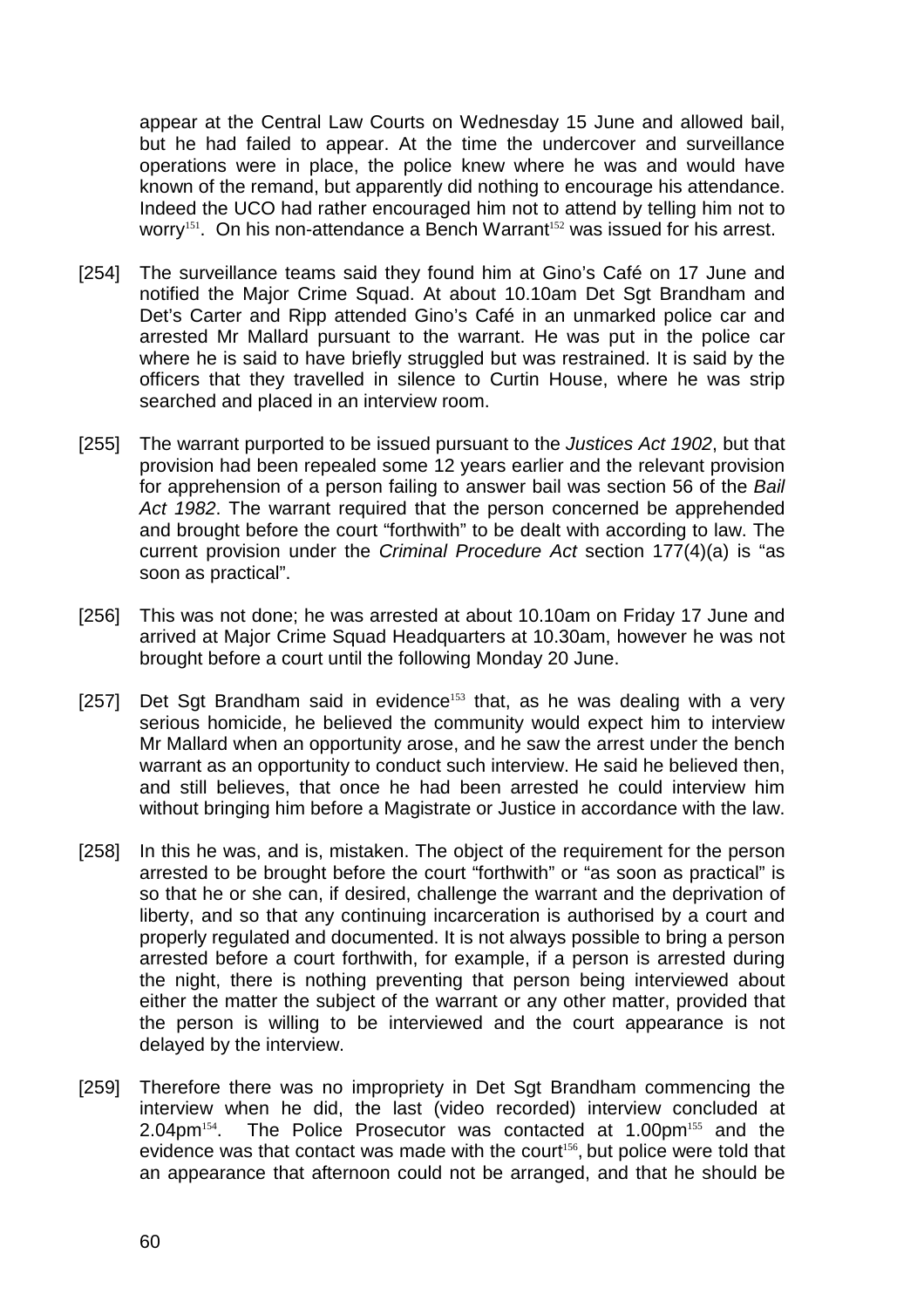lodged in the lock up and brought before the court the following day<sup>157</sup>. On the other hand the Running Sheet records that at 2.50pm that day Det Gooden contacted Graylands Hospital with a view to having Andrew Mallard readmitted for a further assessment; it may be that his appearance before the court was delayed so that such arrangements could be put in place, but this is not established by the evidence.

- [260] As it happened, although Mr Mallard was arrested on the morning of Friday 17 June it was some days before he was taken before a court. Following the interviews, he was at 3.20pm placed in a cell. That night, after the discussion with the nurse on duty, he was conveyed to Royal Perth Hospital to investigate various alleged injuries and was retained there for a period such that the Saturday sitting of the court on 18 June was missed. The court did not sit on the Sunday, with the result that he did not appear in court until Monday 20 June when, as will be seen hereafter, he was again remanded to Graylands for observation.
- [261] The Commission is satisfied that Det Sgt Brandham intended to interview him for the Pamela Lawrence homicide whenever and wherever he could, preferably at the office of the Major Crime Squad; the bench warrant (assuming it was valid) was a convenient device for the purpose of arresting him and getting him to that office where he could be interviewed without any choice to leave and without any supervision or observation by the court or the medical authorities at Graylands Hospital.
- [262] In all the circumstances, the Commission is not satisfied that Det Sqt Brandham engaged in any misconduct within the terms of the CCC Act in interviewing Andrew Mallard prior to him being brought before the court to answer the bench warrant.

## **6.13 The Interview of 17 June 1994**

- [263] Andrew Mallard was interviewed on 17 June 1994 in three separate interviews:
	- between 10.30am and 12.55pm;
	- between 1.00pm and 1.30pm; and
	- between 1.35pm and 1.58pm.

The third interview was recorded on videotape; neither of the first two were video or audio recorded. Det Sgt Brandham and Det Carter were later to give evidence that the contents of those interviews were written down, word for word by Det Carter as the interviews progressed and later checked by Det Sgt Brandham.

[264] Andrew Mallard in evidence at his trial, and in private hearing and interviews before the Commission, claimed that he did not say all the things in the interview which it is alleged he said, and that Det Carter was not writing down what was said contemporaneously as he claimed. He certainly said most of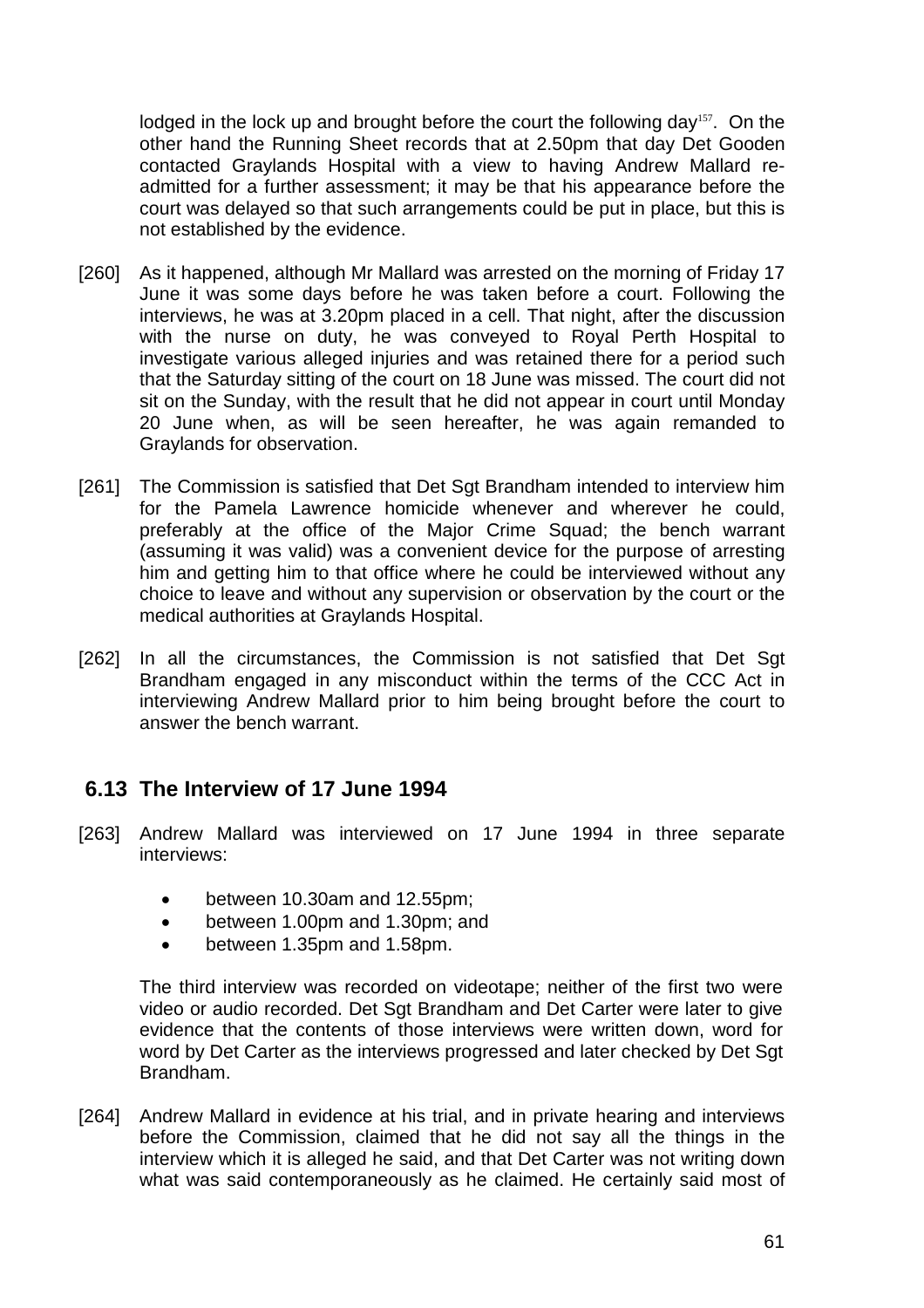the things attributed to him, because he re-affirmed them in the video recorded interview but these claims (which the Commission regards as allegations only and not evidence) have caused the Commission to examine closely the evidence surrounding the interview and the making of notes relating thereto.

- [265] Accompanying Written Submissions on behalf of Det Sgt Brandham and Det Carter was a table co-relating what Mr Mallard allegedly said in the non-video recorded interview with what he confirmed on video and, although there is no exact concordance and none of the answers in the non video recorded interviews purport to describe the actions of a third person, as a number of the video recorded answers do, the Commission is satisfied that all relevant answers of a confessional nature were confirmed in the video interview.
- [266] According to the evidence of Det Sgt Brandham and Det Carter, and as recorded in the notes Det Carter made, the interview commenced with a caution, following which Det Sgt Brandham said:

*Andrew, you have been spoken to on several occasions now about this matter and both you and I know that there are certain things that you have told us that, only someone with an intimate knowledge of the offence could know.* 

Mallard replied:

*Yes I know that.*

[267] Det Sgt Brandham then told him that he wished to go over what he had told Det Sgt Caporn (Commission underlining).

> *You told Det Sgt Caporn that you were responsible for the death of Pamela Lawrence* (he had not said that), *now I'm asking you Andrew, did you kill Pamela Lawrence?*

Whereupon Mallard closed his eyes very tightly for several seconds and visibly shook. Asked to tell them what happened Mallard said:

*It's not easy, it hurts … I didn't mean it, she started screaming. I only wanted to make her quiet.* 

[268] Mr Mallard then went on in a series of answers to describe in the first person how he went into the shop intending to rob it, that Mrs Lawrence saw him, told him to take what he wanted, became hysterical, that he only wanted to knock her out but could not stop, that he believed he hit her at least 6 times, possibly 12, over the left eye and on the back of the head, that after she went down he dragged her to the back of the shop, but did not hit her at the back of the shop, that when he left she was still making gurgling noises, but could not have survived. He said that she was wearing dark slacks and a jumper and that he had hit her with a wrench which he had got from the shed at the back. He said he took some money from her purse, but no jewellery.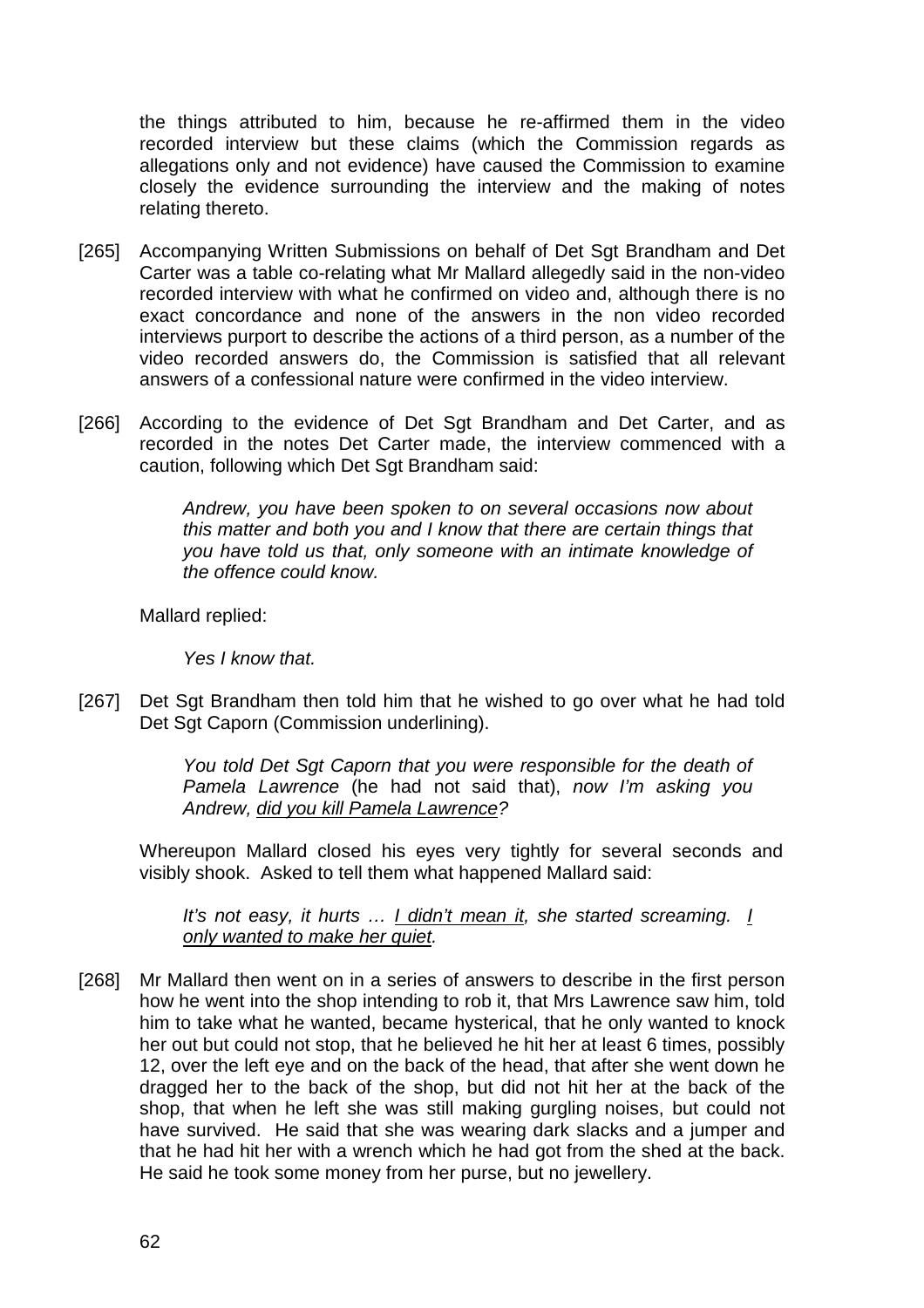[269] Asked to start again from the beginning, he described entering the shop. He continued:

> *… confront her, I'm going to rob you. I want jewellery and cash." She says, "take what you want. she's getting hysterical, on speed, on speed, panicked, shut her up, knock her out, hit her, can't stop, hit, hit, she goes down, drag her so no one can see her, out the back, gone.*

(He used no personal pronouns in the last part of this passage, but the context clearly suggests that he was purporting to describe his own actions.)

[270] After some further questions and answers he was asked:

*Andrew, did you kill her because she knew you?* 

to which he replied:

*Yes,*

and banged his head. Shortly afterwards he said:

*Look, I killed her okay, bashed her skull in, took the money and took the purse,* 

and at that time he became a little aggressive.

- [271] In answer to further questioning he said that at the time he was wearing his cap on backwards, that he was seen by a girl in her early teens who was in a small, pale green sedan or station wagon, with whom he "locked eyes", and that after leaving the store he virtually ran to Stirling Bridge where he threw the wrench into the middle of the river, washed the purse and his clothes in the salt water "because salt water fucks with forensics", pushed the credit cards into the sand and left them there, "but you won't find them" and dumped the purse over the side of the bridge, went back to Michelle Englehardt's, where he washed his clothes; he was soaked and it was raining.
- [272] He was then asked about the wrench and he said it was a pipe wrench as used for gas bottles from the shed and, at the police's invitation he drew a picture of the wrench on two pieces of paper. He said it was rusty and had a ratchet system, that it was a big one, a Sidchrome, similar to the one he had just drawn.
- [273] He was then asked to draw the layout of the inside of the shop which he did on two pieces of paper, or rather on one piece of paper and a piece of cardboard, the backing of a pad of paper. On that sketch he purported to mark where he had first hit the deceased, the position to where he had dragged her and where he had been when he was "seen by the person in the car". He was then asked to draw the steps area which he did, but got it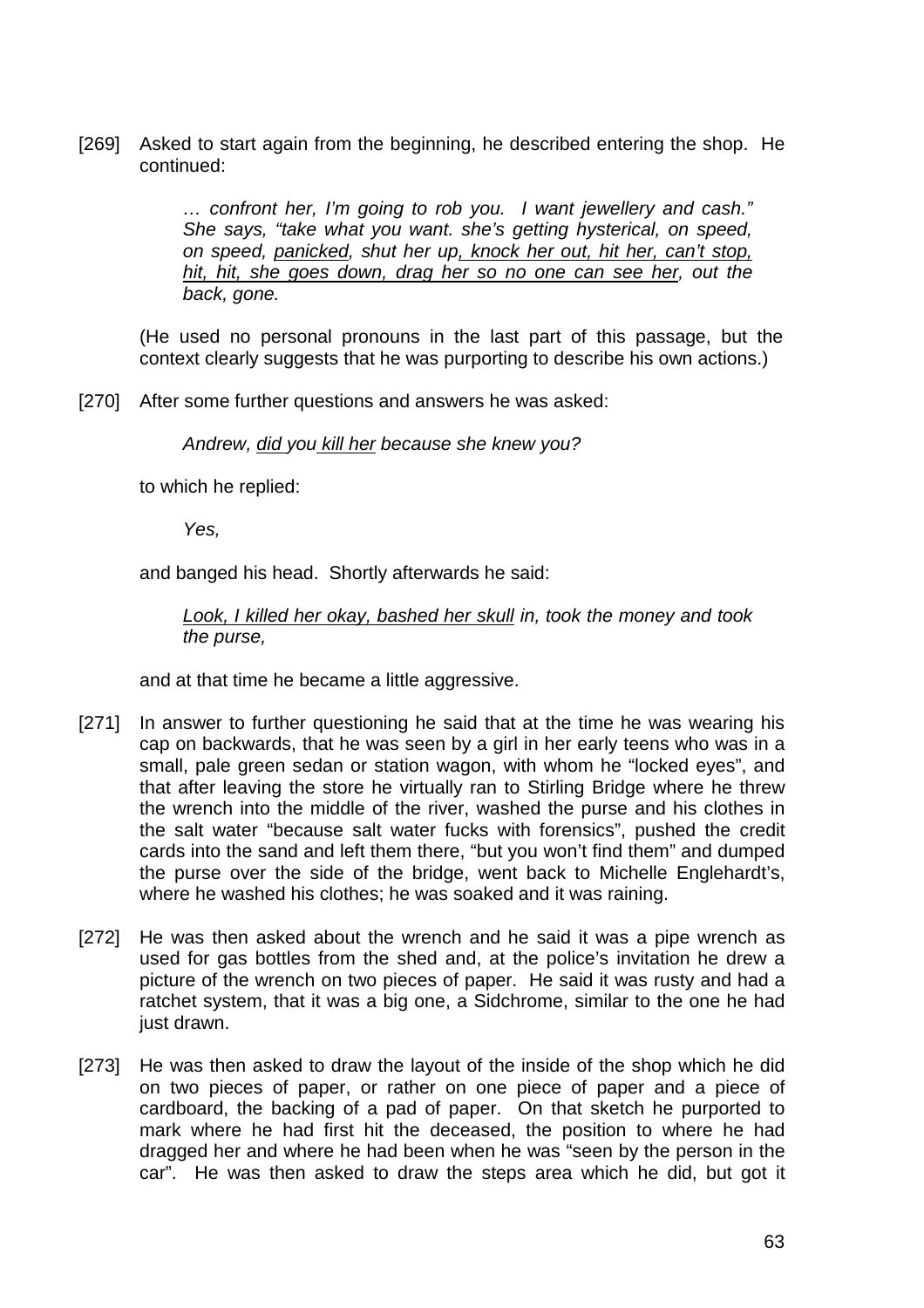wrong, putting the shed on the right instead of the left when approaching from the back of the building.

[274] After a five minute break and another caution, Det Sgt Brandham told Mr Mallard there were no gas bottles in the shed and questioned him about what equipment was stored there. This led to Mr Mallard describing how he believed Mrs Lawrence made her jewellery; which he also got completely wrong. Det Sgt Brandham then confronted him and said,

*You've never been in that back shed have you Andrew?*

to which he replied:

*No.*

[275] The following exchange then took place:

| <b>Brandham:</b> | What did you use to hit Pamela LAWRENCE with then?                               |
|------------------|----------------------------------------------------------------------------------|
| <b>Mallard:</b>  | A wrench.                                                                        |
| <b>Brandham:</b> | Where did you get it from?                                                       |
| <b>Mallard:</b>  | From the shed.                                                                   |
| <b>Brandham:</b> | But you've never been in the shed?                                               |
| <b>Mallard:</b>  | I must have got it from somewhere else.                                          |
| <b>Brandham:</b> | Did you take it with you to the shop?                                            |
| <b>Mallard:</b>  | No.                                                                              |
| <b>Brandham:</b> | Andrew, did you go to that shop that night and murder<br><u>Pamela LAWRENCE?</u> |
| <b>Mallard:</b>  | No.                                                                              |
| <b>Brandham:</b> | So what are you saying?                                                          |
| <b>Mallard:</b>  | I made it all up.                                                                |
| <b>Brandham:</b> | Why?                                                                             |
| <b>Mallard:</b>  | Only because I've got a lawyer.                                                  |
| <b>Brandham:</b> | What do you mean?                                                                |
| <b>Mallard:</b>  | I don't know.                                                                    |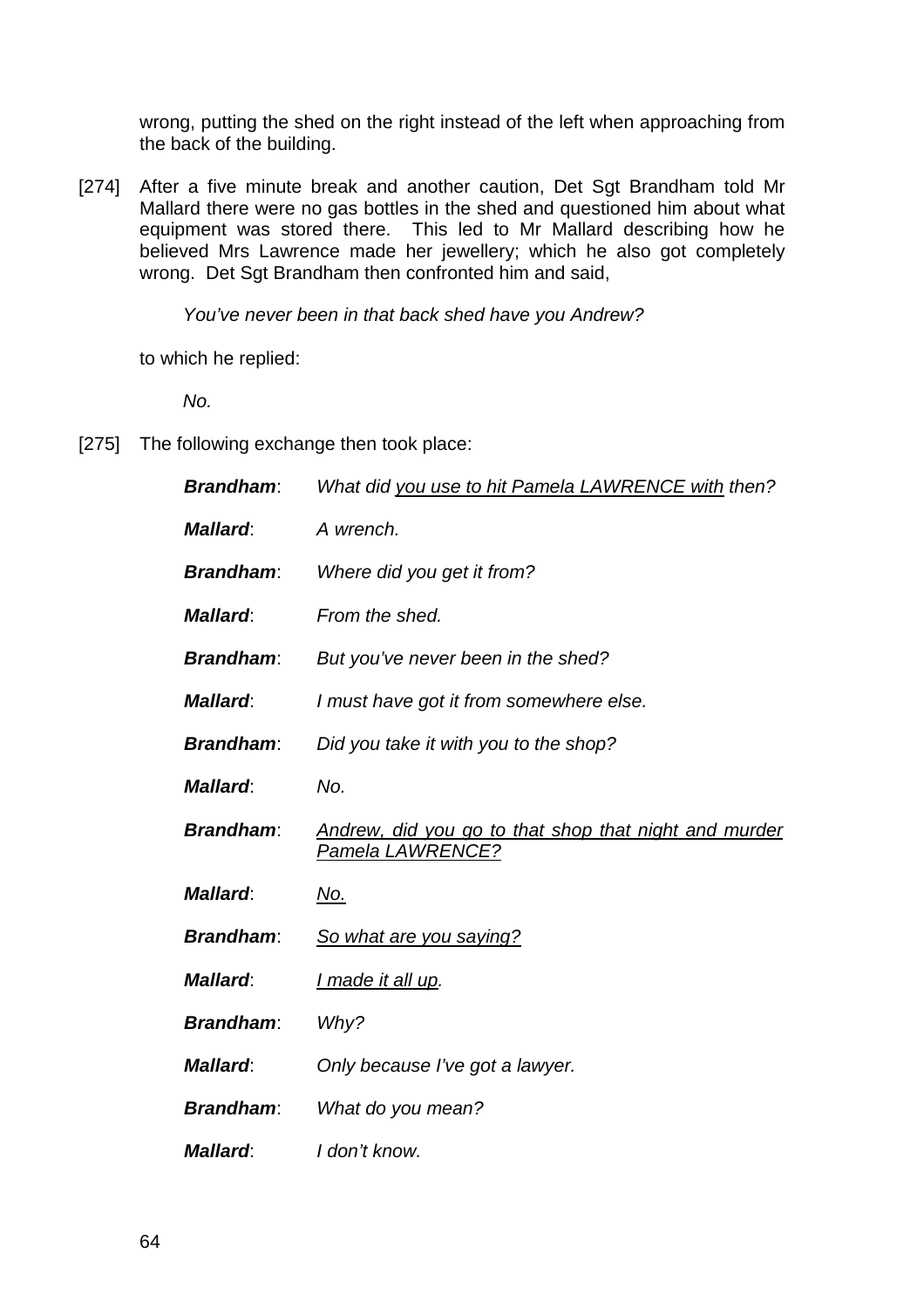*Brandham*: *So you're saying that everything you have told us here this morning was all made up?* 

*Mallard*: *Yes.* 

*Brandham*: *This is exactly the same thing that you did to Det Sgt Caporn, isn't it?* 

*Mallard*: *Yes.* 

[276] When asked about the detail that he had described, he said he secondguessed it and that he only knew details from what he had learnt from media reports and what he heard from people. He went on,

> *I've seen the back of the shop from a distance. I quessed the bit about the backdoor and the shed and the steps. I know the front of the shop and I know the inside … What was guessed was the position of the body, the weapon used, the equipment in the shed, the number of steps and which way the doors open. But I did see the fly screen on the back door from a distance.*

When asked how he could quess all that detail he replied:

*Maybe I'm psychic … All the things I told you is what I imagine the killer would have done, I got inside the culprit's head, I got inside the killer's head.* 

- [277] This is the first suggestion, as recorded in Det Carter's notes, where he says that when talking about the killer he is referring to another person (third party admissions). Up to this stage all his answers, as recorded, had related to his own actions, his own thoughts and his own reactions. Det Sgt Brandham and Det Carter then left the room and conferred with other members of the investigating team.
- [278] Det Sgt Brandham said he did not know what to make of the answers that Mr Mallard had given, containing as it did admissions, retractions, denials, facts which it appeared at the time only the killer could know, and other relevant matters which were clearly and demonstrably wrong. One of the officers, Det Potts, suggested that they conduct a video recorded interview to confirm the admissions made by Mr Mallard, and this suggestion was adopted.
- [279] Det Sat Brandham and Det Carter returned to the interview room, turned the video equipment on, and Det Sgt Brandham told Mr Mallard that he did not have to undergo a video recorded interview, to which he replied:

*I want to be video recorded so that I can be cleared*.

He was again cautioned and then asked what happened to him the previous evening when he had been assaulted outside DC's Nightclub in Northbridge, which Mr Mallard described in some detail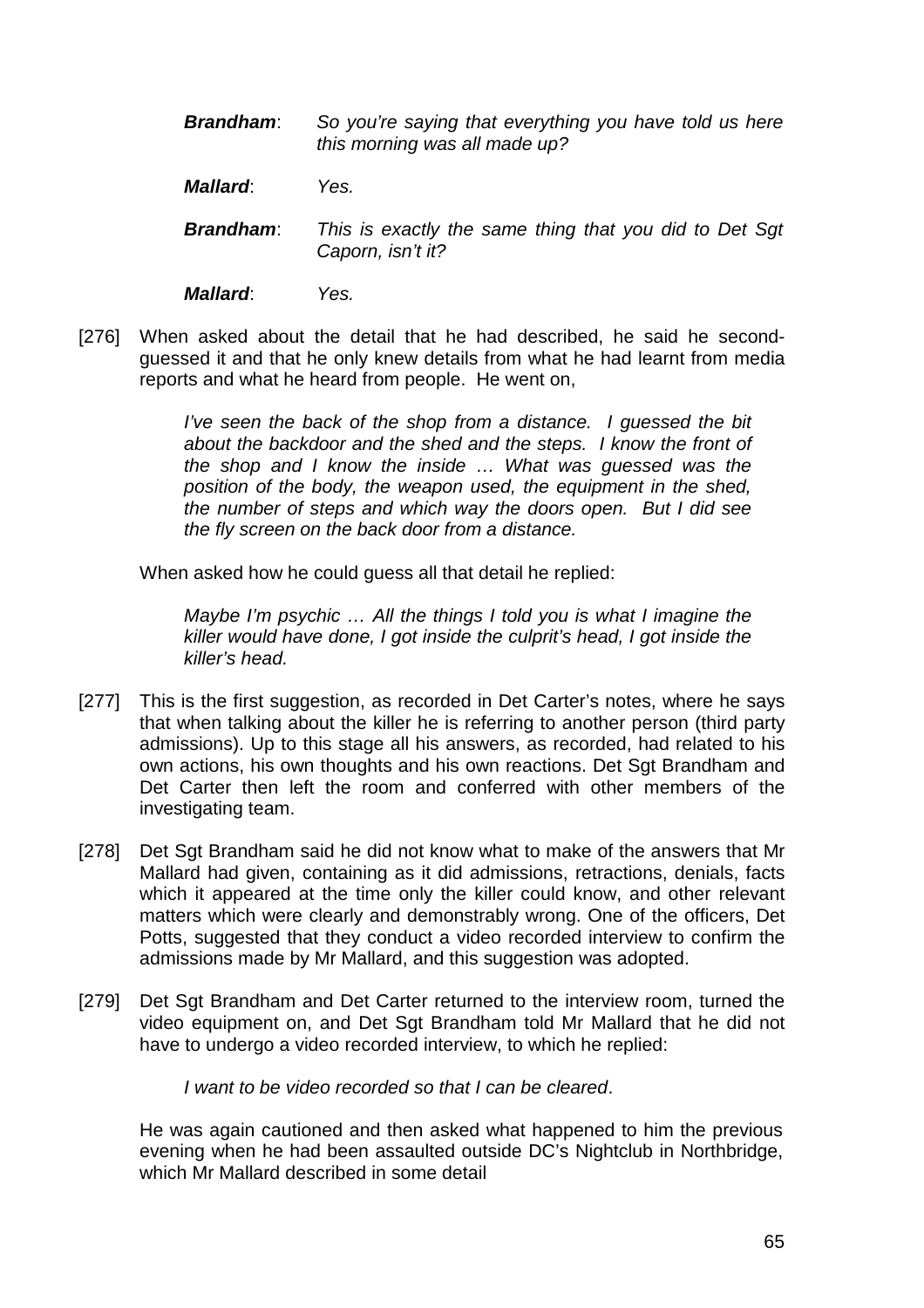[280] There followed a pattern of questioning following the pattern:

*You told us that …* 

and

*You also told us … is that correct?*

[281] In response to leading questions of that nature, Andrew Mallard agreed that he had told them that he went in through the rear door of the Flora Metallica shop, that he thought the shop was closed and it was safe to break into the shed at the rear, and that he had described what was inside the shed. When Det Sgt Brandham asked him what he had described inside the shed, he replied;

> *Well, basing my knowledge on jewellery … I figured it had to be a mixture of fine equipment for - - like little gas bottle, blowtorch - tweezers, special optical - - I thought being jewellery … she would have had to have an acetylene set …*

Mr Mallard agreed that he had also said that he thought there was a melting pot for use in gold dipping.

[282] At one stage he asked if he could say something and said;

*If Pamela Lawrence was locking the store up, maybe she came in through the back way, the front door was already locked … and she left the key in the back door and that's why he had easy access, and that that's why she didn't hear him until he was marching down the store.*

This is the first reference in the video recorded interview to a third person, and Det Sgt Brandham then said:

*We'll go on with what you told us earlier, okay, before we go into any thing else. Are you happy with that?* 

Mr Mallard replied that he was very happy with that. He agreed that he had told them that he went in through the back door and saw nothing, but once inside, he heard something. Asked what happed after that, he said;

*Well, initially I entered into the room or this person entered the room … thinking he was on his own.* 

(Commission underlining)

[283] There followed a number of questions where Det Sqt Brandham put to Mr Mallard a series of propositions of what he had previously said he had done in killing Mrs Lawrence. In response to some of them Mr Mallard agreed that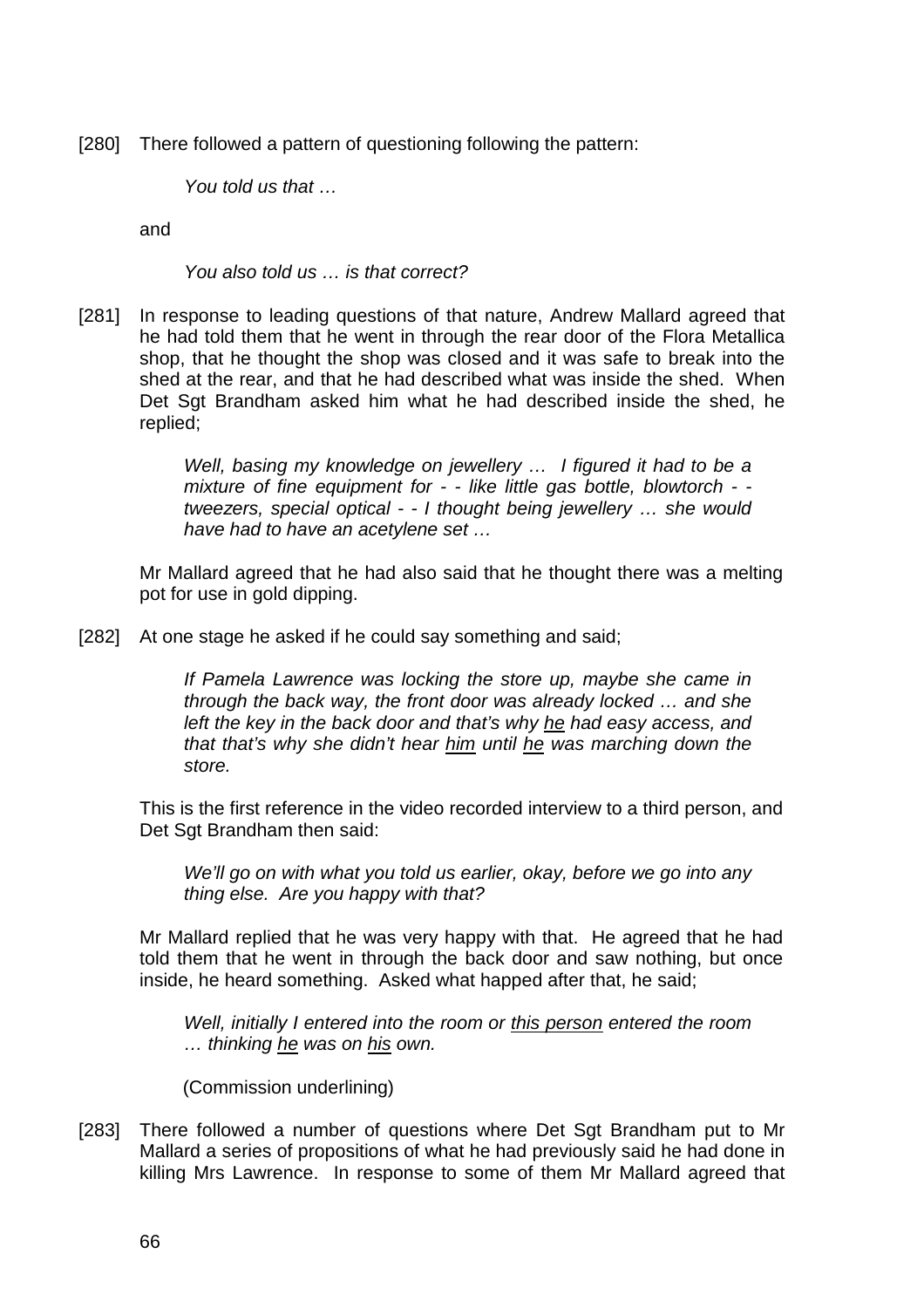was what he had told them; in other answers he referred to a third person e.g. "This is what I imagine this person would say".

[284] There was no question directly put to Mr Mallard that he had previously told them that he had killed Mrs Lawrence, although the following passage does occur:

| <b>Brandham:</b> | You told us she became hysterical and started<br>screaming.                                                                                |
|------------------|--------------------------------------------------------------------------------------------------------------------------------------------|
| <b>Mallard:</b>  | That's right. That's what I said.                                                                                                          |
| <b>Brandham:</b> | Okay. And that's what you said that you didn't mean - -<br>- this is again - - - it's difficult, because this is what<br>you've said - - - |
| <b>Mallard:</b>  | I didn't mean to - - -                                                                                                                     |
| <b>Brandham:</b> | $-$ - to us. You said you didn't mean to $-$ -                                                                                             |
| <b>Mallard:</b>  | - - - cause any further injury - - -                                                                                                       |
| <b>Brandham:</b> | Okay.                                                                                                                                      |
| <b>Mallard:</b>  | I panicked and at the time I thought I was on speed or<br>drugs, but maybe not.                                                            |
| <b>Brandham:</b> | I think you said initially that you only meant to knock<br>her out.                                                                        |
| <b>Mallard:</b>  | That's right.                                                                                                                              |

and later, when asked to indicate where Mrs Lawrence was struck, he described hitting her on various parts of her head and said that he continued hitting her until she suffered injuries which he described in colourful and lurid terms.

[285] When asked about how many times he had hit her, he said:

*Judging by the damage that was shown to me in photographs ...*

When asked about her being dragged to the rear of the shop, he replied:

*But I've got some more ideas on that,* 

but Det Sgt Brandham was not interested in Mr Mallard's ideas, and said:

*We'll just go through what you've told us first, Andrew.*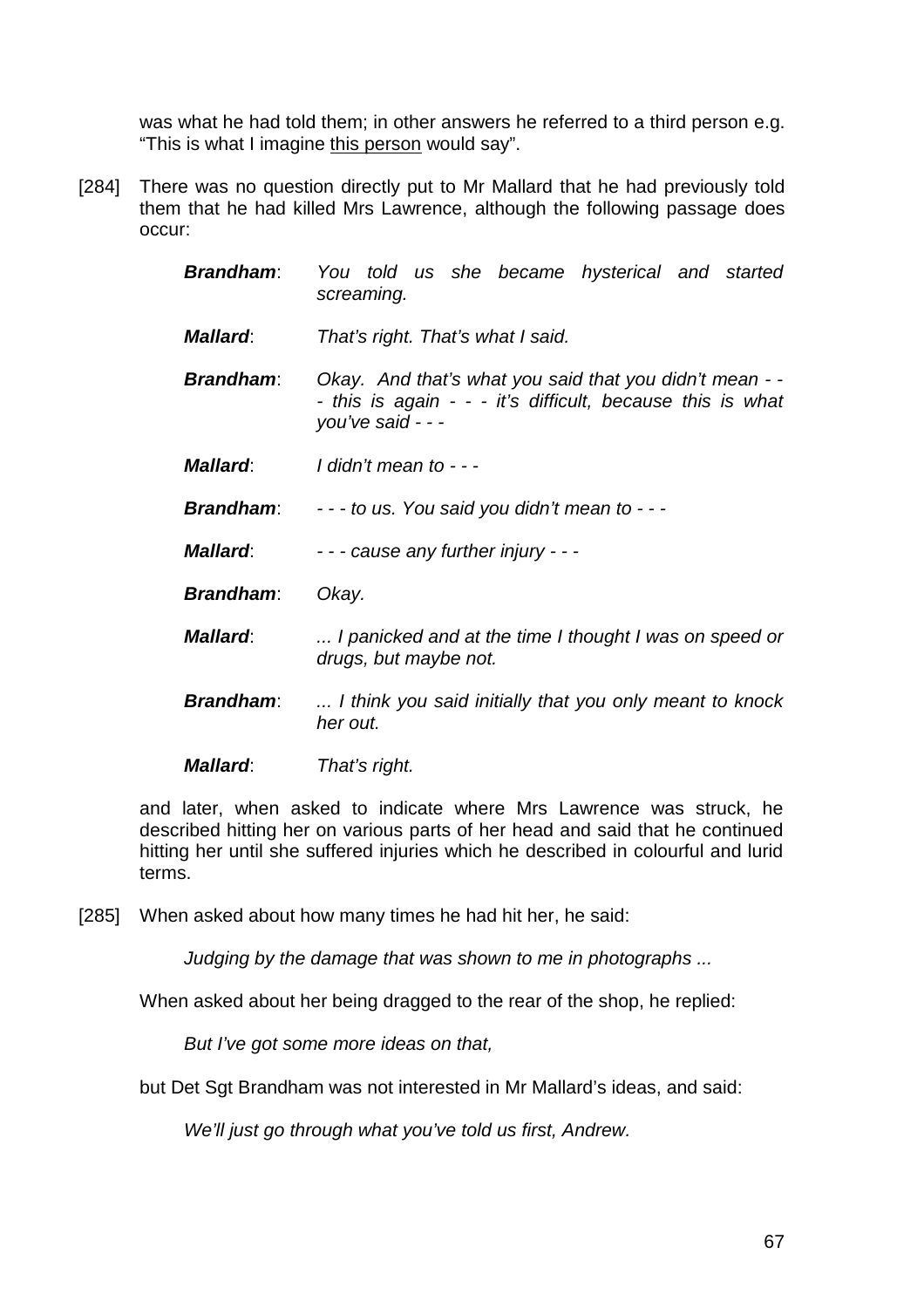- [286] Asked about her clothing Mr Mallard said she was wearing "a skirt of some sort. Again being a woman of taste she would have had to … worn a nice skirt like this but one that joins up".<sup>158</sup> Mr Mallard was at that time still wearing, as a kilt, the second hand tartan skirt that the UCO had helped him purchase the previous day at the Op Shop in Fremantle, and he had previously said in the non-video recorded interview that Mrs Lawrence was wearing dark slacks and a jumper. Mr Lawrence's recollection at the trial was that she was wearing jeans and a blue jumper $159$ .
- [287] He agreed that at the time he was wearing a peaked cap which, when turned around, could look like a bandana. He said he had done that, but not very often. He confirmed that he had previously told them that he had disposed of the purse, weapon and handbag off the Stirling Bridge because the salt would affect the forensic examination and that he had washed his hands in the salt water, "high alkaline".
- [288] Apart from some irrelevant formalities, the interview concluded with the following exchange (Commission underlining):
	- *Brandham: Right, no problems. Now, after telling us all this a couple of times, you then have said to us that that's all lies, that you made that all up.*
	- *Mallard: That's right.*
	- *Brandham: Is that correct?*
	- *Mallard: That's correct?*
	- *Brandham: Okay. Now, the only one thing I want to ask you, Andrew, is, there are certain things about what you told us that only the offender would know.*
	- *Mallard: Yes.*
	- *Brandham: Okay. How do you explain that?*
	- *Mallard: Um, my association in Mosman Park, going to the deli on the corner, walking past the jewellery store, being inside at the front counter of the jewellery store, not knowing what is behind the back wall, but also seeing the jewellery store or the jewellery store and adjoining shops from the cycle centre in Stirling Highway, and then just coupling that with information on the television, um, identikit photograph, which is probably nothing like the person.*
	- *Brandham: Okay. But the fact is that - the fact is that you told us all these things and you now say that that was a*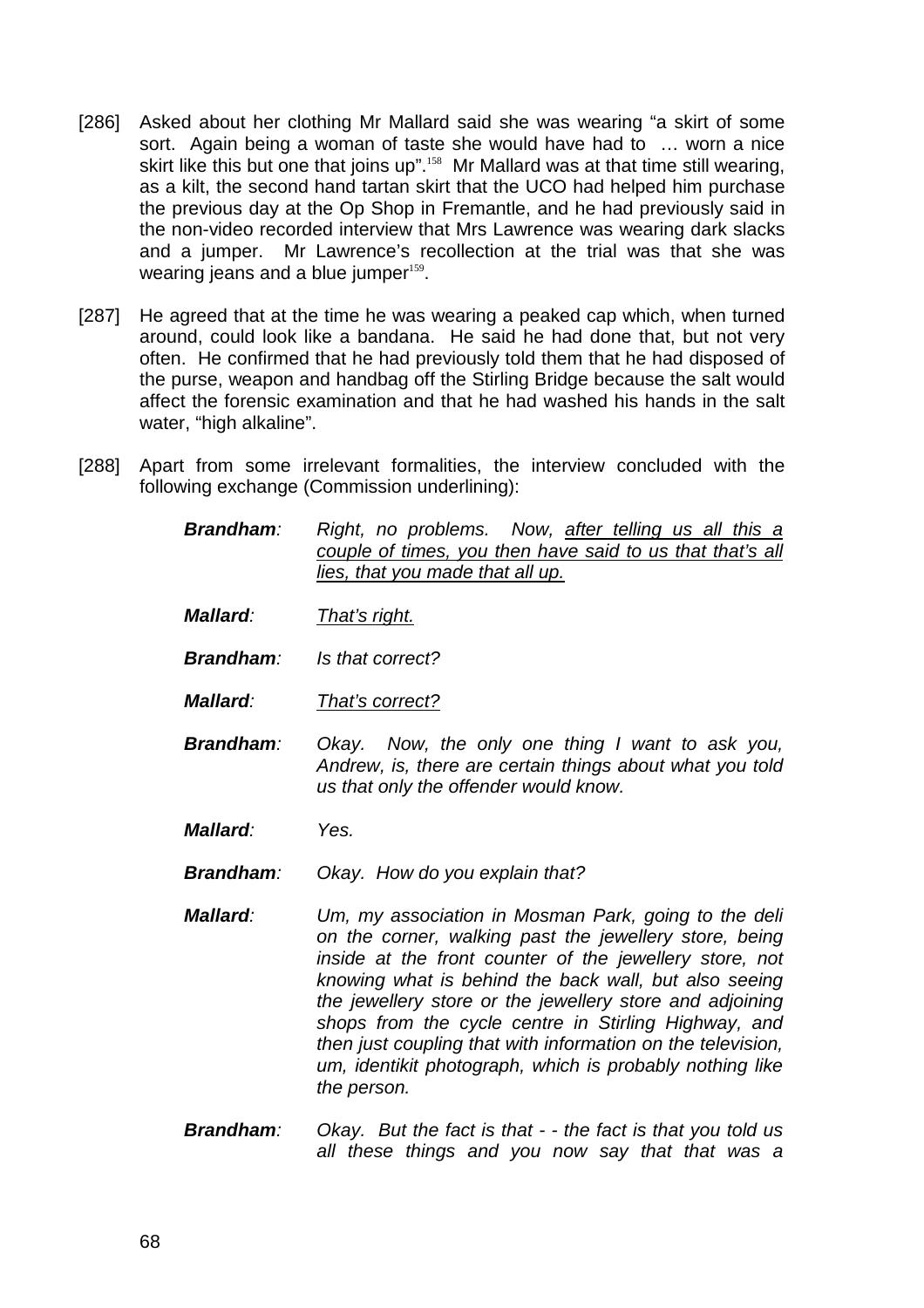*complete pack of lies – that all the things that you told us was - -* 

#### *Mallard: I say that was my - - my version, my conjecture, of the scene of the crime.*

- [289] It was a very strange interview. Andrew Mallard was hardly questioned about the facts, but only about what he had said to them in the earlier interviews. At no stage was he invited to give a narrative of his movements, but he was consistently brought back to what he had allegedly told them previously, with which he generally agreed, although a substantial part of his responses were couched in the third person, and Det Sgt Brandham had very fairly put to him at the end of the interview that what he had told them, he had made up.
- [290] Det Sgt Brandham agreed that, even in 1994, this was not his usual form of questioning in a video recorded interview. He said in the usual case where a person had confessed prior to the video interview, he would normally obtain the confession, and then ask the suspect to tell a detailed story in their own words; but in this case Andrew Mallard had confessed off video and then retracted his confession, and it was for that reason that the video interview took the form it did by asking leading questions to corroborate what he had previously said off video $160$ .

### **6.14 Failure to Video Record the Interviews**

- [291] Another matter considered by the Commission was why the earlier interviews with Det Sgt Caporn on 10 June 1994 and with Det Sgt Brandham on 17 June 1994 had not been video recorded when video equipment was available, but the Commission is now satisfied that at that time (May-June 1994) the practice was that video recording of interviews was not undertaken unless a suspect or person of interest had made admissions, usually in a formal nonvideoed interview.
- [292] The matter was discussed in Mr Mallard's first appeal<sup>161</sup> where the then Chief Justice pointed out that, although the Commissioner of Police had issued *Guidelines for Video Recording of Interviews with Suspects* effective from 1 May 1993, which stated audio/visual recording was to be applicable with "all suspects where the offence is a major indictable crime, namely offences that carry a term of imprisonment which exceed 14 years…" it was not applied in practice.<sup>162</sup>
- [293] The subject had previously been discussed in a number of cases including Sell v The Queen<sup>163</sup>, and in Andrew Mallard's case<sup>164</sup> the Court said that interviews not video recorded and taking place after the decision in Sell (22 June 1995) would not be admitted.
- [294] The Chief Justice also pointed out<sup>165</sup>, following what had been said in Sell that the whole interview should be video recorded, not just confirmation of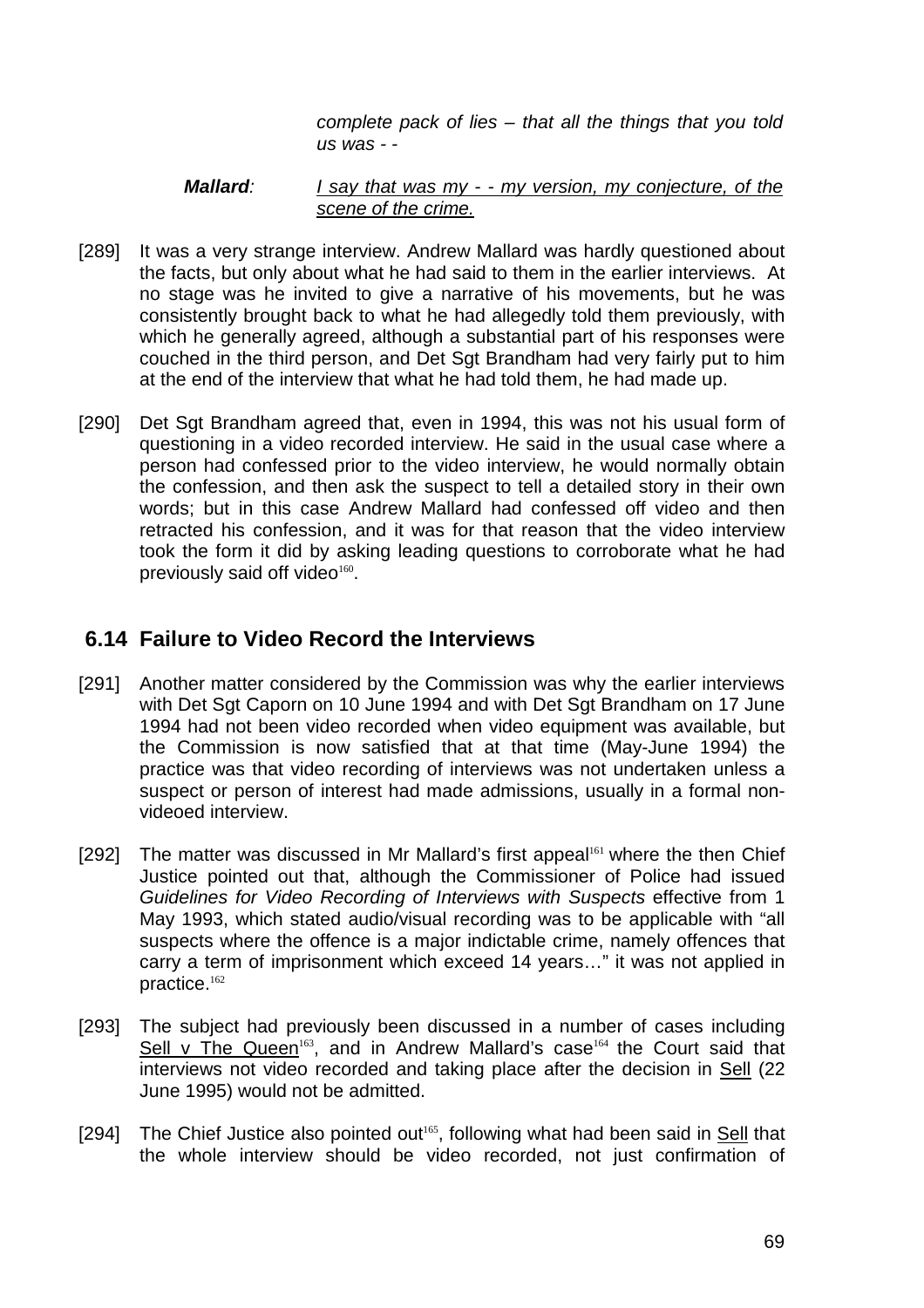admissions alleged to have been made in an earlier non-video recorded interview.

[295] Following the decision in Mallard and advice from the DPP, the Commissioner of Police issued a direction<sup>166</sup> as follows:

> *A caution will be administered at the commencement of any interview of a suspect in relation to an offence. That caution will be recorded either on videotape, or where video recording facilities are not available, in note form.*

> *The practice of police officers conducting interviews with suspects in relation to an offence, without utilising available videotape equipment, is to stop. The whole interview of a suspect in relation to an offence, is to be recorded upon videotape where recording facilities are available.*

- [296] Meanwhile Chapter LXA (ss 470D et seq) of the *Criminal Code*, which had been enacted on 9 December 1992, was proclaimed and came into operation on 4 November 1996. Those provisions, since re-enacted with some modifications as Part 11 (ss 115 to 124) of the *Criminal Investigation Act 2006*, made statutory provision for the video recording of interviews and provided that, except in limited specified circumstances, evidence of admissions was not admissible unless they had been video recorded.
- [297] As has been noted, the practice in 1994 was that suspects were not interviewed on video until they made admissions, at which stage they were reinterviewed on video. In the interview of 17 June, as recorded in Det Carter's notes, Mr Mallard, very early in the interview (see paras 267 to 270 above), made clear, unambiguous admissions of killing Pamela Lawrence, but the interview was not stopped at that stage and recommenced on video. Det Sgt Brandham was unable to say<sup>167</sup> why he had not done so, but he also said he wanted to get more detail<sup>168</sup>.
- [298] At his trial, Andrew Mallard said that during his interview he was merely trying to assist the police solve the crime by discussing with them his theories on what the killer would have done, hence the references to a third person; but why the police would seek or utilise the theories of an unemployed drug user of no fixed place of abode who was at the time facing charges of impersonating police and stealing a police badge, to help them solve a major crime is beyond the Commission's comprehension, and the proposition must be regarded as a further manifestation of his mental illness at the time.
- [299] It is the Commission's opinion that there was no misconduct on the part of Det Sgts Caporn and Brandham in failing to video record all the interview of 10 and 17 June 1994, as they were merely following the procedures in place at that time.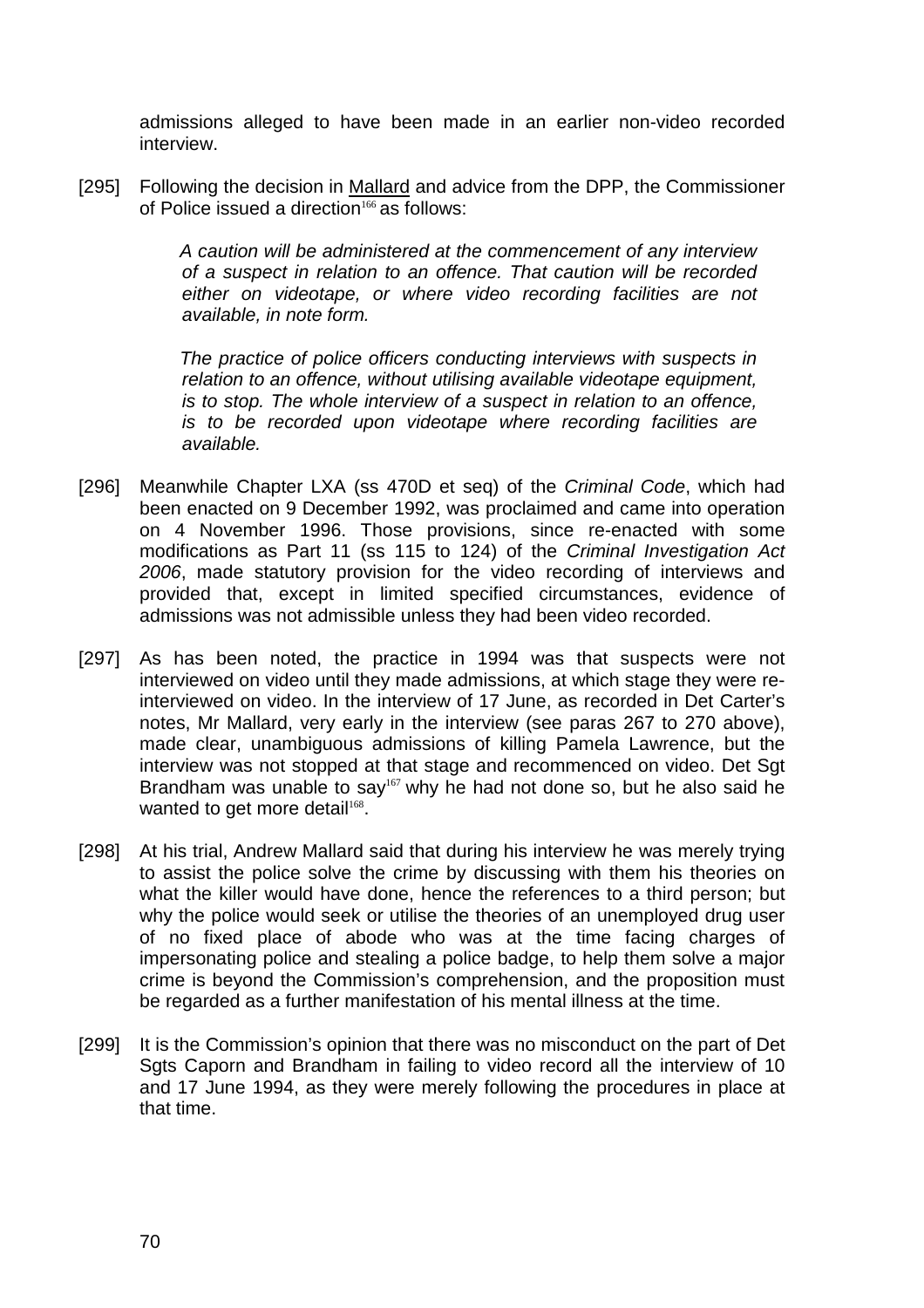# **6.15 A True Record?**

- [300] The other issue examined in relation to the non-video recorded interviews of 17 June was whether the notes made by Det Carter are, as claimed by him and by Det Sgt Brandham, a true and complete, contemporaneous, verbatim record of the interview.
- [301] This investigation was prompted by three separate pieces of evidence namely, Det Sgt Shervill's notebook, the reports of the document examiners, Dr Steven Strach and Ms Carol Veitch, and the fact that during the video recorded interview Det Sgt Brandham does not appear to be referring to Det Carter's notes of the off camera interviews earlier that day.
- [302] Throughout the investigation Det Sgt Shervill kept a notebook<sup>169</sup> in which he noted observations, meetings, things to do and to get others to do, contact telephone numbers and thoughts on the investigation as it progressed. The notebook pages were ruled on both sides and opened long ways in a "landscape" format in the form commonly called a "reporter's notebook". The entries commenced at each end and the pages have been numbered by the Commission for the purposes of the investigation. One page sequence runs from 1 to 88 and the other sequence from 89 to 101.
- [303] Commencing at p 49 under the general heading "WHY", the pages are divided (except for pp 60 – 61) into two columns headed respectively "FACT" and "WITNESS/EVIDENCE". In the FACT column are a series of numbered points relating to facts concerning Andrew Mallard, whilst opposite such entries in the WITNESS/EVIDENCE column are noted the sources of the information in relation to that item appearing in the first column, and sometimes a relevant comment on such item.
- [304] Apart from p 60 61 (which seem to be entries made on or relating to 16 and the morning of 17 June), the sequence runs from point 1 on p 49 to point 51 on p 67. Then at the top of p 68 is a heading, "General I/V 17/6/1994", and there follow points 52 to 75 on p 78 where there is another heading "Video I/V 17/6/1994" and the sequence continues from points 76 to 108 on p 87.
- [305] It initially appeared to the Commission that the items on p 49 to 67 (points 1 to 51) related to information available to the police investigators prior to 17 June, either from the interview with Det Sgt Caporn on 10 June, or from other witnesses, and that the items from point 52 onwards related to the non video recorded interview with Det Sgt Brandham on 17 June and the video interview of the same day respectively.
- [306] Written Submissions on behalf of Det Sgt Brandham and Det Carter drew attention to the fact that a number of entries in the notebook, particularly from point 25 on p 62 (which follows the notes relating to 16 June) and prior to the heading on p 68 ("General 17/6/1994"), could only have come from the 17 June interview; namely points 25 to 48, except points 42 and 43. But they are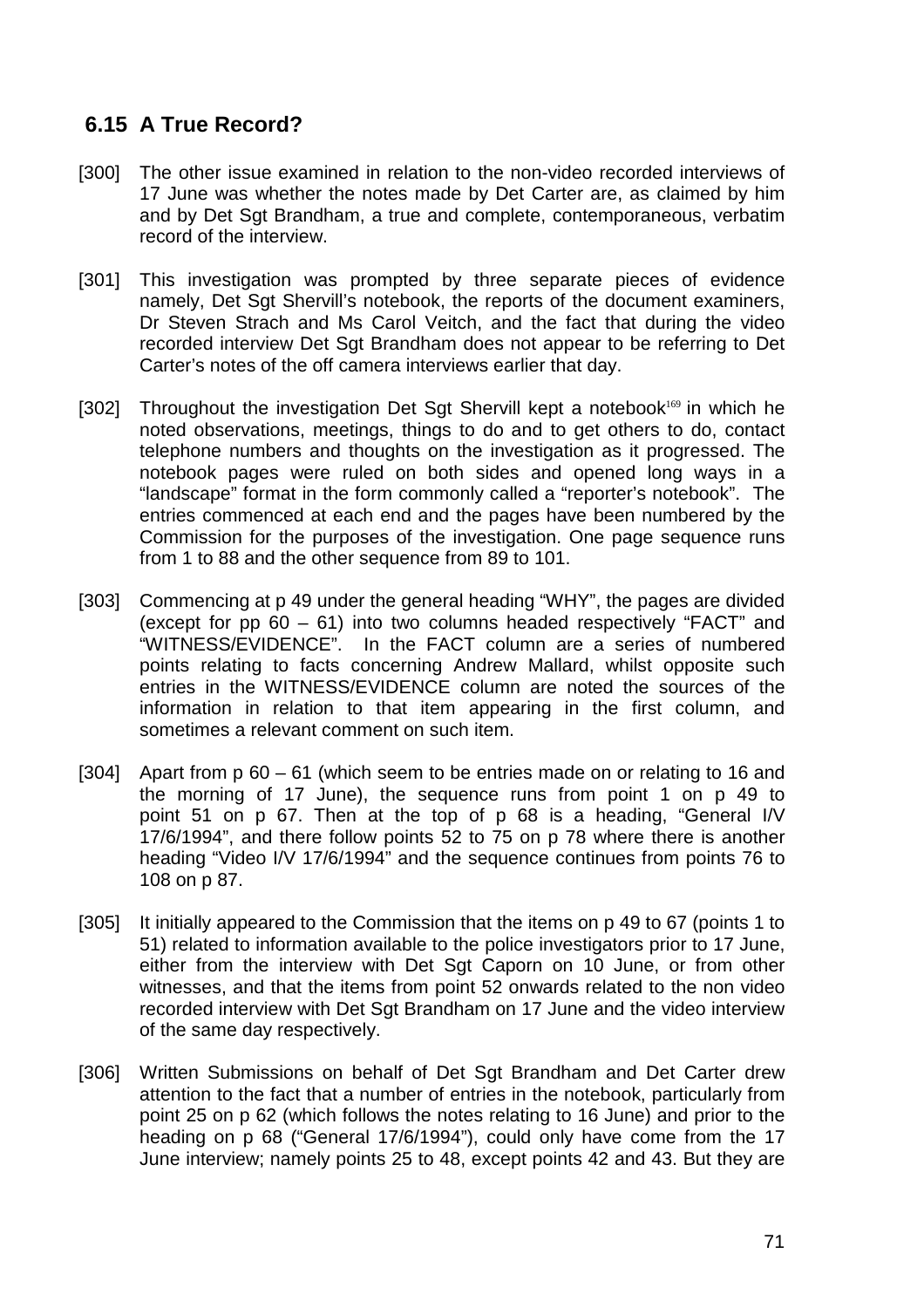not in the same order as in Det Carter's notes of the interview, and some of them are quite different. For example, point 44 reads:

*Claims that person responsible took weapon to Stirling Bridge and threw it in river.* 

Whereas the notes of the interview as recorded state:

*Brandham*: *Where did you dispose of the wrench?* 

*Mallard*: *Off the Stirling Bridge, I virtually ran there.* 

This entry, point 44, and also points 45 and 48, also raise a query as to whether Andrew Mallard at times spoke in the third person during the non video recorded interview on 17 June, contrary to what is recorded in Det Carter's notes.

- [307] Det Sqt Shervill "cannot remember" how the headings came to be there, but denied that what was entered underneath each of the headings were notes he made from the interviews as they took place, although under those headings the notes generally record in summary form, what the officers claim was said by Mr Mallard in the off camera and video recorded interviews respectively. In relation to the off camera interview, there are some matters in the notebook under the heading "General I/V 17/6/1994" which do not appear in Det Carter's notes, and other matters which are recorded in a different sequence; including that the notebook records the drawing of the shop (point 62) ahead of the drawing of the wrench (point 63) whereas Det Carter's notes, indicate the wrench was drawn before the shop premises. On the other hand, all the entries under the heading "Video I/V 17/6/1994" (points 76 – 108) appear in the same sequence as in the tape.
- [308] The matters in Det Sqt Shervill's notebook which do not appear in Detective Carter's notes are:

| Point 53: | Card (Pamela Lawrence's) in wallet with leather jacket<br>and cassette tape - Rm 41 Red Castle Hotel.                                                                         |
|-----------|-------------------------------------------------------------------------------------------------------------------------------------------------------------------------------|
| Point 54: | Wacked her with wrench (no reference to "wacked" in<br>Det Carter's notes)                                                                                                    |
| Point 61: | Her head - back, side, front, forehead, side, temples, top<br>of the head, side nose, forehead. (No reference in Det<br>Carter's notes to blows to the side, temple or nose). |
| Point 65: | Agrees that there is a wheelbarrow in the shed.                                                                                                                               |
| Point 71: | Purse not in river. I don't know where purse is, I didn't<br>take anything from shop, I didn't do it.                                                                         |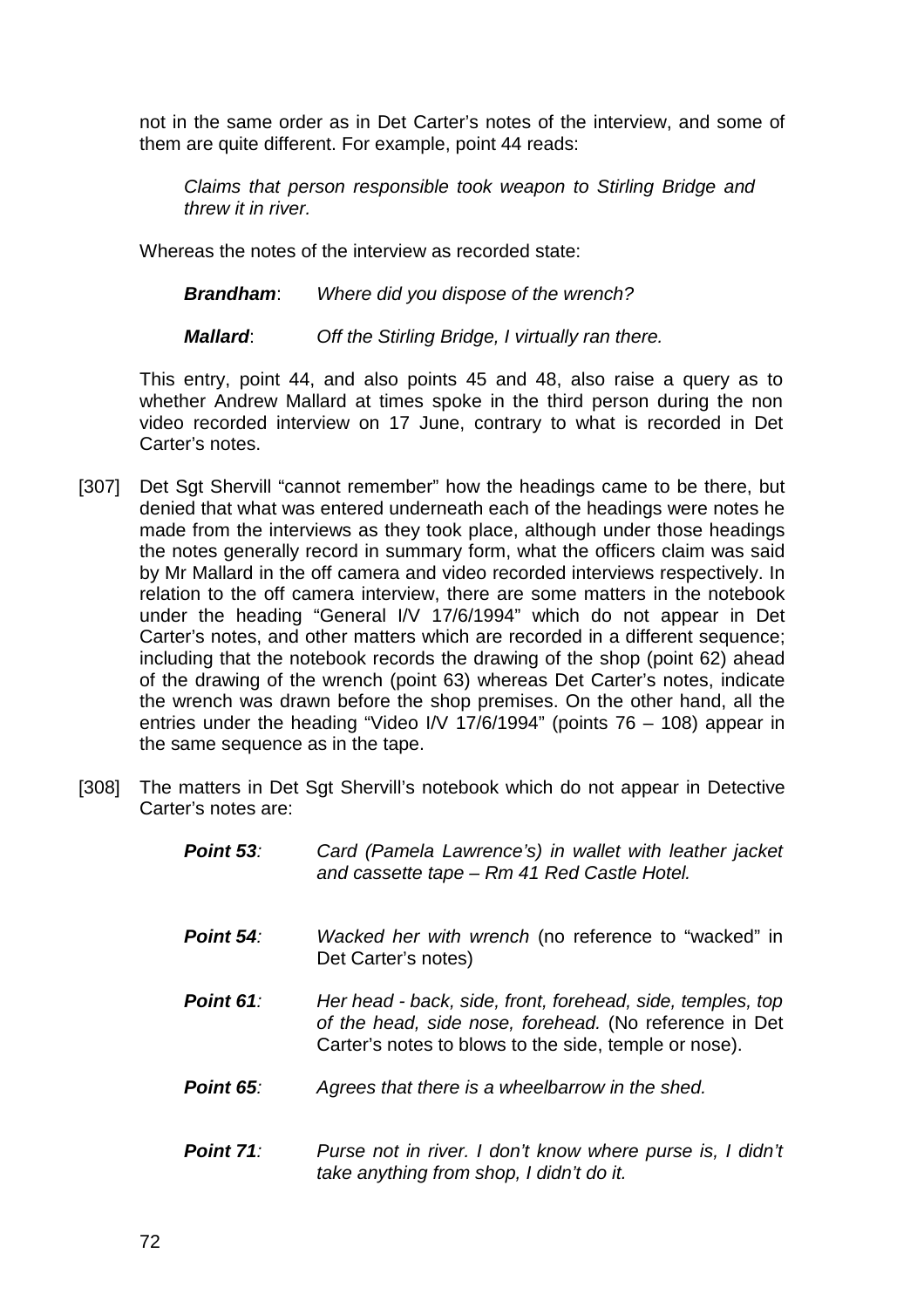#### *Point 72: It was pissing down with rain at the time.*

- [309] Det Sgt Shervill was unable to give a satisfactory explanation as to where these matters came from, or how the headings on p 68 and 78 came to be where they are, but this could possibly be due to the lapse of time since the entries were made. At his private hearing on 10 September 2007 Andrew Mallard said he had not said the matters recorded in points 61 or 65 during his interviews on 17 June<sup>170</sup>. As to point 53, Andrew Mallard said at his trial<sup>171</sup> that he had given the wallet and cassette tape to the taxi driver who had driven him from the Red Castle Hotel to Fremantle early on the morning of 17 June. If this were true, it was not known to Det Sgt Shervill until much later.
- [310] The matters which appear in a different sequence, in addition to the order in which the drawings were done relate to point 54, "I killed her okay, ? skull in, took money, took her purse" which comes before point 61 (p 72) in Det Shervill's notebook, but in Det Carter's notes<sup>172</sup> this passage occurs on p 20 whilst the reference to going to rob her and want her jewellery and cash appears at p 18. It also appears in the notebook before "Hit her with my right hand, I am very strong right handed" at point 61 (p 73) whereas in Det Carter's notes it appears (at p 20) immediately after, though in the same answer as, "My right hand, I am very strong right handed".
- [311] There was also the evidence of the highly qualified and experienced document examiner, Dr Steven Strach, who applied to the documents the Electrostatic Detection Apparatus (ESDA), a forensic process partly developed by him, but now well established internationally, which is used to analyse writing impressions and paper alignment or misalignment and determine the order in which writing impressions have been created. He concluded that<sup>173</sup>, the sketch of the shop was made when it was located (directly or indirectly) over the papers on which the sketches of the wrench were made, and that it was highly probable that the sketches of the wrench were made after the sketches of the shop (even though the sketch of the shop was partly on the cardboard backing of a writing pad).
- [312] This confirmed the sequence in Det Sat Shervill's notebook and contradicted that in Det Carter's notes. His opinion was supported, though not in the same detail, by the report of another document examiner, Ms Carol Veitch.<sup>174</sup>.
- [313] Copies of these expert's reports were provided to the police officers and their lawyers in August 2007 so as to give them the opportunity to obtain evidence or reports to the contrary. Dr Strach was the last witness called on 26 November 2007<sup>175</sup>, and was cross-examined by Mr Davies QC on behalf of the officers. No other report or witness was produced; although Mr Trowell QC did in his closing address propound an alternative theory, but without any supporting evidence. On the other hand, Andrew Mallard at his trial said that he drew the sketches in the order recorded in Det Carter's notes<sup>176</sup>.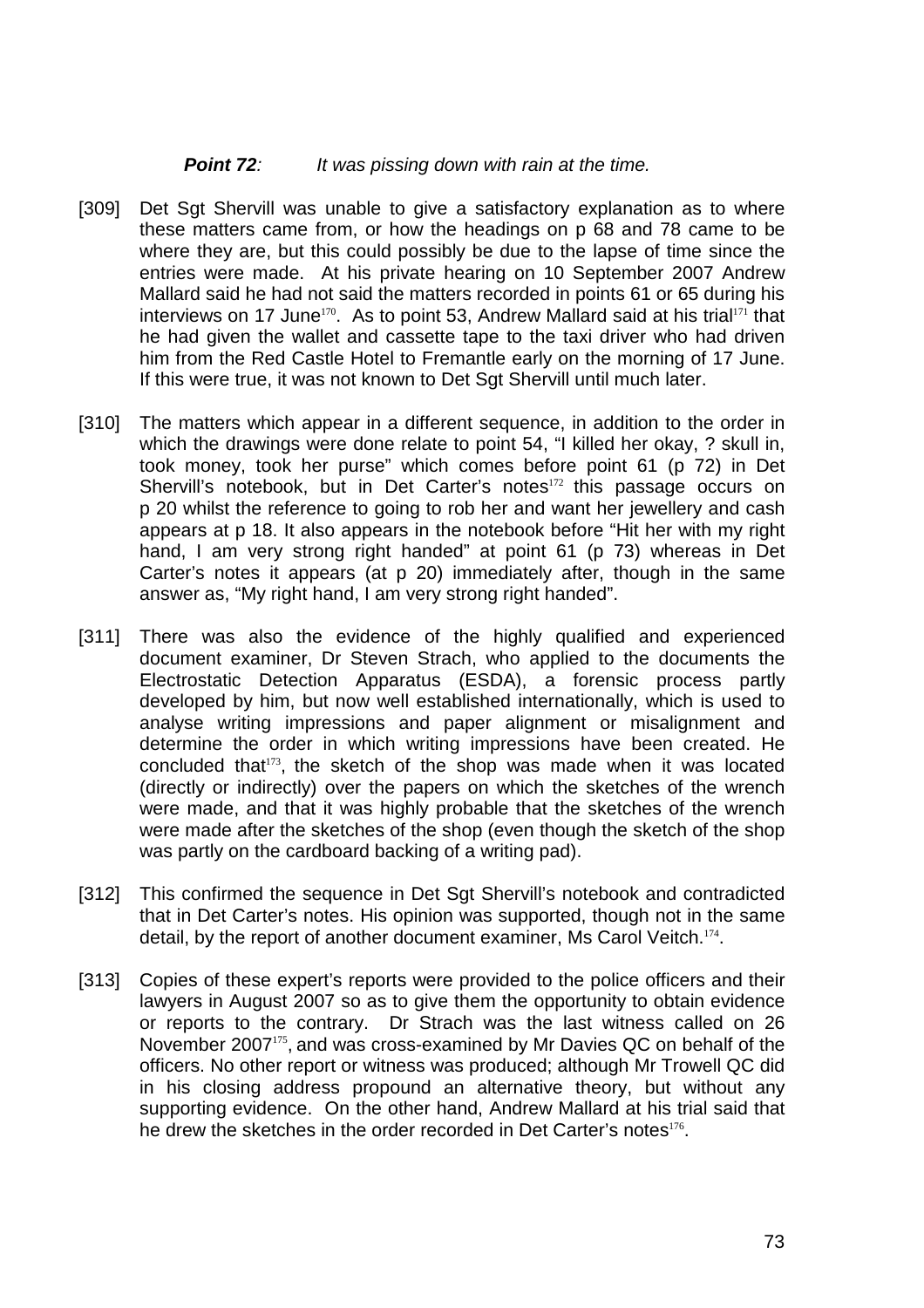- [314] These matters, together with the fact that in the video interview Det Sgt Brandham is seen to be referring to something other than Det Carter's notes, namely what appears to be a single piece of paper, raised the question whether Det Sgt Shervill may have listened to the off-camera interview from the adjacent annex and made his own notes of what was said commencing under the heading on p 68 of his notebook point 52, and that Det Carter's notes were only written up later, possibly relying on rough abbreviated notes made during the interview, used by Det Sgt Brandham in the video interview and subsequently destroyed; or alternatively, that Det Sgt Shervill had not listened in on the interview, but had made the notes in his notebook from such rough, abbreviated notes made by Det Carter in the circumstances referred to. In Written Submissions, Det Sgt Brandham claims that he was referring during the video recorded interview to brief notes or dot points (presumably made during the off-camera interviews) and that this was in accordance with his usual practice, which appears to be the case.
- [315] On the other hand, most, if not all, of the relevant material contained in Det Carter's notes was adopted by Andrew Mallard, albeit some of it in the third person, in the video interview. Bearing in mind that the notes contain exculpatory passages, inconsistencies, errors and retractions, the Commission can see no point or reason for the police re-writing the notes (and subsequently denying the re-writing). Even if some things were said in the off camera interview which are not recorded (and this is doubtful), the Commission is not satisfied that there is anything in the notes which was not in fact said, except possibly that there may have been some reference to a third person in the off-camera interview.
- [316] On the whole of the evidence the Commission is not satisfied that Det Carter's notes are not a true and complete, contemporaneous verbatim record of the interview, and accordingly is not satisfied that there was any misconduct on the part of Det Sgt Brandham and/or Det Carter in the recording of the content of the off-camera interviews of 17 June 1994.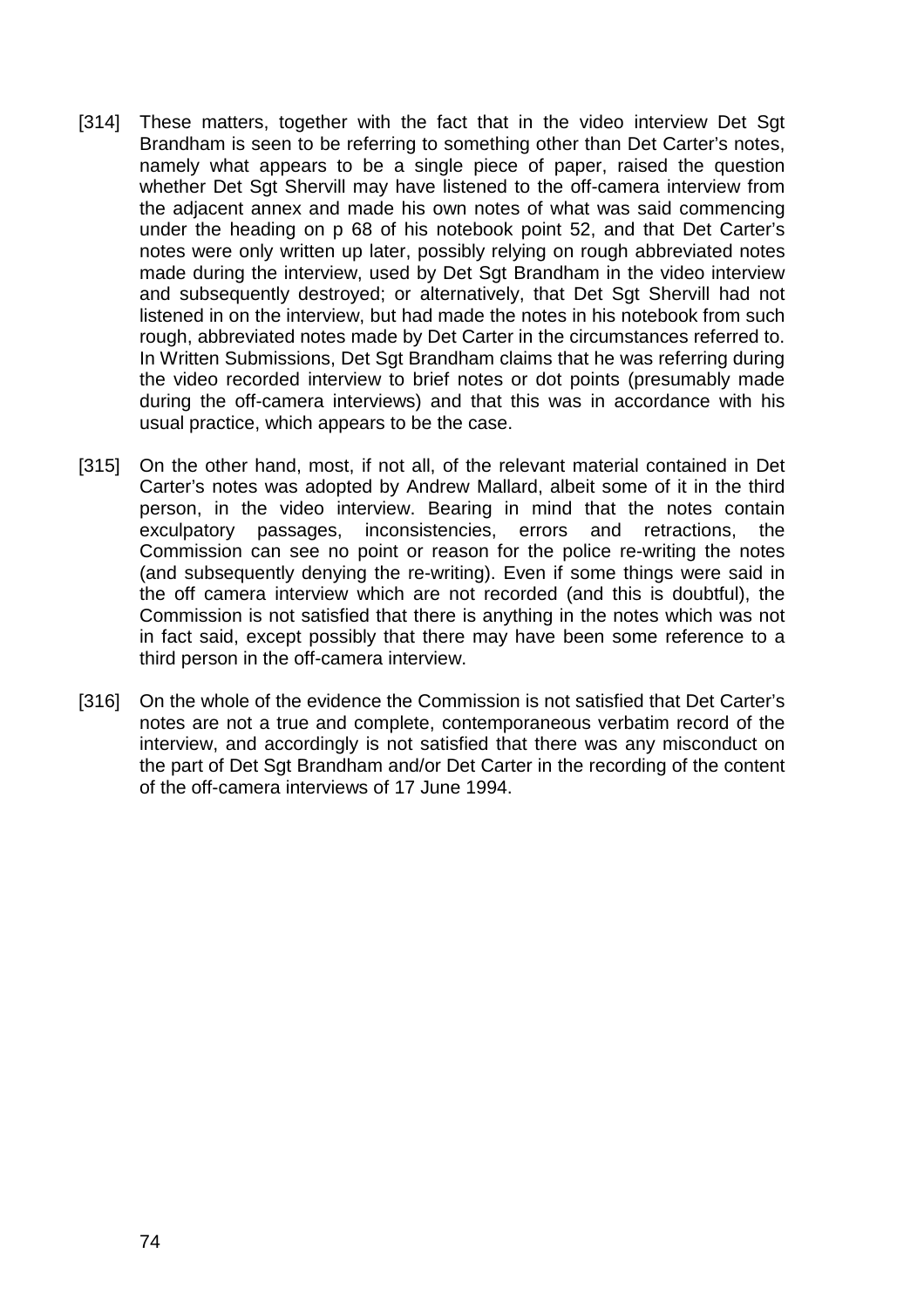# **CHAPTER SEVEN BUILDING THE CASE AGAINST ANDREW MALLARD**

# **7.1 The Interim Period**

- [317] Following the interviews of 17 June 1994, the police were uncertain what to do next. Because of the confused and contradictory answers which Andrew Mallard had given in the interviews, and the lack of any forensic evidence which might connect him with the murder scene or confirm the so-called admissions allegedly made by him, they did not feel that they were in a position to charge him with wilful murder. He had been arrested on a bench warrant for failure to appear on the charge of assaulting Det Sgt Caporn at the conclusion of the interview of 10 June and still had to be brought before a court in respect of that matter.
- [318] The only evidence the police had against Mr Mallard was what, if anything, could be gleaned as admissions from his various interviews and his failure to provide a verifiable alibi for the period of approximately 5:10 to 6:40pm, assuming that Michelle Englehardt's times were accurate. Failure to provide an alibi can never of itself constitute evidence of guilt. The so called admissions had not only been retracted but had come from a man with clearly established mental problems and a history of drug use<sup>177</sup>. In addition to the characteristics described at Chapter 6, Det Sgt Shervill in his Comprehensive Summary at pp 21-22, described Mr Mallard's mental condition as showing signs of deteriorating between 10 June and 17 June and his behaviour as *"abnormal, irrational and unpredictable"*. He gave the following examples of his *"odd behaviour"* during this time:
	- *befriending juvenile "street kids";*
	- *directing that the "street kids" call him "Master", "Hawk" or "Lionheart" claiming that he had passed through several dimensions and his soul had gone into different bodies;*
	- *not wanting to be left alone;*
	- *"squatting" in a vacant flat and lighting fires within that flat;*
	- *carrying out spiritual ranting;*
	- *carving a sword from an old boat oar and carrying it around with him;*
	- *begging for drinks and cigarettes at cafés in Fremantle;*
	- *committing fraud offences on taxi drivers (non payment of fares);*
	- *carrying a small bag containing hair which he claimed was his girlfriend's hair;*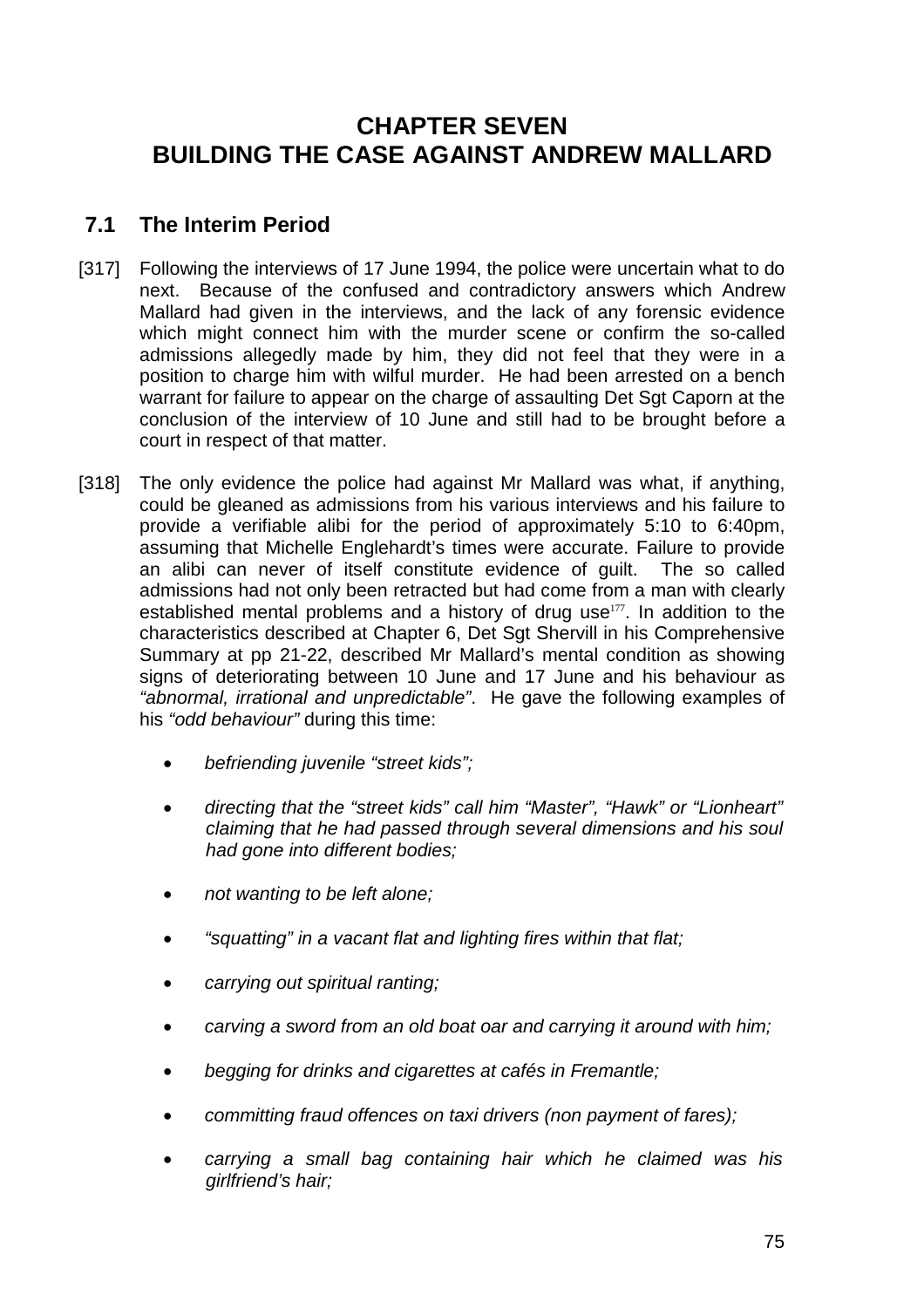- *threatening to kill and offering violence towards one of the "street kids" in his company;*
- *wearing boots and spurs with the kilt;*
- *shaving the sides of his head;*
- *becoming increasingly dependant on drugs of addiction, particularly cannabis; and*
- *becoming increasingly dependant on other people to provide for him.*
- [319] It was claimed at the time and at trial that the interviews contained material facts which only the killer could know<sup>178</sup>; but as it is now known that Andrew Mallard was not the killer, these facts are shown to be facts which could be known by persons other than the killer.
- [320] In addition, in his subsequent Comprehensive Summary Det Sqt Shervill also stated (at p 30)

*Furthermore the rambling admissions made by the accused during interview left doubt in the minds of some investigators as to whether the accused had in fact murdered Pamela Lawrence.* 

Before the Commission each of the investigating team has claimed that he was one of those with such doubts<sup>179</sup>. Whether each of them really experienced such doubts at the time, or are relying on hindsight, must at this stage be a matter of conjecture, although it seems likely that at least some of them had such doubts.

- [321] As Dr Barclay, a forensic expert, pointed out in his report to the Special Crime Squad for the purposes of the Cold Case Review<sup>180</sup>, Andrew Mallard was on any fair assessment unlikely to be the murderer. Although he had a criminal record they were not for crimes of violence<sup>181</sup>, he was a confidence trickster (con-man) or "flim flam" man whose practice generally was to obtain property from others by convincingly telling them lies, or a similar approach. One of his practices was to claim to be a police officer.<sup>182</sup>
- [322] On the night before Mrs Lawrence's homicide Andrew Mallard had used such a ruse to gain entry to Brett Dell's flat where he had stolen a bicycle and a black leather jacket<sup>183</sup>. On the morning after the murder he had ridden the stolen<sup>184</sup> bicycle to Iona Presentation Convent where he claimed to be a police officer investigating the theft of a chalice from the chapel the previous week, when he had in fact himself been the thief. He had then gone next door to steal a schoolgirl's bag from the grounds of St Hilda's Anglican School.<sup>185</sup>
- [323] If he had committed the brutal murder of Pamela Lawrence the evening before, he would be expected to lie low or leave the area, whereas his bizarre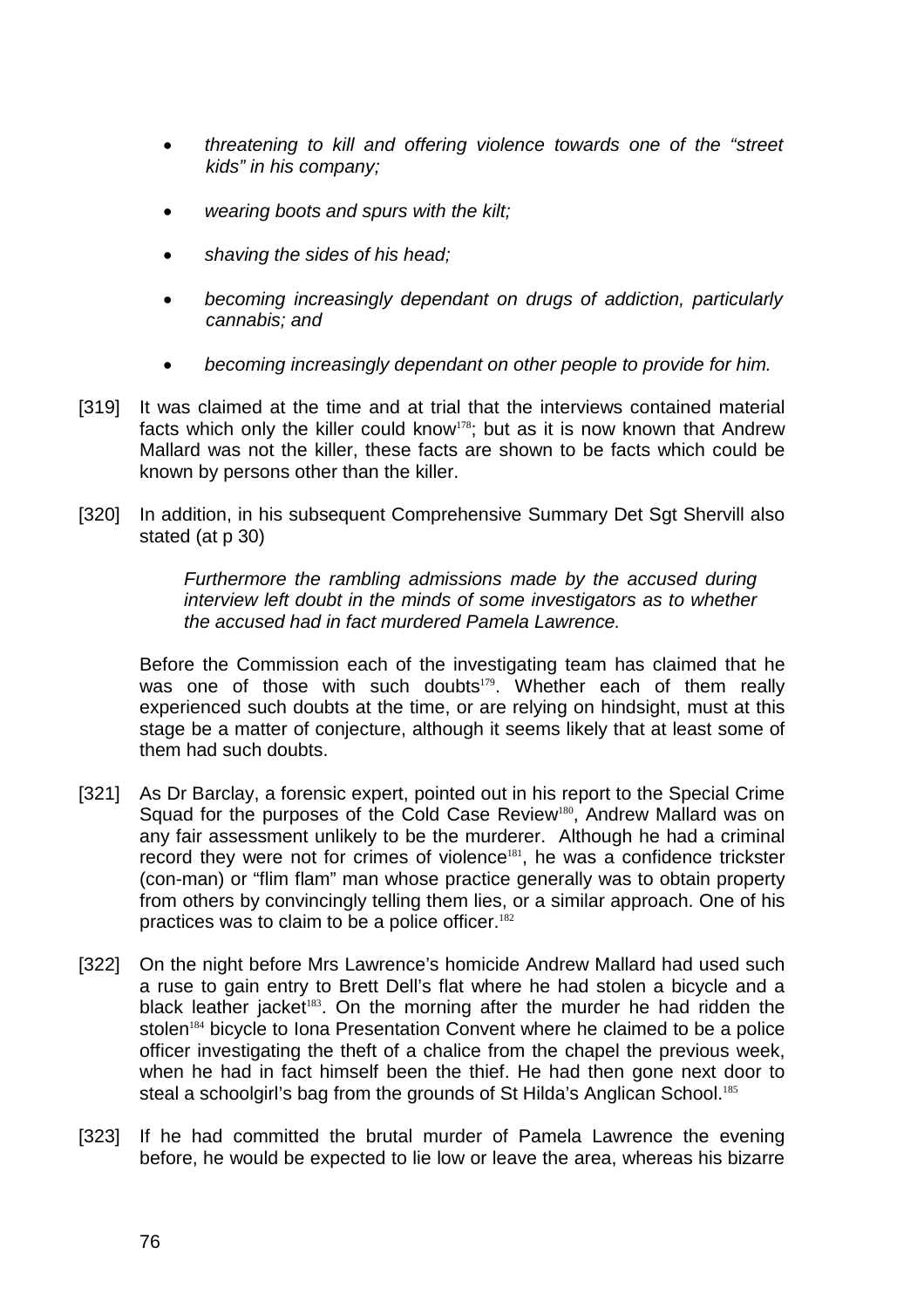conduct as described could only attract attention to himself; and it strongly suggested that he had nothing to do with Mrs Lawrence's death.

- [324] If, as they now claim, the police officers had doubts, the appropriate course was to review all the material and all the witness' statements to see if there could be anyone else who might be a possible suspect, and to re-examine the evidence they had to see if any possible leads had been overlooked. This is the very thing they did not do, but rather they focused their efforts on seeking to build a case against Andrew Mallard, and the manner in which they did it reflects no credit on the police involved.
- [325] In Section 86 Submissions on behalf of Det Sgt Brandham it is claimed that nowadays police operational procedures require regular reviews of the investigation as a whole to be conducted by senior police either within or outside the investigation team, including reviews of the direction and focus of the investigation, the available evidence and the resources required to efficiently conclude the investigation. It is conceded that no such review procedures existed in 1994, and that the first such review of an investigation was in 1996 which was instigated by Det Sgts Caporn, Greenshaw and Brandham.
- [326] In fairness to him it should be pointed out that Det Emmett was detached from the Major Crime Squad on the day following the interview of 17 June and returned to duties at the Detective Office at Claremont Police Station. He played no further part in the Lawrence investigation.

### **7.2 The Letter of 17 June 1994**

- [327] Once Andrew Mallard's 17 June interview ended, and it was apparent that he would be taken back to court on the bench warrant, arrangements were made for him to be readmitted to Graylands Hospital in the event that the court were to accede to a police application to that effect. Det Sgt Caporn prepared a document directed to the police prosecutor containing information to support such application.<sup>186</sup>
- [328] The application may well have been justified and been in accordance with the *Police Commissioner's Routine Orders 13 – 5.5*, but what is of concern to the Commission is the terms of the document prepared to support the application.
- [329] It was addressed to the Police Prosecutor and headed *"Re: Bail for Andrew Mark Mallard"*. It referred to his previous remand to Graylands on 24 May, his release on 10 June, that he was interviewed by members of Major Crime Squad that day, that he had become distressed, attacked the interviewing officer and bitten him on the leg, that as a result he was charged with assaulting a public officer and again released on bail, that he failed to appear on 15 June and a bench warrant was issued for his arrest.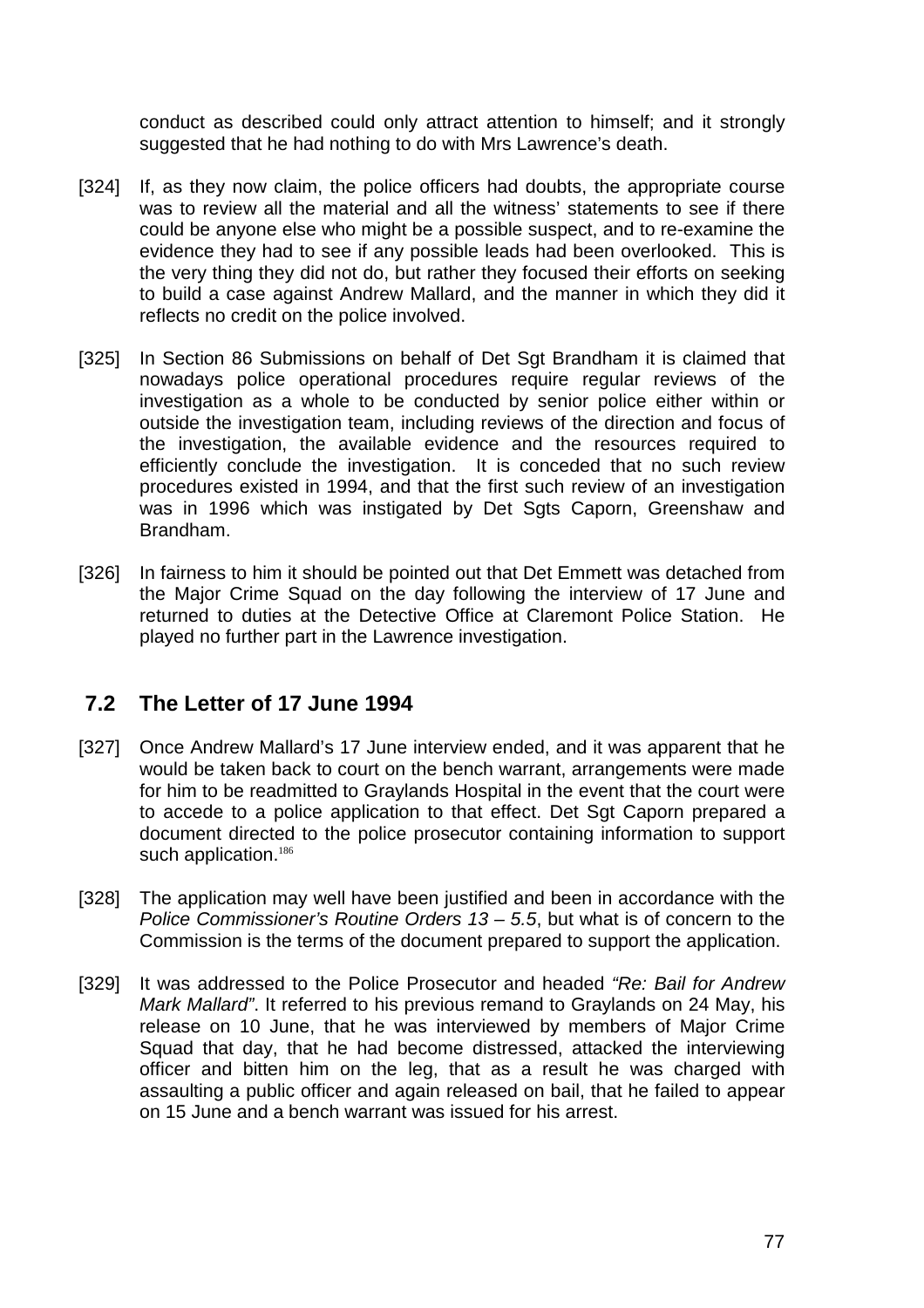[330] The document said:

*Since MALLARD's release to bail several members of the public have approached Police with information concerning his behaviour and statements made by him.* 

*This information includes the following allegations:* 

- *That he claims to have committed the murder of Pamela LAWRENCE who was subject of a homicide on 23/05/94.*
- *That he believes he is a Viking and a Warrior. This includes assuming the role of each by dressing in that mode.*
- *That he intends to commit sexual assaults on young females.*
- *That because of his disorderly behaviour he was subject to an assault at a Northbridge nightclub.*
- *That he took possession of a large knife from his parent's residence and made claims that he intended to commit violent acts with it.*

*On June 17, 1994 MALLARD was arrested by members of the Major Crime Squad pursuant to the bench warrant. He was interviewed concerning the above-mentioned allegations and has made some statements to support parts of them.* 

*Further inquiries are to be conducted by Police to ascertain if in fact MALLARD has committed any further offences.* 

*It is requested, however, that MALLARD be subject to a further remand for assessment at the Graylands Hospital in light of his behaviour since being released from there.* 

*It has become apparent during the early stages of the investigation into MALLARD'S conduct that some of the claims are substantiated in connection with his verbal statements.*

- [331] Some of this information was incorrect or misleading:
	- There is no evidence that Andrew Mallard had claimed to any member of the public that he had committed the murder of Pamela Lawrence. If he had and that matter had been reported to police, it would have been recorded and a statement obtained from the person concerned. No such report or statement exists or has been provided to the Commission. The only claims he had made to have committed the murder were in the police interviews made in the circumstances described above, some in the third person terminology, and all of them retracted.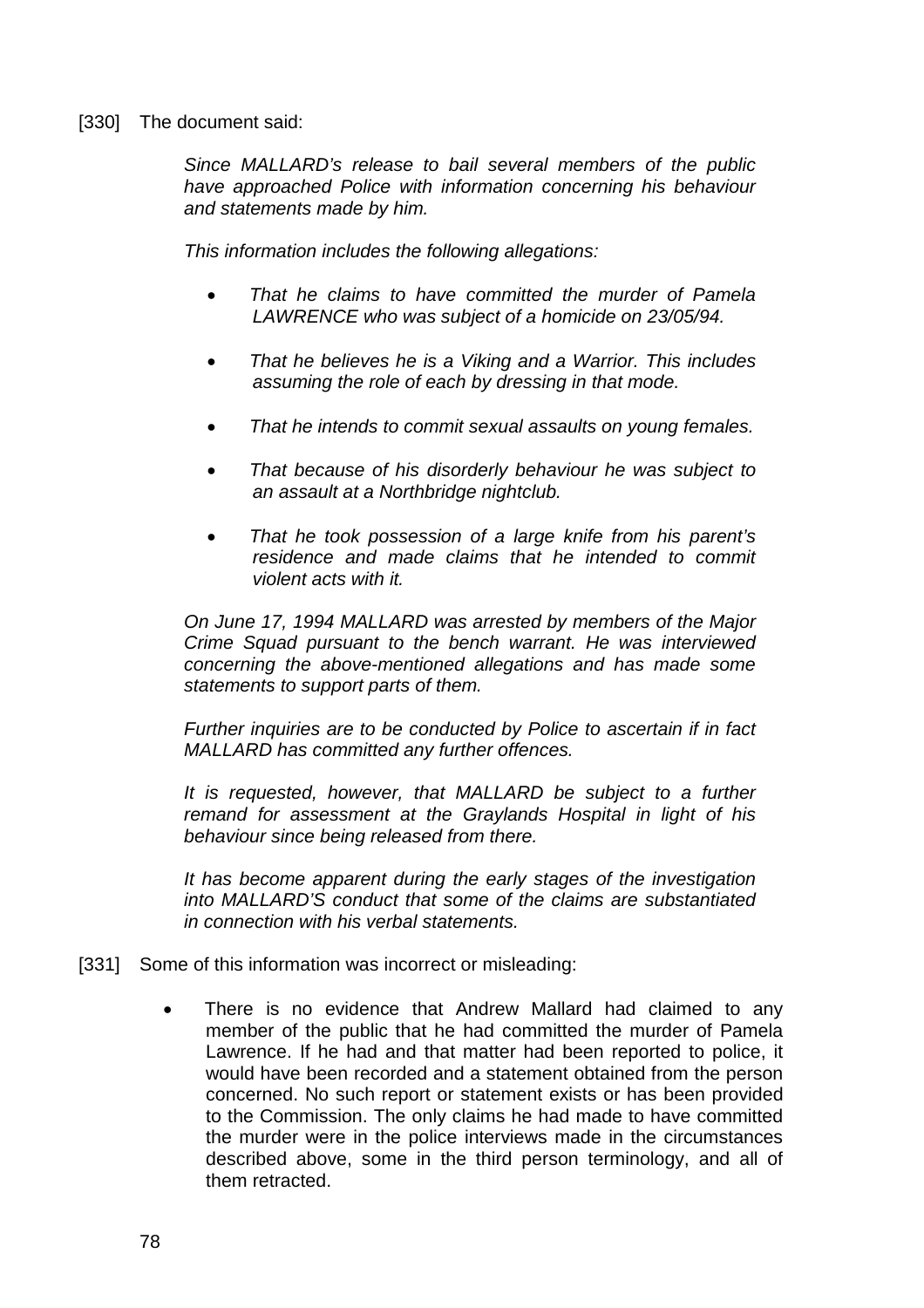In Section 86 Submissions, Det Sgt Caporn has drawn attention to an entry in some handwritten notes of the UCO<sup>187</sup> containing the passage *"when he said he had done the murder …"*, but apparently that was never regarded seriously as an admission. It was not formally recorded anywhere and in his Comprehensive Summary Det Sgt Shervill stated that during the Undercover Operation, Andrew Mallard had made only *"various non incriminating statements"*<sup>188</sup> about the murder and the surveillance and undercover operation gleaned no further evidence which implicated him in the process. In any event, the UCO was not a member of the public but a police officer, and the undercover operation was at an end, so there was no reason not to disclose its existence.

The Commission has been unable to find any evidence that Mr Mallard had intended to commit sexual assaults on young females, had done so previously, or that he had expressed such an intention to any member of the public. Once again, if he had done so it would have been recorded and presumably Mr Mallard would have been spoken to about it.

In Section 86 Submissions Det Sat Caporn has drawn attention to handwritten notes apparently written by either the UCO or his controller (M1)<sup>189</sup> which refer to remarks (a few in colloquial language) and gestures apparently made by Andrew Mallard relating to sexual intercourse and submits that such material may have justified the claim that he intended to commit sexual assaults on young females. When the recorded remarks (and gestures) are taken in their context, they clearly refer to engaging in consensual sex with adult females, particularly prostitutes, and lend no support to any suggestion that he intended to sexually assault young females.

- The incident at the nightclub in Northbridge<sup>190</sup> had probably not been reported to police by members of the public but by the surveillance officers and/or by Andrew Mallard himself after his arrest the following morning, but it is not impossible that members of the public might also have reported the matter.
- Mr Mallard had taken possession of a large knife from his parents' residence, and although there is no evidence that he intended to commit violent acts with it, the possibility cannot be excluded. He claims to have given it to the UCO on the afternoon of 16 June. He apparently did not have it on him when searched by uniform police officers near Captain Munchies later that evening, and certainly did not have it in his possession when arrested the following morning.
- It was misleading to write that he had been interviewed *"concerning the above allegations and has made some statements in support of parts of them"*. He had only been interviewed concerning one of the allegations referred to in the document, namely the homicide of Mrs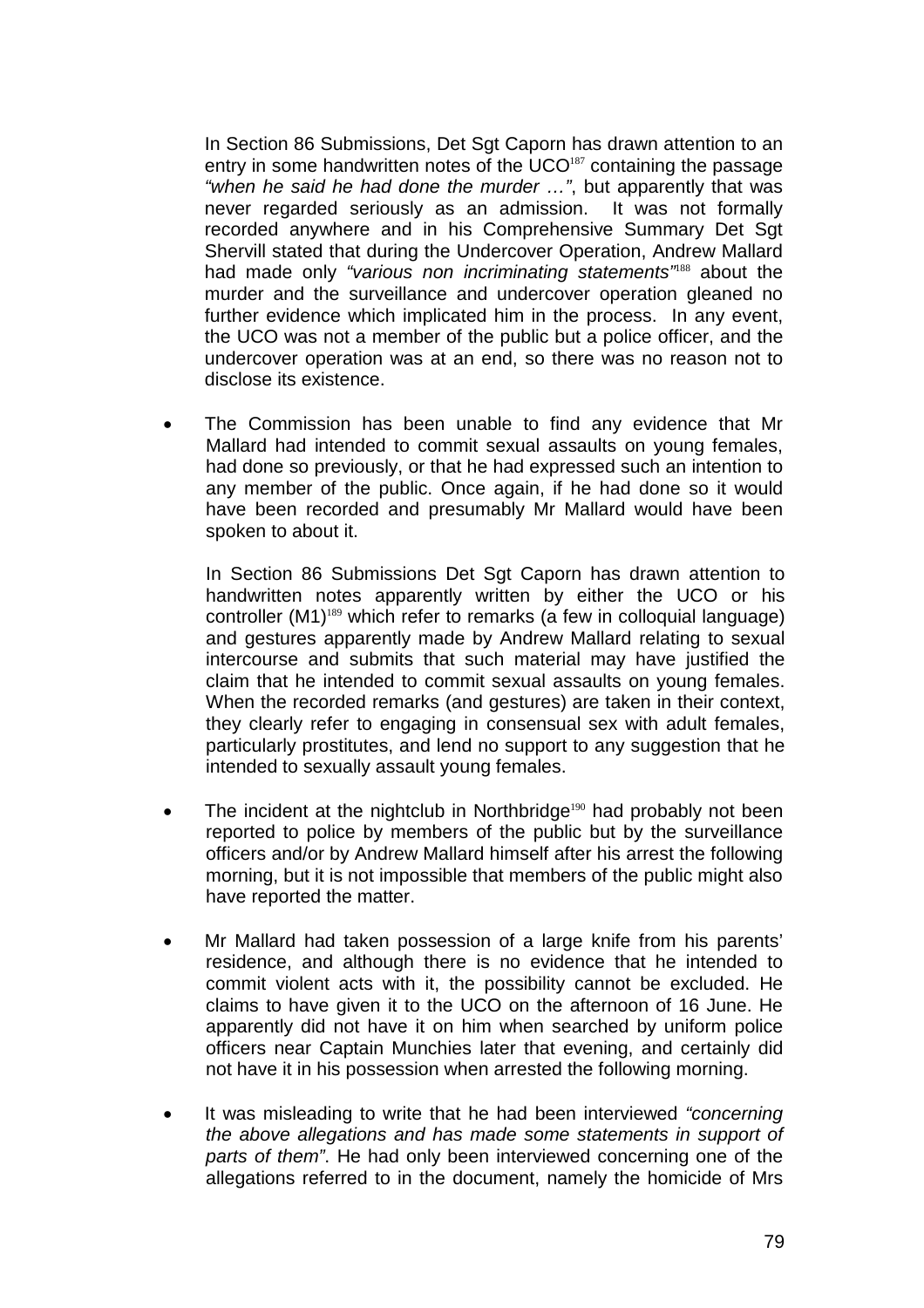Lawrence, whereas the document clearly suggested he had been interviewed in respect of all of them.

- [332] The bare facts of the matter were that Mr Mallard was a suspect in relation to the Pamela Lawrence homicide and that he had made admissions in interviews with police, but had also expressly denied any involvement. The admissions he had made were confusing, contradictory, in part inconsistent with known facts, possibly untrue and, in any event, had all been retracted. The police did not believe they had sufficient evidence to charge him with wilful murder, and wished to make further enquiries, yet those were the very facts which were not advanced to the magistrate.
- [333] In the Section 86 Submissions on behalf of Det Sgt Caporn it is claimed that he ceased his primary role in regard to Andrew Mallard on 10 June 1994 and did not thereafter have an active role in the latter's arrest, interview or processing on 17 June. That may be so, but he was still closely involved in the investigation and continued to be so up until 19 July when he attended the meeting with the DPP.
- [334] It was further submitted that the information contained in the letter may have come either from or through Det Sgt Shervill, and that Det Sgt Caporn may have had an honest and reasonable belief in its accuracy. But Det Sgt Caporn was working closely with Det Sgt Shervill and was fully aware of the progress of the investigation and all facets of the information becoming available during its course.
- [335] In the circumstances the Commission does not accept that he was merely writing what someone else told him to write. In any event, he signed the document, which was an important document intended to influence the court, and he must therefore accept responsibility for it.

# **Commission Opinion**

- [336] It is the Commission's opinion that Det Sgt Caporn engaged in misconduct within section 4(d)(ii) and (vi) of the CCC Act in that writing the letter to the Police Prosecutor dated 17 June 1994 containing errors and incorrect statements, constituted the performance by him of his functions in a manner which was not honest or impartial and could constitute a disciplinary offence contrary to regulation 606(b) of the *Police Force Regulations 1979,* providing reasonable grounds for the termination of his employment as a public service officer under the PSM Act.
- [337] The result of all this is that when brought before East Perth Magistrates Court on Monday 20 June 1994, Andrew Mallard was remanded to Graylands for further psychiatric assessment and Dr O'Dea admitted him as a compulsory patient. If the true state of affairs had been disclosed, it is possible that Andrew Mallard would have been released on bail and, whatever the intention, the effect of the remand was that Andrew Mallard was out of circulation whilst police built up their case against him. He had not been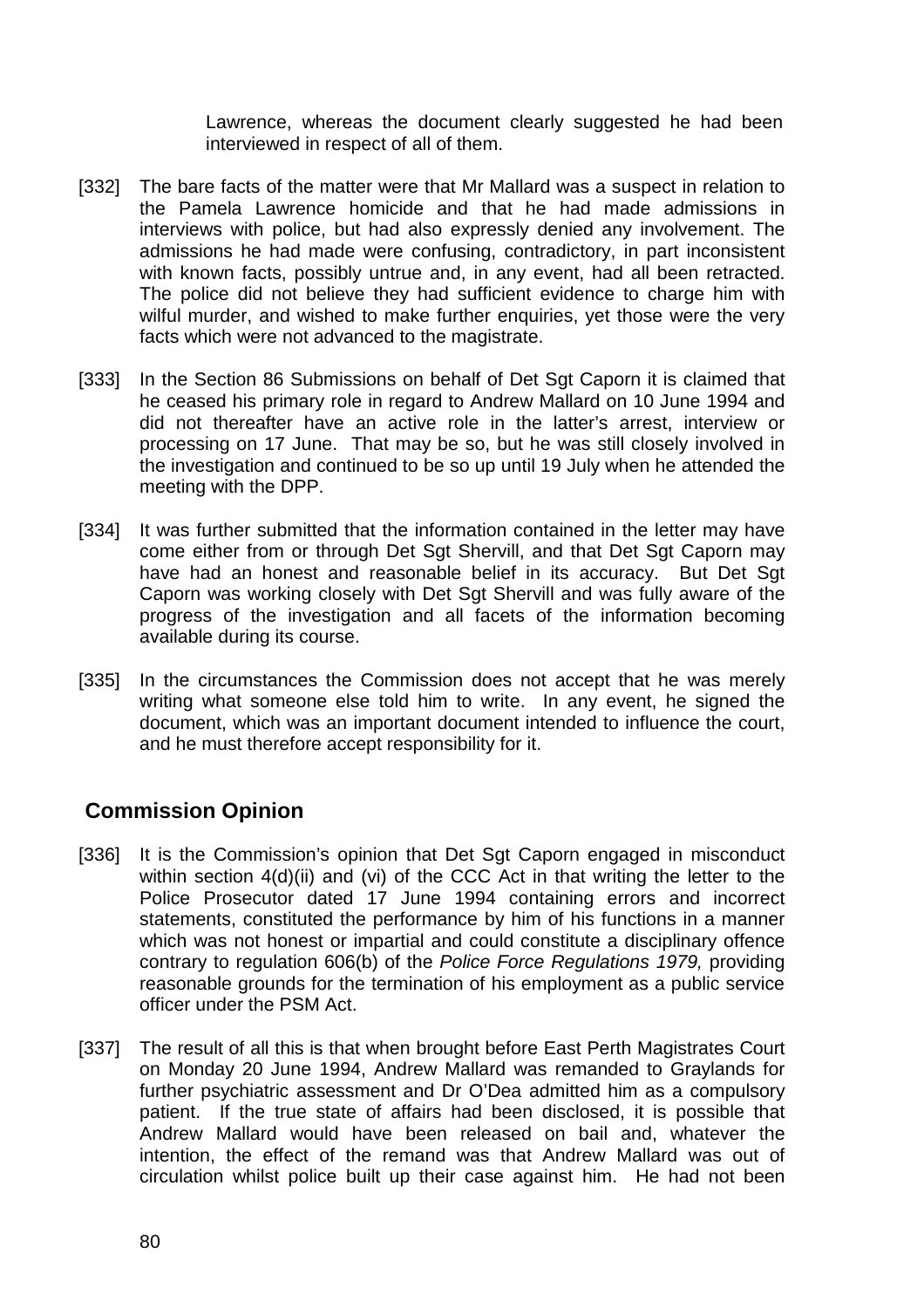charged with the murder of Mrs Lawrence and the only charges he was facing were assaulting Det Sgt Caporn on 10 June and the charges arising from his arrest on the morning of 23 May 1994.

# **7.3 Pig's Head Testing**

- [338] At this time (circa 20 June 1994), not only did the police have no forensic evidence linking Andrew Mallard to the crime scene, but they had no murder weapon, or clear evidence as to what the weapon was. Mr Mallard had drawn what was described as a Sidchrome wrench during his interview with Det Sgt Brandham and Det Carter on 17 June which he said was rusty and with a ratchet system, but Dr Cooke, the Pathologist, had not been able to match some of the injuries to the deceased's skull to any particular instrument because of their peculiar shape.
- [339] The detectives went to a number of hardware stores looking for a tool with such a shape as could possibly inflict such injuries and Dr Cooke was shown copper anodes used in the making of Flora Metallica jewellery, which he thought may have been a possibility. On 16 June Det Sgt Brandham showed him a plumber's wrench which he had obtained from Jolly Roger Hardware, but he considered it could not have caused the injuries<sup>191</sup> and on 17, 20 and 21 June, Det Sgt Brandham and Det Young or Det Sgt Shervill went to tool shops looking for a possible weapon and collecting a metal bar and paint samples for comparison with the head wounds to Pamela Lawrence<sup>192</sup>. Dr Cooke said he also went through a friend's tool shed looking for what might have been a possible weapon, but could not find anything which satisfied  $him<sup>193</sup>$ .
- [340] Accordingly, on 24 June 1994, tests were conducted in an attempt to replicate the injuries to Mrs Lawrence by striking a pig's head with various instruments. The event is recorded in the Major Crime Running Sheet:<sup>194</sup>

*Detective Sergeants SHERVILL, BRANDHAM and Det CARTER to State Mortuary where view experiment conducted with pigs head*  **being struck by several objects by Doctor COOKE (Forensic** *Pathologist) and Bernie LYNCH (Chemist).* 

- [341] Testing on a pig's head is a recognised method of replicating human head injuries. In evidence before the Commission, Det Sat Brandham recalled it clearly, Det Sgt Shervill recalled it to some extent and Dr Cooke recalled some aspects of the testing, but not those which related to a wrench<sup>195</sup>.
- [342] It seems that the testing took about an hour<sup>196</sup>. According to Det Sgt Brandham<sup>197</sup>, it included the testing of some anodes taken from the shed of Flora Metallica, an adjustable wrench, a piece of metal pipe similar to the leg of a chair and possibly some other items. Mr Lynch (Chemist) recalls the tests with the anodes and a spanner<sup>198</sup>, but he was primarily interested in the anodes and paid little attention to the testing involving the spanner.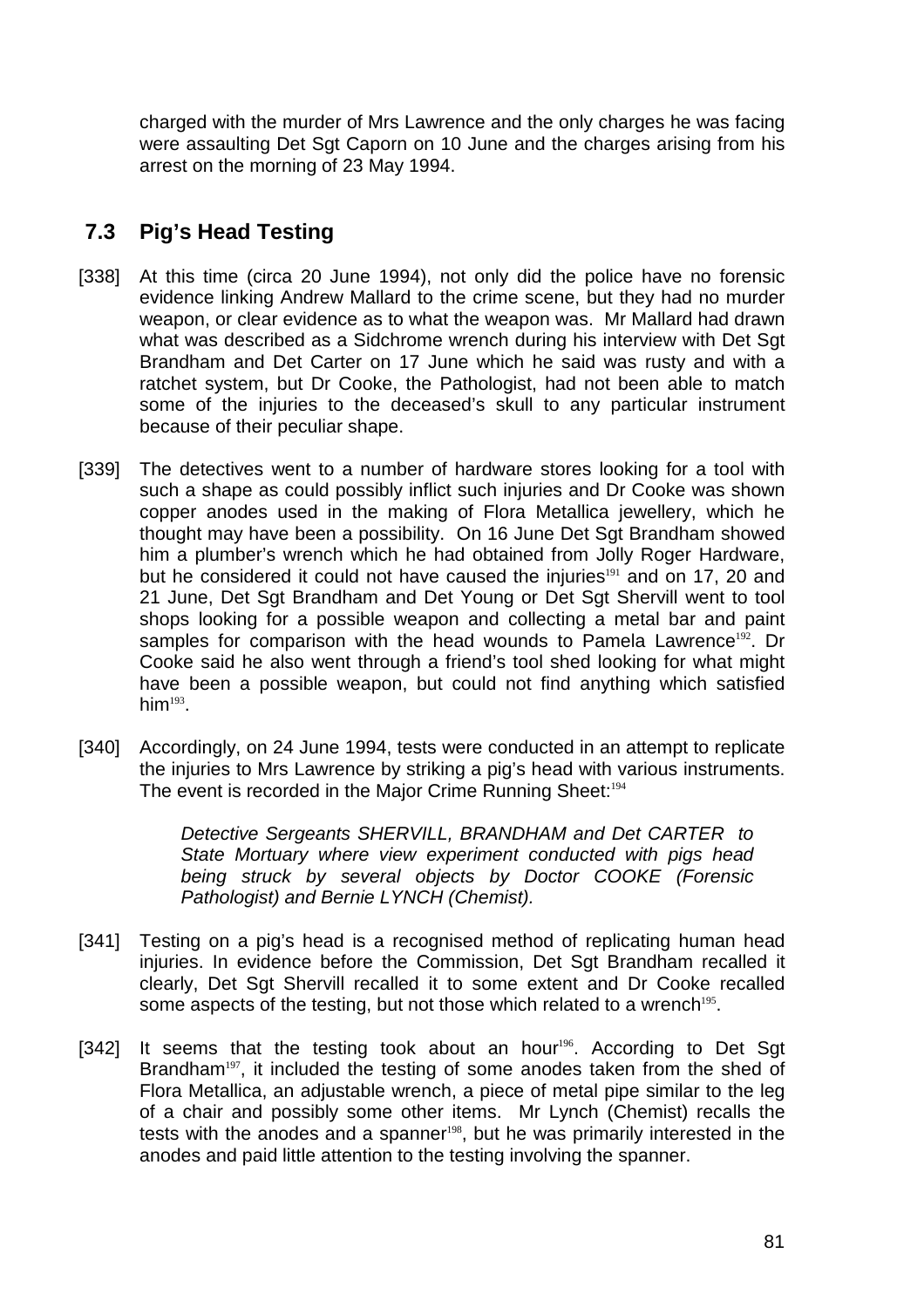- [343] Det Sgt Brandham said the wrench used was an adjustable spanner with a ratchet screw to make it slide backwards and forwards<sup>199</sup> and at the public hearings he described it as *"an adjustable wrench, not a plumber's type wrench ... which opens cross-ways<sup>"200</sup>* and said that it was nothing like Andrew Mallard's drawing<sup>201</sup>. Det Sgt Shervill on the other hand described it as a *"crescent wrench"* selected because of the statements made by Andrew Mallard<sup>202</sup>. He said it was a shifting or crescent spanner, a good sized one, 10 or 11 inches but he could not remember if it was a Sidchrome<sup>203</sup>. At the public hearings, he said that no wrench could be found to fit the description given by Andrew Mallard<sup>204</sup>.
- [344] Neither Det Sgt Brandham or Det Sgt Shervill were satisfied that a wrench as drawn by Andrew Mallard was the murder weapon<sup>205</sup>.
- [345] Whatever description is given, the Commission is satisfied that the wrench as tested was the closest the police could find to the drawing done by Mr Mallard to test anything else would have been pointless and would have proved nothing.
- [346] In his Section 86 Submissions, Det Sqt Brandham sought to rely on the evidence before the Commission of Bruno Fiannaca,<sup>206</sup> to support the proposition that the police chose for the testing a wrench similar to that described by Mr Lawrence as possibly missing from the shed at the rear of Flora Metallica after the murder. But Mr Fiannaca, who appeared for the DPP in the Clemency Appeal, was not present at the pig's head testing; he only became involved in the case in 2002, and can only have been speculating as to why a particular wrench had been chosen for the testing.
- [347] According to Det Sqt Brandham, he recalled himself striking the pig's head with the anode and the wrench, and that the wrench was used in a number of different ways and configurations during the testing. None produced injuries similar to those suffered by Mrs Lawrence<sup>207</sup>. It also became clear from the testing that the injuries suffered by Mrs Lawrence were not caused by the anodes. Not only were the anodes found to be unwieldy, but large amounts of copper residue were left in the injuries, which was not the case in Mrs Lawrence's injuries. In addition, traces of blue left in the injuries to the pig's head from the anodes were the result of a chemical reaction, whereas the traces of blue in Mrs Lawrence's injuries were established by Mr Lynch to be traces of Prussian blue pigment, such as occurs in blue paint<sup>208</sup>.
- [348] Another point which was overlooked at the time but later established, was that Sidchrome spanners were NOT painted blue<sup>209</sup>.
- [349] Although the testing with the pig's head was part of the police investigation, it was only noted briefly in the Major Crime Running Sheets (without any details) and subsequently in Det Sgt Shervill's Comprehensive Summary of Facts. No report concerning it was obtained from Dr Cooke and he made no record of it in any laboratory report. None of the police officers present made a statement about who was present, what instruments were tested, how they were tested and what the results showed.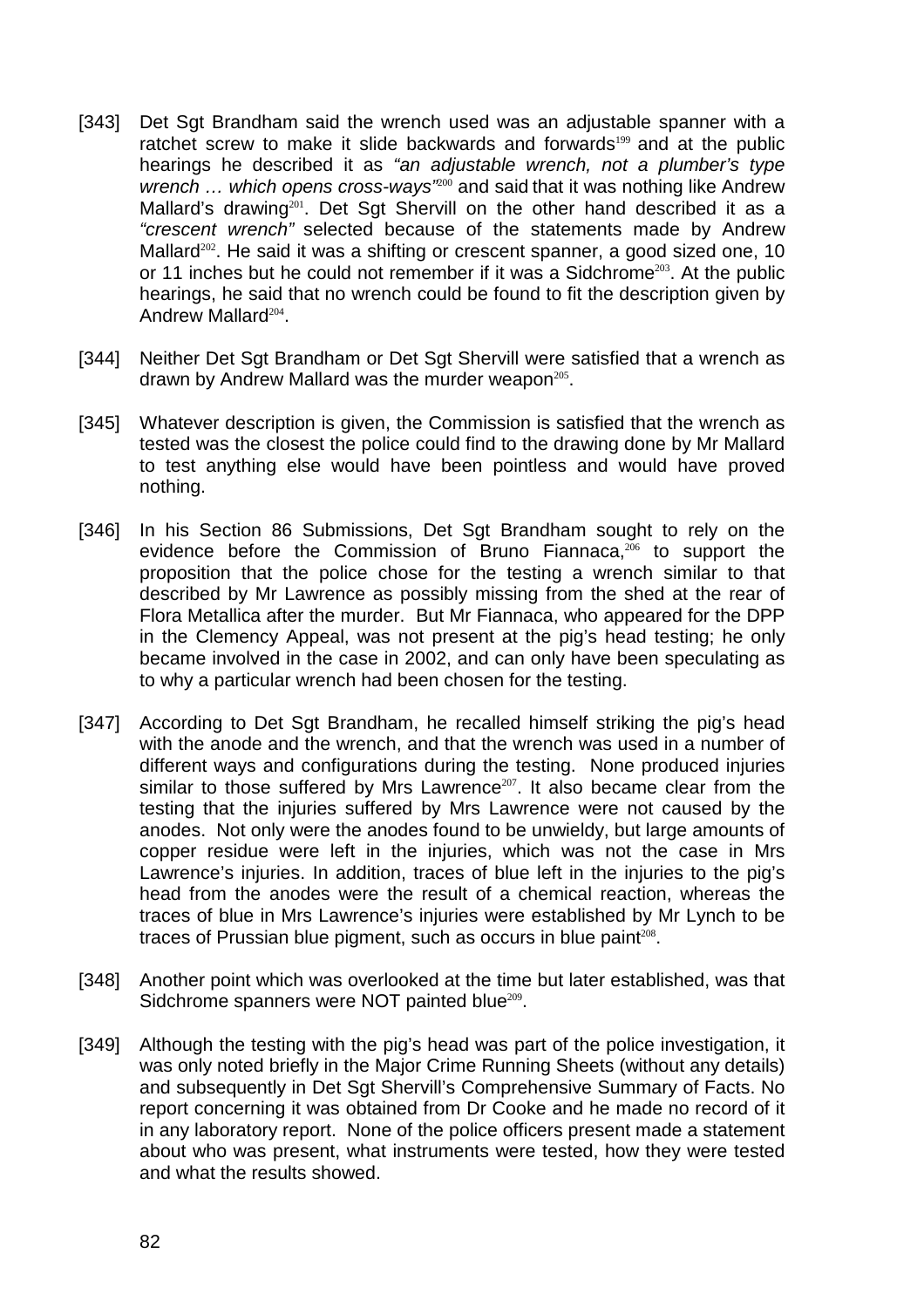- [350] Dr Cooke said that he made no notes of the experiment, that nowadays he would but at that time *"things were a lot looser"*<sup>210</sup>; and he did not provide the police with a report about the tests<sup>211</sup>, and was not asked to do so<sup>212</sup>.
- [351] The only weapon specified by Mr Mallard in his alleged confession was shown to have been incapable of inflicting the injuries to Mrs Lawrence. This alone therefore cast grave doubts on the reliability of his confession, yet its significance was either overlooked or ignored. This was not the only test where results which did not advance the case against Mr Mallard, or which tended to exonerate him, were cast aside (except in this instance for a passing reference in the Comprehensive Summary).
- [352] As the pig's head test was part of the police investigation, it should have been properly recorded by means of a supplementary report from Dr Cooke, possibly supplemented by statements from one or more of the police present describing what was tested and the results. Such report and any such statements should subsequently been included in the Brief of Evidence and disclosed to the defence. The obligation to do so was that of Det Sgt Shervill as case officer, as he prepared the Brief of Evidence.
- [353] It was not sufficient in the opinion of the Commission to include a reference to the pig's head testing of the wrench and its result in the Comprehensive Summary, whatever responsibility that may have placed on the Prosecutor. That Comprehensive Summary was intended for the DPP's Office and not for the defence and the reference therein to the pig's head testing did not relieve the police of their duty of disclosure discussed in Chapter 8.
- [354] However although, in the Commission's opinion, Det Sgt Shervill should have obtained a report on the pig's head testing from Dr Cooke for inclusion in the Brief of Evidence, the clear and specific reference to it in the Comprehensive Statement of Facts relieves him from any assessment that his failure to do so was dishonest or impartial. It follows that in the Commission's opinion his failure to obtain such a report did not amount to "misconduct" within the terms of the Act.

### **7.4 Mr Lynch and Salt Water Testing**

[355] One of the things that Mr Mallard had said during the course of the 17 June 1994 interview with Det Sgt Brandham, was that the person responsible for the crime would have run down to the Swan River at Stirling Bridge, thrown the weapon from the bridge, pushed the cards from Mrs Lawrence's purse into the sand and washed the blood from his clothing in the salt water because it would interfere with a forensic analysis and prevent the detection of blood. This proposition appears to have first arisen in conversation with the UCO when Mr Mallard was asked for his theory on the crime<sup>213</sup>.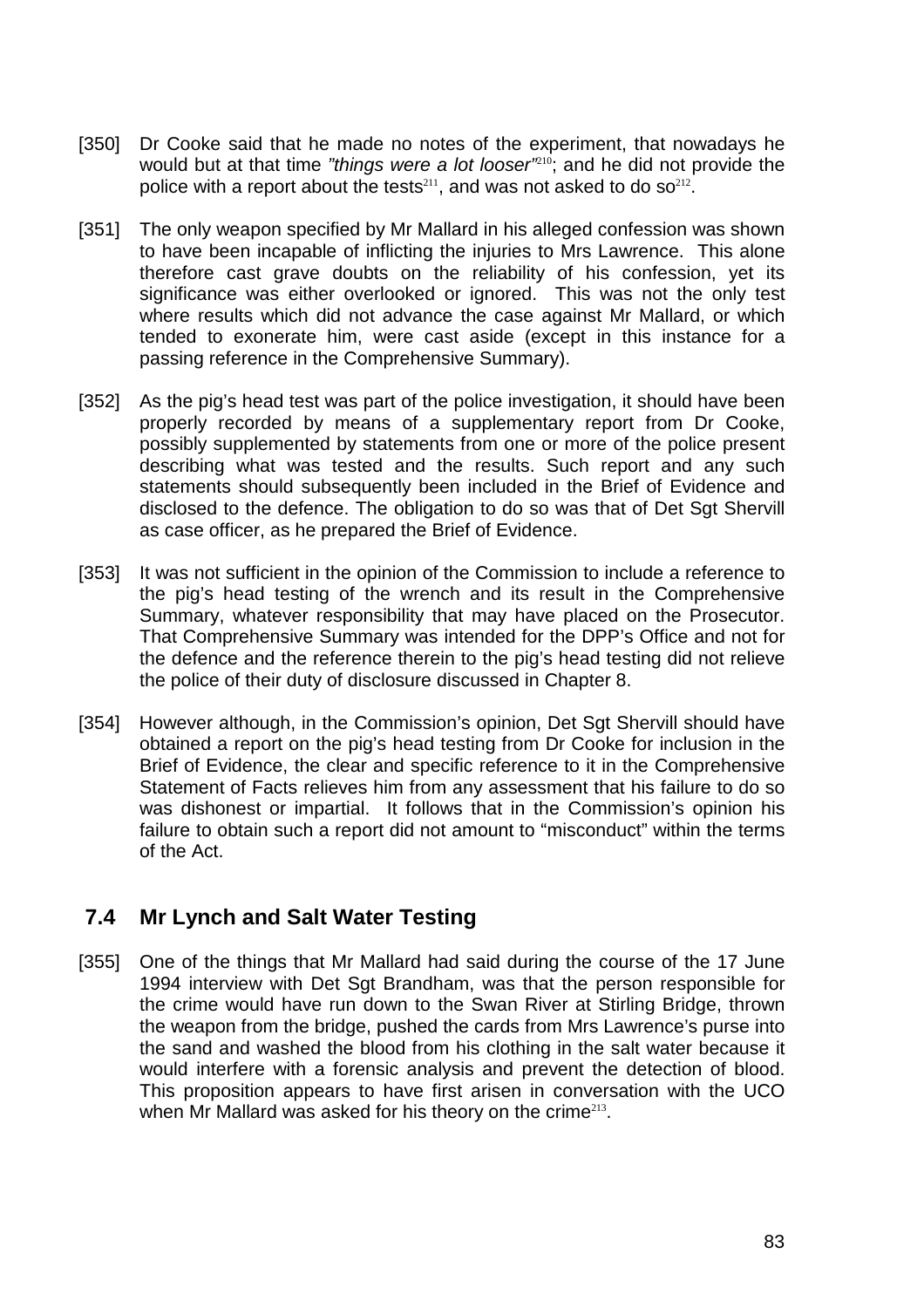- [356] In light of Mr Mallard's statement in relation to the salt water, it was decided to carry out some tests to determine whether Mr Mallard's clothing had in fact been submerged in salt water.
- [357] Mr Lynch, a chemist employed by the Chemistry Centre of Western Australia, carried out those tests along with other tests. He concluded that there was no salt content in the clothes consistent with them having been immersed in salt water. The exact wording of that part of his report dated 30 August 1994 was as follows $214$ :
	- *1. The residual soluble salts detected in the clothing items are not consistent with immersion in river water as represented by the sample from adjacent to the Stirling Bridge, Fremantle, unless they were subsequently washed in fresh water.*
	- *2. A pair of shoes and a leather jacket ex suspect 24.6.94 were examined visually. No visual indications of immersion were evident.*
- [358] No test appears to have been carried out at that time to determine what level of washing would be necessary to remove salt from clothing which had been saturated in salt water.
- [359] Det Sgt Shervill asked Mr Lynch to delete from his report any reference to the salt water tests. A further report dated the same day was produced which contained no references to those tests $215$ .
- [360] Det Sgt Shervill advanced various reasons<sup>216</sup> why the results of these tests were not disclosed including:
	- they may have had the wrong clothes;
	- the salt water may have been washed out of the clothing by the heavy rain during Mallard's return to Mosman Park; and
	- Mr Mallard said he had washed them in a washing machine with detergent during his stay at Graylands Hospital.
- [361] The Commission rejects all of these explanations. As to the third point, the police knew when they took his clothing, before passing it on to the chemical laboratory and Mr Lynch, that Mr Mallard had washed his clothing<sup>217</sup>. The Commission can find no reference to detergent being used, but this may have been assumed. The test was part of the investigation and by any criterion its results should have been disclosed. The Commission is in no doubt that if the test had shown the clothes had been washed in salt water the results would have been disclosed to confirm what Mr Mallard had said in his interview. Obviously the reason why the results were withheld from the defence and the prosecution and hence from the jury, was that such results tended to contradict what Mr Mallard had said in his interview, and so did not advance the case against him.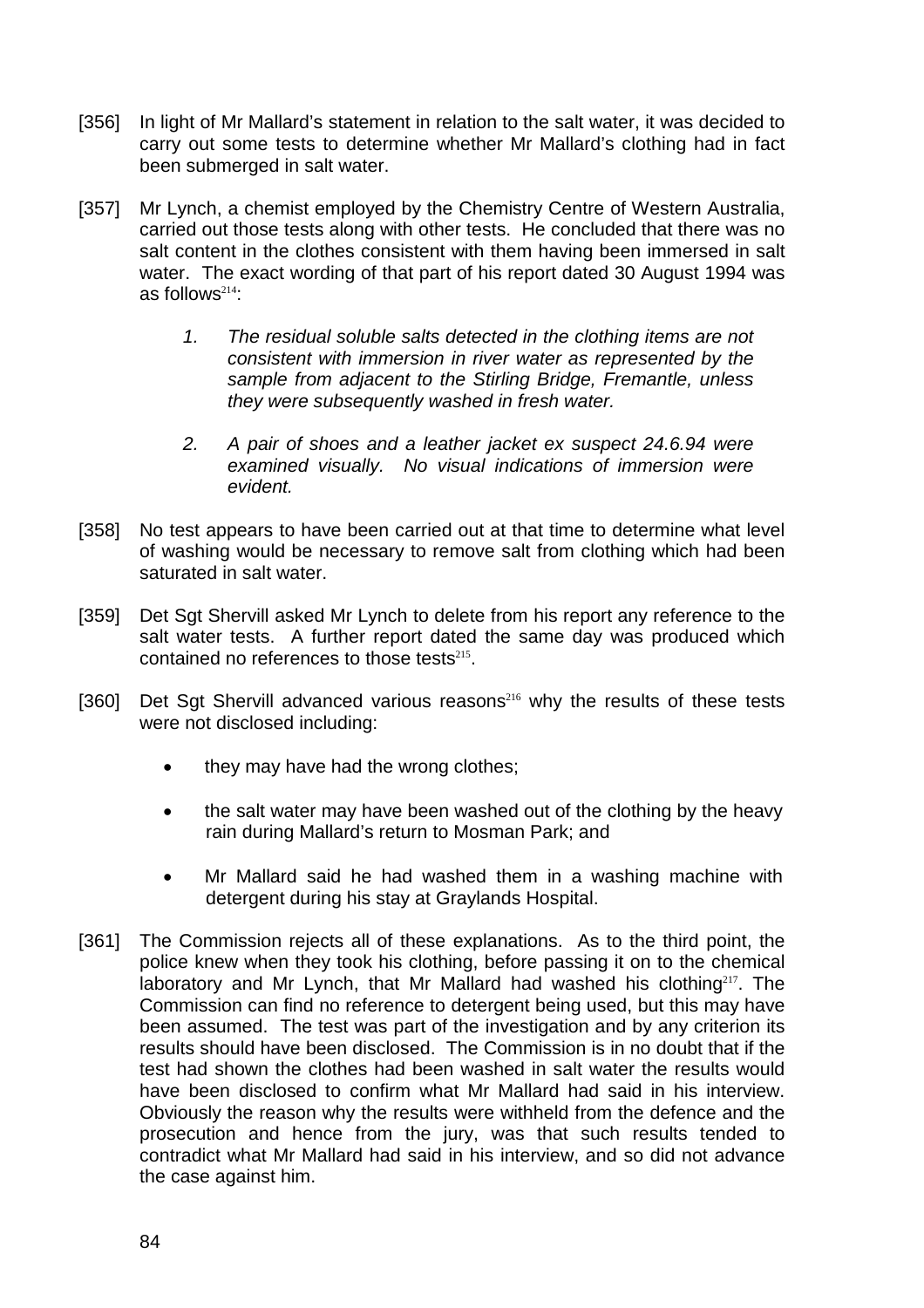- [362] Mr Lynch said that he removed the relevant passages from the report at Det Sgt Shervill's request. He could not recall any other occasion when having prepared a report, he had later been told by police that some items tested were irrelevant and to prepare a fresh report omitting such irrelevant items $218$ ; but he did not question whether he should or should not do  $it^{219}$ . The alteration of Mr Lynch's statement to exclude reference to the salt water testing is another example of a non-disclosure of evidence which would otherwise weaken the case against Mr Mallard because it demonstrated that another part of the so called confession was not true.
- [363] It is worth noting in passing that further tests done in 2003 for the Clemency Appeal showed that if the clothing had been washed in salt water and then worn whilst the wearer returned from Stirling Bridge to Mosman Park in heavy rain, that rain would not have eliminated traces of salt water from the clothing.<sup>220</sup>

### **Commission Opinion**

[364] It is the Commission's opinion that Det Sqt Shervill engaged in misconduct within section 4(d)(ii) and (vi) in that requesting Mr Lynch to delete from his report all reference to the salt water testing constituted the performance by him of his functions in a manner which was not impartial, and could constitute a disciplinary offence, contrary to regulation 605(1)(b) of the *Police Force Regulations 1979,* providing reasonable grounds for termination of his employment as a public service officer under the PSM Act.

# **7.5 The Altered Statements**

- [365] The next step in the police "investigation" was the revision of witness statements, which took place, particularly over the period 20 June until early July 1994.
- [366] At that time, the practice was for witness statements to be initially taken in long hand, generally written out by one of the interviewing police, and signed by the prospective witness as true and correct, with such signature witnessed by one of the police. Subsequently, when preparing the Brief of Evidence for the prosecuting authorities, the statements would be checked in the light of any investigations which had taken place since the original statement was taken, times, dates and other details checked by reference to surrounding events, and irrelevant material and hearsay eliminated. The statement was then corrected, typewritten, again checked by the witness, and if the witness was satisfied, it was signed and witnessed as before.
- [367] This process was fundamentally appropriate and, although one would expect details to be checked as indicated when the original statements were taken (and they presumably were), there was also the prospect of a witness remembering an additional fact, or not being so sure of something previously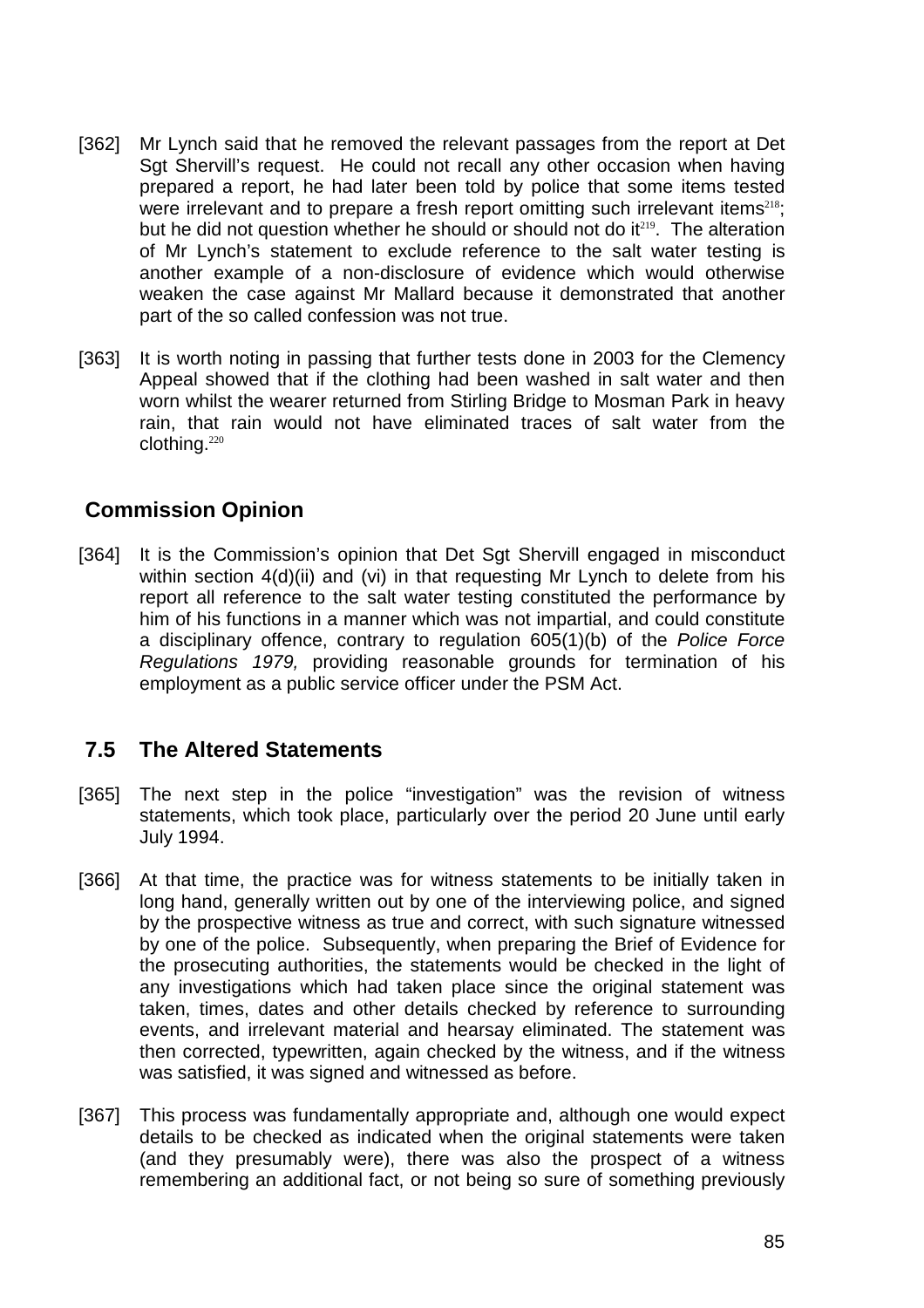said; no objection can be taken to the general practice as described, provided that any relevant changes were notified to the defence, either by the production of the original statement, by a reference in the later statement to what had been said in the earlier statement, or by the provision of a supplementary statement. This is because different or contradictory statements by a witness would provide significant material for defence counsel to test the witness' recollection at the trial.

- [368] However what happened in the case of Andrew Mallard was not a mere revision or tidying up of statements, but in respect of some vital and material witnesses, significant alterations to their statements so that matters which apparently did not refer to him were made to appear to relate to him. This turned a very weak case against him, depending entirely on the so called admissions of a person who clearly had mental problems, with their proved inaccuracies and inconsistencies, into a much stronger case – and none of the earlier statements were ever disclosed to the defence or the prosecution prior to 2002. This process was fundamentally improper and was a major contributing factor to the wrongful conviction of Andrew Mallard.
- [369] The Police and their Counsel placed considerable reliance on the fact that the relevant witnesses were satisfied with their final statements and prepared to sign them as true, and so they were; but the witnesses were not aware of the issues, nor of how the alterations to their statements affected the case. A detailed examination of the relevant statements will demonstrate what happened and its significance.
- [370] The witnesses whose statements are relevant in this regard are:
	- (a) Katherine Barsden
	- (b) Michelle Englehardt
	- (c) Meziak Mouchemore
	- (d) Katherine Purves (now Murtagh)
	- (e) Lilly Raine

The police principally involved in this part of the operation were Det Sgts Shervill and Caporn.

### **7.6 Katherine Barsden**

- [371] The first witness to come forward in the investigation was Katherine Jacqueline Barsden, a schoolgirl aged 13 at the time whose mother, Jacqueline Barsden, worked part-time at Flora Metallica, and who had ceased work on 23 May 1994 at about 3pm.
- [372] About 5pm that day Miss Barsden's grandmother, Mrs Marion Wood, picked her up from St Hilda's School in Mosman Park to drive her to her home in Swanbourne, and they travelled along Glyde Street towards the Stirling Highway. Approaching the traffic lights at the intersection of Glyde Street and Stirling Highway, their vehicle was stopped by a red traffic light and was about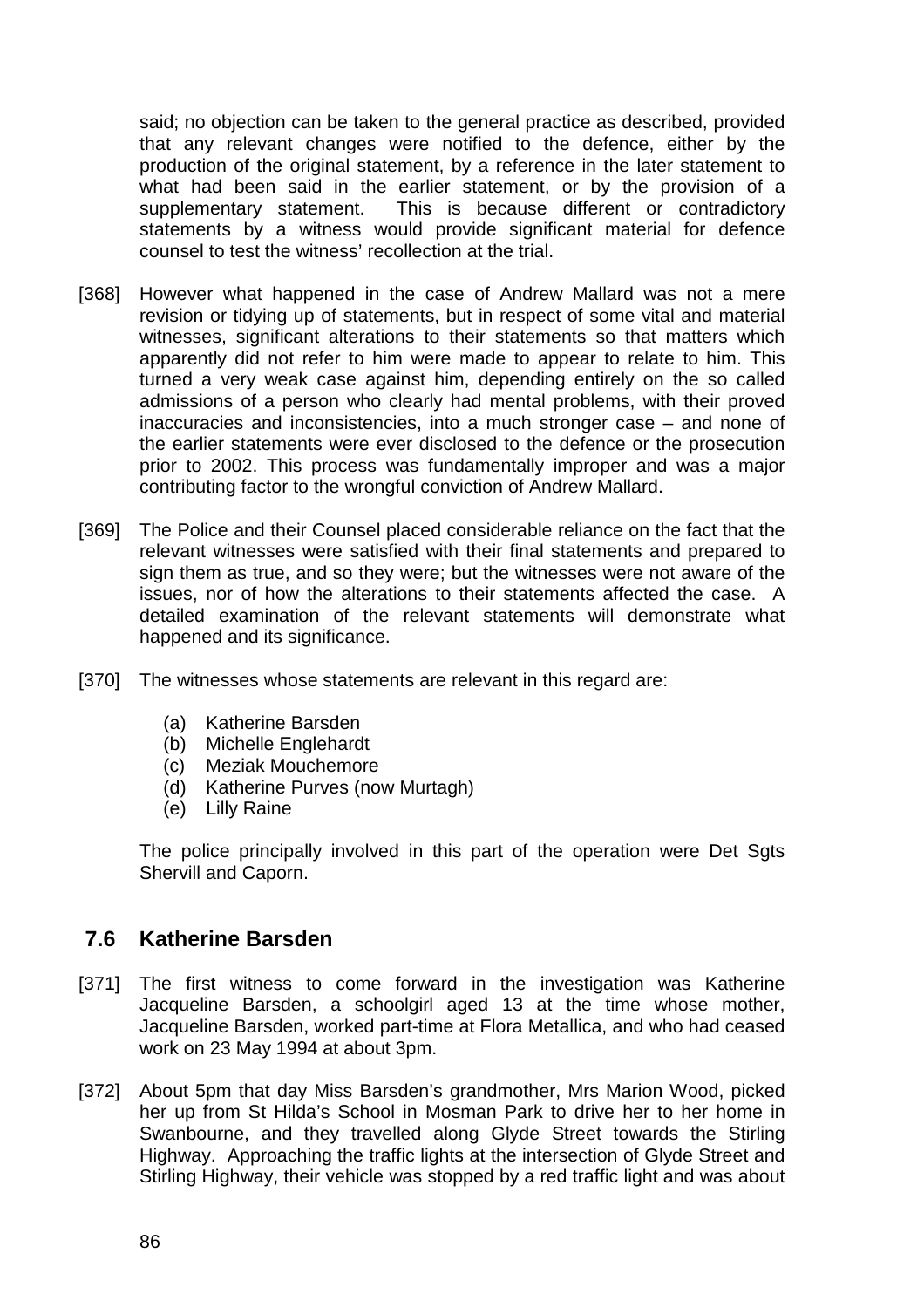the third car back from the intersection. Whilst stopped, Miss Barsden looked over to the Flora Metallica shop and saw a man standing in an area not normally accessible to customers. She told her grandmother that she could see a man in there but could not see Mrs Lawrence; her grandmother told her to take note. She said the lights in the shop were on, but the front door was closed, and she did not see any *"open"* sign or anything else outside the front of the shop.

- [373] She also said that the man saw her looking at him, and then ducked down out of her sight. Shortly afterwards the traffic lights changed and their vehicle proceeded on to her home. When she got home she told her mother, who told her to draw a picture of what she had seen whilst it was fresh in her mind, which she did.
- [374] The following morning, having heard on the radio that a woman had been bashed in Glyde Street, the family contacted police. Det Miller visited the Barsden home and obtained from Miss Barsden a signed statement hand printed by him;<sup>221</sup> she produced to him the sketches she had drawn the previous evening<sup>222</sup> and also drew further sketches for him, including what purported to be a sketch of the man's scarf worn as headwear, indicating the colours thereof $223$ .
- [375] In the statement she said:

*I would describe the man in the shop as about 30-35 years medium build, fair complexion. I could not see much of his body it was mainly his head. He had a longish type face with a beard. The beard was a short one, not a long one. It was orangy – red or strawberry in colour. He was wearing a gypsy type scarf over his hair. The scarf looked of a light material and had an orangy type border around the edge. The rest of the scarf was mixed coloured with blue green and a cream colour. The scarf was tied tight over his hair.* 

- [376] Both the sketches she drew on the evening of the 23 May, and those she drew for Detective Miller on the morning of the 24 May, depicted a man with a beard and no moustache with a scarf tied tightly around his head. The sketch she drew of the scarf indicated a solid orangy/red border with the rest of it *"blue, green and blue/silver/white"*. The sketches depicted a square shaped scarf, folded diagonally once to form a triangle, fitting around the front and top of the head with two ends tied at the back.
- [377] Later that day, she was taken to the Police Artist at Police Headquarters where she explained to Sgt Dunnet, the police artist, her description of the person she had seen, and he drew an identikit picture of the person she described. This "artists impression"<sup>224</sup> was circulated to the media and used in the door-to-door canvas conducted over the 1-2 June. Her previous statement was then retyped in the same form, except for the addition of a paragraph referring to the visit to the Police Artist and the drawing of the identikit picture.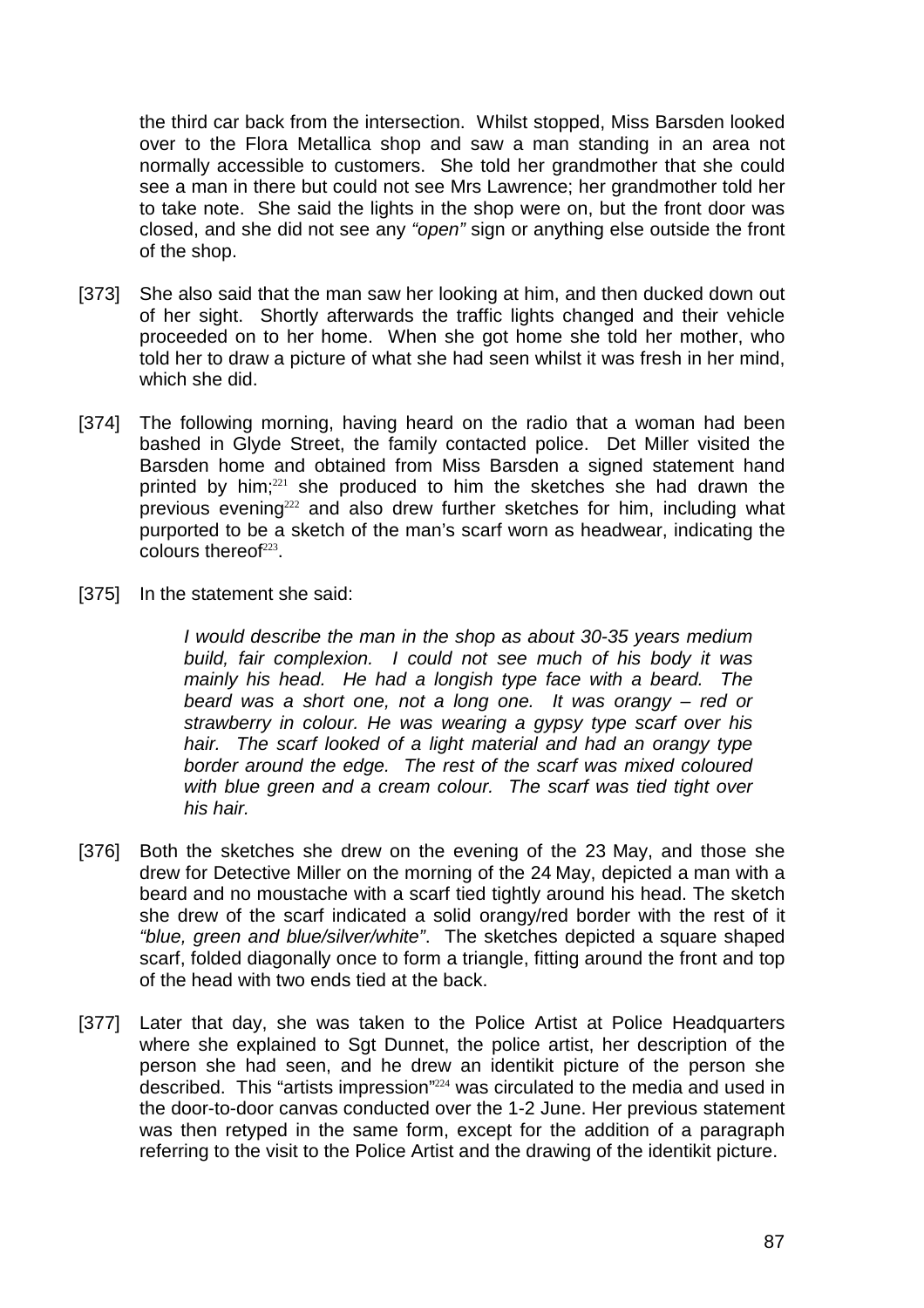- [378] This signed statement, which is dated 24 May 1994, and witnessed by Detective Miller, no longer exists in its original form, but only with the alterations and additions made to it in Det Sgt Shervill's handwriting and later incorporated into a fresh typed statement signed by Miss Barsden on 1 July 1994 and witnessed by Det Sgt Shervill<sup>225</sup>. A number of the alterations were immaterial; for example to eliminate any reference to where Miss Barsden lived, but some of the others were of vital significance.
- [379] The paragraph quoted above was re-drafted as follows (with the alterations underlined):

*I would describe the man in the shop as about 30-35 years old, medium build, fair complexion. I did not pay attention to what he was wearing. I took notice of his face and head He had a longish type face with a light beard. The beard was a short one. It was orangishred, or strawberry in colour. He was wearing what looked like a gypsy type scarf over his head. I say it was a scarf because it looked to be tight across his forehead, and tight across the sides of his head, above his ears. The scarf looked of a light material and had a distinctive orangy coloured border around the edge. The rest of the scarf was mixed coloured and patterned.* 

[380] In the meantime police had taken possession of a cap belonging to Andrew Mallard and Miss Barsden's statement of 1 July included an additional paragraph, also added in Det Sgt Shervill's writing, as follows:

> *I have been shown a cap by the police and I can not (sic) say if it was what I saw on the man in Flora Metallica on Monday 23 May 1994, I can say that it has the same colours of what I saw the man wearing in the shop that day.*

- [381] The changes from her original statement to her statement of 1 July 1994, were significant. Not only has the man's beard become a light one, but a gypsy type scarf coloured blue, green and cream with an orange border has become only what looked like a gypsy type scarf and changed colour to the same colours as Andrew Mallard's cap namely red, yellow and black with a gold braid band around the edge. The later description certainly contains no blue or creamy colour and it may possibly be Andrew Mallards cap, although she cannot say that it is. Whereas previously it was right over his hair, it now looks to be right across his forehead and the sides of his head above his ears. Not only that, all references to her sketches, made whilst the image was fresh in her mind have been removed.
- [382] The person seen by her at about 5:00 to 5:05pm and originally described by her could not have been Andrew Mallard. Her description did not fit him and he had no scarf matching her original description of his headgear. Moreover she later indicated how tall he was by reference to where he stood near a jewellery display board, and the height indicated was too low for Andrew Mallard who was 198 centimetres tall. In addition Andrew Mallard had a prominent moustache and no beard as such, although unshaven, whereas her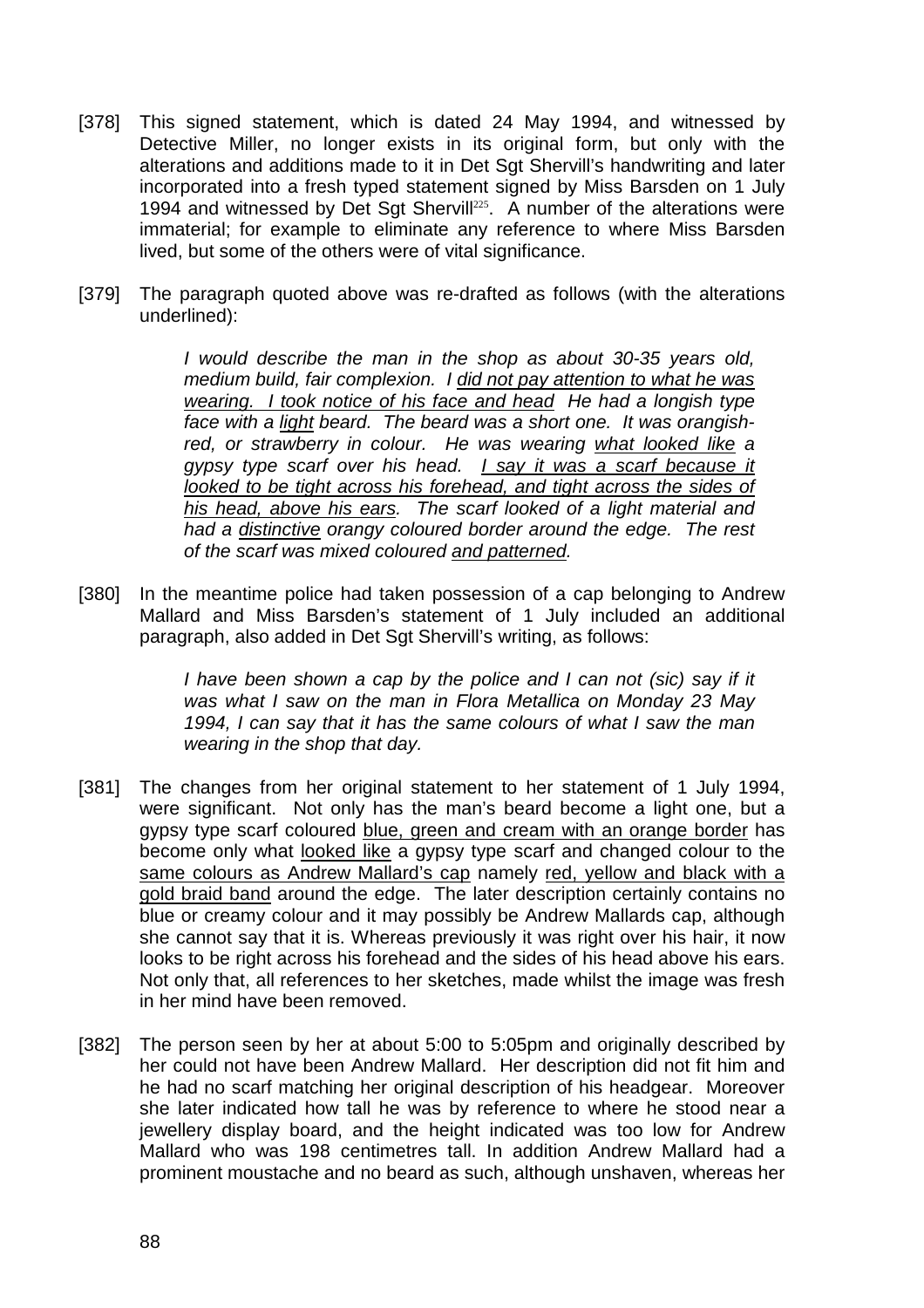statement made no reference to a moustache and described a light beard. To put it bluntly, the person in the shop whose original description by Miss Barsden did not fit Andrew Mallard now becomes *"probably Mallard"*.

- [383] On 3 June 1994, Miss Barsden was shown some photographs of different men by Det Sgt Greenshaw,<sup>226</sup> which included one of Andrew Mallard and failed to identify any as being the person seen by her in the shop. This fact was not included in any statement by her, nor was there a statement by Det Sgt Greenshaw.
- [384] Neither her original hand printed statement of 24 May nor her typed statement of the same day in its unaltered form were disclosed to the defence (or the prosecution for that matter), nor her failure to identify Mr Mallard from the photo board inspection on 3 June 1994; and so defence counsel had no opportunity to effectively cross examine her on her evidence which tended to show that Andrew Mallard was in the shop shortly prior to the murder.
- [385] On 18 September 1995, prior to the trial, Ms Barsden made a further statement<sup>227</sup>, also witnessed by Det Sqt Shervill, to the effect that on 17 January that year she had given evidence in relation to the matter (i.e. the committal hearing) and looked at the accused man (Mallard) who was sitting in court and saw *"that the man's shoulders, neck and upper silhouette matched perfectly to the man I saw in Flora Metallica"*. Evidence of this "dock identification" was not led at the trial<sup>228</sup>: but the process demonstrates a strong desire on the part of the police to identify Andrew Mallard as the person in the shop. Her reference to his shoulders, neck and upper silhouette hardly sits well with what she said in her original statement (omitted in her statement of 1 July).

*I could not see much of his body, it was mainly his head.* 

- [386] The Commission is in no doubt that Miss Barsden was endeavouring to tell the truth when she made her original statement, and also her later statement of 1 July 1994, but she was at the time an impressionable 13 year old who probably felt she had an important part to play in the conviction of the brutal murderer of her mother's employer, and so was anxious to help the police in any way she felt she could.
- [387] She said in evidence to the Commission,<sup>229</sup> that she always found Det Sgt Shervill "*professional, respectful and polite*" in all his dealings with her, and said it was *"absolutely absurd"* to say that he *"doctored"* her statement; although she did concede<sup>230</sup> that her final description of the head gear was influenced by being shown the cap. She agreed she spoke with the police many times before her statement of 1 July was signed, and the Running Sheet records meetings with her on 24, 25 and 29 May, 3 June and 1 July. The Commission is also satisfied that by the end of the trial she firmly believed that the right man had been convicted, and so it is not surprising she became angry and upset when she and her family were approached by Andrew Mallard's supporters in about 2002.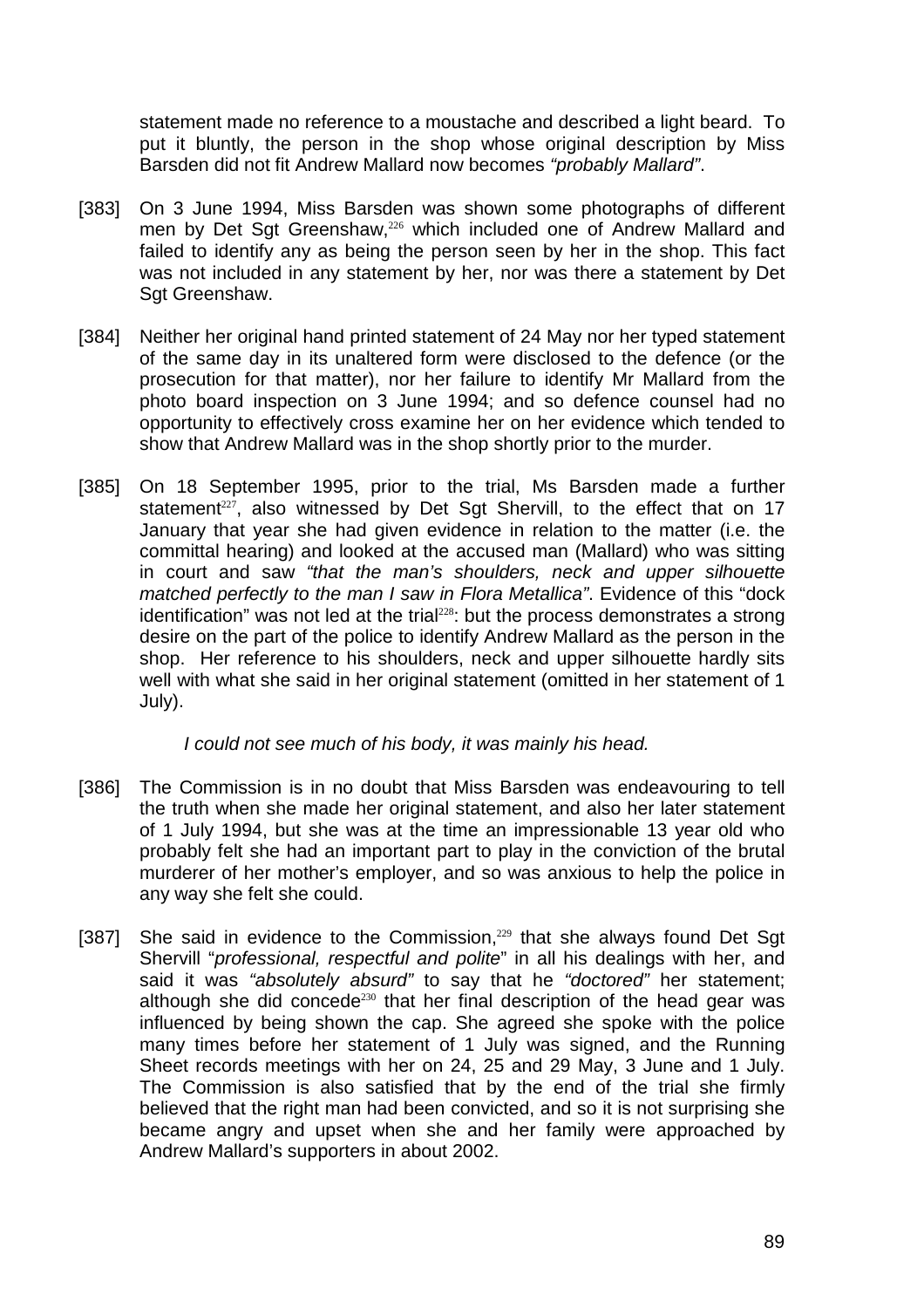- [388] Miss Barsden's evidence to the Commission was not as satisfactory, particularly when she tried to dispute the colours of Andrew Mallard's cap<sup>231</sup> which was produced for her inspection. She ultimately agreed that the cap she was shown (*"as it is now"*) did not fit the description of the man's head gear as it appeared in her original hand written statement<sup>232</sup>. It appears that she told the police artist who drew the identikit picture that the person she saw was around 6 feet tall which he then described as *"approx 183cms"*<sup>233</sup>. Andrew Mallard was actually 6ft 6in (198 cms) tall.
- [389] Det Sat Shervill's entry in the Running Sheet for 1 July 1994 reads:

*Katie Barsden conveyed to Major Crime Squad office where further interviewed. Statement amended to excluded (sic) inadmissible information.*

This entry was false. There was nothing in her original statement, and particularly in her description, which was inadmissible, but the effect to her statement was to change her description of the headwear worn by the person she had seen in the shop, particularly its colour and from a gypsy type scarf (or bandana, although she did not use that word) to possibly a cap worn back to front.

[390] There is no evidence that Det Sgt Caporn played any part in the interviewing of Miss Barsden, the alterations to her statement, or the entry in the Running Sheet concerning the same.

### **7.7 Michelle Engelhardt**

- [391] Michelle Isolde Engelhardt resided at 3/10 Murray Avenue, Mosman Park. On 12 May 1994, she was introduced to Andrew Mallard, then using the first name André, who shortly afterwards moved into her flat where he slept on a mattress in the lounge room. She said that when she met him he was wearing a gold coloured velvet hat. Michelle Engelhardt by her own admission was a drug user and it appears that Andrew Mallard from time to time endeavoured to obtain drugs for her, generally unsuccessfully, and by Saturday 21 May, she wanted him to leave.
- [392] When spoken to by police after the murder of Mrs Lawrence, she suggested that they might be interested in Andrew Mallard as a possible suspect. Det Sgt Caporn and Det Emmett therefore visited her at her unit on 26 May and obtained some details. They went back on 29 May and obtained a detailed statement. This statement was recorded by Det Emmett in his own hand writing constructed from answers given by her in response to questions asked by Det Sgt Caporn, signed by Ms Engelhardt and her signature witnessed by Det Sgt Caporn<sup>234</sup>.
- [393] In that statement she detailed how she met Mr Mallard and how he came to be staying in her unit. She said that on the morning of 23 May they were both at home and the police from Cottesloe came with a search warrant, searched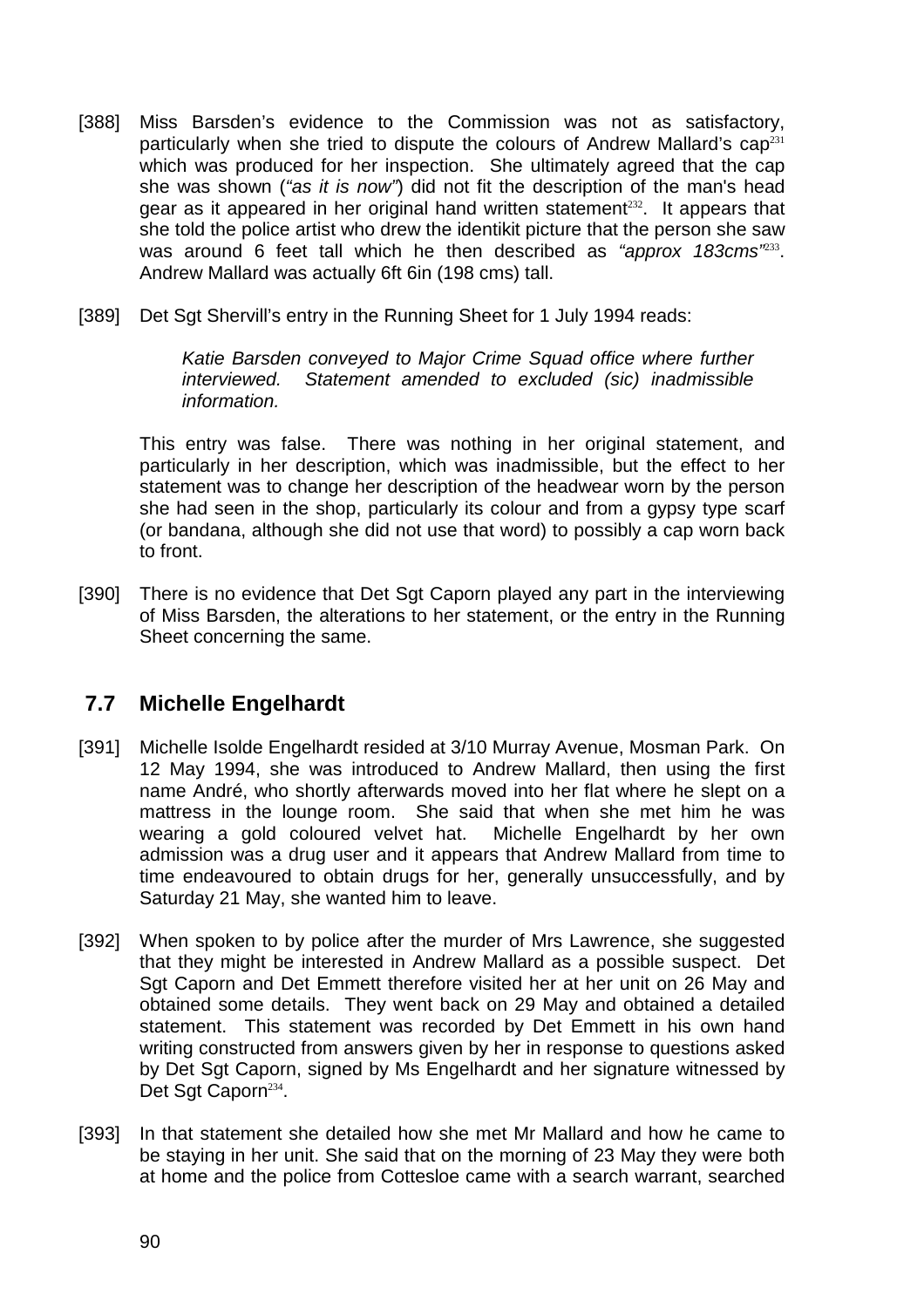the premises and took "André" away to the police station. They also told her to attend the police station to collect a summons (apparently for possession of an implement for smoking cannabis). She said she then went to Fremantle where she visited Michael Buhagiar in Collie Street and she and Buhagiar then returned to her unit in Mosman Park at about 3:00pm. The statement continued *"André's hat was hanging above my door inside"*.

- [394] According to the evidence of Det Emmett at his private hearing<sup>235</sup>, this passage was added due to a specific recollection of Ms Engelhardt after his writing of the statement had proceeded at least into the next paragraph. This is consistent with the form of the document because Det Emmett has left a space between each paragraph, but it can be seen that this passage has been squeezed in, and there is no space between it and the beginning of the next paragraph.
- [395] Ms Engelhardt said that Michael Buhagiar stayed at her place and they talked until "André" arrived just before 7:00pm; she fixed the time by reference to the fact that "Home and Away" had not started on the television at that time. She went on:

*When he arrived he was wearing a black leather jacket, a woolly red tartan shirt, I'm not sure what else he was wearing he didn't have any sought (sic) of headwear on. He did have black leather gloves on.* 

and that when he got home he was wet. She said that shortly afterwards her ex-boyfriend, Damian Kostezky, arrived and that about 7:00pm "André" and Michael Buhagiar left her premises, saying they intended to go back to Mr Buhagiar's. The statement contained a number of other details which are not relevant to the present issue, but it would seem that it was on Ms Engelhardt's version of events, and the times she fixed, that the police subsequently questioned Andrew Mallard about his whereabouts between 5:10pm and approximately 6:40pm.

- [396] Following the taking of this statement, Det Sgt Caporn and Det Emmett visited or spoke with Michelle Engelhardt on a number of occasions and in due course helped her to obtain other accommodation and some furniture. The Running Sheet record further meetings on 30 May, 7,8,9, and 13 June. On 27 June she was collected from her new address by Det Sgt Shervill and Det Caporn and taken to Fremantle CIB office where she was further interviewed concerning Andrew Mallard, and a fresh typed statement was obtained, which was signed by her and her signature witnessed by Det Sgt Caporn. There were a number of variations in that statement<sup>236</sup> compared with her earlier statement but for present purposes the material ones are as follows:
	- The former description of a *"gold coloured velvet hat"* was changed to *"I'm not sure of the exact pattern of this cap but it was orange, gold, some sort of intricate design and looked dirty"*.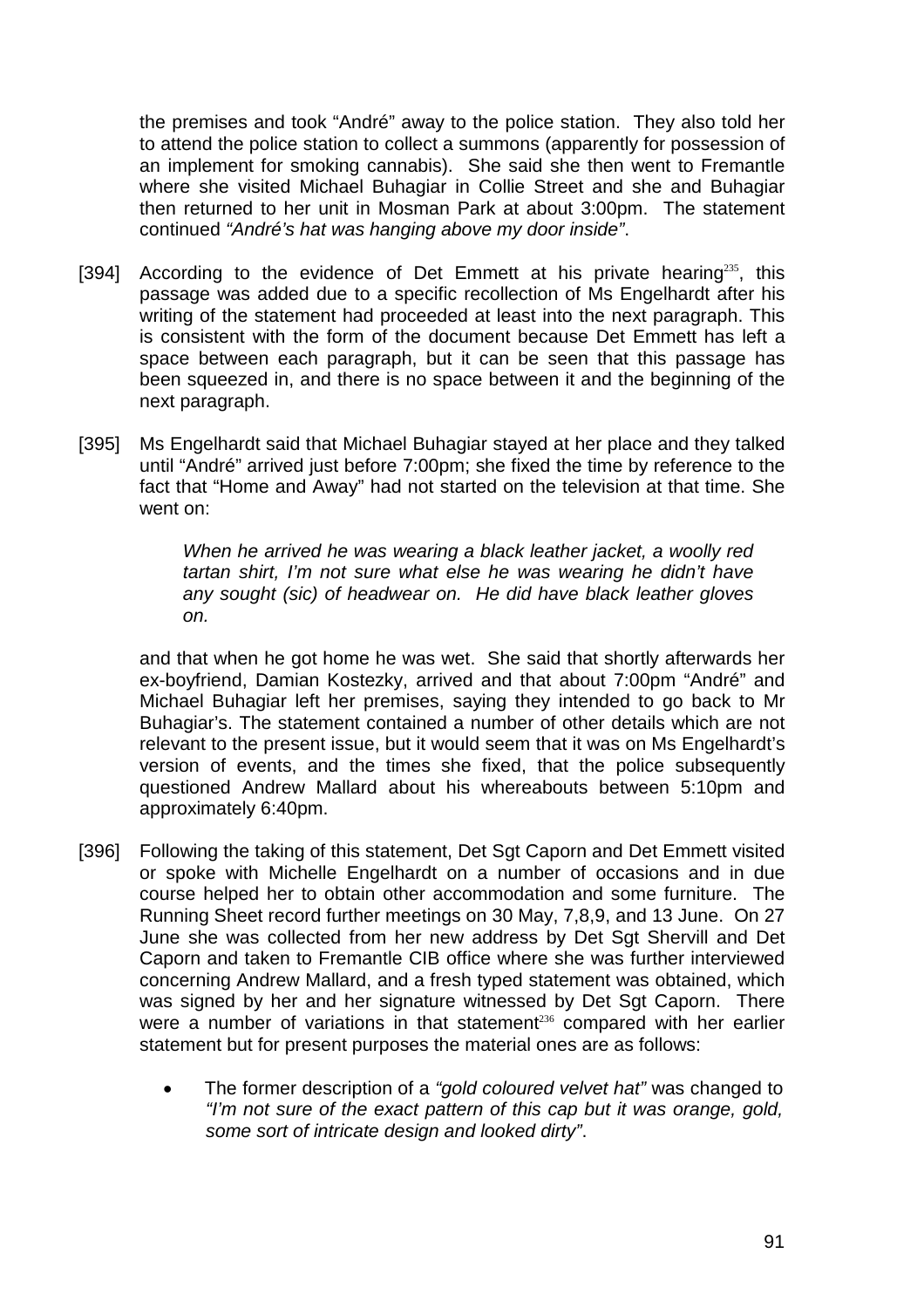- Reference in the earlier statement to the fact that sometimes he would wear his velvet hat, was changed to *"when wearing the cap he would place it on backwards, sideways or with the peak to the front depending on how he felt"*.
- The reference to his hat hanging above the door inside her unit when she and Buhagiar returned about 3:00pm on 23 May was completely deleted.
- As to his arrival at the flat sometime before 7:00pm that evening whereas the earlier statement said *"he didn't have any sought (sic) of headwear on"*, that was changed to *"I'm not sure …. if he was wearing his cap"*.
- [397] In her private hearing on 20 August 2007, Ms Engelhardt said in reference to the cap hanging on the back of the door, *"That is what I've said, so obviously that must have been what I thought was true at the time"*<sup>237</sup>. However she said when the police continued to question her over it on a number of separate occasions she became unsure and they asked her for more detail<sup>238</sup>. She said they did not tell her that they were leaving out her reference to the cap hanging behind the door<sup>239</sup>, and she did not know how she got to say that she was not sure if there was anything on his head, because when he came in towards 7:00pm his hair was wet, so he could not have had his cap on<sup> $240$ </sup>. She said *"the more I was picked apart the more I just started to not know … to not trust my own recollection because I was stoned half the time*<sup>241</sup>.
- [398] In her evidence at her public hearing she told the Commission that between the making of her first and second statements the police appeared very interested in what clothing Andrew Mallard was or was not wearing, particularly the issue of the  $cap^{242}$ , that she does not know why the reference to the cap hanging on the hook on the door was left out of her later statement<sup>243</sup>. She *"never asked for anything"* in her statement to be changed<sup>244</sup>. She also conceded a tendency to *"change allegiances"*.
- [399] Michelle Engelhardt was an unreliable witness in many respects. She was at the time a persistent drug user, she was pregnant at the time she gave evidence at the trial, which she claimed caused her to be confused, and her evidence before the Commission both in private and public hearings was at times confused, contradictory and difficult to follow. She claimed to have had a considerable loss of memory between 1994 and the present time, which may well have been genuine.
- [400] Her evidence must be scrutinised carefully and although it appears the police spoke to her a number of times, it is difficult to assess what pressure, if any, they put upon her, or whether the passage about the cap hanging on the hook behind the door on the afternoon of the murder was omitted without her being informed of its omission. Constant questioning and re-questioning of a witness over matters of detail could cause a strong-willed person with a clear mind to have doubts, and Ms Englehardt was not such a person.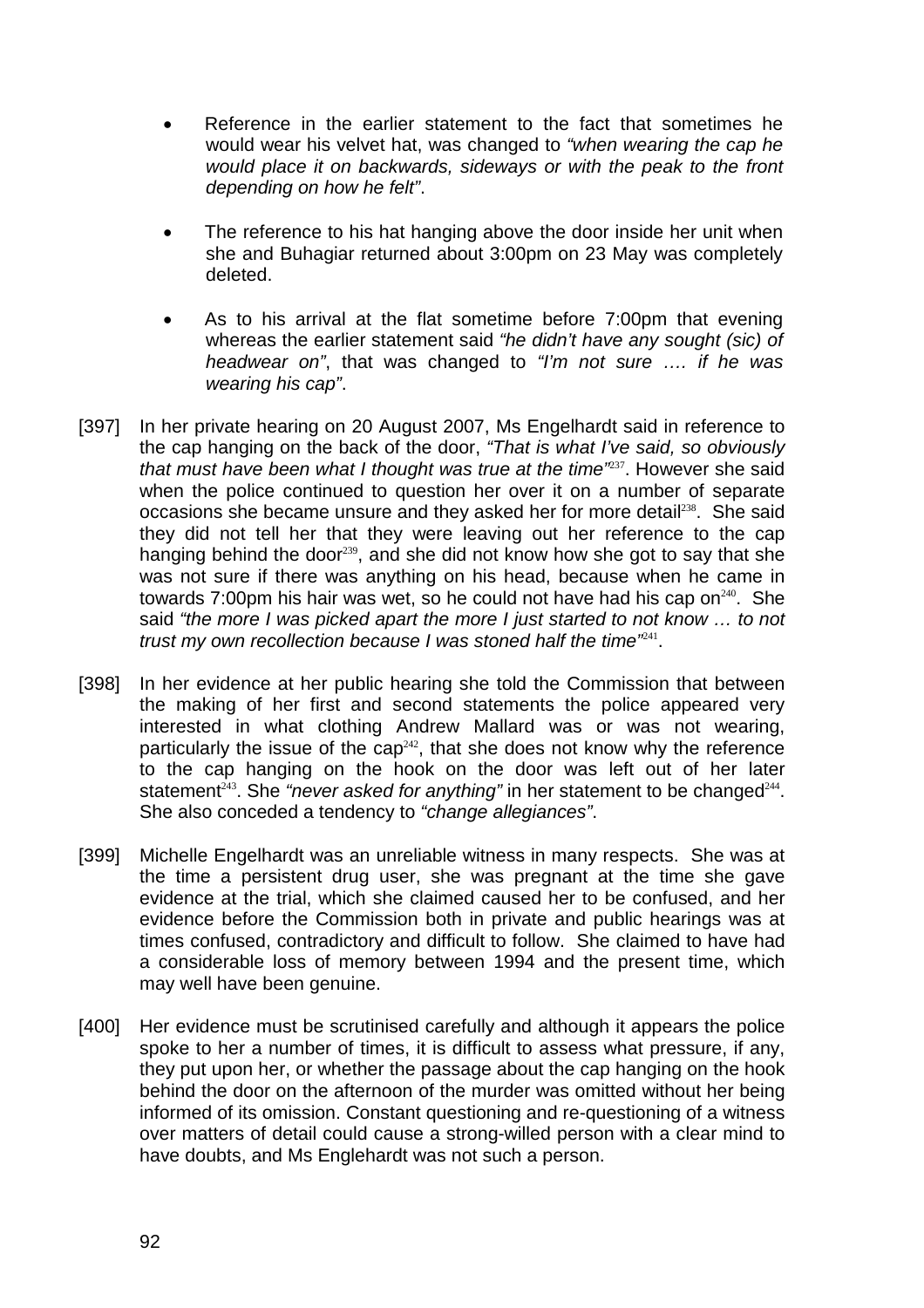- [401] What is important however is that six days after the death of Mrs Lawrence she said that on that evening Andrew Mallard's hat was on the hook behind the door in her unit, and that when he came in he did not have any kind of headwear on. Whether those statements were correct or not, the important thing is that she had made them, and for the statements to be changed without the defence being informed of her original statements, meant that the defence was not able at the trial, to explore her recollection of these events or test her credit generally by reference to her original statement. Once again the case against Andrew Mallard was considerably strengthened by the alterations to her original statement.
- [402] In Section 86 Submissions on behalf of Det Sgt Caporn it was submitted that it was entirely proper for the police to re-interview Ms Engelhardt as other information became available during the investigation, including information obtained from interviews with Andrew Mallard, and if, when re-questioned, she changed her story, to make appropriate alterations to her statement; this is all clearly correct.
- [403] The problem was not that her statement was altered, but the manner in which it was altered without disclosing that the statement finally signed was not her original recollection some six days after the events in question and therefore, it is generally accepted, more likely to be accurate than her recollection some time later.
- [404] Her earlier statements, particularly the references to his cap hanging on the hook and him having nothing on his head when he came in, tended to exculpate Andrew Mallard and there should therefore have been a reference to them in her final statement even if the position some days later was that she doubted the accuracy of what she had previously said and wished to correct it.
- [405] Witness statements containing corrections to what the witness has previously said or recalled are not uncommon and her earlier recollections, together with her later corrections, could have all been accommodated in the one final statement. The failure to do so deprived the defence of the material which would have greatly assisted a challenge to her credibility. The mere possibility that his cap may have been on the hook behind the door and that he had nothing on his head when he returned home would have considerably weakened the prosecution case and may have caused the jury to at least have a reasonable doubt of Andrew Mallard's guilt. Although there were other alterations to her original statement, those relating to his cap and whether he had anything on his head were the significant ones which could go to the guilt or otherwise of Andrew Mallard.
- [406] Although her evidence about the cap hanging on the hook may have varied from time to time at the trial, on the clemency appeal and during this Inquiry; the Commission rejects the submission that it was only an assumption or supposition. In particular, the fact that she volunteered the information when the original statement was being written out by Det Emmett on 29 May (see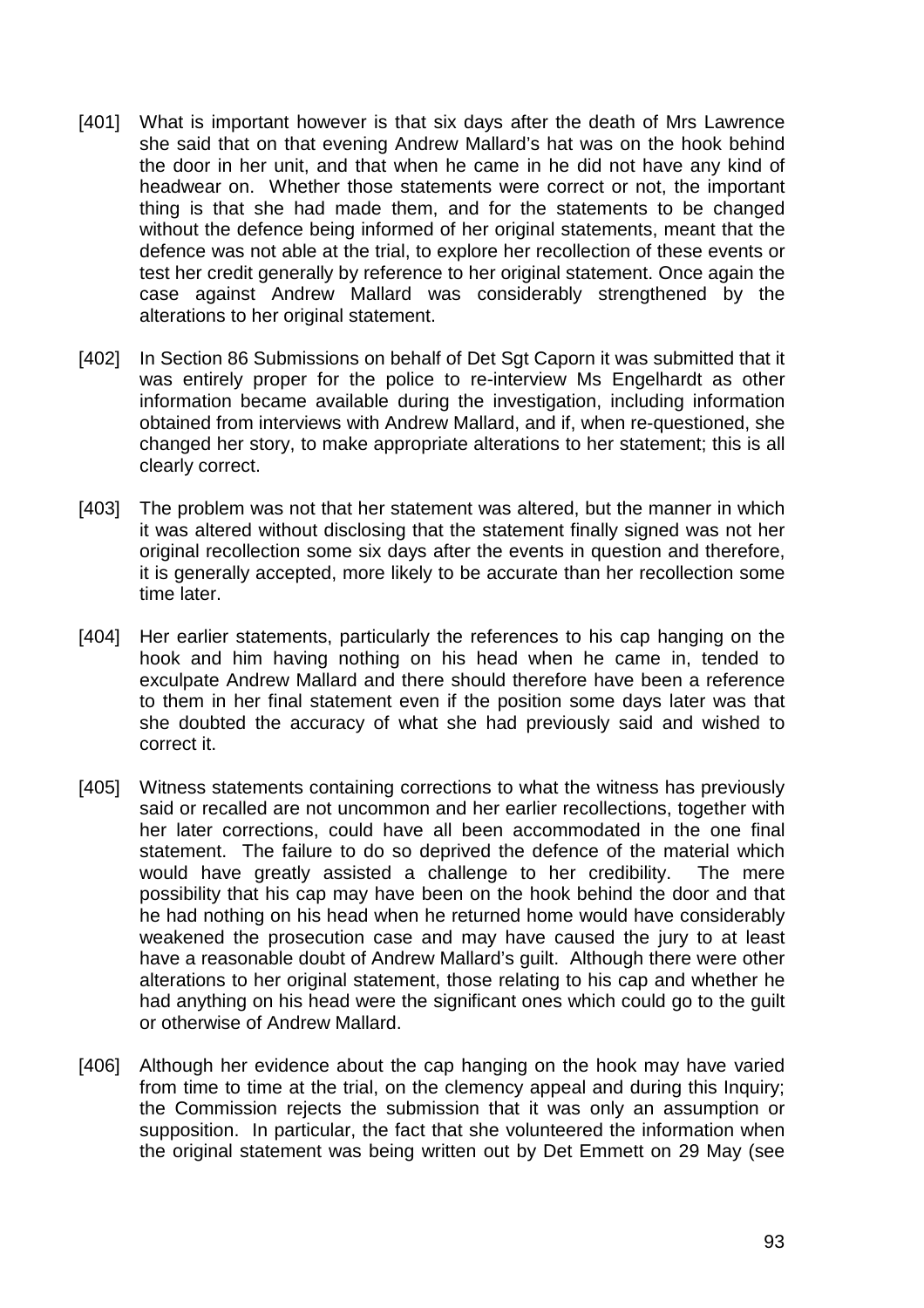paragraph 394 above), strongly suggests that it was more than an assumption or supposition.

- [407] The fact that when cross-examined in the Court of Criminal Appeal some nine years later, she agreed at the end of a series of questions to the proposition that she was *"assuming that his hat was on the hook because he did not have it with him when the police took him away",*<sup>245</sup> does not persuade the Commission that she was making an assumption when she spoke to Det Sgt Caporn and Det Emmett on 29 May 1994.
- [408] In this case the Major Crime Running Sheet described the final statement of 27 June 1994, as *"Statement amended to exclude hearsay supposition and irrelevancies"* (Commission underlining). That could support the proposition that something (unidentified) in the earlier statement was later described as a *"supposition"* but, having regard to the overall position discussed hereunder at 7.11, the Commission attaches no significance to this consideration. That entry was apparently made by Det Sgt Shervill.

### **7.8 Katherine Purves**

- [409] Ms Katherine Lawley Purves, now Mrs Murtagh, worked at the Op Shop on Stirling Highway Mosman Park, and made a report to the Police on 25 May 1994 that she had seen a man walking down Glyde Street at about 4.45pm on 23 May 1994. Her report became Action 38 <sup>246</sup>in the Holmes system.
- [410] The description she gave was:

*Australian 30s 185 cm slim build to medium shoulder length light brown hair wavy possibly unbrushed. Wearing two tone tracksuit pants soft blue and possibly pink. Pink windcheater top. Not carrying anything. Socks pulled up over tracksuit pants. Looked like a Fremantle Hippy. May have had something on his head – not sure.*

[411] She gave a similar description when a statement was taken on 2 June 1994, stating $247$ :

> *He wore pants which were a soft blue mixed in with another colour. The colours were a soft pastel, I think a pink. He had a windcheater which seemed to be pink in colour. It may even have been a type of*  red or orange in colour ... I am not sure if he was wearing anything *on his head. If he was it was more than likely a beanie or similar.*

- [412] Her initial interviews were with Det Lindley and when her initial statement was taken on 2 June 1994, it was by Dets Lindley and Godden, who saw her again the following day (3 June).
- [413] Like other witnesses Ms Purves was later reinterviewed (28 June) by Det Sgts Shervill and Caporn and a fresh statement was prepared which she signed the following day, witnessed by Det Sgt Caporn<sup>248</sup>. Her description now read: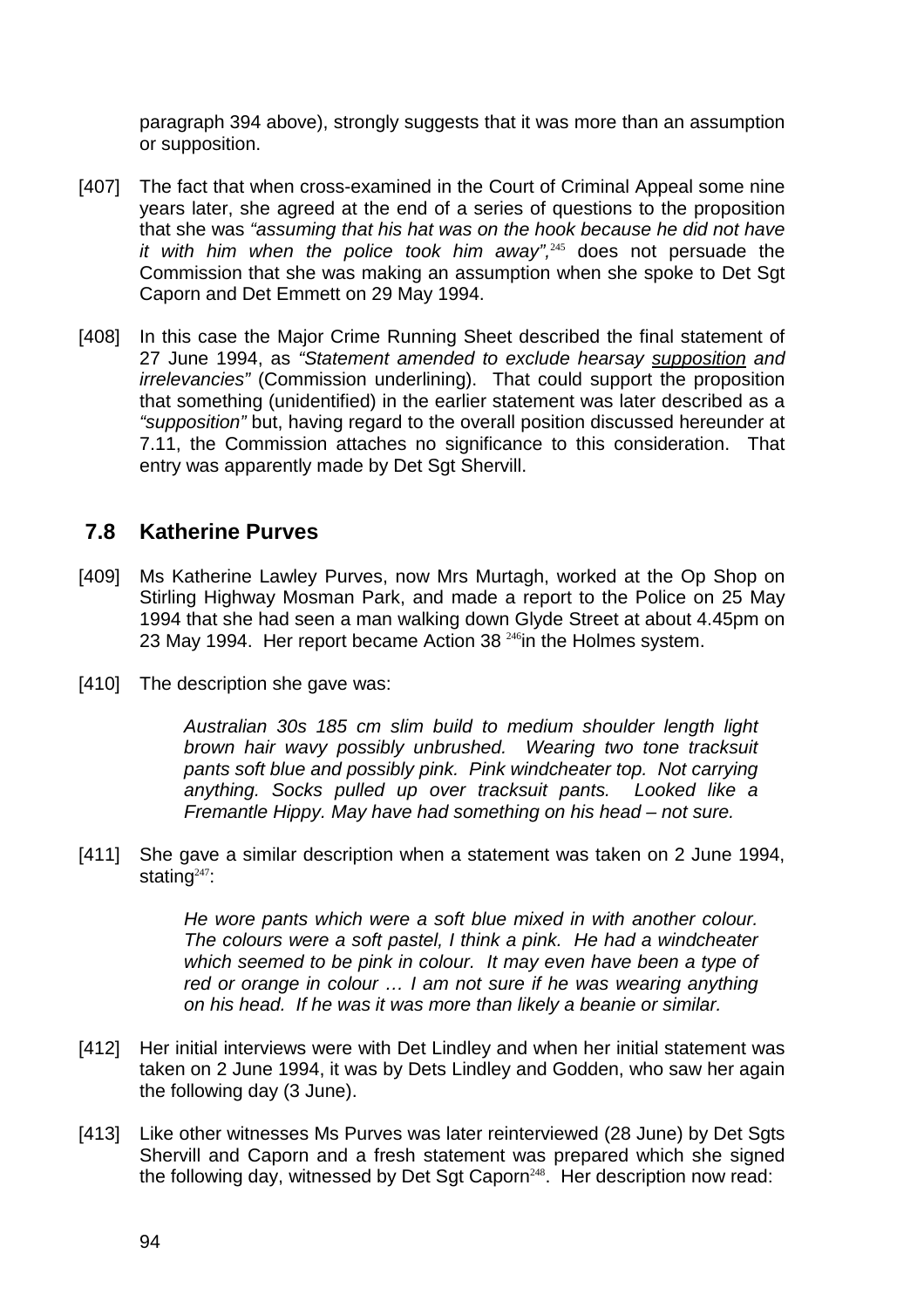*He wore long trousers, not jeans and a windcheater. I can't recall colours. He had some sort of head wear because I recall his hair protruding from it, however I do not know what it was.*

- [414] Ms Purves was in fact never asked to identify Andrew Mallard by a photo display or otherwise in 1994-5, and when finally asked to do so by the Special Crime Squad in 2006, she said that it was not him, and that she had never thought that it was $249$ .
- [415] The evidence establishes that Andrew Mallard was not wearing a jacket when he left the East Perth Lock Up on the afternoon of 23 May and some time later he put on a black jacket. That afternoon and evening he was not wearing nor (so far as the evidence shows) ever in possession, of a pink, or otherwise brightly coloured, windcheater or jacket.
- [416] Thus a person who, according to the description originally given, could not have been Andrew Mallard was made to appear as possibly him, and the evidence of Ms Purves was adduced at the trial as some evidence that he was in the area at the relevant time. In Section 86 Submissions, it was said that her statement referred to a "light coloured" top, but this did not appear in her statement of 28 June 1994, but in a statement taken<sup>250</sup> as part of the Cold Case Review by the Special Crime Squad.
- [417] In her evidence before the Commission, Ms Purves said the police came back and reinterviewed her a number of times (she thought three or four), and kept on asking her questions about the colours of the clothing and whether the man had anything on his head; and it was the police who suggested he may have been wearing a bandana. She said she felt badgered, became confused, and began to doubt her own earlier recollection, and signed the final statement as it was put in front of her $251$ .
- [418] The Running Sheet records that Ms Purves statement was amended to *"exclude hearsay and irrelevant information",* and once again the amendments were not for that purpose. Only the final statement was made available to the defence.

### **7.9 Lily Raine**

- [419] Ms Lily Raine gave evidence at the trial of Mr Mallard, that she saw a man enter a lift at the Bel Air Apartments after 5:00pm on 23 May 1994, carrying an iron bar in one hand and a choc milk in the other. She gave evidence at the trial identifying the man as Mr Mallard $252$ .
- [420] Ms Raine provided two handwritten statements on 1 June 1994 and 2 June 1994, respectively. Both statements were witnessed by Det Sgt Caporn.
- [421] In the statement of 1 June 1994, she said: $253$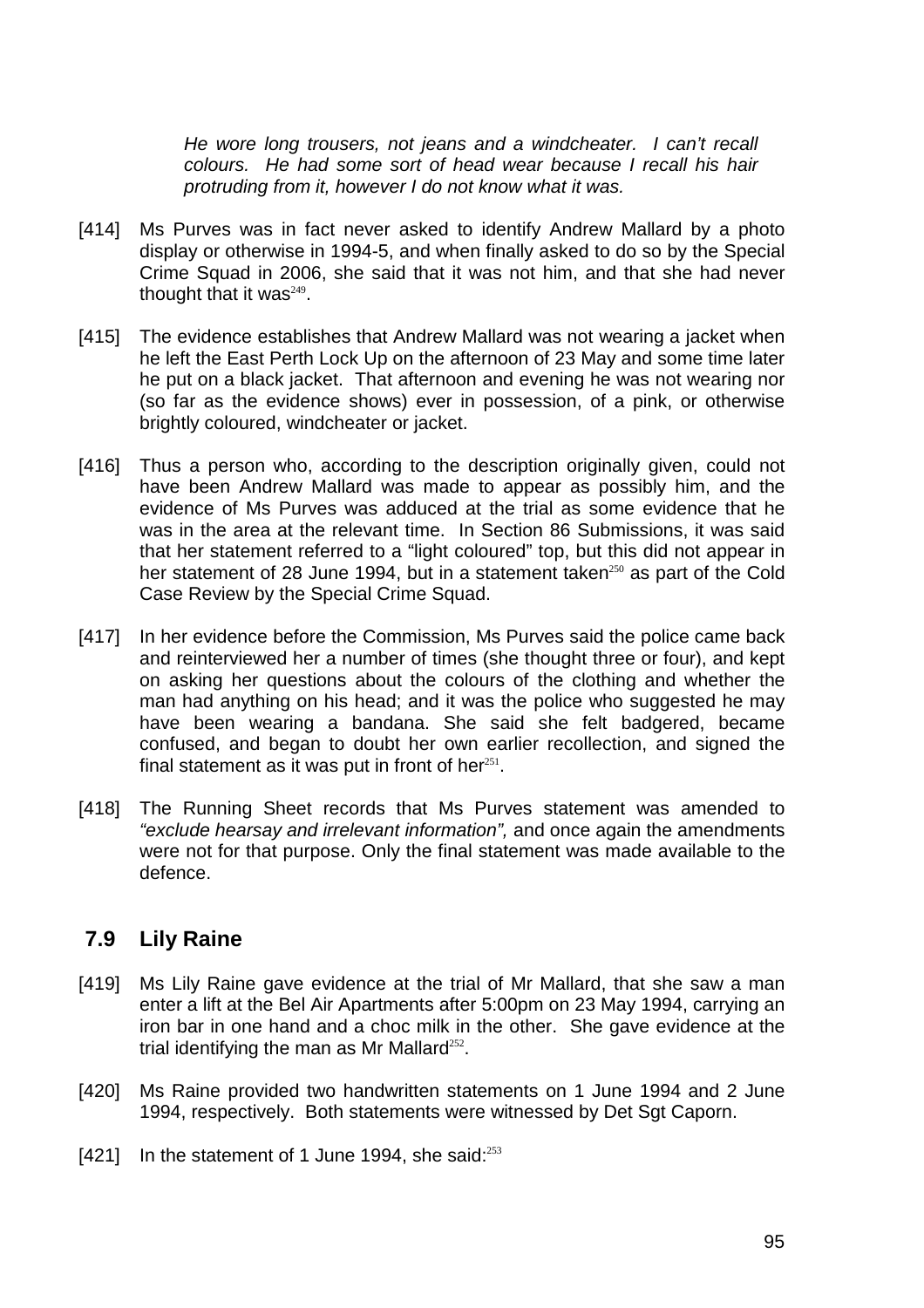*I describe this man as being early to mid 20s, six foot six to six foot seven, very scruffy looking with light brown collar length hair he was wearing navy blue track suit trousers the type that tie up in the front, no socks and brown sandal type shoes. I cannot recall if he wore anything on his head or what top he was wearing …* (Commission underlining)

The description in the statement taken on 2 June 1994 was relevantly the same, although the description of the person's footwear was changed to *"interwoven type shoes".*<sup>254</sup>

- [422] Notwithstanding the differences between this description and Mr Mallard, Ms Raine identified Andrew Mallard on a photo board shown to her on 1 June 1994, but there was a problem with such identification in that she had seen him arrested up the road from her unit the day after the murder, and her identification of the man in the lift may have been influenced by her sighting of the man she saw being arrested the following morning.
- [423] On the description by Ms Raine, only the height appears to have fitted Andrew Mallard. She described light brown shoulder length hair but made no reference to Mr Mallard's distinctive moustache, and there is no record of Mr Mallard ever wearing track suit pants or brown footwear of any kind during the relevant period.
- [424] Ms Raine was re-interviewed by Det Sgts Caporn and Shervill on 29 June 1994, and provided another statement dated 1 July 1994. That statement had one significant change in her description of the person she saw. Whilst she could not recall if he wore anything on his head a month earlier, she now said $^{255}$ :

*I cannot recall what top he had on, but he was wearing something on his head. I describe this as like a scarf but I'm not sure exactly. It was non distinctive colours and in dirty condition.*

- [425] How and why these changes were made, and how she was able to remember that he was wearing something on his head and was able to vaguely describe it, when she could not remember initially, has never been explained. Ms Raine did not give evidence before the Commission because of ill health.
- [426] Ms Raine's earlier statement was not provided nor included in the Brief of Evidence, or provided to the defence.

### **7.10 Meizhak Mouchemore**

[427] Mr Meizhak Mouchemore telephoned the police on 26 May 1994 in response to the public appeal for information, and according to the HOLMES entry he said: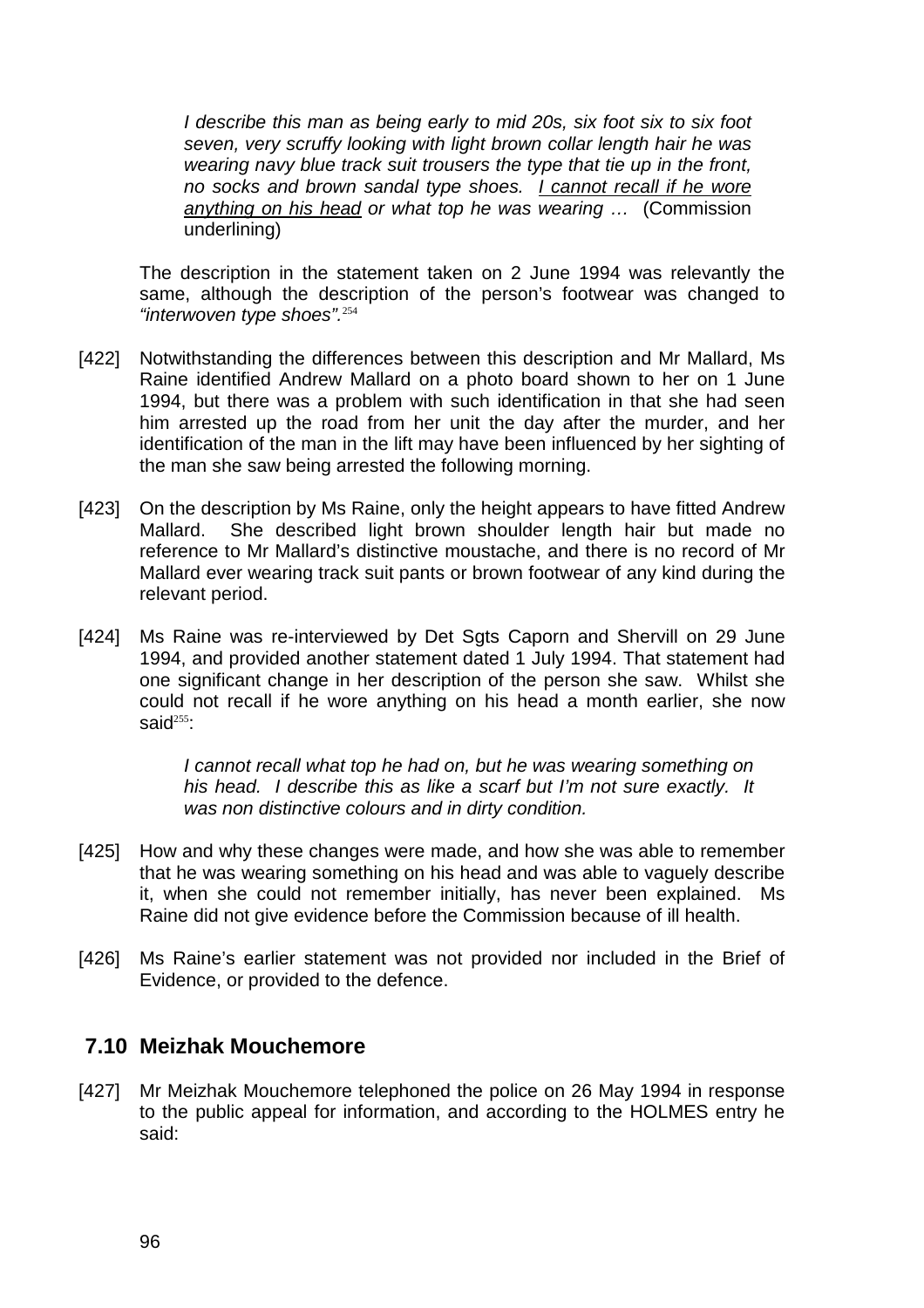*At about 16.10 to 1630 hrs Monday Informant shut shop early (PALAZZO furnishings) and was in vehicle in car park adjacent to Flora Metalica. He observed male person approx 186-187cm and lanky build wearing very pointy boots (black) skin tight blue jeans + red shirt. He had long shoulder length Brown hair standing between Flora Metalica and vacant shop. Informant was in vehicle for about five minutes and states that his person was there all the time.*<sup>256</sup>

- [428] Det Sgt Caporn and Det Emmett took a statement from Mr Mouchemore four days later on 30 May 1994. In that statement the time, of *4:10pm to 4:30pm*, which would have made it most unlikely that the man seen was Andrew Mallard, became, "*4:30pm or just after"*.
- [429] The description in that statement included a similar description, including "black pointy winkle picker boots", a description inconsistent with Mr Mallard's footwear, as other evidence clearly established that he was wearing black "Doc Martin" shoes at the relevant time and his shirt was described as "possibly a red flannelette shirt".
- [430] There are also some handwritten notes by Det Sqt Caporn made prior to the first statement which include the following. $257$

*Pointy boots Tall Long brown hair* 

*Jeans denim* 

*Red flannelette shirt …* 

*Nothing on his head* 

- [431] Mr Mouchemore was again interviewed by Det Sgts Caporn and Shervill a month later on 29 June 1994, and his final statement was taken. In it;<sup>258</sup>
	- the time became, about 4:40pm;
	- The description removed reference to the *"very pointy, winklepicker black boots"* and became merely *"black footwear";* and
	- the shirt became "*a red coloured top possibly a shirt".*
- [432] Written Submissions on behalf of Det Sgt Caporn draw attention to the fact that the change from *"red flannelette shirt"* to *"red coloured top, possibly a shirt"* is a change in Andrew Mallard's favour because he was apparently wearing a red tartan flannelette shirt when released from East Perth Lock Up on the afternoon of 23 May. This is unlikely to be correct because the photograph of him taken at the East Perth Lock Up prior to his release on 23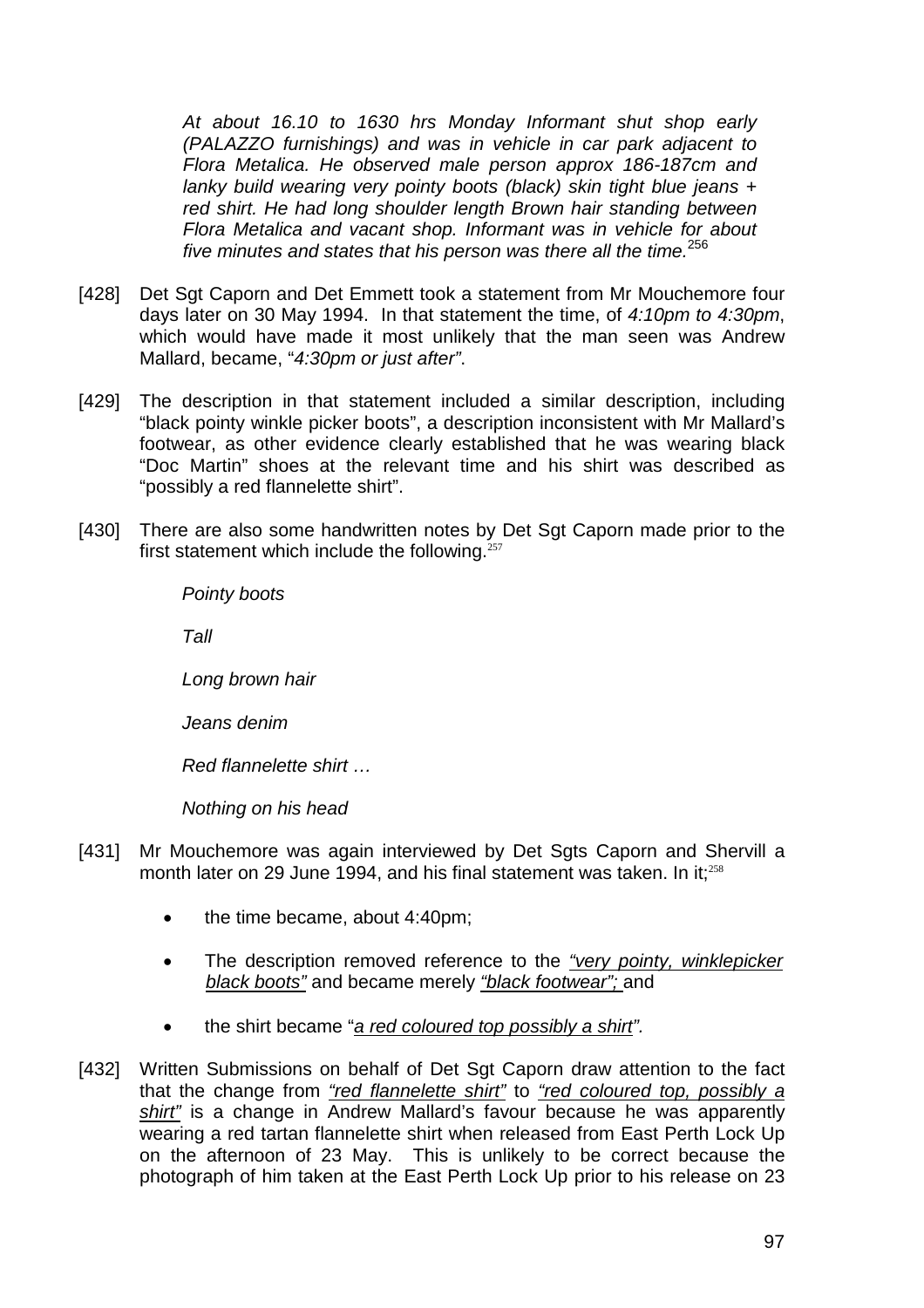May does not show him wearing a red flannelette shirt<sup>259</sup>. The photograph of him taken following his arrest on 24 May does shows him wearing a red flannelette shirt $260$ .

- [433] Nevertheless, the Commission regards the change in relation to the shirt of minimal significance, because, although not so specific, a *"red coloured top, possibly a shirt"* was still consistent with Andrew Mallard, whereas the change in the description of the footwear meant that a person seen in the area at about the relevant time (although in this case even the time was changed) who could not have been Andrew Mallard was made to appear as if it could have been. There was no reference in either statement to *"nothing on his head"* as appearing in the notes, and if the person observed had nothing on his head, he almost certainly was not the person seen in the shop by Miss Barsden. Once again the changes were not made *"to exclude hearsay and irrelevancies*", as recorded in the Running Sheet<sup>261</sup>. Moreover Det Sgt Caporn was unable to give any explanation why neither statement reproduced what was in the notes, namely *"nothing on his head".*
- [434] In his evidence before the Commission,<sup>262</sup> Mr Mouchemore could not remember how the description in his statement came to be changed from *"black winkle picker boots"* to *"black footwear"*. He did not think it had been suggested to him by the Police that the reference to *"pointy winkle picker"* be removed, and had no recollection of it being specifically pointed out to him that the description had been changed to *"black footwear"*. He agreed with the suggestion that he just read the statement, saw that it said *"black footwear*", which was correct, and so he signed the statement<sup>263</sup>.

# **7.11 Summary**

- [435] These various alterations to the statements are of particular concern. Whilst, as has been previously noted, it would be appropriate to check the evidence of important, and indeed all, witnesses to ensure that their recollections were clear and firm, and that any doubts or reservations be exposed early in the investigation; nevertheless what happened here displays a deliberate pattern of strengthening the case against Andrew Mallard by producing witnesses who supported the proposition that he was the person seen by Katherine Barsden in Flora Metallica shortly after 5:00pm, at a place in the shop where he should not have been, and where he attempted to hide when it appeared she had seen him. These were not alterations which reflected doubts or uncertainty about the relevant details, but actually changed the colours and, to an extent, the nature of the head wear, if any, and other clothing. The changes to Ms Engelhard's statement concerning Andrew Mallard's cap on 23 May were also of major significance.
- [436] In his Comprehensive Summary of Facts,<sup>264</sup> Det Sgt Shervill referred to the witnesses Mr Mouchmore and Ms Purves and quoted from physical descriptions given by them of the persons seen, but made no reference to their descriptions of the clothing; in his Opening Address at the trial, the prosecutor, Mr Bates265, described these two witnesses as people *"who saw a*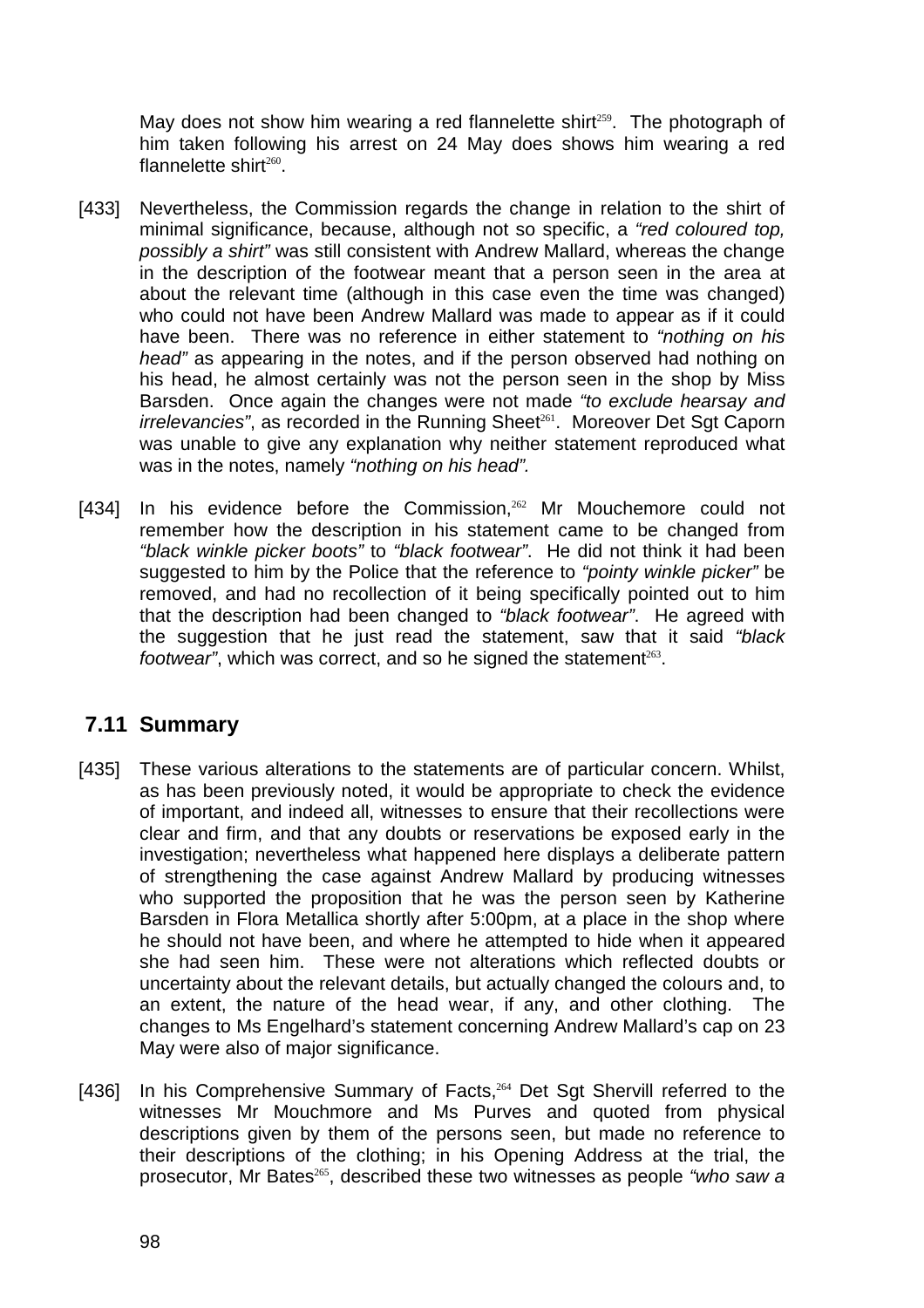*man fitting the accused's description in the vicinity of the shop Flora Metalica shortly before the time of the killing"*. Their later descriptions of the clothing and footwear of the persons they saw may have fitted Mr Mallard, and their references to headgear (including the later statement of Mrs Raine) may also have, at a stretch, fitted the description of the person described in her later statement by Katherine Barsden; however their original descriptions did not, particularly as the alterations to Miss Barsden's statement had actually changed the colours, shape and nature of the person's headwear.

- [437] As far as Mr Mouchmore and Ms Purves (Murtagh) are concerned, it is true that the trial judge in his summing up did say that his personal view was that it would be *"pretty difficult"* to conclude that the person they described and saw was the accused,<sup>266</sup> but he also said (as he was bound to) that it was a matter entirely for them and that they were not bound by his view. In these circumstances it may be that some of the jurors considered their evidence significant and proceeded on that basis.
- [438] In his police notebook previously referred to, the references in the first column to these witnesses, Det Sgt Shervill has written in the second column *"polish statements".* Those words could mean a number of different things. In the context of these witnesses it appears to have meant "revise", and in relation to the witnesses referred to, the effect has been to "change".
- [439] There are, and will be cases where witnesses having made an initial statement, and on reflection or as the result of further questioning wish to change some detail. This can be appropriately done by a further statement setting out what the witness originally believed, but that on reflection, the witness now believes something else, or, if the original statement has already been typed and signed, by a supplementary statement setting out the witness' later recollection. Either of these processes may weaken the prosecution case, but are proper and essential so that the defence is aware that there has been a change from the original position.
- [440] The Commission is satisfied that, Det Sgts Caporn and Shervill, who were together involved in the process, either by persistent and repeated questioning, or by deliberately raising doubts in the witnesses' minds until they became confused, uncertain or possibly open to suggestion, were instrumental in causing the witnesses to change their statements generally by being less particular as to clothing and headwear colour (or in the case of Miss Barsden actually changing them), so that the later, more general descriptions could apply to Andrew Mallard.
- [441] The process demonstrates a pattern which the Commission is satisfied cannot have been accidental or a coincidence. It is true that the original statements were retained, but the Commission is satisfied that, having regard to the practice in this State at the time, it was unlikely that such original statements would be called for either by the DPP's office or by the defence.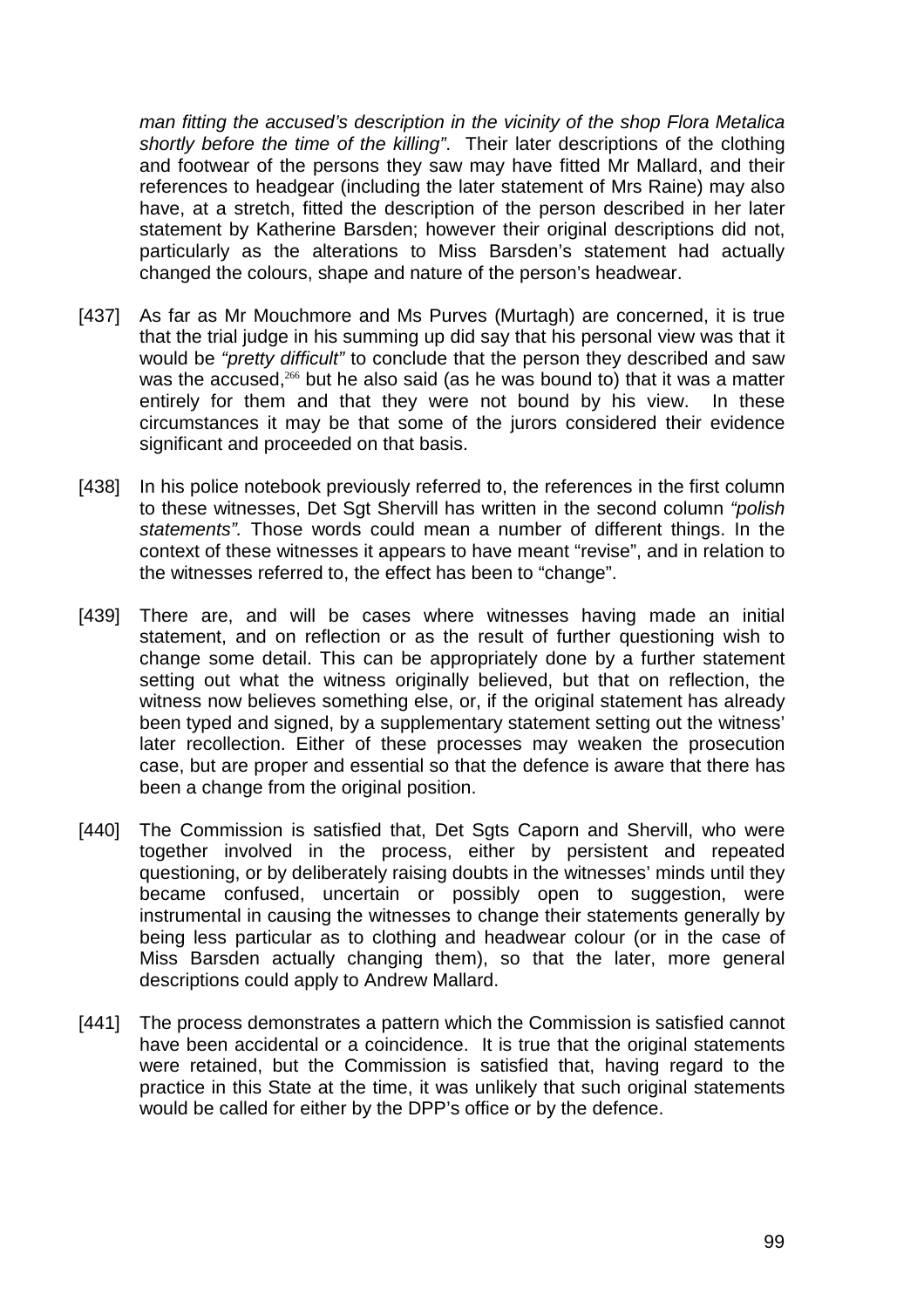# **Commission Opinion**

[442] For these reasons it is the Commission's opinion that Det Sqt Shervill engaged in misconduct within section 4(d)(ii) and (vi) of the CCC Act in that causing the witnesses Katherine Barsden, Michelle Englehardt, Meziak Mouchmore, Katherine Purves and Lily Raine, to alter their statements as they did without any reference in their final statements to their earlier recollections, involved the performance of his functions in a manner which was not honest or impartial and could constitute a disciplinary offence contrary to regulation 605(1)(b) of the *Police Force Regulations 1979,* providing reasonable grounds for termination of his employment as a public service officer under the PSM Act.

For these reasons it is the Commission's opinion that Det Sgt Caporn engaged in misconduct within section 4(d)(ii) and (vi) of the CCC Act in that causing the witnesses Michelle Englehardt, Meziak Mouchmore, Katherine Purves and Lily Raine, to alter their statements as they did without any reference in their final statements to their earlier recollections, involved the performance of his functions in a manner which was not honest or impartial and could constitute a disciplinary offence contrary to regulation 605(1)(b) of the *Police Force Regulations 1979*, providing reasonable grounds for termination of his employment as a public service officer under the PSM Act.

[443] The Commission is further of opinion that Det Sgt Shervill engaged in misconduct within section 4(d)(ii) and (vi) of the CCC Act, in that making false entries in the Running Sheets relating to the amendments to the statements of the witnesses Katherine Barsden, Michelle Englehardt, Meziak Mouchemore, and Katherine Purves, involved the performance of his functions in a manner which was not honest and may constitute a disciplinary offence, contrary to regulation 606(a) of the *Police Force Regulations 1979*, providing reasonable grounds for termination of his employment as a public service officer under the PSM Act.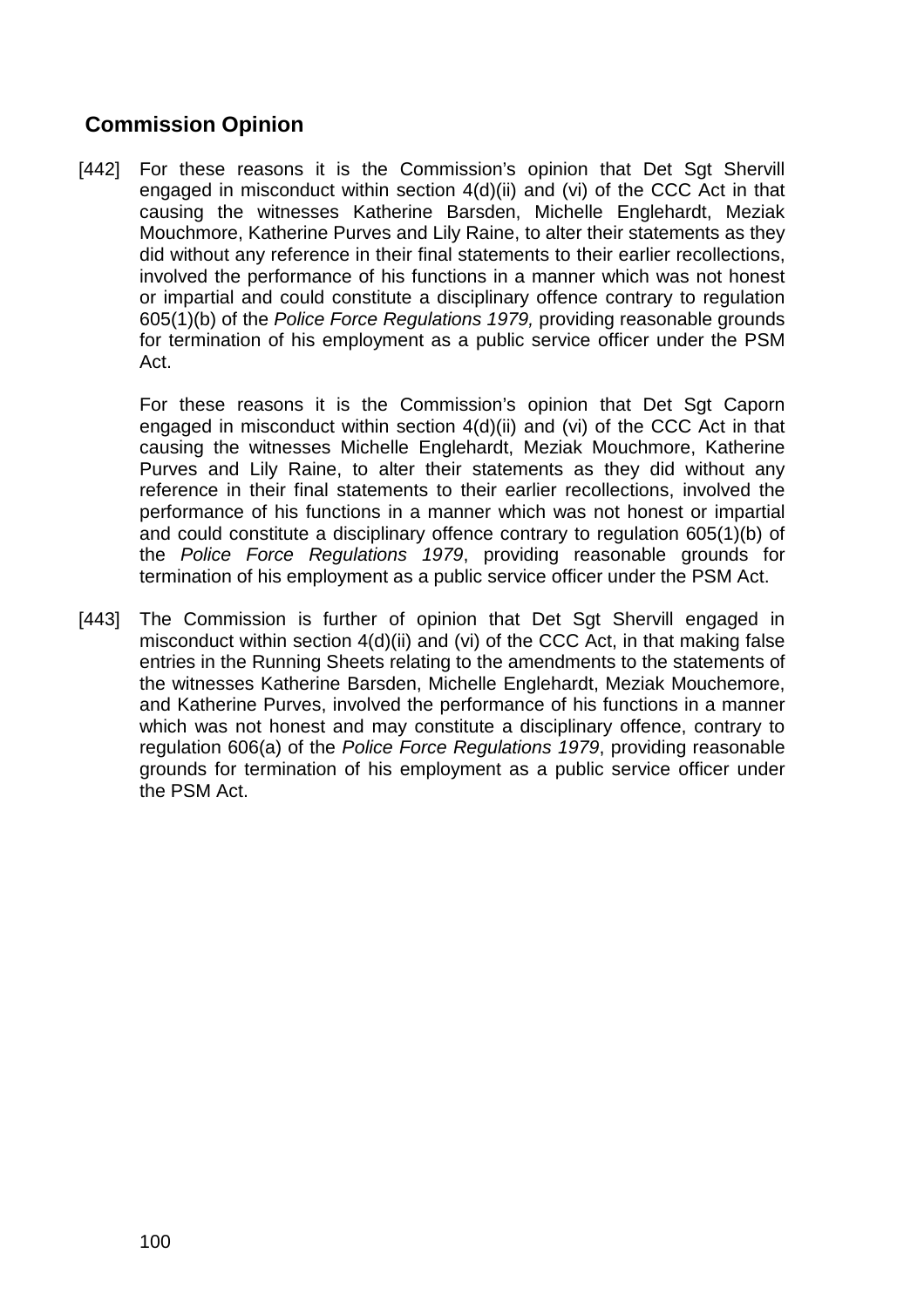# **CHAPTER EIGHT THE CHARGING OF ANDREW MALLARD AND THE DUTY OF DISCLOSURE**

### **8.1 The 19 July Meeting**

- [444] On 19 July 1994 a meeting was held in the office of the Director of Public Prosecutions (DPP) to discuss charging Andrew Mallard<sup>267</sup>. It was attended by Det Sgt Shervill, Det Sgt Caporn, Inspector Lane (the officer in charge of the Major Crime Squad) and the DPP, Mr McKechnie, now the Honourable Justice McKechnie of the Supreme Court. Mr McKechnie did not recall if he had an assistant present.
- [445] At 1:20pm on 18 July, the day before the meeting with Mr McKechnie, there was a discussion among members of the Major Crime Squad. They had just heard from Dr O'Dea that Mr Mallard was to be released from the secure ward and would be free to leave Graylands Hospital the following day. The Major Crime Running Sheet entry reads:<sup>268</sup>

*Discussions held within the Major Crime Squad and as a result Dr O'Dea contacted and arrangements made to attend at Graylands Hospital 1300 hours 19/7/1994 and take Mallard to the Perth Court of Petty Sessions for the purpose of charging him with 'wilful murder' relating to the death of Pamela Lawrence. Decision made in this regard as it is not acceptable and not in the public interest to have Mallard in a situation where he can walk from the hospital back into the general community and to commence the judicial process relating to this matter.* 

This note suggests that the police had determined on 18 July to charge Mr Mallard before they went to see the DPP the following day (19 July).

- [446] It seems to be common ground among the Police and the DPP that there was some form of procedure that gave the Police access to the DPP for advice, including advice as to whether or not to charge a particular suspect<sup>269</sup>. There are advantages in doing so in some form. It was, and is a common procedure in other jurisdictions and is still used in Western Australia $270$ . There is little benefit, for example, in charging a suspect in a difficult case if the DPP is unlikely to proceed to a prosecution. Mr McKechnie said that the advice was always given on the understanding that it was provisional, based on the information given, subject to a brief and to later review. A brief was not necessarily required for obtaining advice, and it seems not usually to have been prepared.<sup>271</sup>
- [447] Apparently no notes were taken of what occurred at the meeting. No one can recall taking notes and no notes have been located, although Mr McKechnie said he would have expected that one of the police officers was keeping notes. It appears that one of the police officers, either Det Sgt Caporn or Det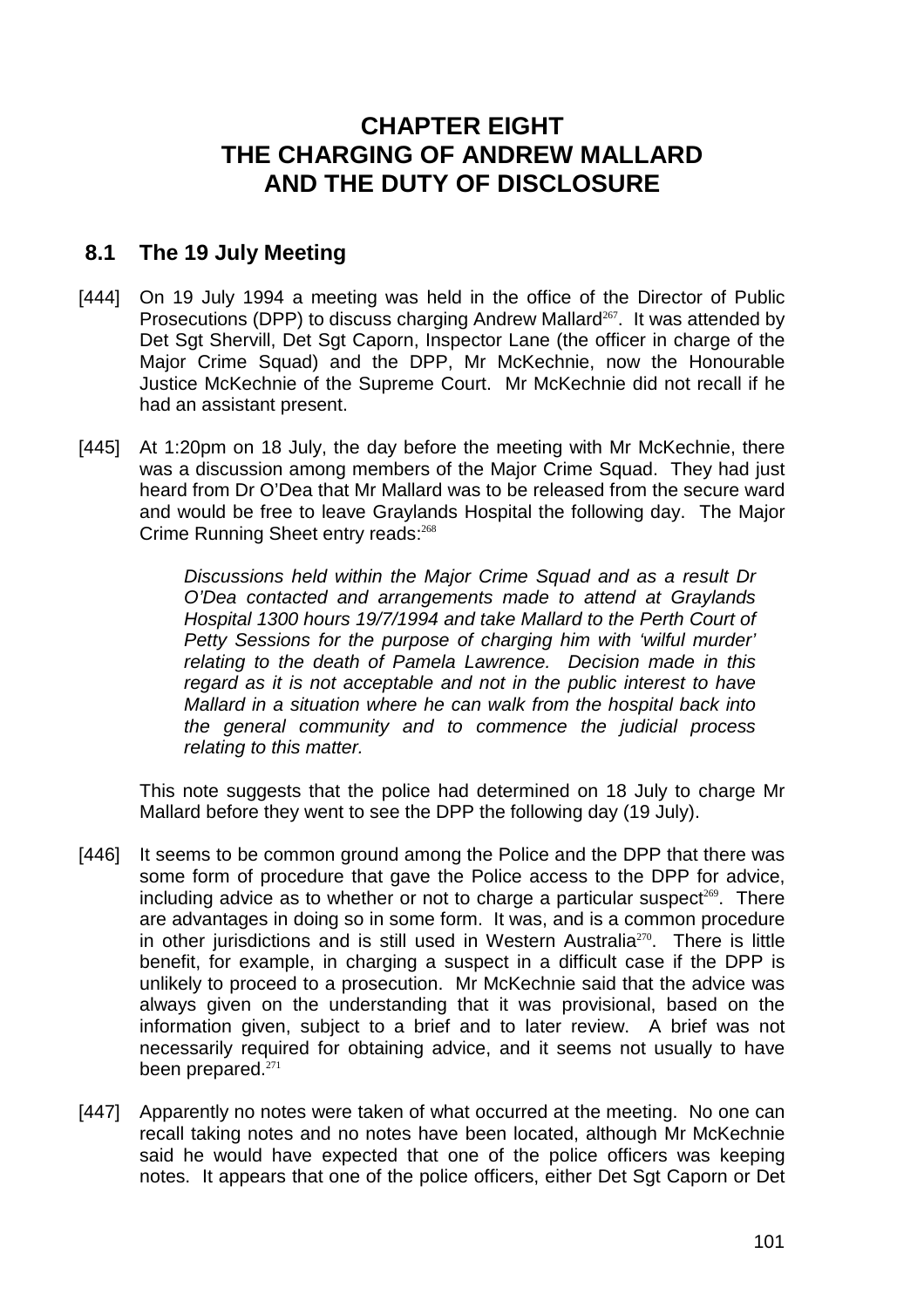Sgt Shervill, outlined the evidence, including the confessional material, and all present recall the video of 17 June being shown. Det Sgt Shervill says it was he who outlined the strengths and the weaknesses of the case $272$ . Some weaknesses must have been outlined because Mr McKechnie appears to have accepted that the matter would be a difficult case for the prosecution. That is apparent from internal DPP documents which reflect the allocation of the brief to a very senior prosecutor, said to be because of its complexity $273$ .

[448] Mr McKechnie recalled being shown the video and assumed, although he could not specifically remember, that there was no weapon produced and no forensic link shown between Mr Mallard and the crime scene. His evidence in relation to the pig's head testing was as follows: $274$ 

> *Were you informed that pig's head testing had occurred using various implements that were thought might be like the weapon? - - - No.*

> *May we take it that you were not informed then that there was testing, the results of which were inconsistent with the weapon that the proposed accused was said to have used? - - - That is correct.*

> *If you had been told that, is that something that you would have remembered? - - - The reason I am definite within – obviously within the span of any memory – the reason I am definite is the surprise that I felt when I read about it in the newspapers sometime early this century. It was such a shock that I am confident as one can be that I did not know of it earlier.*

The errors and contradictions in the confessional material were discussed and also Mr Mallard's mental state, although Mr McKechnie could not recall whether he was shown Dr O'Dea's reports or any other psychiatric assessment of Mr Mallard.<sup>275</sup>.

- [449] Both Mr McKechnie and the police seem to agree that Mr McKechnie's opinion was that there was sufficient evidence to charge Mallard but that it would be a difficult case, which would depend on whether the confessional material was admitted and whether the jury accepted it. The DPP's office would therefore provide a senior prosecutor to conduct it.
- [450] Mr McKechnie would not have been told of the earlier versions of the statements or the ways in which they had been altered. He said that, although his opinion was couched in terms of advice, he expected the police to follow his advice, and so the decision to charge Mr Mallard was effectively his.<sup>276</sup>
- [451] Following the meeting, officers went out to Graylands Hospital that afternoon. Mr Mallard was summoned into Dr O'Dea's office at 1:00pm, an hour or two after the meeting with Mr McKechnie, and was there arrested for the wilful murder of Mrs Lawrence. $277$
- [452] The fact that no notes were taken of the discussions at this meeting is a matter of real concern, as it makes it almost impossible (particularly some 14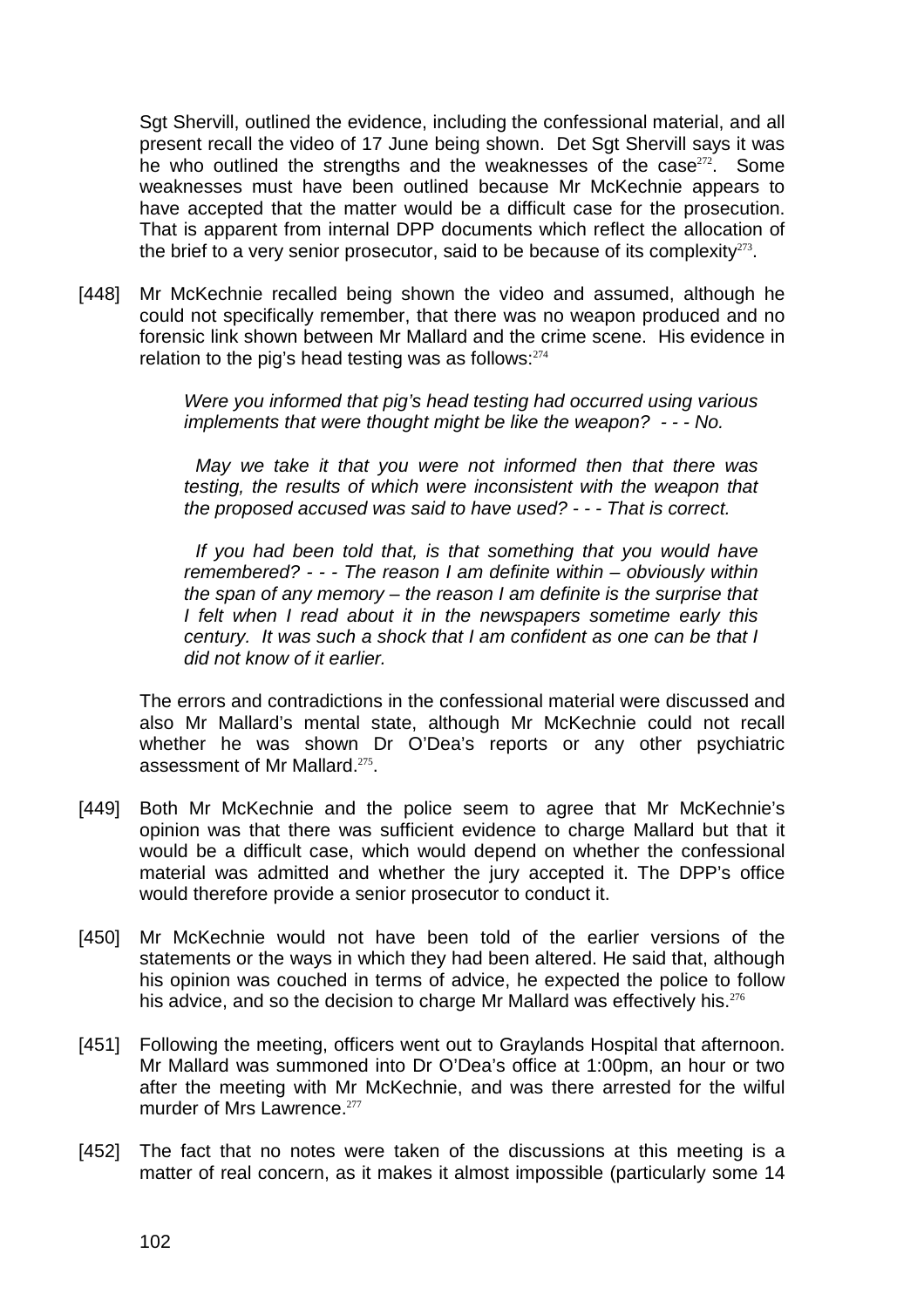years later) to determine what facts were disclosed to Mr McKechnie and the precise nature of any discussions which occurred.

- [453] For the future, it is desirable that, if possible, any such advice be furnished in writing, setting out, inter alia, the material considered, the opinion and the grounds upon which such opinion is based; or in cases of urgency, a detailed contemporaneous note should be made, preferably by both the DPP officer or his or her secretary, and also by the police. Such note should set out the matters referred to above. A recommendation to this effect is contained in Chapter 14.
- [454] Apart from the failure to disclose to the DPP at that meeting the prior inconsistent statements of some of the witnesses (particularly Miss Barsden and Ms Englehardt), and the results of the salt water and probably the pig's head test, the Commission's opinion is that there was no misconduct on the part of anyone in respect of the meeting on 19 July, or the arrest of Mr Mallard later that day.
- [455] It cannot be said that Mr McKechnie's advice that there was sufficient evidence to charge Andrew Mallard was wrong. In 2006 when upholding his appeal, the High Court refused an application to enter a verdict of acquittal for the reason that, notwithstanding all the non disclosure which had by then been exposed, it was still open to a jury properly instructed, to convict on the confessional evidence alone if they accepted that it was true. In any event, legal advice, honestly given, even if wrong, could never amount to *"misconduct"* within the terms of the CCC Act, or otherwise.

### **8.2 The Comprehensive Summary of Facts**

[456] The principal task carried out between the charging of Mr Mallard on 19 July and the delivery of the Brief of Evidence to the DPP on 21 October 1994, was the preparation of a Comprehensive Summary of Facts by Det Sgt Shervill. It took several weeks to prepare the document and to collect all of the materials that were to be included in the Brief, and it was delivered under cover of a letter dated 21 October 1994<sup>278</sup>. That letter was addressed to Mr McKechnie and headed:

> *Request for the allocation of a Prosecutor for a Preliminary hearing at the Perth Court of Petty Sessions.*

[457] It referred to the meeting of 19 July, and noted that an agreement had been reached that there was sufficient evidence to charge Mr Mallard with Wilful Murder although a prosecution would have inherent difficulties, and that if Mr Mallard elected a preliminary hearing, a senior prosecutor would be assigned to prosecute the charge. It went on to request the assignment of a prosecutor and concluded: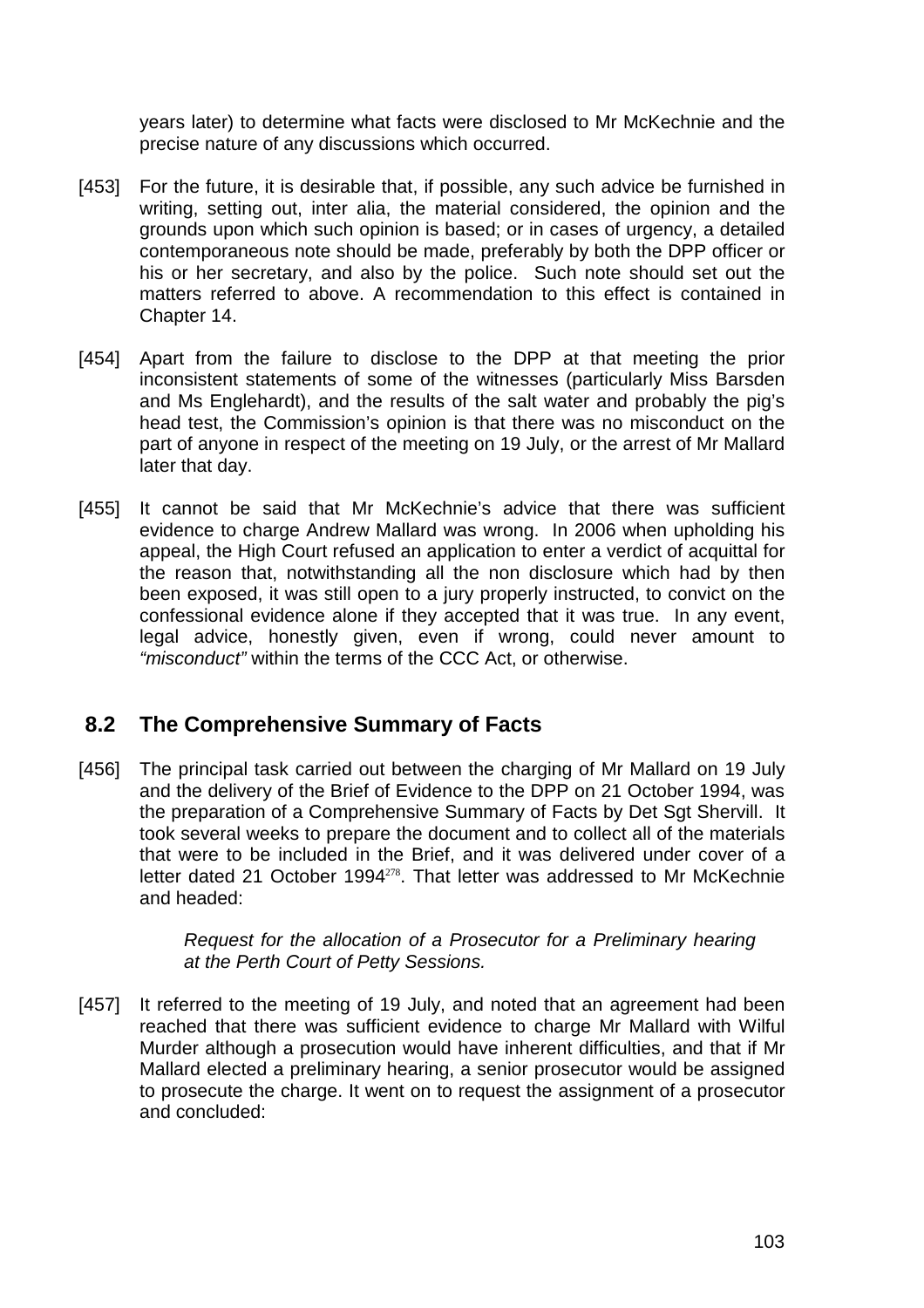*Attached hereto is a Comprehensive Summary of Material Facts to be relied upon together with the Prosecution Brief to allow an assessment to be made.* 

- [458] The Comprehensive Summary was a 30 page document outlining Det Sgt Shervill's assessment of the evidence. It covered the strengths and some of the weaknesses of the prosecution case. It quoted from statements and interviews, including that the accused had claimed in an interview that the murder weapon was a wrench. It included references to Mr Mallard's nomadic lifestyle, his psychiatric treatment, bizarre behaviour, the "suspicious jewellery" and the undercover operation, but made no reference to the salt water testing of Mr Mallard's clothes nor the fact that a number of witnesses, for example, Miss Barsden, had changed their original descriptions of the persons they had seen and the clothing they wore.
- [459] It stated that the type of weapon used had not been identified nor located and that the pig's head test excluded the anode as a weapon. It continued: $279$

*During this experiment, a crescent wrench was also tested which inflicted dissimilar wounds to those sustained by LAWRENCE.*

- [460] In support of the reliability of the confessional material, it contained a list of what were said to be *"twelve things which only the killer could know"*; but made no reference to the numerous errors which Mr Mallard had made in his so called confessions. As one of the purposes of the Comprehensive Summary, according to the covering letter, was *"to allow an assessment to be made"*, this was a glaring omission and is an example of an unbalanced, unfair and slanted approach. The DPP's office could not make a proper assessment about the reliability of the confessions, and therefore the prospect of success, unless presented with all of the evidence, both favourable and unfavourable to the prosecution.
- [461] Such errors which, with the benefit of hindsight, could now be described as *"fifteen things which the non – killer did not know"* included the following.
	- *He hit her with a wrench* it has been established that a wrench as drawn could not have caused the injuries of peculiar shape.
	- All the 'hits' took place at the front of the shop Dr Cooke's evidence was that the blood pattern indicated Mrs Lawrence had been struck again after she was dragged to the rear of the premises.
	- *The shed is on the right* in fact it is on the left.
	- *The back door is wooden* in fact it is metal.
	- *He killed her because she knew him* in fact he had never seen her before.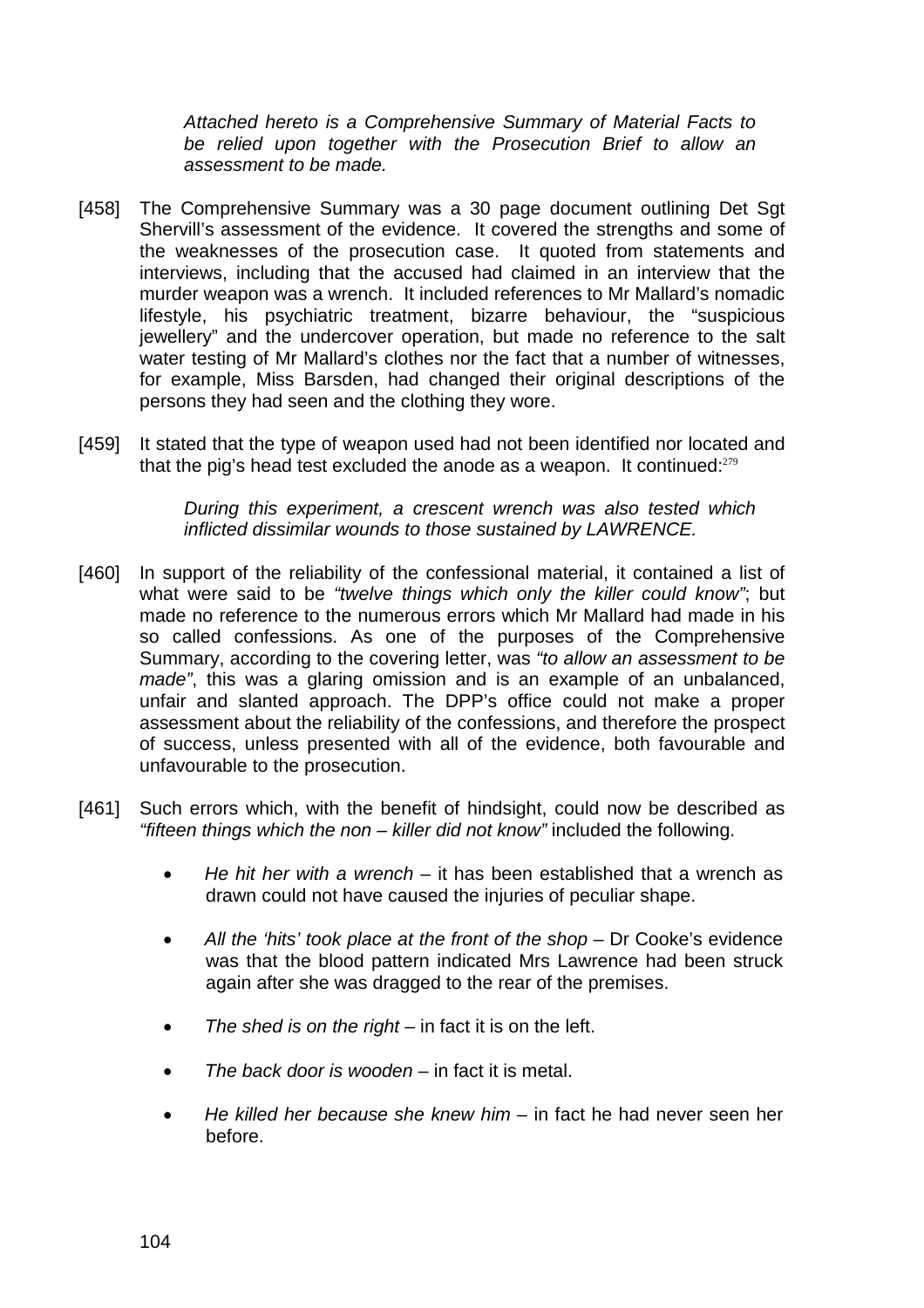- *He disposed of the weapon off Stirling Bridge* the weapon was not found in that location or anywhere else.
- *He washed his clothes in salt water to eliminate blood stains* contradicted by the salt water testing.
- *The Flora Metallica jewellery was made by sketching the gum leaf design and then making them out of gold* – in fact actual leaves were taken and electroplated.
- *That the shed contained gas bottles* there were no gas bottles in the shed.
- There *is a tool box in the shed* not so.
- The number of steps at the rear is four (not five, six or eight).
- His sketches of the shop interior contain errors (for example, position of the sink and perpendicular counter).
- *He* describes *Mrs Lawrence as wearing black slacks / shirt* In fact she was wearing light blue denim jeans.
- *Her* handbag *was on the floor* in fact it was on a shelf.
- *The* handbag *was stolen* only the purse was taken.
- [462] The final (but not the original) statements of the various witnesses and experts' reports were attached, but not those relating to the "suspicious jewellery" and there were no statements or reports in relation to the pig's head test.

### **8.3 The Duty of Disclosure**

- [463] The extent of the duty of the police and the prosecuting authorities to disclose to the defence matters gleaned during the investigation which do not advance the prosecution case, and in particular, matters which tend to, or might, weaken the prosecution case appears to have been subject to a degree of uncertainty and confusion in this State (and possibly elsewhere) prior to the passing of the *Director of Public Prosecutions Act 1991,* and the appointment of Mr McKechnie to that office soon afterwards.
- [464] The attitude of the police generally appears to have been only to disclose those matters intended to be relied on by the prosecution at the trial. In particular, the initial handwritten statements from witnesses were never disclosed, only the subsequent typed statements, irrespective of how different or inconsistent the former were with the latter, notwithstanding authoritative statements from superior courts that all material which may be relevant to the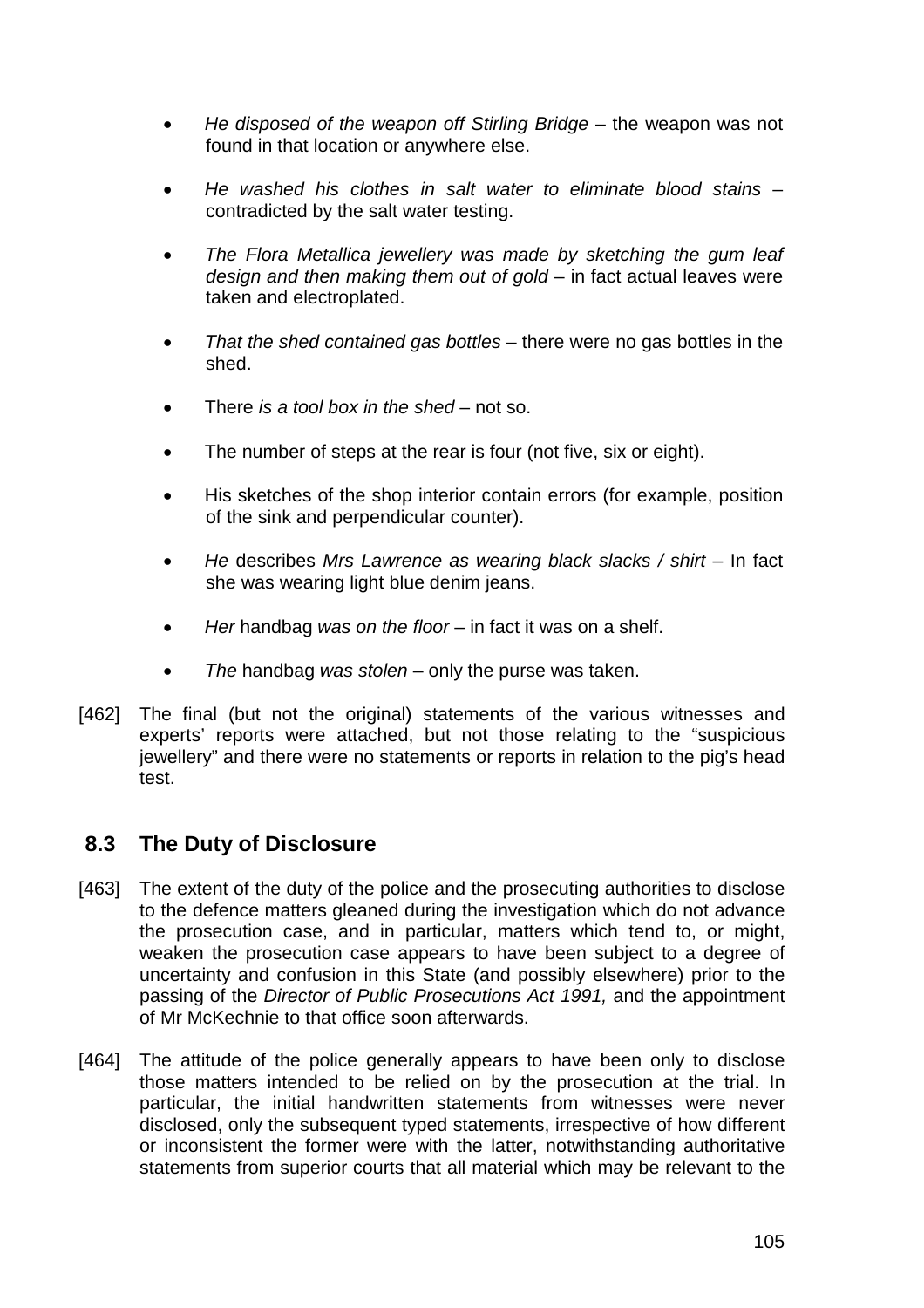guilt or innocence of an accused should be disclosed; including information which may materially impact on the credibility of a prosecution witness.<sup>280</sup>.

- [465] Following his appointment as Western Australia's first DPP, this was an issue which concerned Mr McKechnie, and on 1 November 1992, he issued a *Statement of Prosecution Policy and Guidelines* which were published in the *Government Gazette* (No. 157) of 6 November 1992. Those Guidelines included the following provisions:<sup>281</sup>
	- *4. This Statement of Prosecution Policy and Guidelines is based on, and developed from, the Crown's longstanding prosecution policy in Western Australia. It is now reduced to writing for the information of Crown Prosecutor's, prosecuting counsel, police, legal practitioner's and the community generally…*

#### *Duty of Prosecuting Counsel*

*53. Counsel for the Crown has a duty to ensure that the prosecution case is presented properly and with fairness to the accused…* 

#### *Disclosure of Information to the Defence*

- *59. When information which may be exculpatory comes to the attention of a prosecutor and the prosecutor does not intend adducing that evidence, the prosecutor will disclose to the defence* 
	- *a) the nature of the information;*
	- *b) the identity of the person who possesses it; and*
	- *c) when known, the whereabouts of the person.*

#### *Disclosure of Inconsistent Statements of Witness*

- *65. Where a witness called by the prosecution gives evidence on a material issue and the prosecutor has an earlier statement which may be inconsistent with the present testimony, the prosecutor should inform the defence of that fact and make available the statement.*
- [466] The extent to which these Guidelines came to the attention of serving police officers in the period following their publication can only be a matter of speculation, but it was probably minimal or non-existent. Obviously a prosecutor could only disclose a prior inconsistent statement to the defence if he or she had been made aware of it by police.
- [467] Further *Guidelines for Disclosure of Material Additional to the Crown Case* were published by the DPP on 14 December 1993 and were reproduced in the *Police Gazette* (No. 9) of 9 March 1994, published by the authority of the Commissioner of Police. The front page heading of that issue contained the usual notation:<sup>282</sup>

*Police throughout the State are instructed to make themselves thoroughly acquainted with the contents.*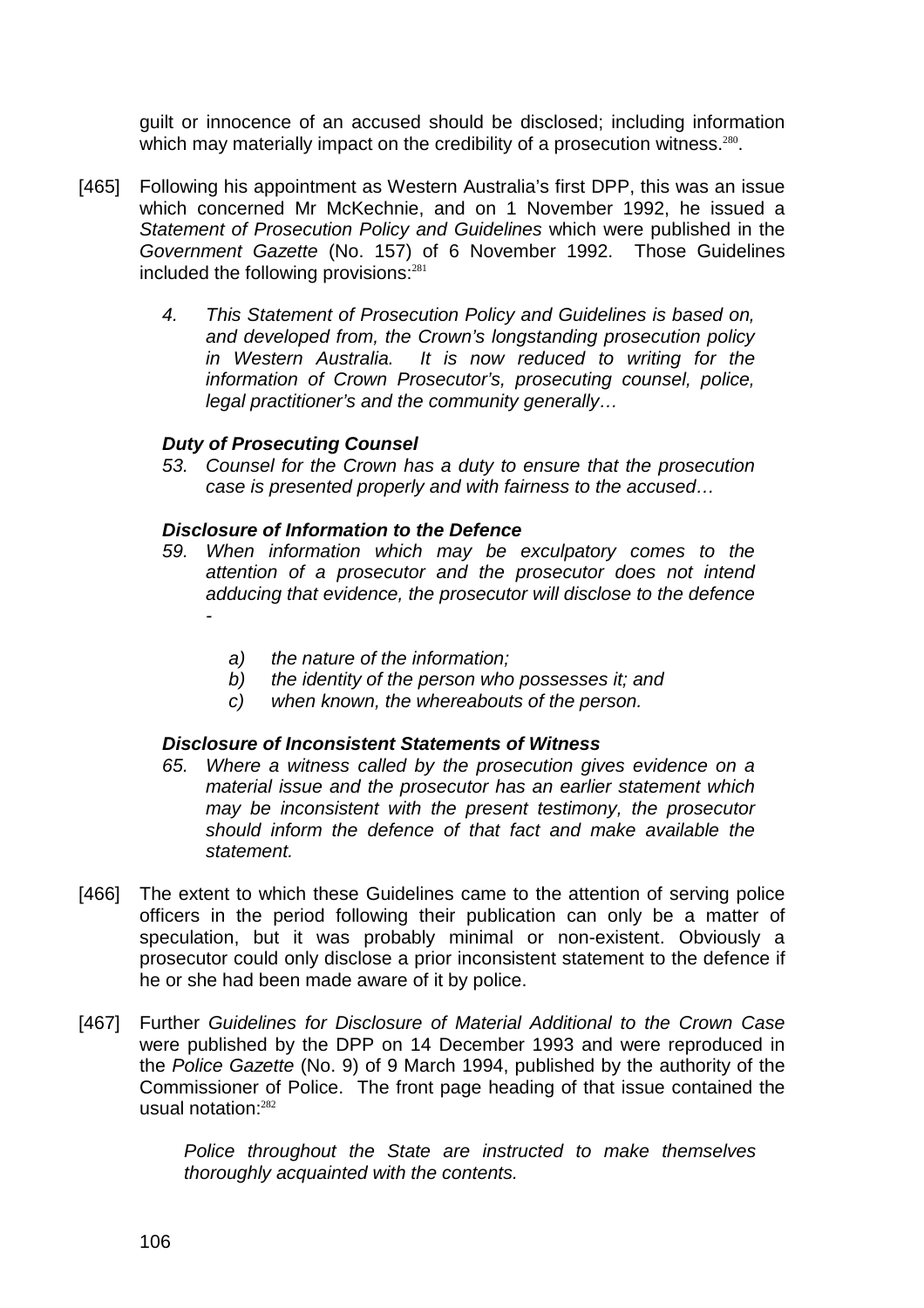[468] Under the heading **"Director of Public Prosecutions Act 1991"** the following appeared:<sup>283</sup>

#### *Guidelines for Disclosure of Material Additional to the Crown Case*

*1 The duties of the Crown to disclose the case for the prosecution are set out in paragraphs 57-65 of the Statement of Prosecution Policy and Guidelines issued November 1, 1992. These guidelines deal with disclosure of material not directly relevant to the Crown case.* 

#### *Duties of Police*

- *2. In all matters following a committal for trial on indictment, police must deliver to the office of Director of Public Prosecutions, as soon as possible after committal, all other documentation, material, and any other information held by any police officer concerning any proposed prosecution witness, which might be of assistance or interest to either the prosecution or the defence.*
- *3 A police officer shall certify that to the best of that officer's knowledge or belief, all such documentation material or information has been disclosed.*

#### *Obligations of the Prosecution*

- *4. The prosecution, upon request by the defence, shall, subject to any claim for immunity on the grounds of public interest, disclose all such documentation, material or information either by making copies available or allowing inspection.*
- [469] At about the same time, in order to give effect to paragraph 3 above, a new cover sheet was introduced to accompany the Police Brief of Evidence to the DPP. This new cover sheet included a form of certification that all such documentation, material, or information had been disclosed.
- [470] A number of police witnesses said it was not their practice to read the Police Gazette (except as to available promotions and appointments), but their obligation was clear, particularly in the light of the certification they were required to provide<sup>284</sup>.
- [471] The Comprehensive Summary of Facts, with the various witnesses' statements accompanying it, was in this case provided prior to the Committal because it was intended that a Senior Prosecutor from that office would conduct the Committal. It furnished to the DPP's office, all relevant material in support of the prosecution case, but failed to disclose *"other material concerning any proposed prosecution witnesses which may be of interest to… the defence"*<sup>285</sup>, in particular, the prior statements containing the different descriptions of the persons seen by the witnesses, Katherine Barsden, Meziak Mouchemore, Katherine Purves and Lily Raine, Mr Lynch's original report which included details of the salt water testing, and the prior statement of Michelle Englehardt.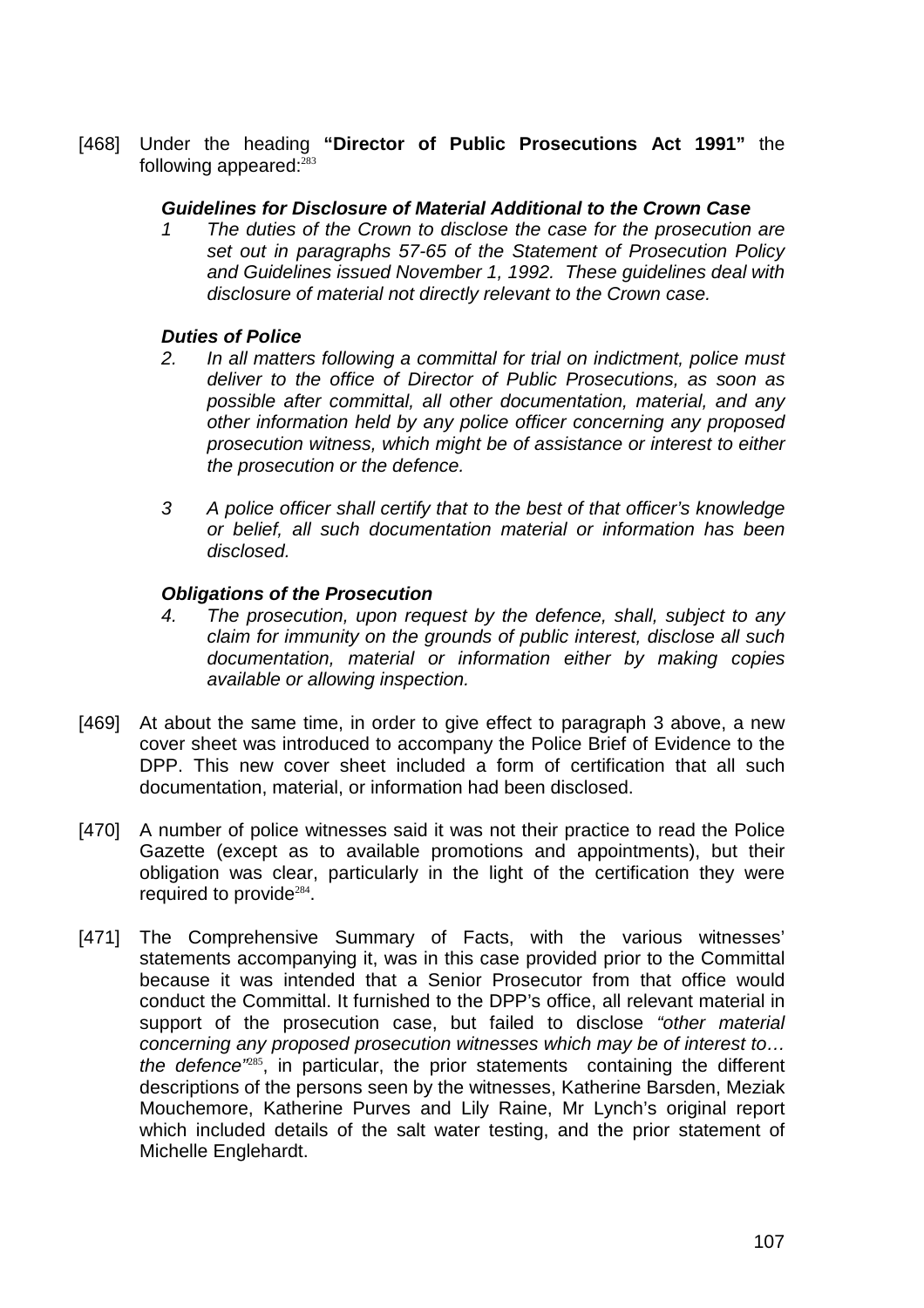- [472] The fact of the pig's head testing of the wrench was disclosed in the barest detail, but there was no report either from Dr Cooke concerning it, nor the enquiries by police at tool shops in unsuccessful efforts to find a tool capable of inflicting injuries consistent with those of the deceased.
- [473] It is no answer for Det Sqt Shervill to say, as he does, that it was not the practice of the police at that time to disclose exculpatory matters or prior inconsistent statements of witnesses, or that he did not know what his obligations were because he had not read the Police Gazette. As a Senior Detective, it was his responsibility to know what his obligations were and to carry them out.
- [474] Much was made during the public hearings of the fact that prior statements of witnesses are now disclosed to the defence, but it became apparent that this was due, not to any change in police attitudes or realisation of their duties and responsibilities under the Guidelines, but because defence lawyers began a practice of issuing subpoenas for any earlier statements and obtaining access to them in that way $286$ .

# **Commission Opinion**

[475] The Commission is therefore of the opinion that Det Sgt Shervill engaged in misconduct within section 4(d)(ii) and/or (iii) and (vi) of the CCC Act in that his failure to disclose to the DPP's Office the prior statements of Katherine Barsden, Michelle Engelhardt, Meziak Mouchemore, Katherine Purves and Lily Raine, the original report of Bernard Lynch and details of the unsuccessful efforts by police to find a tool capable of inflicting the injuries suffered by Mrs Lawrence's involved the performance of his functions in a manner which was not honest or impartial and/or involved a breach of the trust placed in him by reason of his employment as a public officer and could constitute a disciplinary offence, contrary to regulation 603(1) of the *Police Force Regulations 1979* providing reasonable grounds for termination of his employment as a public service officer under the PSM Act.

# **8.4 A Continuing Problem**

- [476] Disclosure has continued to be a problem not withstanding the 1993 Guidelines. Section 42(1) of the *Criminal Procedure Act 2004* which commenced on 2 May 2005, set out in statutory form, those items which the Prosecution must disclose to the defence prior to the trial. It includes:
	- *a) a copy of every statement … by any person who may be able to give evidence that its relevant to the charge, irrespective of whether or not it assists the prosecutor's case or the accused's defence …*
	- *e) a copy of every other document or exhibit which may assist the accused's defence.*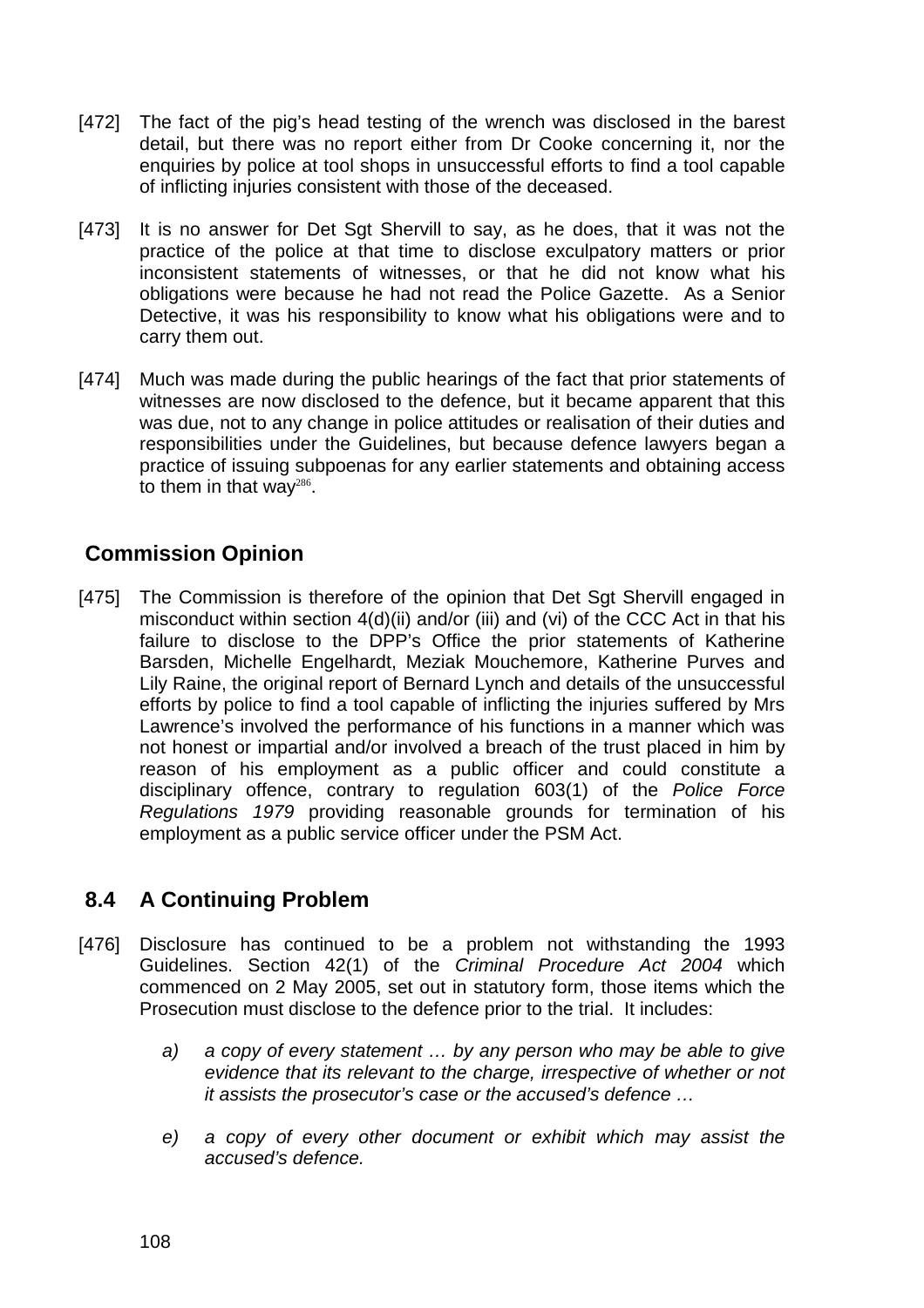[477] The same year the DPP issued a fresh *Statement of Prosecution Policy and Guidelines 2005,* to give effect to the statutory requirements, Paragraphs 111 and 112 expressly required the police to furnish to the Office of the DPP:

> *… all other documentation, material and other information held by any police officer concerning any proposed prosecution witness which might be of assistance or interest to either the prosecution or the defence.*

and to certify that such had been done.

- [478] Notwithstanding this, problems continued, and by letter dated 7 December 2006, the current DPP, Robert Cock QC, wrote to the Commissioner of Police advising that in a number of recent prosecutions relevant material had not been disclosed to the defence, let alone to the prosecutor, prior to trial. He went on to explain in some detail the nature and extent of the obligations of the Police in respect of disclosure. He also attached a list *of "Items not Commonly Disclosed"* which included, *"all typed or handwritten statements of witnesses both signed and unsigned, including draft statements and statements of witnesses not included in the brief, any and all negative enquiries from potential witnesses, any and all negative results of any forensic testing, running sheets (including those of surveillance and undercover operations) and any photo boards shown to witnesses including negative and incorrect identifications".*
- [479] By a *General Broadcast* to all police on 17 January 2007, authorised by the Deputy Commissioner Specialist Services, police were reminded of their obligations in this regard and the DPP's list of "*Items not Commonly Disclosed"* was set out in full<sup>287</sup>.
- [480] There can no longer be any excuse for police to claim they are unaware of their obligations relating to disclosure. Whether police are currently fulfilling their obligations in this regard, the Commission is unable to say; but if they understand and comply with their obligations as described, there should be no further problems in this regard.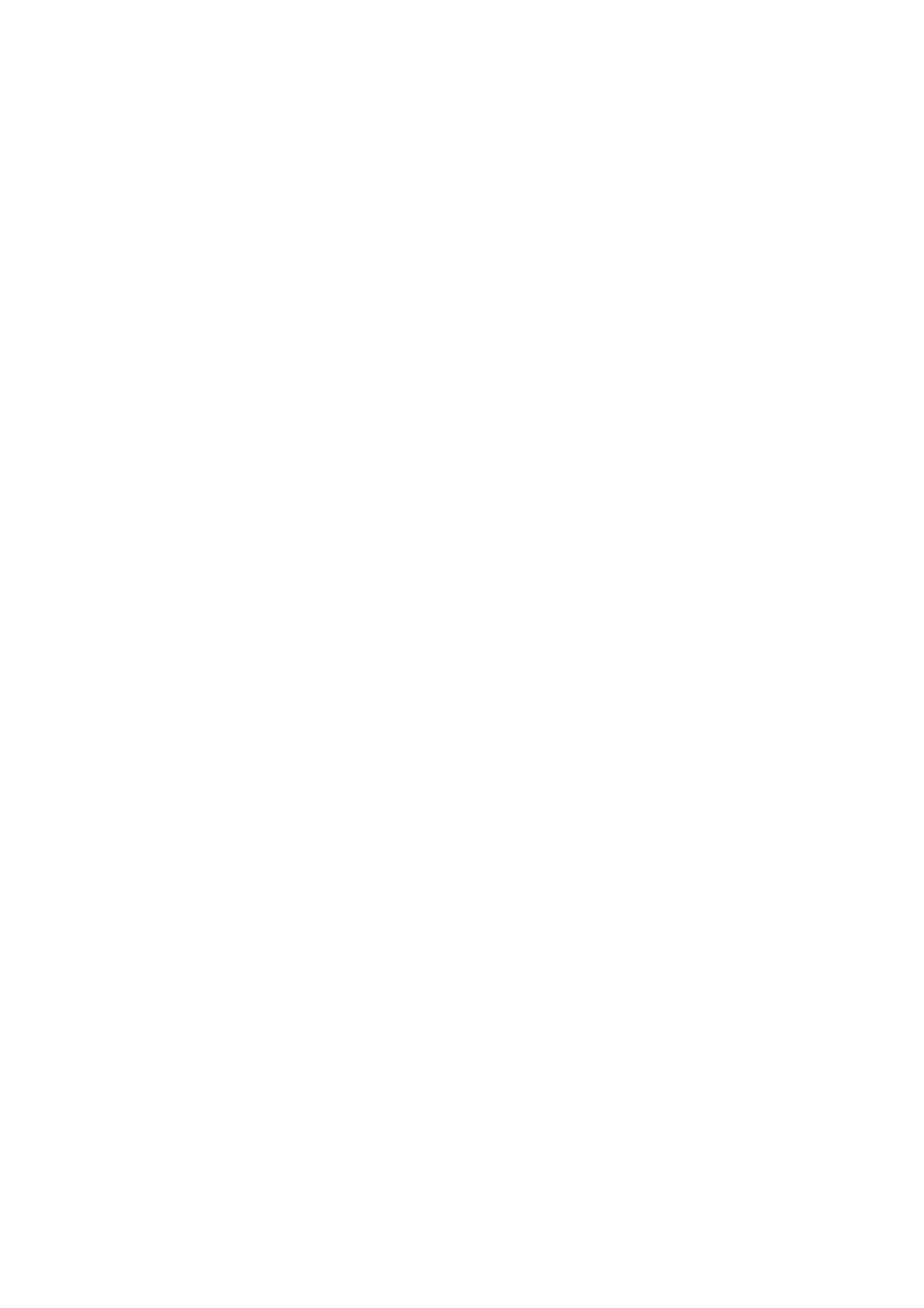# **CHAPTER NINE THE TRIAL OF ANDREW MALLARD**

### **9.1 Allocation of Prosecutor**

- [481] Following the receipt by the DPP's office of the letter of 21 October 1994 with the Comprehensive Summary of Facts and the statements of the witnesses, the prosecution was allocated to Mr Kenneth Bates<sup>288</sup>.
- [482] Mr Bates was a senior and experienced prosecutor, although this was, at the time of trial, only his third murder trial. At the time of allocation, he had not done any.<sup>289</sup> In accordance with the system and practice at the time, Det Sgt Shervill assisted Mr Bates in a role which might, in other situations, have been described as that of an instructing solicitor. He had a detailed knowledge of the matter, he was familiar with the persons involved, he was knowledgeable about the issues and he had been involved in the drafting of many of the documents.
- [483] There were numerous conferences between Det Sqt Shervill and Mr Bates and later with Mr Anthony Elliott, who was another DPP barrister, appointed as junior counsel to Mr Bates for the purposes for the trial<sup>290</sup>.
- [484] Meanwhile, Mr Patrick Hogan, who up until that stage had not acted in any murder trials, was briefed by the Legal Aid Commission to appear for Mr Mallard. By the time of the trial he had acted in one previous murder trial, ironically that of Simon Rochford.

# **9.2 Receipt of Brief**

- [485] Mr Bates was briefed on 28 October 1994 and received the letter of 21 October with the Comprehensive Summary of Facts shortly after that date. It was understood when he received the brief that he was expected to appear not only at the trial but also at the committal or preliminary hearing already fixed for five days starting 16 January 1995. It ultimately ran for three days (16 - 18 January).
- [486] In Section 86 Submissions on behalf of Mr Bates, attention was drawn to his evidence as to the circumstances in which he read the Comprehensive Summary, namely whilst on holidays and for the purpose of obtaining an overview of the case<sup>291</sup>; and it was suggested that he should have been able to assume that everything contained in the Comprehensive Summary would also be contained in the Brief of Evidence. Even if that were so as a general rule, one would expect it to occur to him on reading the Brief, that there was no evidence, apart from the inconsistent, and at times retracted, confessional material as to what was the murder weapon, and the obvious thing to do in those circumstances was to have another look at the Comprehensive Summary to see what it had to say on the subject. In any event, it was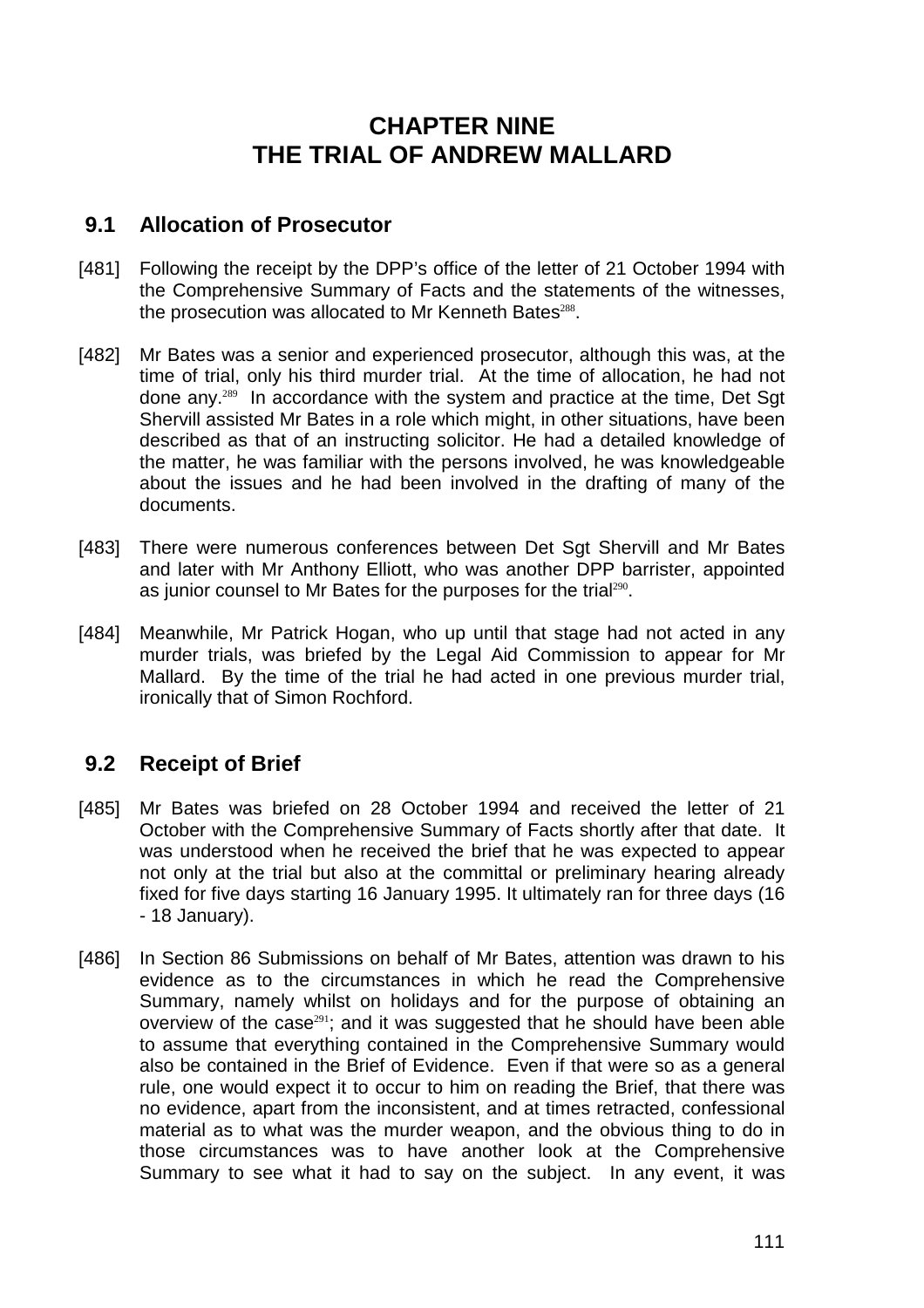obvious that the purpose of the Comprehensive Summary was to assist him and, as per the covering letter, *"to enable an assessment to be made".*

- [487] Whether he read it on holidays or elsewhere, it was his responsibility to read it carefully and pay attention to what it said. The Commission also finds it surprising that when preparing for the trial, he did not re-read the Comprehensive Summary to refresh his recollection for an overview of the case and as a *"check list"* to see if there was anything he was overlooking. It cannot be said that he was under any obligation to do so, but the Commission believes that it is what careful counsel would commonly do.
- [488] At a private hearing (30 July 2007), Mr Bates said that on reading the papers he formed the view that it was a complex and difficult matter $292$  due to the large number of witnesses and the nature of the confessional material including that some of it was in the third person, it was later retracted, and the alibis had turned out to be fake. Before the Preliminary Hearing, he identified the reliability of the confessions as being a central issue in the trial $293$ .
- [489] Mr Bates said that prior to the Preliminary Hearing, he became aware that there were also psychiatric issues concerning the reliability of the confessions<sup>294</sup> and it has been submitted that his awareness of these issues only arose over time, initially from the fact that there was material in the brief that Mr Mallard had been interviewed by police at Graylands Hospital. But in fact, the psychiatric issues were first raised in the Comprehensive Summary of Facts<sup>295</sup> and if he had read that document with any care or attention at all, he must have been aware of those issues from the beginning.
- [490] He agreed that there had been no disclosure of the pig's head testing of the wrench<sup>296</sup> and said that when he first received the papers he read the Comprehensive Summary and the covering letter, but then worked from the witness statements and reports in the Brief. He overlooked the reference on page 29 of the Comprehensive Summary to the pig's head testing of the wrench, pointing out that there was no expert report or police statement about it in the Brief $297$ .

# **9.3 Preliminary Hearing**

[491] When Mr Bates opened at the Preliminary Hearing he made no reference to a wrench, but followed the wording of the Statement of Material Facts provided by the police. He said<sup>298</sup>:

> *Defendant walked to the backyard via the rear laneway. There he ascended the stairs to the back door. When he went to jemmy the back door open with a metal object that he had brought with him he found that the door was locked.*

After referring to him being confronted by Mrs Lawrence and she becoming hysterical, he continued: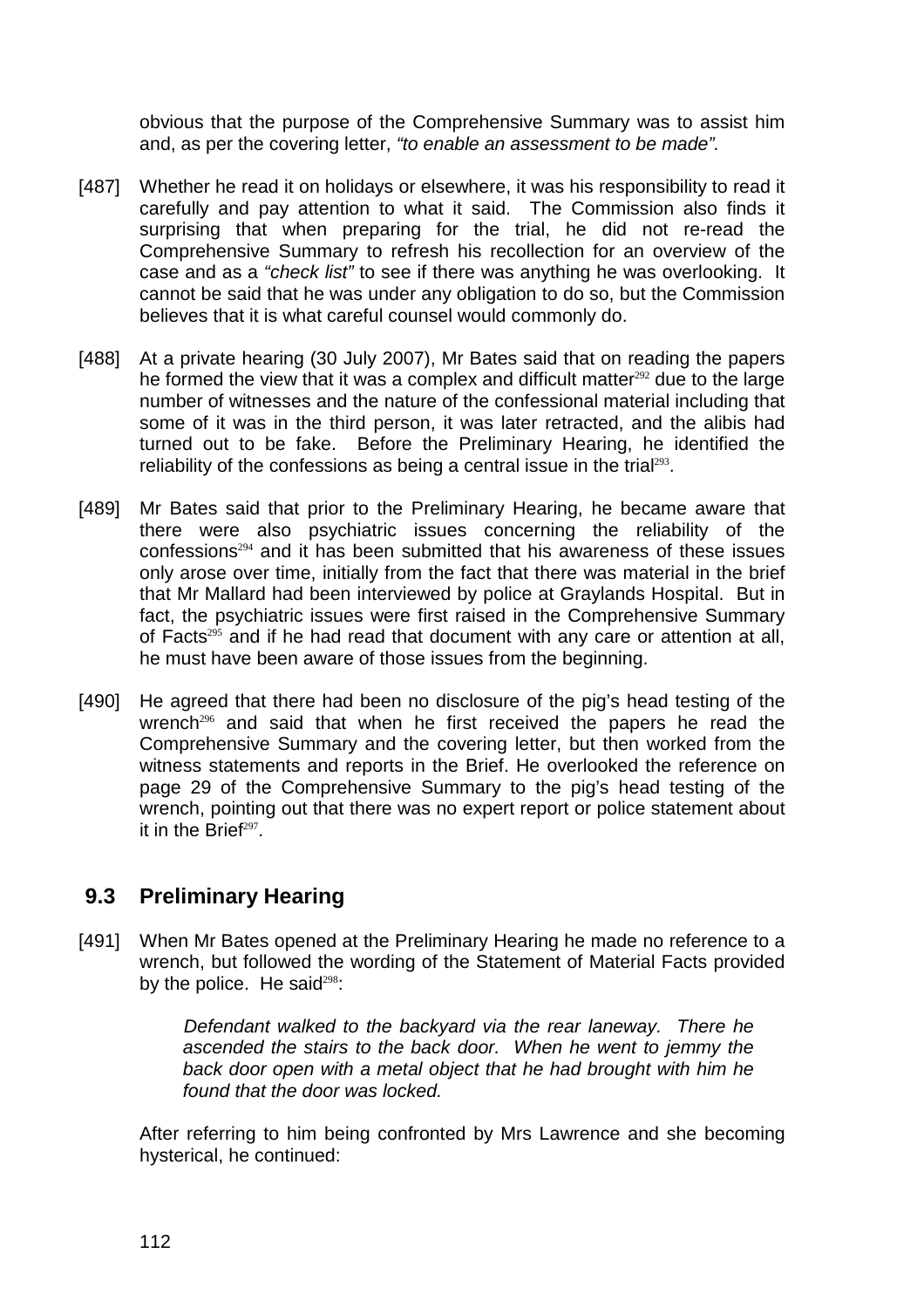*The Defendant then panicked and struck her several times on the head within the hair line with the metal object that he had been carrying.* 

And he later said:<sup>299</sup>

*The Defendant then left the premises, by taking the purse and the metal object with him.* 

[492] The first witness was Dr Cooke. He was asked what might have caused Mrs Lawrence's injuries and replied $300$ :

> *Some of these injuries have a non-specific look about them, they could be caused by almost any blunt object, but some of them also have a chop-like appearance to them. I was subsequently … shown a metal bar, which I understood was a copper anode or cathode used as apart of electrolysis and I thought that showed – that type of weapon bar may have fitted some of those injuries quite well …some of the scalp lacerations were non-specific, but for some of them this bar fitted very well ...*

- [493] The Commission considers Dr Cooke's answer was misleading, but does not believe that it was intentionally so. He had been present during the pig's head test on 24 June 1994, where he knew, and recalled (as his evidence at the trial made clear), that a copper anode such as found in the rear shed could not have been the murder weapon because it was unwieldy, because of the excessive copper oxide deposit it left in some of the wounds and because of the absence of blue paint particles which he had found in some of the wounds of Mrs Lawrence.
- [494] He was not asked any follow up question by Mr Bates, who moved on to another topic. He was not asked if a wrench could have caused the injury. The drawing of the wrench done by Mr Mallard on 17 June was tendered,  $301$ but it was not shown to Dr Cooke whilst he was in the witness box.
- [495] A number of other witnesses were called, including Det Sgt Caporn who read out the notes of the interviews he had conducted with Mr Mallard, as did Det Sgt Brandham. In addition to the witnesses who were called, a number of witness statements were tendered by consent.
- [496] No psychiatric evidence was called, nor were the reports of Dr O'Dea tendered. It would seem these only became available to Mr Bates after the Preliminary Hearing, and they were not relevant to the issue in the Preliminary hearing, namely whether the prosecution could establish a prima facie case. No evidence was led concerning the pig's head test, the salt water testing, the suspicious jewellery, or the undercover operation. Mr Bates was not aware of the salt water testing, there were no statements, but only a reference in the Comprehensive Summary of Facts, to the suspicious jewellery, and the undercover operation was not relevant.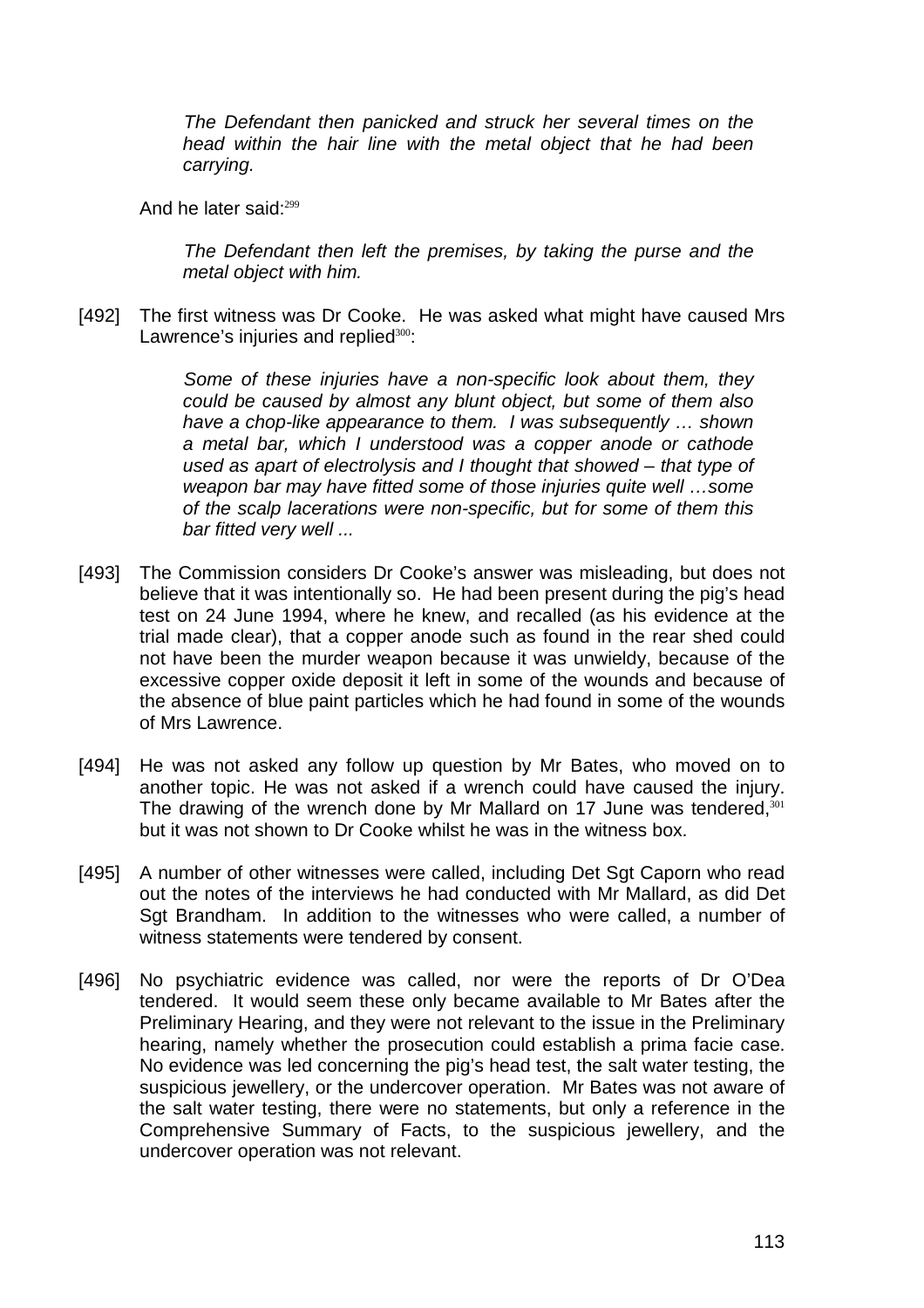- [497] Mr Bates, as prosecutor, made no attempt to identify a wrench as drawn by Andrew Mallard as the murder weapon. He said in evidence to the Commission<sup>302</sup> that at the Preliminary Hearing he relied on the Police Statement of Facts for his opening, and then ran through the various witnesses whose statements had been supplied. The Commission accepts his evidence in this regard.
- [498] The magistrate found there was a prima facie case and Mr Mallard was committed for trial to the Supreme Court. On 20 January 1995, Det Sgt Shervill completed the "Committal Cover Sheet"<sup>303</sup> which included the following statement as required by paragraph 3 of the 1993 *Guidelines*:

*I certify having forwarded to the Director of Public Prosecutions all documentation material and other information concerning all proposed prosecution witnesses that I know or believe may be of assistance or interest to either the prosecution or defence.* 

Attached to the cover sheet were the statements of the prosecution witnesses. However, the original statements and reports referred to above were not included. It follows that the certification was false and the chain of nondisclosure continued. Det Sgt Shervill said that he did not appreciate that the form of cover sheet had been changed and that it now included the certification referred to.

### **9.4 Pre Trial Matters**

- [499] In due course the trial date was set for Thursday, 2 November 1995, with a Voir Dire hearing to deal with admissibility of the interviews and other preliminary matters set for Tuesday 3 October 1995.
- [500] At the Voir Dire hearing. Mr Hogan applied to have the evidence of the interviews excluded on two grounds. The first was that any admissions made during such interviews were not voluntary because the accused had been assaulted by police during the interviews, that he was cajoled and threatened, detained against his will and the length of the interrogation was too long with insufficient breaks. On the basis of the video recorded interview and the presentation of Andrew Mallard during that interview, the trial judge found that the concessions he made and agreements to statements made earlier were not consistent with someone under pressure from being assaulted.<sup>304</sup>
- [501] The second basis on which Mr Hogan sought to have the interview material excluded was that the accused was suffering from a psychiatric disorder, namely Bi-Polar Affective Disorder, but not specifically on the basis that his condition might render any admissions unreliable. Mr Hogan called Dr O'Dea and led from him evidence of the diagnosis and of its symptoms. He did not specifically ask Dr O'Dea whether Mr Mallard's psychiatric condition would or could interfere with the reliability of the statements he made. He did not ask him whether Mr Mallard's bipolar condition, or indeed anything else concerning Mr Mallard, might lead to a false confession.305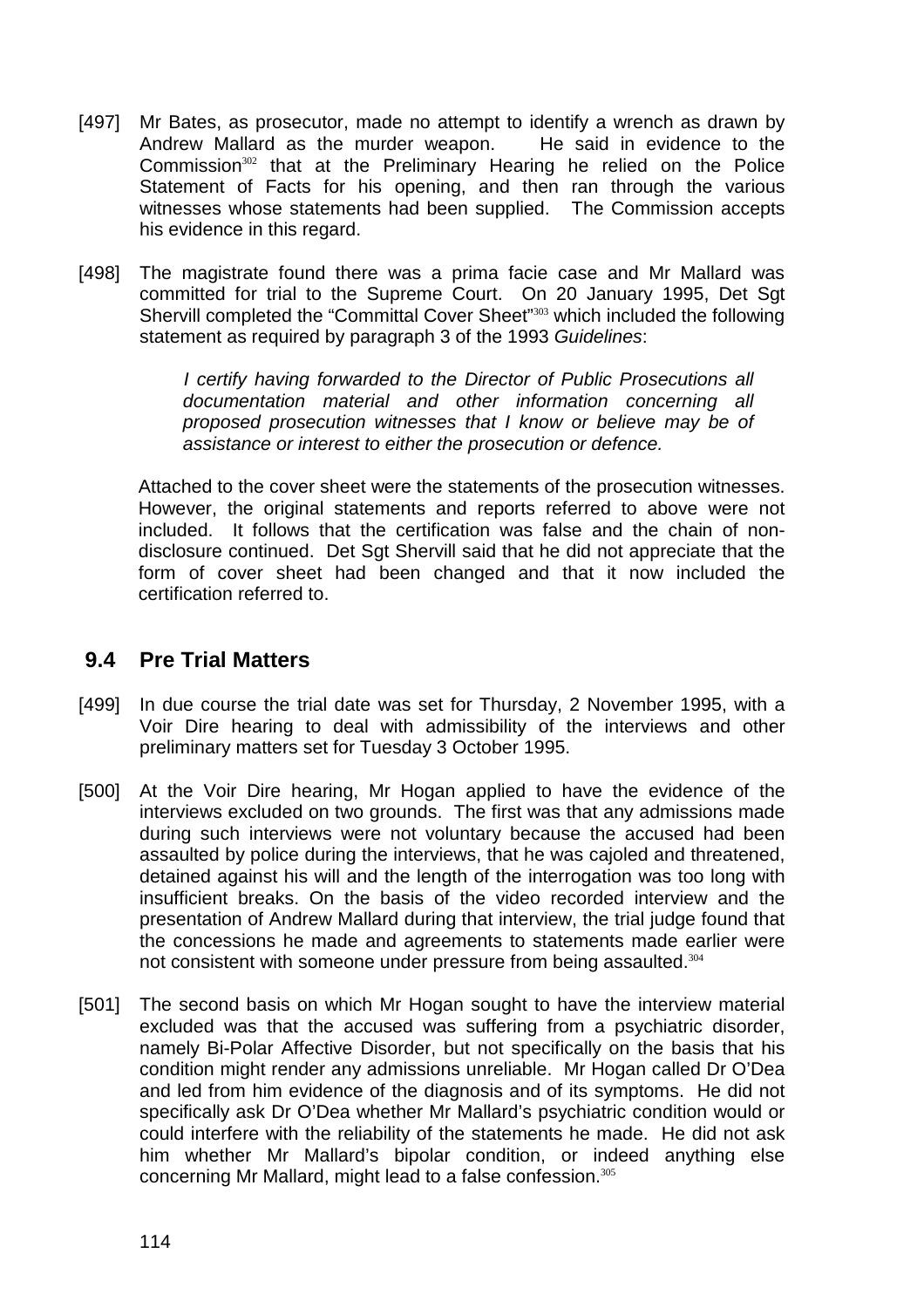[502] In ruling to admit the evidence of the interviews, the Judge said: 306

*There was nothing which I thought` emerged from Dr O'Dea's evidence which would have any particular impact, let alone any substantial impact upon the reliability of the confessional material.* 

- [503] Years later Dr O'Dea was to agree with the evidence of Dr Stephen Patchett, which was obtained for the Clemency Petition in the Court of Criminal Appeal. That evidence did raise doubts about the reliability of Mr Mallard's confessions by reason of his psychiatric condition.
- [504] Mr Hogan did not call Dr O'Dea in the trial before the jury. He cannot now recall the reason, but he expects that it was because he thought that evidence about Andrew Mallard's mental illness might be prejudicial in front of the jury which was considering a brutal murder, and jurors may take the view that a mentally ill person was such a person who might commit such an offence<sup>307</sup>.
- [505] As the trial date drew near, Mr Mallard (and his family) decided that they wished him to be defended by senior counsel rather than by Mr Hogan, and limited enquiries were made to ascertain who might be available. When enquiries proved unsuccessful, an application was made for an adjournment of the trial. This application was heard by the trial Judge on 6 October 1995 and was refused.

### **9.5 Private Investigator**

- [506] In the meantime the Legal Aid Commission engaged a private investigator, Mr Leslie William Robertson, to make further enquiries on behalf of Mr Mallard. Mr Robertson attempted to interview a number of witnesses about other persons who had been seen in the area within the relevant time. He obtained statements from Ms Annabella de Florenca<sup>308</sup>, who was subsequently called by the defence in the trial, and Mr Lloyd Harvey Peirce,<sup>309</sup> who was not.
- [507] Mr Robertson also had a meeting with Det Sgt Shervill at Police Headquarters, Curtin House. Mr Robertson said<sup>310</sup> that he was seeking information in regard to locations and names of witnesses, but Det Sgt Shervill *"was not very helpful. I certainly wasn't given any information that I requested and went out virtually empty handed …"* He also said that he was given no access to the case file held by police, but he could not recall precisely what he asked for.
- [508] Det Sqt Shervill, on the other hand said: 311

I don't have a memory of him telling me what he was enquiring into *and I offered any assistance I could … I have a memory of offering him access to the case file if he had specific areas he wanted to look at.*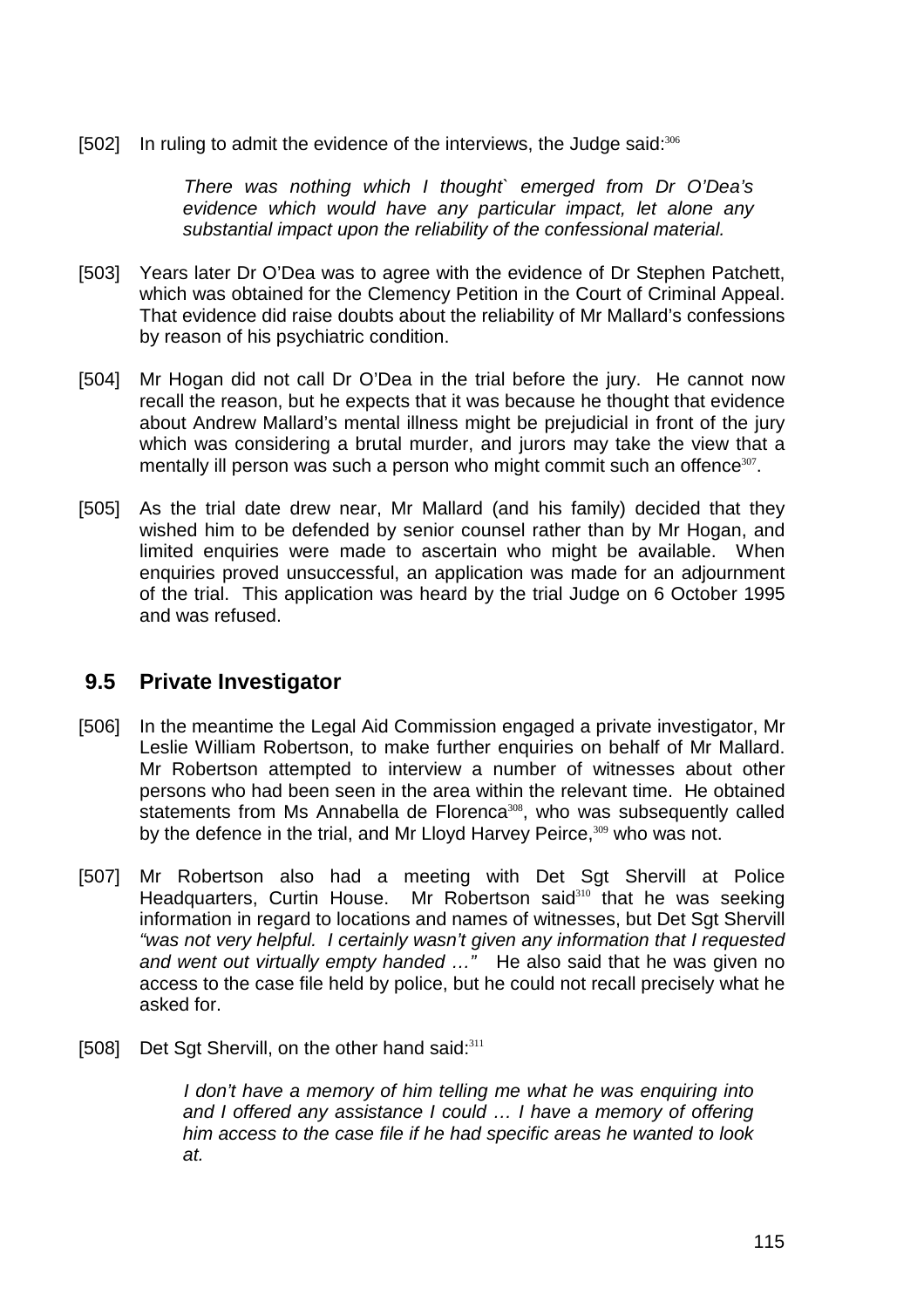[509] Mr Robertson's recollection of what he specifically asked for is not sufficiently specific or reliable at this point in time; but in any event, there would be no point in offering him access to the case file, *"if he had specific areas he wanted to look at",* because Mr Robertson could not have known that the statements of a number of material witnesses, for example: Miss Barsden, had been materially altered, nor that the police had information that the weapon drawn by Mr Mallard could not have been the murder weapon, and so could not have known what *"specific areas"* he would want to look at.

### **9.6 The Trial**

- [510] At the trial, which commenced on 2 November 1995,<sup>312</sup> Mr Bates opened differently from the Preliminary Hearing. In unequivocal terms he said that a wrench was the weapon used by the accused to kill Mrs Lawrence, and in his opening he used the word *"wrench"* twelve times. In his closing address he referred to a *"wrench"* three times, to the *"weapon"* five times and, almost as an afterthought, suggested at the end that it may have been the *"iron bar"* referred to by Ms Lily Raine.
- [511] He referred to the accused entering the rear shed, and said that the accused *"obtained a wrench from the rear shed"*<sup>313</sup>, and that *"the accused man then entered the shop carrying the wrench in his hand."* In these remarks he was relying on what Andrew Mallard had said in his interviews with police, and ignoring his concession to Det Sgt Brandham that he had never been in the shed.
- [512] He said that after discussion between Mrs Lawrence and the accused man, Mrs Lawrence became hysterical and the accused man *"who didn't want to be identified, then brutally and savagely hit her over the head with the wrench that he was carrying. He struck her twelve times in three distinct areas on her head within her hair line and he did not strike any other part of her body"*. 314
- [513] He also claimed<sup>315</sup> that the accused's two confessions on separate occasions were corroborated or supported by accounts of independent witnesses, by the examination of the crime scene itself and by the post-mortem examination conducted by Dr Cooke, and that the confessions correctly detailed many things which only the killer could know. He referred<sup>316</sup> to Mr Mouchmore and Mrs Purves as persons who saw *"a man fitting the accused's description in the vicinity of … Flora Metallica shortly before the time of the killing"* and also referred to the observations of Miss Barsden<sup>317</sup>.
- [514] Dr Cooke was called as a witness in the Crown case. After leading his qualifications, Mr Bates took him through his post mortem report, including his opinion, that the cause of death was head injuries including twelve cuts to the skin of the skull, with extensive fracturing of the skull bone with bleeding around the brain and extensive bruising and tearing of the brain substance. Mr Bates then asked him, by reference to the post mortem report, to describe each of the injuries in detail, which he did including that some of the wounds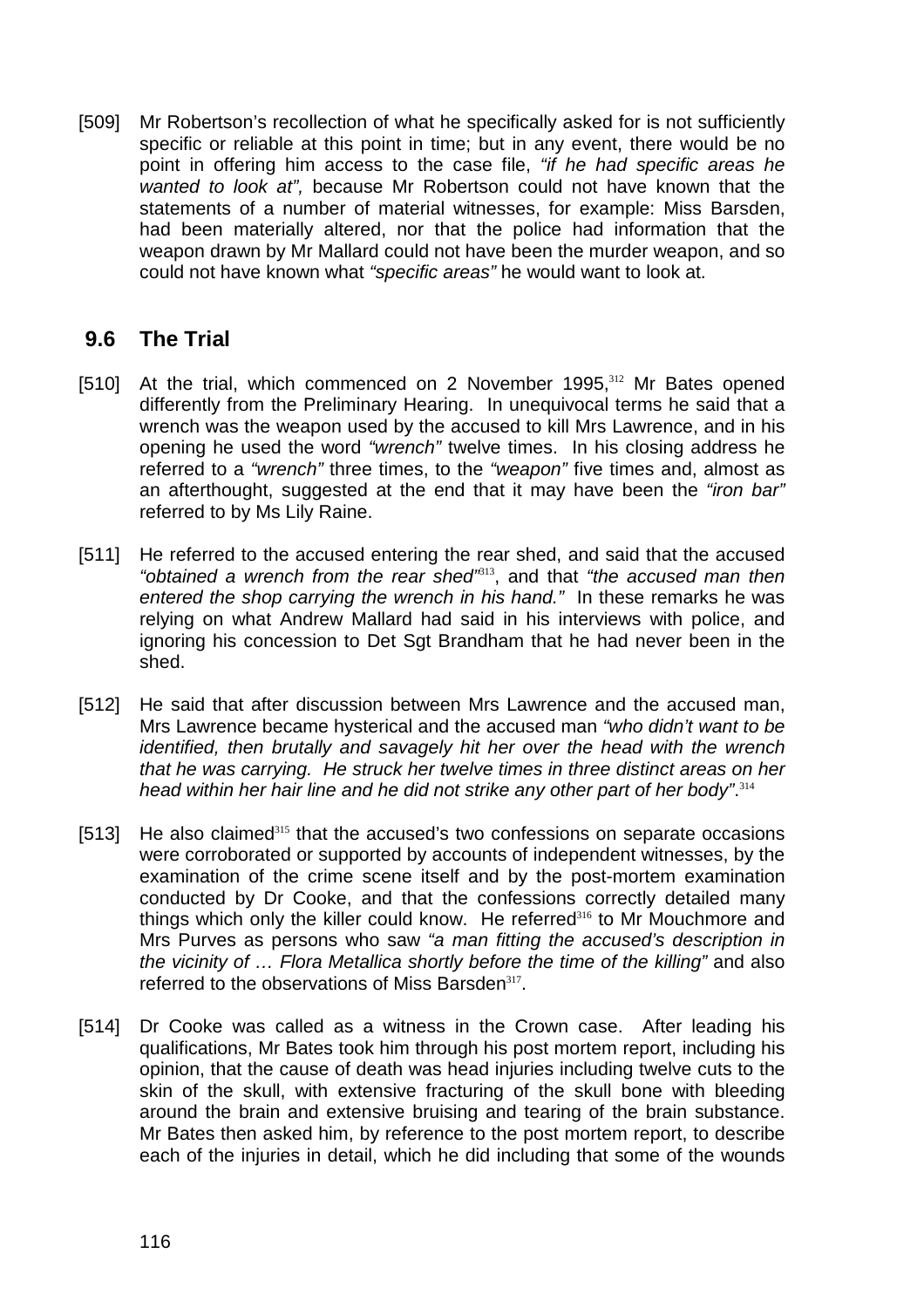contained a bluey-green material visible under a dissecting microscope, though not to the naked eye. $318$ 

- [515] Dr Cooke gave evidence of visiting the premises of Flora Metallica on 26 May 1994, and the observations he made, and that on 24 May (the same day as the post mortem), he was shown a copper anode such as was used in the shop's electrolysis processing, weighing 2.7kgs and a couple of feet long. He observed a bluey coloured material which he believed to be copper sulphate.<sup>319</sup>
- [516] He was then asked some questions about the pig's head test. He said he conducted an experiment in the presence of Mr Lynch from the Chemistry Centre and others, which involved striking a pig's head with one of the anodes. He gave evidence that the shape of the injuries to the skin of the pig's head were close to the injuries to Mrs Lawrence's skull, but that there were some *"disappointing aspects"* to the experiment. These were firstly, that the anode was very unwieldy and heavy, and it was very difficult to accurately strike the pig's head, and secondly, that the copper sulphate on the bars was deposited very heavily within the wounds so that it was clearly visible, whereas in Mrs Lawrence's case, the bluey-green material was not visible to the naked eye.<sup>320</sup>
- [517] He said he later received the results of Mr Lynch's chemical analysis of the blue material from the anode testing and from Mrs Lawrence's wounds. As a result of those findings, and his own observations, he concluded that the injuries to the deceased were not sustained from a copper anode although there was some similarities in the shape of the wounds $321$ . No evidence was led concerning the pig's head testing involving the wrench. Dr Cooke had no recollection of it and Mr Bates had forgotten or overlooked what he had read about it in the Comprehensive Summary of Facts.
- [518] After playing a selected section of the video interview to the jury and being asked whether the areas of injury described were consistent with his findings on post mortem<sup>322</sup> he was asked about blood splattering:<sup>323</sup>

*The injuries that they (sic) found, are they consistent … with the head being struck with a blunt object of some description?*  (Commissions Underlining)

to which he replied:

*Yes.* 

Mr Bates then moved on to another topic. As he had opened the trial on the basis that the weapon was a wrench, even though his case was based on the confessional material, one would have expected the next question to be the obvious one:

*Such as a wrench?*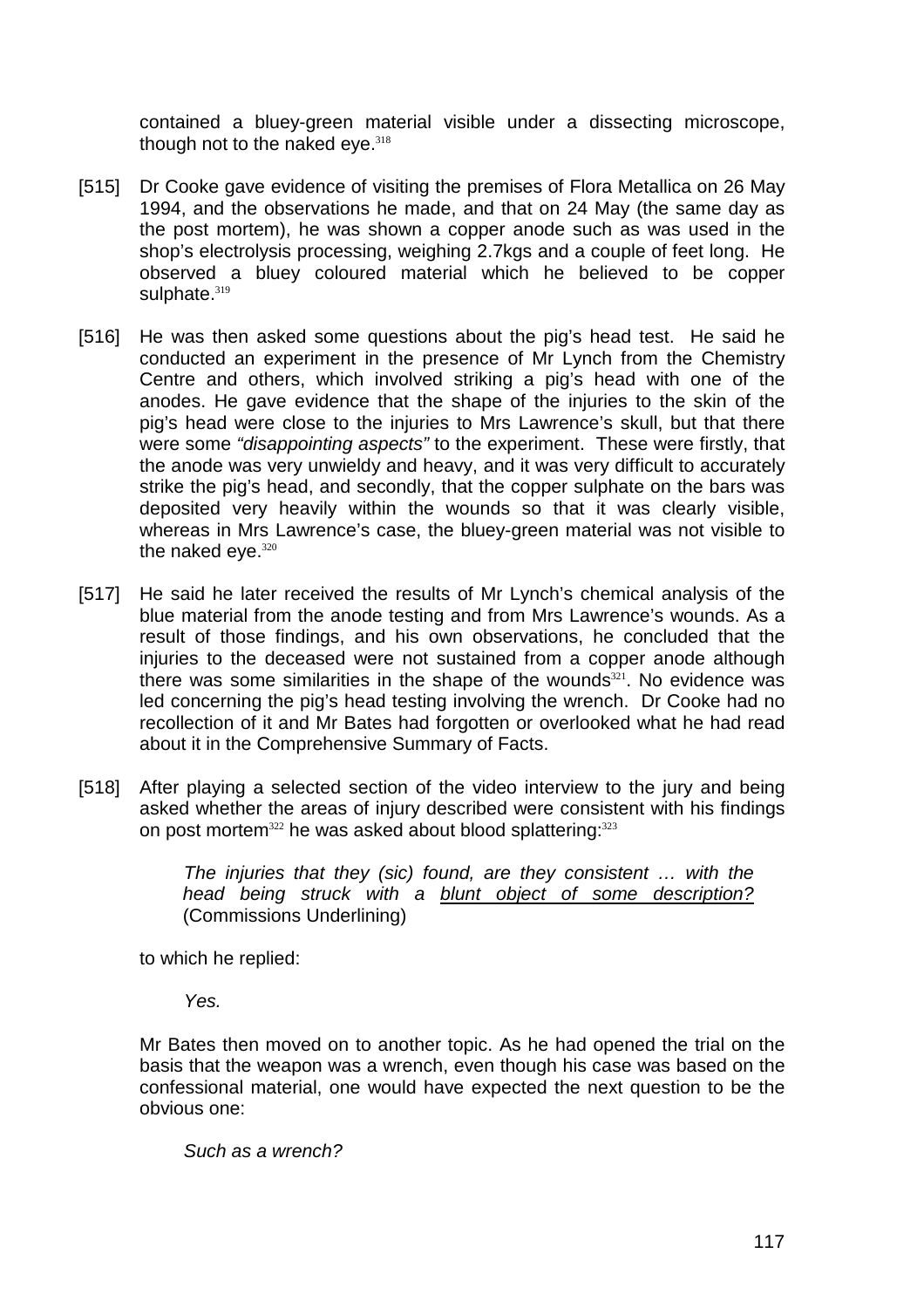but it was not.

- [519] As Mr Bates knew prior to the trial that some of the deceased's wounds had a peculiar pattern and that they could not be caused, by any blunt instrument, but only by one with a leading edge or pointy end $324$ , it is difficult to understand why he did not at this stage ask Dr Cooke further questions on the nature of the weapon, so as to make this clear. This would have been an appropriate time to show Dr Cooke the sketch drawn by Andrew Mallard and ask if the injuries were consistent with such a weapon. At this stage the Commission is not concerned with what answer Dr Cooke may have given, but with the fact that the question was not asked.
- [520] Mr Lynch gave evidence and expressed the opinion $325$  that the weapon was probably steel or iron, painted blue, or with blue paint on it. He described the pig's head testing of the copper anodes<sup>326</sup> and excluded them as the murder weapon, but made no reference to the testing of the wrench. He was not asked about the salt water testing, but Mr Bates did not know of it because only Mr Lynch's shorter report was included in the Brief, and there was no reference to it in the Comprehensive Summary of Facts prepared by Det Sgt Shervill. Mr Lynch said that he did not tell Mr Bates of the pig's head testing of the wrench in their pre-trial conference<sup>327</sup>.
- [521] In his Closing Address, Mr Bates, apart from his references to the *"wrench"*, said that it was a tragic case of a robbery gone wrong, and that Mr Mallard had disposed of the weapon and then soaked his clothes before returning to Ms Engelhart's flat shortly after 6pm<sup>328</sup>. He then went through the 15 matters contained in the confessional material which he claimed only the killer could have known<sup>329</sup>. He referred to the fact that the police divers had been unable to find the weapon near Stirling Bridge and in answer to a point made by Mr Hogan that there was no blood on any of Mr Mallard's clothing, he said:<sup>330</sup>

*He told the police that he went down to the river near North Fremantle and washed his clothing and that explains the lack of blood on his clothing.*

- [522] Mr Bates ran the whole case on the basis that a wrench was the murder weapon because of what Andrew Mallard had said in his interviews. He called Dr Cooke as a witness but did not ask him if a wrench could have caused the injuries suffered by Mrs Lawrence. The drawing by Mr Mallard of the alleged murder weapon was not shown to Dr Cooke. The anode was eliminated as a possible weapon, a wrench was not explored and Dr Cooke concluded his examination in chief with a reference to a *"blunt object of some description".* Mr Bates questioned Dr Cooke extensively about what was known not to be the murder weapon (the anode), but not at all on what he was alleging the weapon was (the wrench).
- [523] Not only is it a fundamental imperative in any homicide, wounding or civil personal injury case to relate the injuries suffered to the weapon or nature of the accident, it was of particular significance in this case, because Andrew Mallard had nominated the wrench as the murder weapon, and so evidence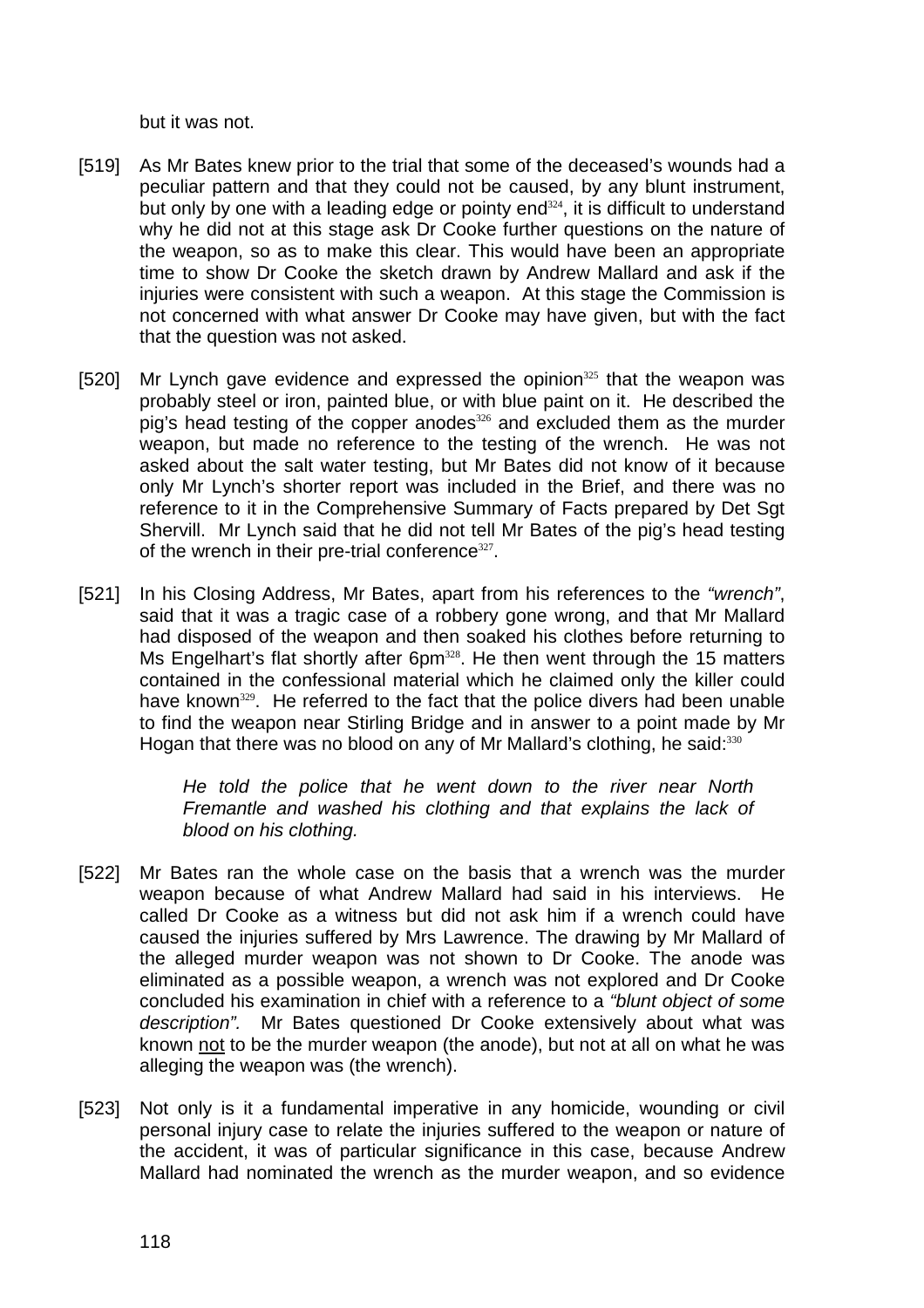that a wrench was consistent with the wounds suffered by the deceased went to the reliability of the confession.

[524] In Section 86 Submissions, reliance was placed on the remarks of the Court of Criminal Appeal in its judgement on the Clemency Petition<sup>331</sup> to the effect that, a confession to the use of the weapon which may not have been that actually used may have been but one more inconsistency, and did not affect the reliability of other parts of the confession; however the High Court held that this was not the correct approach.<sup>332</sup> The majority said:

> *It was not for the Court of Criminal Appeal to seek out possibilities, obvious or otherwise, to explain away troublesome inconsistencies which an accused has been denied an opportunity to explore and exploit forensically. The body of unpresented evidence so far mentioned (relating to a wrench and the deceased's wounds including the pig's head testing) was potentially highly significant in two respects. The first lay in it's capacity to refute a central plank of the prosecution case with respect of the wrench. The second was it's capacity to discredit, perhaps explosively so, the credibility of the prosecution case, for the strength of that case was heavily dependent on the reliability of the confessional evidence …*

- [525] Defence counsel, Mr Hogan, knew nothing of the pig's head test and therefore could not, on ordinary principles of advocacy, risk asking Dr Cooke whether a wrench of the type Mr Mallard had drawn could have been the murder weapon, although he could have explored the issue at the Preliminary Hearing. It is surprising, that at the close of the Prosecution case, he did not take the point that there was no evidence that a wrench as drawn by his client and as opened by the Prosecution could have caused the injuries. Alternatively, he could have taken the point in his Closing Address.
- [526] The Section 86 Submissions claim that the Commission is applying different standards in criticising Mr Bates for not asking questions about the wrench, but not criticising Mr Hogan for the same failure. But Mr Hogan had not been informed of the pig's head testing of the wrench and did not have a duty of disclosure. Mr Bates had and did.
- [527] Mr Hogan did get Dr Cooke to agree, that as a result of the attack and the dragging of the body there would be extensive blood staining on the clothing, including the shoes, of the assailant<sup>333</sup>. He asked him about the anode testing and Dr Cooke expressed the view that some of the injuries showed a sharpness consistent with the shape of the anode or the bow, rather than the stern, of a ship $334$ .
- [528] Dr Cooke told the Commission,<sup>335</sup> that he does not recall the pig's head testing of a wrench, although he did recall testing an anode. In 2002, at Mr Quigley's instigation<sup>336</sup>, he was shown, for the first time, the sketch of the wrench drawn by Mr Mallard. His preliminary view then, was that because wrenches of such nature had rounded edges on both the head and handle, they would produce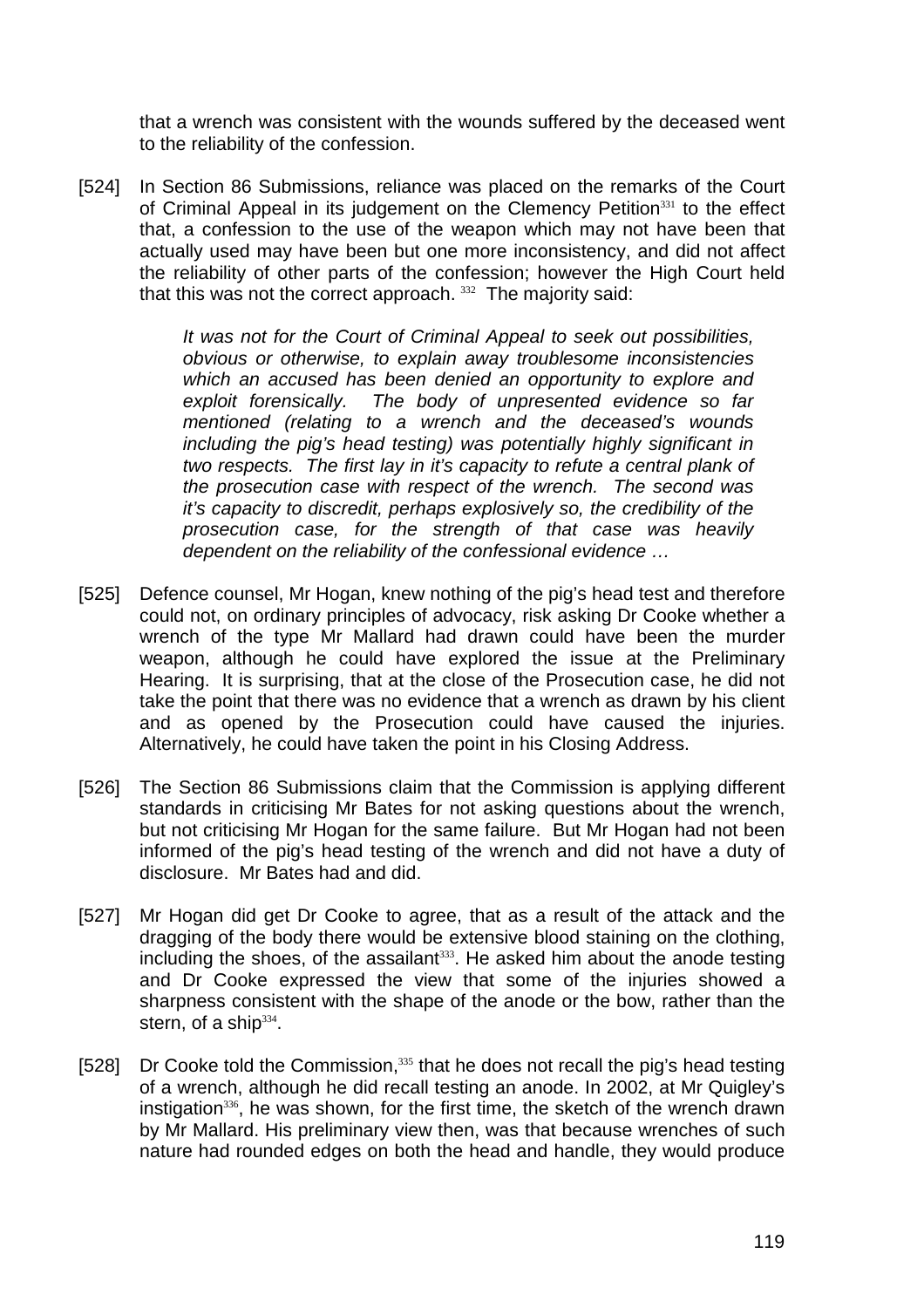more of a crushing type of injury rather than the chopping and penetrating type of injuries suffered by the deceased.<sup>337</sup>

- [529] On 20 June 2002 he conducted testing on a pig's head using a wrench (Sidchrome), approx 30cms long, and was unable to reproduce the appearance of many of the injuries seen on the deceased's head<sup>338</sup>, although, he did not exclude the possibility that some form of wrench, not yet identified, might have been able to cause such injuries.
- [530] The evidence establishes that Mr Bates and Dr Cooke had a pre-trial conference on 27 October 1995. It would appear that at this conference Mr Bates was made aware of the pig's head testing of the anode<sup>339</sup>, and exclusion of such an instrument as the murder weapon. Even if Mr Bates had overlooked the passage in the Comprehensive Summary about the pig's head testing of the wrench, the Commission finds it surprising that, once the anode was excluded, they would not have discussed the question of what could have been the murder weapon; one would expect that such discussion would have led to a consideration of whether the weapon nominated and drawn by Mr Mallard (the wrench) could have caused the injuries.
- [531] Dr Cooke recalls the conference with Mr Bates prior to the trial, but has no specific recollection of a wrench being discussed. However he assumes that there would have been some discussion about the weapon,

*I think it would be silly of us, sir, to have a pre-trial conference and not talk about the weapon.*<sup>340</sup>

Asked whether he recalled a pre-trial discussion concerning a wrench as a weapon he replied $341$ :

*Again, not specifically, no, but I do know that it has been put to me about that time about a wrench in general terms. My recollection is that not at any time was a specific type of wrench discussed with me.*

- [532] Mr Bates said that in the conference he did not discuss with Dr Cooke whether a wrench could have caused the injuries, but agreed, *"with the benefit*  of hindsight" it would have been a logical thing to do,<sup>342</sup> and he accepted that he should have put the wrench to Dr Cooke and asked whether or not it was capable of causing the deceased's injuries<sup>343</sup>.
- [533] Mr Bates also had a number of meetings with Det Sgt Shervill, but the latter also did not recall any discussions between them about the murder weapon or more specifically about a wrench as such weapon or the pig's head testing of the wrench,<sup>344</sup> but agreed that the issue of the weapon/wrench would no doubt have been discussed although he had no memory of it.
- [534] At some time, apparently shortly before the Voir Dire, Mr Bates had a conference with Det Sgt Brandham relating primarily to the interviews the latter had with Mr Mallard on 17 June 1994. In his notes of that interview<sup>345</sup> (voluntarily produced by Mr Bates through his counsel) appears the passage: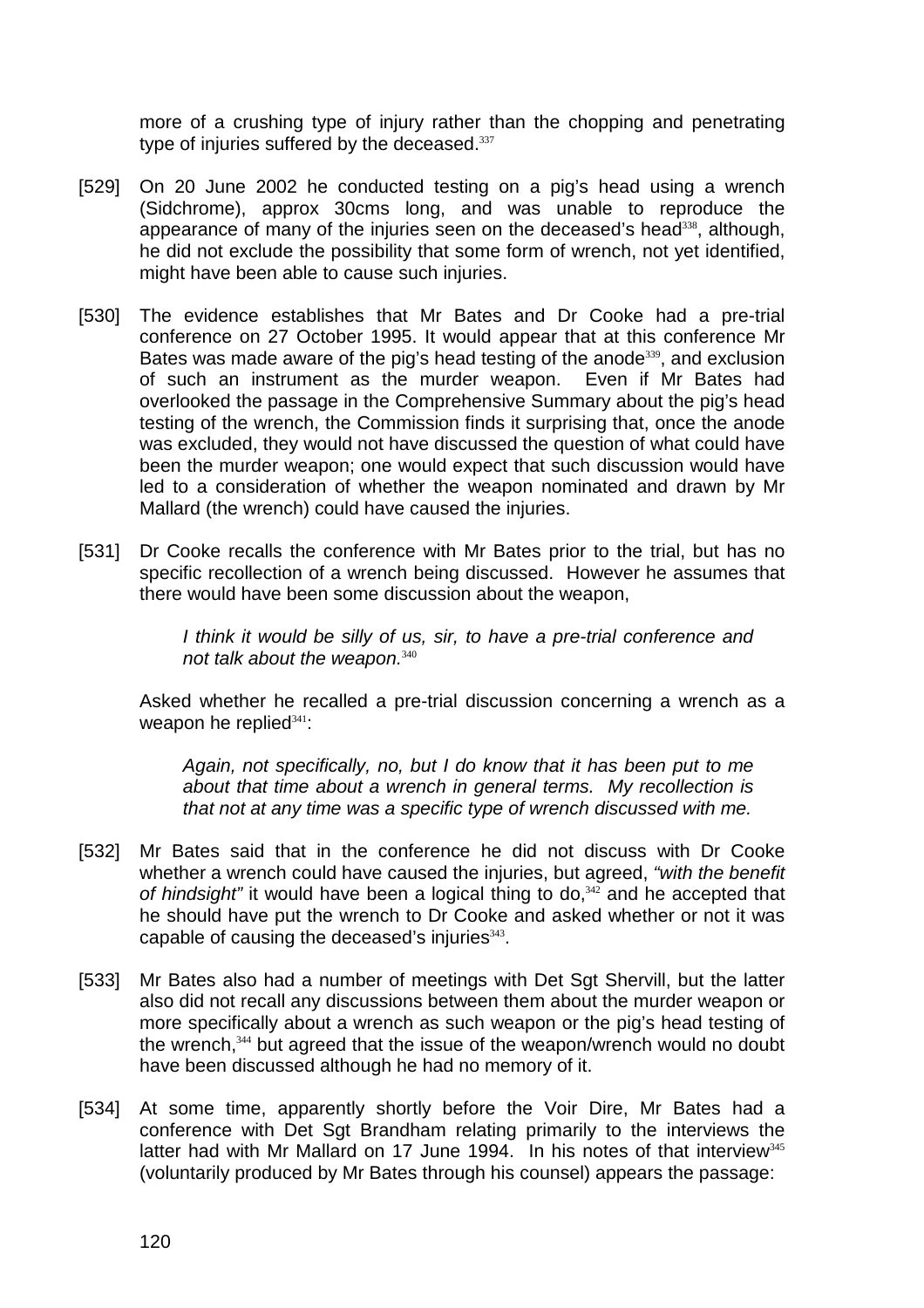*1.37* 

*- gas bottles – that's not right* 

 *spanner drawn – doesn't match injuries* 

 *blue copper – in the wounds* 

 *go back in there clarify – couple of little things*

- [535] In his evidence before the Commission, Mr Bates suggested that these notes record Det Sgt Brandham relating to Mr Bates, a conversation he (Brandham) had with Det Sgt Shervill on 17 June 1994 during a break in the interviews, and indicates that Det Sgt Shervill was then telling Det Sgt Brandham that the spanner which had just been drawn by Mr Mallard did not match the injuries; and not that Det Sgt Brandham was making such a statement to Mr Bates. Other entries on the page tend to support this interpretation except that, as the pig's head testing with the wrench did not take place until a week later (24 June 1994), it is difficult to see how or why Det Sgt Shervill would have made such a statement on 17 June, unless Dr Cooke had expressed to him some preliminary view on wrenches in general during informal discussion prior to that time, or alternatively it was a private opinion of Det Sgt Shervill.
- [536] But whatever the context, Mr Bates was clearly on notice from Det Sgt Brandham prior to the Voir Dire that there was a problem with the spanner (or wrench) as drawn by Mr Mallard being the murder weapon. He agreed that this information was of *"enormous significance"* but cannot recall any further questions about it and did not cause any further inquiries to be made in relation to the issue<sup>346</sup>. This information from Det Sqt Brandham makes his reliance at the trial on the wrench as the murder weapon all the more questionable.
- [537] Mr Bates said that, owing to the procedure adopted at the Voir Dire, and in particular, as there was no issue as to Det Sgt Brandham's evidence in chief, his statement was tendered<sup>347</sup>, and this evidence, which Mr Bates intended to lead at the Voir Dire and should have, became irrelevant to the issues then being considered, and he overlooked it $348$ , and then forgot what he had been told with regard to it by the time the trial came around<sup>349</sup>. (The trial commenced 4 weeks after the Voir Dire).
- [538] Mr Bates agreed that *"with the benefit of hindsight"* there were a number of matters inconsistent with the wrench as drawn, being the murder weapon<sup>350</sup> but said he wanted to run the case on the wrench being the weapon because that was what Andrew Mallard had said in his interview. He denied that he refrained from asking Dr Cooke whether the injuries were consistent with the wrench as the murder weapon because he knew that he would not get a positive answer.<sup>351</sup>
- [539] The Commission has difficulty accepting, that notwithstanding the peculiar nature and shape of some of the injuries which had been the subject of the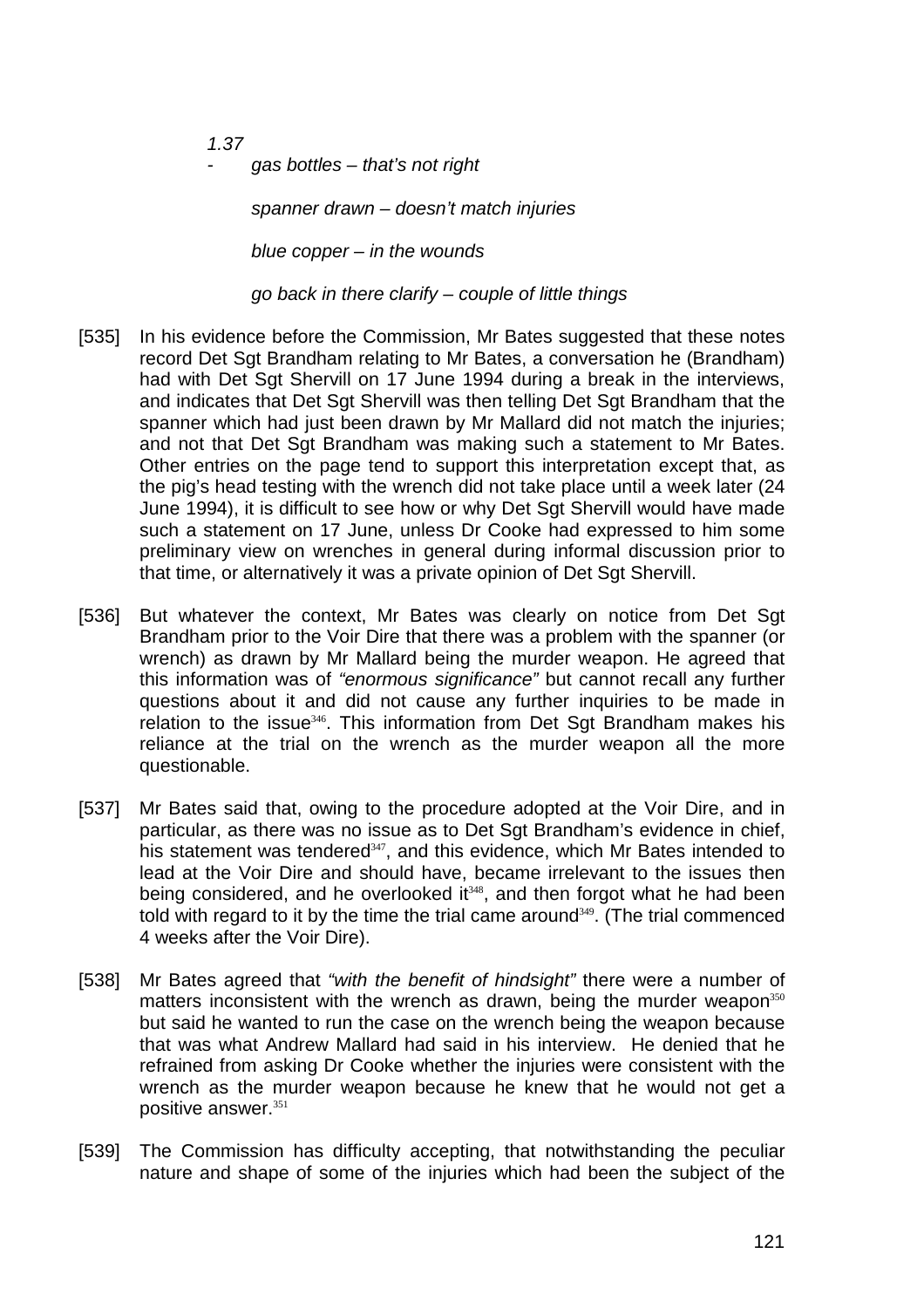pig's head testing of the anode by Dr Cooke, and examination by Mr Lynch as to the chemical deposits in the wounds, and the information gleaned from the conference with Sgt Brandham, there was no discussion between Mr Bates and either Dr Cooke or Det Sgt Shervill in their conferences as to whether such peculiar injuries were consistent with the use of a wrench as drawn by Mr Mallard.

- [540] Det Sgt Shervill,<sup>352</sup> Det Sgt Caporn<sup>353</sup> and Det Sgt Brandham<sup>354</sup> all told the Commission that they doubted or had reservations about a wrench as drawn by Andrew Mallard being the murder weapon, but apart from what appears at paragraph 534, there is no evidence that any of them ever conveyed their doubts or reservations to Mr Bates.
- [541] Mr Bates ran the trial on the basis that a wrench as drawn by Mr Mallard was the murder weapon, but made no attempt to prove that the use of such an instrument was consistent with the injuries suffered by the deceased. Although he asked questions about a possible murder weapon (the anode) he did not show Dr Cooke the sketch of what he was claiming was the weapon. This is such a fundamental omission that the Commission has difficulty accepting that it was accidental or due to an oversight. In these circumstances the Commission considers the most likely explanation to be that, even though he had overlooked or forgotten what was in the Comprehensive Summary, Mr Bates knew or realised that there were difficulties with identifying the murder weapon and decided to avoid the issue as much as possible.
- [542] In Written Submissions on his behalf it was submitted (paragraph 43) that *"it is wrongly assumed now that the identity of the murder weapon was a preoccupying question at the trial".* If it was not, it should have been, because if the accused could not correctly identify the weapon he allegedly used, it constituted a fundamental flaw in the reliability of his "confessions". In the Section 86 Submissions it was submitted that the failure by Andrew Mallard to correctly identify the murder weapon would constitute a fundamental flaw in the reliability of the confessions as *"simply wrong"*<sup>355</sup>, and the findings of the Court of Criminal Appeal are relied on in this regard. As pointed out in paragraph 524 above, the High Court regarded the evidence concerning the wrench as *"a central plank of the prosecution case"*.
- [543] There was also the failure to disclose the result of the pig's head testing of the wrench to the defence. Mr Bates had been informed of it in the Comprehensive Summary and consequently had a duty to disclose it to the defence, or to ensure that it had been disclosed by the Police. It is not acceptable to say that he read it once when he first received the papers and subsequently overlooked it. He had a responsibility to make himself familiar with the case and he failed to live up to that responsibility.
- [544] The Commission has read and taken into account a large number of references from leading members of the Criminal Bars, both local and interstate, all of whom speak in glowing terms of the high ethical and professional standards of Mr Bates, and in particular his fairness in the conduct of criminal trials. They reject any suggestion that he deliberately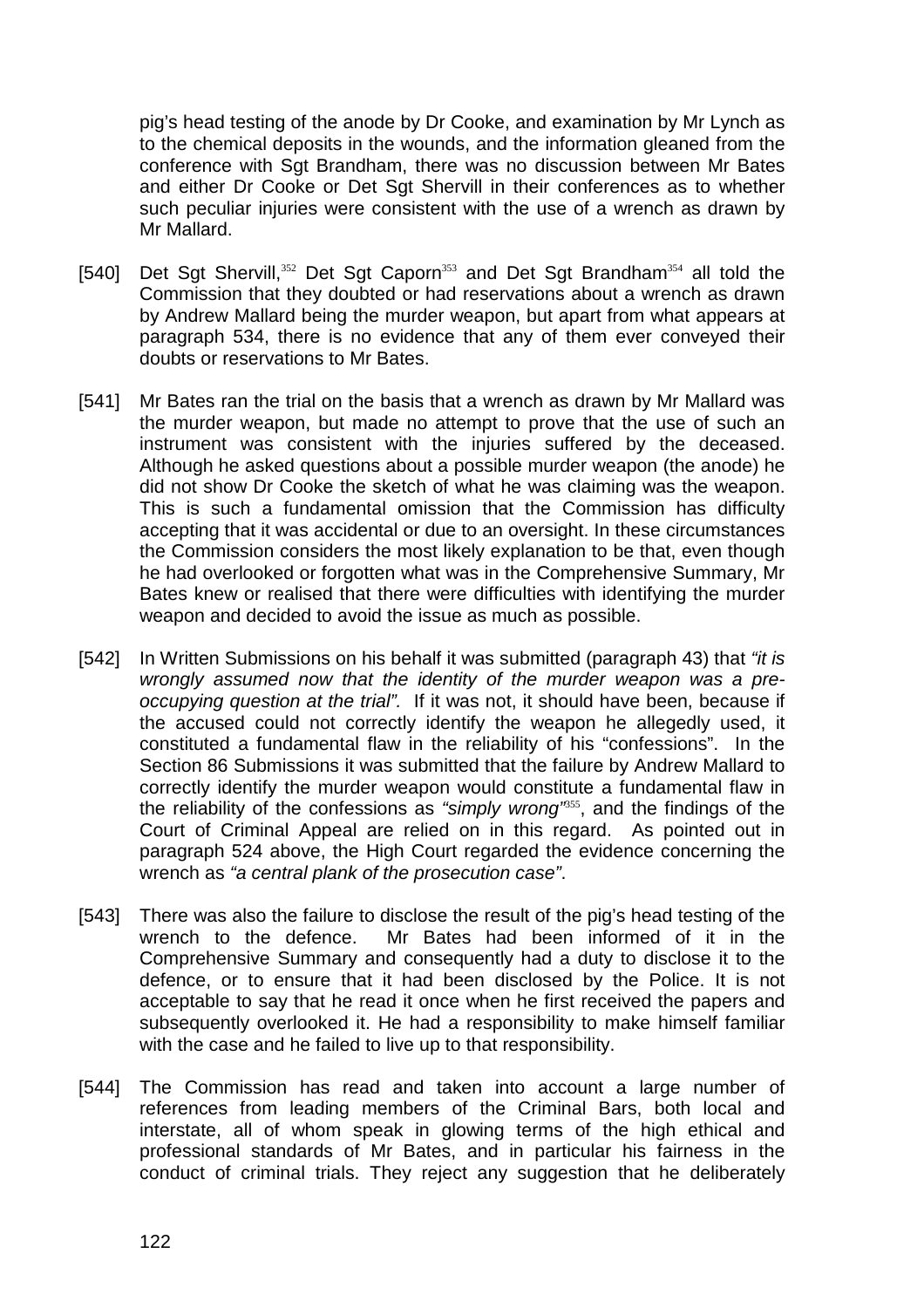sought to pervert the course of justice, and the Commission does not find that he did.

[545] However, as the prosecutor he had specific duties under the DPP's Prosecution Guidelines, including to ensure the prosecution case was presented properly and with fairness to the accused (cl. 53) and to disclose information which comes to the attention of a prosecutor which may be exculpatory of an accused (cl 59).

# **Commission Opinion**

- [546] In relation to the breach of clause 59, it has been submitted that a failure to disclose information could never result in what is described as a serious breach of discipline within section 83 of the PSM Act unless there be a deliberate act, and that a breach due to inadvertence or lack of diligence could never justify termination.
- [547] Section 80 of the PSM Act provides that breaches of discipline include *"misconduct"* (which is not defined for the purposes of that Act) and *"negligent or careless performance"* of functions, and the Commission is satisfied that the breaches of the Guidelines identified, even if due to inadvertence or lack of diligence, amounted to breaches of discipline.
- [548] Whether such breaches are *"serious"* does not, in the Commission's assessment, depend on whether they are deliberate or not, but on the seriousness of the context in which the conduct or omission occurs, the degree of responsibility of the person committing the breach and the possible consequences for others affected by the conduct or omission; in this case contributing to an accused being deprived of a fair trial on a charge carrying a mandatory penalty of life imprisonment. Having regard to these factors the Commission is satisfied that Mr Bates' breaches were serious within the terms of section 83 of the PSM Act and consequently could provide reasonable grounds for the termination of his employment as a public service officer.
- [549] For these reasons, the Commission's opinion is that Mr Kenneth Bates engaged in misconduct within section 4(d)(iii) and (vi) of the CCC Act in that conducting the trial on the basis that the murder weapon was a wrench as drawn by the accused, but making no attempt to prove that such weapon could have caused the deceased's injuries, particularly in circumstances where it was known that there was a problem about the pattern of some of the injuries, involved a breach of the trust placed in him by reason of his employment as a public officer and could constitute a disciplinary offence providing reasonable grounds for the termination of his employment as a public service officer under the PSM Act. The breach of clause 53 of the Guidelines would also appear to constitute a breach of clause 16.1 of the Professional Conduct of Rules of the Law Society of Western Australia which requires prosecuting counsel to present the case for the prosecution *"fairly, impartially and in a competent manner"*.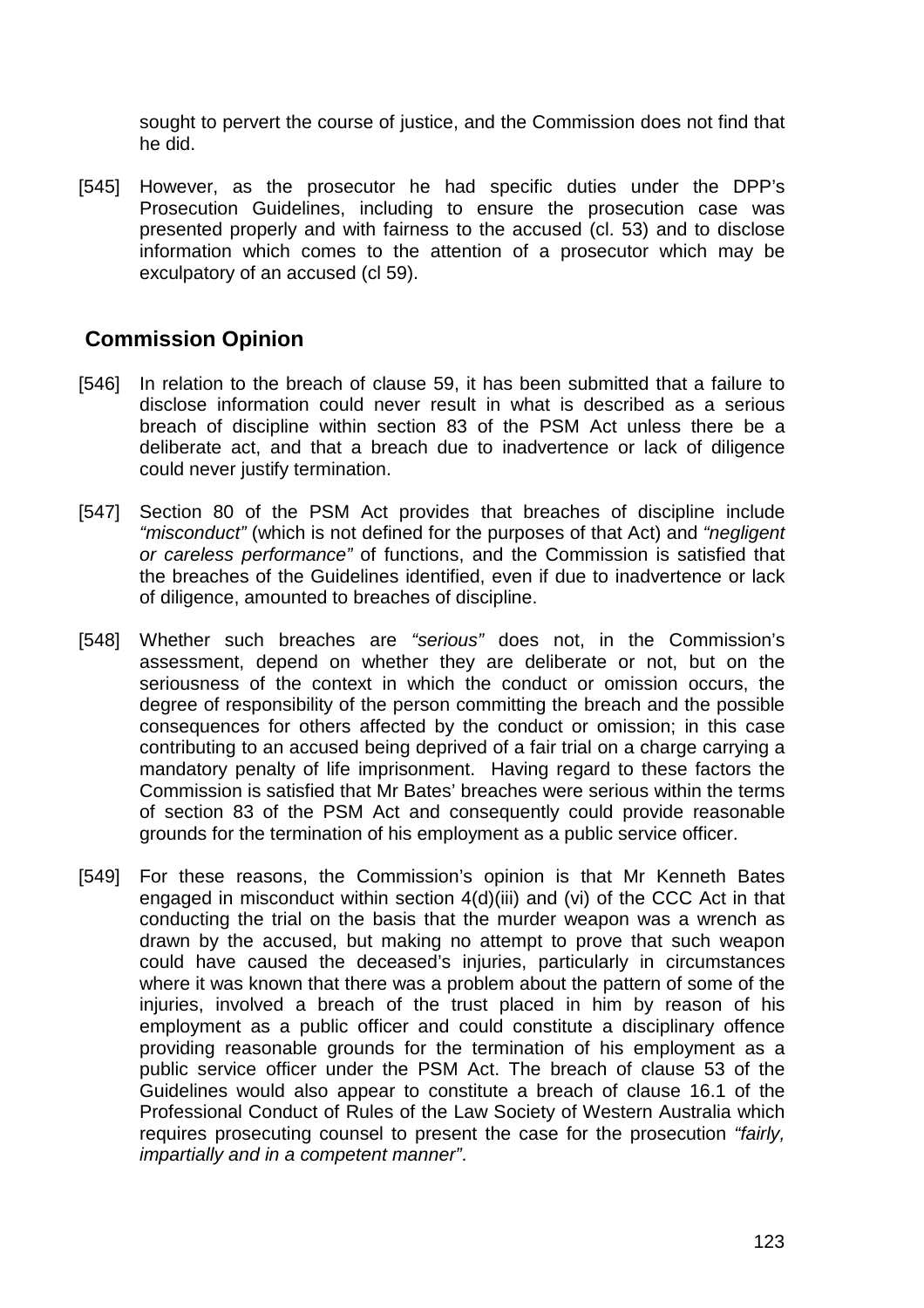[550] The Commission is further of the opinion that Mr Kenneth Bates engaged in misconduct within section 4(d)(iii) and (vi) of the CCC Act in that failing to disclose to the defence the result of the pig's head testing of the wrench constituted or involved a breach of the trust placed in him by reason of his employment as a public officer and could constitute a disciplinary offence providing reasonable grounds for the termination of his employment as a public service officer under the PSM Act.

## **9.7 "Twelve/Fifteen Things Only the Killer Would Know"**

[551] One point relied on strongly by Mr Bates in his opening and closing addresses was that the admissions made by Andrew Mallard on 10 and 17 June contained a number of facts which only the killer would know, and which therefore supported the reliability of the confessions.

> *The confessions you will see are of such a detailed and intricate nature and correctly detail so many things that only the killer could know …*<sup>356</sup>

Twelve of these matters *"which only the killer would know"* were first formulated by Det Sqt Shervill in his Comprehensive Summary<sup>357</sup>, and a further three were added by Mr Bates at the trial.

- [552] As it has now been established that Andrew Mallard did not kill Mrs Lawrence, none of these matters were *"things which only the killer would know";* however it is appropriate to look at these matters in light of the information which was in the public domain at the time.
- [553] At the conclusion of the video recorded interview with Mr Mallard, Det Sgt Brandham said:

*Now the only one thing I want to ask you, Andrew, is, there are certain things about what you told us that only the offender would know … How do you explain that?* 

To which Mr Mallard replied:

*Um, my association in Mosman Park, going to the deli on the corner, walking past the jewellery store, not knowing what is behind the back wall, but also seeing the jewellery store or the jewellery store and the adjoining shops from the cycle centre in Stirling Highway, and then just coupling that with information on the television, um, identikit photograph, which is probably nothing like the person.*

[554] The matters listed by Det Sgt Shervill in the Comprehensive Summary<sup>358</sup> were as follows (they have been numbered by the Commission for ease of reference).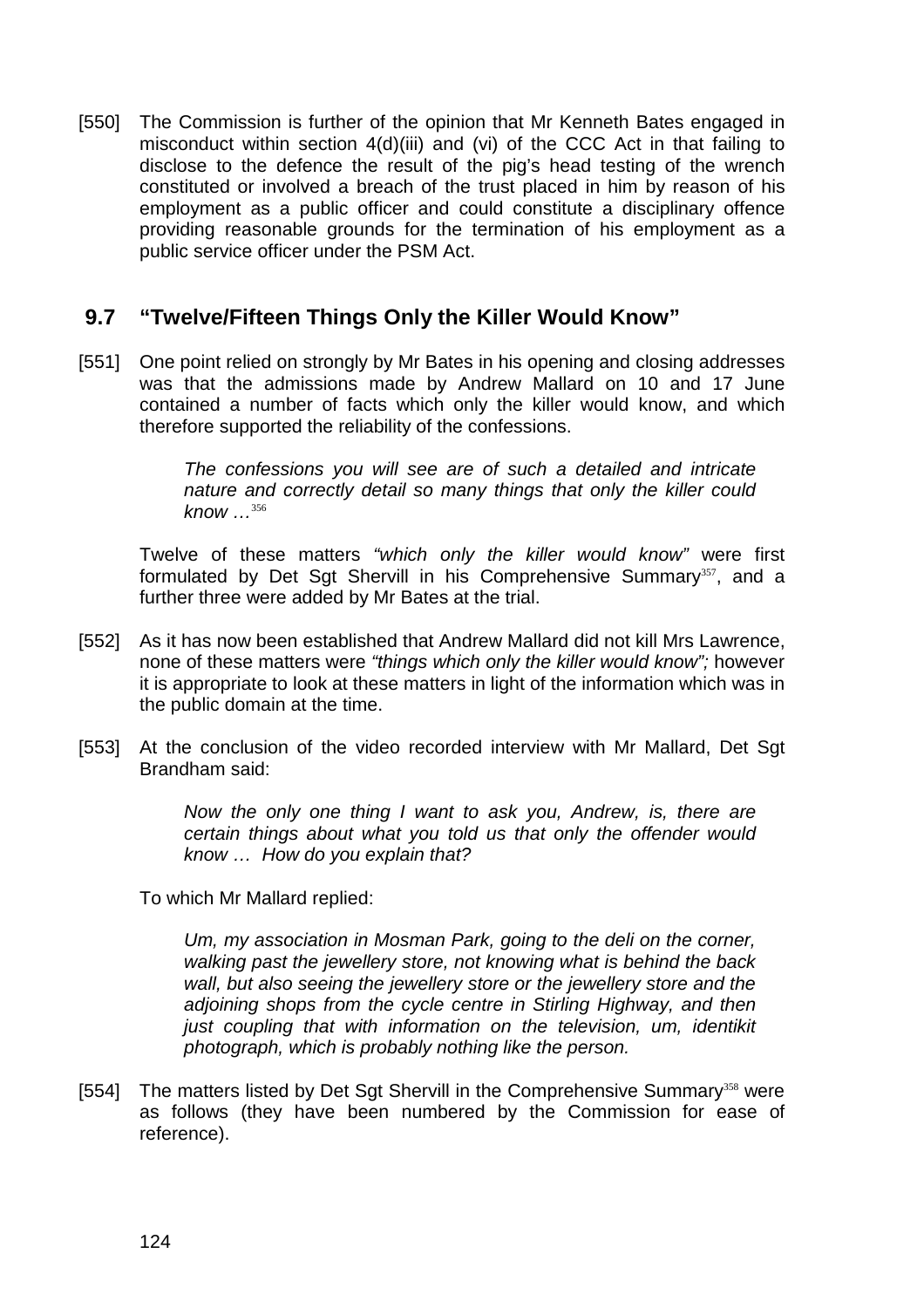- 1. *Knowing the three areas of injuries sustained to Pamela LAWRENCE'S head and accurately showing them on his own head during the video recorded interview. (Corroborated by the post mortem examination).*
- *2. Saying that he struck Pamela LAWRENCE at least six times possibly twelve. (Post mortem examination determined that LAWRENCE sustained twelve wounds to the head).*
- *3. Saying that he did not hit Pamela LAWRENCE anywhere else. (Corroborated by the post mortem examination).*
- *4. Saying that he dragged Pamela LAWRENCE from the front of the shop to the rear. (Corroborated by the drag marks in the blood on the floor as interpreted by Doctor COOKE and Aleksander BAGDONAVICIOUS).*
- *5. Saying that Pamela LAWRENCE was wearing dark slacks and a jumper. (LAWRENCE was wearing blue jeans and a jumper).*
- *6. Accurately describing the configuration of the shed in relation to the rear of the shop, the steps to the back landing, the flyscreen security door, the main rear door, and the small sign on the main rear door. (All are not visible from the rear laneway or backyard).*
- *7. Saying that while he was in Flora Metallica he was seen by a girl in her early teens who was sitting in the front seat of a car parked back from the traffic lights in Glyde Street. (Corroborated by the witness Katherine BARSDEN).*
- *8. Saying that he had realised he had been seen by the girl he "ducked" down behind the counter. (Corroborated by BARSDEN).*
- *9. Saying that Pamela LAWRENCE's purse came from her handbag. (This is the place she kept her purse).*
- *10. Saying that the handbag was black. (Her handbag is a dark blue).*
- 11. Claiming that when he left Pamela Lawrence she was making *"gurgling noises". (Corroborated by Peter LAWRENCE who states that on finding his wife she was "moaning and making gurgling sounds. I saw that she had a mouthful of blood").*
- *12. Saying that he saw Pamela LAWRENCE's car parked at Flora Metallica when he was loitering in Glyde Street prior to entering the premises. (Corroborated by the fact that LAWRENCE's car was still parked in its usual position when the crime was discovered).*
- [555] The additional matters added by Mr Bates at the trial were: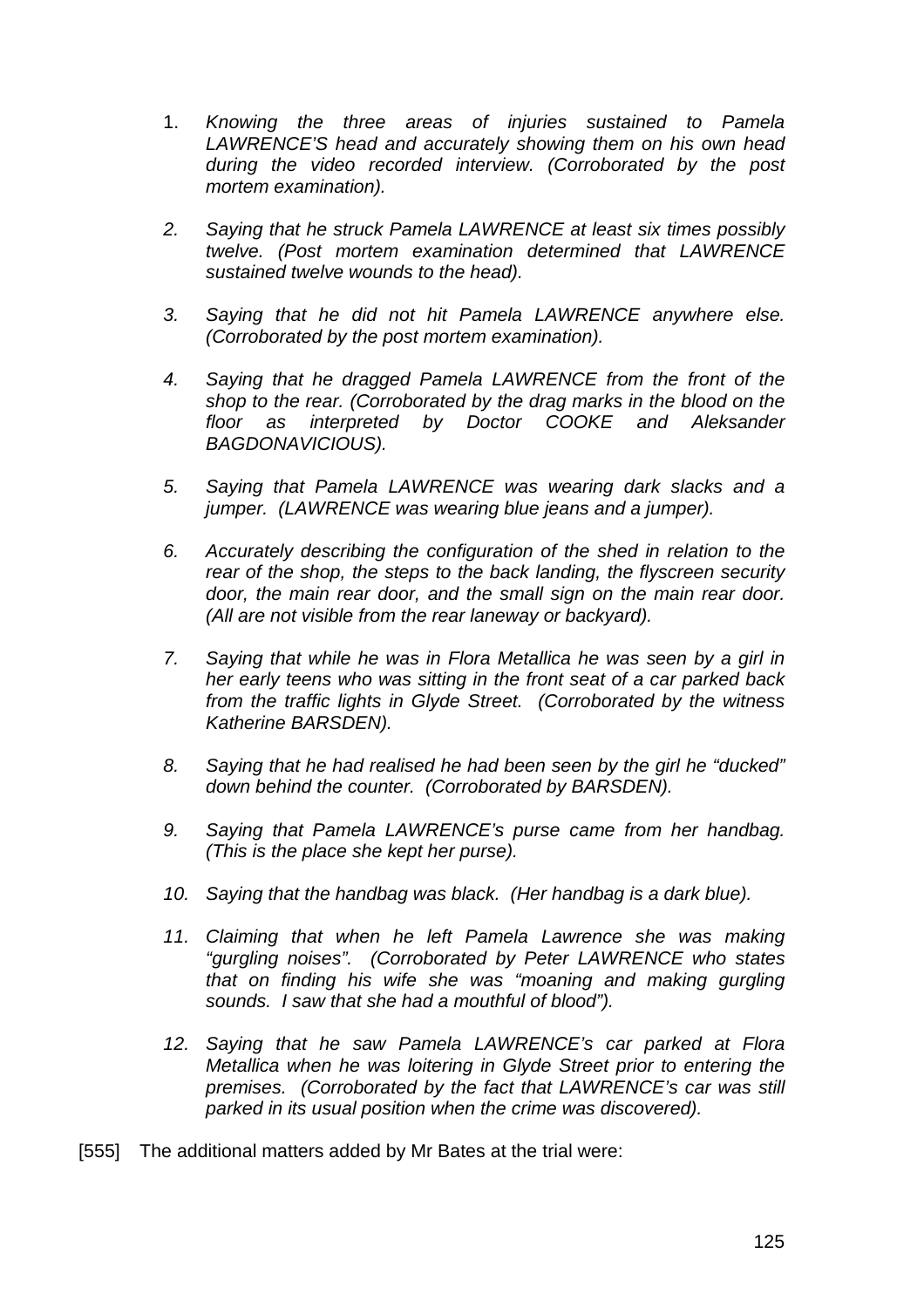- *13. Saying that Mrs Lawrence said, "Take what you want and go".*
- *14. Saying that money was taken and that no jewellery was taken.*
- *15. Saying that he took the wrench from the back shed to use as a jemmy on the back door but when he got to the back door it just pushed open.*
- [556] The Commission's research has uncovered the following in relation to these matters:
	- 1. The West Australian, Channel 7 and Channel 9 all reported on 24 May 1994 that Mrs Lawrence had received a number of injuries to her head and there were also subsequent reports. In his interview with Det Sgt Caporn on 10 June, when asked where he hit her, Mr Mallard indicated with his hand and Det Emmett wrote "Top head" (no reference to 3 areas). In the interview of 17 June with Det Sgt Brandham he said that he hit her *"right on top of the cranium",* and in the video interview he said the initial blow would have been around the forehead, and as she went down, he hit her on the cranium and on the temple. At the trial, Det Sgt Caporn said that the reference in the media was to the head area in general without any specific areas of the head being identified, and in his Closing Address Mr Bates (at p.20) said, *"There was certainly information in the media that she had been struck on the head with a blunt instrument, but that was as far as it went".*

Dr Cooke had in fact identified injuries to the right frontal region, the left temporal region and the back of the head, but Mr Mallard made no reference to the right frontal region or the back of the head as such. The proposition that Mr Mallard knew the three areas of injury and had accurately shown them on his own head during the video recorded interview was therefore misleading.

2. The media reports of 24 May 1994 suggested there had been a frenzied assault and there were a number of injuries about the head. The West Australian of 25 May reported that Mrs Lawrence had been hit *"more than ten times"* and this was repeated in the same newspaper on 26 May; again in the Sunday Times on 29 May and in the Subiaco Post on 31 May. Acting Inspector Darryl Lockhardt was reported as saying that Mrs Lawrence had been hit at least ten times. Mr Mallard had made statements such as *"about twelve, six to twelve and at least ten times"*. In the Commission's view it was really splitting hairs to say that he said twelve times, rather than ten, or at least ten, as reported in the media. In any event having regard to the nature of the instrument which it was subsequently determined was likely to have caused her death, and Dr Cooke's evidence that in some cases a single blow could have caused two or even more lacerations, the evidence does not establish, and never did, that Mrs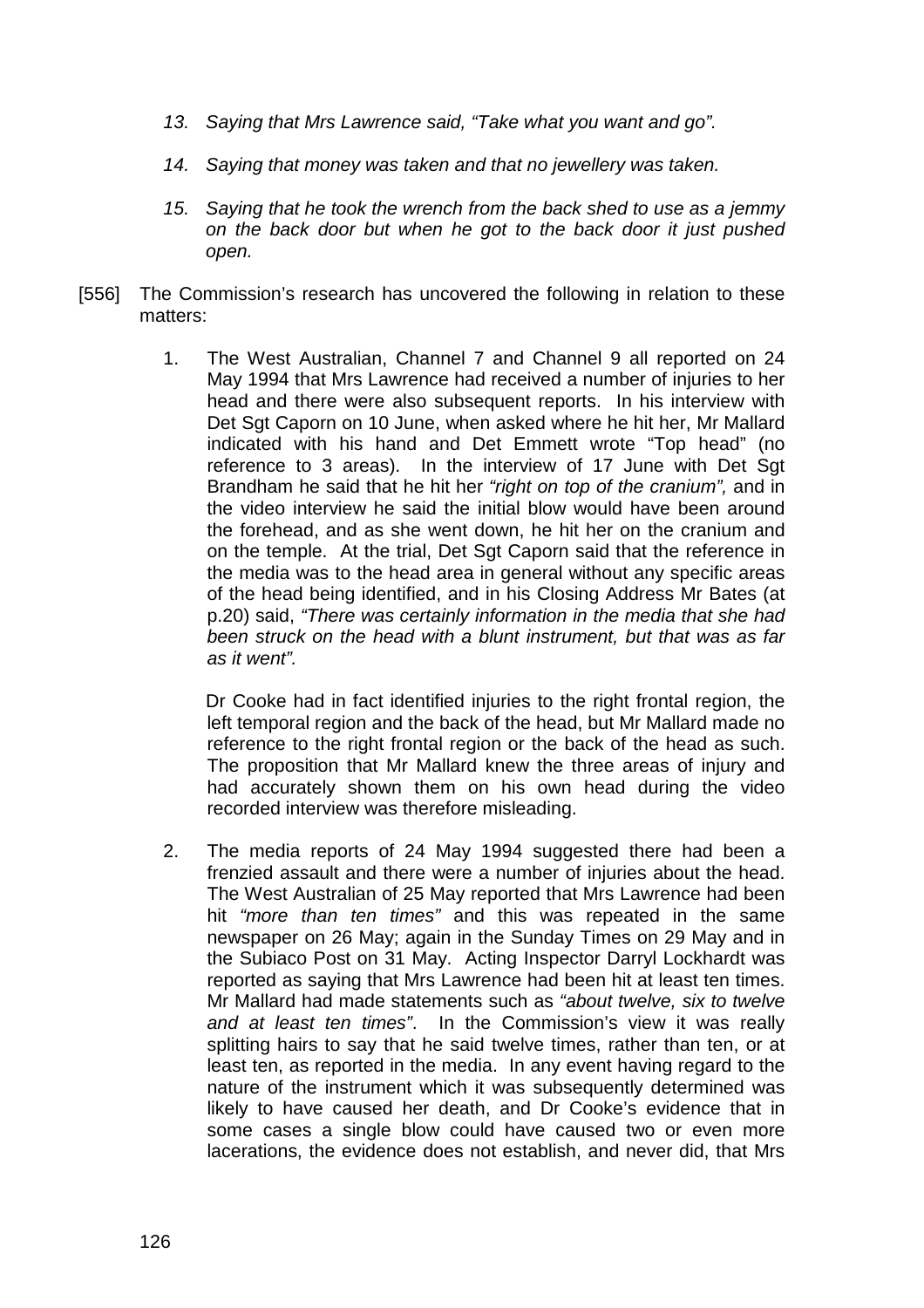Lawrence had in fact been hit ten, or any other particular number of, times.

- 3. All the references in the media were to head injuries. There was no reference to any injuries to any other part of her body and Mr Mallard did not say that he had struck her anywhere else. Mr Bates told the Commission<sup>359</sup> that he was not told that Mr Mallard had also referred to injuries to Mrs Lawrence's nose.
- 4. There were references in the media to the deceased being found at the rear of her shop on the Channel 2 news of 24 May and in *The West Australian* of 27 May.
- 5. In fact Mrs Lawrence was not wearing dark slacks and a jumper, but blue jeans and a jumper. In any event in his video recorded interview with Det Sgt Brandham on 17 June, Andrew Mallard said she was wearing:

*a skirt of some sort. Again being a woman of taste and sophistication she would have had to have been wearing a nice skirt like this, but one that joins up.* 

- 6. Mr Mallard did not accurately describe the configuration of the shed in relation to the rear of the shop, or the steps to the back landing. When asked the number of steps leading up to the back in the video recorded interview Mr Mallard said, *"five but no more than eight"*, and later *"six to eight"*. The images shown on the television news were a potential source of Mr Mallard's information.
- 7. Mr Mallard on one occasion described the vehicle as being pale green, and at another stage he said it was white and also that it was a Corolla; on 17 June he had described it as a Cortina. He also said *"it was a small green, pale green sedan or station wagon, it may have been white I'm not certain".* It was in fact a pale or apple green Toyota Corolla Seca sedan<sup>360</sup>.
- 8 There were a number of references in the media to a person being seen behind the counter, and this person was the subject of the identikit photo which was circulated. The Channel 7 News of 26 May said, *"This is the man that was seen bobbing down behind the counter"*, and in the interview of 10 June Andrew Mallard said, *"we locked eyes and I bobbed down like this and ran out"*. He later said *"I quickly ducked down behind the counter".* On 17 June he said, *"he bobbed down, I ducked down".*
- 9. It would not be difficult to guess that a woman kept her purse in her handbag.
- 10. Although there was no reference in any public media to Mrs Lawrence making *"gurgling noises"*, there was reference to the fact that she had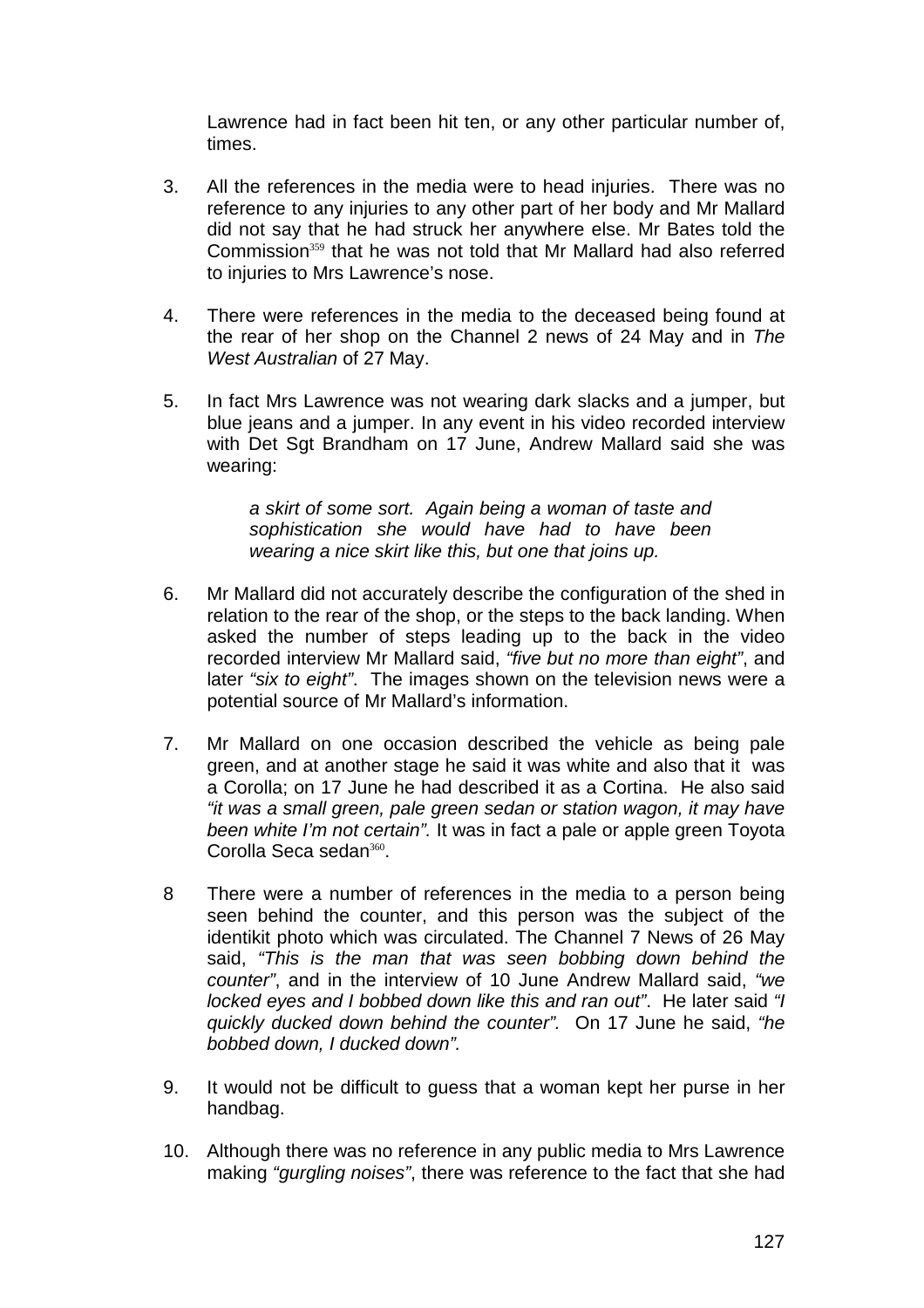been bashed and left for dead, and died on the way to hospital, having been alive when found by her husband. That she was making *"gurgling noises"* could have been a guess.

- 11. There was nothing in the media about her car being parked nearby, but if he was anywhere in the area he could have easily seen it parked where it was, or it could have been a reasonable assumption.
- 12. It had previously been reported in the media, for example, the Sunday Times 29 May, that Mrs Lawrence had given strict instructions to her staff to always hand over whatever was demanded in a robbery, and once again it would not be difficult to assume that a person confronted with a robber armed with some sort of weapon would say, *"take what you want and go"*
- 13. On 24 May, Channel 2 reported, *"nothing appears to have been stolen"*; Channel 7 reported *"nothing was taken"*; Channel 10 reported *"there was nothing stolen at all"* as did the *Western Australian* on 25 May; and on 29 May the Sunday Times disclosed, for the first time, that Mrs Lawrence wallet, with only a few dollars in it, had been stolen.
- 14. It was reported in the media that there was no sign of forced entry to the shop and there are a number of references in the media to the type of weapon that could have been used including a star picket with a jagged edge; perhaps a wheel brace, like a tyre lever, like the one pictured (anode); a blunt weapon like a hammer, spanner or star picket, or club like weapon. Although raising them as matters only the killer would know, Mr Bates in his closing address  $at<sub>361</sub>$  conceded that:

*The last two were in the media.*

- [557] In summary, even at the time when it was thought Mr Mallard MAY have been the offender, there was sufficient information disclosed in the media which, together with a few calculated guesses, could explain the answers which he gave. They were not matters *"which only the killer would know"*, and the jury were misled by being asked to believe they were.
- [558] The evidence at trial concerning what was in the media was given by Det Sgt Caporn<sup>362</sup> whose evidence was unchallenged in this regard.
- [559] It appears that Mr Bates accepted what he was told by the police as to what had been in the media, as he should have been able to do; but he should have realised that some of the points, particularly points 5 and 9, lacked validity. It would further appear that Det Sgt Caporn's examination of the media was not sufficiently thorough and that the defence team, led by Mr Hogan, did not conduct adequate, if any, research of its own to determine what matters had been reported in the media. The result was that the prosecution was able to put to the jury a strong argument in support of the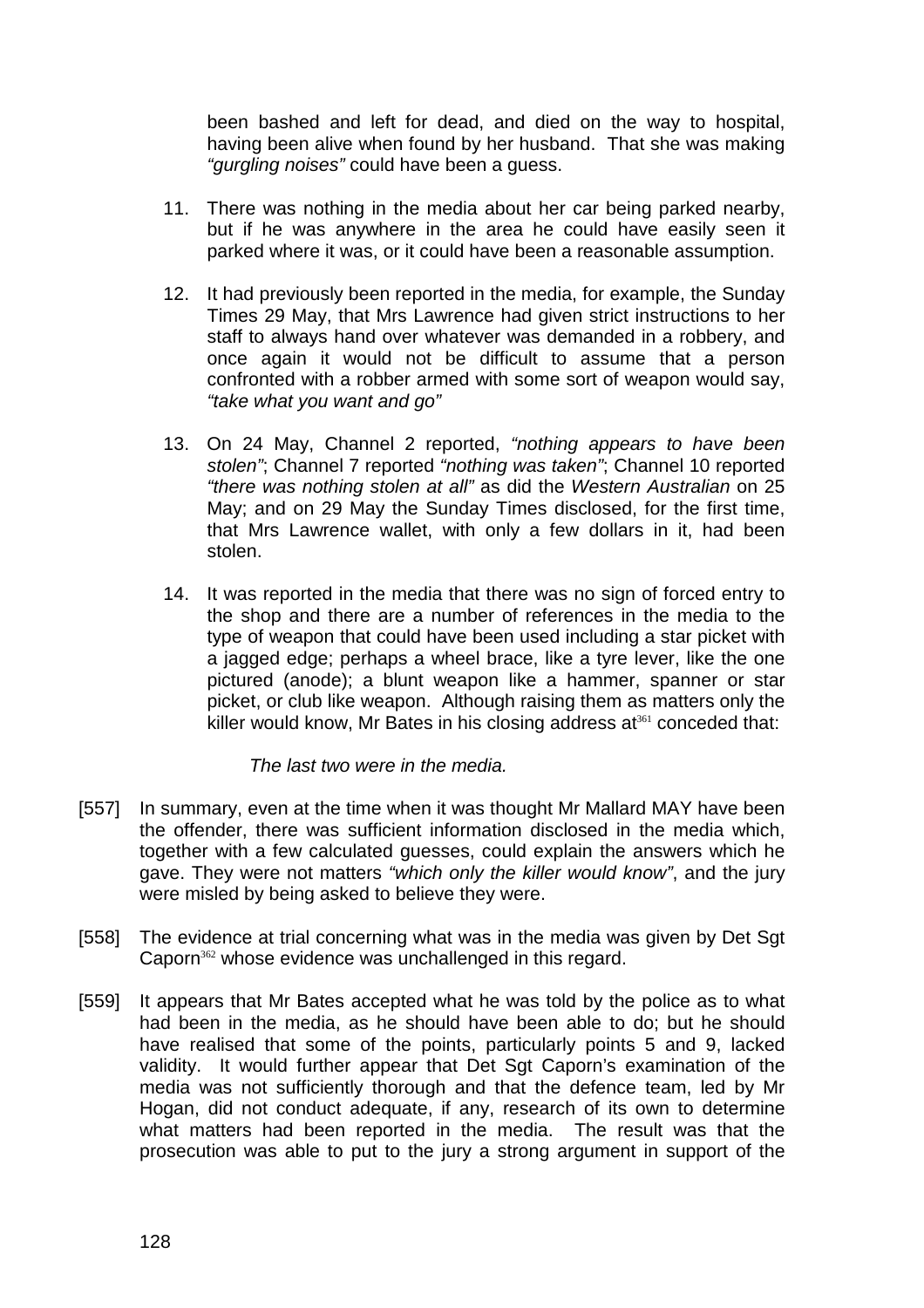reliability of the confessions when that material should have been challenged, and either destroyed or its value and reliability significantly diminished.

[560] It is unfortunate that no countervailing list of *"Things which Andrew Mallard Got Wrong"* such as that referred to in Chapter 8 was not also put before the jury. Such a list could only have come from the Police, as it was only the investigating police who had access to information showing what Andrew Mallard had said that was incorrect.

### **9.8 Defence**

- [561] As pointed out by the trial judge in his summing up, $363$  the only direct evidence of the guilt of the accused was the confessional material in the police interviews of 10 and 17 June, and in support of the reliability of such confessions the prosecution relied on the 12 or 15 matters which *"only the killer could know".*
- [562] In responding to these matters Mr Hogan relied on such things as the lack of blood on the clothing or shoes of the deceased; the failure of the police divers to find the weapon in the area of Stirling Bridge; and that on the evening of the murder Mr Mallard claimed, at an adult bookshop in Fremantle, to have no money (this was inconsistent with him having taken Mrs Lawrence's purse from Flora Metallica).
- [563] As to the weapon, Mr Hogan argued that clearly it was not one of the copper anodes and Dr Cooke had said that the wounds were consistent with an object which was robust and fairly heavy, whereas the only item which Mr Lawrence had said may have been missing was a much smaller shifting spanner, which in any event did not match the item drawn by the accused in his interview with police. In the absence of information about the pig's head test with the wrench, Mr Hogan was not in a position to press this point to his client's advantage.

### **9.9 Verdict, Sentence and Appeal**

- [564] The jury returned its verdict of guilty on 15 November 1995, and on 21 December Mr Mallard was convicted of the wilful murder of Pamela Lawrence and sentenced to imprisonment for life with a minimum term of 20 years. He had been in custody since 17 June 1994 and remained so until released on 20 February 2006, having served a period just in excess of 11 years and 8 months.
- [565] He appealed to the Court of Criminal Appeal on the grounds that the interviews and videos should not have been admitted, but such appeal was dismissed on 11 September 1996.<sup>364</sup> An application to the High Court for special leave to appeal was dismissed on 24 October 1997.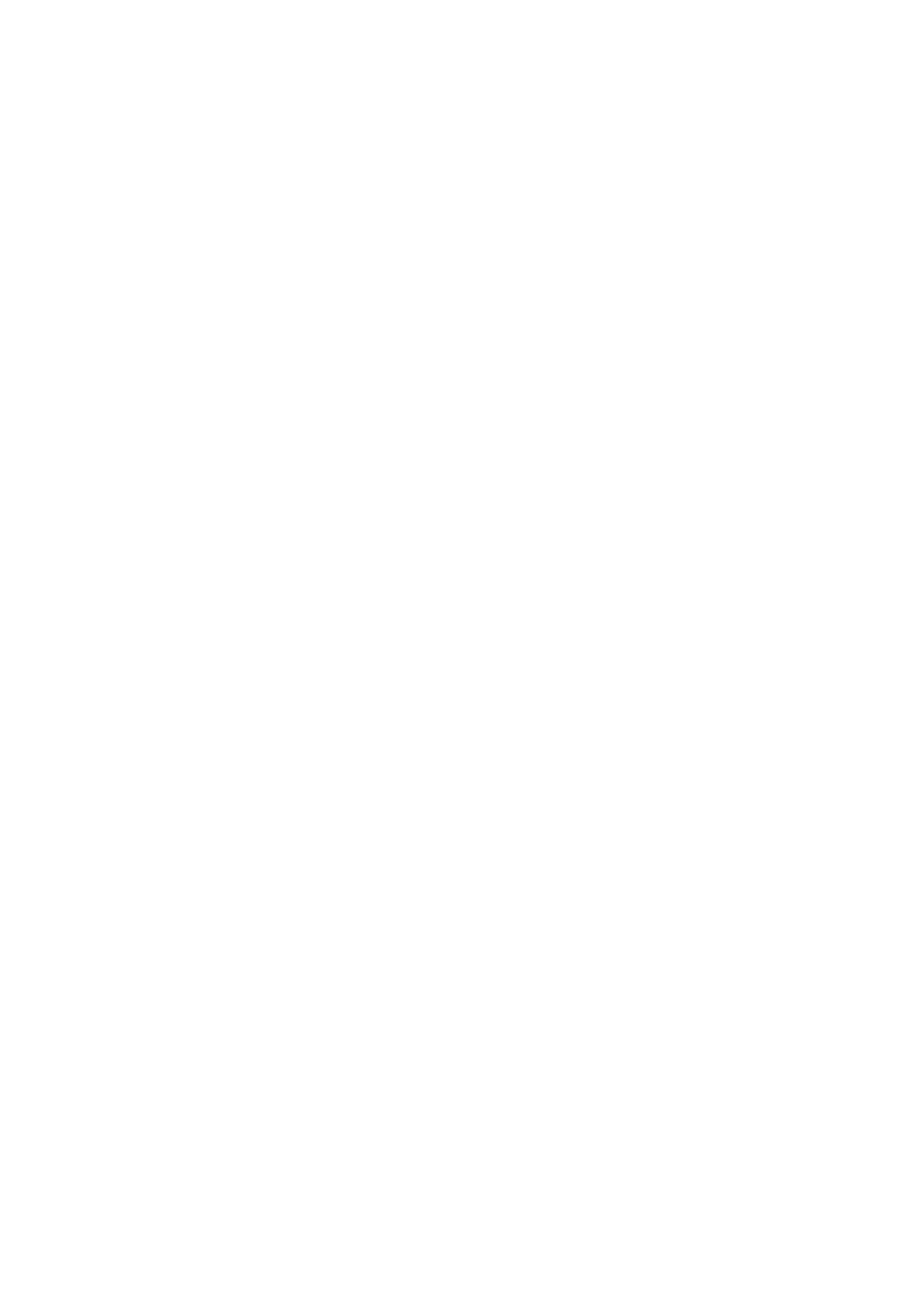# **CHAPTER TEN THE PETITION (CLEMENCY APPEAL)**

# **10.1 Mr John Quigley MLA**

- [566] Notwithstanding his conviction, Andrew Mallard continued to maintain his innocence and by the first half of 2002 a number of persons were actively investigating and advocating on his behalf; including his sister, Ms Jacqueline Mallard; Ms Colleen Egan, a prominent Perth journalist, and Mr Quigley. Mr Quigley had become involved in the case at the invitation of Ms Egan who asked him to read the Transcript and relevant papers with a view to obtaining a reference for a second appeal.<sup>365</sup> Mr Quigley began that work during Lent in 2002.
- [567] John Robert Quigley had been admitted as a barrister and solicitor in 1975, and practised as such, principally in the criminal law field, until his election to the Western Australian Parliament in 2001, although he retained his practising certificate until it expired in 2006. For many years he was the Principal Solicitor for the Police Union in this State<sup>366</sup>.
- [568] Upon reading the transcript, Mr Quigley became satisfied that something was wrong with the Prosecution, that there had been an undercover operation which had not been disclosed, and that Mr Mallard had not had a fair trial. He began seeking additional information which could justify a petition to the Governor for clemency, pursuant to section 140 of the *Sentencing Act 1995*.
- [569] In due course, Mr Quigley prepared a petition which he delivered to the Attorney General on 23 June 2002. At about the same time he indicated that he intended to speak about the Mallard matter in Parliament during the debate on the Appropriation Bill on Friday 28 June 2002. Mr Quigley said that when he handed the petition to the Attorney General he regarded it as doomed to fail $367$ .
- [570] Before his intended speech to Parliament on Friday 28 June 2002, the Attorney General arranged for Mr Quigley to have access to the DPP's file, and the DPP (Mr Cock) asked Mr Bates to prepare the file for inspection. On doing so Mr Bates re-read the Comprehensive Summary of Facts, including the paragraph relating to the pig's head test of the wrench.
- [571] Mr Bates immediately drew it to Mr Cock's attention with the explanation that it *"had previously been inadvertently overlooked*" <sup>368</sup>.
- [572] Mr Quigley attended the offices of the DPP on Saturday 29 June 2002, where he was handed a copy of the Comprehensive Summary by Mr Cock, and his attention was drawn to the passage concerning the pig's head testing of the wrench. As arranged, he was given access to the relevant DPP's files.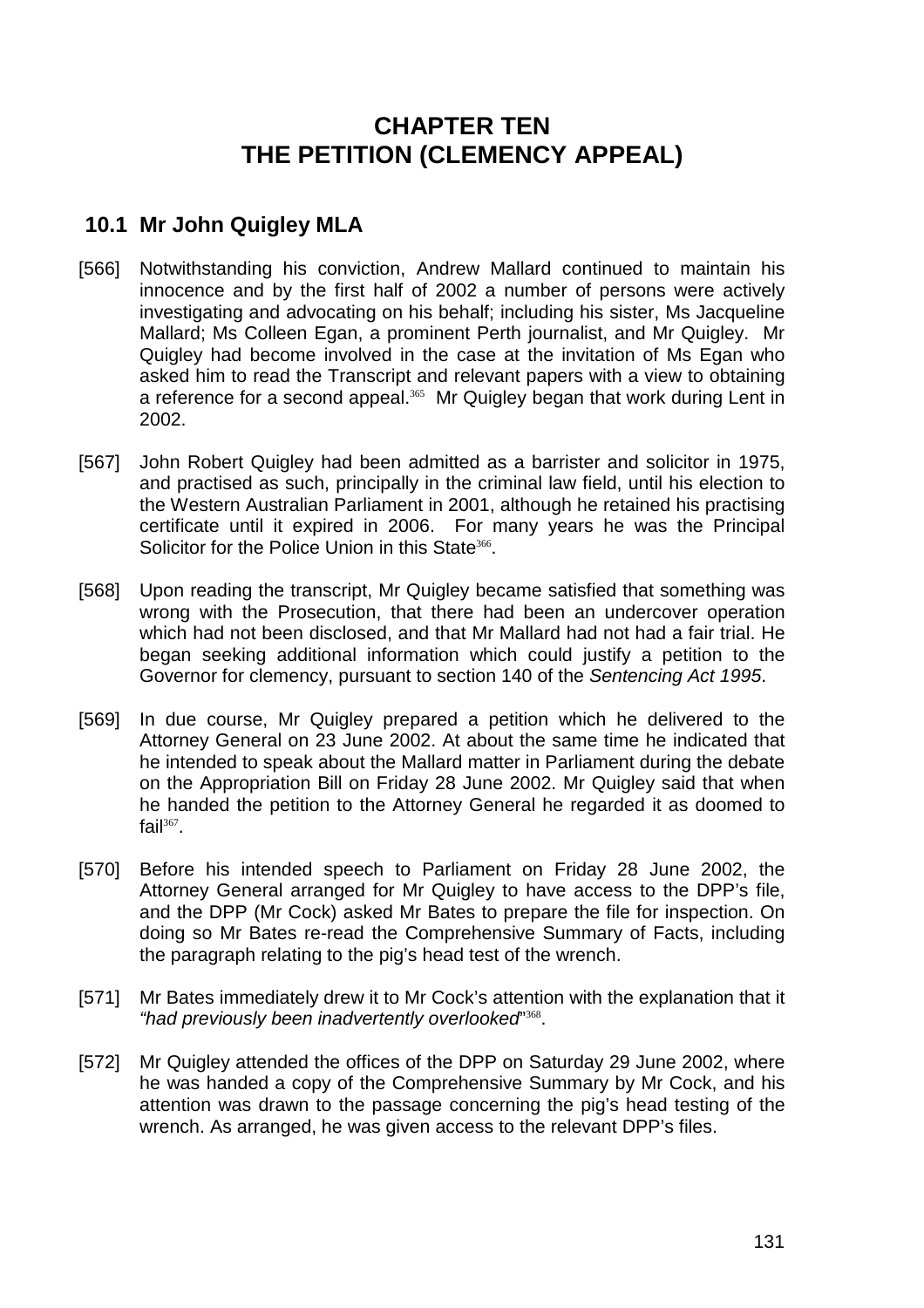[573] Following his access to the DPP's files, including the Comprehensive Summary, Mr Quigley was able to redraft the petition which, in accordance with the relevant legislation<sup>369</sup>, was referred to the Court of Criminal Appeal for the "whole case" to be heard as if it were an appeal (the Clemency Appeal).

## **10.2 The Court of Criminal Appeal**

- [574] One of the central focuses of the petition was that there had been material non-disclosure by the prosecution of significant material relevant to the defence which, *inter alia*, cast doubt on the reliability of the so-called confessions allegedly made by Mr Mallard.
- [575] A number of the matters related to non-disclosure were admitted, but the Crown contended that, notwithstanding these matters, Mr Mallard had not been deprived of a chance reasonably open to him of being acquitted. On 3 December 2003, the Court dismissed the appeal<sup>370</sup>. It did so for two main reasons:
	- 1. It held that the law required a limited view of the evidence to be considered on that type of appeal; and
	- 2. It held that even where there had been failures in the duty of disclosure, those failures would not have altered the outcome of the trial.
- [576] Mr Mallard appealed to the High Court, which on 15 November 2005 unanimously $371$  upheld the appeal, quashed the conviction and ordered a new trial $372$ .
- [577] The Court held that, on an application for clemency pursuant to section 140 of the *Sentencing Act 1995,* the Court should not limit the evidence considered as the Court of Criminal Appeal had done, but should consider the *"whole case",* and further, that because of the material non-disclosure, Mr Mallard had not received a fair trial. An application on behalf of Mr Mallard for a verdict of acquittal was refused but the majority said: 373

*Having regard however to what has in total passed and emerged it would remain well open to the Respondent to elect not to have the Appellant re-tried if it were so minded.* 

[578] The Court expressed particular concern about the material non-disclosure. For example Kirby J said: 374

> *Of particular concern are the items in which evidentiary material, consistent with innocence and presenting difficulties for the prosecutor's hypothesis of guilt, were actually suppressed or removed from the material supplied to the Defence.*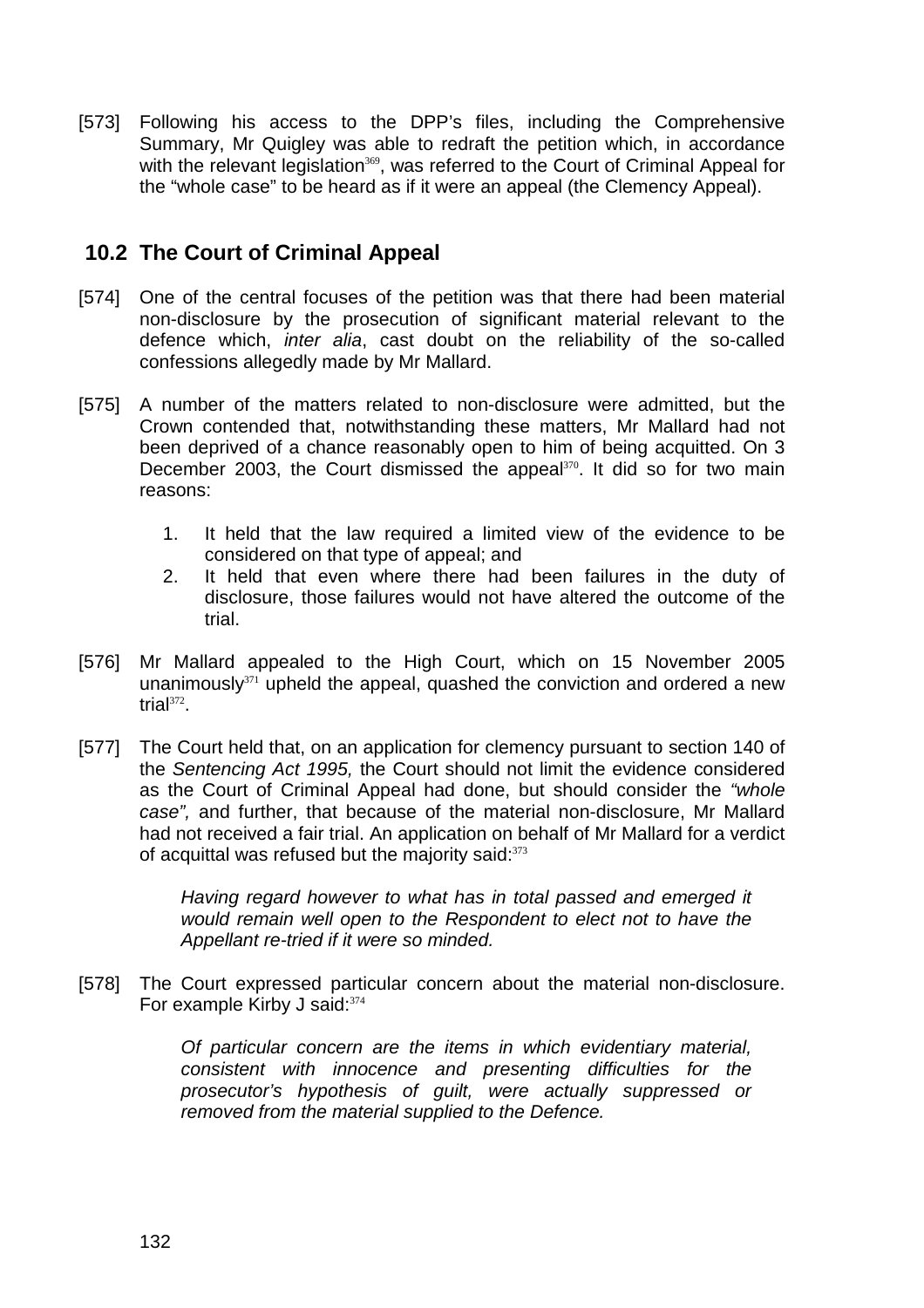# **10.3 Discontinuance**

- [579] Following the decision of the High Court, the Director of Public Prosecutions, Mr Robert Cock QC, instructed one of his senior prosecutors, Ms Troy Sweeny SC (now Her Honour Judge Sweeney), to examine the matter and advise what course should be taken. Mr Cock selected Ms Sweeney because of her seniority and lack of prior involvement in the matter.
- [580] Since the first trial, section 570D of the *Criminal Code* had been enacted. This rendered inadmissible any evidence of an admission by an accused person unless there was a videotaped recording of the admission, except in certain exceptional circumstances. Those provisions were retrospective in that they applied to all trials, irrespective of when the interview had taken place $375$ . This meant that any new trial of Andrew Mallard for the murder of Mrs Lawrence could not include any evidence of the interviews with him which had not been videotaped. Without those interviews, Ms Sweeney concluded that there was no reasonable prospect of a conviction.
- [581] On 20 February 2006, a notice of discontinuance was presented and a statement was read in court by the DPP, Mr Cock. In the statement, Mr Cock explained the reasons for the discontinuance, particularly the impact of s570D of the *Criminal Code* on the admissibility of the confessional material. He concluded:<sup>376</sup>

*I do note for the record and for the future that this decision is made on the evidence presently available to the prosecution. Mr Mallard's discharge on this charge doesn't alter the fact that he remains a prime suspect for this murder. Should any credible evidence present in the future that would ever give the state a reasonable prospect of obtaining a conviction, the state would seek the prosecution but, of course, that is not the present position and many years have passed since this homicide occurred.*

- [582] Mr Mallard was released forthwith from Casuarina Prison, but remained liable to be retried if fresh evidence became available against him.
- [583] The statement read to the Court had been prepared by Ms Sweeney 377 and was only read by Mr Cock because the matter was listed by the court at short notice and Ms Sweeney was unavailable at the time.
- [584] The terms of the statement, particularly the reference to Mr Mallard still being a *"prime suspect",* were inappropriate. The material disclosed in the appeals, which further contradicted the matters contained in the so-called confessional material, must have caused any reasonably fair minded person to have had doubts as to whether Mr Mallard was in fact the murderer. It was tantamount to the DPP and police saying, and was likely to be understood by the general public as meaning:

*We know he did it although we cannot prove it.*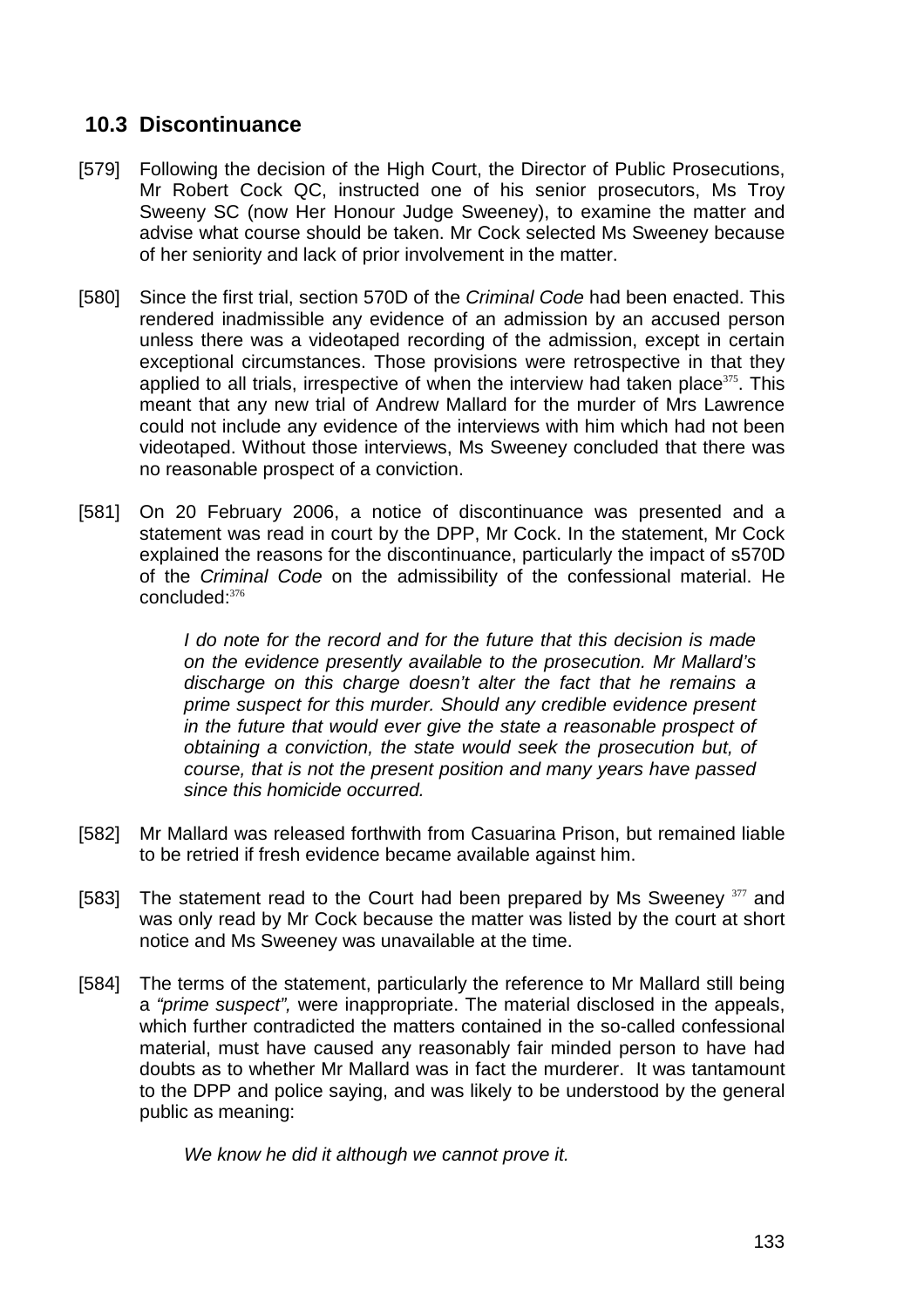- [585] After the exposure in the High Court of the weaknesses in the prosecution case, such description was certainly inappropriate in the case of Mr Mallard. The DPP acknowledged as much in a letter of apology which he wrote to Mr Mallard dated 11 October 2006.
- [586] The passage quoted above, at paragraph 581 was included at the request of Mr Cock<sup>378</sup> who considered it should be said in case, if fresh evidence came to light, it became necessary to resist an application for a permanent stay of proceedings. He now accepts that a more appropriate procedure is to write a letter to the suspect's solicitors reserving the prosecution's position.
- [587] Meanwhile, the Commissioner of Police did two things: firstly, in light of the statements made by the High Court concerning the conduct of some of the police officers, he gave appropriate statutory notice to the Commission in his role as a "notifying authority" pursuant to section 28 of the CCC Act, and secondly, he instigated a review of the original investigation, the Lawrence Homicide Review 2006, discussed in the next chapter.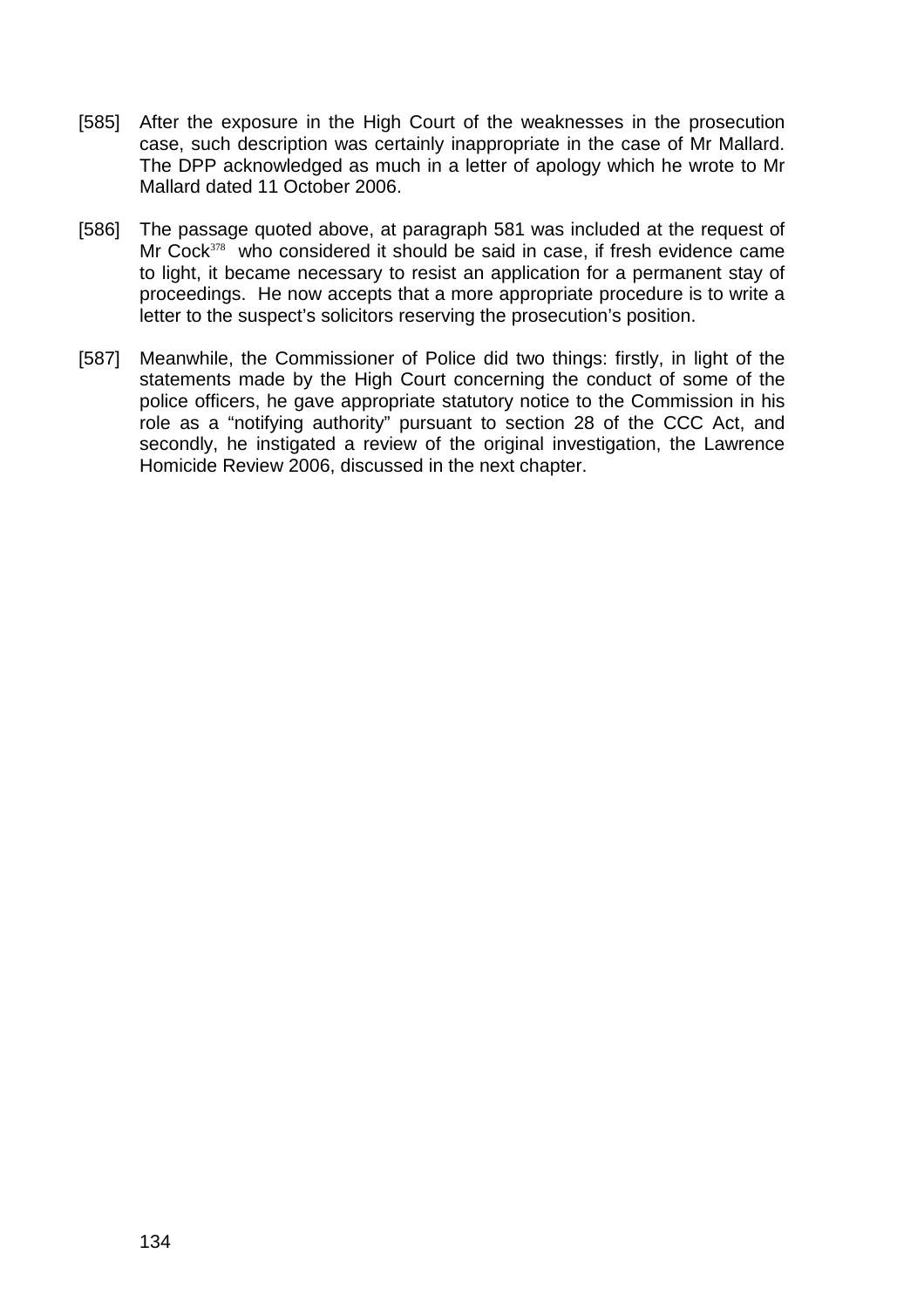# **CHAPTER ELEVEN THE COLD CASE REVIEW AND SIMON ROCHFORD**

### **11.1 Cold Case Review**

- [588] Following Mr Mallard's successful appeal to the High Court the Commissioner of Police instigated a review of the original investigation, known as the Lawrence Homicide Review 2006. The review was not to deal with issues of potential misconduct by any police officer, but was rather a review of the original investigation into the murder of Mrs Lawrence. The task of carrying out the Lawrence Homicide Review was allocated to the Special Crime Squad under the leadership of Det Sen Sgt Anthony Lee.
- [589] When reviewing the forensic material from the 1994 crime scene, Special Crime Squad officers saw that the investigation files, which had undergone reorganisation since 2002, contained the plaques and photographs of fingerprints found at the crime scene. Among the plaques was the perfectly preserved plaque of an unidentified partial palm print, and another containing unidentified finger prints.
- [590] There had been few fingerprints lifted from the scene at Flora Metallica but in 1994 it was considered that they were of little use. Those which were identified were shown to belong to persons known to be at the scene, such as Peter Lawrence and police officers. At that time only fingerprints, and not palm prints, could be checked against the Australian Fingerprint Identification System (AFIS).
- [591] Since 1994, the national fingerprint database, now known as the National Automated Fingerprint Identification System (NAFIS), has undergone substantial improvement. In particular, since April 2001 it has been possible to conduct an open search of palm prints on the database. Following the upgrade to NAFIS, unidentified prints from past "unsolved' offences have been gradually entered into the system and this has resulted in previously unsolved crimes being resolved.<sup>379</sup>
- [592] In 2001, however, the murder of Mrs Lawrence was a "solved" crime. Accordingly, the fingerprints, including the palm print, from Flora Metallica had not been entered into the new database.
- [593] In 2006, after the plaques were found in the case files, they were checked against the NAFIS database where they produced an immediate match. The palm print was identified to be that of Simon Rochford<sup>380</sup>
- [594] At that time, Simon Rochford was an inmate of Albany Regional Prison, in the eleventh year of a fifteen year sentence for the wilful murder of his girlfriend, Ms Brigitta Dickens. Her murder had occurred as a result of being struck on the head with a particular instrument on 15 July 1994, seven weeks after the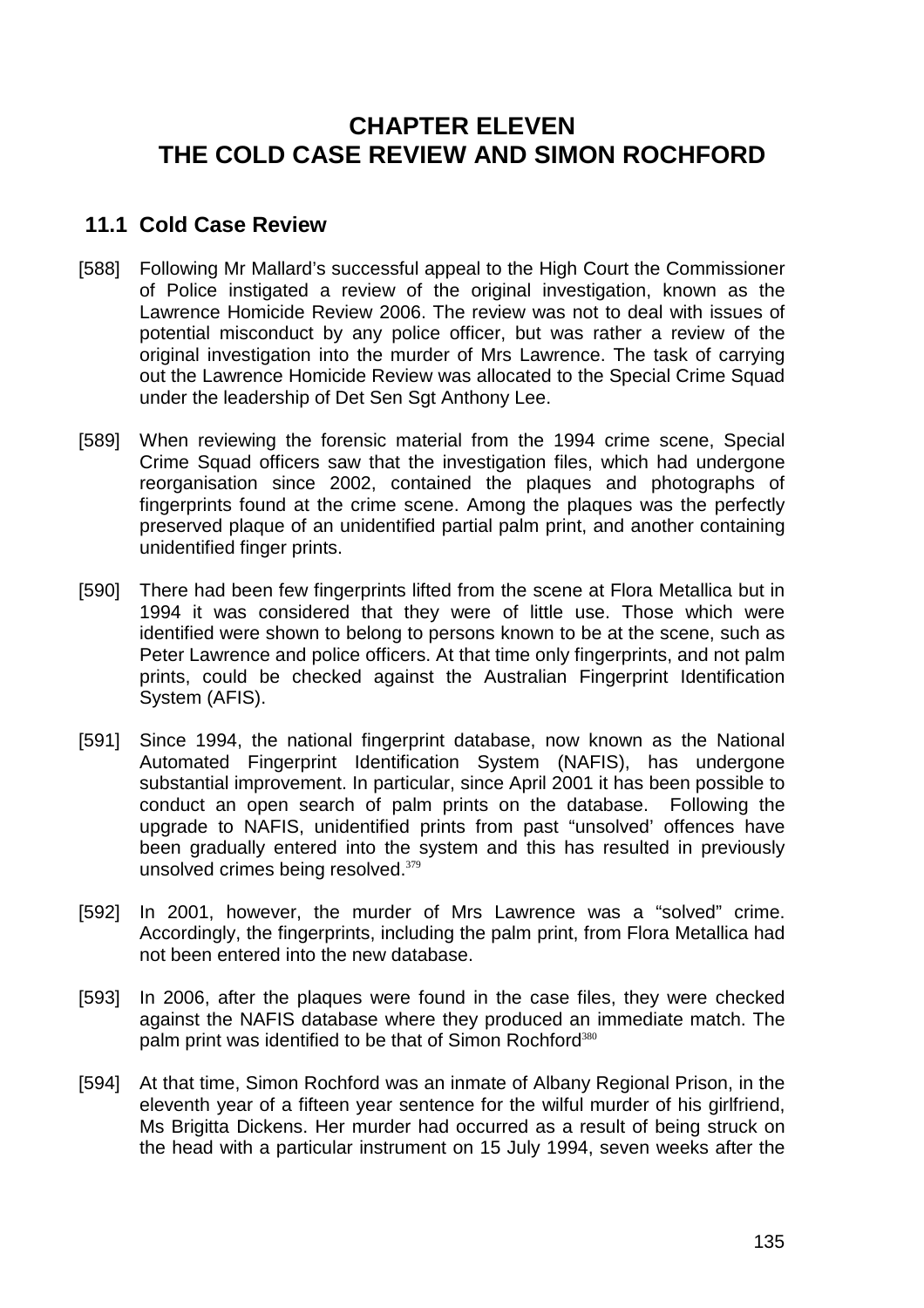murder of Mrs Lawrence. The weapon used was a weight collar attached to a sawn-off hoe handle.

- [595] Simon Rochford had been arrested on 18 July 1994, three days after the murder of Ms Dickens, and he confessed to killing her. He was charged with her wilful murder the day before Mr Mallard was charged with the wilful murder of Mrs Lawrence. Simon Rochford later went to trial, claiming that he did not intend to kill Ms Dickens, but his defence failed, the jury found him guilty, and he was convicted and sentenced on 11 November 1995.
- [596] The identification of the palm print as that of Simon Rochford caused the Special Crime Squad conducting the Lawrence Homicide Review to recommend that their work be extended to conduct a full Cold Case Review, in order to reassess the identity of the person responsible for the death of Mrs Lawrence. The recommendation was accepted and the Cold Case Review undertaken.
- [597] The Police had not intended to release information to the public concerning the identification of the palm print until they had had the opportunity to make further enquiries. However, two separate pieces of information relating to the palm print were released by the media over a period of time, both of which had a profound affect on the conduct of the review.
- [598] On 12 May 2006, Mr Gary Adshead published in *The West Australian* newspaper<sup>381</sup> that a palm print had been identified, but not whose palm print it was, only that it belonged to a person currently in prison for a violent crime. The name was released by journalist Ms Suzanne Short on the ABC television news on 18 May 2006.
- [599] Anticipation of the premature release of the information that a palm print had been identified caused officers of the Special Crime Squad to execute a search warrant at Albany Prison and interview Simon Rochford before they were really in a position to do so. He was interviewed by Det Sgt Saunders on 11 May 2006, and denied involvement in the murder of Pamela Lawrence $382$ .
- [600] Following the interview with Det Sgt Saunders, Simon Rochford was placed on suicide watch for a period of time and underwent a series of counselling sessions. On the morning of 19 May 2006, being the morning following being named on ABC television news as a prime suspect for the murder of Mrs Lawrence, he was found dead in his cell in circumstances which are ultimately matters for the State Coroner, but which appeared to be the result of selfinflicted wounds.
- [601] After Simon Rochford's death, the Special Crime Squad continued its work. It closely examined the Brigitta Dickens case, including the precise circumstances of her death and those exhibits tendered in the 1995 trial of Mr Rochford which could still be found.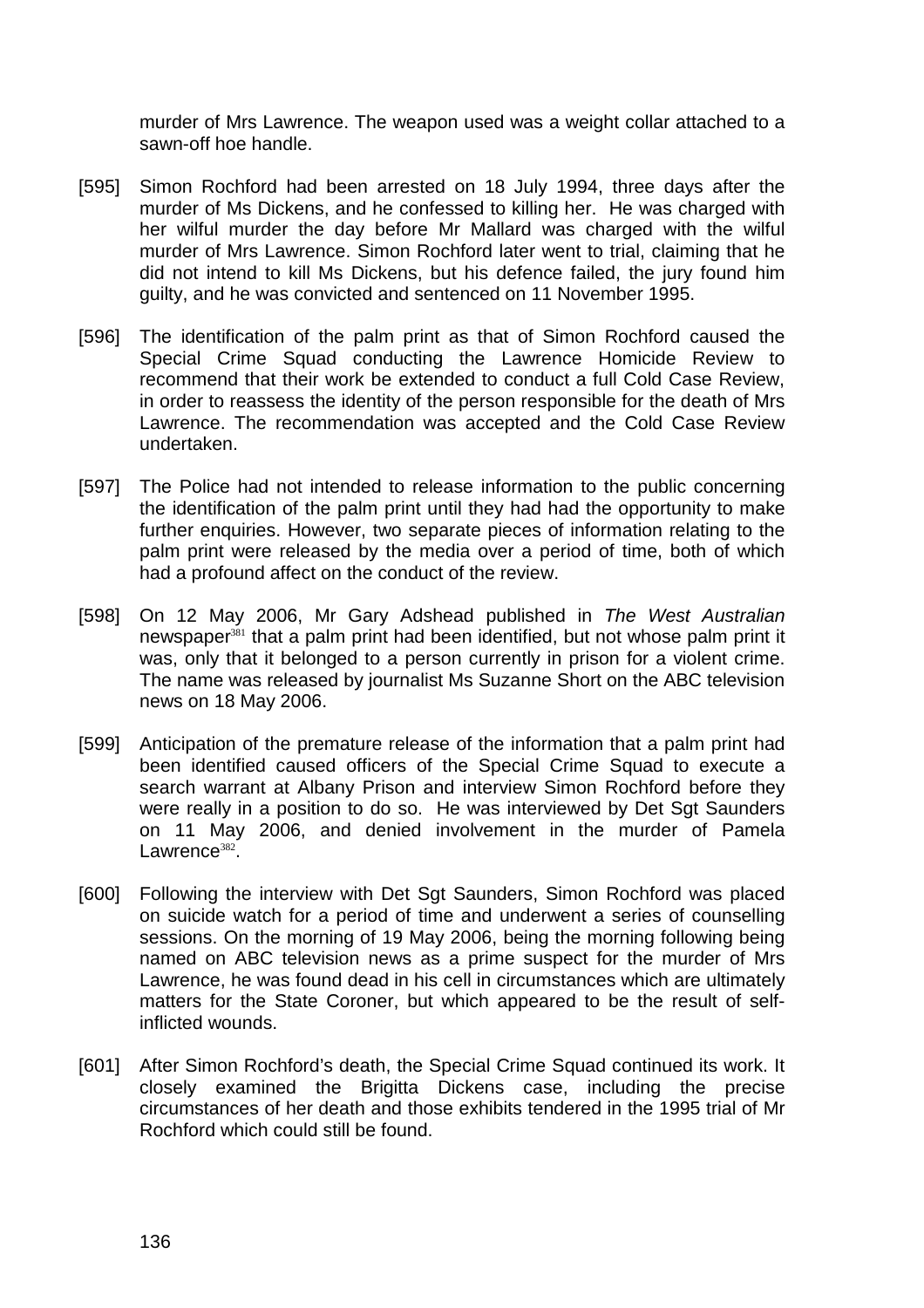- [602] One of the puzzling features of Andrew Mallard's trial was that the murder weapon was never identified. In his so called "confessions" in the interviews of 10 and 17 June 1994, he had nominated as the murder weapon a Sidchrome wrench as drawn by him. However, tests conducted on a pig's head in the presence of the Chief Pathologist, Dr Cooke and police on 24 June 1994, one of the material matters not disclosed to the defence prior to the trial, and further tests by Dr Cooke in 2002, had proved that such an implement could not have caused some of the distinctive and unusually patterned injuries suffered by Mrs Lawrence. Moreover, traces of blue paint and rust had been found in Mrs Lawrence's injuries and Sidchrome spanners were not painted blue<sup>383</sup>, or at all and do not rust.
- [603] On the other hand, the injuries to Ms Dickens had the same distinctive and unusual features as some of those sustained by Mrs Lawrence and traces of blue paint were found in Simon Rochford's back pack (obtained by the Special Crime Squad) consistent with the traces found in Mrs Lawrence's injuries. This suggested that the injuries to the two victims had been inflicted by the same weapon, namely, a weight collar attached to a hoe handle. This fact, together with his palm print on the counter of the Flora Metallica shop, and other evidence which emerged from the Cold Case Review, caused the Special Crime Squad to conclude in October 2006, that in regard to the murder of Mrs Lawrence:
	- 1. Andrew Mallard was not the offender;
	- 2. Mr Peter Lawrence was not a suspect; and
	- 3. That if Simon Rochford were alive, the DPP would be consulted with a view to him being charged with the wilful murder of Mrs Lawrence.

# **11.2 Sandford Inquiry**

- [604] On 5 July 2006, the Commission received a notification pursuant to section 28 of the CCC Act from Assistant Commissioner Stephen Brown of the Western Australia Police alleging that Senior Constable Kirsten Sandford, employed in the Fingerprint Bureau, had released unauthorised information to an external source relating to Simon Rochford's palm print.
- [605] Sen Const Sandford was interviewed by the Police Internal Affairs Unit, and admitted to advising her psychiatrist about the palm print identification, but denied telling her husband, Christopher Sandford, or anyone else. Christopher Sandford was a former police officer, who had ceased service in 2005.
- [606] The Commission conducted an investigation which included examining on oath in private hearings<sup>384</sup> both Sen Cons Sandford and her husband.
- [607] During evidence on oath, Sen Cons Sandford acknowledged that she had told her husband about the identification of the palm print on the day of the discovery. Her explanation for telling him was that she was on…"*such a*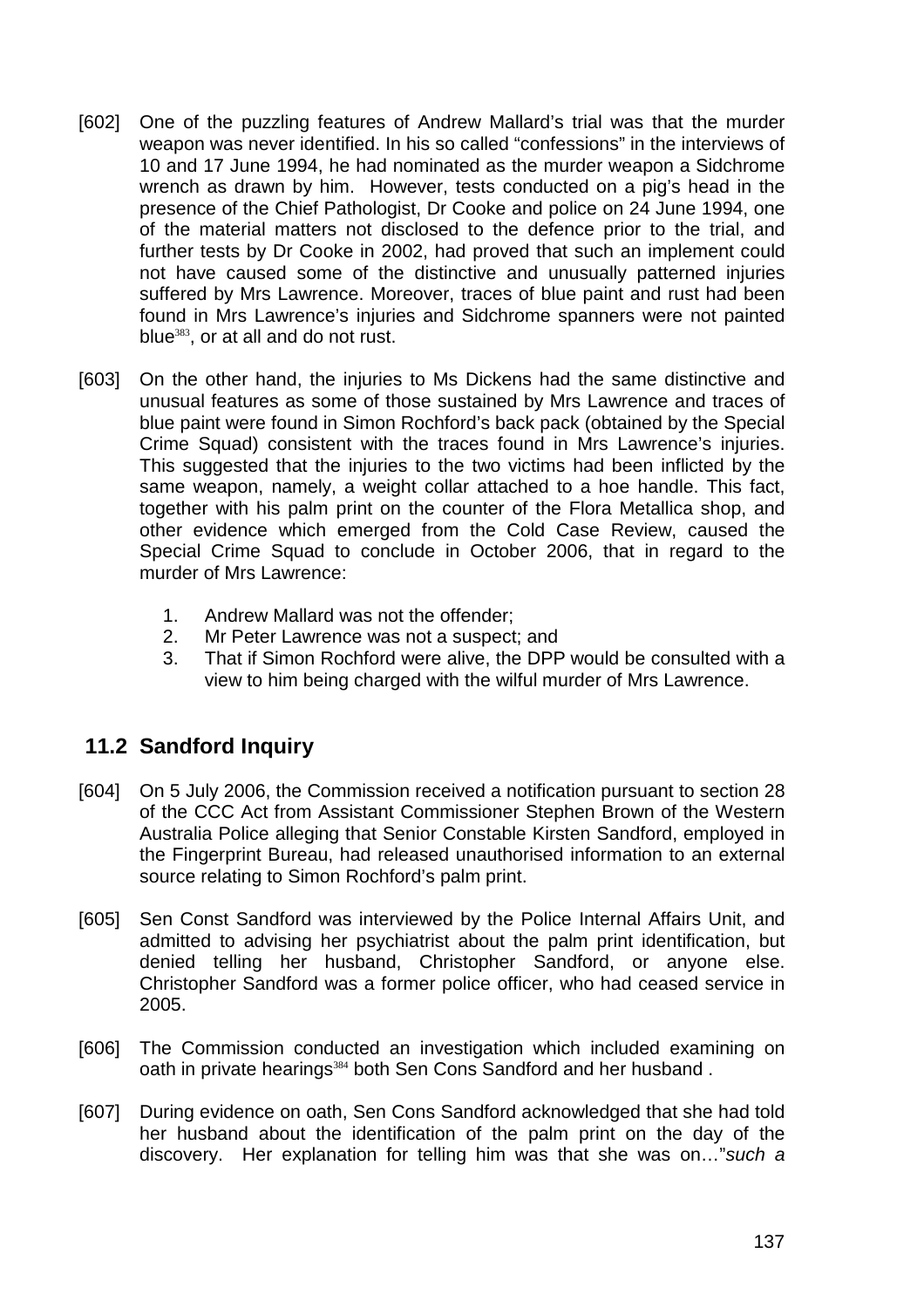high<sup>1385</sup> and was excited about the Fingerprint Branch's achievement, but she did not tell her husband whose palm print it was<sup>386</sup>.

- [608] Sen Cons Sandford denied making any telephone calls personally to the media, stated she did not encourage, ask or expect her husband to make any telephone calls to the media or to pass the information on to anyone else, and, although having suspicions that he may have made calls, did not know for certain that he had done so.
- [609] Christopher Sandford, during his evidence on oath, acknowledged receiving the information from his wife and, in response to a direct question as to whether he had told Mr Gary Adshead from *The West Australian* Newspaper about the palm print identification, made the comment… *"I told him one month after coming – one month after coming into contact with that information"*<sup>387</sup>.
- [610] As a result, the Commission concluded that the information that a palm print had been identified had been passed by Sen Cons Sandford to her husband, who in turn passed the information to Mr Adshead, who subsequently caused it to be published in *The West Australian Newspaper* on 12 May 2006.
- [611] The Commission formed the opinion that Det Con Sandford had engaged in misconduct pursuant to section 4(d)(v) and (vi) of the CCC Act and released the transcripts of the relevant hearings to the police for the purposes of considering if disciplinary action was necessary. Ms Sandford has since resigned from Western Australia Police.

### **11.3 Release of Simon Rochford's name**

- [612] Following publication on 12 May 2006 that a palm print had been identified, there was speculation and interest in the identity of the person leaving the print, until Ms Suzanne Short disclosed on the ABC television news on 18 May 2006, that the palm print was that of Simon Rochford.
- [613] The Commission examined a number of witnesses, including Ms Short, in private hearings to determine how she was able to identify Mr Rochford, and is satisfied that she did so as a result of investigative research carried out by her and others working with her in the ABC organisation. Ms Short attended the Commission in answer to a summons served on her. Upon her appearance she sought, through her counsel, a short adjournment to speak with the persons who might be regarded as her informants.<sup>388</sup> After speaking with them, she returned and informed the Commission that those persons had no objection to her disclosing their names,<sup>389</sup> after which she gave her evidence.
- [614] Her research encompassed an examination of other violent murders around the time of that of Mrs Lawrence, which produced Mr Rochford's name. Ms Short then confronted the Police media officer, Mr Neil Poh, and other police officers, and her information was neither confirmed nor denied by them. Correctly, Ms Short formed the opinion that the identified palm print belonged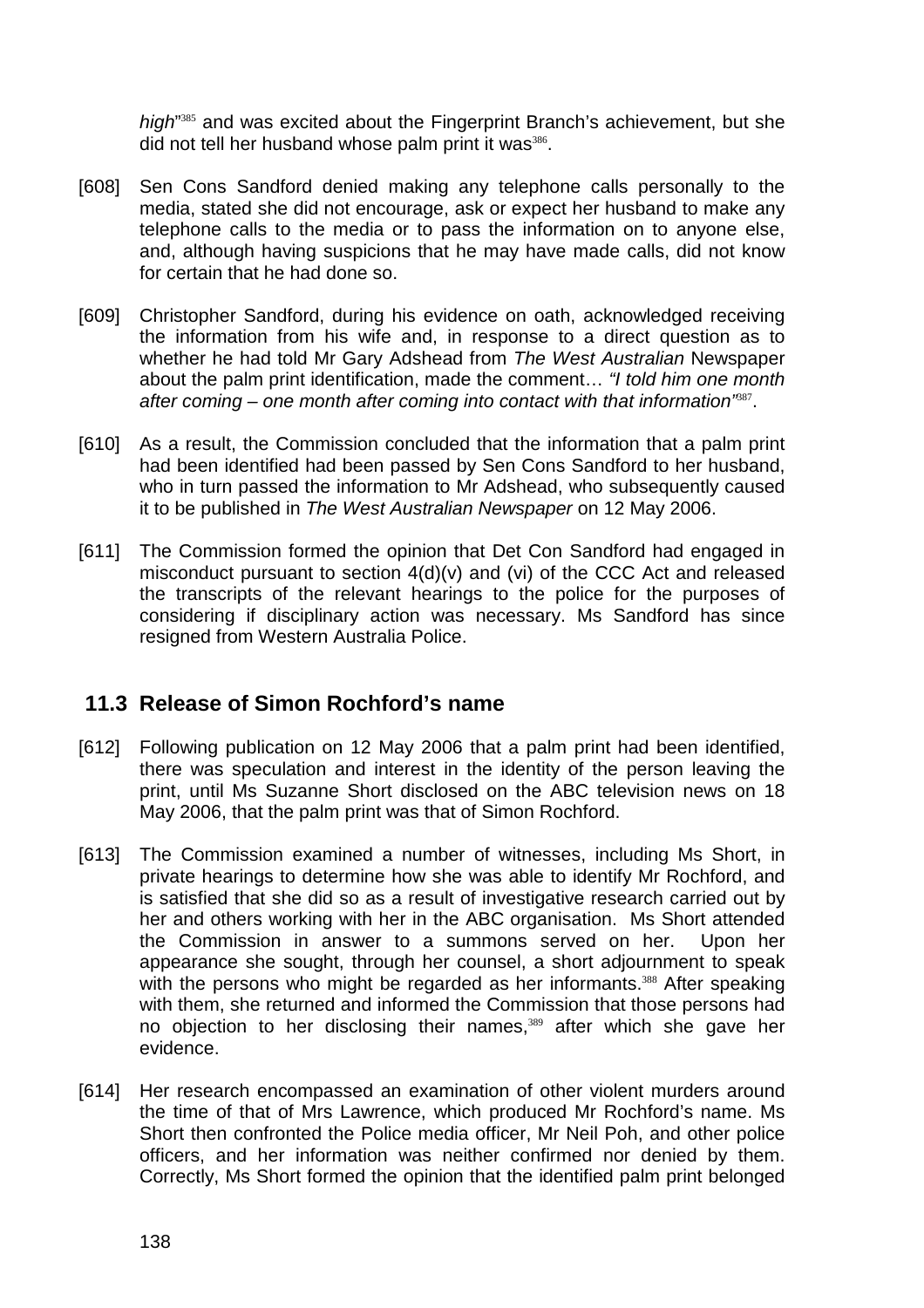to Simon Rochford and, after further discussion with police media officers, she named him in the TV News that evening as being a new suspect for the murder of Mrs Lawrence. The Commission has examined the research material on which Ms Short based her opinion and accepts that, using both the original information leaked to the media on 12 May 2006 and her investigative material, she was able to establish Simon Rochford's name. There is no evidence of any further misconduct by any public officer other than that which related to the release of the earlier information on 12 May 2006.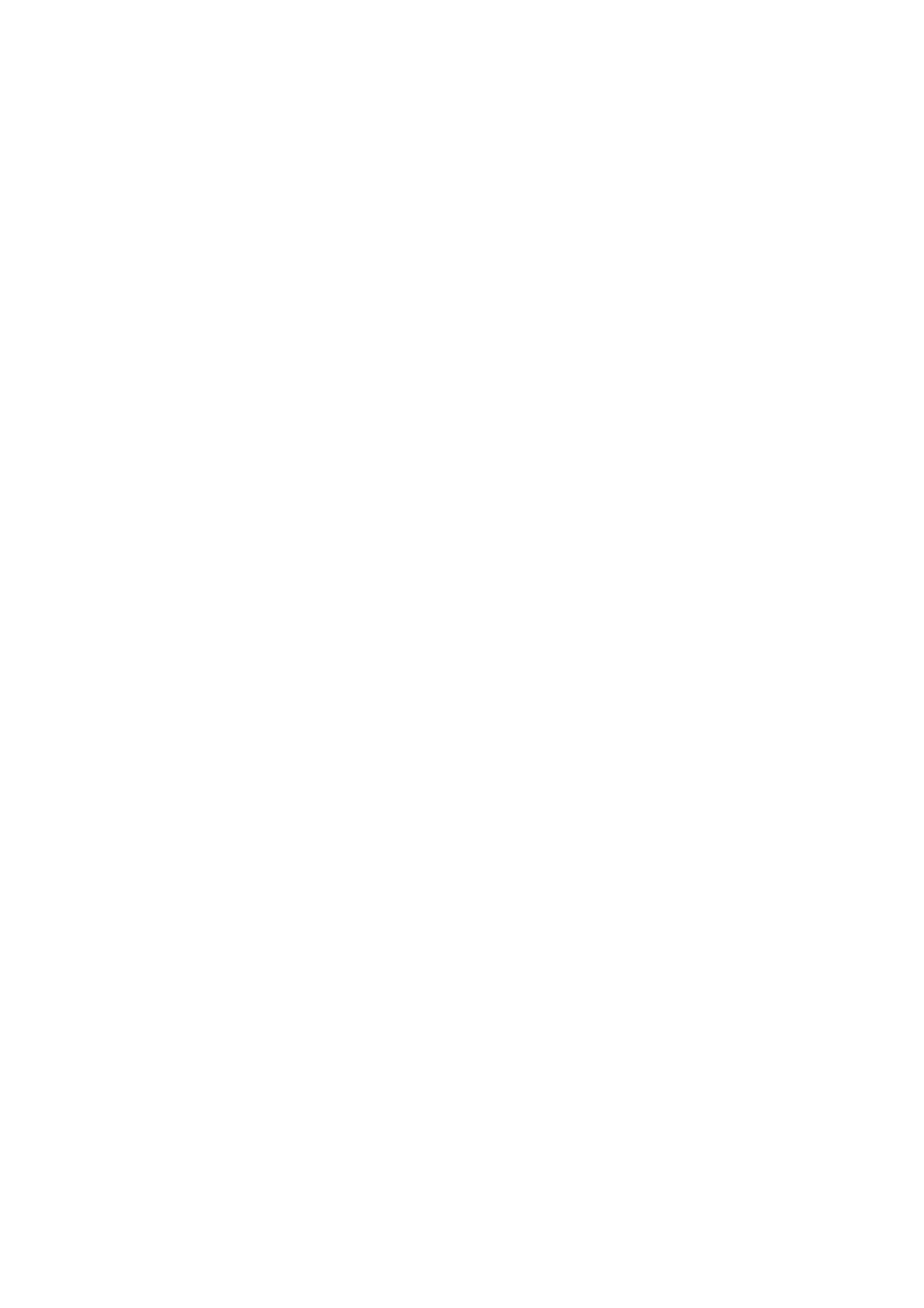# **CHAPTER TWELVE OVERVIEW**

## **12.1 The Interviews**

- [615] There were a number of factors which contributed to Andrew Mallard being convicted of a murder which he did not commit. The most significant of these factors was that, on at least three occasions, including once in the videorecorded interview, he confessed that he had killed Mrs Lawrence. In addition, he made a number of statements in the third person purporting to describe what the actual killer (being someone other than himself) would have done, which the jury could, and apparently did, construe as admissions of what he himself had done (the so-called *"third party admissions"*).
- [616] In addition to this, and related to it, is the fact that at no stage over a number of interviews did he provide a verifiable alibi for what came to be regarded as the relevant time, namely from approximately 5.00 pm to 6.40 pm on the evening of the murder.
- [617] So why did he confess to a murder he did not commit, and what steps if any, were taken to check the validity of his apparent confessions? The answer to the first question is that he was mentally ill. He was remanded to Graylands Hospital on minor charges for assessment on the day following the death of Mrs Lawrence, and Dr O'Dea diagnosed that he was suffering a bi-polar condition, but was fit to be at large in the community.
- [618] Both before his first arrest on 23 May and subsequently, but particularly during the period of the undercover operation (13 - 16 June) he was living a bizarre life in a fantasy world. Examples have been cited previously in this report, and do not need to be repeated in detail, but include such things as claiming to be an undercover police officer, and being able to speak six languages, proclaiming himself to be a Viking and dressing as a Highlander, squatting in premises and being a regular user of cannabis.
- [619] Of course, some of his claims could be seen as, and probably were, part of his stock-in-trade as a con-man living on his wits, but some of them more likely demonstrated a loss of touch with reality; for example, claiming that in his interviews he believed the police were seeking his theories on what the real killer would have done, and that he was simply assisting them.
- [620] Dr O'Dea gave evidence at the Voir Dire<sup>390</sup> to the effect that Andrew Mallard was just as capable as a person not suffering from mental illness of telling the difference between fact and non-fact. However in the opinion of the Commission, this was not the right question, which should have been:

*In the light of his mental condition, is it possible that his confession may not be true?*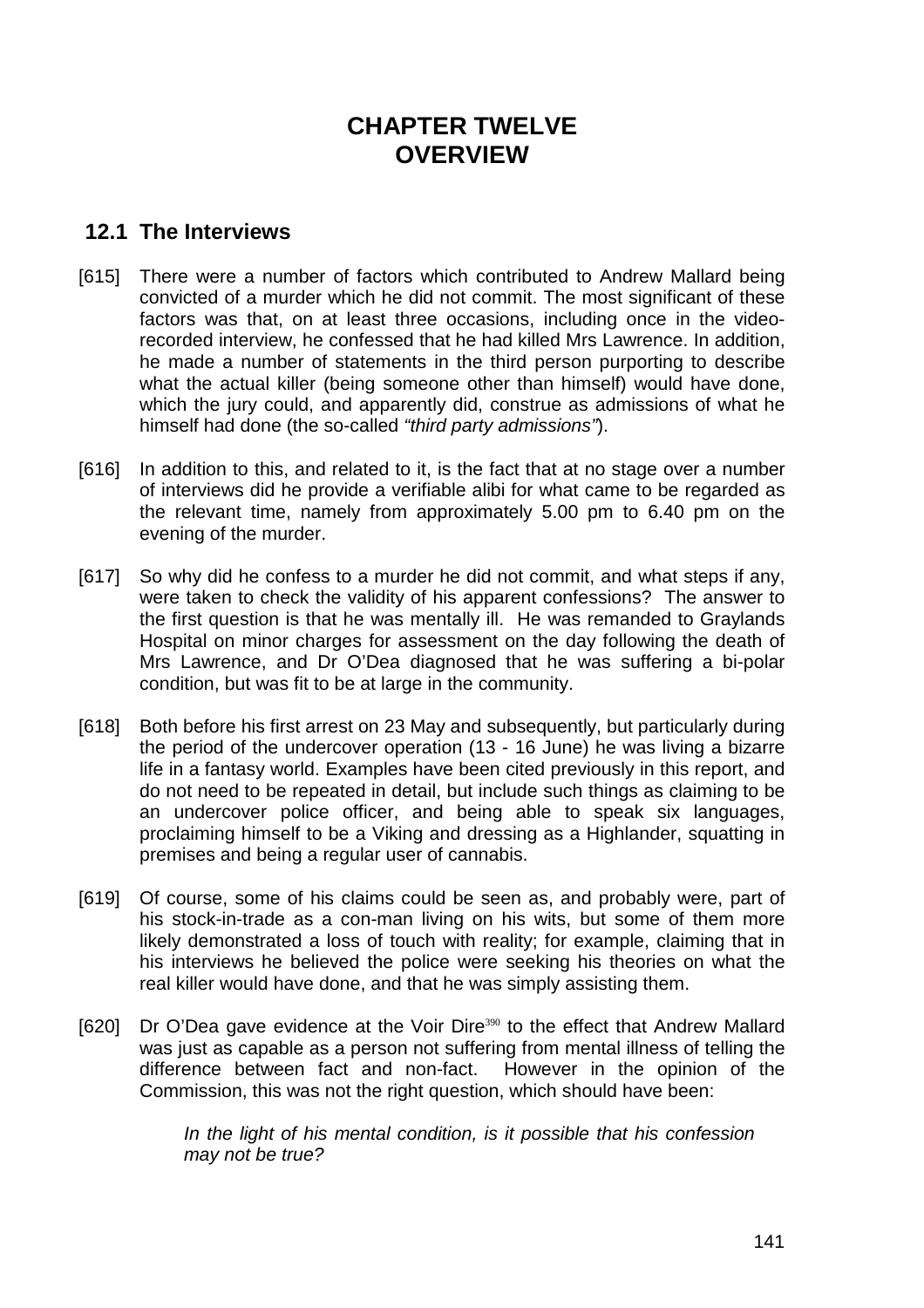- [621] The police were conscious of the possibility of a false confession, and for this reason drew up a list of *"twelve things only the killer would know".* This was later expanded to fifteen by the prosecutor at the trial, and the fact that Andrew Mallard had stated these matters in his interviews was relied on as, in effect, verifying the confessions. As it has now been established that Andrew Mallard was not the killer, these were not facts *"which only the killer would know*", and this aspect of the matter has been discussed in Chapter 9.
- [622] What the police, the prosecutor, and also defence counsel, failed to do was to consider the number of errors which there were in the confessional material, the number of things which Andrew Mallard simply got wrong. These have also been previously discussed in Chapter 8, the most obvious of which was his inability to identify the murder weapon. A number of police<sup>391</sup>, for example, Det Sgt Shervill and Det Sgt Brandham, said they never believed that the wrench was the weapon, and the pig's head testing tended to confirm this, yet no one seems to have questioned whether that fundamental mistake on Andrew Mallard's part, especially when combined with his other mistakes, did not throw doubt on the reliability of the whole confession. It appears to have been passed off as possibly a deliberate inaccuracy by an offender who was trying to mislead police when appearing to make admissions.
- [623] Although the *"twelve things only the killer would know"* were tabulated in the Comprehensive Summary, there was no corresponding table of the mistakes. The attitude of the police appears to have been, having obtained the confessions, to advance their reliability by every means possible, rather than to look at both sides of the equation and to consider just how reliable the socalled confessional material really was. It is not sufficient to say that to do that was a job for the defence at trial; many of the mistakes were known only to the police.
- [624] There is one worrying aspect of the interviews which has not previously been referred to. As Andrew Mallard was not the offender, it is difficult to see how some of the information stated by him in his interviews could have been known to him at all, and the question arises whether such information was fed to him in casual conversation either by investigating police or by the UCO, and then reproduced by him in the interviews. This applies for example to what he said about being seen by the *"young girl"* in the car. As he was not there, and only the barest details of the encounter were published in the media, the question arises, as to where he got the balance of the information such as the make and colour of the vehicle. He gave different versions of the make and colour, but one of his versions was correct.
- [625] As to the position of the wounds to Mrs Lawrence's head, Mr Mallard has claimed on a number of occasions that he was shown a Polaroid photograph, a claim which is denied by investigating police $392$ . What is known is that in conversations with the undercover officer there was reference to a Sidchrome spanner<sup>393</sup> and that washing clothing in salt water would remove traces of blood. Both these matters were reproduced in the interviews with Det Sgt Brandham on 17 June.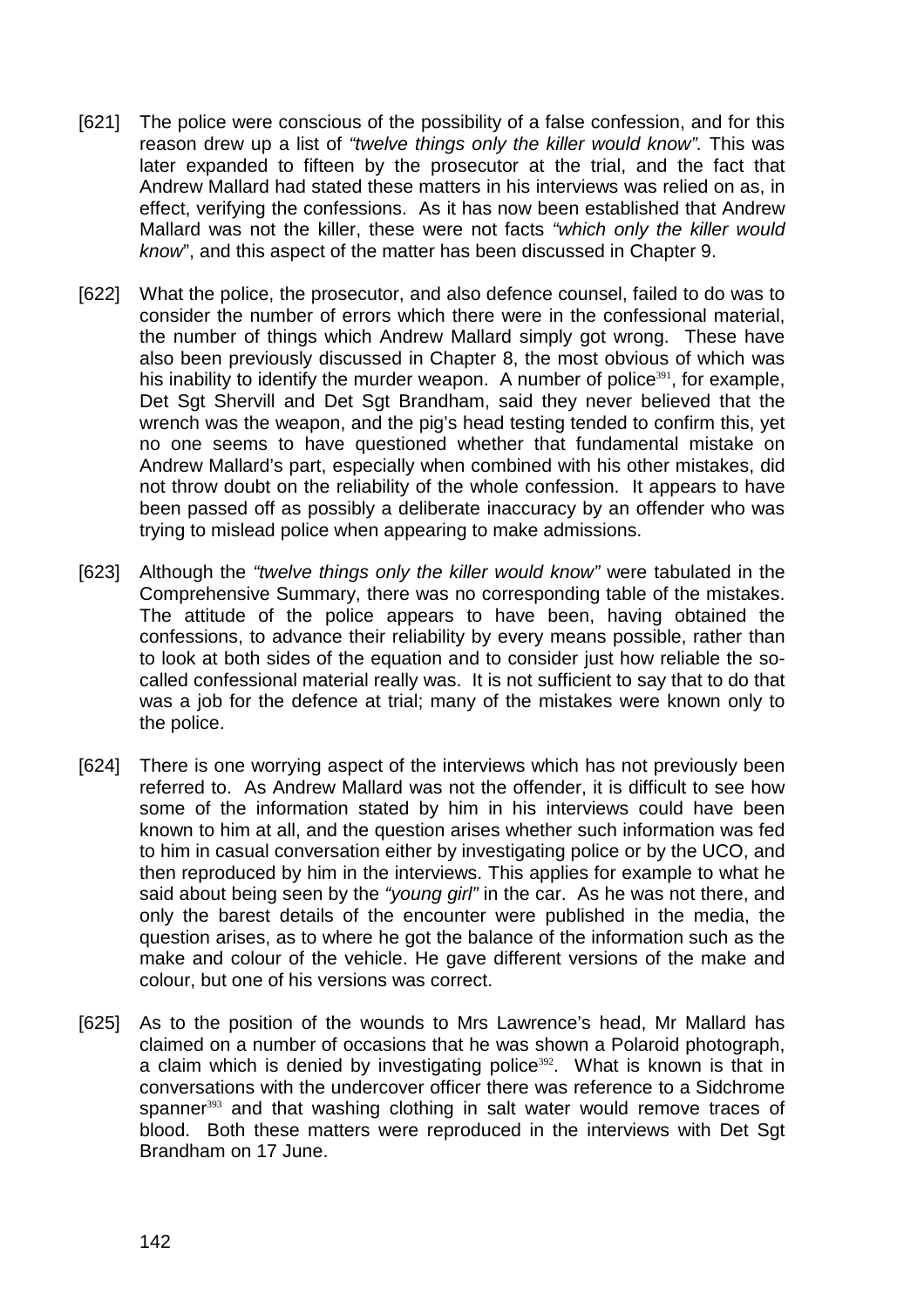- [626] There is no evidence that factual material was improperly fed to Andrew Mallard before or during the interviews, and the Commission has formed no opinion that it was; but it would help to explain how a mentally ill person came to confess to a murder he did not commit and was able to support such confession with verifiable facts. That some matters were discussed with the UCO was not known to the defence because the undercover operation was not disclosed. Under the latest guidelines such an operation would now be disclosed.<sup>394</sup>
- [627] The case of Andrew Mallard demonstrates the problems which can arise when mentally ill persons are interviewed for lengthy periods by experienced police investigators without any support person present.
- [628] The Commission therefore believes that special provision should be made for the interviewing of mentally ill persons, as is the case with indigenous persons, intellectually disabled persons and children. Such provisions could include that they only be interviewed in the presence of a psychiatric doctor or nurse, a lawyer or a family member of their choice. A psychiatrist should be required to certify that such person is fit to be interviewed, can distinguish between fact and fiction, and is likely to give truthful answers. A person should be regarded as mentally ill if he or she has been diagnosed with a mental illness within the previous three years, has been receiving psychiatric treatment within that period, or has been in a mental hospital, either as a compulsory or voluntary patient, within that time.
- [629] The Commission acknowledges that an effort has already been made in this regard by the revised WAPOL Code of Conduct which was gazetted on 16 April this year<sup>395</sup>. That revised code expressly sets out principles for "Dealing with People with Disabilities"; but in the Commission's view, more specific directions are desirable.

### **12.2 The Altered Statements**

- [630] The next factor which contributed to the wrongful conviction of Andrew Mallard was the alteration of the statements of a number of witnesses, but particularly those of Miss Barsden and Ms Englehardt. The changes to the statements of these witnesses changed the case against Mr Mallard by strengthening it considerably.
- [631] In the case of Miss Barsden, who saw a man in the deceased's shop at a time shortly before she was killed, by changing the colour and possibly the nature of the headgear the man was wearing, a person who could not have been Andrew Mallard became a person who probably was. This was how her observations were represented in Det Sgt Shervill's Comprehensive Summary of Facts, how the case was opened by the prosecutor at the trial, and on which he relied on it in his closing address.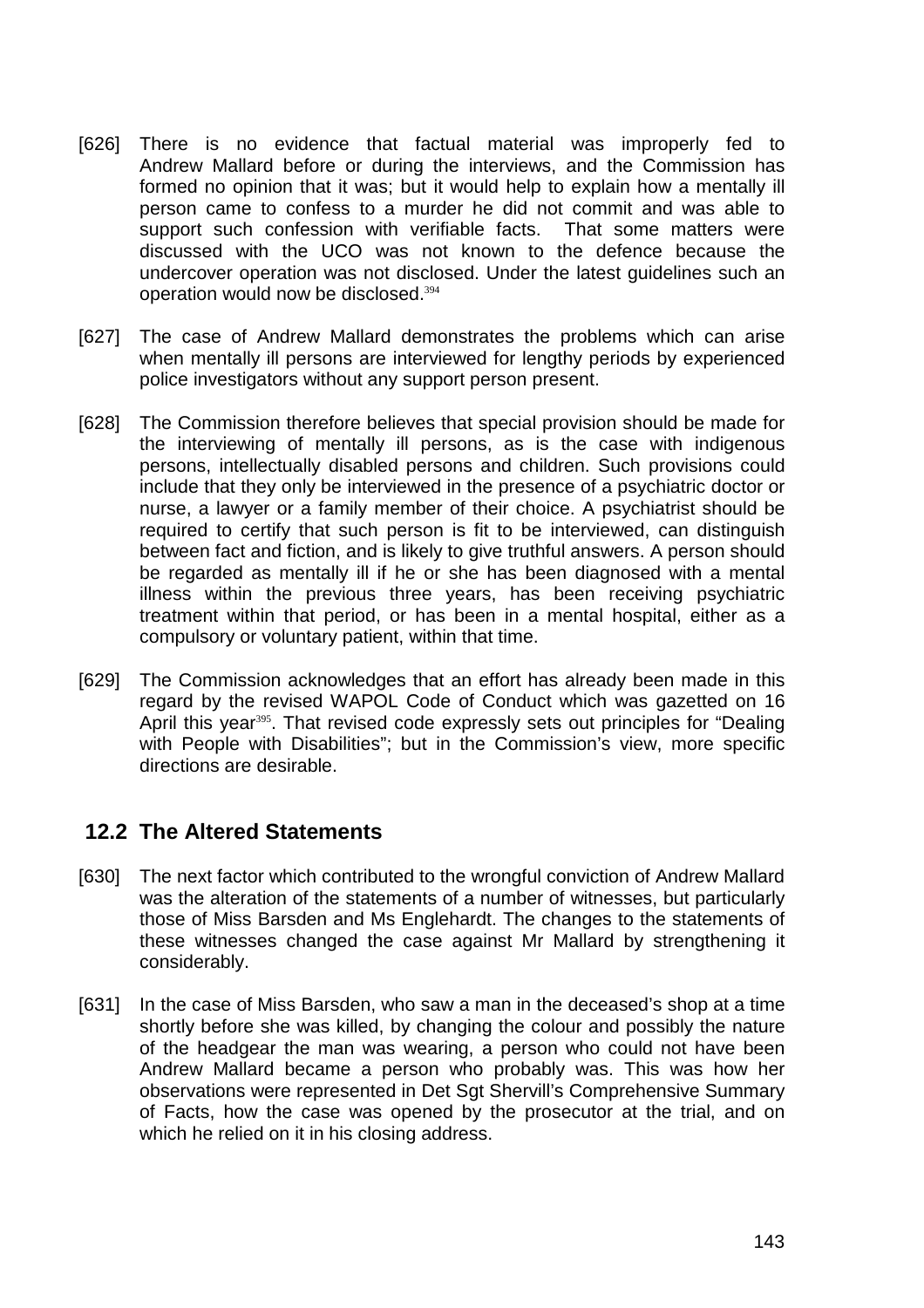- [632] Of almost as much significance were the major changes to the statement of Ms Englhardt. If she was correct in her original statement that on the afternoon of 23 May Andrew Mallard's cap was hanging on the hook behind the door in her unit and that when he came in later that evening he had nothing on his head and his hair was wet, it meant that he was not the person seen by Miss Barsden through the shop window. Even if she was wrong on any or all of these matters, the fact that she had said them opened up a fruitful field for cross-examination to the defence and Ms Engelhardt, who had a habit of changing her story in any event, and could have been thoroughly discredited. If her timing of Andrew Mallard's arrival at her flat was in doubt, his failure to provide a verifiable alibi for the period from 5.00pm until approximately 6.40pm would have become of much less significance.
- [633] The alterations to the statements of Katherine Purves and Meziak Mouchmore also had the effect of providing evidence that a person resembling Andrew Mallard had been present in the area shortly before the murder, and was presented to the jury as having that effect, whereas based on their original statements those persons could not have been him. Finally in this regard was the alteration of Mr Lynch's report by deletion of the results of the salt water testing, which would have raised further questions as to the reliability of the confessional material.

### **12.3 Non-Disclosure**

- [634] Closely related to the matter of the altered statements is the issue of nondisclosure, particularly of the prior statements, the salt water testing of the clothing and the pig's head testing of the wrench; the fault of which, except for the pig's head testing, was that of Det Sgt Shervill, whilst the non-disclosure of the pig's head testing was primarily the fault of the prosecutor, and to a lesser degree, that of Det Sgt Shervill.
- [635] If it had been disclosed, and the jury made aware that
	- the colours and possible nature of the headwear of the man seen by Miss Barsden had been changed,
	- the description of the clothing worn by the persons seen by Ms Purves and Mr Mouchmore had been changed,
	- the changes to Ms Englehardt's statement remarked on above,
	- a wrench similar to that drawn by the accused could not have caused the deceased's injuries, and
	- Andrew Mallard was wrong when he spoke of the person responsible washing clothing in salt water,

the whole of the prosecution case would have been considerably weakened, if not totally discredited.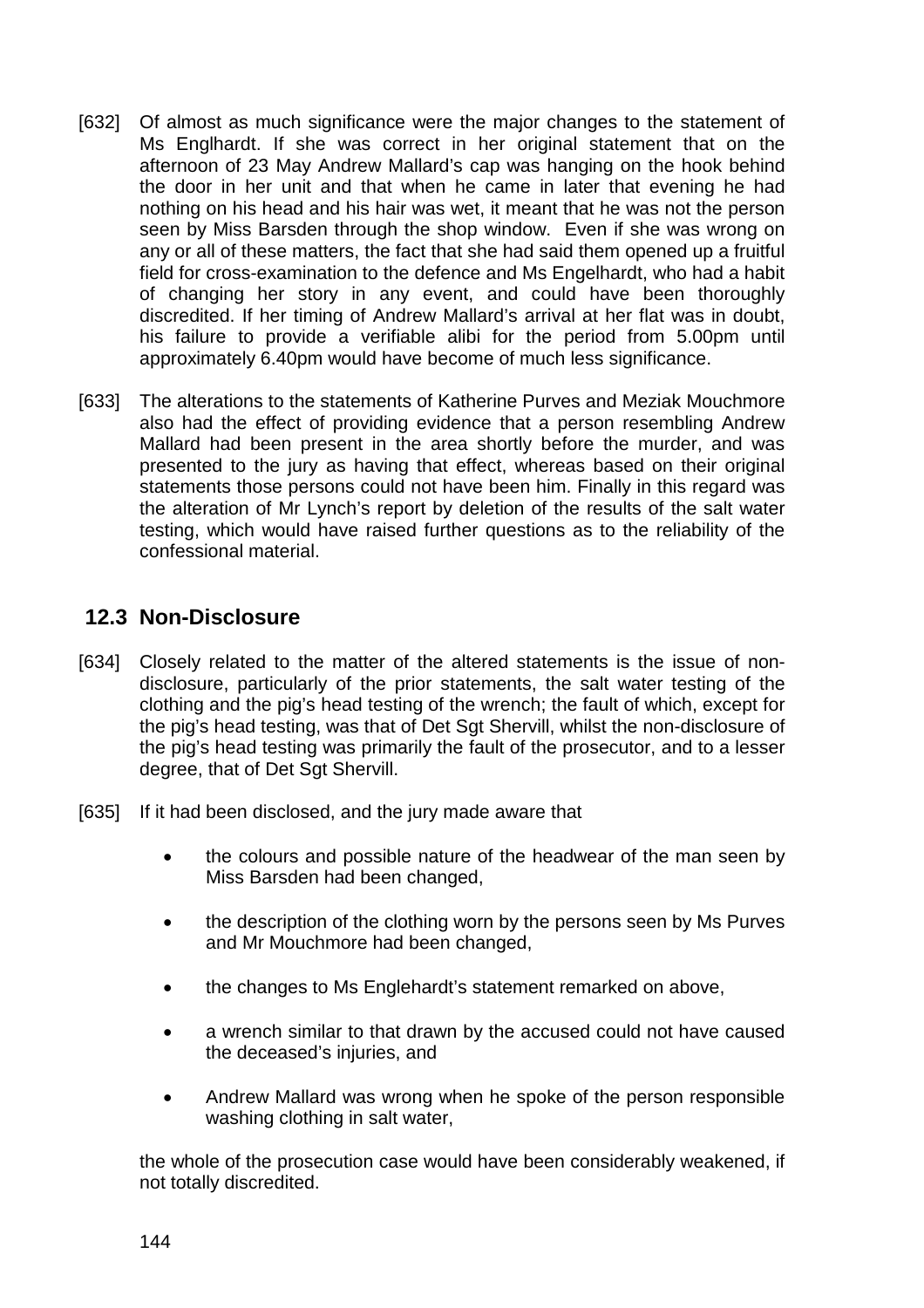# **12.4 The Conduct of the Prosecution**

[636] The conduct of the trial by the Prosecutor in opening with the proposition that the murder weapon was a wrench when he had been informed that a wrench was not the weapon, or at least there were doubts about it, and failing to support that proposition by evidence from the pathologist that the wounds were consistent with a wrench as drawn by the accused in the interview of 17 June has already been discussed in Chapter 9 and does not need to be repeated here, beyond recording it as a possible factor which contributed to the conviction. A further possible contributing factor was the emphasis placed on the 12 or 15 things which it was claimed only the killer would know, without any similar attention being paid to the demonstrable errors contained in Andrew Mallard's account.

# **12.5 The Conduct of the Defence**

- [637] The defence of Mr Mallard was in the hands of Mr Hogan, a lawyer employed by the Legal Aid Commission, conducting only his second murder trial (by coincidence his first was that of Simon Rochford). As is normally the case, he lacked the resources available to the prosecution to carry out investigations, and probably saw little point in doing so, as many of the errors contained in Mr Mallard's admissions were only known to be errors by the police.
- [638] He no doubt had a difficult client and his instructions were presumably inadequate, and apparently, in part, misleading $396$ . It would seem he was instructed that his client's admissions were the result of him being assaulted by the police, but the failure of the hospital on two occasions to detect any injuries, together with his calm and upfront appearance on the video recorded interview, meant that such a claim was bound to fail.
- [639] The Commission is reluctant to criticise Mr Hogan on account of any failure to ask particular questions or for any tactical decisions he made during the course of the trial, particularly when, as a result of the non-disclosure, he was at a distinct disadvantage. An application to adjourn the trial to obtain the services of a more experienced defence lawyer was unsuccessful<sup>397</sup>.

# **12.6 Similarities Overlooked**

[640] One thing which has intrigued the Commission is that no one saw a link at the time between the murders of Pamela Lawrence and Brigitta Dickens, notwithstanding that they occurred within about seven weeks of each other, both victims sustained similar but distinctive injuries, both homicides were investigated by the Major Crime Squad, both suspects were interviewed by Det Sgt Brandham and both post mortem examinations were carried out by the same forensic pathologist, Dr Cooke. The murder weapon was known in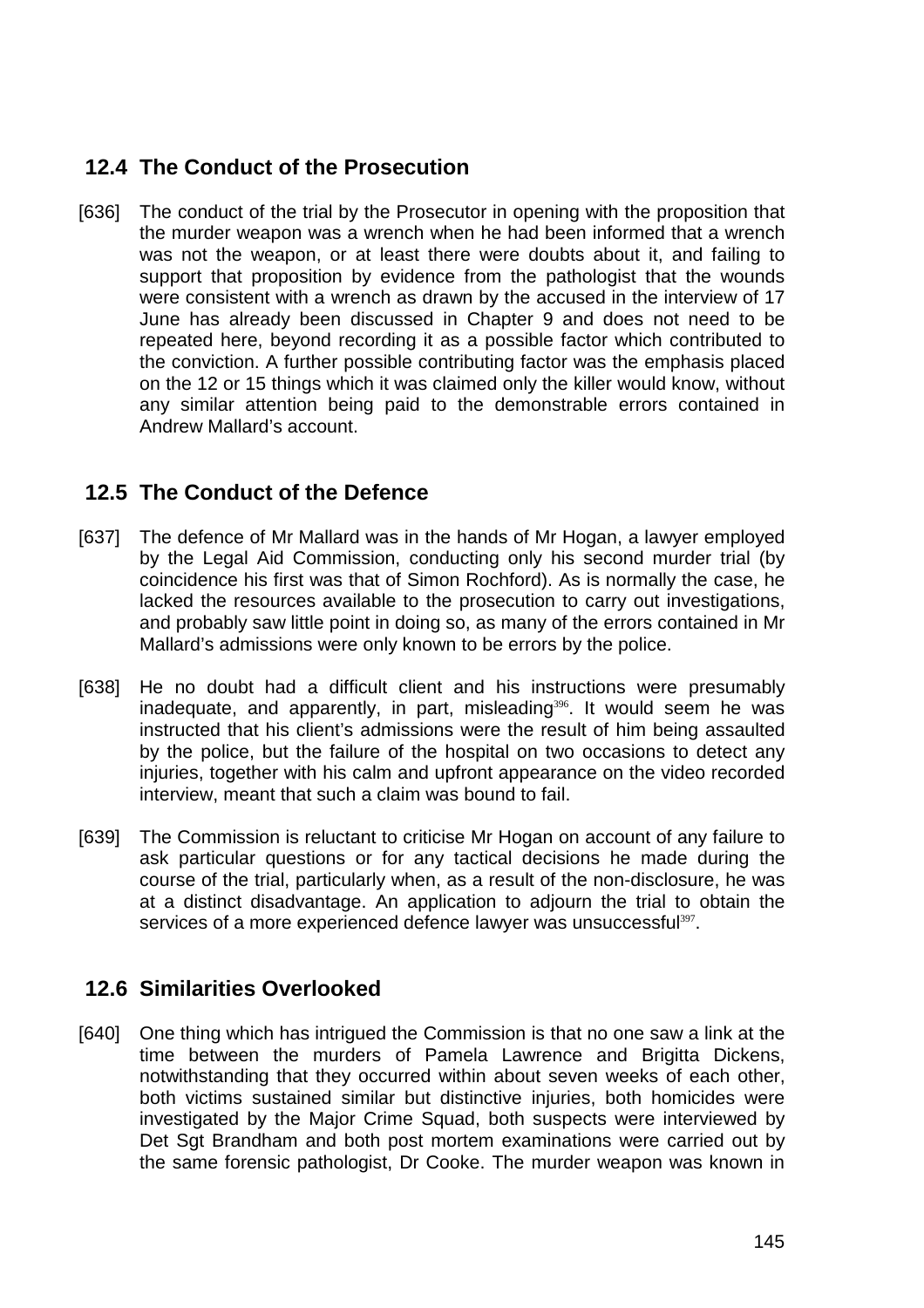the case of Brigitta Dickens, but was not identified in the case of Pamela Lawrence.

- [641] Pamela Lawrence was killed on 23 May 1994; the post-mortem carried out the following day; Mr Mallard was interviewed by Det Sgt Brandham on 17 June and arrested at Graylands Hospital on 19 July. Brigitta Dickens' body was found on 17 July and Mr Rochford was charged by Det Sgt Brandham on 18 July after being interviewed by him the same day. Dr Cooke carried out the post-mortem examination on Ms Dickens also on that day.
- [642] Det Sgt Brandham's evidence to the Commission, was that he saw the murder of Mrs Lawrence as a burglary gone wrong and that of Ms Dickens as a domestic dispute and, whereas Andrew Mallard denied involvement or admitted it and subsequently retracted such admissions, Simon Rochford readily admitted he had killed Ms Dickens, but claimed he had no intention to kill her. Sgt Brandham was an investigator, not a pathologist, and he was concerned with identifying the offender and the circumstances of the offence, rather than the cause of death. The Commission regards his explanation as reasonable.
- [643] Dr Cooke, on the other hand, was the pathologist who conducted both post mortems. He observed the wounds to both skulls and saw that the wounds to Ms Dickens were of a distinctive shape, and knew what weapon had been used to kill her. Seven weeks previously he had examined the skull of Mrs Lawrence and observed similarly shaped injuries, but he knew that neither he nor the police had been able to identify the weapon, and that it was still a mystery at the time he did the post-mortem on Ms Dickens. He did not see a connection, which the Commission accepts, but which it does find surprising. It would appear that he must have kept each post mortem in a separate compartment in his mind, and not done any lateral or cross-case thinking.

### **12.7 WAPOL in 1994-95**

- [644] As will appear from what has gone before, there appears to have been an attitude in the police in 1994-95 that in preparing a case investigators only looked to those matters which tended to inculpate the person to be charged and that any matters which might exculpate or cast doubt on that person's guilt were ignored. How far this extended to other investigations is beyond the scope of this inquiry, but on a number of occasions police officers said that they would do things differently today, and there was direct evidence that some practices have changed in the meantime. For example, all previous statements of witnesses are now furnished to the defence as a matter of course and the forensics file for each investigation is now retained in a central area at the Forensics Branch.
- [645] In these circumstances, and as the Commission has been looking at an historical rather than a contemporary situation, it is not in a position to assess current investigative procedures or make recommendations in respect of them. The Commission has spoken with representatives from the Western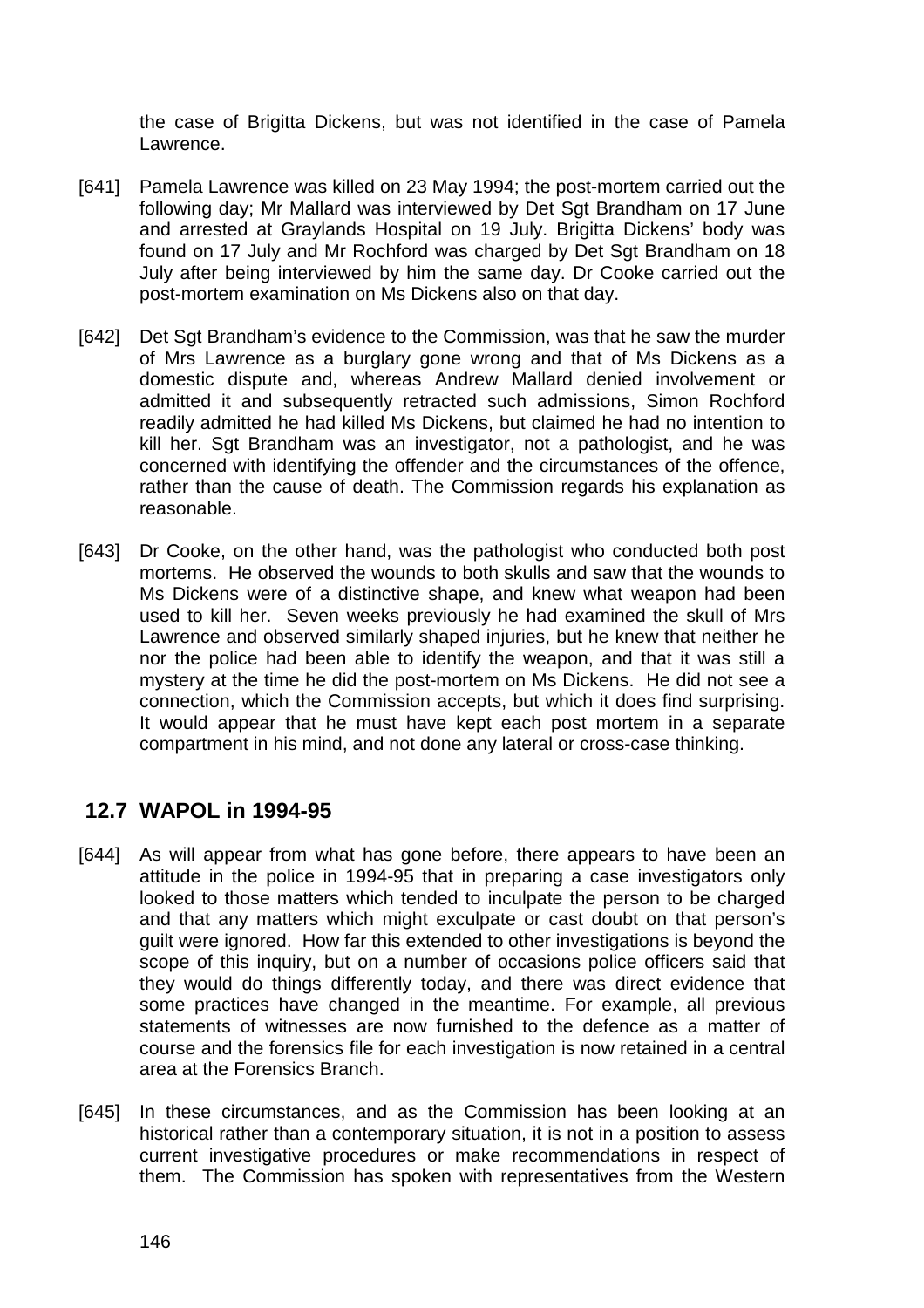Australia Police, who in 2006 were tasked with conducting a review of the Forensic Standard Operating Procedures relating to the investigation of homicides. As a result, the police have implemented a set of new standardised procedures which appear to have addressed many of the issues arising from this inquiry with regard to forensic analysis, forensic procedures and management and review of forensic information.

- [646] The Commission has also received a copy of the Western Australia Police revised Code of Conduct as published in the Police Gazette on 16 April 2008. It is acknowledged that several issues highlighted during this inquiry have been considered when preparing the document. However the document only addresses the relevant issues in very general terms, for example: dealing with persons with a disability (p 9) and the need to treat individuals fairly, noble cause corruption, biased investigations and non disclosure of critical evidence (p 11). It is in very general terms and in the opinion of the Commission some thing much more specific and detailed is required.
- [647] One particular matter of concern which did emerge however was the problem of communicating fresh information or directives to police officers, an issue which arose in relation to the DPP's Guidelines and the requirement for certification in November 1993. These were published in the Police Gazette for the information of all police, but there was evidence before the Commission that generally police do not read the Police Gazette, except as to available appointments and promotions<sup>398</sup>.
- [648] In relation to the latest letter from the DPP with the list of "Items not Commonly Disclosed" (2007), the Commission notes that the Commissioner of Police has issued a *General Broadcast*, but whether that will be more widely read or acted upon than the Police Gazette would seem to be a matter of conjecture. It would appear that what is needed is a system whereby whenever there is legislation, fresh authoritative case law, or DPP Guidelines which relate to the conduct of criminal investigations or the admissibility of evidence in such cases, police officers affected by such matters be required to attend formal seminars or meetings at which they can be made familiar with such matters.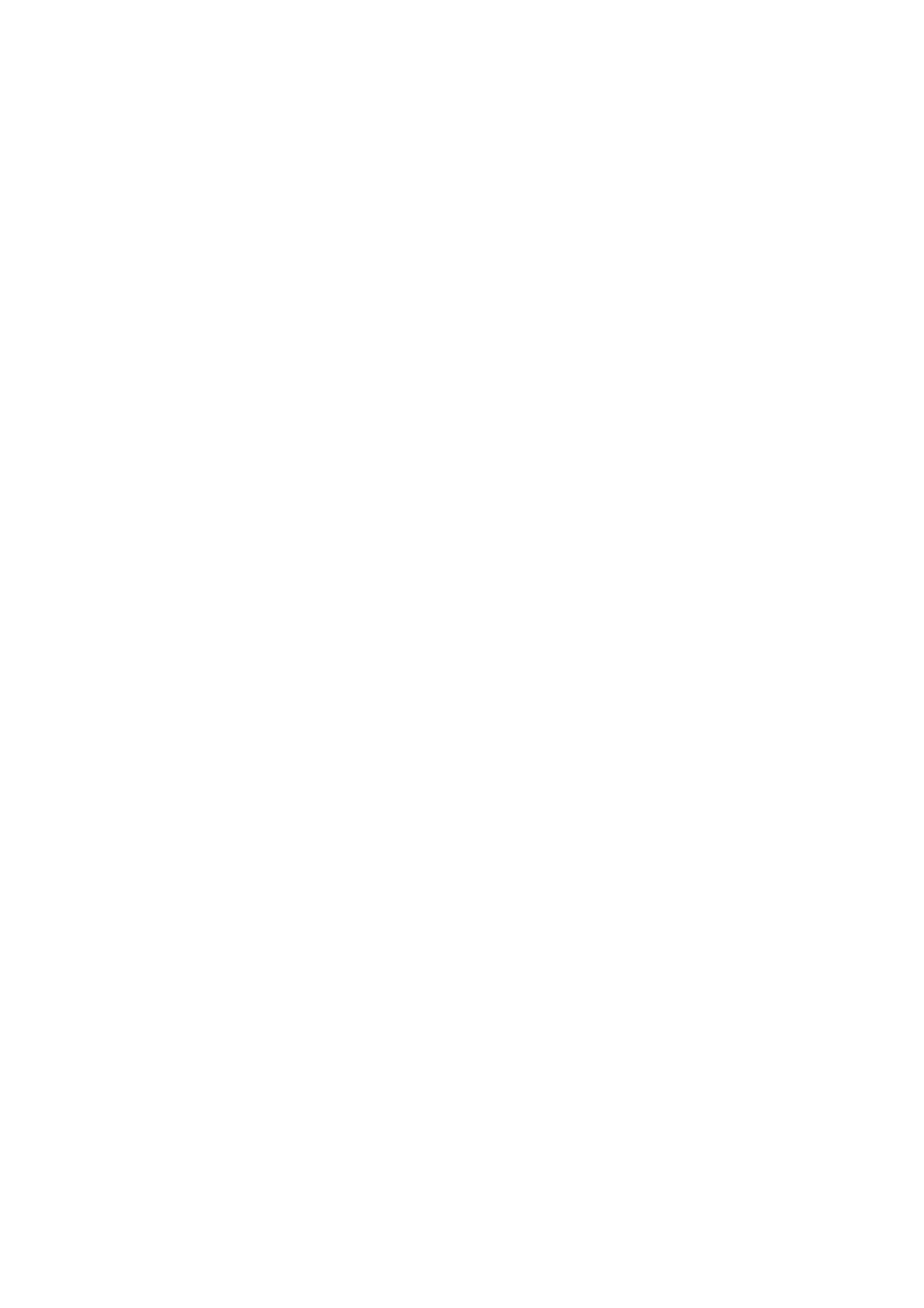# **CHAPTER THIRTEEN MR JOHN QUIGLEY MLA**

## **13.1 Introduction**

- [649] Within the general Scope and Purpose of the Commission's investigation are matters relating to the conduct of Mr John Quigley, Member for Mindarie in the Legislative Assembly. These matters, which occurred in June 2002, relate to allegations that he made threats to the UCO, referred to in this inquiry as "Gary".
- [650] These events occurred in the context of Mr Quigley's efforts to obtain information to include in the petition for clemency which he was at that time preparing.
- [651] The Western Australian Police Service made a complaint in relation to these matters to the Anti-Corruption Commission and such complaint has been taken over by this Commission pursuant to section 20 of the CCC Act and its general powers under section 18 as a *"matter arising out of or in connection with"* the conviction and appeals of Andrew Mallard.

### **13.2 Law**

- [652] The CCC Act contains particular provisions in relation to allegations of misconduct other than serious misconduct made against members of Parliament "in the performance by him or her of the functions of that office<sup>7599</sup>. Such allegations must be referred by the Commission to the presiding officer $400$ , in the case of Mr Quigley, the Speaker of the Legislative Assembly $401$ .
- [653] Upon receipt of the referral, the presiding officer must require the Privileges Committee of the House to inquire into the matter $402$ , but if the Privileges Committee resolves to carry out its own inquiry, it must do so by directing the Commission to act on its behalf $403$ .
- [654] For the purposes of an inquiry referred to the Commission under section 27B  $(2)$ , the Commission is given additional powers<sup>404</sup> and is required to act in conformity with the *Parliamentary Privileges Act 1891*<sup>405</sup>, and there are specific provisions about reporting in such cases.
- [655] Notwithstanding the references in section 27B (6),(7) and (8) of the CCC Act to the *Parliamentary Privileges Act*, and the heading to section 27A, it would appear that the provisions of section 27A and 27B apply not only to cases involving parliamentary privilege, but to all allegations of misconduct by a member in the performance by him or her of the functions of that office; and the two concepts do not necessarily correspond, although there is considerable overlap.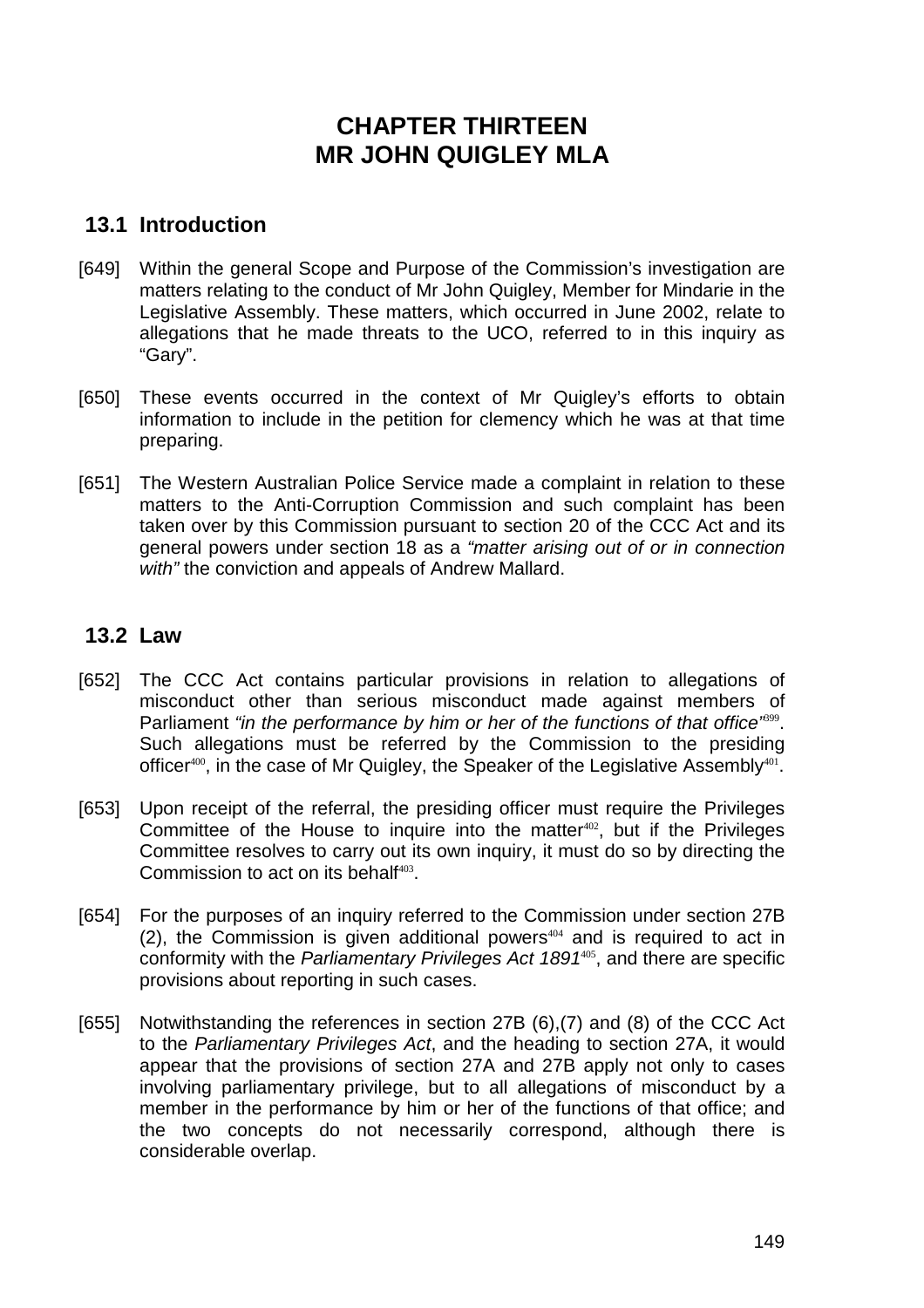- [656] Another matter in relation to the text of the CCC Act is that section 27A(3) provides that in relation to allegations of misconduct other than serious misconduct within that section, section 22(3) and Division 4 of Part 2 are excluded – but the CCC Act contains no Division 4 of Part 2. It may be that Division 4 of Part 3 was intended, but that is not what Parliament has enacted. It is understood that this anomaly has already been referred to in the Review of the CCC Act by Ms Gail Archer SC (February 2008) Chapter 21.13.
- [657] The overall effect of these provisions is that if the allegation is one of serious misconduct, the Commission is to conduct its inquiry in the ordinary way, but if it is an allegation of misconduct other than serious misconduct, and relates to the performance by the member of Parliament of his or her functions as such a member, the allegation must be referred to the relevant presiding officer and section 27B applies.
- [658] The Commission is satisfied that, in the course of these events, Mr Quigley was acting in his capacity as a member of Parliament, as well as solicitor, and that the allegation is an allegation of a criminal offence punishable by two or more years imprisonment, namely making threats contrary to section 388A of the *Criminal Code* and is therefore an allegation of *"serious misconduct"* as defined by section three of the CCC Act. It is therefore appropriate that it be investigated by this Commission.

### **13.3 Meeting at Plantation Restaurant**

- [659] At the same time that Mr Quigley was examining the transcripts of Andrew Mallard's trial, other persons assisting Andrew became aware that an undercover officer had been involved in the police investigation. Those persons included Ms Egan and Mr Ian Trinder, a retired member of WAPOL, who had also joined those assisting Mr Mallard. Ms Egan and Mr Trinder also became aware of the identity of the undercover officer.
- [660] In May 2002, Mr Trinder made contact with the UCO and arranged a meeting with him. That meeting eventually occurred on 29 May 2002 at Plantation Restaurant in South Perth. At the time, Mr Quigley had not been told that the undercover officer had been identified, and did not find out about the Plantation Restaurant meeting until some time after it had occurred.
- [661] Prior to agreeing to meet with Mr Trinder, the UCO made contact with WAPOL's Internal Investigation Unit. He made that contact because of his concerns at having been identified. Arrangements were made between the UCO and the Internal Investigation Unit to record the meeting at the restaurant. Both the recording and a transcript of that meeting were available to the Commission.
- [662] Of some significance to the events that followed was a portion of the meeting concerned with references to *"grass".* That part of the conversation was as follows ("G" refers to the UCO and "IT" to Ian Trinder):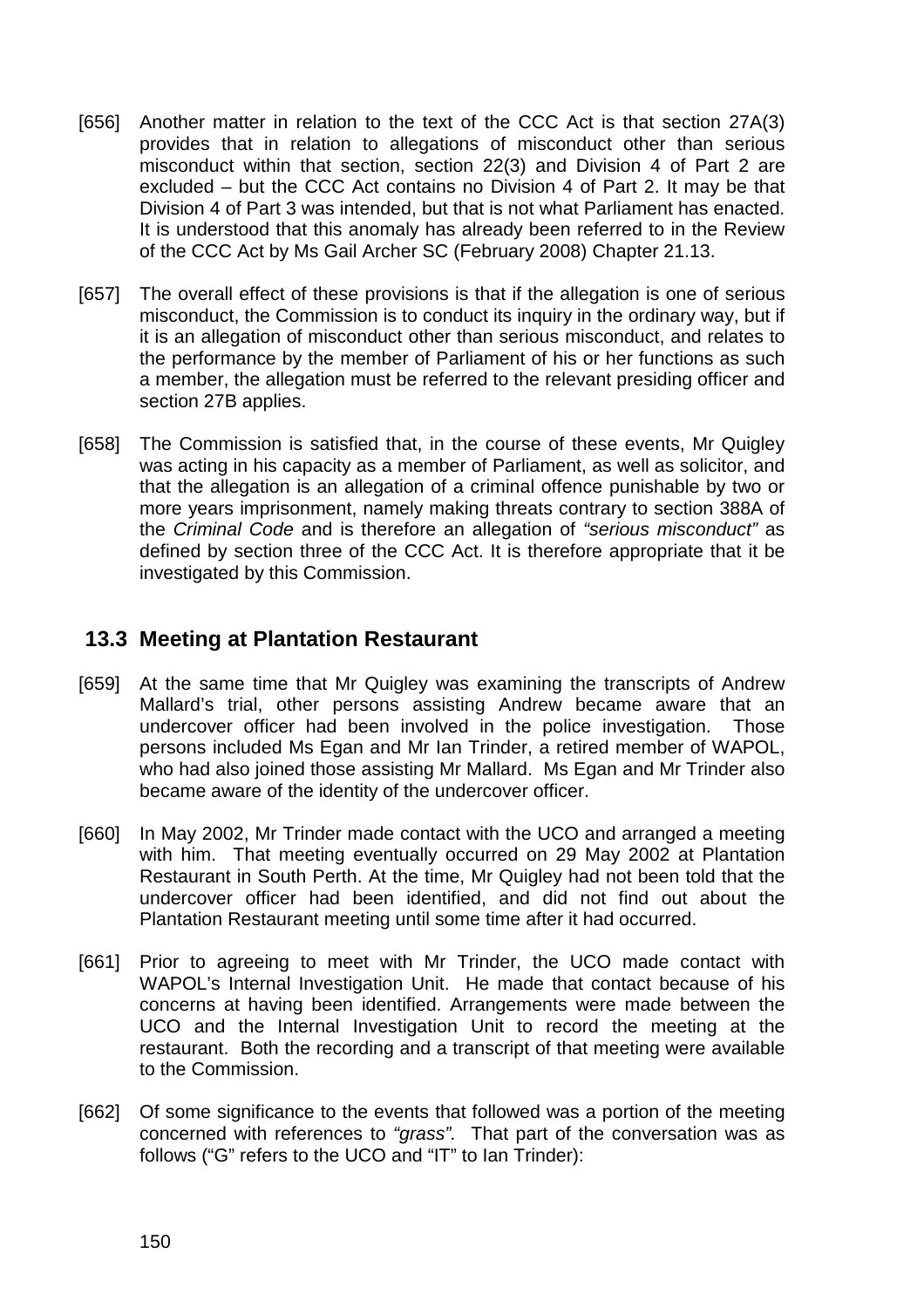- *IT*: *But I suppose you've go the alternate, probably a fortunate moment now with this Royal Commission coming up if, if I don't know your in, your involvement, I honestly don't know, if you have got something to worry about.*
- *G*: *Well no I don't because I can say to you my job was given to me on a piece of paper, this is the target, this is where he'll be and that's it and I mean the, the - - -*
- *IT*: *Well there's a few peripheral things but ah they're small things about the cannabis and that but that's fuck all within - - -*
- *G*: *I've been there -*
- *IT*: *- the scope of this sort of shit.*
- *G*: *- that year, that's wrong, a bit of grass.*
- *IT*: *Yeah yeah.*
- [663] The UCO gave evidence to the Commission<sup>406</sup> that the statement "that's *wrong, a bit of grass"* was a statement by him that he did not supply Mr Mallard with any *"grass"* or cannabis at all.
- [664] Following the meeting at Plantation Restaurant, Mr Quigley was made aware of both the existence, and the identity, of the UCO. He had, by that time, independently come to the view that there must have been an undercover operation involved in the investigation of Andrew Mallard in 1994.
- [665] After being apprised of the UCO's identity, and the meeting at Plantation Restaurant, Mr Quigley resolved to contact him to seek a statement from him. He specifically wished to obtain a statement as to the supply of cannabis to Andrew Mallard during the course of the undercover operation. In his evidence before the Commission $407$  he stated that the information which he had that the UCO had supplied cannabis to Mr Mallard came from two sources:
	- (a) from Mr Trinder, who advised Mr Quigley and others that at the Plantation meeting the UCO had admitted doing so (this information was, in fact, not correct); and
	- (b) from Mr Mallard, who had given instructions to Mr Quigley that Gary had supplied him with cannabis and a bong during the course of the undercover operation.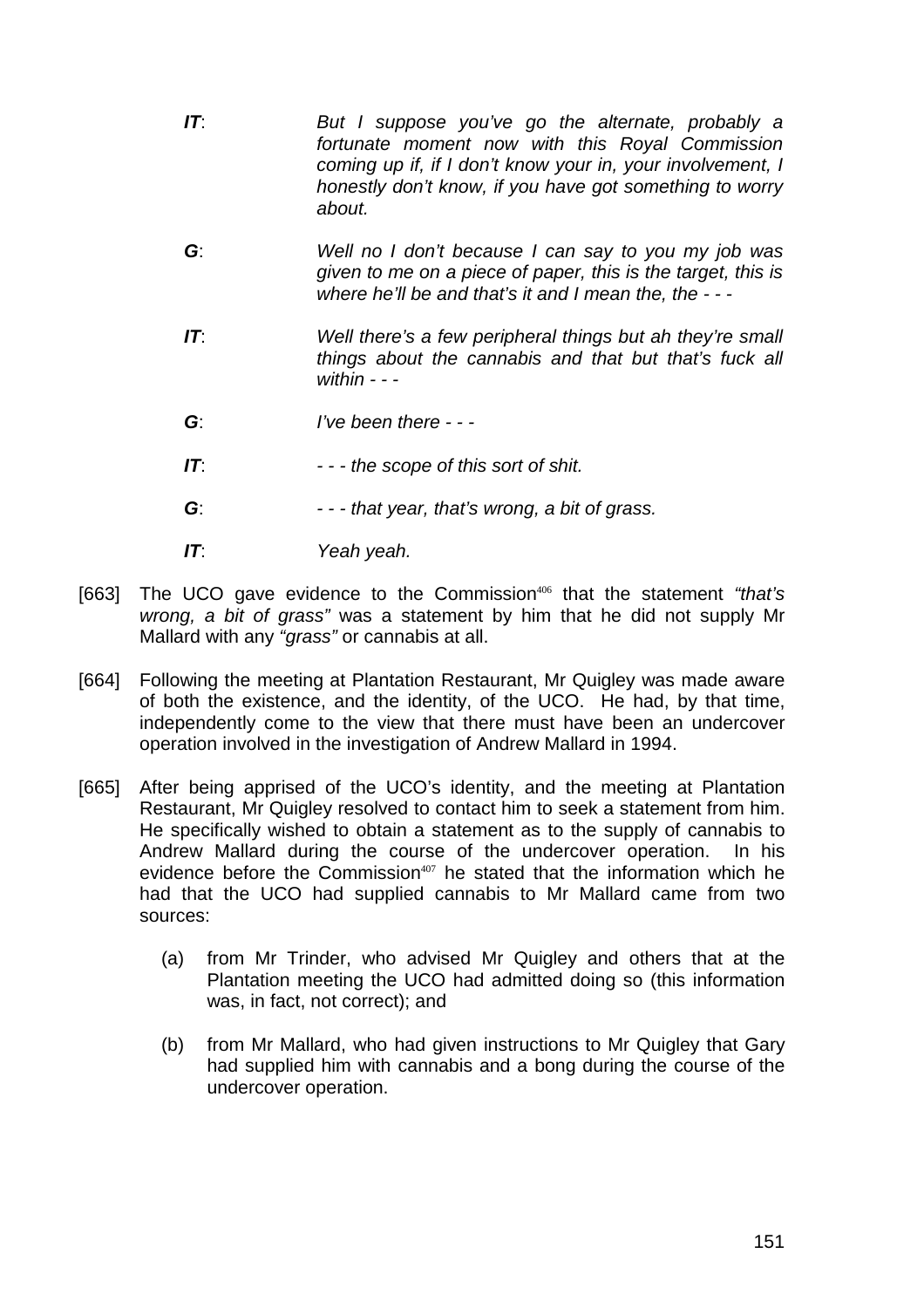## **13.4 Telephone Messages to the Undercover Officer**

- [666] Mr Quigley's first contact with the UCO was by telephone on 15 June 2002 (a Saturday). There is no recording of that conversation, although a running sheet maintained by WAPOL<sup>408</sup> records the substance of the conversation being *"John Quigley had contacted him requesting he supply a statement over the Mallard issue. Quigley was querying with [Gary] if Mallard had smoked cannabis in his presence in the week leading up to his arrest"*. Mr Quigley agreed in evidence that, while the telephone conversation was longer than suggested by this summary, the summary appeared to be generally correct.
- [667] There was a second conversation on 16 June 2002 (Sunday) in which Mr Quigley again indicated that he wished to obtain a statement from the UCO. On 16 June 2002 the Running Sheet records further contact from Mr Quigley. In this conversation Mr Quigley is recorded as making specific reference to the allegation that the UCO had informed Mr Trinder during the Plantation Restaurant meeting that he had supplied cannabis to Mr Mallard.
- [668] In evidence<sup>409</sup> Mr Quigley agreed that the alleged admission at the Plantation Restaurant was discussed. He went on to say that in that conversation he was also *"begging him to come forward and tell the truth to the Royal Commission or the – to the Royal Commission or to the DPP. So I'd be continually begging him to tell the truth"*. The reference to the Royal Commission is a reference to the Police Royal Commission which commenced in 2002.
- [669] Mr Quigley also gave evidence, which was corroborated by the DPP, Mr Cock, that about that time he had made contact with Mr Cock to seek an indication as to whether a certificate of immunity might be provided in the event that an officer came forward with information in relation to the Mallard investigation. In that context Mr Quigley advised Mr Cock as to the allegations concerning cannabis and, according to Mr Quigley, the response he received from Mr Cock was that a certificate of immunity was within the range of things available if the allegations were correct, although it would be necessary for a statement to be provided.
- [670] Mr Quigley also stated that he was in contact with Mr Michael Dean from the Police Union in an effort to arrange for a lawyer, if necessary, to take a statement from the UCO for the purposes of obtaining the certificate of immunity.
- [671] There was at least one other unrecorded conversation between Mr Quigley and the UCO, on 18 June 2002. The Running Sheet from WAPOL indicates that in that conversation Mr Quigley stated that he would be *"going to the press"*. Mr Quigley's evidence was that he could not recall that phone conversation.
- [672] After that phone conversation Mr Quigley and the UCO did not speak to each other again. Mr Quigley, however, left a series of messages on the UCO's mobile phone voicemail on the ensuing days. Those messages were lawfully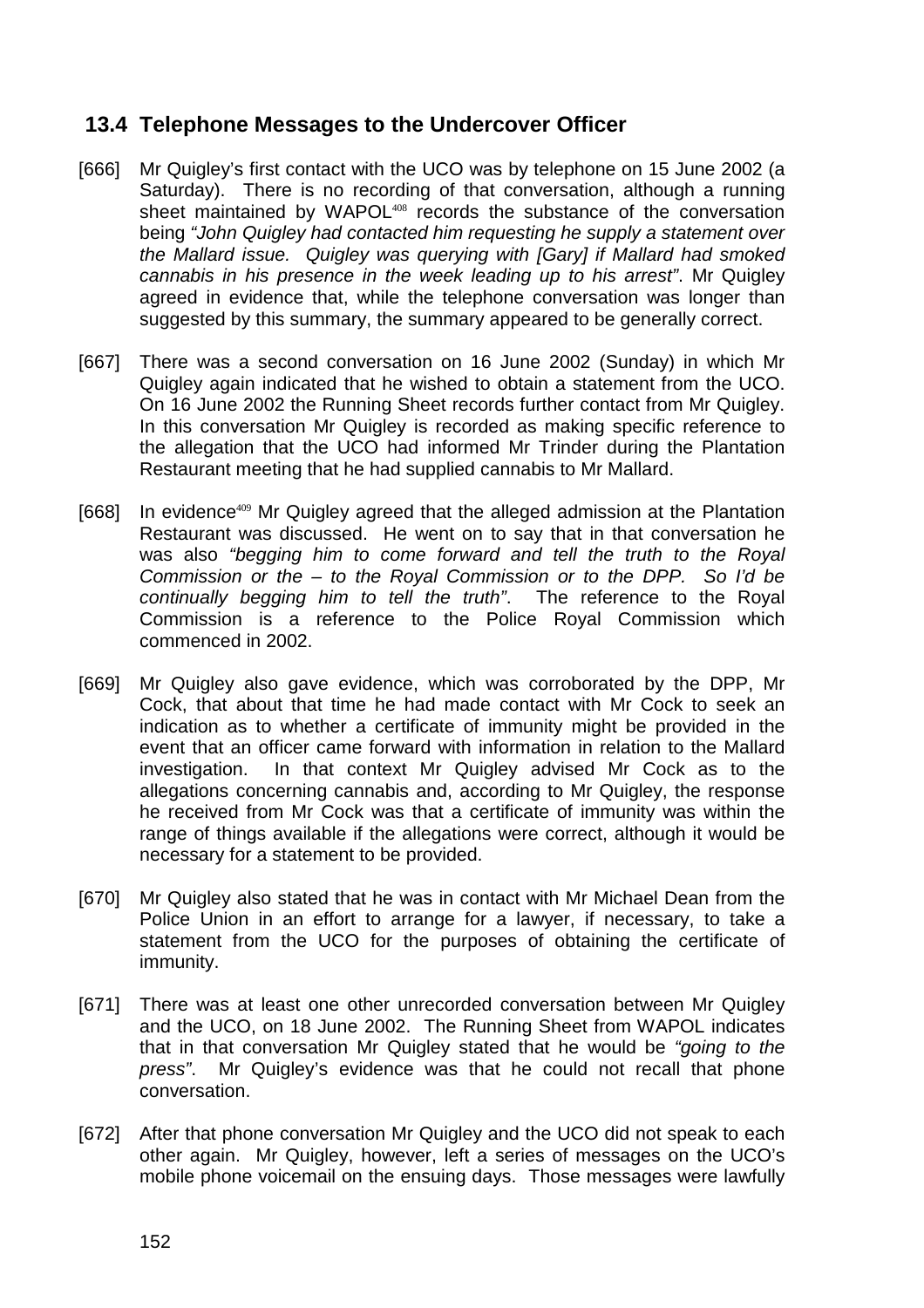recorded and both the recordings of them and transcripts were available to the Commission. Edited versions of the recordings were played during the course of Mr Quigley's examinations before the Commission on 4 September and 30 October 2007.

[673] It is not necessary to detail the content of all of those telephone messages. It suffices to note that Mr Quigley left a series of messages for the UCO in the ensuing days which clearly demonstrate an increasing level of agitation (or in his own words, desperation) on Mr Quigley's part. By way of example, the first recorded message at 11:57am on 18 June was relatively innocuous. Mr Quigley stated $410$ :

> *It's midday, it's John Quigley. I rang back on the 3 hours as suggested by you, but they have told me you have left via your own vehicle. I have just spoken at length to the Director of Public Prosecutions and to Michael Deane. You are being provided with an independent lawyer. I need to contact you urgently because I have got to keep these other people at bay. Please trust me, I haven't done a thing wrong.*

[674] By Thursday, 20 June 2002, Mr Quigley had not heard back from the UCO, despite a number of messages being left. A message left at 8.25 am on that day was as follows $411$ :

> *Good morning (name). John Quigley. Right, as far as I'm concerned now, you have deceived me. I can understand that because you're under pressure, but that won't go well in the long haul. I've discussed with Peter Coombs, this whole situation, on a confidential basis last night. He agrees I now have enough evidence to name you in the Parliament, which will happen next week unless you change, unless you have a change of heart and wish to cooperate. The Director of Public Prosecutions has asked that I take a statement from you, but I'm prepared to take it through an independent lawyer. I'm not prepared to let this person rot for 30 years any longer. I can understand your concern. Now, you've gone to Darwin, you've told me, to tell your father, so I will be naming him as well as a person who knows about this, knows about if from his son (name), who drove from (place) to Darwin to tell him on Wednesday, arriving there on Thursday. I don't want to do any of this, (name). Please believe me. You're not - - -*

[675] The message continued:<sup>412</sup>

*This message carries on from the previous that ran out. So, Peter Coombs understands it all, he will be contacting you as a friend on my behalf today to let you know what a corner you are now in. I don't believe the case officers, for one moment, will back you up. They will leave you out on their own – on your own, and say that what you did, had nothing to do with them, which will leave the conspiracy, but they'll try and contain the conspiracy to the UCO's.*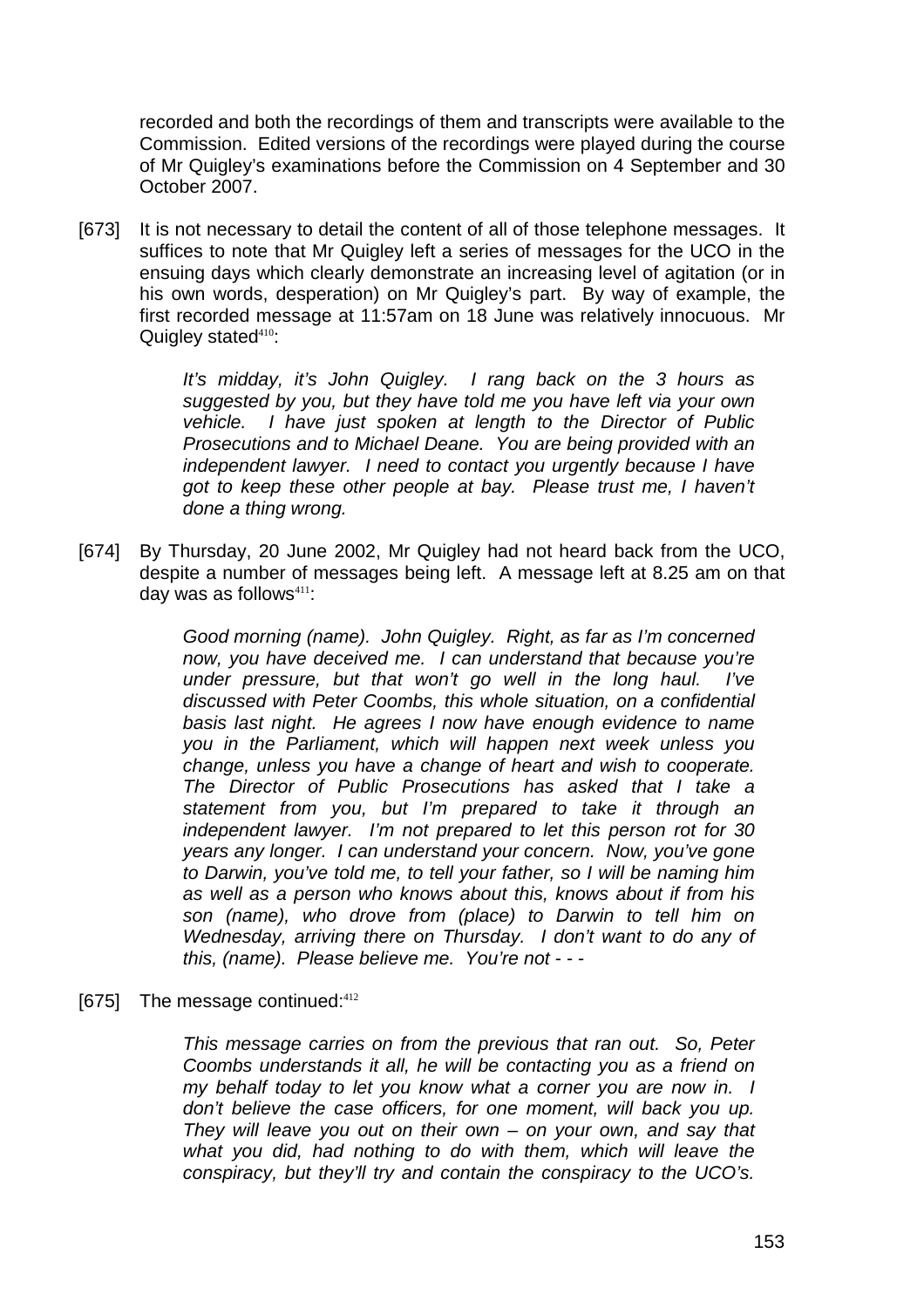*So, sorry it's come to this mate. Apologise to (name), will you, but I've done my best, there's been no cooperation from you, therefore, as far as I'm concerned, in my sights are both you and (name), unless you have a change of heart. Unless I hear from Coombs you've had a serious change of heart, that's the way the cards are going to fall. See you in the witness box mate.* 

Consistent with the reference to the UCO's father in the first of the above messages, the reference to "apologise to (name)" was a reference to the UCO's father.

- [676] A message was left later that afternoon, specifically referring to members of the media who would "be in town next week for my speech in the Parliament".<sup>413</sup>
- [677] At 3.51 pm on 20 June 2002 Mr Quigley left the following message, now making reference to the UCO's former controller:

*Oh, hi (name), Quigley again. More info for you – located your controller, bingo. You're putting yourself further and further out by yourself. Please, I beg you, contact Michael Dean urgent, or Peter Coombs urgent. You know who he is, he's in the job it is in Kal, I don't want to say it on the phone. So if you're protecting him you are the only person who will be without protection. You may ring him and find out whether he's been contacted, re the Mallard matter. Oh yes he has, so not only will you be named, but your controller will be named if you do not cooperate. It's not a threat, I can't get the Certificate of Immunity or recommend a Certificate of Immunity for someone who won't talk to us. You might already be at the Royal Commission, that's okay, but I know who your controller is and I need the truth for Mallard. So don't think you're protecting him. Pretty soon his name will be on Four Corners too and I don't think he will thank you. He is in the job.* 

 $[678]$  That message was continued on the following tape<sup>414</sup> and ended with the statement:

> *Please contact Michael Dean, Peter Coombs, as a matter of urgency, but, or you're going to destroy, not only your family, but a lot of other families as well.*

- [679] The following weekend (22 23 June 2002) coincided with the State Conference of the Australian Labor Party. It was Mr Quigley's intention to deliver his petition to the Attorney General, Mr Jim McGinty MLA, on the Sunday evening, 23 June 2002.
- [680] During that day, Mr Quigley left a further message on the UCO's mobile phone at 11:55am.415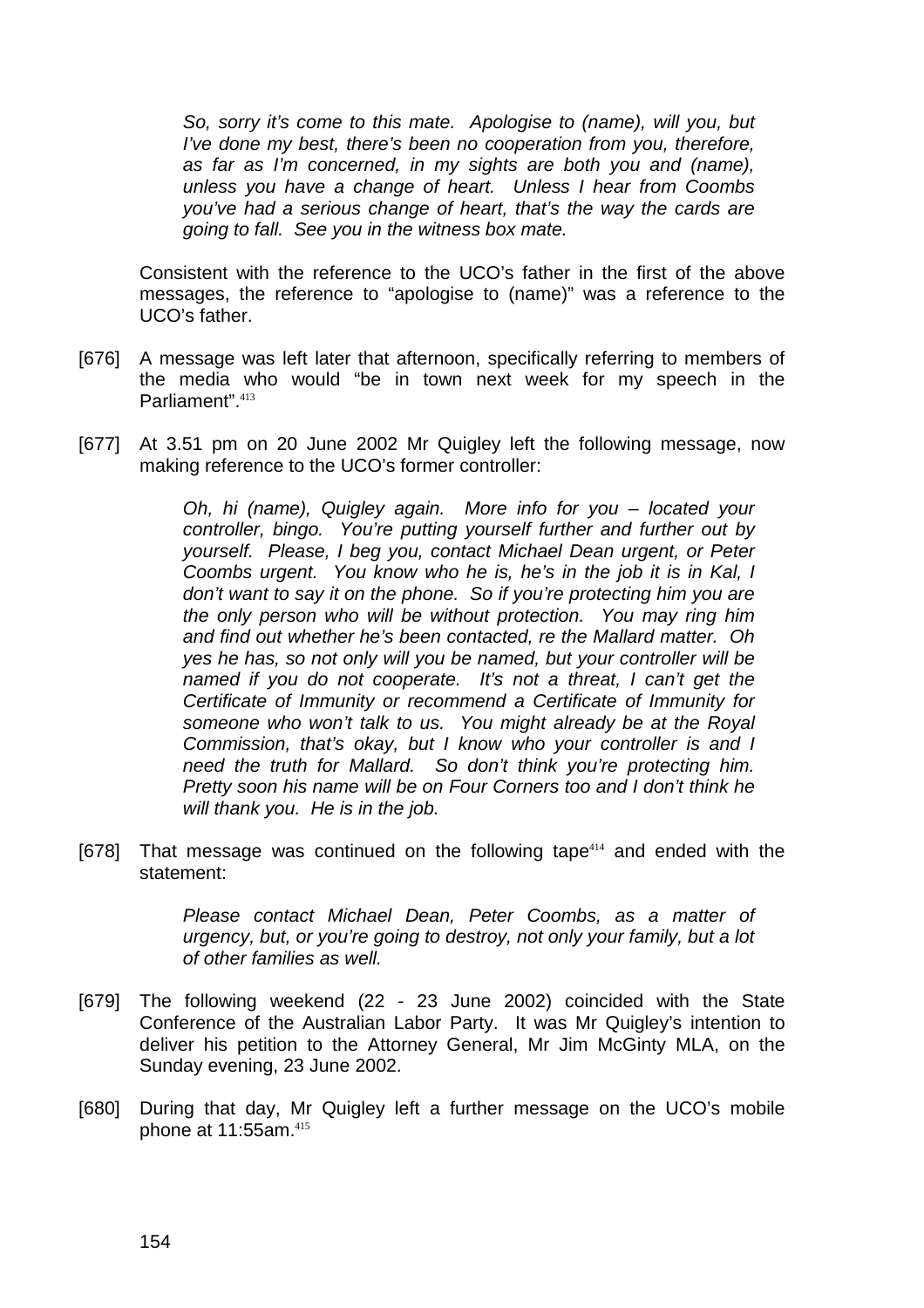*(name), it is 11.55 Sunday, Quigley. You still haven't contacted me. I'm now preparing Trinder's affidavit, which has got your name in it, that you're a UCO, that all that conversation you had – the bikies, the druggies, the lot, and Plantations of course. By not contacting me, the only way I can go forward is through Trinder and I would say that by tomorrow, your name, your place of employment and telephone numbers are going to be the biggest news in Western Australia. No doubt. It's front page on the Aus tomorrow. You should contact me as a matter of urgency if you wish to change the course of events. There is still an immunity I could obtain for you today and no publication of your name. Now, I've got (suppressed) name, your controller. He is down from Kalgoorlie now. He might be protected, he might point the finger at you. If you don't contact me quickly well, it's out there – (suppressed) sites in the, in the affidavit, your father, the whole trip. I told you this earlier in the week. I beg you to come forward today and tell me the truth so you can get the Certificate of Immunity. This is John Quigley. I'll be at this electorate office for just a few hours – 9341 2995, or you might choose to ring the union president again, Michael Dean – your call. You know his number. I'll give you his mobile number. His mobile number is – where is it? You can track his mobile number down, you were a UCO, that's easy, through the union – 9321 2155. You ought act within minutes. The Australian have sent their article for the front page tomorrow to the lawyers in Melbourne. This is now urgent. People are going to drop. Bye.* 

- [681] The reference to "Trinder's affidavit" is a reference to a statutory declaration made by Mr Trinder on 23 June 2002. Among things recorded in that statutory declaration is the following relating to his meeting with the UCO at the Plantation Restaurant:
	- *42. I said, "Your incident with Andrew at the Tradewinds, is probably not a huge worry, you giving him something." (The UCO) said "Look I gave him a bit of "green" I'm not worried about that, that's nothing in this business."*
	- *43. I said "No I suppose it just fades into insignificance when compared to this thing." I put to (the UCO) that he met Andrew at Gino's in Fremantle and (the UCO) replied "Yes, I was get to know him, get his confidence and be-friend him.*

#### **13.5 Identifying the Undercover Officer**

[682] The petition, including the statutory declaration of Mr Trinder, was handed to the Attorney General later on 23 June 2002. Two days later (25 June 2002) Mr Quigley held a press conference in the Fern Garden at Parliament House. At that conference Mr Quigley, in some form, provided the details of the UCO to the assembled media. He was examined in the Commission as follows<sup>416</sup>: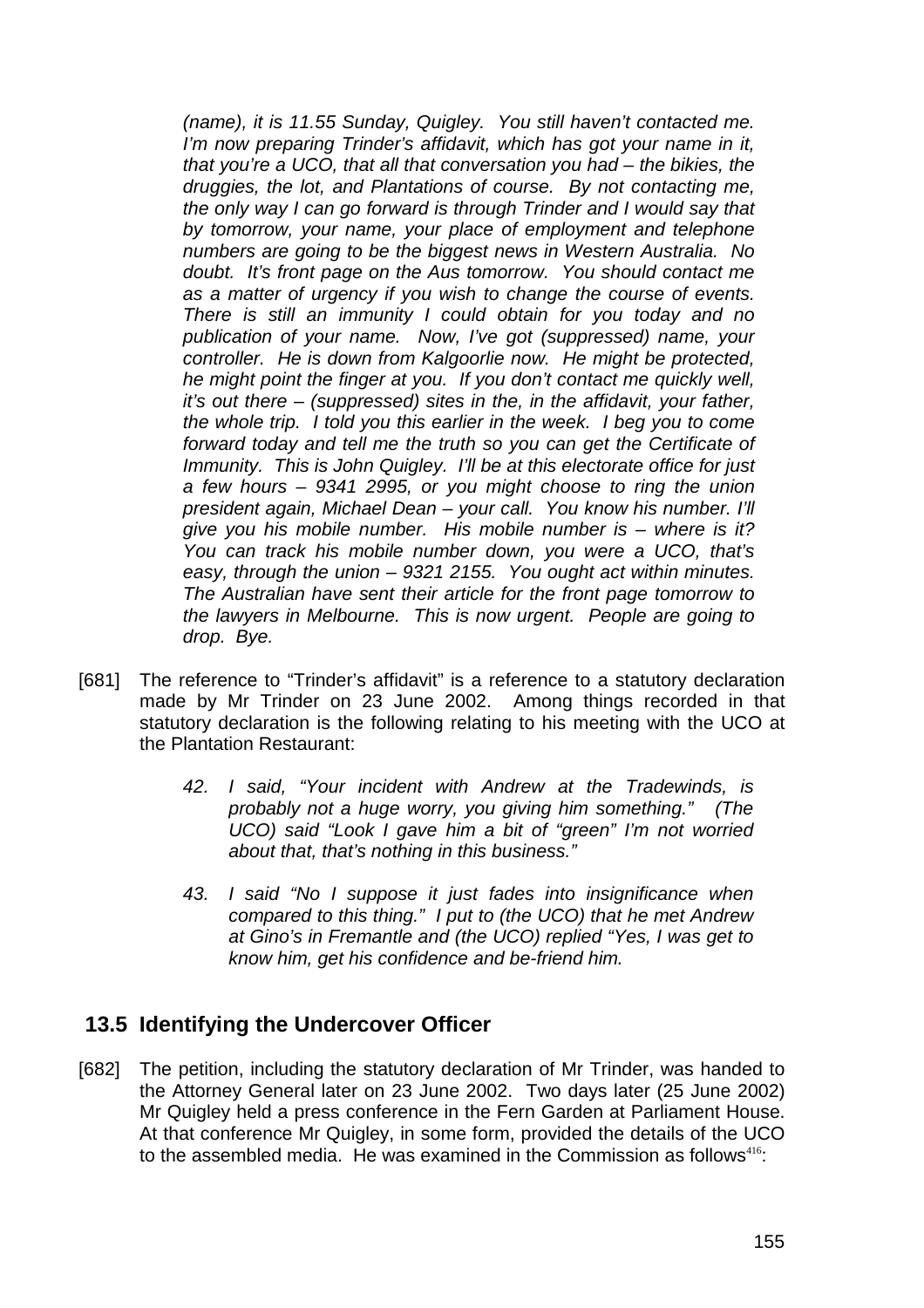*I know you didn't call them together but you appeared among them. Is that so? - - - I did.* 

*Did you in fact provide them with the contact details of Gary"? - - - I wouldn't deny that.* 

*All right? - - -* 

*If someone said I did, I wouldn't deny that. Well, I think at the private hearing someone said that I'd held – someone had held up a – I'd held up a bit of paper with his phone number on it. I don't deny if that's the - - -* 

*I'm not interested in the means by which you did it, Mr Quigley, but I think at the private hearing you agreed that you had provided those contact details. Correct? - - - Yeah.* 

- [683] Following the press conference in the Fern Garden, and before Mr Quigley made any address in Parliament in relation to the matter, which he intended to do on Friday 28 June 2002, the Attorney General arranged for Mr Quigley to have access to the files of the DPP and so he attended his offices on Saturday 29 June 2002 at which time he was handed a copy of the Comprehensive Summary of Facts and Mr Cock pointed out the passage concerning the inconsistency between a wrench and Mrs Lawrence's injuries. That led to an Amended Petition, which was ultimately the Petition referred to the Court of Criminal Appeal.
- [684] On the following working day, Monday 1 July 2002, Mr Quigley appeared on a radio interview on 6PR. The Commission did not have access to a recording of that radio interview although a transcript of it is available<sup>417</sup>. That transcript reveals that Mr Quigley used a variant of the UCO's proper name on a number of occasions. It is not possible now to say whether the variant of the name in the transcript was an error made by Mr Quigley at the time, or a transcription error from the recording. When asked about this issue at his private hearing, Mr Quigley stated that his *"best estimation [is] that that would be mistake by the typist would be my honest answer"*<sup>418</sup>*.*

### **13.6 Discussion**

- [685] These allegations were initially investigated by the Anti-Corruption Commission who sought an advice from the DPP which was furnished under the heading "Investigation Report" dated 6 January 2003<sup>419</sup>.
- [686] Subsequently the A-CC referred the matter back to the DPP for action to be taken, but the latter took the view that no further action should be taken until Andrew Mallard's appeal processes were complete. By that time the functions of the A-CC had been taken over by this Commission.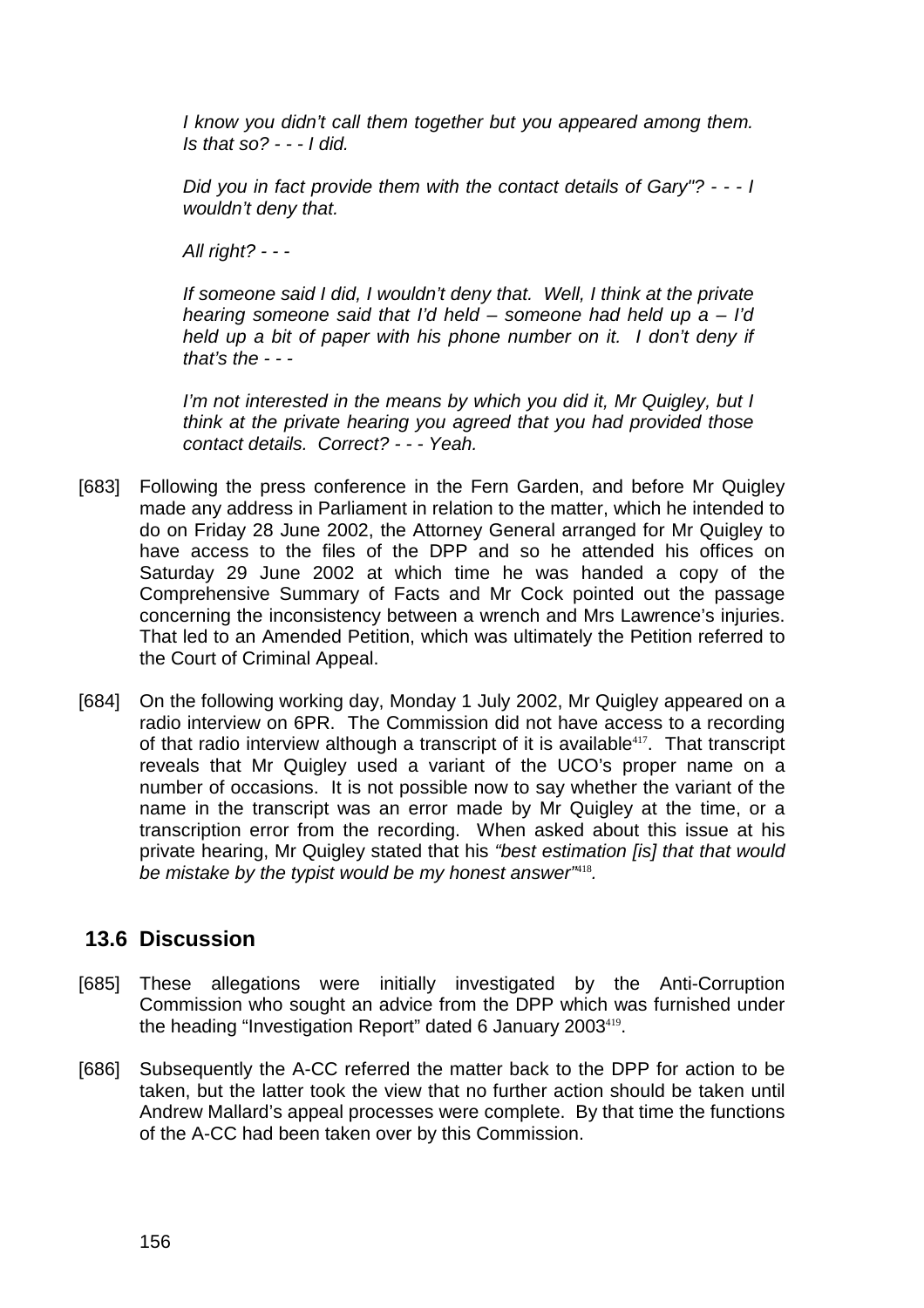[687] The matter was referred to Mr James MacTaggart, a Senior State Prosecutor in the office of the DPP who, after conferring with the DPP, Mr Cock, by letter dated 29 May 2006<sup>420</sup>, advised the Commission:

> *The Director agreed with my advice that the statements uttered by Mr Quigley to the former undercover operative are capable of amounting to a prima facie case of making a threat with intent to compel a person to do an act which the person is lawfully entitled to abstain from doing, contrary to section 338A of the Criminal Code but that, rather than prosecute Mr Quigley on indictment for the criminal offence, his conduct should be referred to the Legal Practice Board, the disciplinary body which regulates the conduct of legal practitioners.*

However nothing was done to pursue either course pending the outcome of this Commission's examination of Mr Quigley's conduct.

- [688] Submissions on behalf of Mr Quigley which included written opinions of two Queen's Counsel may be summarised under four headings:
	- (1) That the CCC is not permitted to publish an opinion that Mr Quigley has committed an offence;
	- (2) That the facts relating to the matter do not constitute a prima facie case of an offence under section 338A;
	- (3) That in any event, the telephone messages left by Mr Quigley are protected by parliamentary privilege because they related to what Mr Quigley intended to say in Parliament; and
	- (4) Even if the Commission is of opinion that Mr Quigley has engaged in misconduct it should in all the circumstances exercise its power under section 18(3) of the CCC Act to determine that no further action against him is warranted.
- [689] Section 4(c) of the CCC Act provides that "misconduct" occurs if a public officer, whilst acting or purporting to act in his or her official capacity, commits an offence punishable by 2 or more years imprisonment, section 22(1) authorises the Commission to make assessments and form opinions inter alia as to whether *"misconduct"* has or may have occurred, and section 84 authorises the Commission to include in its report statements as to any of its assessments, opinions and recommendations. It follows that the CCC Act therefore authorises the reporting of opinions that *"misconduct"* within section 4(c) has occurred. That necessarily involves an opinion that a public officer has committed an offence punishable by 2 or more years imprisonment, and to justify the opinion the report must set out its reasons for such opinion, including identifying the offence involved.
- [690] It is in that context that section 23 must be examined. Subsection (1) of that section provides that the Commission must not publish a report finding that a particular person has committed a *"criminal offence"* or a *"disciplinary*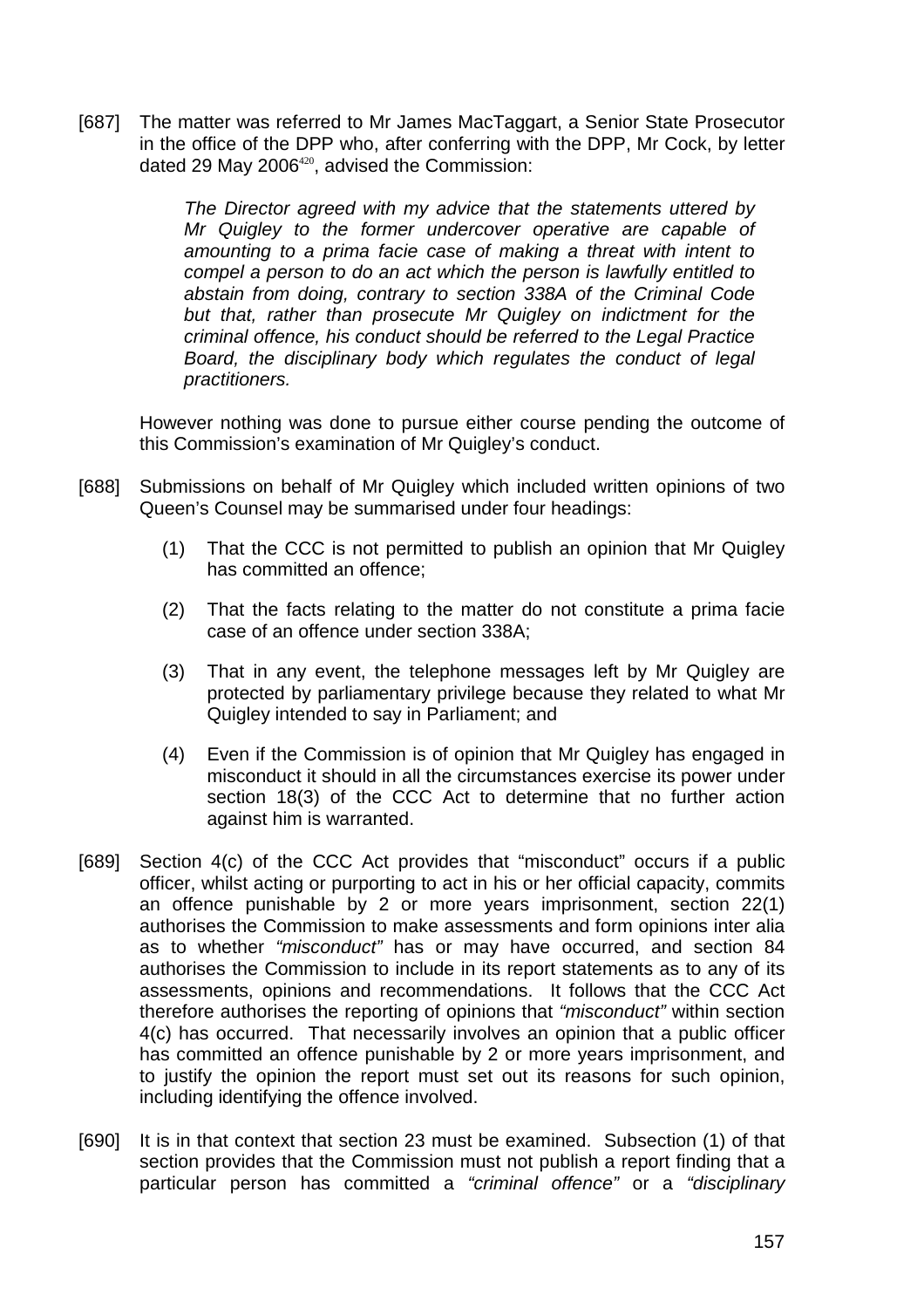*offence"*, but subsection (2) (not referred in the opinion submitted to the Commission) also provides that an opinion that *"misconduct"* has occurred is not to be taken as a finding or opinion that a particular person has committed a *"criminal offence"* or a *"disciplinary offence"*. In construing subsection (1), one cannot ignore subsection (2). It is to be observed that the two subsections refer to different concepts: subsection (1) refers to a *"criminal offence"* or a *"disciplinary offence"* whilst subsection (2) refers to *"misconduct"*.

- [691] It follows that in forming an opinion that *"misconduct"* within section 4(c) has occurred, the Commission must form an opinion that a particular person has committed the requisite offence, but the publication or report that *"misconduct"* has occurred within section 4(c) is not, and is not to be taken as a finding or opinion that a particular person has committed a *"criminal offence"* or *"disciplinary offence"*.
- [692] To construe the relevant provisions in any other manner would have the effect of preventing the Commission from ever forming or reporting an opinion that misconduct within section 4(c) had occurred, and would render that paragraph otiose. Similar problems would arise in relation to paragraph (d) because (d)(v) and (vi) respectively refer to *"an offence"* and a *"disciplinary offence"*.
- [693] So far as is relevant, sections 338 and 338A of the *Criminal Code* provide:
	- *338. …*

*In this Chapter a reference to a threat is a reference to a statement or behaviour that expressly constitutes, or may reasonably be regarded as constituting, a threat to –* 

- *(a) …*
- *(d) cause detriment of any kind to a person …*

*338A. …* 

*Any person who makes a threat with intent to –* 

- *(a) …*
- *(d) compel the doing of an act by a person who is lawfully entitled to abstain from doing that act,*

*is guilty of a crime …* 

This section was considered by the Court of Criminal Appeal in *Tracey v The*  Queen<sup>421</sup>, a case against a trade union official who was alleged to have threatened two business proprietors (husband and wife) that he would organise a picket unless they withdrew an application which they had made to cancel or suspend their apprentice's apprenticeship.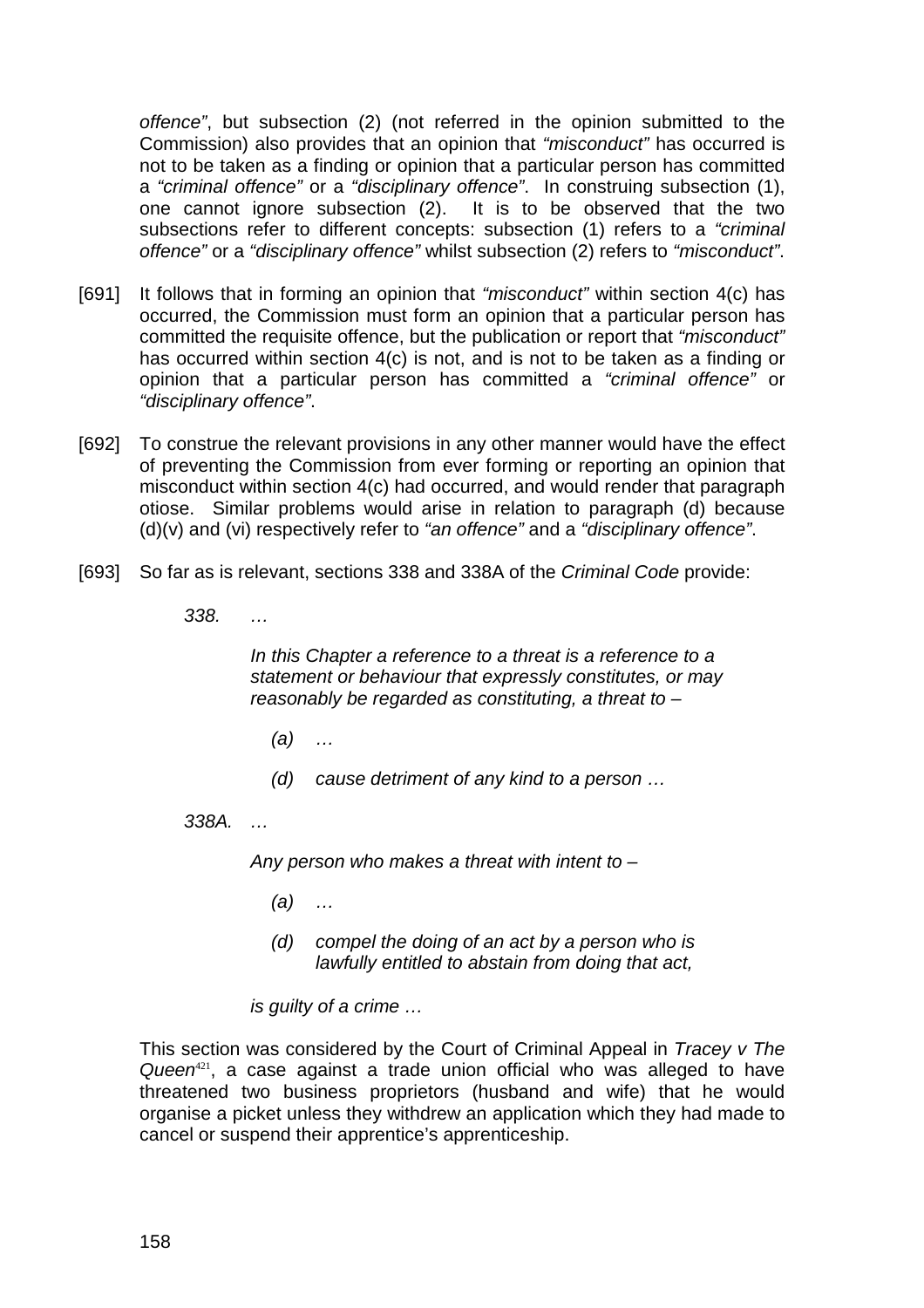- [694] Kennedy J, with whom White J generally agreed, held that to constitute the offence
	- (a) whether the words used constituted a threat must be looked at objectively;
	- (b) the belief of the persons to whom the alleged threat was directed is not relevant;
	- (c) the intent must be to *"compel"* rather than to merely *"persuade"*;
	- (d) the threat must relate to something the person allegedly threatened is not legally obliged to do

Kennedy J also held that

(e) the detriment to be caused need not be an unlawful detriment,

while Wallworth J held that the threat must be made without lawful excuse, and White J held that the *"detriment"* in section 338A(d) means *"loss, damage or injury"*.

- [695] The Commission is satisfied that, looked at objectively, the messages left for the UCO on his mobile telephone answering service constituted a *"threat"* within the ordinary meaning of the word.
- [696] They also related to something which the UCO was not obliged to do. What Mr Quigley was seeking at the time of the alleged threats was that the UCO would go to the Royal Commission and tell the truth about the undercover operation. Although he believed at the time (on reasonable grounds) that the UCO had supplied Andrew Mallard with cannabis, he did not tell him what he was to say, but only to tell the truth.
- [697] If he received a summons from the Royal Commission, the UCO was bound to attend and if he attended and gave evidence, either voluntarily or under compulsion, he was bound to tell the truth; but he had not received any summons, and so was not bound to attend.
- [698] Alternatively Mr Quigley wanted the UCO to make a statement for the DPP or to himself so that it could be used in support of Andrew Mallard's clemency petition. Once again, although if he made a statement, the UCO was bound to tell the truth, he was at the time under no legal compulsion to make a statement. The Commission is therefore satisfied that the alleged threats were directed to having the UCO do something which he was not at the time legally bound to do.
- [699] However the alleged threats must also be intended to *"compel"* the doing of the act in question. As Kennedy J said in *Tracey v The Queen*: 422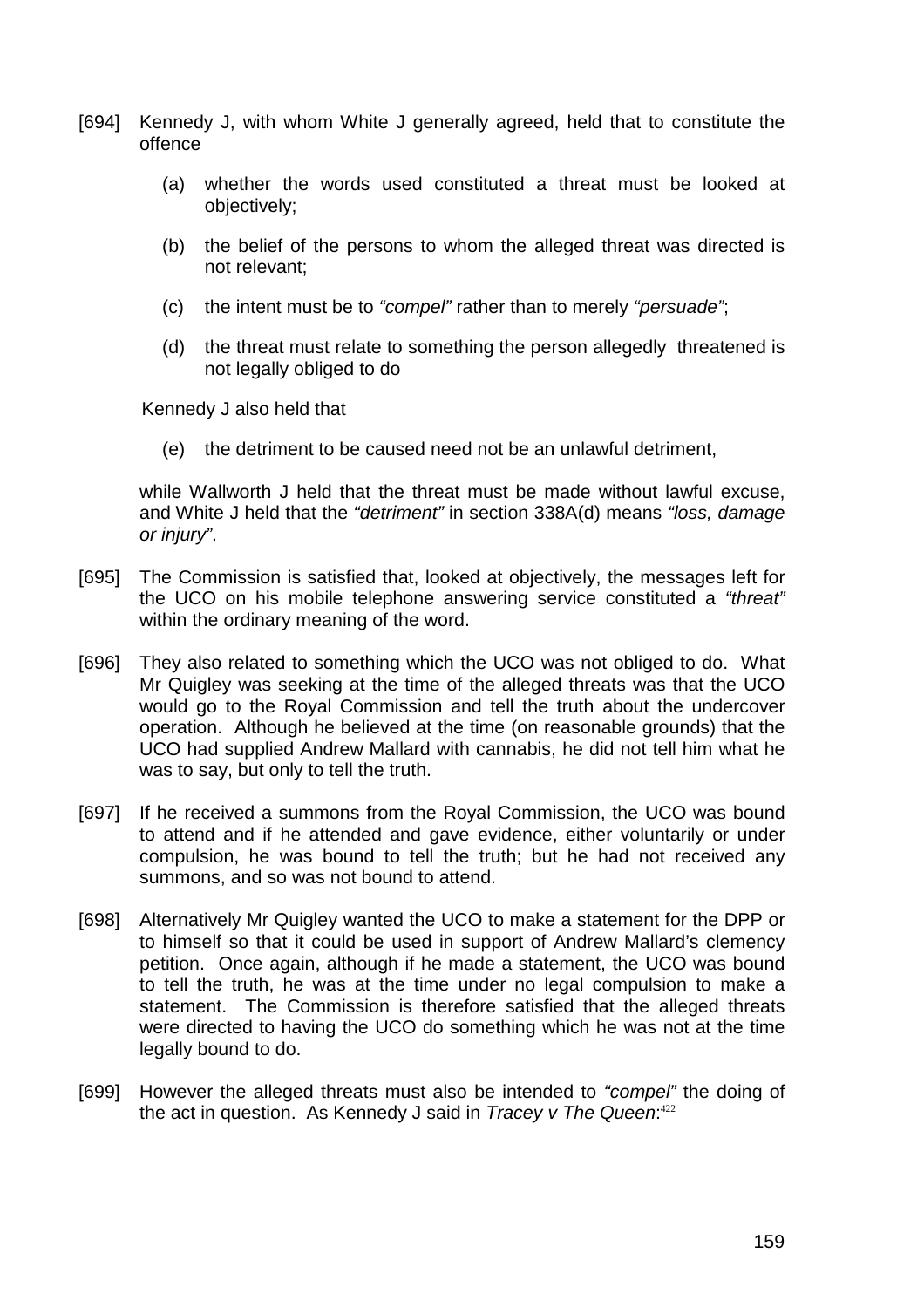*Dictionary definitions of "compel" commonly take the form of 'to urge irresistibly, to constrain, to force'. The meaning of 'compel' contrasts with the meaning of "persuade"…* 

His Honour had previously<sup>423</sup> quoted from the dictum of Lush J in *Wood v Bowron*: 424

*But I apprehend that it is the very essence of a threat that it should be made for the purpose of intimidating or overcoming the will of the person to whom it is addressed*.

- [700] In the Commission's assessment, Mr Quigley's messages were not intended to force, constrain, intimidate or overcome the will of, the UCO, but rather to persuade or encourage him, to go to the Royal Commission or make a statement, and so the Commission is not satisfied that his messages left on the UCO's voice mail could constitute an offence under section 338A and consequently is not satisfied that he engaged in serious misconduct within the terms of the CCC Act.
- [701] On the other hand, as a solicitor of, at the time, almost 30 years standing, and particularly in the light of his experience as solicitor for the Police Union, Mr Quigley must have known that the disclosure of the identity of undercover police officers is undesirable and improper, and he agreed that this was generally so.<sup>425</sup> It was therefore undesirable that he resorted to the threats he did, even though his motives were to secure a desirable objective, namely the reversal of what he believed was (and was ultimately proved to be) the wrongful conviction of an innocent man.
- [702] His conduct in making the threats cannot be condoned, but for the reasons given, the Commission is not satisfied that he engaged in serious misconduct within the terms of the CCC Act.
- [703] Although not relevant to the issue of whether an offence has been committed, it is worth noting that the alleged *"threats"* achieved nothing – the UCO did not make a statement and did not tell the truth about the bong until confronted with the relevant recorded telephone messages before this Commission, after previously denying it, and has consistently denied, and still denies, supplying cannabis. In fact Mr Quigley achieved his object of obtaining access to the police files and presenting a Petition which ultimately led to Mr Mallard's vindication without any co-operation from the UCO.
- [704] The third submission on behalf of Mr Quigley was that the telephone messages left by Mr Quigley were protected by parliamentary privilege because they related to what he intended to say in Parliament, but the Commission rejects such submission. Things said outside Parliament about what a member intends to say in Parliament are no more protected by parliamentary privilege than is the repeating outside Parliament what has already been said in Parliament (other than fair reporting by the media of the proceedings of Parliament).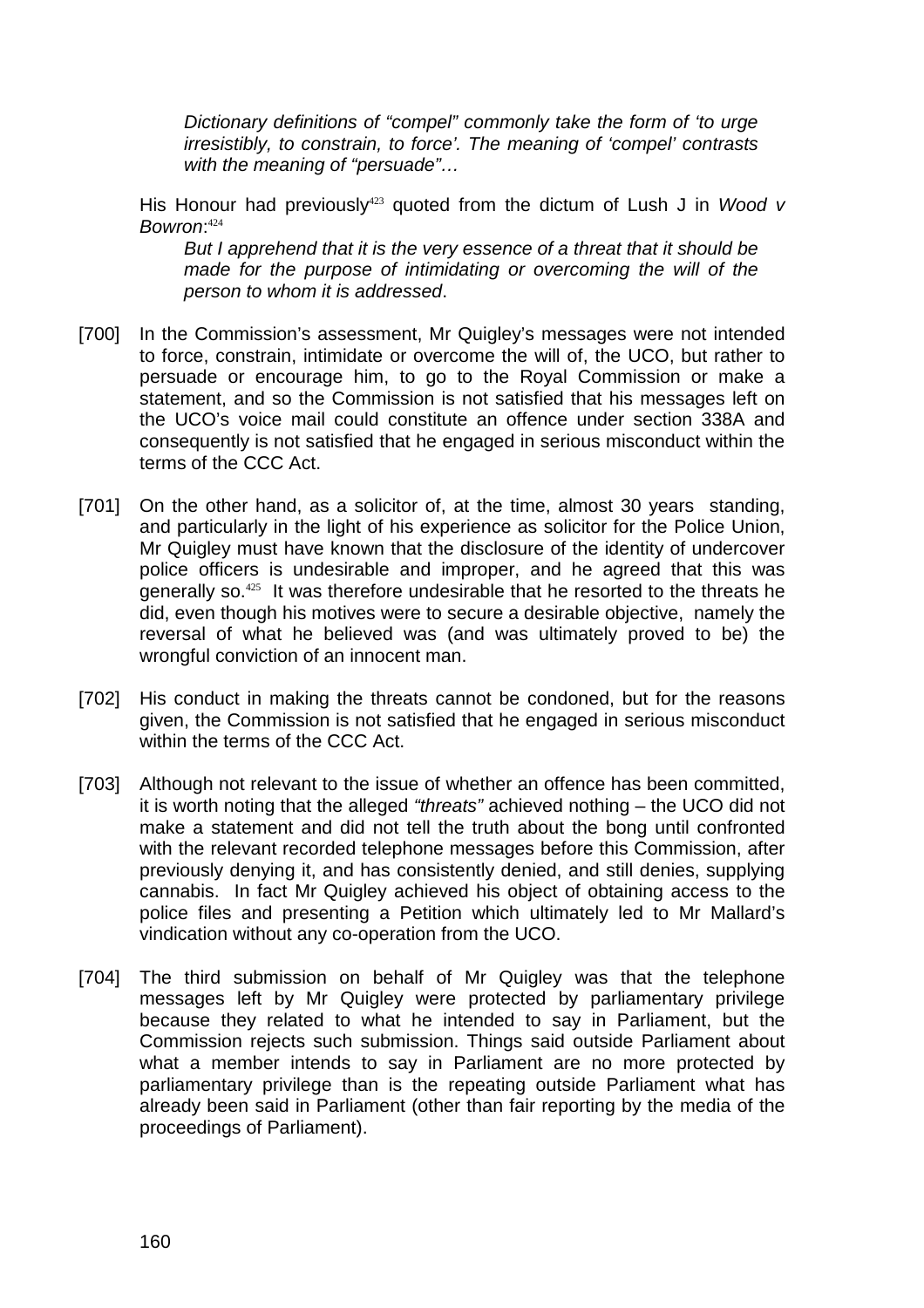- [705] The case to which the Commission was referred in this regard, namely Gangemi & Anor v The Western Australia Farmers Federation (Inc)<sup>426</sup> dealt with an entirely different issue, namely whether the courts could examine the reasons why members voted in Parliament as they did.
- [706] As the Commission has not formed an opinion that Mr Quigley has engaged in serious misconduct within the terms of the CCC Act, it becomes unnecessary to consider section 18(3).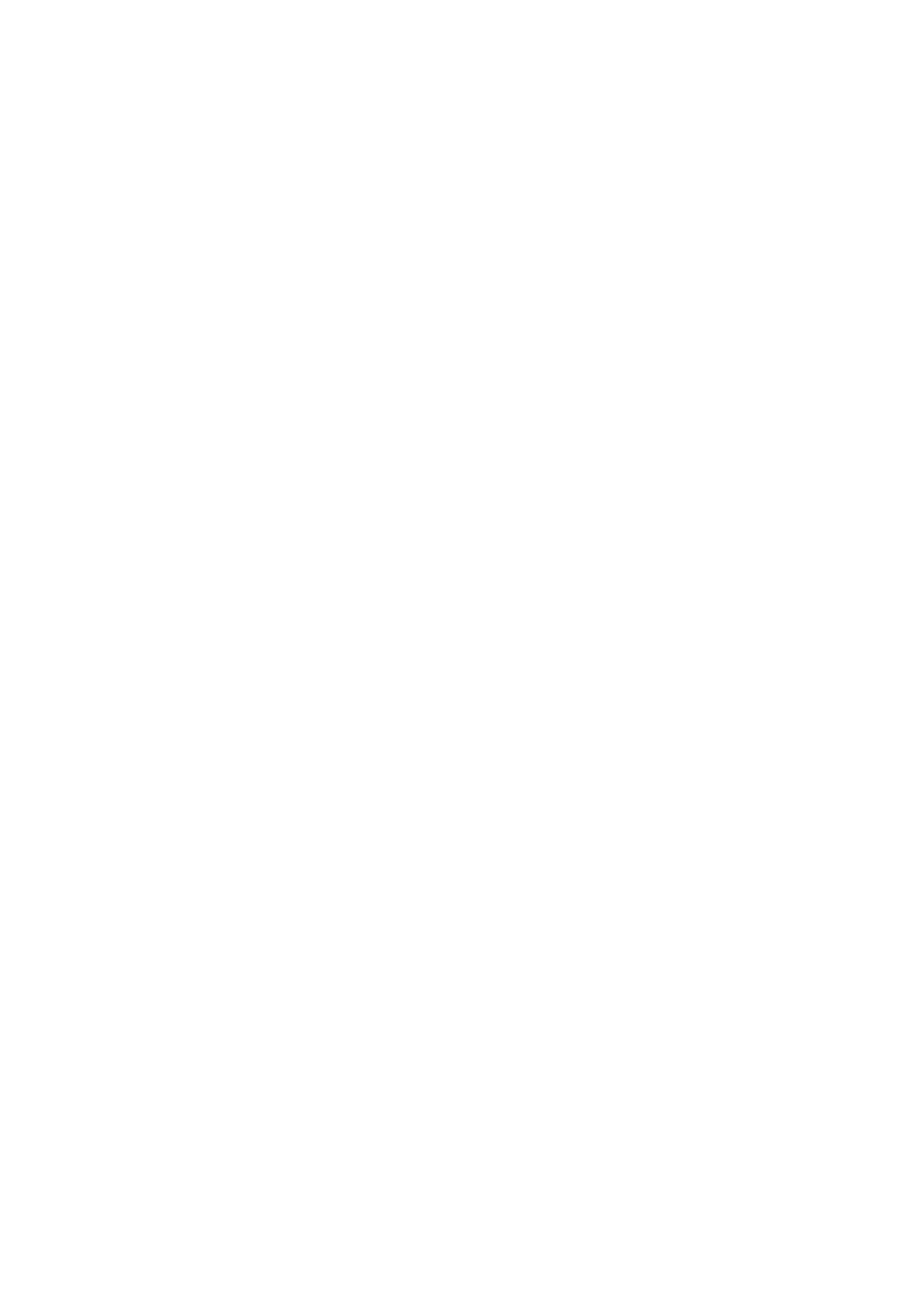# **CHAPTER FOURTEEN OPINIONS, RECOMMENDATIONS AND ACKNOWLEDGEMENTS**

### **14.1 Commission Opinions**

- [707] For the reasons stated previously in this Report, the Commission has formed the following opinions as to misconduct:
	- 1. That Det Sgt Caporn engaged in misconduct within section 4(d)(ii) and (vi) of the CCC Act in that writing the letter to the Police Prosecutor dated 17 June 1994 containing errors and incorrect statements constituted the performance by him of his functions in a manner which was not honest or impartial and could constitute a disciplinary offence contrary to regulation 606(b) of the *Police Force Regulations 1979,* providing reasonable grounds for the termination of his employment as a public service officer under the PSM Act.

[Refer paragraphs 327-337].

2. That Det Sgt Shervill engaged in misconduct within section 4(d) (ii) and (vi) of the CCC Act in that requesting Mr Lynch to delete from his report all reference to the salt water testing constituted the performance by him of his functions in a manner which was not impartial and could constitute a disciplinary offence contrary to regulation 605(1)(b) of the *Police Force Regulations 1979,* providing reasonable grounds for termination of his employment as a public service officer under the PSM Act.

[Refer paragraphs 355-364].

3. That Det Sgt Shervill engaged in misconduct within section 4(d)(ii) and (vi) of the CCC Act in that causing the witnesses Katherine Barsden, Michelle Englehardt, Meziak Mouchmore, Katherine Purves and Lily Raine to alter their statements as they did without any reference in their final statements to their earlier recollections, involved the performance of his functions in a manner which was not honest or impartial and could constitute a disciplinary offence contrary to regulation 605(1)(b) of the *Police Force Regulations 1979,* providing reasonable grounds for termination of his employment as a public service officer under the PSM Act.

[Refer paragraphs 365-442].

4. That Det Sgt Caporn engaged in misconduct within section 4(d)(ii) and (vi) of the CCC Act in that causing the witnesses Michelle Englehardt, Meziak Mouchmore, Katherine Purves and Lily Raine to alter their statements as they did without any reference in their final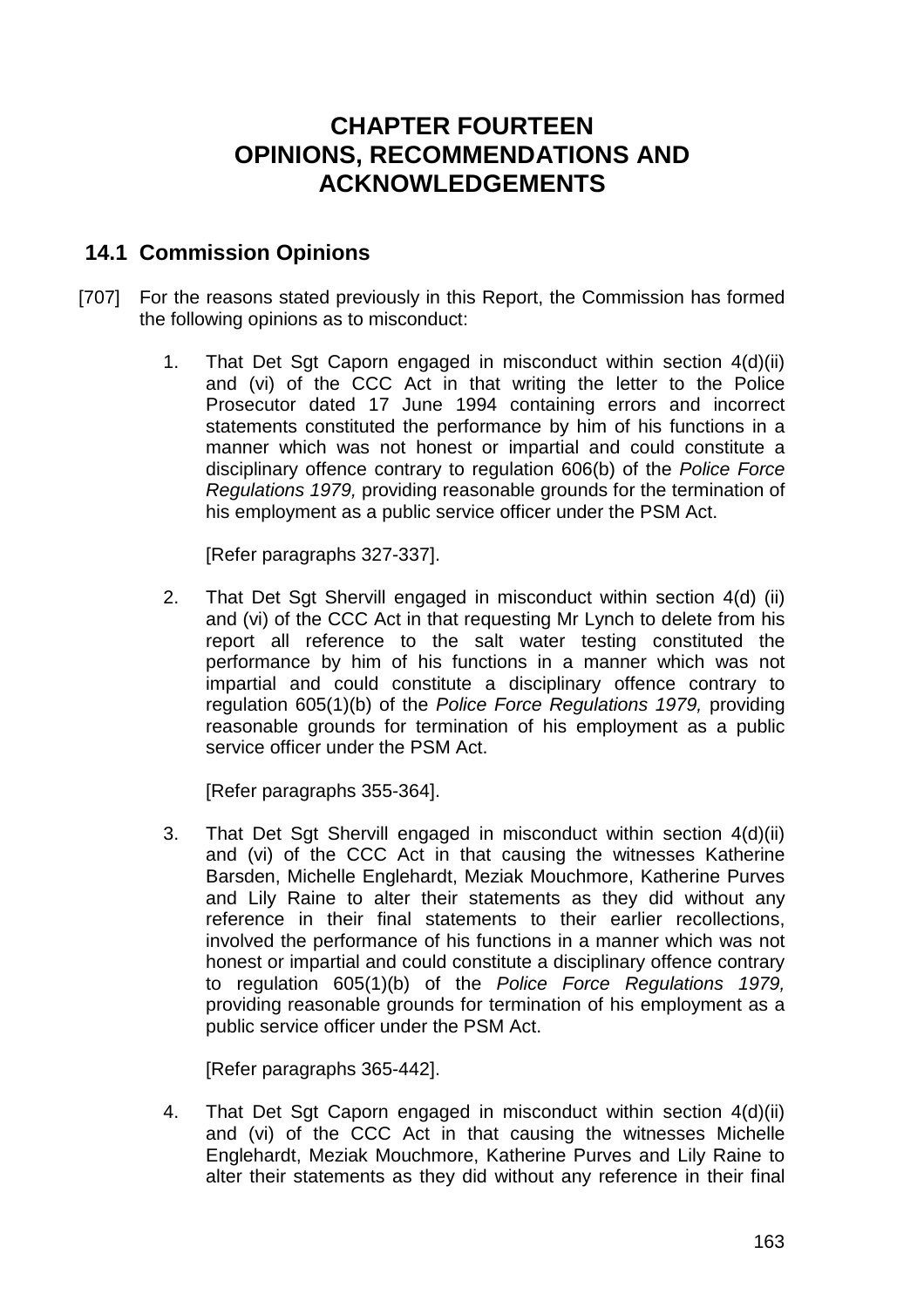statements to their earlier recollections, involved the performance of his functions in a manner which was not honest or impartial and could constitute a disciplinary offence contrary to regulation 605(1)(b) of the *Police Force Regulations 1979,* providing reasonable grounds for termination of his employment as a public service officer under the PSM Act.

[Refer paragraphs 365-442].

5. That Det Sgt Shervill engaged in misconduct within section 4(d)(ii) and (vi) of the CCC Act in making false entries in the Running Sheets relating to the amendments to the statements of witnesses Katherine Barsden, Michelle Engelhardt, Meziak Mouchemore, and Katherine Purves involved the performance of his functions in a manner which was not honest and could constitute a disciplinary offence contrary to regulation 606(a) of the *Police Force Regulations 1979*, providing reasonable grounds for termination of his employment as a public service officer under the PSM Act.

[Refer paragraphs 365-443].

6. That Det Sgt Shervill engaged in misconduct within section 4(d)(ii) and/or (iii) and (vi) of the CCC Act in that his failure to disclose to the DPP's Office the prior statements of Katherine Barsden, Michelle Engelhardt, Meziak Mouchemore, Katherine Purves and Lily Raine, the original report of Bernard Lynch and details of the unsuccessful efforts by police to find a tool capable of inflicting the injuries suffered by Mrs Lawrence's, involved the performance of his functions in a manner which was not honest or impartial and/or involved a breach of the trust placed in him by reason of his employment as a public officer and could constitute a disciplinary offence, contrary to regulation 603(1) of the *Police Force Regulations 1979,* providing reasonable grounds for termination of his employment as a public service officer under the PSM Act.

[Refer paragraphs 463-480].

7. That Mr Kenneth Bates engaged in misconduct within section 4(d)(iii) and (vi) of the CCC Act in conducting the trial on the basis that the murder weapon was a wrench as drawn by the accused, but making no attempt to prove that such weapon could have caused the deceased's injuries, particularly in circumstances where it was known that there was a problem about the pattern of some of the injuries, and involved a breach of the trust placed in him by reason of his employment as a public officer and could constitute a disciplinary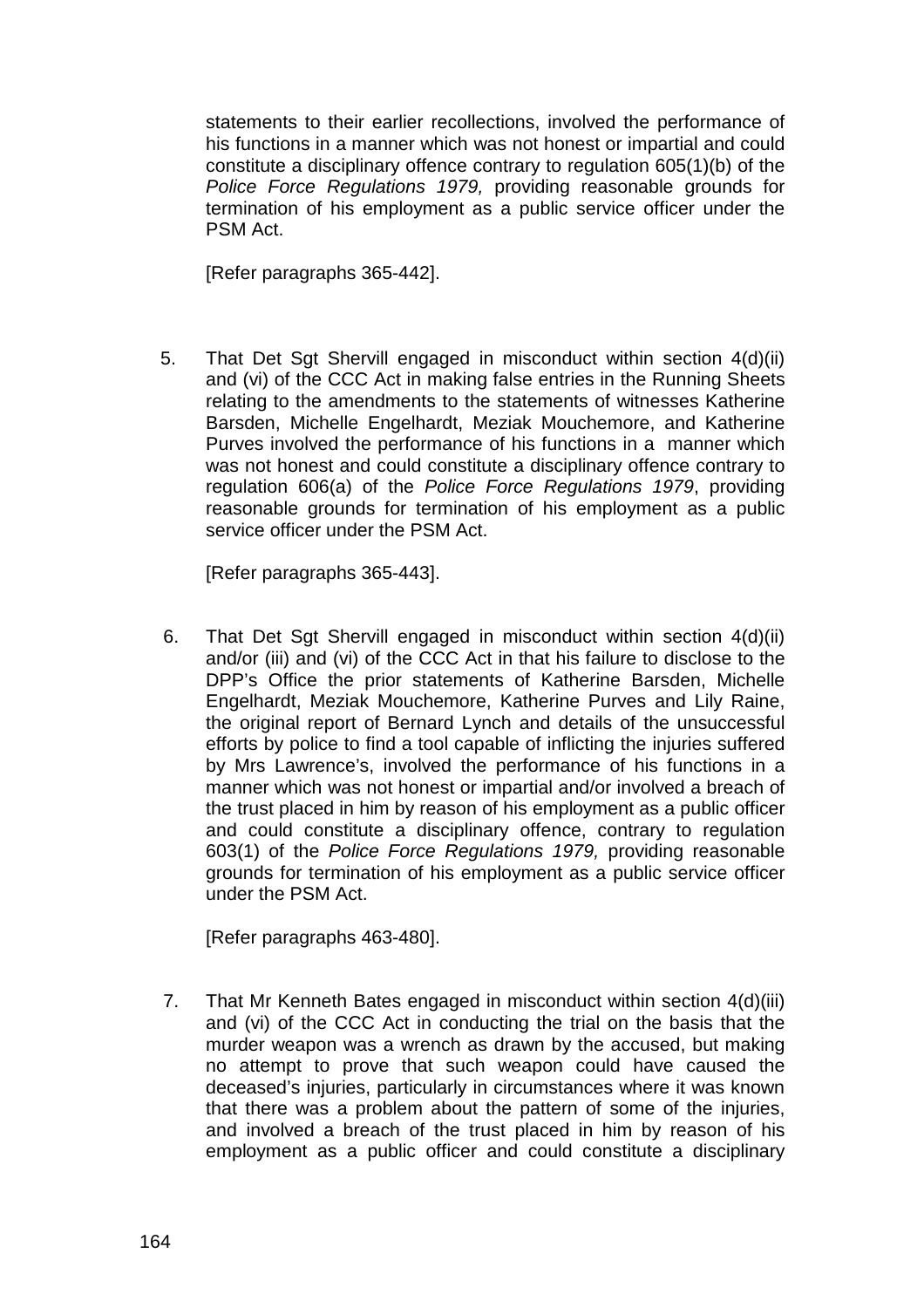offence providing reasonable grounds for the termination of a person's employment as a public service officer under the PSM Act.

[Refer paragraphs 510-550].

8. That Mr Kenneth Bates engaged in misconduct within section 4(d)(iii) and (vi) of the CCC Act in that failing to disclose to the defence the results of the pig's head testing of the wrench constituted or involved a breach of the trust placed in him by reason of his employment as a public officer and could constitute a disciplinary offence providing reasonable grounds for the termination of his employment as a public service officer under the PSM Act.

[Refer paragraphs 485-490 and 543-550].

#### **14.2 Recommendations**

- [708] The Commission makes the following recommendations:
	- 1. That the Commissioner of Police give consideration to the taking of disciplinary action against Assistant Commissioner Malcolm William Shervill and Assistant Commissioner David John Caporn.
	- 2. That the Director of Public Prosecutions gives consideration to the taking of disciplinary action against Mr Kenneth Paul Bates.
	- 3. That consideration is given by the Commissioner of Police to making special provision for the interviewing by investigating police of mentally ill suspects.
	- 4. That whenever there is legislation, fresh authoritative case law, or DPP guidelines which relate to the conduct of criminal investigation or the admissibility of evidence in such cases, senior police officers affected by such matters be required to attend formal seminars or meetings at which they can be made familiar with such matters.
	- 5. That whenever the police obtain advice from the Office of the Director of Public Prosecution such advice be furnished in writing setting out, at least, the material considered, the opinion and the grounds upon which such opinion is based; or in cases of urgency, a detailed contemporary note should be made, preferably by the DPP officer or his secretary, and also by the police, setting out the matters specified.
	- 6. That Mr Andrew Mallard gives consideration to raising a complaint with the Legal Practitioners Complaints Committee (LPCC) regarding the conduct of the trial by Mr Kenneth Bates.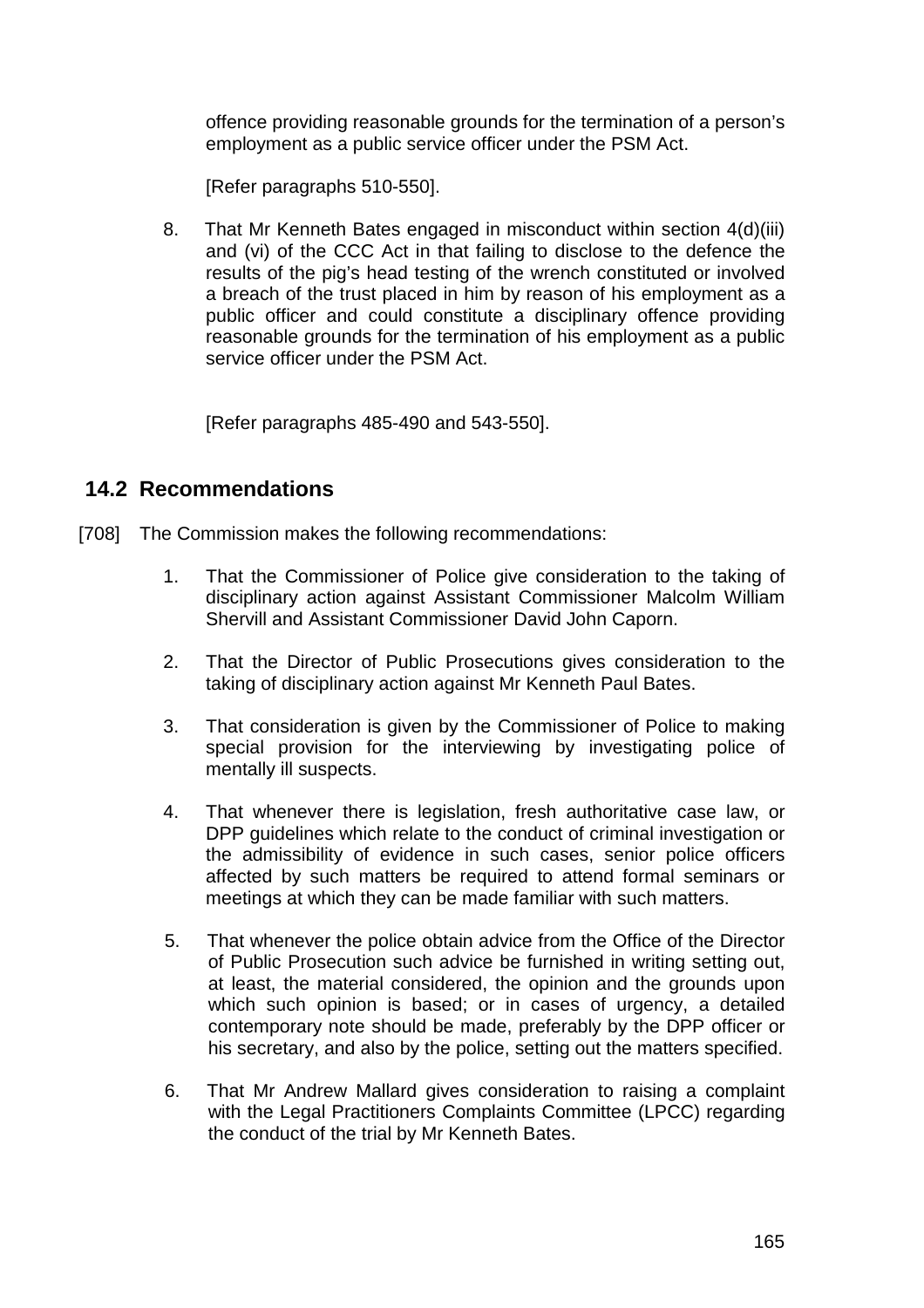(Division 3 of the *Legal Practice Act 2003* deals with complaints made about legal practitioners. Section 175(2) specifies who can make a complaint to the LPCC including the Attorney General, the Legal Practice Board, the Executive Director of the Law Society, any legal practitioner or any other person who has had a direct personal interest in the matter.)

### **14.3 Acknowledgements**

[709] Before concluding the Report it is desirable and proper for the Commission to acknowledge and pay tribute to the efforts of those who believed in the innocence of Andrew Mallard and who by their time and efforts secured his freedom and ultimate vindication. Those persons whose efforts were particularly significant were Ms Colleen Egan, journalist, Mr John Quigley MLA, Mr Malcolm McCusker QC, and Clayton Utz solicitors, who all acted without remuneration. Without their respective efforts and expertise. Andrew Mallard would still be in prison, convicted of a wilful murder he did not commit.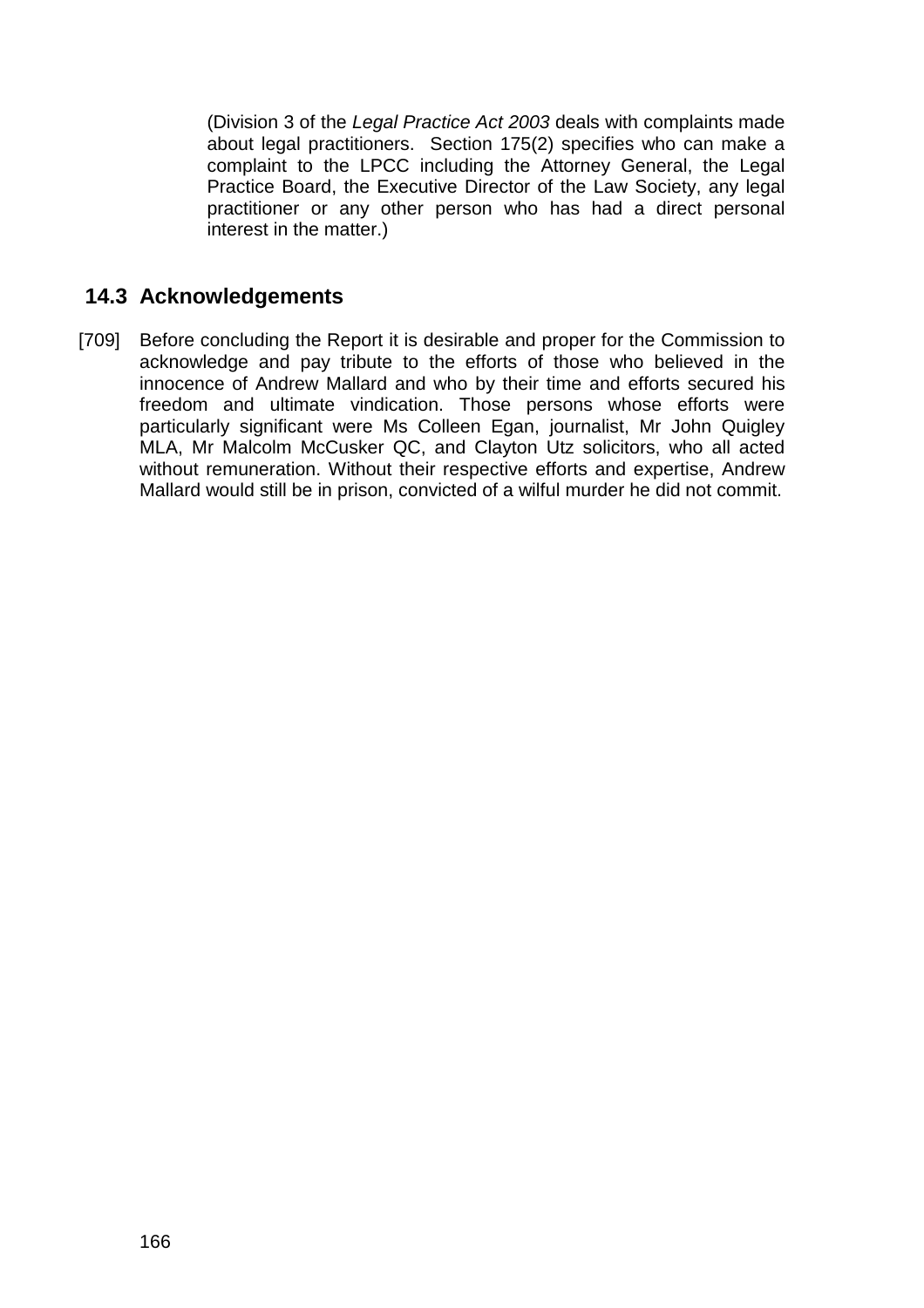# **ENDNOTES**

- <sup>1</sup> E25349 and E24761 Notification from John Quigley.
- $2$  P M Hall: Investigating Corruption and Misconduct in Public Office (2004), p 366
- $3$  Independent Commission against Corruption Act 1988 (NSW), section 8(1)(c)
- 4 Report on Investigation into Conduct of the Hon J Richard Face, p 39
- 5 (1986) 7 NSWLR 503 at 524

<sup>6</sup> Parliamentary Inspector's Investigation and review of the Acts and Proceedings of the Corruption and Crime Commission concerning Mr John D'Orazio

<sup>7</sup> Report no 28, 37<sup>th</sup> Parliament, 2007, Appendix 3 paragraph 18

<sup>8</sup> Review of the Corruption and Crime Commission Act 2003 by Ms Gail Archer SC, February 2008, paragraph 603

- <sup>9</sup> Major Crime Running Sheet
- <sup>10</sup> Comprehensive Summary of Facts
- <sup>11</sup> Statements of Peter Lawrence, dated 21 July 1994, 27 March 2003, 7 August 2003
- 12 T2414-2434
- $13$  R v Mallard (no 90 of 1995)
- 14 Mallard v The Queen (CCA 204 of 1995) Lib no: 960505A
- $15$  Mallard v The Queen (24 October 1997) P 52/1996
- <sup>16</sup> Mallard v The Queen [2003] WASCA 296, 28 WAR I
- <sup>17</sup> Mallard v The Queen [2005] HCA 682, 224 CLR 125
- <sup>18</sup> WAPS Cold Case Review Report Dated December 2006
- <sup>19</sup> Statement of Jacqueline Barsden, dated 1 July 1994
- 20 Statements: Mr and Mrs Whitford, dated 13 July 1994
- <sup>21</sup> Statements of Peter Lawrence, 000 call
- <sup>22</sup> Statements Cons Susan Debnam, dated13 July 1994 and Cons Shaun Staples, dated 13 July 1994, Affidavit of Cons Shaun Staples
- 23 Statements: John Rigby, John Pampano, dated 17 June 1994
- <sup>24</sup> Affidavit of Shaun Staples
- $25$  Major Crime Running Sheet p 1
- <sup>26</sup> Major Crime Running Sheet p 2
- $^{27}$  Det Sgt Brandham, 20 June 2007, Pr. T16-17. Det Sgt Shervill, 3 July 2007, Pr. T26
- <sup>28</sup> Major Crime Running Sheet p 2
- $29$  Major Crime Running Sheet p 3
- $30$  Confidential Report to the Coroner, dated 24 May 1994, authorised by Dr Cooke
- $31$  Report of Bernard Lynch on 38 items, 30 August 1994, PrT 11

 $32 T585$ 

- <sup>33</sup> Report by Bernard Lynch, dated 26 August 1994
- 34 Sgt Hofstee, 2 August 2007, Pr.T 237-241
- <sup>35</sup> Police Crime Scene Report
- $36$  T 1911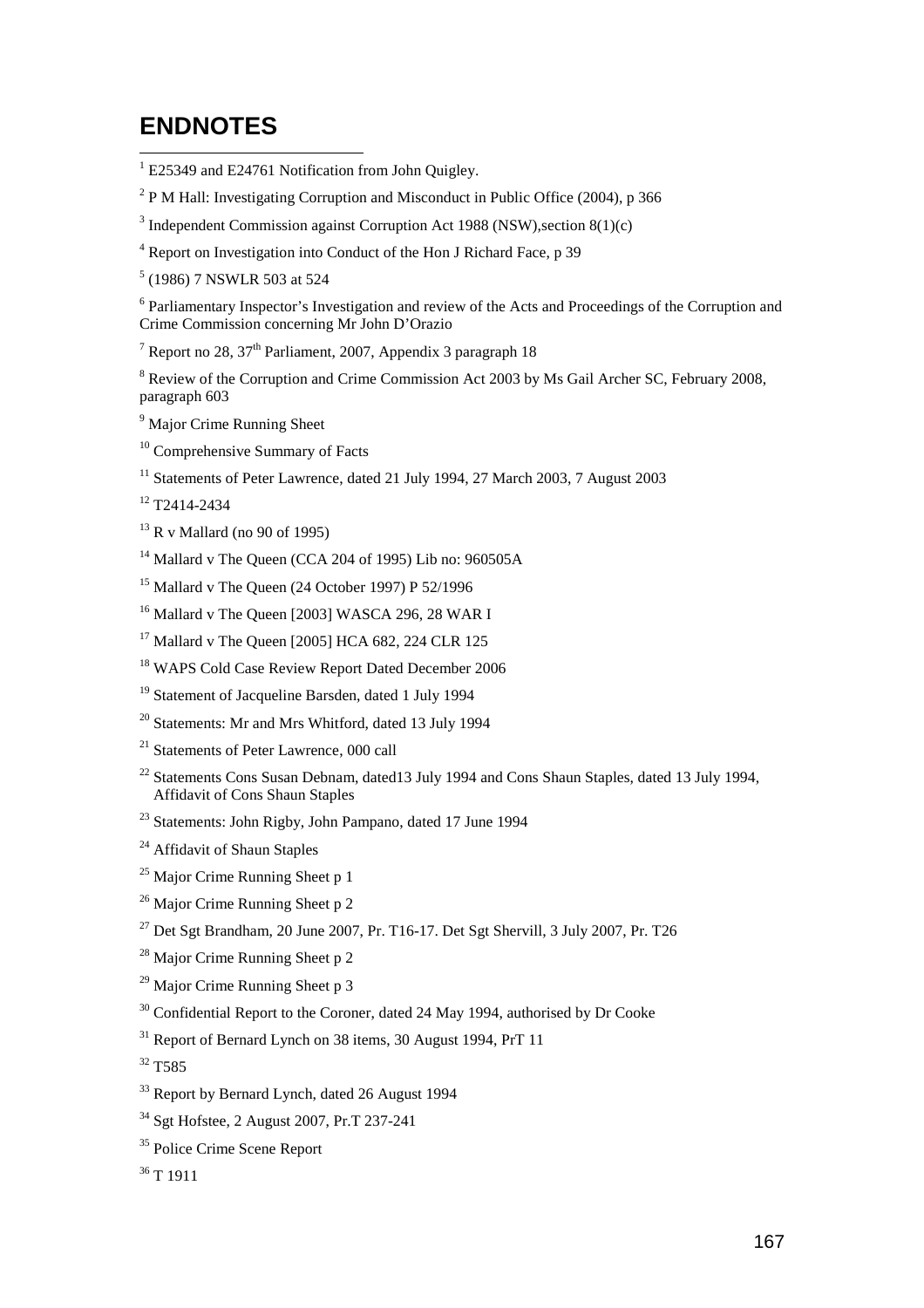<sup>37</sup> T 2528, Fingerprint Records

38 T 2526

l

<sup>39</sup> Post Mortem Report Pathologist Dr Clive Cooke, dated 24 May 1994 and appendums

40 Post Mortem Report, Pathologist Dr Clive Cooke, dated 24 may 1996 and appendums

41 Major Crime Running Sheet

42 Handwritten Statement of K. Barsden with sketches, dated 24 May 1994

43 Police Artist Drawing - Identikit

<sup>44</sup> Signed and Typed Statement of K. Barsden

 $45$  T<sub>1903</sub>

46 Records contained in HOLMES Case Management System

47 HOLMES Serial Message M22, 24 May 1994

48 Complaint to Ground Search Warrant for residence of Lloyd Peirce 21/630 Stirling Highway Mosman Park (E13716)

49 Handwritten Statement of Lloyd Peirce, dated 25 May 1994

<sup>50</sup> Typed Unsigned Statement of Lloyd Peirce

51 Holmes Serial Message 57, Action 61

52 Holmes Serial Message 57, Action 51

53 Action Write Off by Det Sgt Caporn, Holmes Message 57, Action 51

54 Holmes Serial Message 57, Action 51

55 Statement of Mr Graham Peverall, dated 26 June 1994

56 Statement of Lloyd Peirce – undated, obtained by Mr L. Robertson, Private Investigator

57 Letter to P. Hogan from PI Consultants, dated 6 June 1994

58 T2969

59 Cold Case Review Report, dated December 2006

60 Statement of Lloyd Peirce taken by Major Crime Squad

<sup>61</sup> Drawing by Lloyd Peirce

62 T537

<sup>63</sup> T554-558

<sup>64</sup> Report of Sgt Hyde, 3 February 1993 (Part 111), Det Sgt Caporn Written Submission to CCC January 2007

65 Written Submission by Det Sgt Caporn Para 143

66 HOLMES Serial Message 57, Action 61

 $67$  In Section 86 Submissions, Det Sgt Caporn referred the fact that the relevant entries were endorsed "checked and completed" and initialled by the office based investigation manager, but this appears to be a reference to Cons Ripp who was operating the HOLMES system, one of whose functions was to write off an entry on the computer when it was completed (T1334).

It was also claimed that there was a system in place for reviewing those actions which had been written off (see E15761), but there was no evidence as to how it operated in practice during this investigation.

68 E14401 HOLMES Action No. 21

69 E14400 HOLMES Action No.23, Message 30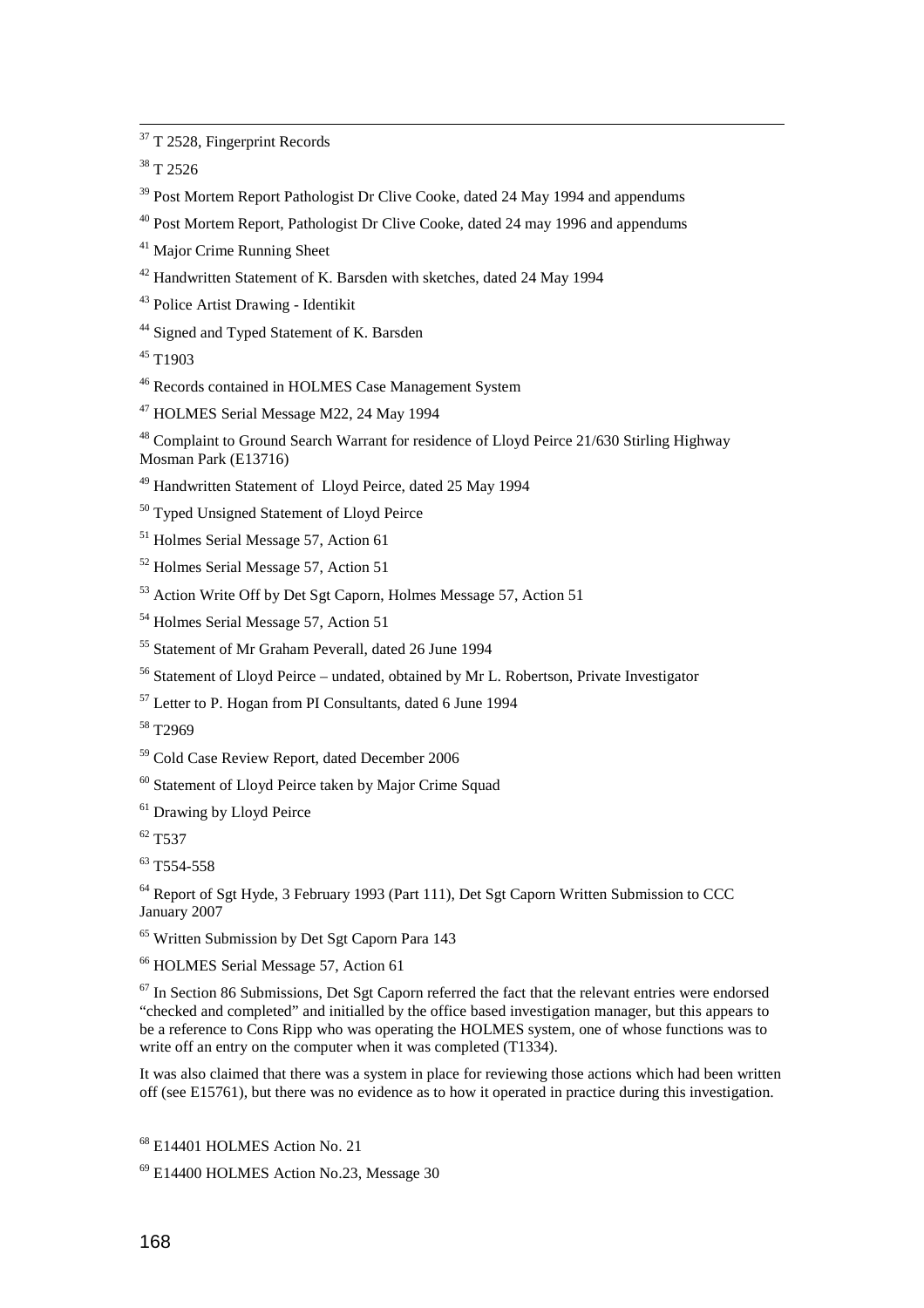- $70$  Department of Defence Medical Records of Andrew Mallard E38755, E12733
- 71 E9698, E12903 Medical Records Andrew Mallard
- $72$  Psychiatric Report to Court, by Dr Jeremy O'Dea, dated 8 June 1994
- 73 Psychiatric Report Andrew Mallard, Dr O'Dea, dated 19 July 1994
- 74 Voire Dire Transcript, Dr O'Dea, 4 November 1995
- 75 Police Interviews with Andrew Mallard
- 76 Police Lockup Records
- $77$  Statement of Brettingham Dell, date unclear on statement
- 78 Police Lockup Records
- 79 E13300 Statement of Mr Graham Peverall, dated 29 June 1994
- 80 E13639 Handwritten Statement, Michelle Engelhardt, dated 29 May 1994
- 81 Statement of Michael Buhagiar, dated 25 June 1994

82 TT801

- 83 Statements of Mr and Mrs Whitford, dated 25 May 1994
- 84 Statement of Mr Ian Sharp, dated 21 December 1994
- 85Police Notes of Interview with Andrew Mallard 26 May 1994
- 86 Statement of M. Buhagiar, dated 25 June 1994
- <sup>87</sup> Police Notes of Interview with Andrew Mallard 26 May 1994, 27 May 1994, 30 May 1994, 2 June 1994
- 88 Search Warrant Executed at Graylands Hospital, 30 May 1994, Search Warrant Executed at Michelle Englehardt's flat 1 June1994
- 89 E13289 Briefing Notes prepared by Det Sgt Brandham
- 90 E13195 Surveys completed by Det Carter
- <sup>91</sup> Evidence of Sgt Caporn, T364-370 Det Sgt Shervill 3 July 2007 Pr T 124-132
- $92$  Concise Oxford Dictionary, Sixth Edition (1976), p 1164
- 93 Macquarie Dictionary, Fourth Edition, p 1233
- <sup>94</sup> Major Crime Running Sheet, p 19-20
- <sup>95</sup> Notes of Police interview with Andrew Mallard, 27 May 1994
- $96$  Major Crime Running Sheet p 50-52, p 54, p 56, p 62
- <sup>97</sup> Major Crime Running Sheet, p 55
- 98 Major Crime Running Sheet, p 55 56
- 99 T396-404
- 100 T2938-2944, T2982-2983
- <sup>101</sup> Police Notes of Interview with Andrew Mallard, 10 June 1994
- 102 T378-380
- 103 T378-380
- 104 T378-380
- 105 Interview of Andrew Mallard. 10 June 1994 (E13489)
- $106$  E13489 p 58
- $107$  E13489 p 78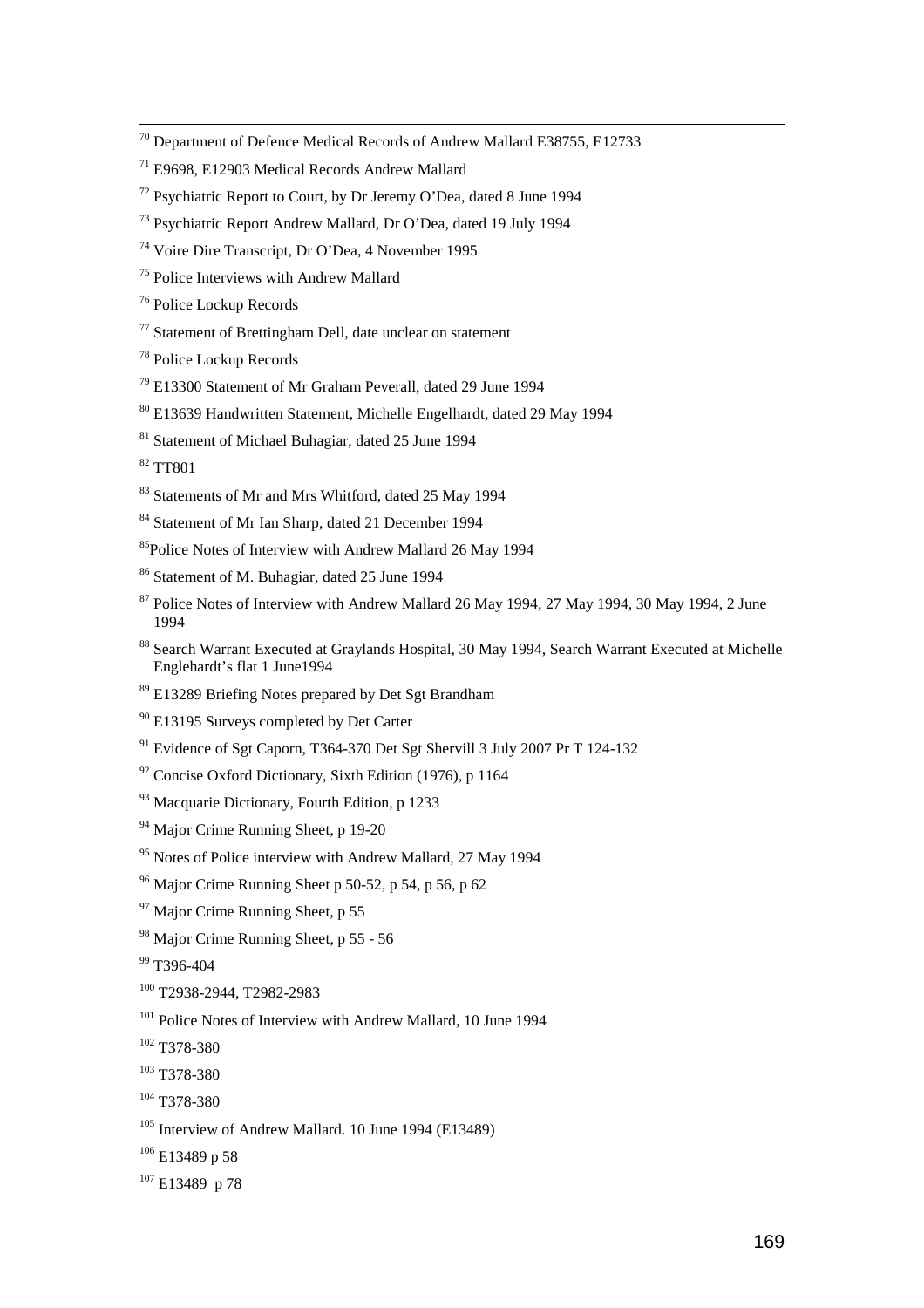l

- $109$  E13489 p 89
- 110 E13489 p 102
- $111$  E13489 p 103
- $112$  E13489 p 12
- 113 T443-445
- 114 TT947
- 115 Commissioner's Guidelines, Police Manual
- 116 Det Sgt Shervill's Police Notebook, p 97
- $117$  TT102-103
- $118$  T414-415
- $119$  TT126-154
- <sup>120</sup> Evidence of Det Sgt Caporn, 27 June 2007, PrT123-126, 28 June 2007 Pr T 36
- <sup>121</sup> CCC24155, Comprehensive Summary Of Facts
- <sup>122</sup> Police Records of Surveillance Operation Huntsman
- <sup>123</sup> E14357 Application for Surveillance Operation Huntsman
- <sup>124</sup> Police Records of Surveillance Operation Huntsman
- <sup>125</sup> Police Records of Surveillance Operation, Tape 2, 15 June 1994 (E12358)
- <sup>126</sup> E12360 Police Records of Surveillance Operation Huntsman
- <sup>127</sup> E12359 Police Records of Surveillance Operation, Tape 2, 15 June 1994
- <sup>128</sup> E12370 Police Records of Surveillance Operation, Tape 3B, 16 June 1994, T901

 $129$  T1004-1016

- <sup>130</sup> T890
- 131 T891-892
- 132 T886
- 133 T1011-1012
- <sup>134</sup> Misuse of Drugs Act 1981 section  $6(2)$
- 135 T891, T892, T778-782
- 136 T969
- <sup>137</sup> Evidence of Det Sgt Shervill, 4 July 2007, PrT31-36
- <sup>138</sup> Police Record of Surveillance Operation
- 139 Police Records of Surveillance Operation, Tape 3B, 16 June 1994, (E12370)
- 140 Police Records of Surveillance Operation, Tape 3B, 16 June 1994, (E12372)
- 141 Police Records of Surveillance Operation, Tape 3B, 16 June 1994, (E12372)
- 142 T817-819, T907-917
- 143 Evidence of Andrew Mallard, 10 September 2007, PrT52-53
- <sup>144</sup> Police Artist's Drawing of jewellery described by P. Urquhart (E12377)
- <sup>145</sup> Statement of Timothy Urquhart, 24 August 1994
- <sup>146</sup> Police Artist's Drawing of jewellery described by P. Urquhart (E12377)

<sup>108</sup> E13489 p 84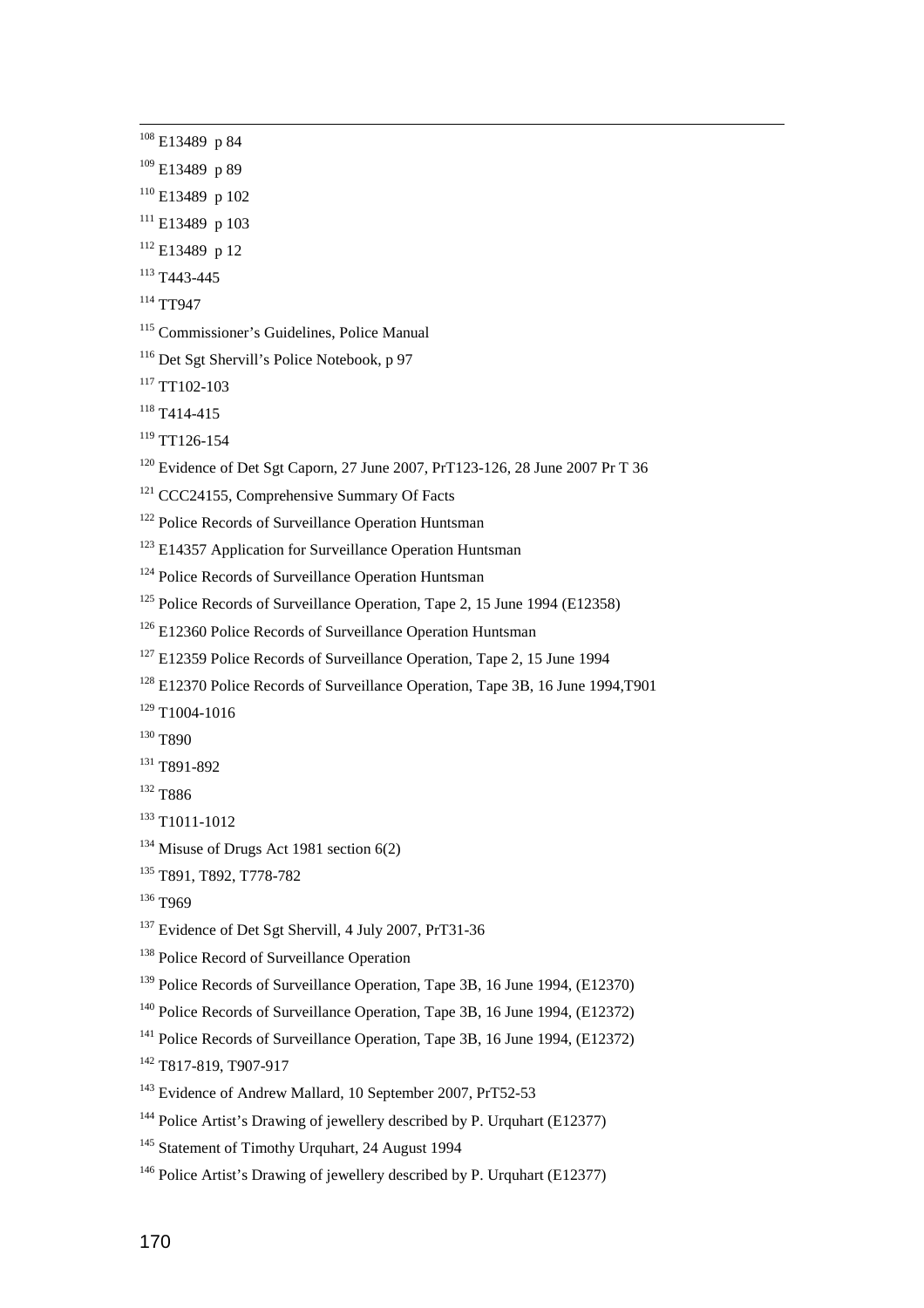<sup>147</sup> Evidence of Rosemary Car, 3 July 2007, PrT16, T973  $148$  Comprehensive Summary of Facts (E24155) <sup>149</sup> Comprehensive Summary of Facts 150 Complaint (Ch No 31274) Assault a public officer (part of E13297) <sup>151</sup> Police Records of Surveillance Operation Huntsman 152 Bench warrant charge No 31274/94 (part of E13297) <sup>153</sup> T<sub>1418</sub> <sup>154</sup> Interview of A. Mallard 17 June 1994 <sup>155</sup> Major Crime Running Sheet p 75  $156$  T1419-1420  $157$  T1155-1158 <sup>158</sup> Interview Andrew Mallard 17 June 1994 159 TT101 <sup>160</sup> Evidence of Det Sgt Brandham, 19 June 2007, PrT 106-108 <sup>161</sup> Mallard v The Queen (CCA 204 of 1995)  $162$  Mallard v The Queen (CCA 204 of 1995) <sup>163</sup> Sell v The Queen (1995) 15 WAR 240 <sup>164</sup> Mallard v The Queen (CCA 204 of 1995) <sup>165</sup> Pelham v The Queen (1995) 82 A CRIM R 455 <sup>166</sup> Police Gazette 39 of 1996 <sup>167</sup> Evidence of Det Sgt Brandham T101 <sup>168</sup> Evidence of Det Sgt Brandham T103 <sup>169</sup> Det Sgt Shervill's Police Notebook (D180) 170 Andrew Mallard, 10 September 2007 PrT 39-40 <sup>171</sup> Andrew Mallard, 10 September 2007 PrT <sup>172</sup> Interview of A. Mallard 17 June 1994 <sup>173</sup> Report of Dr Steven J Strach, Handwriting and Questioned Document Examiner (E14473) <sup>174</sup> Report of Ms C Veitch, Handwriting and Questioned Document Examiner (CCC 46367) 175 T3591  $176$  TT 953 – 966 and TT 1032 - 1034

- <sup>177</sup> Comprehensive Summary of Facts p 22, Police Interview Andrew Mallard 10 June 1994
- <sup>178</sup> 15 Things, Author Ken Bates, CCA Appeal 135/2002, Trial Mallard v The Queen
- <sup>179</sup> Comprehensive Summary of Facts p 25 & 26, Det Carter 19 June 2007 PrT 76-77, Det Sgt Brandham 20 June 2007 PrT 53-57, Det Sgt Shervill 4 July 2007 PrT 20-21
- <sup>180</sup> Physical Evidence Review, A.D. Barclay, p 46
- <sup>181</sup> Criminal Record, Andrew Mark Mallard, 21 July 1994
- <sup>182</sup> Comprehensive Summary of Facts p 21
- <sup>183</sup> Netmail Cottesloe Police to Mark Emmett, 30 May 1994
- <sup>184</sup> Statement of Anna Fewer, dated 17 May 1994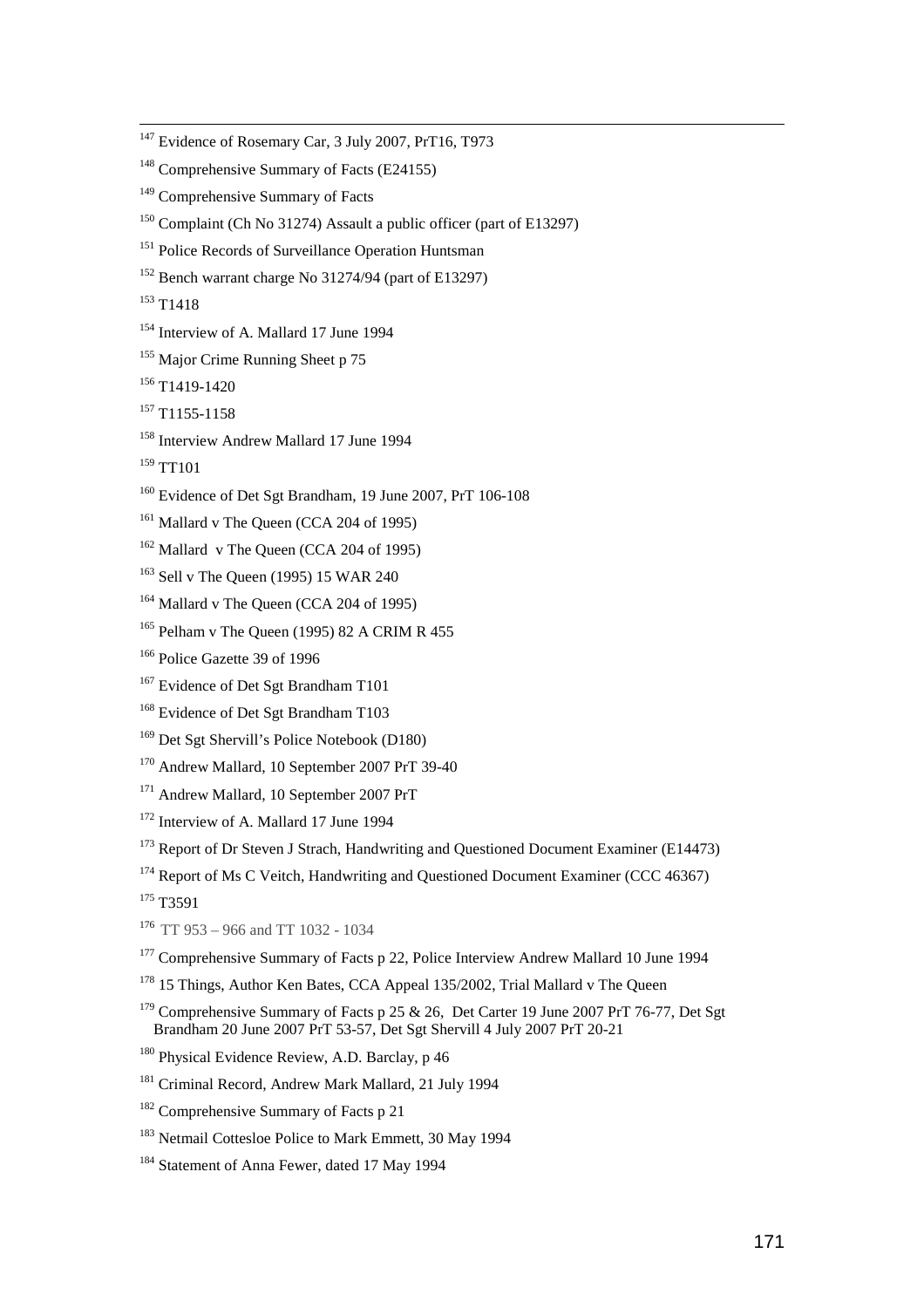<sup>185</sup> Statement of Elaine Shergis, dated 9 June 1994 <sup>186</sup> Note to prosecutor Det Sgt Caporn, dated 17 June 1994 <sup>187</sup> Handwritten notes of UCO, undated referred to in section 86 submissions on behalf of the UCO <sup>188</sup> Comprehensive Summary of Facts p 30 <sup>189</sup> Handwritten notes of UCO undated, and Handwritten notes of M1 undated as in Section 86 submissions of Det Sgt Caporn 190 Notes of Surveillance Operation Huntsman 16-17 June 1994 <sup>191</sup> Major Crime Running Sheet p 73 <sup>192</sup> Major Crime Running Sheet p 76, p 77 & p 78 193 T688 <sup>194</sup> Major Crime Running Sheet p 81 195 T602, T 650-651,T1461-1467, Det Sgt Brandham 19 June 2007 PrT 34-37, Det Sgt Caporn 27 June 2007, PrT 124-126, Det Sgt Shervill, 4 July 2007, PrT 53-60 <sup>196</sup> Major Crime Running Sheet p 81  $197$  T<sub>1461</sub> 198 T650–651 <sup>199</sup> Det Sgt Brandham, 20 June 2007, PrT 67  $200$  T<sub>1461</sub>  $201$  T<sub>1462</sub> 202 Det Sgt Shervill, 4 July 2007, PrT 54 203 Det Sgt Shervill, 4 July 2007, PrT 54  $204$  T 1966-1967 <sup>205</sup> Det Sgt Brandham 20 June 2007 PrT 37-38, Det Sgt Shervill 4 July 2007 PrT 54 and T1967  $206$  T 2858, T 2860  $207$  T1462-1466  $208$  T652-655 209 Information from Stanley Tools Australia, received 30 October 2007 210 Dr Cooke PrT 9  $211$  Dr Cooke PrT 9  $212$  T<sub>602</sub> 213 Notes of Surveillance Operation Huntsman, Tape 15 June 1994, p 10 214 Report of Bernard Lynch, dated 30 August 1994 215 Amended report of Bernard Lynch, dated 30 August 1994 216 T2142, T2143 217 Deposition of Det Sgt Caporn, p 11-13 218 T671 219 T646, T648, T671  $220$  T667-670  $221$  Handwritten statement of K. Barsden, dated 24 May 1994 and sketches  $222$  Handwritten statement of K. Barsden, dated 24 May 1994 and sketches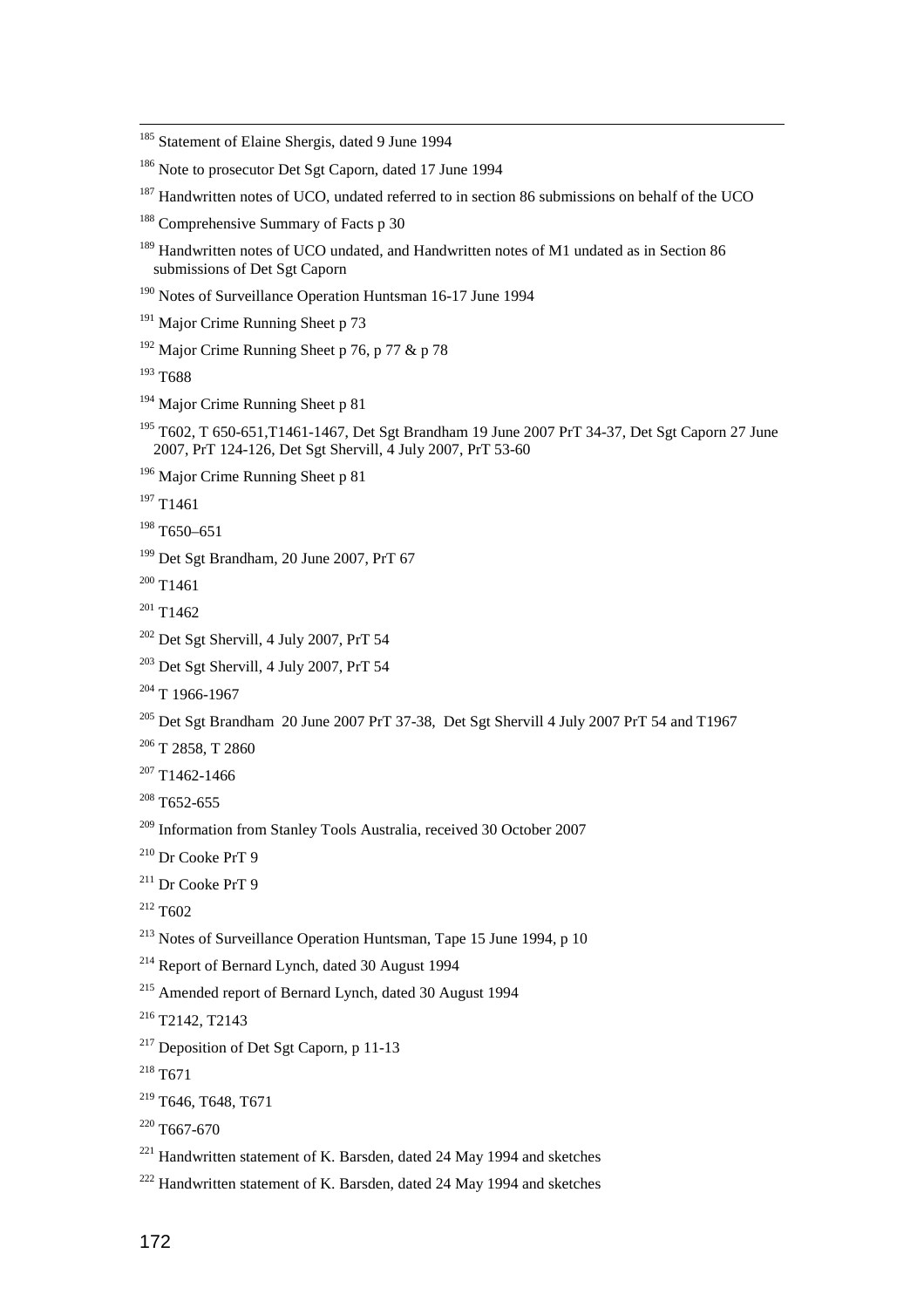- $225$  Typed statement of K. Barsden, dated 1 July 1994 (witnessed by Det Sgt Shervill)
- $226$  Major Crime Running Sheet, p 46
- <sup>227</sup> Statement of K. Barsden, dated 18 September 1995
- 228 Statement of K. Barsden, dated 18 September 1995
- 229 T1705-1711, T1703
- 230 T1703, T1670, T1671
- $231$  T1670, T1671
- 232 T1677-1683
- <sup>233</sup> T1684

- <sup>234</sup> Handwritten Statement of Michelle Engelhardt, dated 29 May 1994
- 235 Det Mark Emmett, 21 June 2007, PrT29-30
- <sup>236</sup> Typed statement of Michelle Engehardt, dated 27 June 1994
- 237 Michelle Engelhardt, 20 August 2007, PrT12
- 238 Michelle Engelhardt, 20 August 2007, PrT15
- 239 Michelle Engelhardt, 20 August 2007, PrT20
- 240 Michelle Engelhardt, 20 August 2007, PrT24
- 241 Michelle Engelhardt, 20 August 2007, PrT21-22
- <sup>242</sup> T1735
- $243$  T1740
- 244 T1743-1744
- 245 Mallard v The Queen [2003] WASCA 12 June, p450
- <sup>246</sup> HOLMES Action 38
- 247 Handwritten Statement of Katherine Purves, dated 2 June 1994
- <sup>248</sup> Statement of Katherine Purves, dated 29 June 1994
- 249 Statement of Katherine Murtagh (nee Purves) dated 29 July 2006
- <sup>250</sup> Statement of Katherine Murtagh dated 29 July 2006 para 15
- $251$  T1600, T1601
- 252 TT 276-279
- 253 Handwritten Statement of Lily Raine, dated 1 June 1994
- 254 Statement of Lily Raine, dated 2 June 1994
- <sup>255</sup> Statement of Lily Raine, dated 1 July 1994
- 256 HOLMES Serial Information Report M258, Action 272
- $257$  Notes by Det Sgt Caporn, Handwritten Statement of Meizak Mouchemore, dated 30 May 1994, T504
- 258 Statement of Meizak Mouchemore, dated 29 June 1994
- <sup>259</sup> Photograph of A Mallard prior to release from East Perth 23 May 1994
- <sup>260</sup> Photograph of A.Mallard following his arrest on 24 May 1994

 $223$  Handwritten statement of K. Barsden, dated 24 may 1994 and sketches

 $224$  Artists Impression, dated 24 May 1994 (Identikit)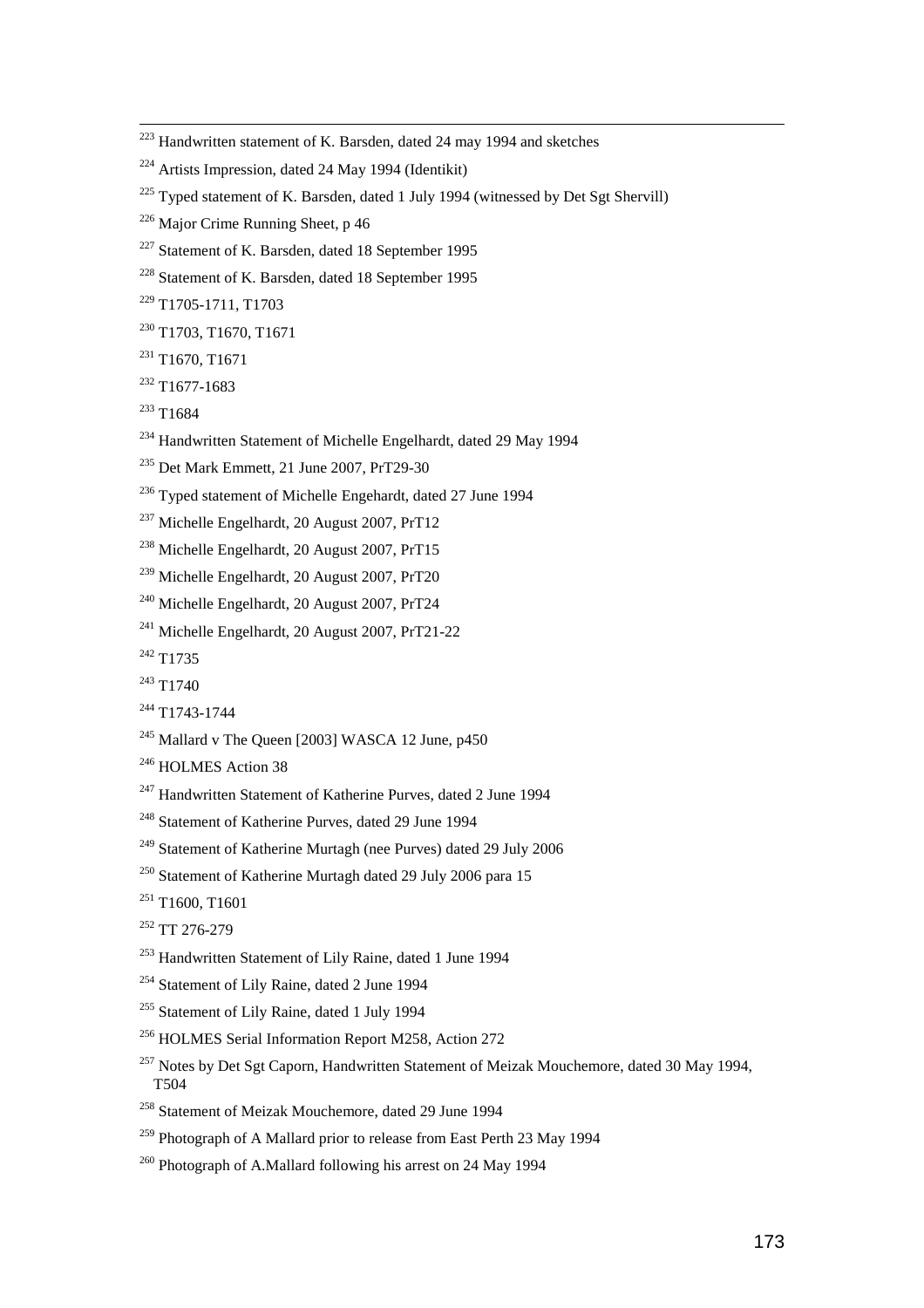<sup>261</sup> Major Crime Running Sheet p 82

 $262$  T<sub>1678</sub>

l

263 T1768-T1772

<sup>264</sup> Comprehensive Summary of Facts p 6-7

 $265$  TT 16-17

<sup>266</sup> TT 112

267 T2417

<sup>268</sup> E13152 Major Crime Running Sheet p 91

 $269$  T<sub>2415</sub>

 $270$  T<sub>2417</sub>

 $271$  T<sub>2417</sub>

 $272$  Det Sgt Shervill, 4 July 2007, Pr T87-88, & Det Sgt Caporn, 28 June 2007, Pr T78

 $273$  E13446 DPP Documents

274 T2423

 $275$  T<sub>2424</sub>

 $276$  T<sub>2426</sub>

 $277$  E13152, Major Crime Running Sheet, p 91

 $278$  E13354 Letter to DPP from Sgt Shervill and accompanying Brief of Evidence

 $279$  E13354 Comprehensive Summary p 29

 $^{280}$  R v Paraskeva (1982) 76 Cr App R 162, R v Lewis-Hamilton (1997) 92 A Crim R 532, Archbold: Criminal Pleading Evidence and Practice 1995 ed, at paras 4-265, to 4-273

281 Statement of Prosecution Policy and Guidelines November 1992

<sup>282</sup> E14353 Guidelines for Disclosure of Material Additional to the Crown Case, 14 December 1993, & E13301 Police Gazette (No. 9), 9 March 1994

<sup>283</sup> Director of Public Prosecutions Act 1991 p 60

284 T2032-3, T2040, T1558

285 E13301 Police Gazette No.9, 9 March 1994

286 T2222, M. Samson, 5 July 2007, Pr T44

<sup>287</sup> E15129, Police General Broadcast relating to Disclosure

<sup>288</sup> E13447 Allocation of Prosecution of A. Mallard to K. Bates, Senior Prosecutor DPP

<sup>289</sup> Allocation of Prosecution of A. Mallard to K. Bates

290 T3387, E15616, Notes of Ken Bates, Trial of A. Mallard 1995

291 T3161-2, 3167-8, 3171-2, 3175, 3177-8, 3182, 3212-3

292 Mr K. Bates 30 July 2007, Pr.T24

293 Mr K. Bates 30 July 2007, PrT28

294 Mr K. Bates 30 July 2007,PrT25-28

<sup>295</sup> E13316. Comprehensive Summary of Facts sections 3 (Character of Accused p 20-22) and 5.3 (Psychiatric Findings p 24)

296 Mr K. Bates 30 July 2007, Pr.T35

297 Mr K. Bates 30 July 2007, Pr.T38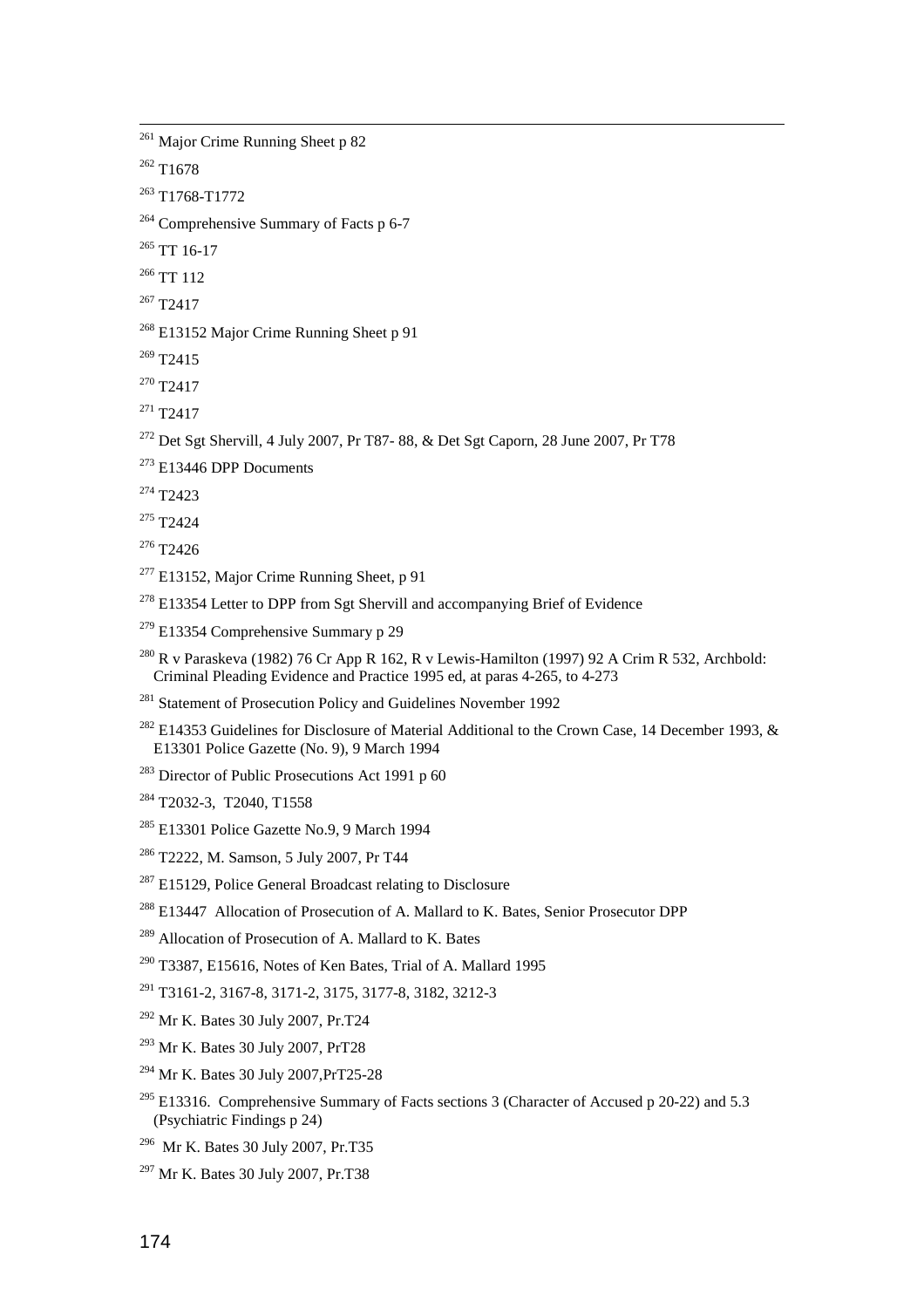<sup>298</sup> Preliminary Hearing A. Mallard P 4 <sup>299</sup> Preliminary Hearing A. Mallard P 5 300 Preliminary Hearing A. Mallard P12 301 Preliminary Hearing A. Mallard P 128, Exhibit K 302 T3219 303 E11769, Committal Cover Sheet 304 Voire Dire A. Mallard, [3 October 1995] <sup>305</sup> T<sub>2959</sub> 306 Voire Dire A. Mallard VDT-196 307 T2977 308 E13561, Statement of A. de Florenca <sup>309</sup> E15396, Statement of L. H. Peirce 310 T2685-2686 311 T2381-2382 <sup>312</sup> Trial of A. Mallard [2 November 1995] 313 TT8 <sup>314</sup> TT9 <sup>315</sup> TT11 <sup>316</sup> TT16-17 <sup>317</sup> TT17-18 318 TT128-129 319 TT135-136 320 TT136 <sup>321</sup> TT137 322 TT138 323 TT139 324 TT151 <sup>325</sup> TT849 <sup>326</sup> TT850  $327$  T662-3 <sup>328</sup> Trial of A. Mallard, Closing Address TT19 329 Trial of A. Mallard, Closing Address TT20-22 330 Trial of A. Mallard, Closing Address TT23 331 Mallard v The Queen [2003] WASCA 296, TT25 332 Mallard v The Queen [2005] HCA 68, 224clr 125 at [23] 333 TT148 334 TT149-151 <sup>335</sup> T<sub>6</sub>02 <sup>336</sup> T<sub>612</sub>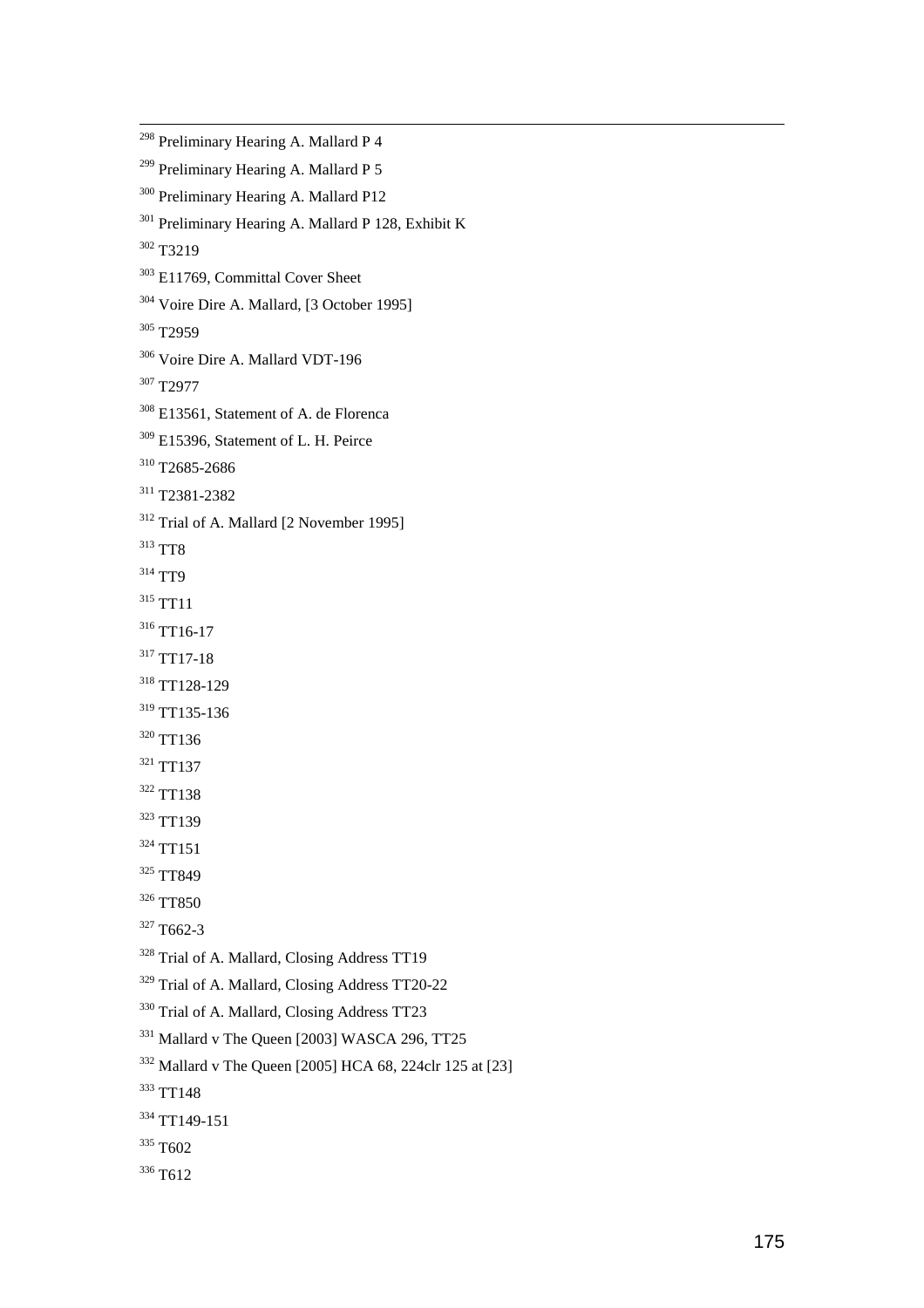<sup>337</sup> E7030 Affidavit of Dr Cooke <sup>338</sup> CCC26549, Affidavit of Dr Cooke, Clemency Appeal 2002. dated 17/01/2003, Paragraphs 30-35 <sup>339</sup> Final Submissions, K. Bates, P17 <sup>340</sup> T<sub>6</sub>37 341 T638 342 T3304-3305 343 T3252 344 T2186-2188, T2141 <sup>345</sup> E15627, Notes of K. Bates produced to the Commission 346 T3302-3303 347 T3329-31 348 T3421 349 T3330 350 T3207-3254 351 T3241  $352$  Det Sgt Shervill 4 July 2007, Pr T 54 353 Det Sgt Caporn 27 June 2007, Pr T123 354 Det Sgt Brandham 20 June 2007, Pr T37-38 <sup>355</sup> Written Submissions and Section 86 Submissions on behalf of K. Bates 356 TT11 and Trial of A. Mallard, Closing Address TT20-22 <sup>357</sup> Comprehensive Summary of Facts p 25-26 358 E13316 Comprehensive Summary of Facts 359 T3363 360 TT186 <sup>361</sup> Trial of A. Mallard, Closing Address TT22 362 TT422-431 363 Trial of A. Mallard, Comments of Trial Judge TT1131 <sup>364</sup> Mallard v The Queen CCA 204 [1995] <sup>365</sup> T 3029 366 T 3026-3027 367 John Quigley , 4 September 2007, Pr T10 368 Memorandum Ken Bates to Robert Cock QC, dated 4 July 2002 p.33, (E7306) <sup>369</sup> Sentencing Act 1995, section 140 370 Mallard v The Queen [2002] WASCA 296  $371$  Gummow, Hayne, Callinan and Heydon JJ in a joint judgement, and Kirby in a separate judgement concurring 372 Mallard v The Queen [2005] HCA 68, 224 CLR 125 373 Mallard v The Queen [2005] HCA 68, 224 CLR, at [43]

 $374$  Mallard v The Queen [2005] HCA 68, 224 CLR, at [58]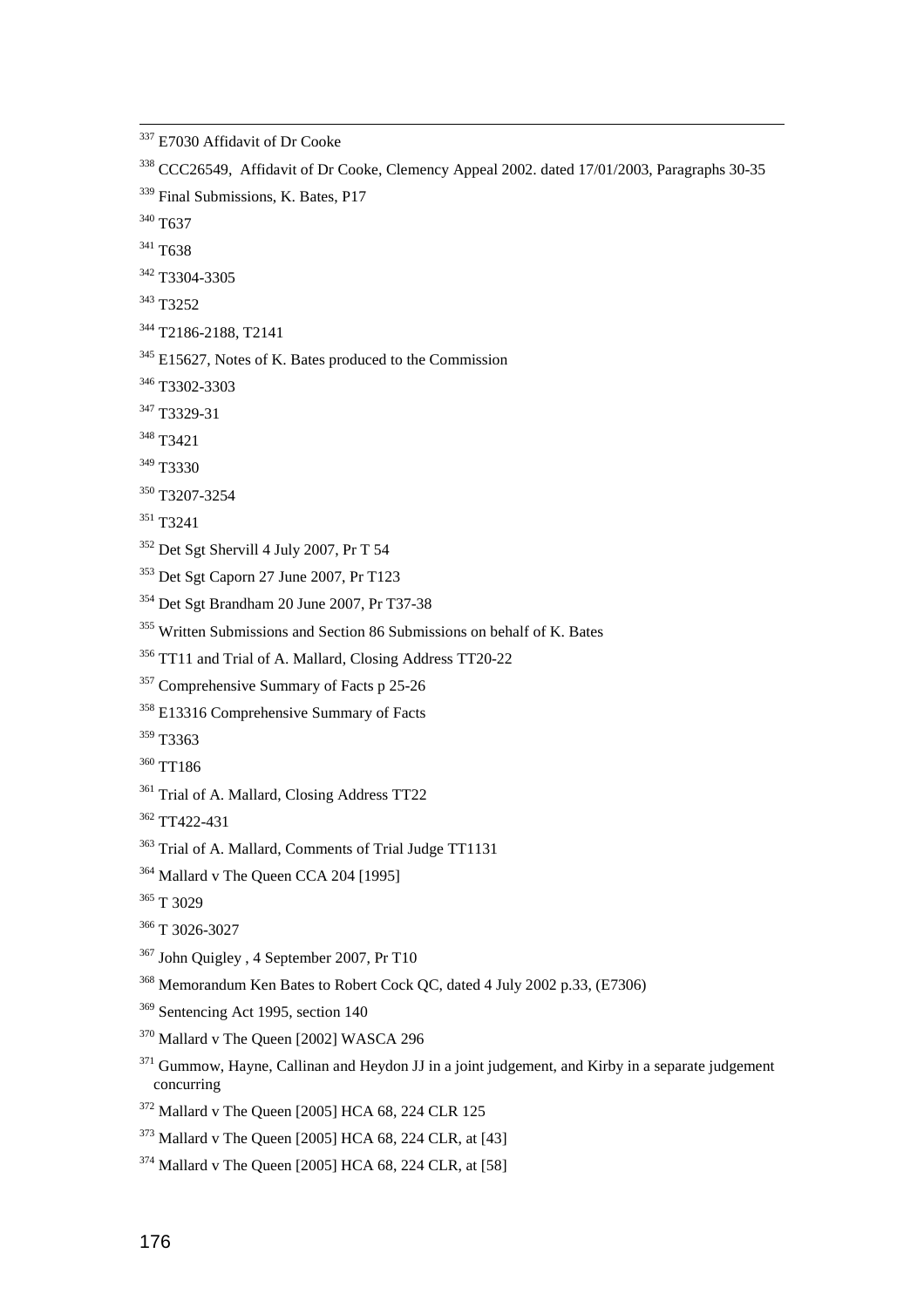$375$  The provisions have now been enacted as part of the Criminal Investigation Act 2006

377 T2902-2904, E-mail Mr Cock to Ms Sweeney dated 20 February 2006 (E1309)

<sup>378</sup> T<sub>2905</sub>

l

 $379$  T<sub>244</sub> - 260

- <sup>380</sup> Information provided by Acting Inspector Christopher Hoath in report to the Commission, T2502-2511
- <sup>381</sup> *The West Australian,* 12 May 2006
- <sup>382</sup> Police Interview with S. Rochford, 11 May 2006 conducted by Det Sgt Saunders
- <sup>383</sup> Affidavit and reports of Dr Cooke, Enquiries conducted with Stanley Tools Australia regarding Sidchrome tools
- 384 Private Hearings 9 November 2006 and 11 November 2006
- 385 K. Sandford, 9 November 2006, Pr.T23
- 386 K. Sandford, 9 November 2006, Pr. T27
- 387 C. Sandford, 11 November 2006 Pr.T6
- 388S. Short, 26 June 2007, Pr. T2
- 389S. Short, 26 June 2007, Pr. T42
- 390 R v Mallard [1995], Voire Dire 4 October 1995 P 142-154, T1792-1869
- <sup>391</sup> Det Sgt Shervill, 4 July 2007 Pr.T54, and T2172, Det Sgt Brandham, 20 June 2007 Pr.T34-38 and T1399, Det Sgt Caporn 27 June 2007, PrT126

392 Det Carter, 19 June 2007, Pr. T70-71, Det Emmett, 21 June 2007, Pr. T63, Det Sgt Caporn, 28 June 2007, Pr. T38-39

- <sup>393</sup> Police Records of Surveillance Operation Huntsman (E12358)
- <sup>394</sup> DPP Statement of Prosecution Policy and Guidelines 2005, paragraph 111,
- 395 WAPol Code of Conduct, gazetted 16 April 2008

396 T2920-2983

397 TT 229

- 398 Det Sgt Shervill 3 July 2007, Pr. T35-38, T1555-1558
- <sup>399</sup> CCC Act S27A and 27B
- $400$  CCC Act S27(1)
- $401$  CCC Act S27(4)
- $402$  CCC Act S27B(1)
- $403$  CCC Act S27B(2)
- $404$  CCC Act S27B(3)
- $405$  CCC Act S27B(4)
- 406 T2998
- 407 T3039-3043
- 408 WAPol Running Sheet

 $409$  T3037

410 E15028, 18 June 2002 Telephone message from John Quigley

<sup>376</sup> Supreme Court Transcript 2 February 2006, P1202